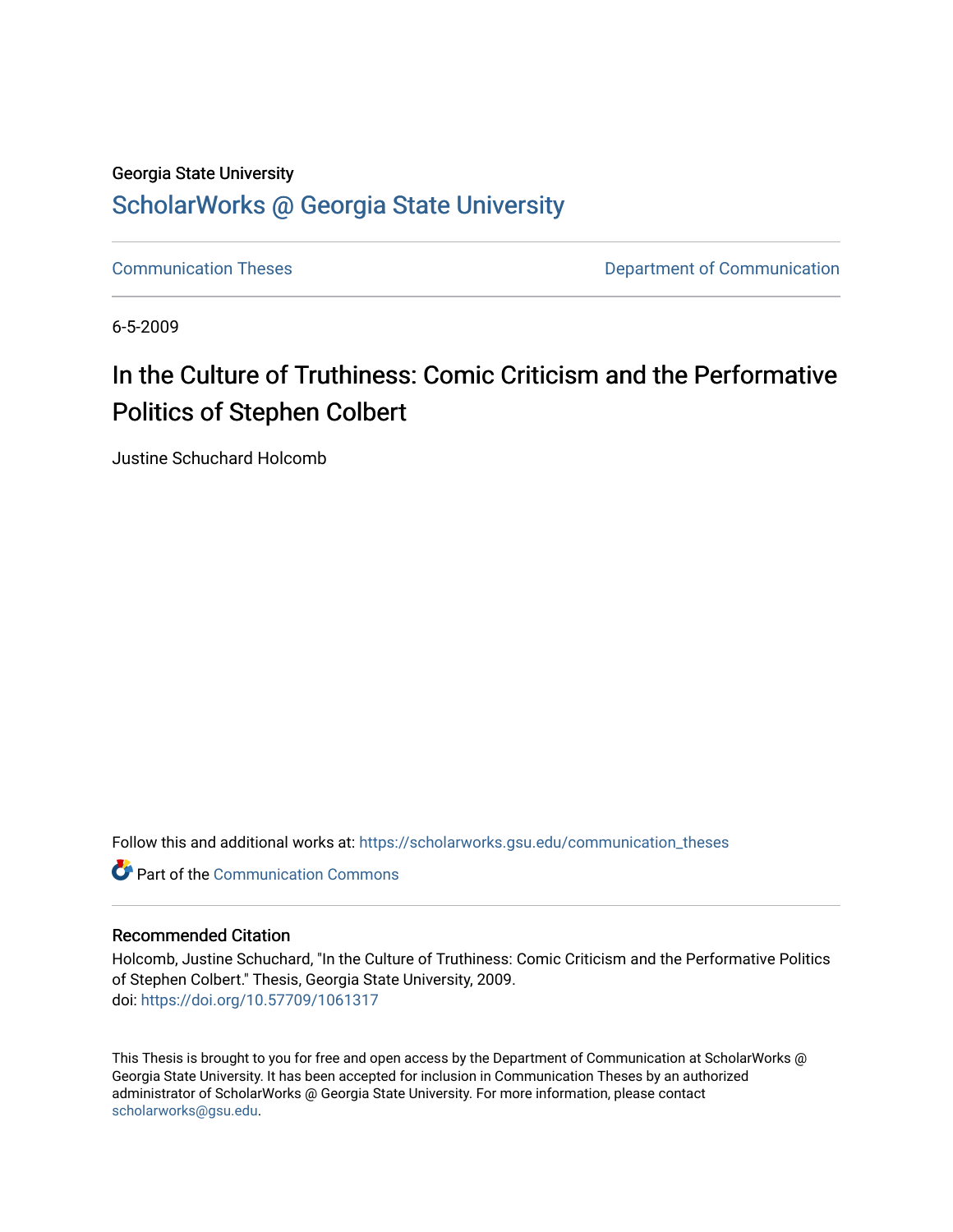## IN THE CULTURE OF TRUTHINESS:

# COMIC CRITICISM AND THE PERFORMATIVE POLITICS OF STEPHEN COLBERT

by

# JUSTINE SCHUCHARD HOLCOMB

Under the Direction of M. Lane Bruner

### ABSTRACT

I analyze comedian Stephen Colbert's performances as the bloviating "fake" pundit, "Stephen Colbert." Colbert's work reflects the progression of personality-driven media and performance-driven society. His frequent shifts and blending of characters – from actor and entertainer to pundit and politician – call attention to the similarly character-driven nature of "real" figures in politics and media. Using Kenneth Burke's theory of tragic and comic frames of acceptance, I analyze three sets of Colbert's performances – hosting *The Colbert Report,* speaking at the White House Correspondents' Association dinner, and running for president – as well as the conventional situations and discourses he complicates. I argue that Colbert's comic critique provides perspective by incongruity about the processes of production, mediation, and persuasion in the business of news punditry – and the literal staging of politics performed as entertainment.

INDEX WORDS: Stephen Colbert, The Colbert Report, The Daily Show with Jon Stewart, Kenneth Burke, Comic frame of acceptance, Perspective by incongruity, Performance, Media criticism, Political satire, Parody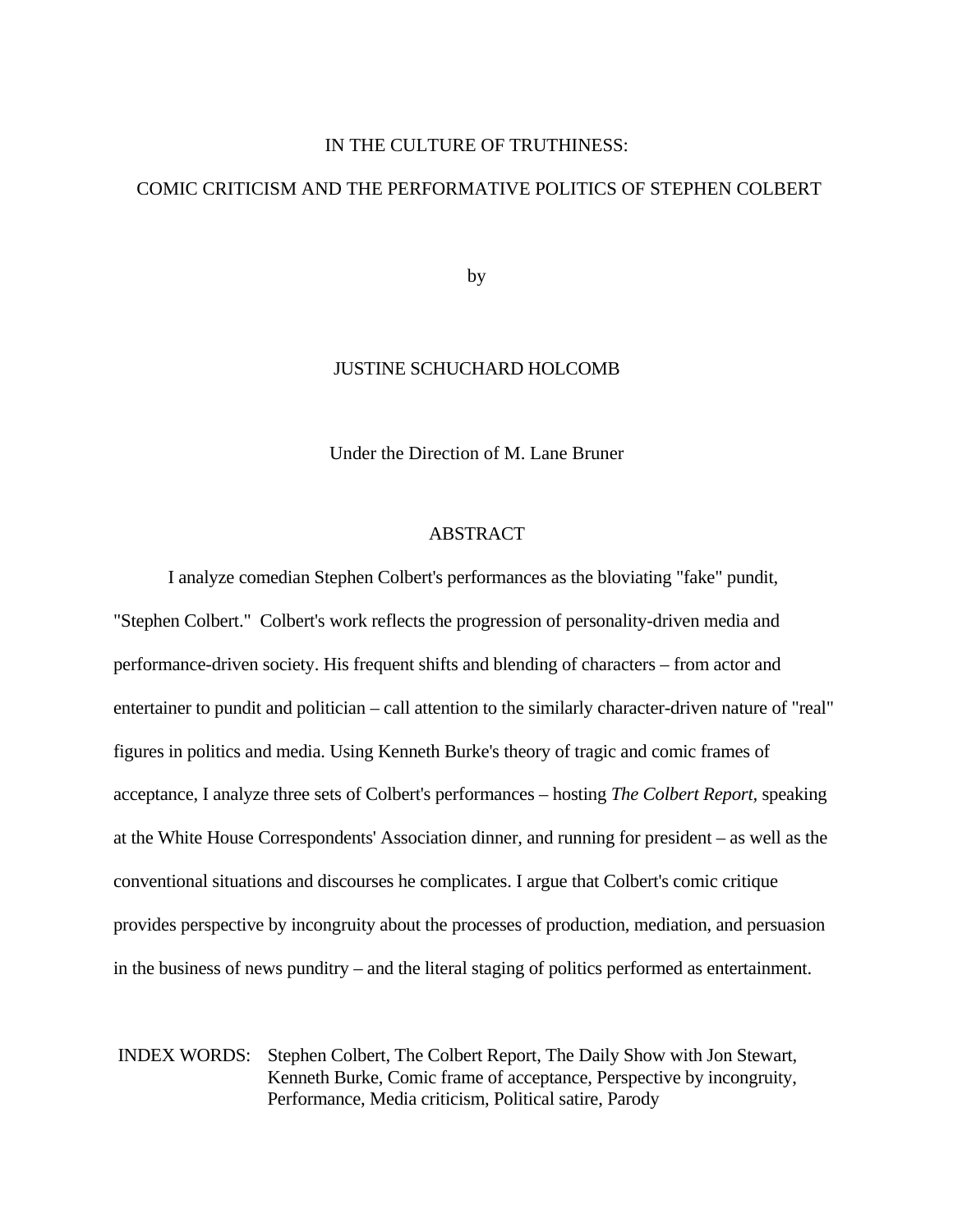# IN THE CULTURE OF TRUTHINESS:

# COMIC CRITICISM AND THE PERFORMATIVE POLITICS OF STEPHEN COLBERT

by

# JUSTINE SCHUCHARD HOLCOMB

A Thesis Submitted in Partial Fulfillment of the Requirements for the Degree of

Master of Arts

in the College of Arts and Sciences

Georgia State University

2009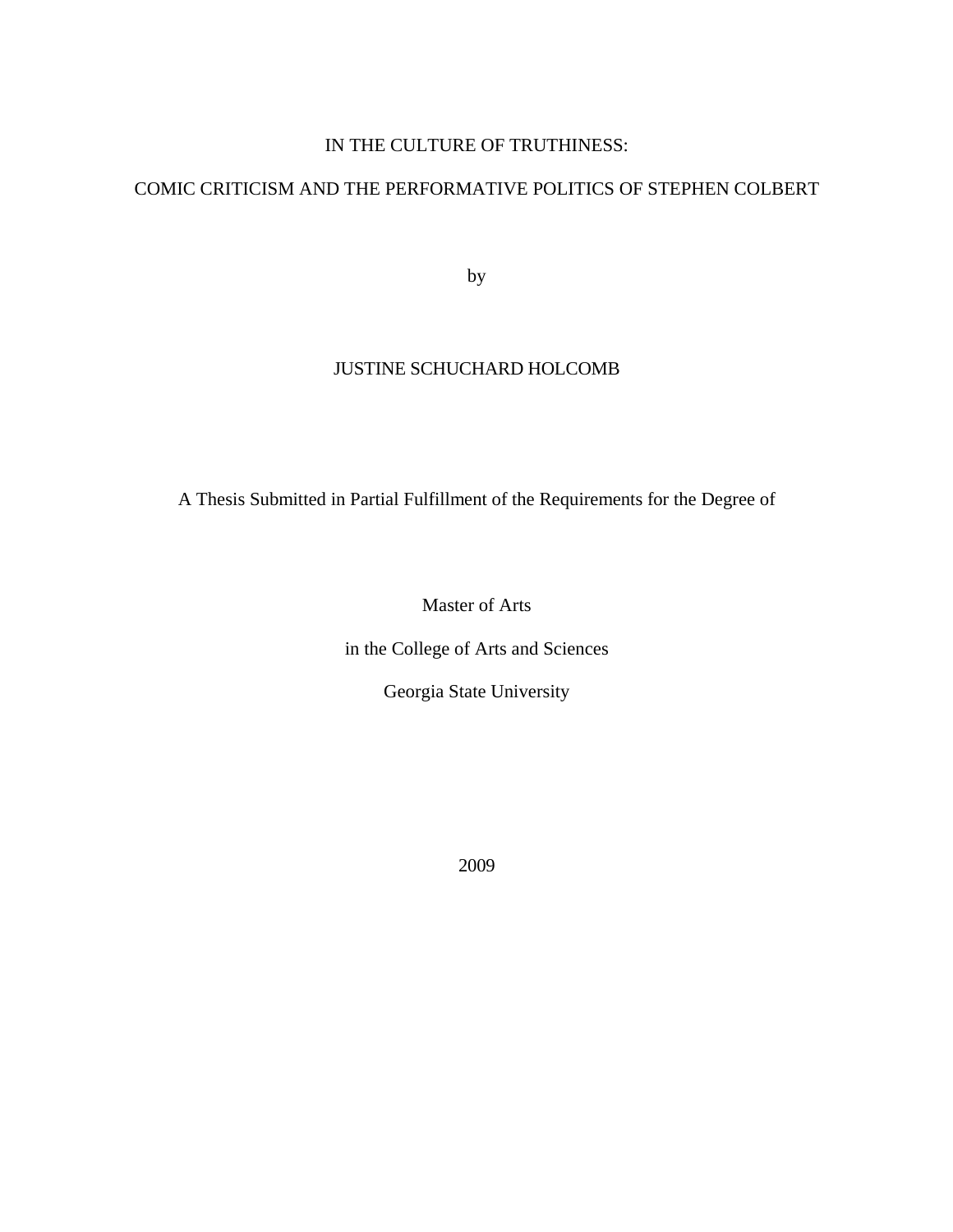Copyright by Justine Schuchard Holcomb 2009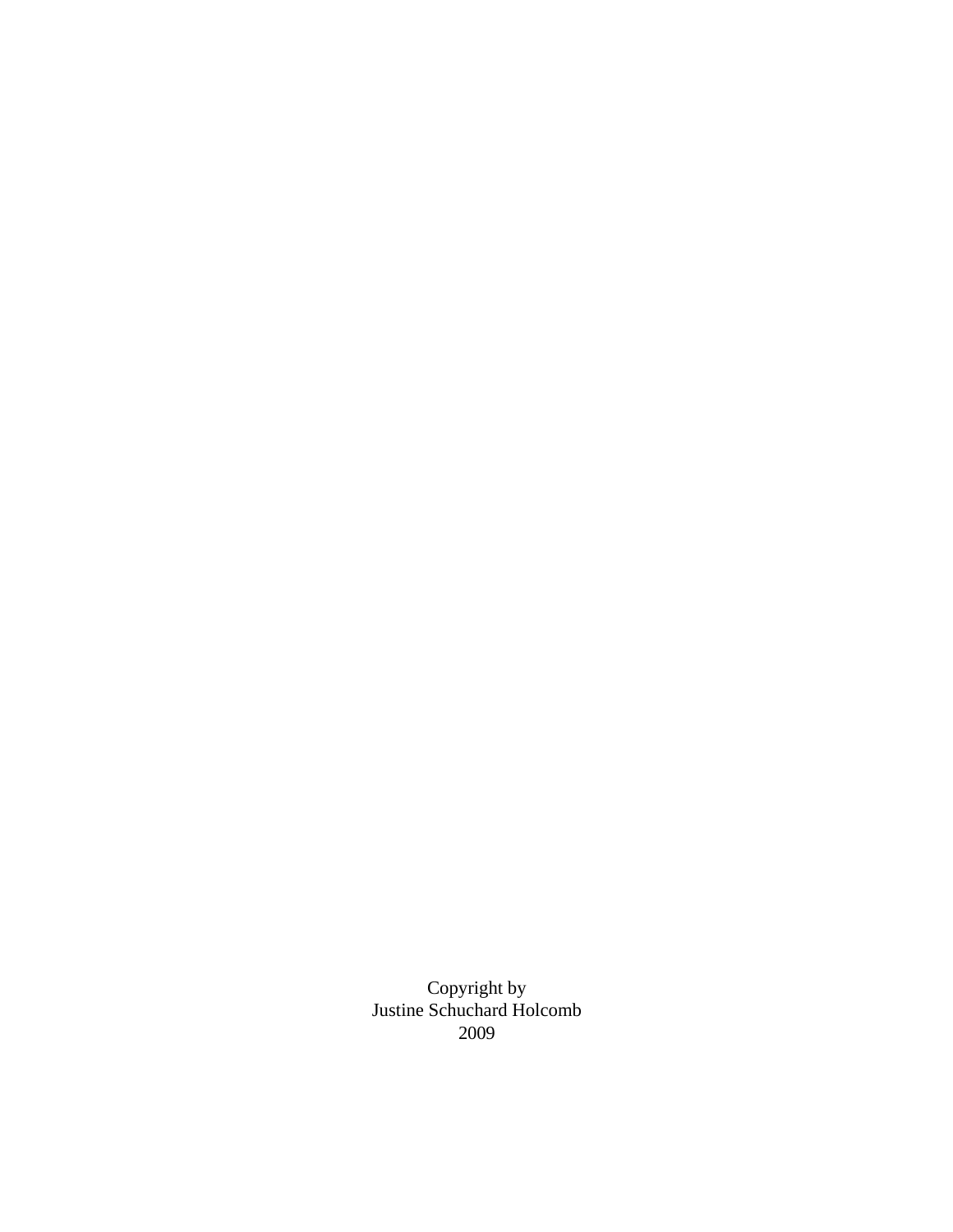# IN THE CULTURE OF TRUTHINESS:

# COMIC CRITICISM AND THE PERFORMATIVE POLITICS OF STEPHEN COLBERT

by

# JUSTINE SCHUCHARD HOLCOMB

Committee Chair: M. Lane Bruner

Committee: Jeffrey Bennett Alessandra Raengo

Electronic Version Approved:

Office of Graduate Studies College of Arts and Sciences Georgia State University August 2009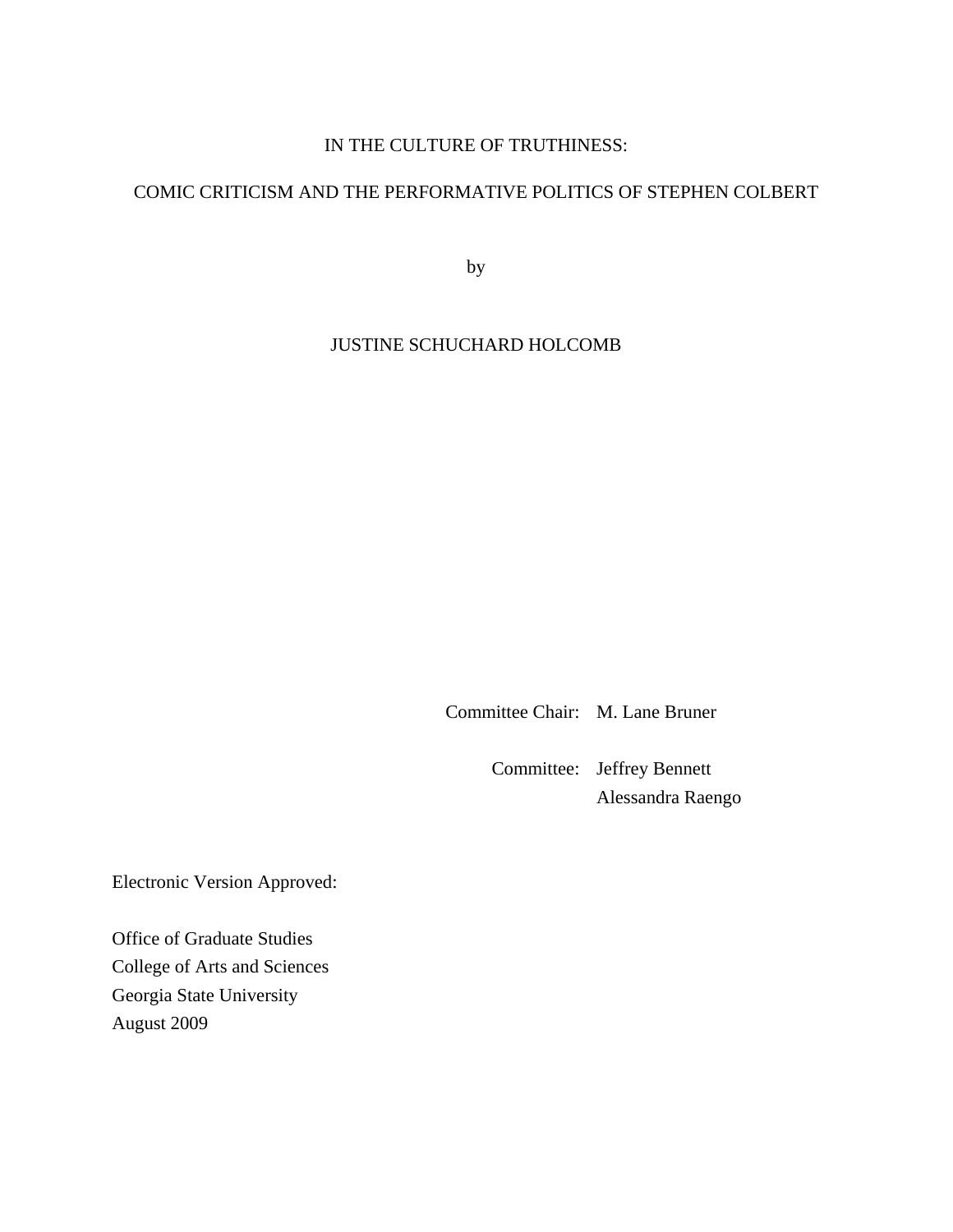To Matt, who always inspires me to love and laugh.

To my parents, who always inspire me to go for it!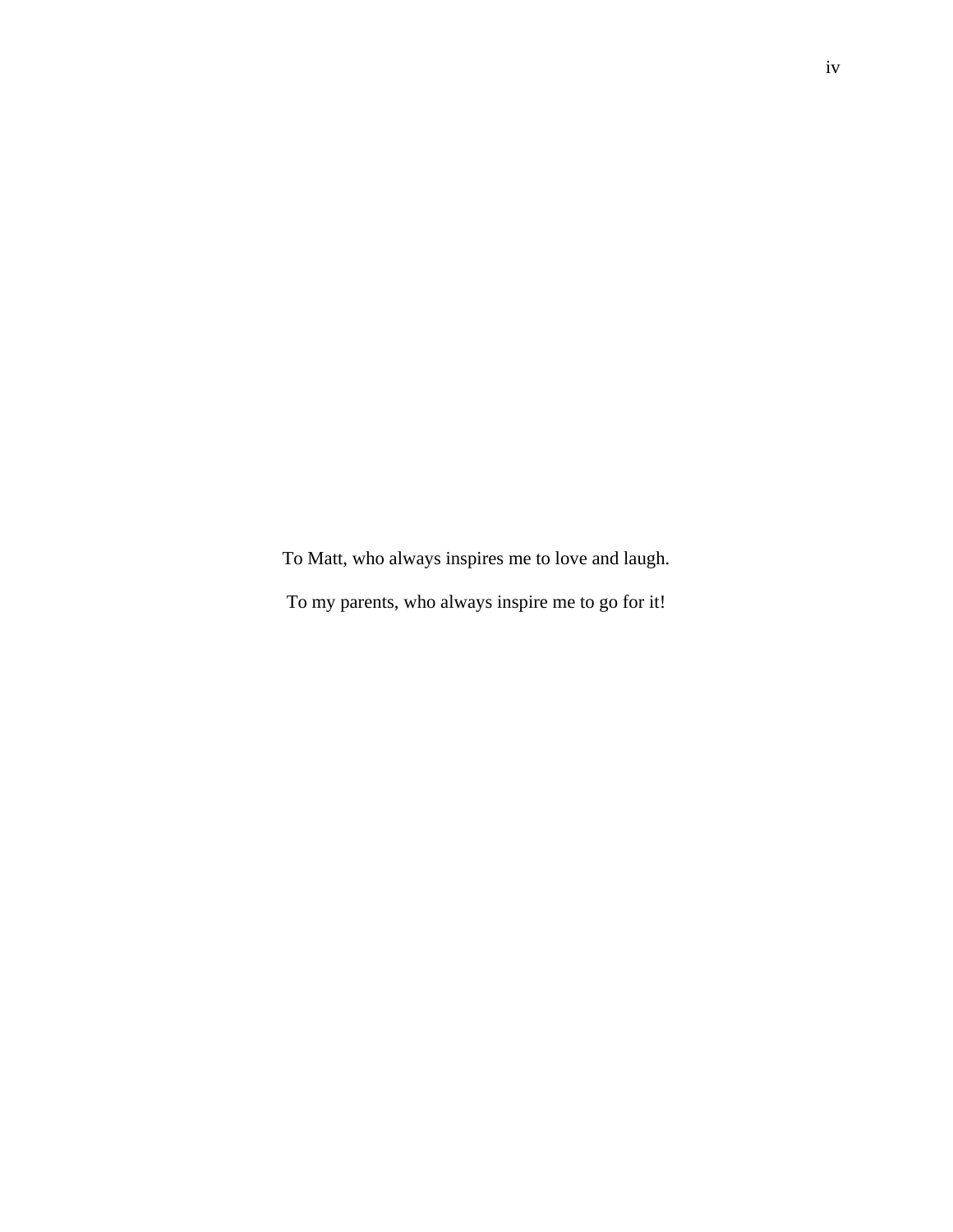#### ACKNOWLEDGEMENTS

I am thankful to all of the faculty and students who have enriched my academic experience at Georgia State University, which was beyond all my expectations. I am especially grateful to Dr. Michael Lane Bruner, for his helpful advisement, rigorous intellectual challenges, and spirited encouragement, and to Dr. Alessandra Raengo, who taught me to see differently and saw my potential to do so. Thanks also to Dr. Jeffrey Bennett for his support and interest in my work. I wish to acknowledge, too, Drs. Greg Smith, David Cheshier, Marian Meyers, Greg Lisby, Yuki Fujioka, Jaye Atkinson, and Arla Bernstein, whose diverse insights and questions helped shape my study of communication.

I am additionally thankful to Jerri Cloud and Bill Cloud for their support, sense of humor, and generous spirit as I pursued this degree while working full-time.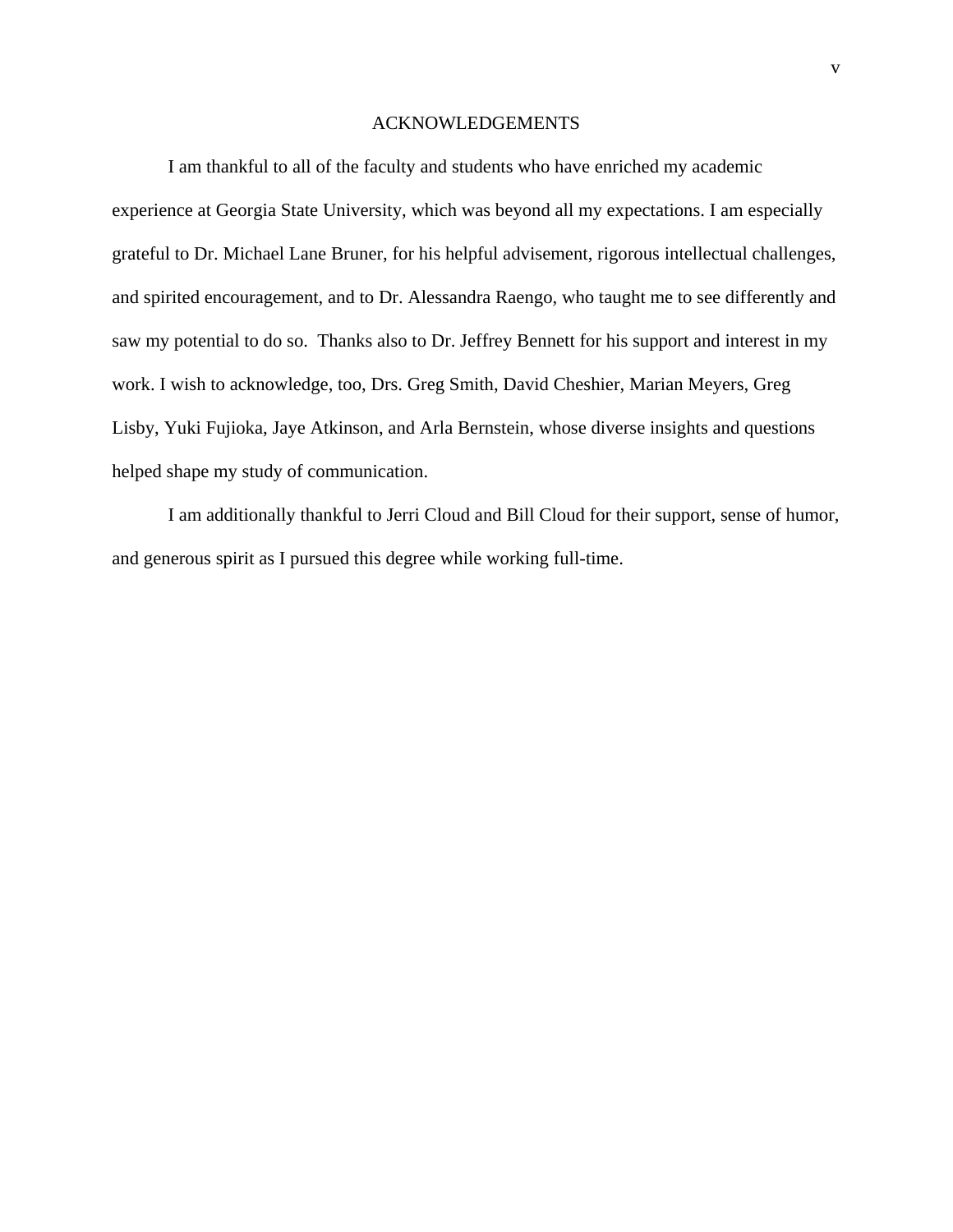# TABLE OF CONTENTS

| <b>ACKNOWLEDGEMENTS</b>                |                                                                                                             |                |
|----------------------------------------|-------------------------------------------------------------------------------------------------------------|----------------|
| <b>CHAPTER</b>                         |                                                                                                             |                |
| 1. INTRODUCTION                        |                                                                                                             | $\mathbf{1}$   |
| Who Is Stephen Colbert?                |                                                                                                             | $\overline{4}$ |
| <b>Literature Review</b>               |                                                                                                             | $\overline{7}$ |
|                                        | Key Problems in Contemporary Media and Political Rhetoric                                                   | 7              |
|                                        | The Response of Critical Comedy                                                                             | 14             |
|                                        | Emerging Literature on The Colbert Report                                                                   | 18             |
|                                        | <b>Opportunities for New Research</b>                                                                       | 20             |
| Methodology                            |                                                                                                             | 21             |
| <b>Theoretical Approaches</b>          |                                                                                                             | 21             |
| <b>Application and Analysis</b>        |                                                                                                             | 28             |
| Conclusion                             |                                                                                                             | 33             |
|                                        |                                                                                                             |                |
|                                        | 2. HEROES, ALIENS AND BEARS: RHETORICAL CONVENTIONS OF<br>THE O'REILLY FACTOR AT PLAY ON THE COLBERT REPORT | 36             |
| <b>Burke's Tragic and Comic Frames</b> |                                                                                                             | 36             |
| O'Reilly's Tragic Persona              |                                                                                                             | 38             |
|                                        | Visual Strategies on The O'Reilly Factor                                                                    | 44             |
|                                        | "Talking Points": The Truth According to O'Reilly?                                                          | 45             |
|                                        | Guest Interviews: O'Reilly's "Us" versus "Them"                                                             | 52             |
|                                        | The Colbert Report: A Parody of Performance                                                                 | 59             |
| Colbert's Comic Persona(s)             |                                                                                                             | 61             |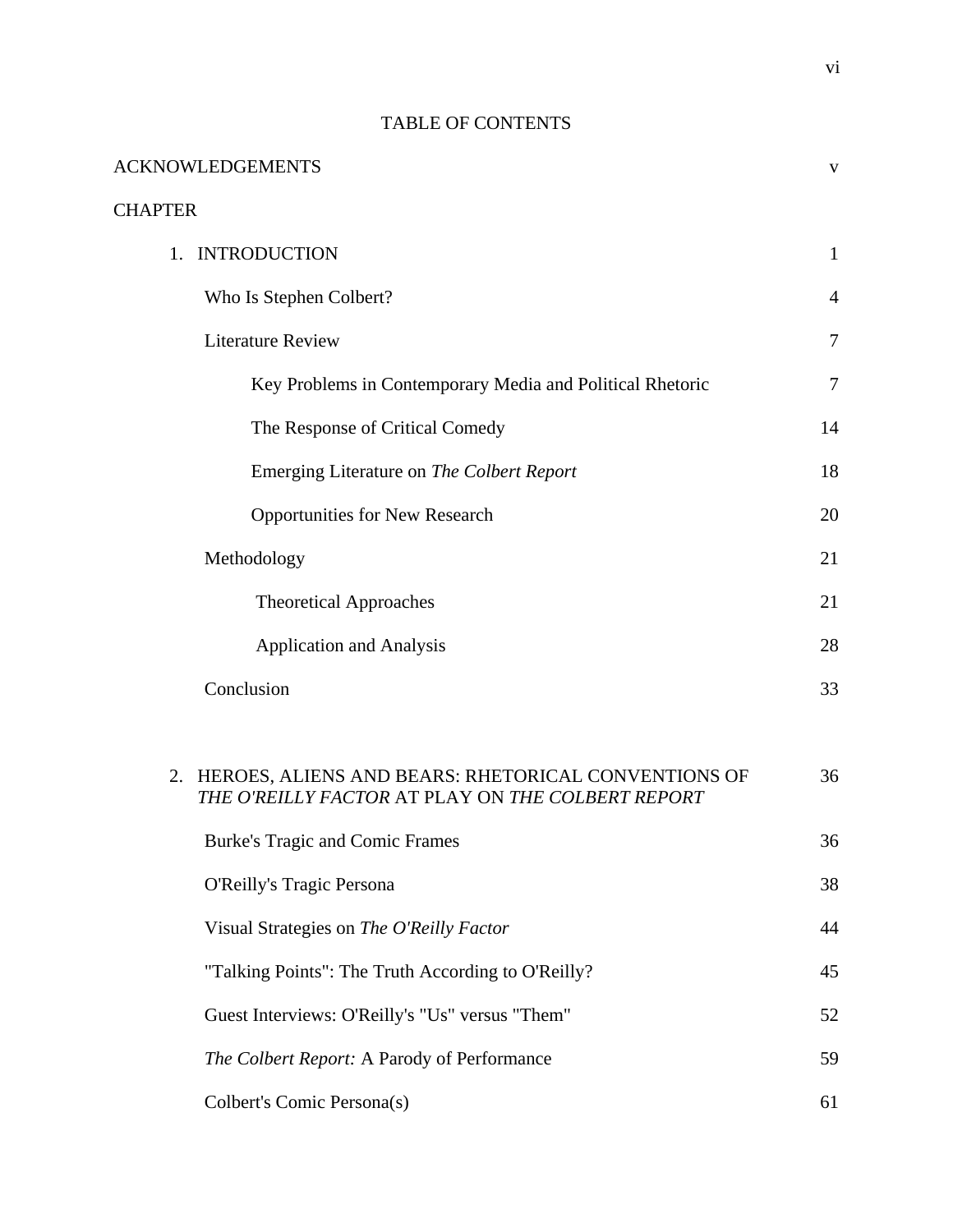|    | The Colbert Report's Satiric Stage                                                                   | 64  |
|----|------------------------------------------------------------------------------------------------------|-----|
|    | From Aliens to Bears, and From Fear to Love                                                          | 68  |
|    | Interviews: Turning Adversity on Its Head                                                            | 70  |
|    | Conclusion: Setting the Media World as a Stage                                                       | 73  |
|    | 3. OVER THE LINE? WHOSE LINE? COLBERT SPEAKS UP AT THE<br>WHITE HOUSE CORRESPONDENTS' DINNER         | 77  |
|    | A Time-honored Tradition Celebrated and Excoriated                                                   | 79  |
|    | The Aftermath: Did Colbert Cross a Line? Whose Line?                                                 | 88  |
|    | From Tragic Humor to Comic Critique                                                                  | 93  |
|    | A Persona of Parrhesia                                                                               | 96  |
|    | Subverting the Pseudo-subversive                                                                     | 99  |
|    | Conclusion: A Study in/of Performance                                                                | 104 |
| 4. | "COLBERT '08 (AND SO CAN YOU!)": PERSPECTIVE BY<br>INCONGRUITY AND PRESIDENTIAL CAMPAIGN CONVENTIONS | 108 |
|    | Indecision 2008: Colbert for President                                                               | 110 |
|    | Questions of "Change"                                                                                | 114 |
|    | Questions of "Authenticity"                                                                          | 118 |
|    | Questions of "Electability" and "Viability"                                                          | 121 |
|    | Negotiating Idealism, Realism, and Cynicism                                                          | 128 |
|    | <b>Sites of Comic Transcendence</b>                                                                  | 130 |
|    | Conclusion: And So Can You!                                                                          | 134 |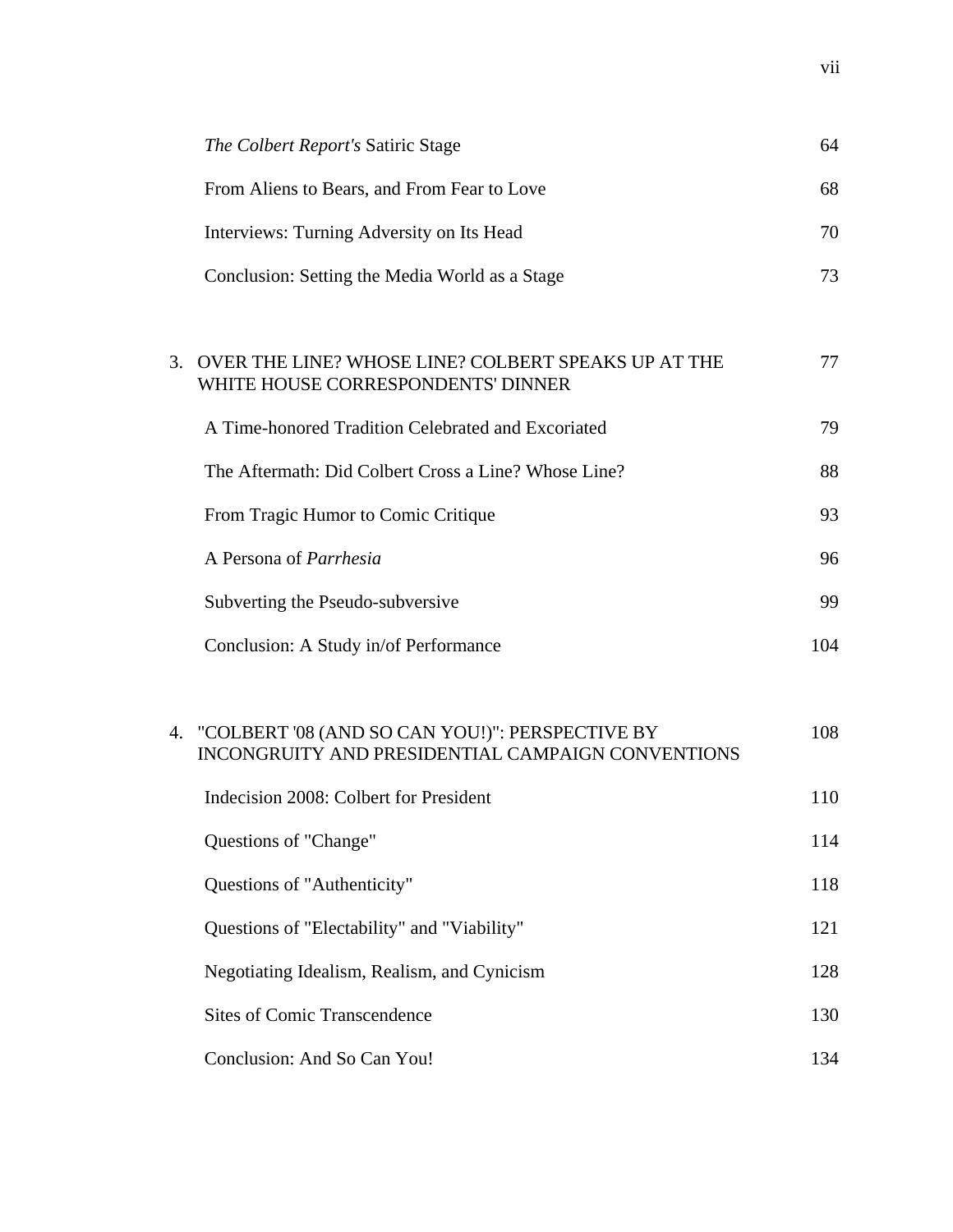| 5. CONCLUSIONS                                                          | 137 |
|-------------------------------------------------------------------------|-----|
| Of Truth and Truthiness: The Critical Value of Colbert's Comic Critique | 137 |
| <b>Opportunities for Future Research</b>                                | 148 |
| Closing: Toward a Comic Culture                                         | 149 |

# WORKS CITED 151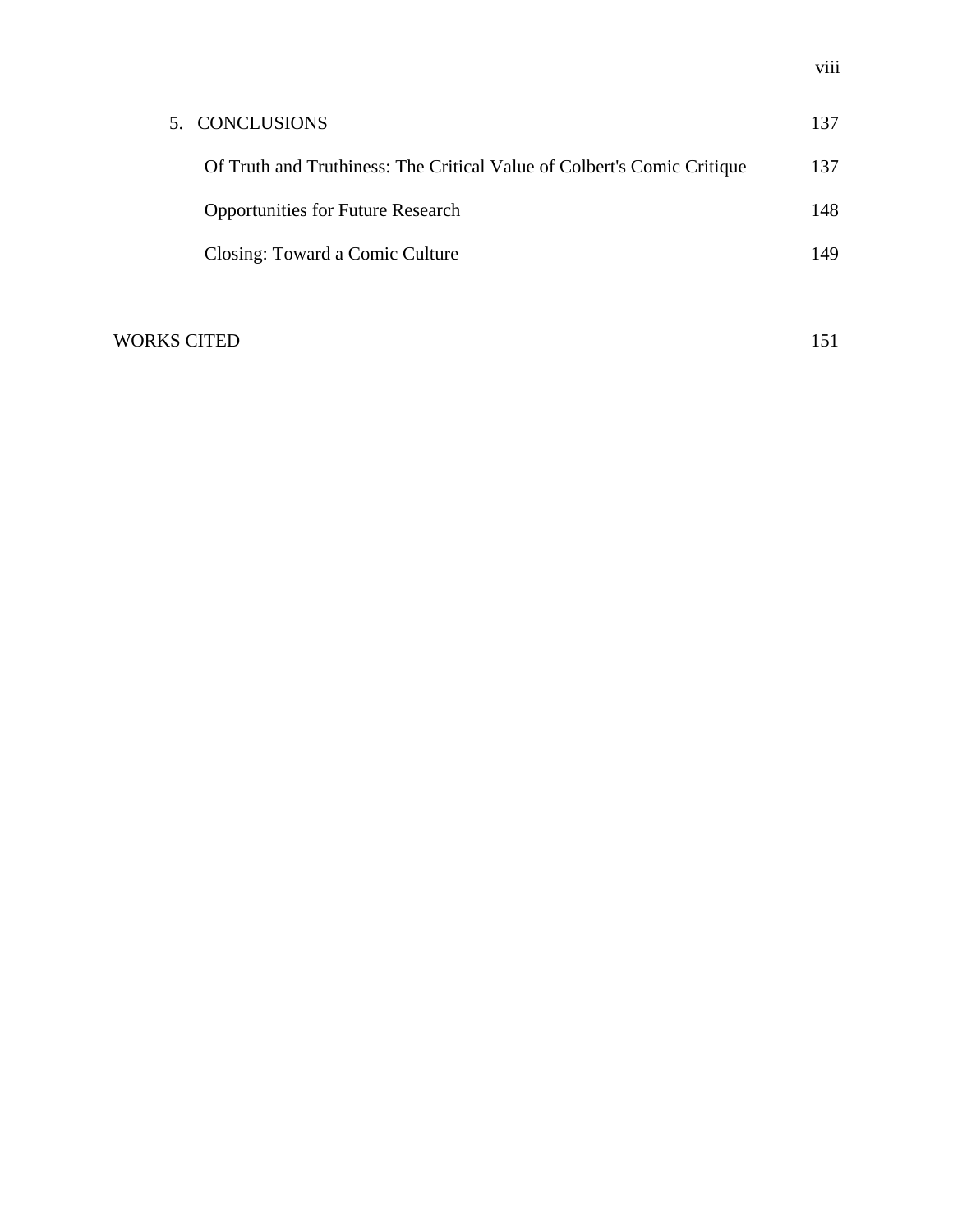#### **CHAPTER 1.**

### **INTRODUCTION**

Since the debut of his show, *The Colbert Report,* in 2005, Stephen Colbert has become the new name in political satire, in more ways than one. Stephen Colbert, a left-leaning comedian, plays "Stephen Colbert," a parody of a bloviating rightwing television news pundit reminiscent of Fox News's Bill O'Reilly. Colbert's program is a spin-off of *The Daily Show with Jon Stewart,* the "fake news" comedy show where he played a "fake" correspondent. Since establishing his character as an over-the-top champion of "truthiness,"<sup>[1](#page-44-0)</sup> Colbert has also ventured beyond the bounds of his program to critique the mainstream media and political establishments on their own stages. In 2006, he questioned the appropriateness of the media's complicit relationship with the Bush administration in a stinging speech at the White House Correspondents' Association annual dinner. In 2007, he campaigned in character for president, lampooning the media's self-involved speculation and daily poll-driven coverage of a crowded field of contenders. Colbert's parody follows the trajectory of the news business from providing perceivably objective news reporting to selling highly opinionated, personality-driven commentary to actual political involvement. He continues to foray into the blurry space of pundits who not only talk politics but also become politicians, entertainers who take up politics as their latest act, and politicians who seek votes by getting laughs. Colbert's frequent shifts and blending of characters – from actor and entertainer to pundit and politician – call attention to the similarly performative nature of figures in national politics and media.

 As consumers, scholars, and critics of political media, what can we learn from these performances? How do the performances of Stephen Colbert contribute to or complicate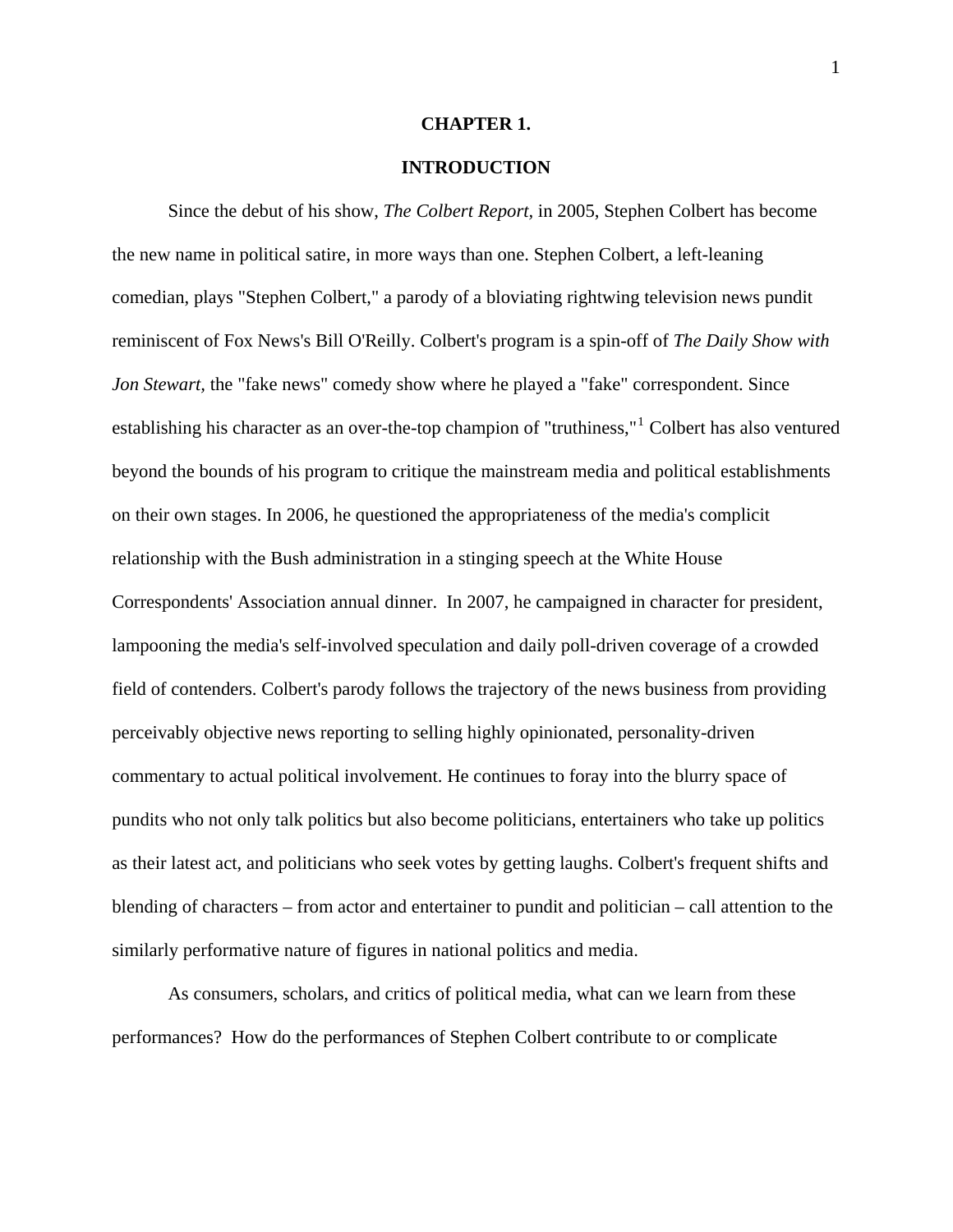contemporary forms of political communication, news reporting, and commentary? What are the various ways in which Colbert performs his critique?

Such a study of Colbert's comedic performances is significant for several reasons. First, his performances appear to fill a critical void left by other media figures who have become wrapped up in their own ratings-driven performances. Second, Colbert appeals to viewers to become better critics themselves by providing tools to identify and question certain rhetorical conventions that are otherwise taken for granted. Third, while scholars have conducted extensive research on *The Daily Show's* critical functions, there has been little attention to Colbert's distinct performances, especially those outside of his television show, which extend *The Daily Show's* critique of television news to television personalities. Whereas much of the scholarship on *The Daily Show* has focused on that program's implications for journalism, I believe that Colbert raises other important questions about media punditry and the relationship of media and media figures to politics and political figures.

No one has written about Colbert's performances through the rhetorical-critical lens used in this study. Specifically, I demonstrate how Colbert's parodies of rhetorical conventions in political media provide "perspective by incongruity," a concept named by Kenneth Burke in which one places the taken-for-granted conventions of one environment and places them into another environment to render them unnatural and problematic. I also interweave a number of other rhetorical approaches in my analysis of specific performances. In Chapter Three, for example, I consider Michel Foucault's concept of *parrhesia,* or speaking truth to power at one's own risk, and notions of the "carnivalesque" and "inversion" from Mikhail Bakhtin, Peter Stallybrass and Allon White. In Chapter Four, I include Michael Kaplan's critique of media speculation based on Jean Baudrillard's theory of simulacra. In doing so, I first identify the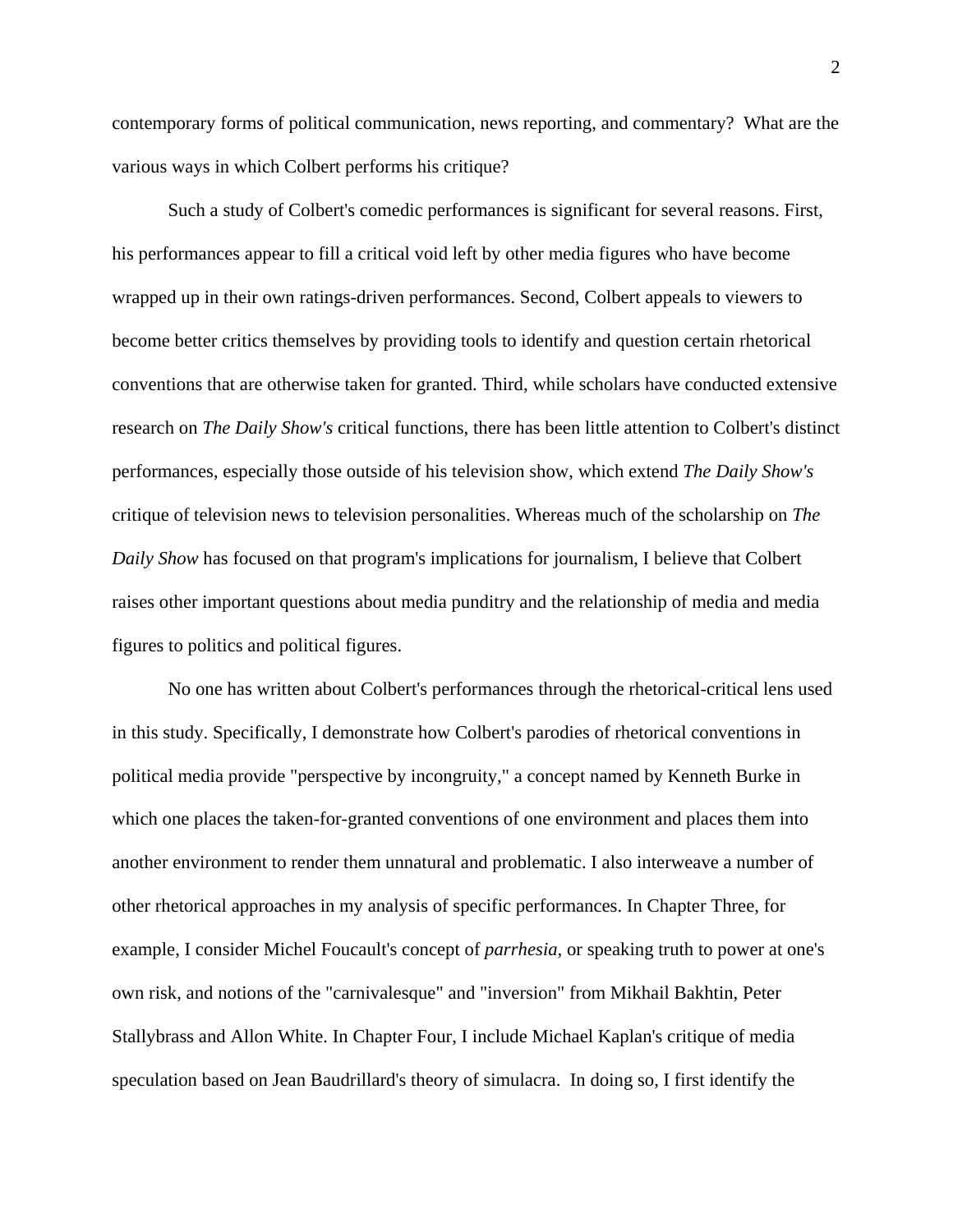ideological and rhetorical conventions of contemporary political media, drawing on recent scholarship in political and media criticism. I analyze specific conventions that have become the objects of Colbert's parody, including Bill O'Reilly and his show, conventional humor at the White House, and coverage of presidential races in the media. I then analyze Colbert's comedic critique of each of these objects, drawing on the relevant scholarship to support my claims. I argue that Colbert's comedy provides the viewing public with critical awareness and tools to assess how and why contemporary conventions are constructed and perpetuated. Such a critical education has taken root in political comedy, arguably, because the conventional vehicle for political criticism – the mainstream media – has lost its critical distance. That is, where the media industry has become a contributor to the processes of rhetorical production, it can no longer analyze those processes objectively. In this environment, as news and politics become a joke, comedy becomes a serious critique.

This work extends recent scholarship on news parody and satire, specifically on *The Onion's* parody of print news (e.g., Achter), *The Daily Show's* parody of television news (e.g., Baym, "Discursive Integration"; Love; McKain; Smolkin), and emerging work on *The Colbert Report* (e.g., Baym, "Communication Representation; Burwell and Boler). As I will show in the literature review, this scholarship reflects the development (both the promising and the problematic) of contemporary mass media forms, especially in mainstream print and television news. This study adds to the literature by addressing the more recent trends of personalitydriven punditry and politics with an in-depth analysis of both rhetorical conventions and Colbert's satiric criticism of such conventions. This research is significant to communication scholars seeking to understand recent political performances in the media and alternative critical responses. By studying the developing tensions between politics and entertainment, "real" and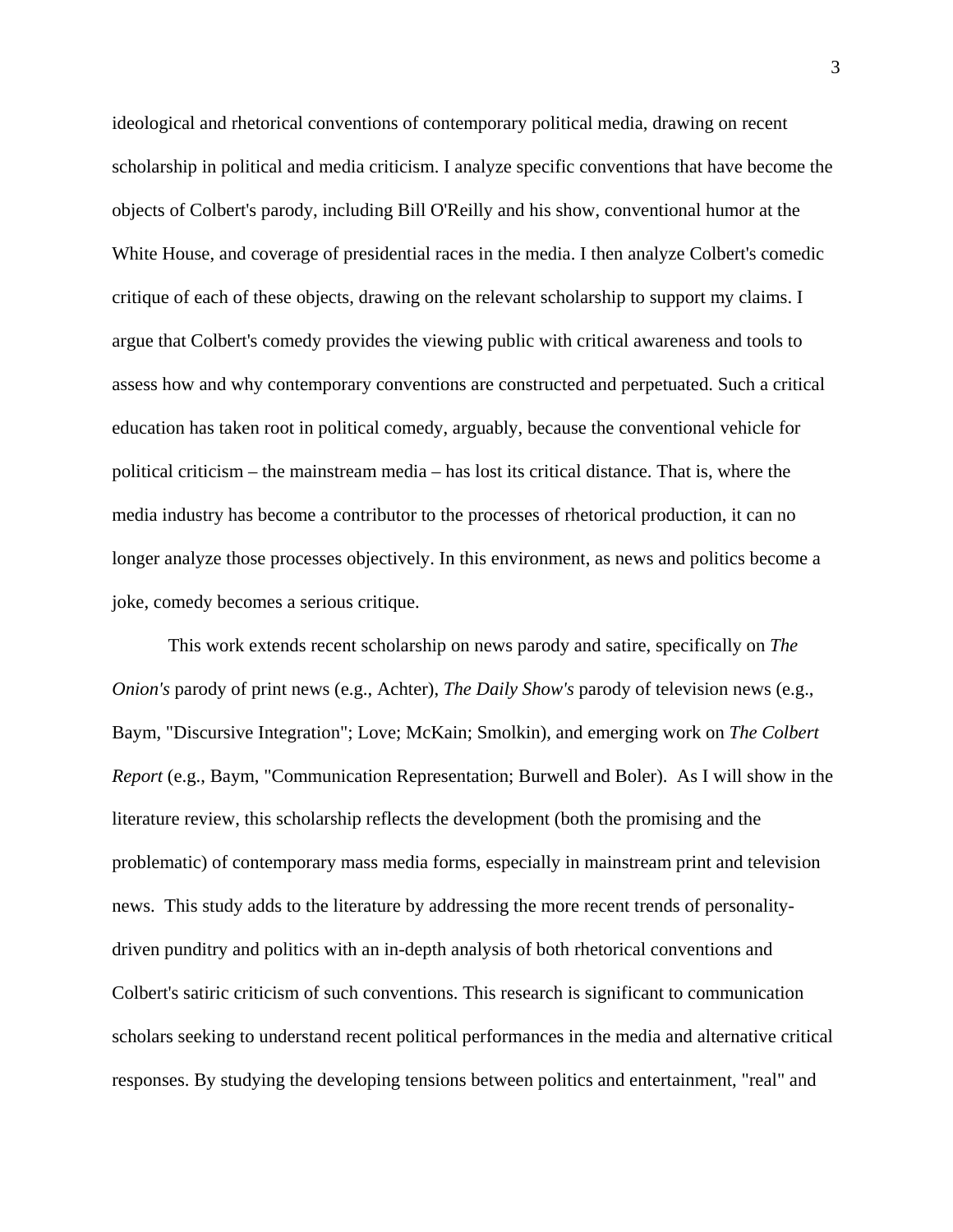"fake" news, trustworthiness and "truthiness" in modern media-driven culture, we will also be better prepared to identify and respond to future generations of media problems.

#### *Who is Stephen Colbert?*

Colbert is many personas at once, which I describe here briefly. Stephen Colbert is a professional, politically left-leaning comedian who performs as "Stephen Colbert," a parody of a loud, self-centered, self-promoting, rightwing pundit with his own half-hour talk show, *The Colbert Report,* on the Comedy Central cable network. Colbert's act is inspired by conservative pundit Bill O'Reilly and his program, *The O'Reilly Factor* on the Fox News Channel (Lemann). On each episode of *The Colbert Report,* Colbert delivers an exaggeratedly loud and opinionated monologue on current political issues, followed by interviews with guest politicians, writers, or various experts, during which Colbert frequently interrupts, asks aggravating questions, and makes judgmental statements, mimicking O'Reilly's controversial style (see Conway, Grabe, and Grieves). On his show and in his book, *I Am America (And So Can You!)* (Colbert, Dahm, Dinello, and Silverman), Colbert's satire calls attention to the self-centeredness of many pundits and exposes the flaws in their partisan logic. Ultimately, his comedy raises questions about today's blurring of news, commentary, politics, and entertainment in mediated discourses.

In April 2006, Colbert took this further when he delivered, in character, the keynote address at the White House Correspondents' Association annual dinner in front of President Bush, White House officials, and members of the mainstream media elite. He skewered not only the president for his controversial policies but also the press for sacrificing the search for truth for the security of continued access to White House sources (Rich, "All the President's Press"). Much of the media establishment responded by blacking out coverage of Colbert's speech, covering only other speakers and entertainers (including a Bush impersonator who performed a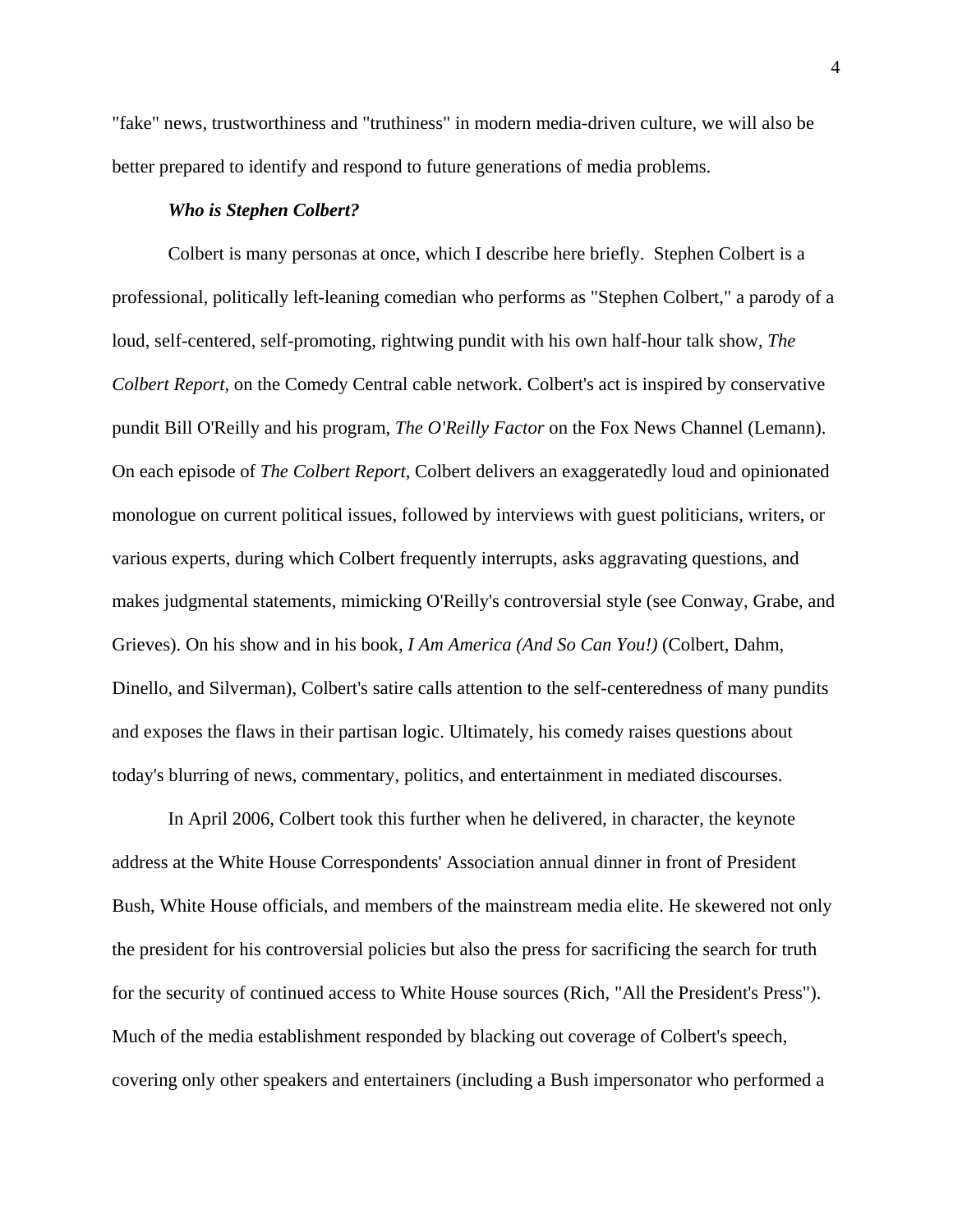lighthearted "roast" skit with the real President Bush). Meanwhile, video clips of Colbert's performance, along with public commentary, virtually exploded in the blogosphere, offering an apparently much-needed space for public engagement, response, and debate in an age when the media industry and political administration's discourses appear tightly controlled and restricted (see Love; Smolkin).

In 2007, Colbert the actor and "fake" pundit added "candidate" to his résumé when he announced his bid to run for President of the United States. With at least twenty Republican and Democratic candidates vying to succeed President Bush, Colbert's campaign echoed that of comedian Pat Paulsen in 1968 (Starr) and the California gubernatorial recall in 2003, when 135 people – from politicians to sumo wrestlers – appeared on the ballot ("October 7, 2003 Statewide Special Election"). Colbert announced he would attempt to run on both the Republican and Democratic tickets – but only in South Carolina. He told NBC's Tim Russert, "I don't want to be president; I want to run for president. There's a difference" ("*Meet the Press*"), suggesting that that presidential primary was perhaps, for many, a mere publicity opportunity. Critics also wondered whether to take Colbert seriously, since another comedian, Al Franken, was running a serious campaign for the Senate (Green; Cilizza). Colbert simultaneously parodied the political pundits as they speculated incessantly over which candidates were most "electable" (Zengerle). Colbert offered a timely reflection on pundit discourses, which are marketed as critical but often lack useful critique, and he interrogated buzzwords like "viable," "real," and "authentic," as employed by the candidates. His performance as both candidate and pundit also revealed certain myths and problems of a campaign process driven by a media "horserace."<sup>2</sup>

I find "Stephen Colbert" especially interesting because he embodies a number of personas and roles (actor, entertainer, character, pundit, politician) that, at face value, seem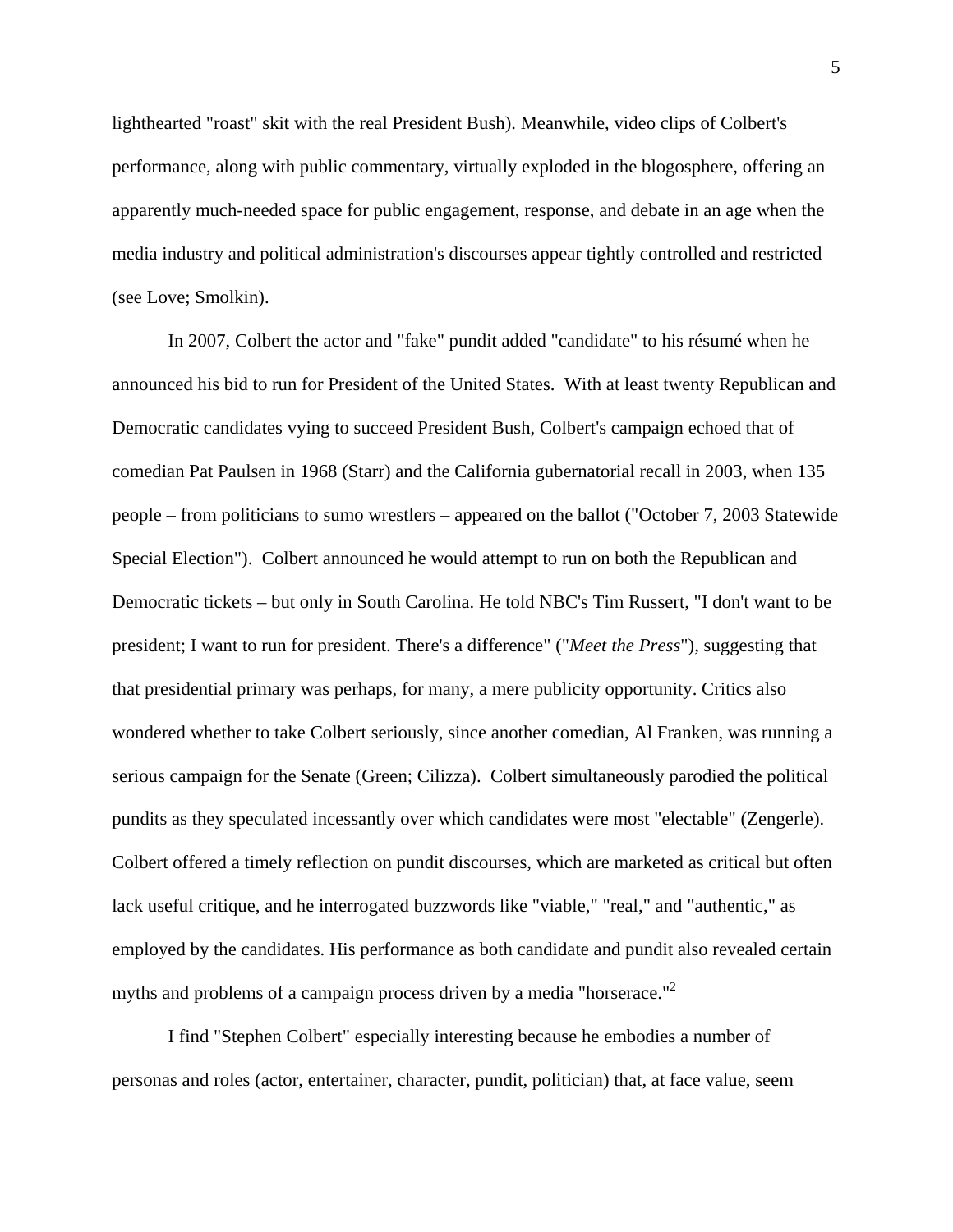contradictory or necessarily different, and yet his blending and shifting of them work so naturally. What does this say about other figures in political and media culture today? Recent scholarly literature (e.g., Baym, "Discursive Integration"; Conway, Grabe, and Grieves; Christensen; Hollander; Love; McKain; Smolkin) articulates a number of problematic changes in the media and political industries in the twenty-first century, which are the objects of Colbert's critique. These developments include the rise of twenty-four-hour television news and "infotainment," as well as increased partisanship and strict message control under the administration of George W. Bush. The literature includes several scholarly analyses of *The Daily Show with Jon Stewart* (Baym, "Discursive Integration"; Feldman; Gaines; Love; McKain; Smolkin), which is the counterpart to *The Colbert Report*. As these scholars show, *The Daily Show* is a similar type of critical comedy, so it is helpful to understand that show's work as the foundation from which Colbert proceeds on his own show. A recent analysis of *The Onion* newspaper (Achter), an older sibling, so to speak, of *The Daily Show* and *The Colbert Report,* also offers foundational perspective based on *The Onion's* critique of print media. There are also two recent studies of *The Colbert Report* (Baym, "Communication Representation"; Burwell and Boler), which I argue are helpful if narrower analyses, as they address only a couple of aspects of his show. I wish to extend the conversation about the critical potential of comedy to educate the viewing public about the rhetorical conventions of politics and media. My work builds on existing findings and adds to the scholarly conversation through a more thorough analysis of new critical directions, particularly Colbert's take on the evolution from straight-news reporting to the new conventions of overtly partisan punditry and personality politics.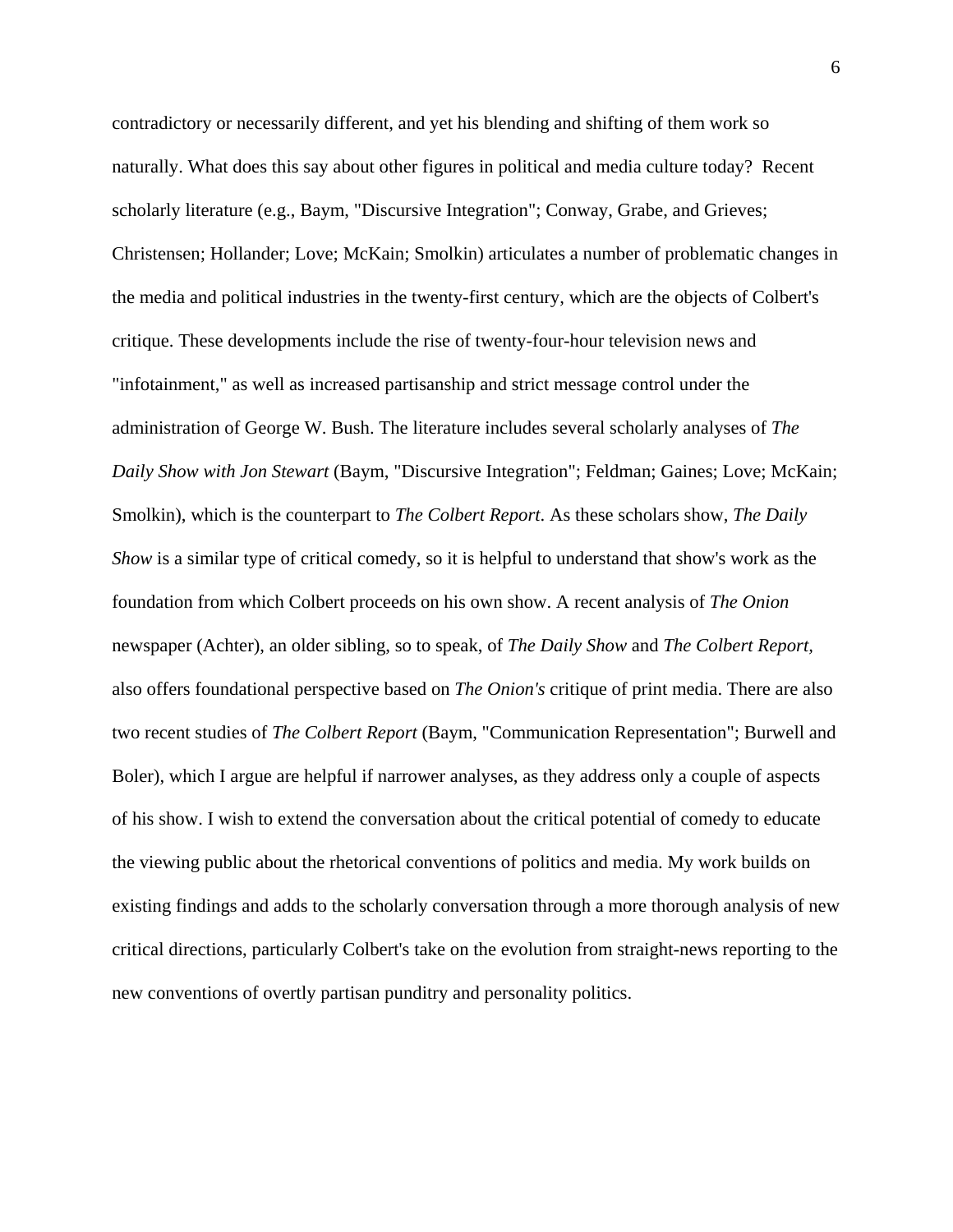### *Literature Review*

### *Key Problems in Contemporary Media and Political Rhetoric*

Communication scholar Geoffrey Baym describes the changing environment of the news media industry in the twenty-first century. Today's media industry is characterized by both an expansion of channels, designed to appeal to multiple niche audiences, and increased consolidation, resulting in a few multinational corporations owning all networks. These conglomerates "are vertically and horizontally integrated, structured to share resources, personnel, and approaches to content across what were once distinct media outlets" (Baym, "Discursive Integration" 261). To most media executives, Baym argues, news programming is now considered a profit center, rather than a public service, and viewers are considered consumers first, citizens second. To increase advertising revenue, therefore, media corporations must keep consumers happy. One result, says Baym, is that "the once-authoritative nightly news has been fractured, replaced by a variety of programming strategies ranging from the latest version of network 'news lite' to local news happy talk and twenty-four-hour cable news punditry" (259). The lines distinguishing news and entertainment have become significantly blurred, which is troublesome to media critics. (Baym agrees, although he argues that just as the news can become permeated with entertainment, this is "a conflation that cuts both ways" (262). That is, so too can entertainment programs provide important and in-depth news content. I will revisit Baym's argument in my review of scholarship on *The Daily Show* and *The Colbert Report*.)

Another major issue facing news reporting today is the rise of visual media, coupled with the increasing ease of digital image manipulation, which may perpetuate ideological views more unnoticeably. Aaron McKain notes that the formulaic structure of television news has become so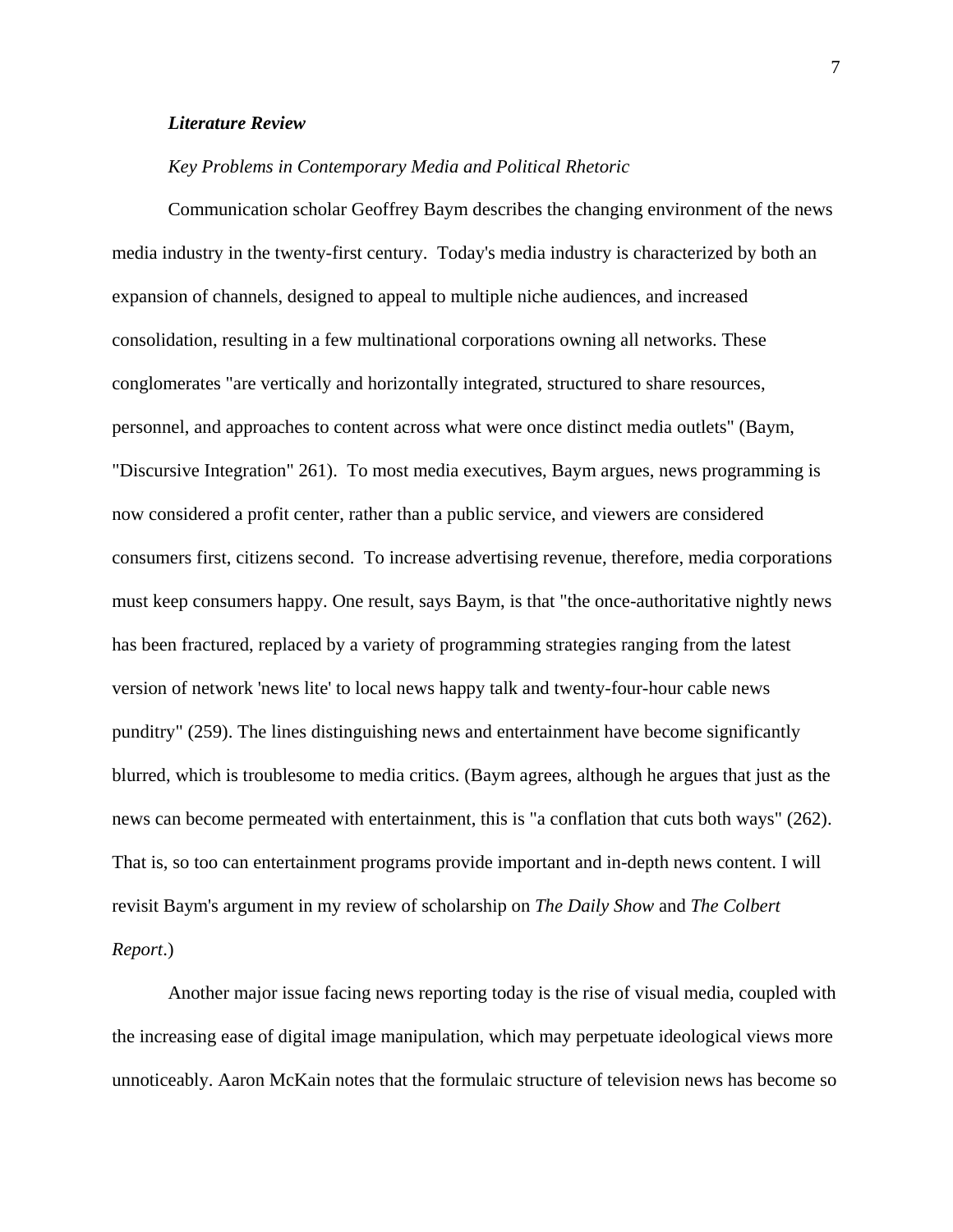natural to viewers that we do not even realize "the process of mediation" (417); rather, we take for granted that what is mediated (that is, constructed and narrated) is reality. For example, McKain notes that television news reporters are often filmed on location, such as standing in front of the White House when reporting on the president, "ostensibly to become geographically, symbolically, and metonymically closer to the story" (418), when in fact that reporter may have no better access to the White House than a copyeditor back at the station.

Christian Christensen also observes a number of ways in which broadcasters use "iconic" images as visual cues to help viewers more quickly grasp the context of a story. The problem, argues Christensen, is that these iconic images often perpetuate stereotypes. For example, he describes much of the Western news reporting he observed while living in Turkey: "Reports from Turkey invariably included images of a mosque, a minaret (the tower attached to mosques used to call people to prayer), veiled women, or men carrying strings of Muslim prayer beads. What was particularly striking was that these religious images were used regardless of the subject of the story" (30). He contends that most reporters probably do not consciously intend to perpetuate stereotypes – the images are taken for granted – but perhaps this makes the problem even worse.

 The changing media landscape is further complicated by the rise in partisanship and cultural polarization in the United States since 9/11 and the start of the Iraq War. Journalism scholar Rachel Smolkin argues that many journalists have allowed the misguided notions of "objectivity" and "balance" to cripple rather than strengthen their reporting, drawing on interviews with several communication scholars to support her case. She quotes scholar Hub Brown, who describes "an atmosphere that's become so partisan that we're afraid of what we say every time we say something" (Smolkin 20). In trying to be objective, "straight news" reporters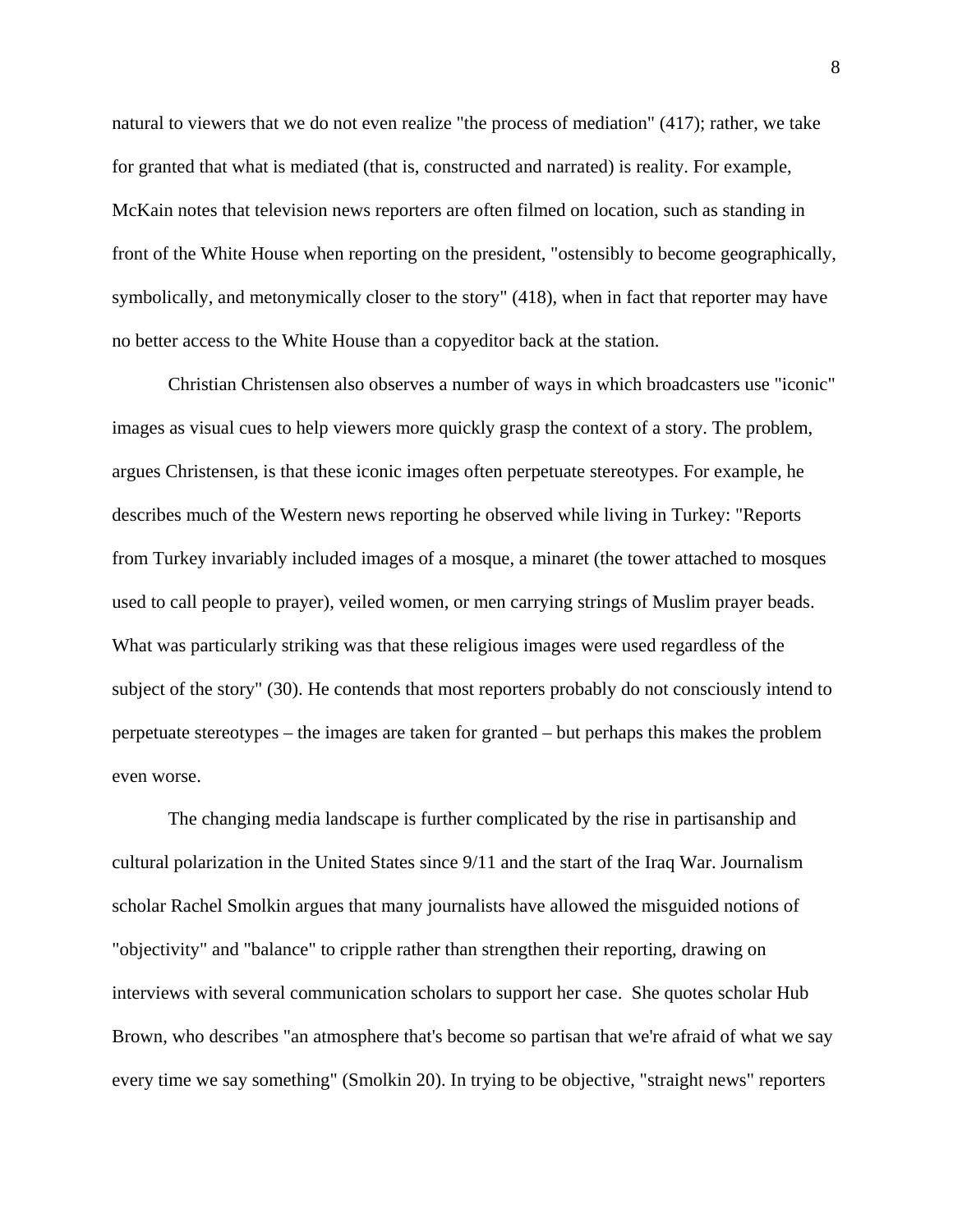focus on taking down the facts, but the problem is, argues Smolkin, what constitutes "fact" is now in question. Sources may contort or even falsify information to further their agendas. Reporters like the *New York Times'* Jayson Blair may report entirely fictitious stories as fact, and the fiction is perpetuated as other reporters cite it further. Scholar Martin Kaplan, quoted in Smolkin's article, says that journalists who do not realize what is happening "can be played like a piccolo by people who know how to exploit that weakness" (21). At the same time, Smolkin notes that "balance" has become the new watchword in news, arguably at the expense of truth. For example, Smolkin discusses the debate about global warming, noting that recently, for the sake of balance, many news outlets would give equal air time or print space to opposing sides of the issue, specifically to scientists who say global warming is real and man-made and those who deny that claim. Scholar Venise Wagner argues, "That really was not authentic. There were very few scientists who refuted the body of evidence [supporting global warming]" (quoted in Smolkin 21). When journalists focus strictly on balance, they risk missing the heart of the issue. "Every issue can be portrayed as a controversy between two opposing sides," Smolkin quotes Kaplan, "It leaves the reader or viewer in the position of having to weigh competing truth claims, often without enough information to decide that one side is manifestly right, and the other side is trying to muddy the water with propaganda" (21). Reporters should be able to identify that propaganda and bring it to light for viewers, argues Smolkin.

 Scholar Robert Love argues that the problems of inaccuracy, propaganda, and outright fiction have always existed in news reporting. In wartime, governments frequently push propaganda to their own people and those of opposing nations. In 2005, the U.S. government spent \$300 million to garner public support for the Iraq War, including taking steps to place "positive news" in Iraqi newspapers (Love 33). War propaganda may not surprise anyone, but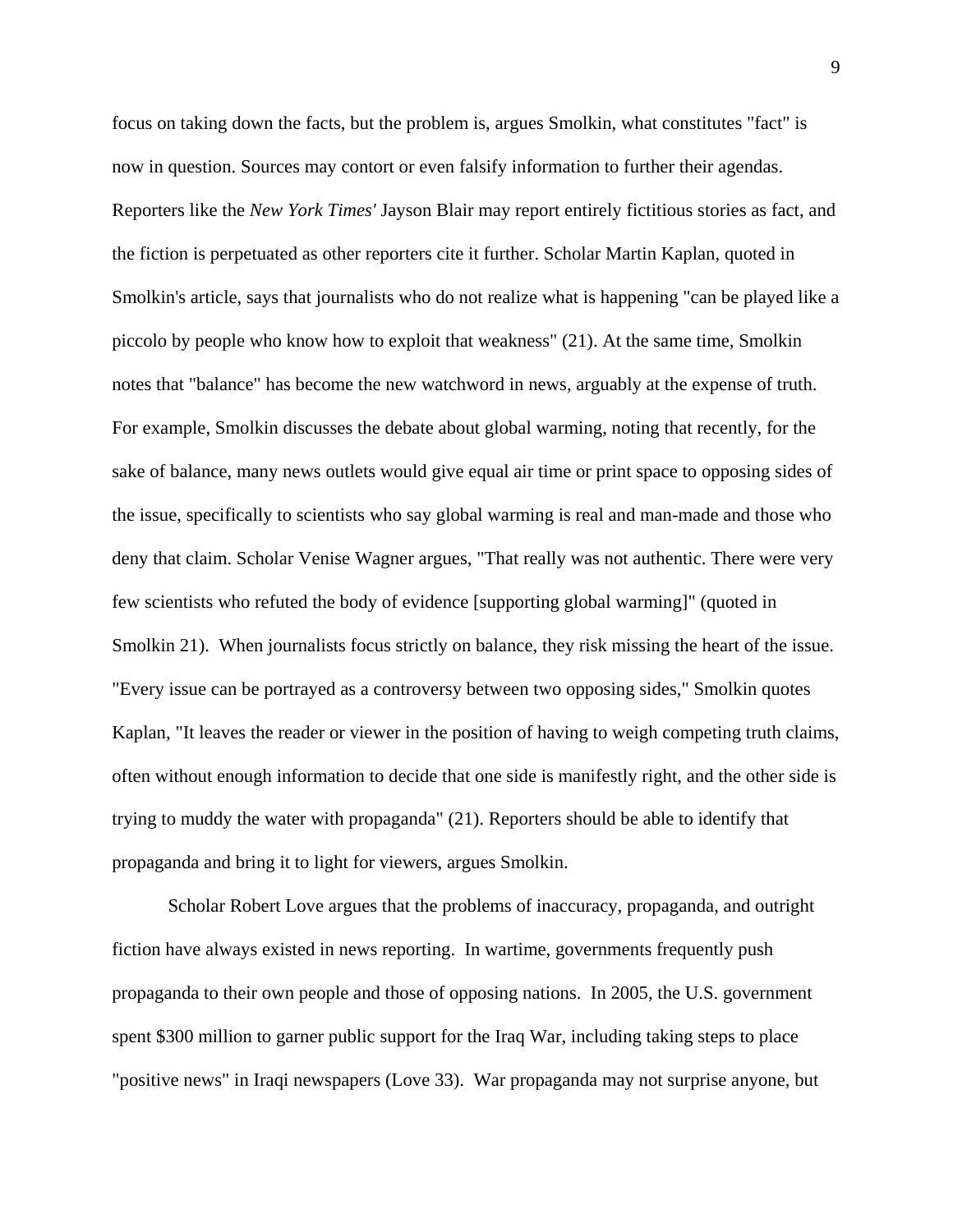Love notes instances where the government recently has taken more secretive steps to promote domestic agendas. He cites the case of Armstrong Williams, a conservative columnist to whom the Bush administration paid nearly a quarter-million dollars to support its No Child Left Behind education program. Williams was outed after being caught for fraudulent billing practices; otherwise, Love notes, the public might never have known he was working as a paid spokesman in this case. Armstrong is only one of many so-called "experts" hired to operate as a hidden hand, warns Love. Even more insidious, Love observes, is the government's practice of producing and distributing video news releases, or VNRs, which tempt increasingly time- and staff-strapped news outlets to take shortcuts in broadcasting. When the U.S. Department of Health and Human Services created a VNR to promote its Medicare plan, the video featured an actress posing as a reporter who delivered a news-like story. According to Love, a number of news stations across the country ran the VNR without disclosing its source, allowing the public to believe it was an objective news piece. This is dangerous to journalists and to the public, argues Love, and both need to be aware of this practice and able to identify it.

 Why do journalists and news networks allow the government and other newsmakers to control the news with their agendas? Key reasons may be the dependence on such sources for news content and the fear of losing access to those sources as retribution for running anything critical of them. Aaron McKain argues that the news industry is structured to depend on certain "authorities" for information, which may be a fundamental flaw in the newsgathering process. He describes the industry's typical process of "gatekeeping," or "deciding what is news or what will become news" (McKain 416). He discusses two key problems with this structure. "First, either because of economic demands, formal convention, or, more conspiratorially, a commitment to preserving the ideological status quo, gatekeeping is accomplished largely by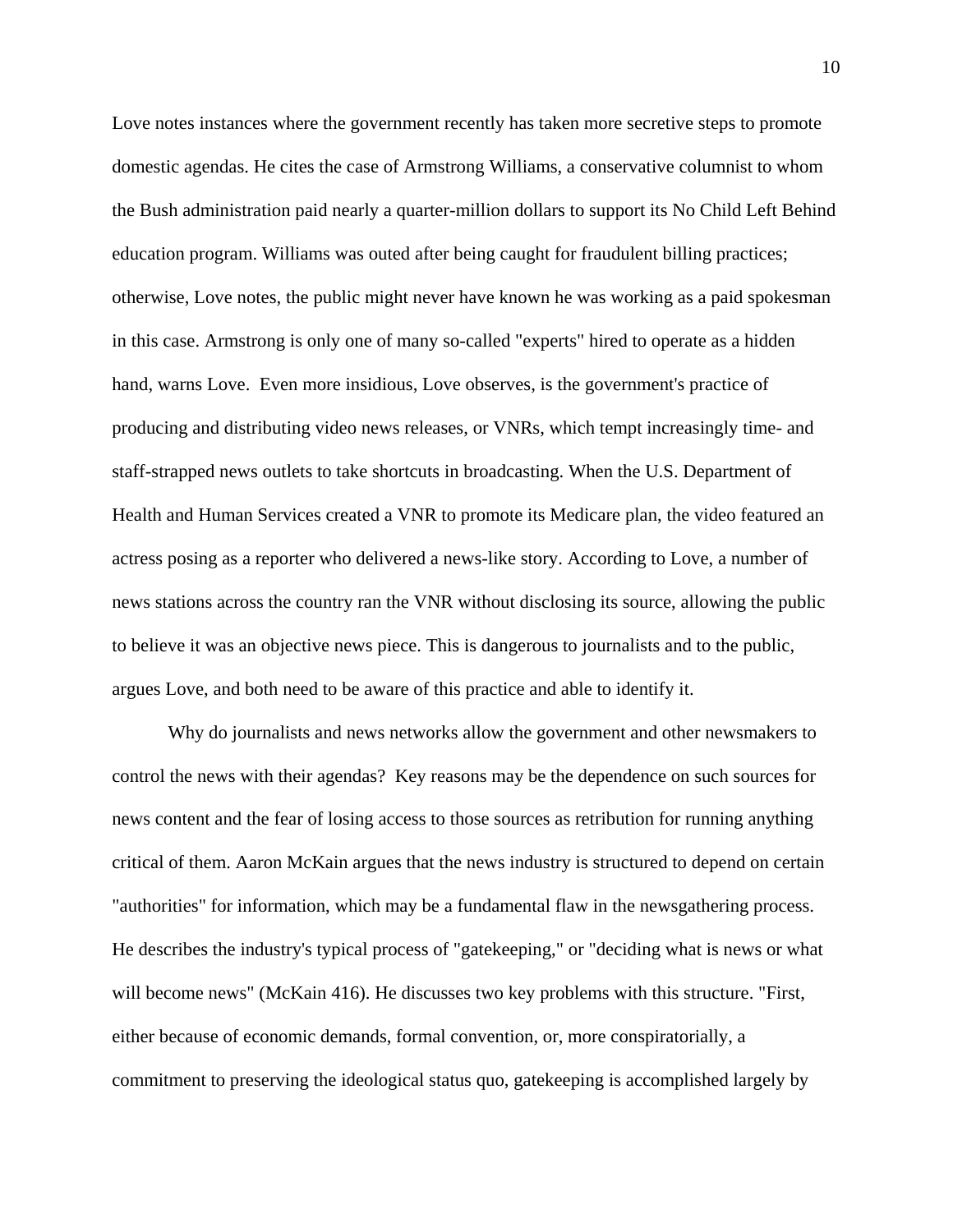'indexing' to sources that are guaranteed and predictable producers of news" (ibid.). These surebet producers tend to include high-ranking government officials, observes McKain. "The corollary to this process is that non-'official' sources do not gain entry, viewpoints not espoused by government officials cannot make it into the news's narrative, and the indexed sources are allowed carte blanche to frame the way that the issues are reported on and the terms upon which they are debated" (ibid.). A fundamental change in the way sources are selected and vetted may be critical to the future of news.

 Other research suggests that news audiences have become more partisan in recent years. Barry Hollander analyzes data from five "Biennial Media Use" surveys conducted by the Pew Center for the People and the Press from 1998 to 2006, which show a dramatic increase in the gravitation of political partisans to news programs that reflect their political views. Hollander is most concerned with dramatic changes by Republican viewers, who have flocked to the conservative Fox News Channel and away from CNN and network news programs considered to be more left-leaning. In 1998, fourteen percent of Republican viewers watched Fox News and twenty-seven percent watched CNN. By 2006, thirty-six percent of Republicans chose Fox News while nineteen percent tuned into CNN. Democrats, by comparison, remained relatively stable in their viewing choices. Meanwhile, viewers who did not identify strongly with either party tended to watch less news over time, turning instead to more entertainment programming. With more than one hundred channels to choose from in today's media landscape, "the remaining audience, more interested and more partisan, now has the opportunity to seek out news sources that confirm beliefs or to avoid sources that challenge beliefs, which research suggests can lead to even more extreme positions on social and political issues," argues Hollander (34). As viewers migrate to news that reinforces their political beliefs, news networks cater to these preferences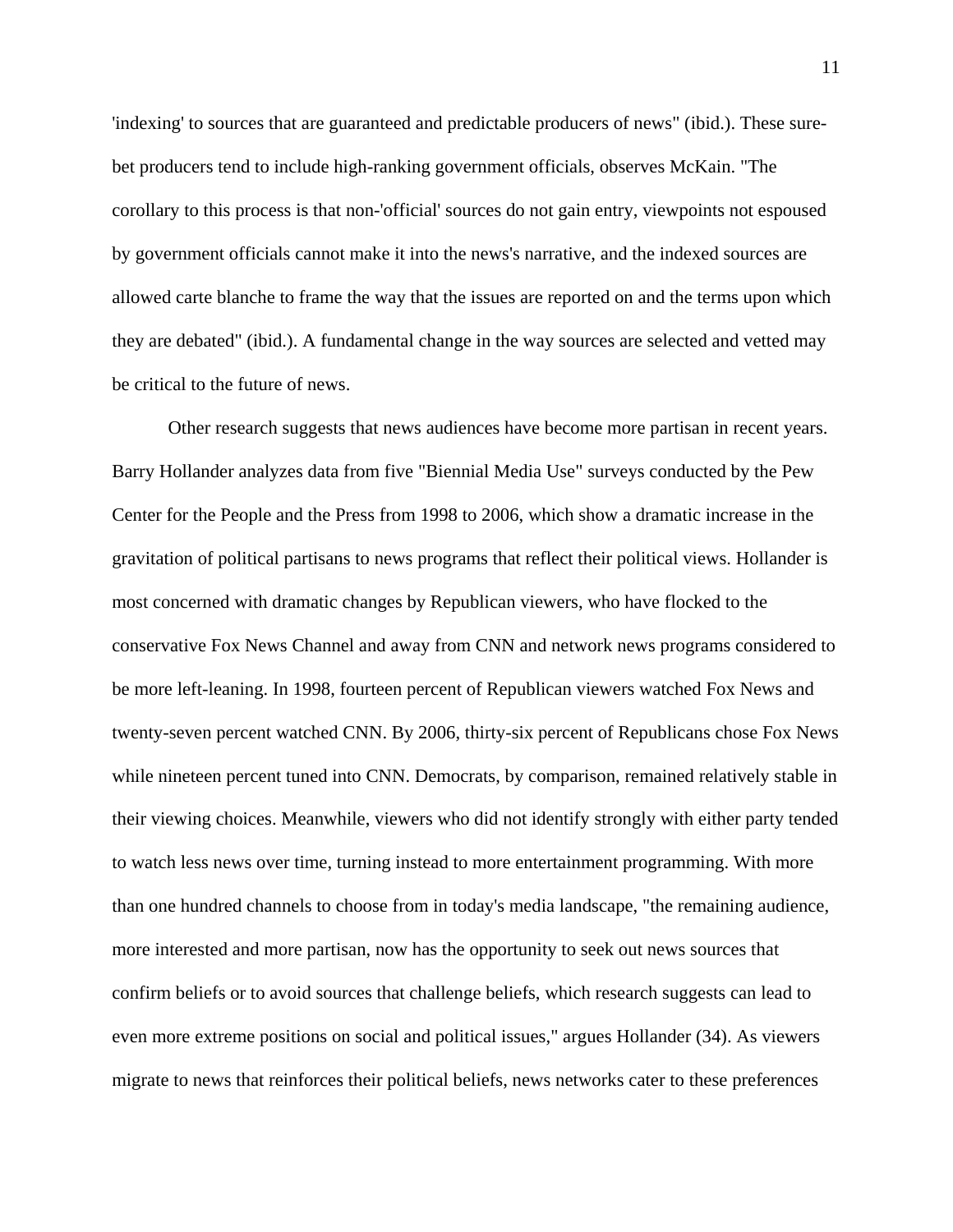by adding more politically charged news programs, creating a vicious cycle of political division and "echo-chambering" ("UGA Study"; Fahmy).

On Fox News, one of the most popular and controversial political news pundits is Bill O'Reilly, whose program *The O'Reilly Factor* is the inspiration for *The Colbert Report.* O'Reilly joined Fox News in 1996 and gained popularity in 1998 with his coverage of the Bill Clinton-Monica Lewinsky scandal (Auletta, cited in Conway, Grabe, and Grieves). O'Reilly offers brash, opinionated commentary with a rightwing slant on the political issues of the day, followed by interviews "that can be described as either incisive or combative, depending upon one's perspective" (Conway, Grabe, and Grieves 199). Mike Conway, Maria Elizabeth Grabe, and Kevin Grieves compared O'Reilly's language on his show to that of 1930s radio commentator Father Charles Coughlin, who became infamous for his fear-mongering, propagandistic speech. The researchers found that O'Reilly employs all seven propaganda devices defined by the Institute for Propaganda Analysis in 1937. These include "name calling, glittering generalities, transfer, testimonial, plain folks, card stacking, and band wagon" (ibid.). In a content analysis of a segment called "Talking Points"<sup>3</sup> on *The O'Reilly Factor*, the researchers cited O'Reilly for name calling at a rate of more than eight times per minute (e.g., referring to Democrats as "the kool-aid left") (203, 205) and making glittering generalities nearly three times per minute (e.g., describing coalition forces using "virtue words" such as "the good guys") (206). Conway, Grabe, and Grieves argue that O'Reilly divides the people and institutions he discusses into three main categories: "villains, victims, and the virtuous" (202). According to the research,

The most evil villains in O'Reilly's world are illegal aliens, terrorists, and foreigners because they are apparently a physical and moral threat to the United States. Slightly less evil – but unambiguously bad – are groups (media,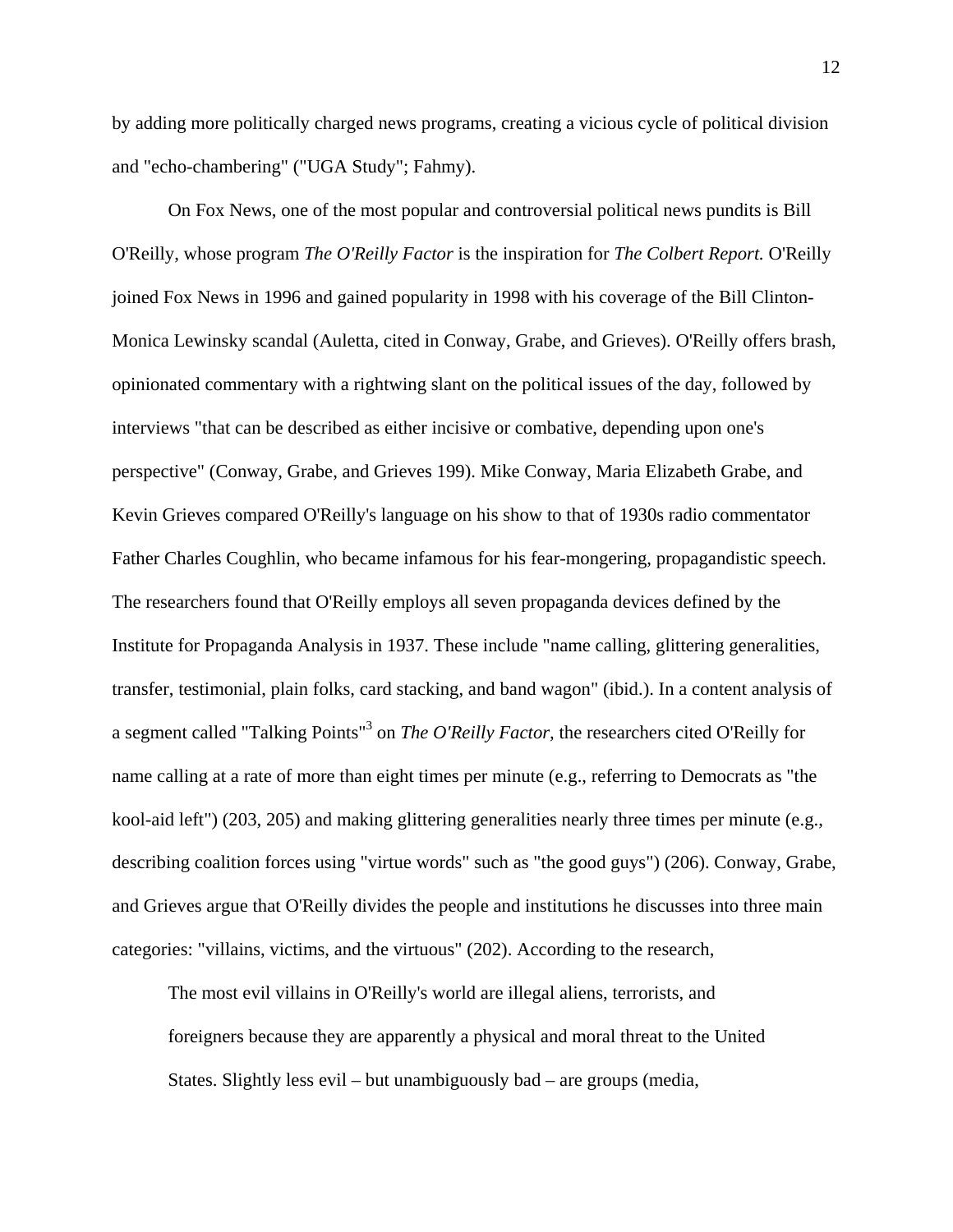organizations, politicians) who share a political leaning to the left. On the other side, the virtuous flank emerged as an all-American crew made up of the military, criminal justice system, Bush administration, and ordinary U.S. citizens (Conway, Grabe, and Grieves 197).

I build on this research in Chapter Two, where I identify, analyze, and compare the rhetorical conventions of O'Reilly and his show to Colbert's parodic critique.

 I have just outlined several key issues and problems permeating mass media culture today. First, as Baym argues, while both the capabilities of communication technology and the number of media channels are on the rise, networks are consolidating, cutting their reporting staffs, and recycling content across market segments. Media conglomerates see audiences as consumers to be given what they want, rather than citizens who need critical context. Second, according to McKain and Christensen, as television and other visual media become news sources of choice, viewers may grow more comfortable with the visual cues and short-cuts commonly employed to tell stories quickly. Not only do people equate mediated images with reality, they may also be unaware of the ideological influences of popular visual icons. Third, as Smolkin reports, the rise in partisanship and cultural polarization, especially following 9/11, has had negative effects on objective news reporting. In trying to please both sides of perceived binary issues, journalists only perpetuate divisiveness and even propaganda. Moreover, as Love and McKain suggest, reporters' dependence upon government officials and other authoritative sources preclude them from being free to critique those sources when necessary. Fourth, as Hollander demonstrates, audiences have indeed gravitated to news that caters to their political preferences. This creates a vicious cycle, as Conway, Grabe, and Grieves illustrate, for as the ratings go up for pundits like O'Reilly, their programs will continue to cater to partisan views.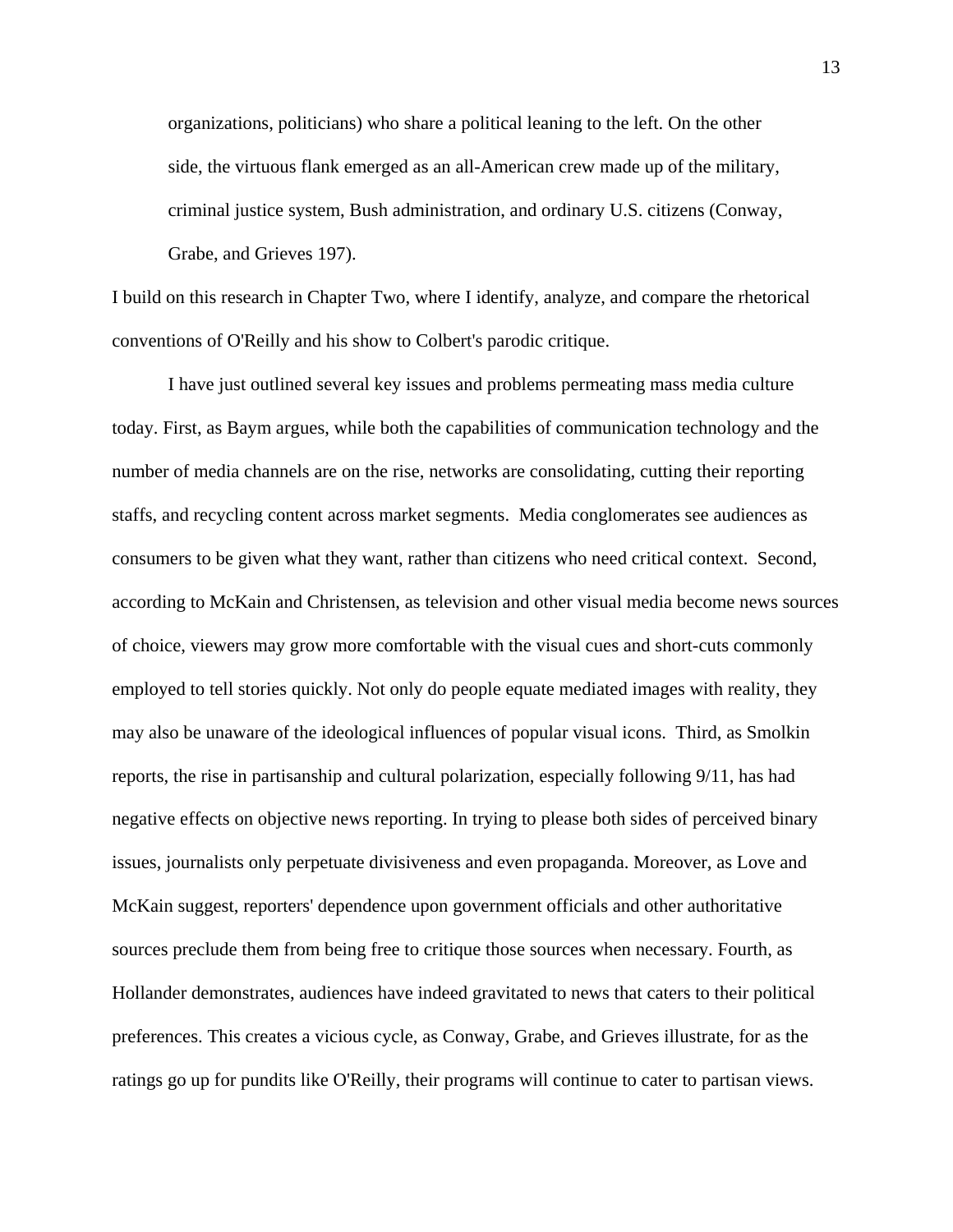### *The Response of Critical Comedy*

These problems of a changing media landscape and increasing partisan polarization in political communication continue to be a grave concern for media scholars and critics. Meanwhile, however, we can point to an interesting and unusual site of resistance: late-night comedy. Four nights a week on the Comedy Central cable network, more than one million viewers – mostly young, male, and educated – tune into new episodes of *The Daily Show with Jon Stewart,* followed by *The Colbert Report* (Baym, "Discursive Integration"; Feldman and Young). While *The Daily Show's* creators describe it as a "fake news" program, research studies show that viewers consider it a preferred source for real news. For example, a study by the Pew Center for the People and the Press found that twenty-one percent of Americans aged eighteen to twenty-nine turned to *The Daily Show* for political news during the 2004 presidential election, compared to twenty-three percent who said they got their news from the major networks, ABC, NBC, and CBS (Feldman and Young). Both shows have won prestigious awards not only for comedy, but also for news reporting (Smolkin; Greppi). What is it about Stewart and Colbert's comedy that has turned the traditional notion of news on its head?

Before answering this question, however, it is necessary to acknowledge *The Onion* newspaper as a veteran source of parody on the continuum from print media to broadcast media to personality-driven media, for two reasons. First, the concept of *The Onion* is a precursor to *The Daily Show* and *The Colbert Report,* as former *Onion* editor Ben Karlin went on to executive-produce both television shows. Second, it places print news parody on a continuum with television news parody (*The Daily Show*) and television pundit parody (*The Colbert Report*), reflecting the trajectory of the news business in an increasingly paperless and partisan age. Paul Achter, whose essay on *The Onion* was published in 2008, acknowledges that a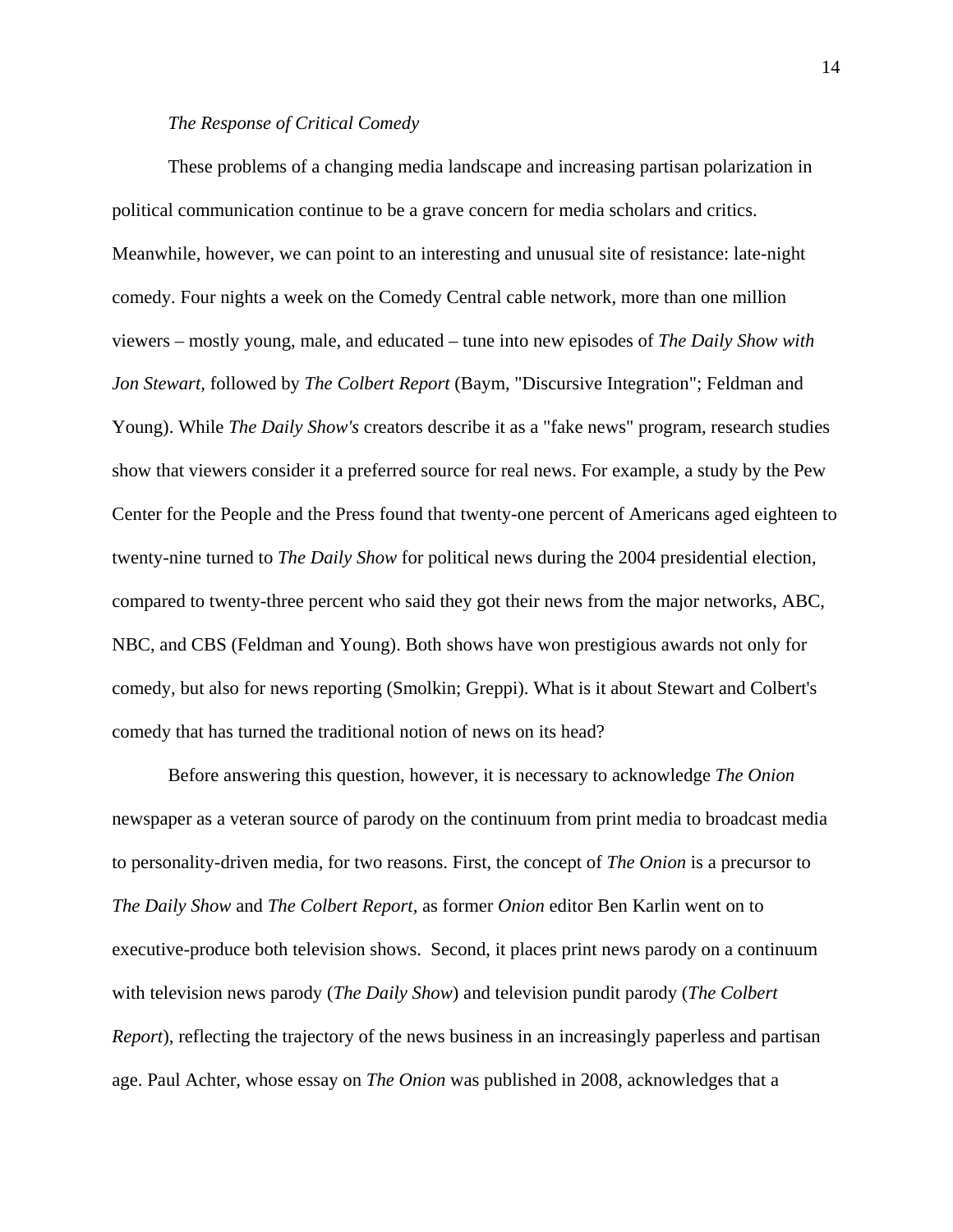rhetorical-critical analysis is "overdue" for *The Onion,* launched in 1996 (Achter 278). Achter positions *The Onion* as "carnivalesque discourse that couches its criticism in the format of news" (277), applying a Bakhtinian lens to the study of news parody in his in-depth analysis of the paper and its response to the September 11, 2001 terror attacks.<sup>4</sup> *The Onion* exaggerates the structure and conventions of print journalism in order to call readers' attention to the often contrived, problematic, and even silly ways in which traditional newspapers and stories are constructed. In the wake of 9/11, when a shocked public was glued to television news while media outlets fretted over the appropriateness of reintroducing "entertainment," *The Onion* effectively illustrated this atmosphere of emotion and confusion in its parody, which arguably served to educate its readers and provide a way forward. For example, one story, "Talking to Your Child About the WTC Attack," mimicked similar titles appearing in the conventional press while offering complex and nuanced details of historical and geopolitical factors influencing Islamic tensions with the West, which many American adults did not know about and were not likely to find in other papers. "Opening up rather than closing down public discourse, the stories articulate America's blind spots and hold them up for examination," argues Achter (296).

*The Daily Show* complements *The Onion's* print news parody with a satiric yet enlightening look at the television news industry. In her essay, "What the Mainstream Media Can Learn from Jon Stewart," Rachel Smolkin argues that what Stewart and his team effectively do is "to be bold and to do a better job of cutting through the fog" (Smolkin 19). In its comedy, *The Daily Show* points directly to the problems Smolkin outlines of the mainstream news industry, while "fearlessly" getting to the heart of the matter, which many "real" journalists seem to have forgotten how to do. Stewart frequently skewers the questionable positions and hypocritical statements of politicians, the trivial stories that occupy the airwaves at the expense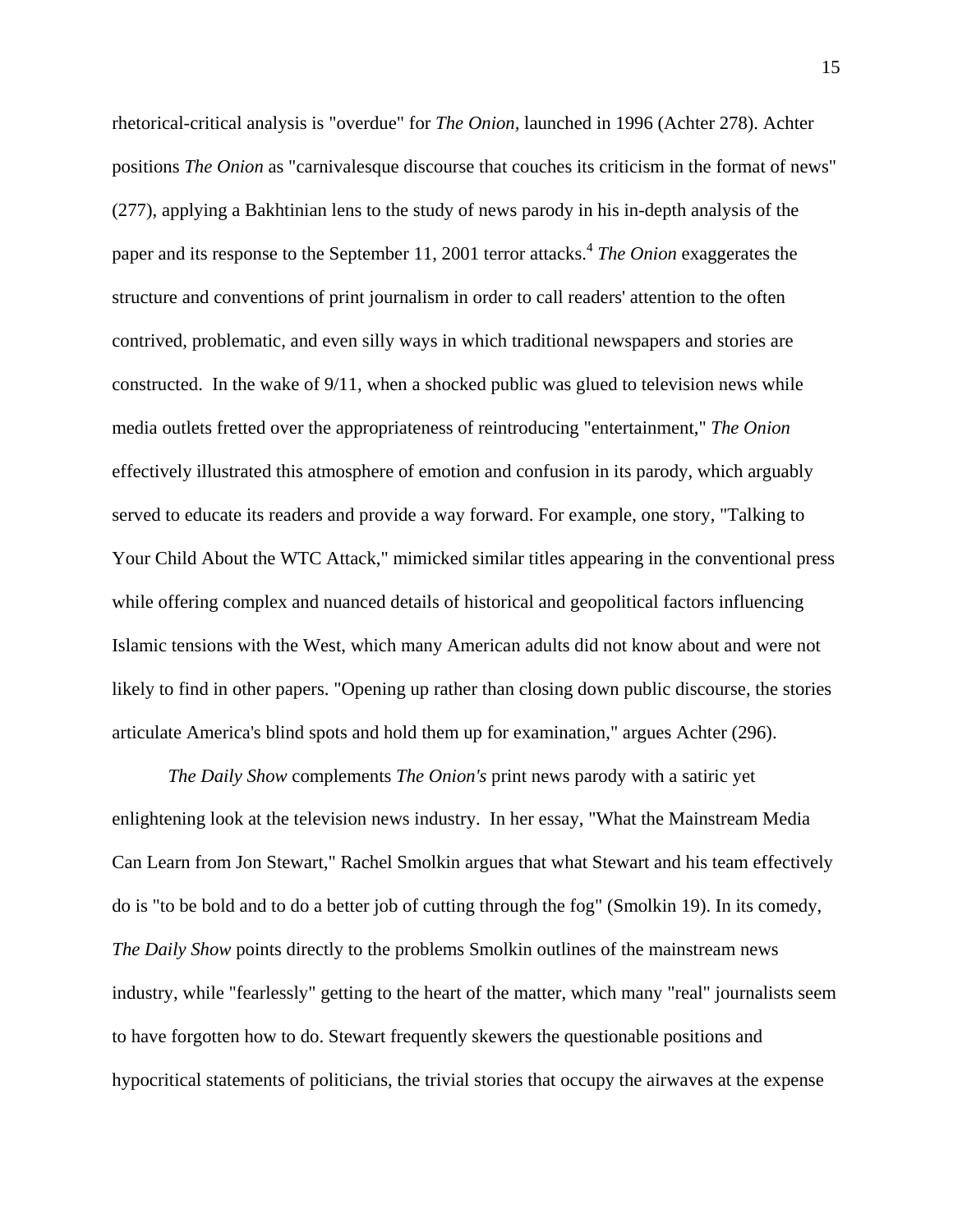of serious reporting (think Paris Hilton's arrest versus the Alberto Gonzales hearings), and the self-important attitudes of TV news personalities. What also resonates is that *The Daily Show*  and *The Colbert Report* "parody not only the news but also how journalists get news" (22). Smolkin quotes *Chicago Tribune* columnist Phil Rosenthal, who says, "It's actually kind of a surefire way to appeal to people, because if the news itself isn't entertaining, then the way it's covered, the breathless conventions of TV news, are always bankable…So much of the news these days involves managing the news, so a show like Stewart's that takes the larger view of not just what's going on, but how it's being manipulated, is really effective" (ibid.). Media critic Melanie McFarland adds in Smolkin's article, "[Stewart] actually gives you some stuff to consider in addition to the punch line. He and his staff show an awareness of the issues and are able to take a longer view than a twenty-four-hour news cycle can, which is funny because it's also a daily show" (23).

 Aaron McKain also considers the ways in which *The Daily Show* teaches viewers to recognize the "process of mediation" (417). Whereas most television (and film, for that matter) is produced so that viewers do not notice or think about camera angles, digital enhancements, or story construction, *The Daily Show* unveils all of these things by parodying them in fake news reports. For example, the show's fake reporters frequently stand in front of obvious green screens (digital studio backdrops), and Stewart's desk monologues are typically accompanied by images that have been exaggeratedly altered for comic effect. Whereas traditional television news production encourages "looking through it," McKain argues, *The Daily Show's* "hypermediation" technique "encourages the viewer to look *at* it" (ibid.). Similarly, Elliott Gaines' semiotic analysis of *The Daily Show* argues that it shows viewers the processes of visual narrative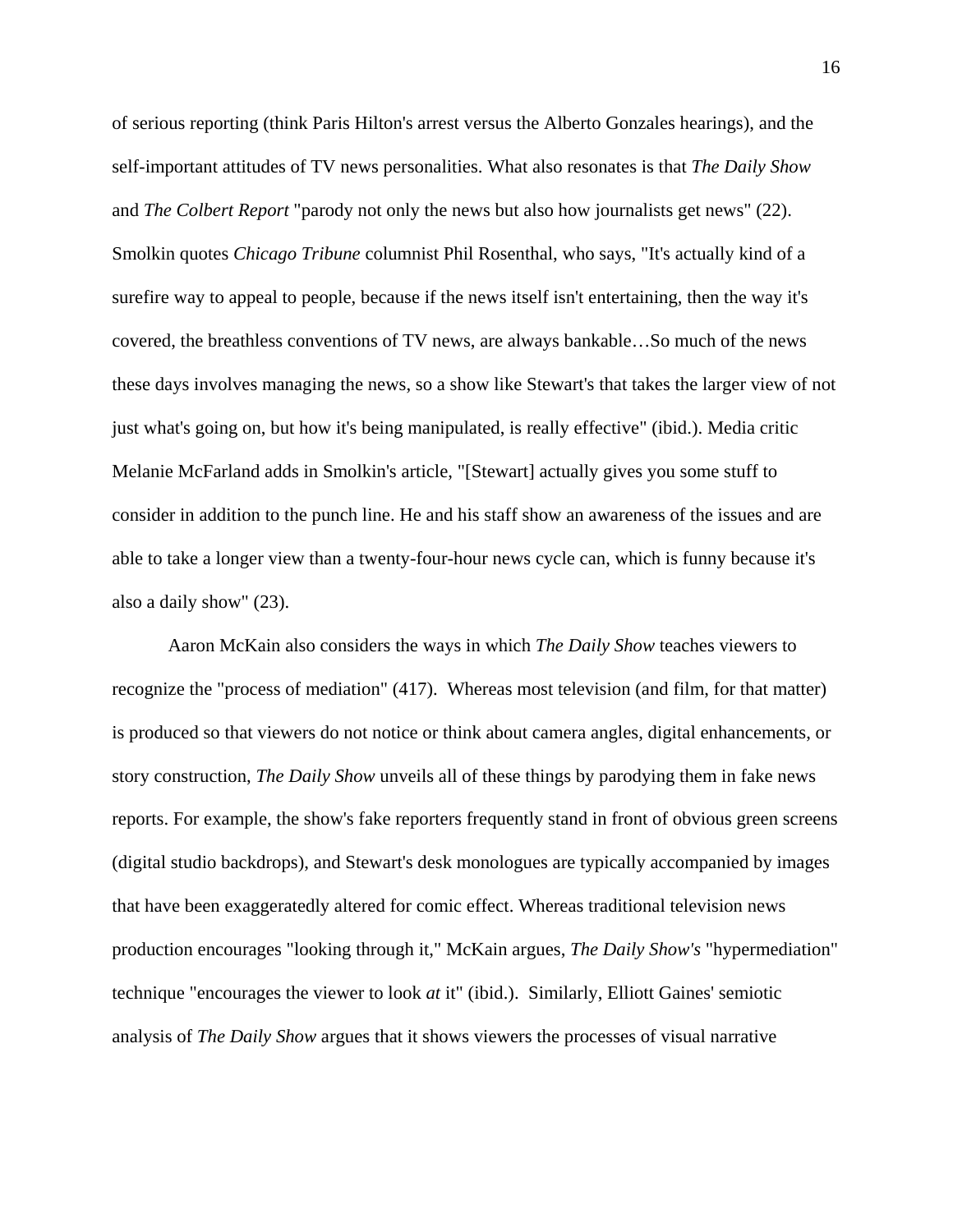construction so they are better prepared to recognize the rhetorical intentions of certain images and signs.

 In addition to saying what traditional reporters seem afraid to say and showing viewers how news broadcasts are constructed, Baym argues that *The Daily Show* provides a platform for "rational-critical" discourse that is missing from many other news talk shows (Baym, "Discursive Integration" 272). As noted earlier, Baym sees the positive potential of the blending of news and entertainment, as "it can also be seen as a rethinking of discursive styles and standards that may be opening spaces for significant innovation" (262). That is, *The Daily Show* is an example of an entertainment program that *promotes* awareness of and interest in the news, as opposed to soft-news shows that entertain at the *expense* of awareness and interest in the news. Baym argues that *The Daily Show's* satire is "dialogic," in that it both questions the narratives supplied by the political administration and mainstream media and compels its viewers to do the same. "Unlike traditional news, which claims an epistemological certainty, satire is a discourse of inquiry, a rhetoric of challenge that seeks through the asking of unanswered questions to clarify the underlying morality of a situation" (267). From Stewart's satiric opening monologue to the parody of live-on-the-scene broadcasting with self-centered reporters – where "one becomes an expert by being on television, rather than the reverse" (269) – to Stewart's interviews with top politicos, authors, and the occasional celebrity, the show calls on viewers to engage in critical analysis and conversation.

In "The News About Comedy," Lauren Feldman analyzes discussions of *The Daily Show* by journalists in popular press articles, observing that journalists both fear and welcome the show's criticism of their work and their profession. "For many journalists, *The Daily Show* has prompted reconsideration of the once rigid distinction between news and entertainment and of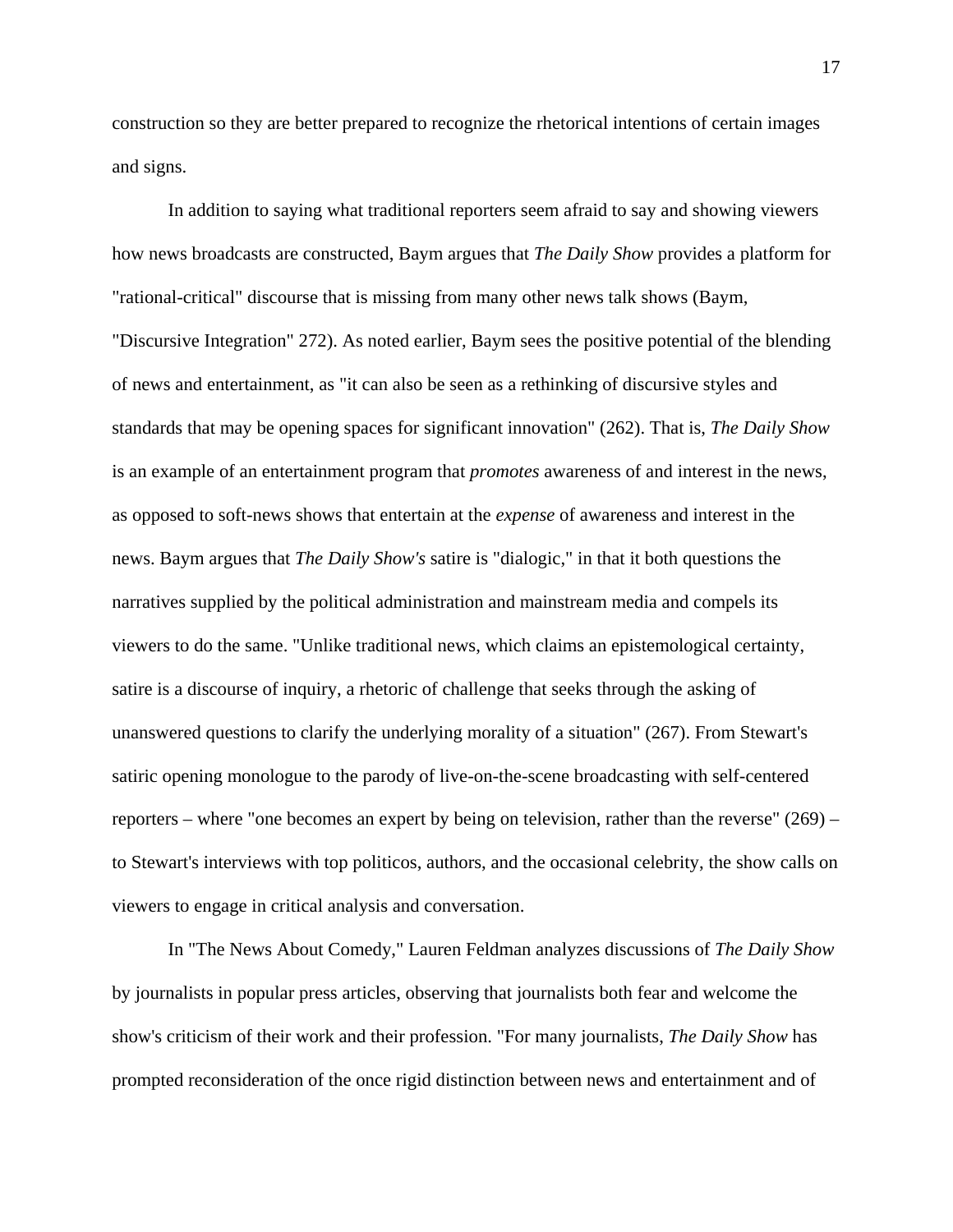the historical conventions used to enforce this distinction," writes Feldman (406). She argues that *The Daily Show* phenomenon serves as a "critical incident" (similar to Watergate, the Kennedy assassination, the Gulf War and the rise of CNN) that "allows journalists to re-evaluate the rules and assumptions that dictate their professional practice" (411). For example, many journalists have credited *The Daily Show* with breaking a story about Vice President Dick Cheney giving major military contracts to Halliburton, an important finding that the mainstream media either ignored or avoided.

Even though Colbert and Stewart insist that their shows are entertainment only, $5$  many scholars and viewers agree that these parodies provide much more than simple comic relief. Smolkin argues that *The Daily Show's* coverage of news is a model for journalists. Baym suggests *The Daily Show* is a new kind of critical journalism that invites public inquiry into constructed discourses. Feldman agrees, citing numerous journalists who credit Stewart and his team for stellar reporting. McKain says *The Daily Show* shows viewers how to "look at," and not "through," rhetorical conventions. McKain's concept is key to my study of Colbert's critical performances. As I discuss in the methodology section, Burke's theory of "perspective by incongruity" essentially calls upon the viewer to "look at" conventions that are otherwise taken for granted. Just as *The Daily Show* provides a model for critical journalism, as these scholars argue, I am interested in how Colbert provides a model for a more critical form of punditry.

#### *Emerging Literature on* The Colbert Report

 There is not yet a substantial body of scholarly literature related to Colbert. Baym is one of the first scholars to analyze *The Colbert Report* since its debut in 2005. Like *The Daily Show,* Baym argues that *The Colbert Report* "challenges the 'foolish certainty' of an aesthetic totalitarianism" in the media, especially television news, characterized by a dominant emphasis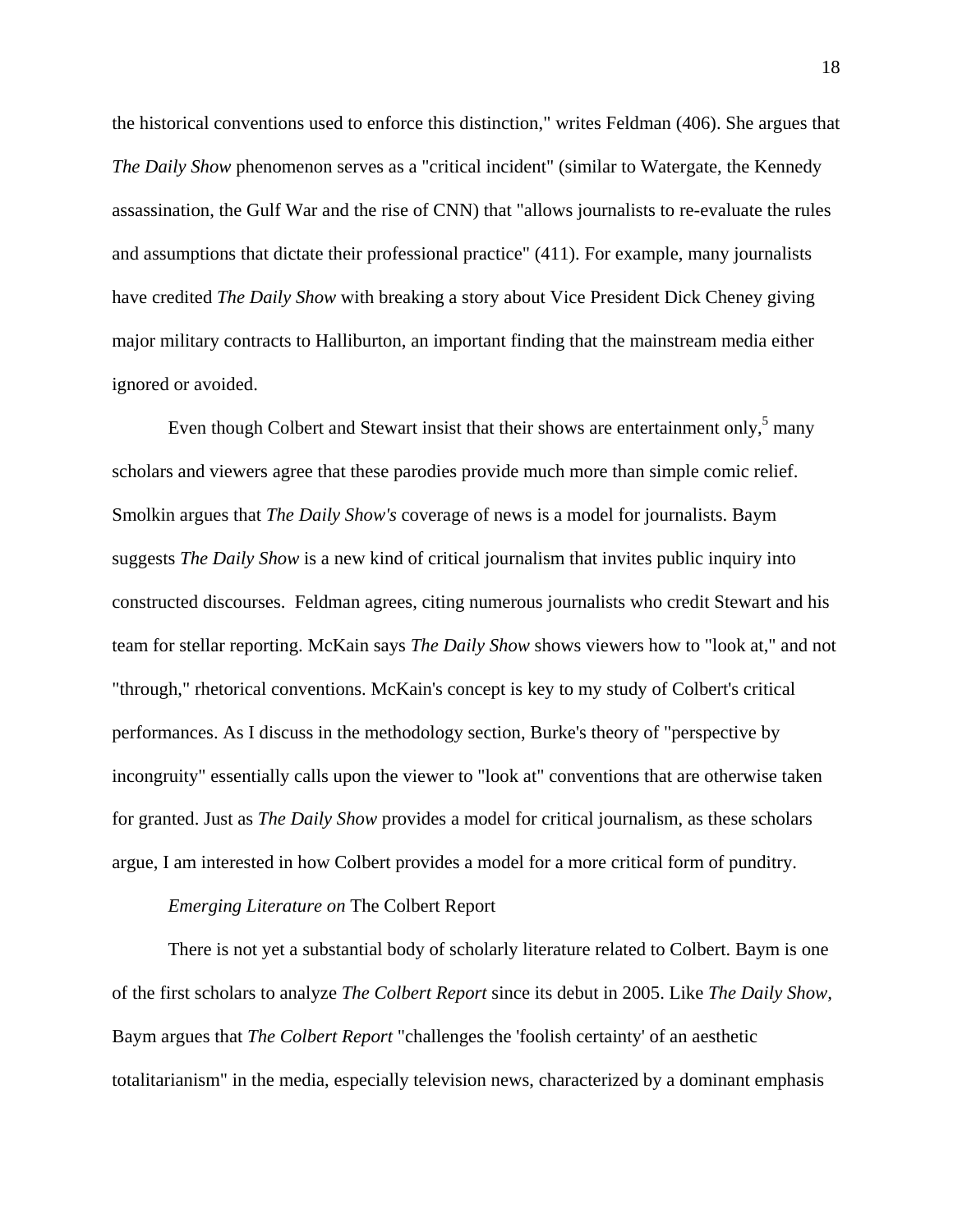on visual spectacle and dramatic narratives rather than objective, intellectual analysis (Baym, "Communication Representation" 371, 374). To illustrate his argument, Baym analyzes Colbert's recurring segment, "Better Know A District," in which Colbert engages in off-the-wall, satirical interviews with lesser-known members of the U.S. House of Representatives. In his analysis, Baym notes that TV news – national as well as local – tends to feature only national political figures while generally ignoring "rank-in-file" representatives, unless they take on prominent leadership roles in the national arena or become embroiled in some kind of scandal. Meanwhile, that national political narrative – virtually the only narrative reported – has become controlled by rightwing political interests that "substitute passion for reason and volume for fact" (374). Colbert's interviews parody such "passion" and "volume" to make their irrationality apparent; thus, Baym says, this segment's "indulgence in the techniques of postmodern spectacle simultaneously functions as a critique of those techniques" (ibid.). Baym's study is an excellent segue from analyses of Jon Stewart's straight-man interactions with politicians to studies of Colbert's in-character parodies of pundit-politician dialogues, inviting further inquiry into the unique critical value of Colbert's additional performances.

Catherine Burwell and Megan Boler study the online interactions and discussions of fans of Stephen Colbert and *The Colbert Report* in their essay "Calling on the Colbert Nation: Fandom, Politics, and Parody in an Age of Media Convergence." Burwell and Boler, who initially intended to study Colbert's use of irony through textual analysis, argue that scholars cannot study this irony without considering Colbert's fans and their willingness and ability to "get" the irony. The authors review fan web sites, both official (ColbertNation.com, created by Comedy Central) and unofficial (such as NoFactZone.com, created by a fan), to which Colbert frequently alludes on his show. "Colbert has suggested that fans are essential to the *Report*," the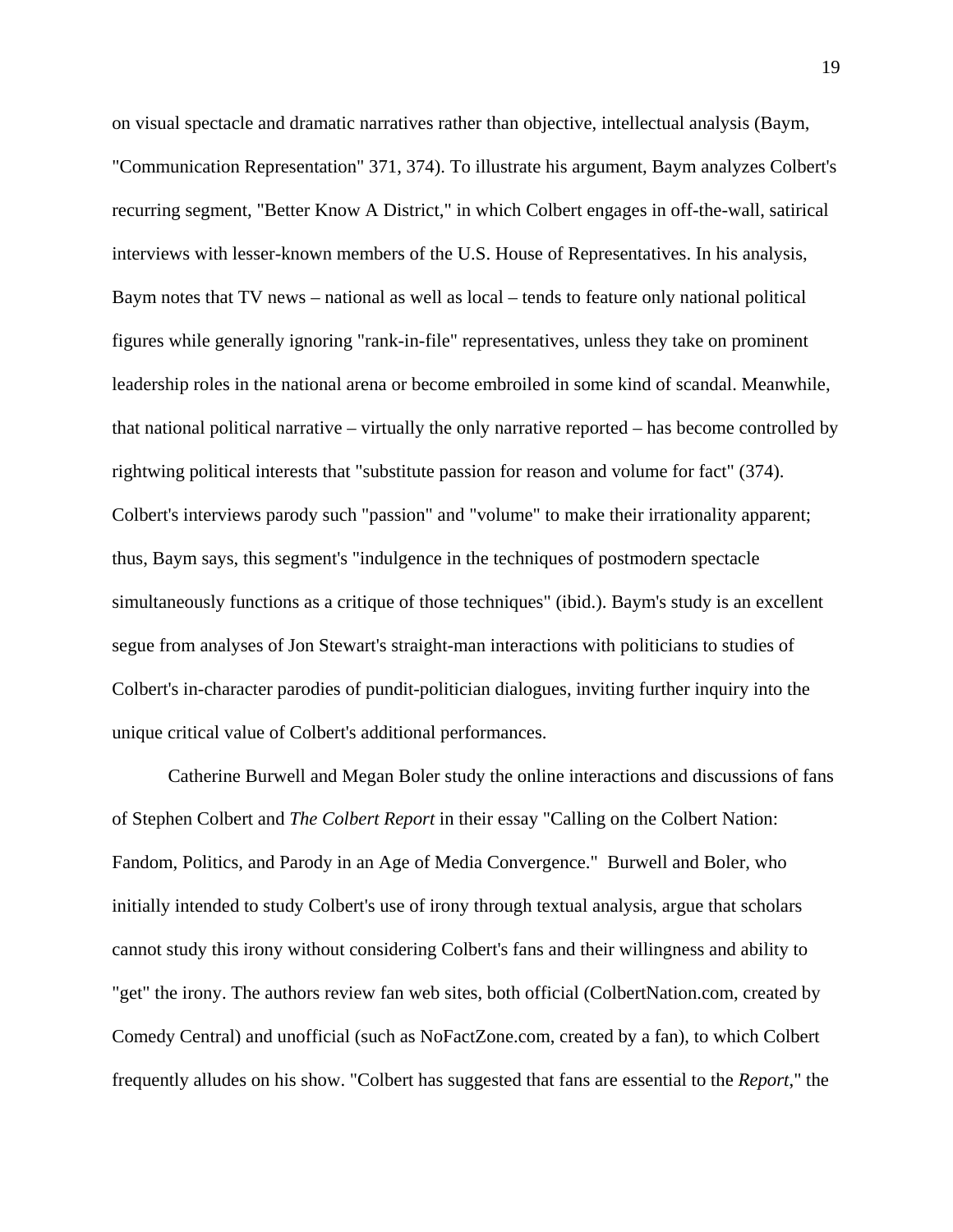authors note (6), citing Colbert's own description of his audience as "a character in a scene I'm playing" (7). The authors conclude that Colbert fans (in particular, the probably small segment that participates actively on fan web sites) are motivated by a variety of factors, including entertainment, and not always politics. This research is a helpful start for studies of Colbert fan culture, but since the authors' research is limited to postings to two web sites, it is only a start.

#### *Opportunities for New Research*

 In summary, while there is a wealth of existing literature on comedy-news and political critique, there are some clear opportunities for the conversation to continue. Up to now, most of the conversation has centered on *The Daily Show,* especially its critique of the contemporary television news business and implications for journalism (Baym, "Discursive Integration"; Boler and Turpin; Feldman; Love; Smolkin). This is important because *The Daily Show* is the precursor and counterpart to *The Colbert Report,* which I will argue extends the critique to political punditry, mirroring the evolution of political news programming. Some studies of *The Daily Show* (Gaines; McKain), as well as *The Onion* (Achter) and traditional television reporting (Christensen), offer helpful insights on the visual-cultural problems evident in today's media and political spheres. *The Onion* and *The Daily Show,* they argue, impart critical knowledge to the public of how images and signs are used rhetorically and how structural conventions of mass media erase awareness of mediation. This is key to my analysis of Colbert, who also parodies the rhetorical use of images and visual framing; however, I argue that Colbert's parody of personality-driven media and political culture is different and perhaps uniquely complex.

 While research on *The Daily Show* is relatively thorough, there has been little attention to Colbert's distinct performances, especially those outside of his television show. To date, Baym's essay on "Better Know a District" is perhaps the most in-depth analysis of *The Colbert Report.*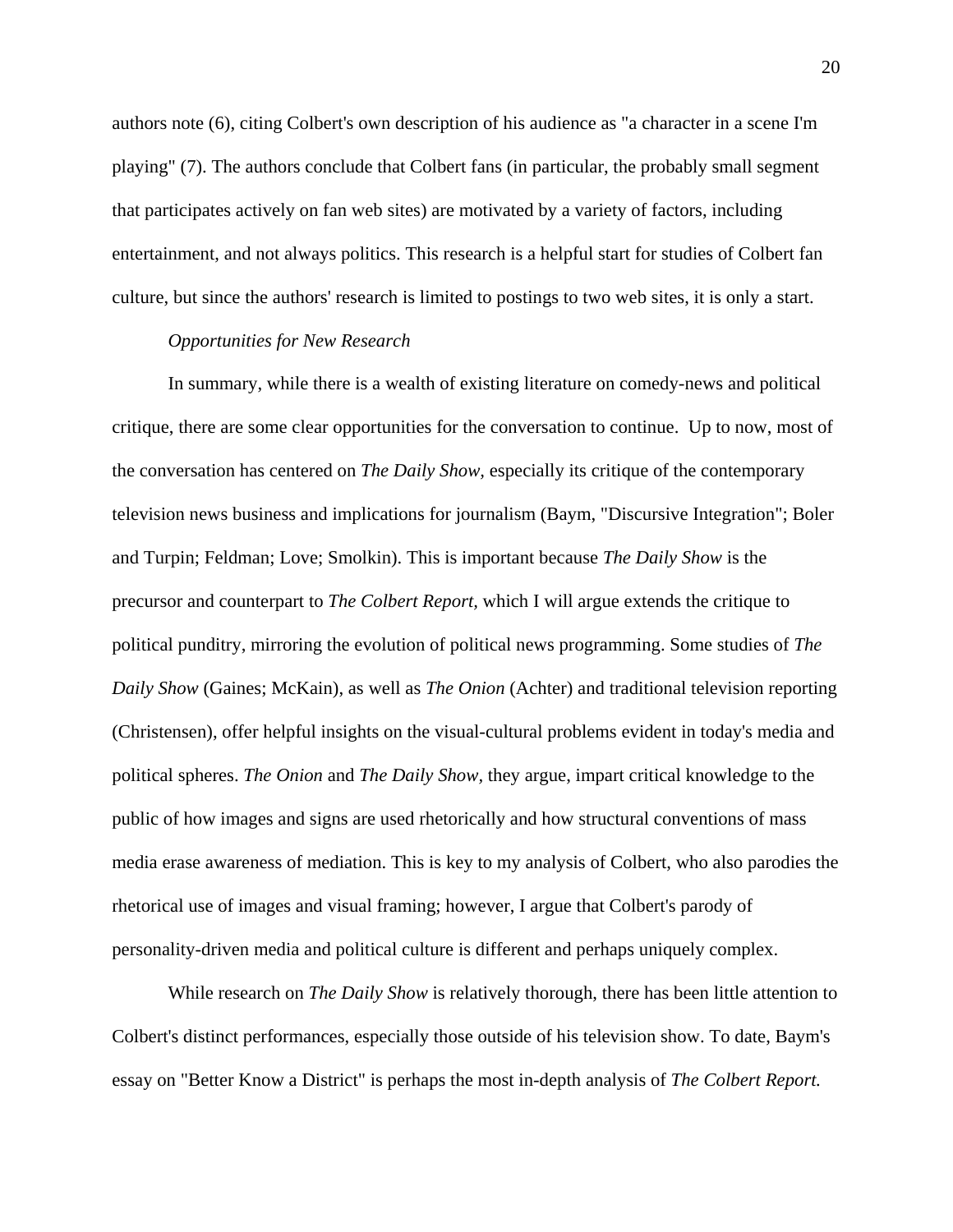Baym, however, focuses on only one segment of the show that is rather similar to *The Daily Show's* in-depth reports that parody television news coverage. Burwell and Boler's essay raises some useful questions about the relationships of Colbert's fans to his performances and the production of his show, although they do not analyze any performative texts in-depth. This leaves ample room for further study. There has been much discussion in the popular press, but no scholarly work, on Colbert's 2006 speech at the White House Correspondents' Association dinner or his 2007 run for the presidency. Nor has anyone conducted a comparative rhetorical analysis of specific media conventions and Colbert's performative critique of those conventions. In addition, whereas much of the scholarship on *The Daily Show* has focused on its implications for journalism, I believe that Colbert's distinct performances raise important questions about not only journalism, but also media punditry and the relationship of media and media figures to politics and political figures.

### *Methodology*

I conducted this study using rhetorical-critical theory, which is an appropriate method for analyzing Colbert's performances because not only are they rhetorical performances in their own right, but they also conduct rhetorical-critical analyses of their surrounding political and social contexts. The rhetorical-critical approach allowed me to identify and critique rhetorical patterns in the performative texts and apply theory to develop new insights for understanding today's rhetorical landscape.

### *Theoretical Approaches*

In each chapter, I analyze Colbert's persona and performances primarily through the lens of rhetoric scholar Kenneth Burke's method of "perspective by incongruity." Perspective by incongruity is a rhetorical act of revealing problems in common assumptions by locating those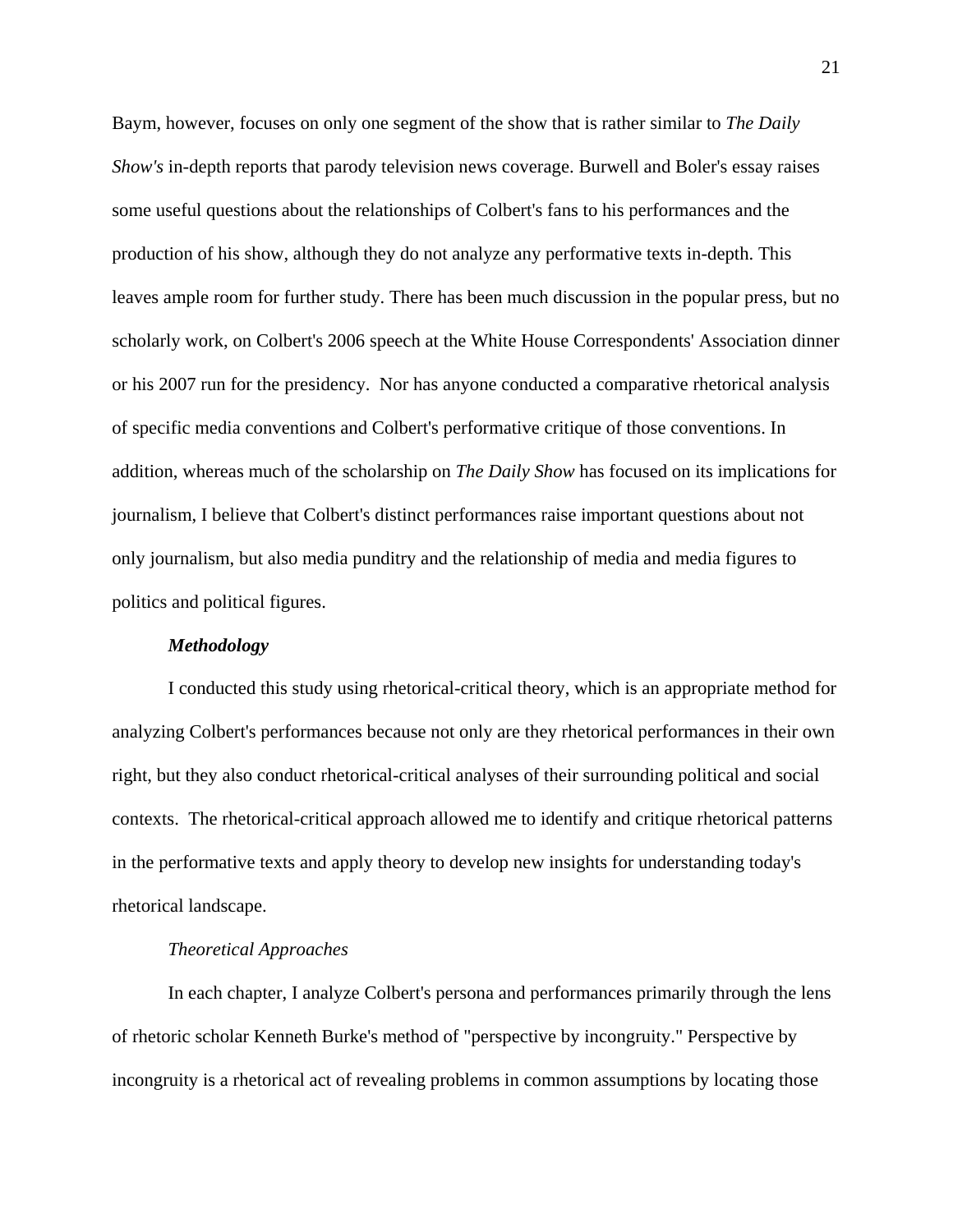assumptions in a seemingly incongruent context, with the goal of opening new spaces for critical analysis. It is "a method for gauging situations by verbal 'atom cracking,'" writes Burke. "That is, a word belongs by custom to a certain category – and by rational planning you wrench it loose and metaphorically apply it to a different category" (308). We can find perspective by incongruity in satire and irony, which are staples of Colbert's performances. For example, a recurring segment on his show, "The Word," features Colbert, in character, making inane rightwing statements to the viewing audience while words or brief phrases appear next to him on screen to undercut what he says. "The Word" is, in fact, a spoof of *The O'Reilly Factor's* "Talking Points" segment, in which the words on screen repeat and reaffirm O'Reilly's opinion. Burke's theory is a fitting lens to analyze "The Word's" ironic effects and critique of O'Reilly's conventions. Argues Burke, "The result is a perspective with interpretive ingredients" (311).

Perspective by incongruity is a method of the "comic frame," which Burke describes as a manner of studying the world to seek wisdom from both positive and negative experiences with the aim of correcting and learning from personal, social, and ideological missteps. In rhetorical criticism, it is a dialectical approach to rhetoric and criticism that maintains an "ambivalence" between those two poles. This is interesting considering that Colbert performs as both a rhetor and a critic (like other pundits or satirists), balancing seriousness with humor and criticism with a certain hopefulness. Burke asserts that the comic frame "should enable people *to be observers of themselves, while acting.* Its ultimate would not be *passiveness,* but *maximum consciousness.* One would 'transcend' himself by noting his own foibles" (171). This idea relates to Colbert's performances as an actor and character of the same name. As Colbert-the-actor and Colbert-thecharacter, he is an observer of himself and of the pundits he satirizes. Through his parodic performances, he also makes others aware of such performances in the world of "real" media and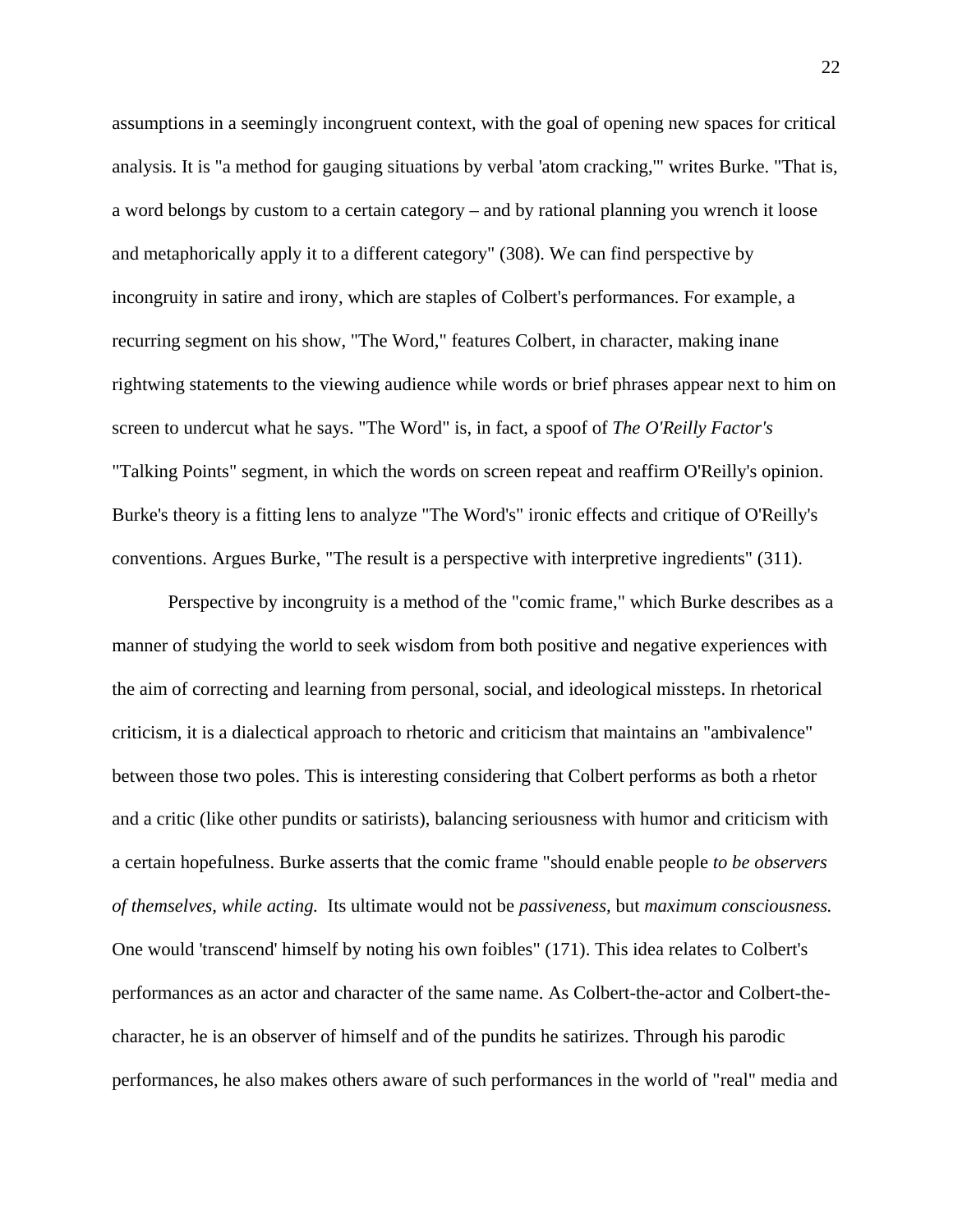politics. His performances help uncover "mystificatory" rhetorical efforts using a "clarificatory" methodology (172).

In Chapter Three, I complement my Burkean analysis with Michel Foucault's theory of *parrhesia.* Foucault defines "*parrhesia,*" an ancient Greek word, as speaking truth to power at one's own risk. In a political environment, when speaking out against the ruling administration can be costly to one's career or, as in ancient Greek times, one's life, the *parrhesiastes* is one who has the courage to speak and does so freely out of a sense of duty to a democratic society and the greater good. I find this theory relevant to studying Colbert's performative critique of the news media and pundits, as well as his shocking speech at the White House Correspondents' Association annual dinner in 2006, where he skewered, in person, President Bush and members of the media establishment.

Foucault differentiates *parrhesia* from rhetoric, which he defines in the ancient Greek sense as persuasive and potentially manipulative speech. Foucault writes, "Whereas rhetoric provides the speaker with technical devices to help him prevail upon the minds of his audience (regardless of the rhetorician's own opinion concerning what he says), in *parrhesia,* the *parrhesiastes* acts on other people's minds by showing them as directly as possible what he actually believes" (12). The *parrhesiastes* speaks the truth, which is an interesting contrast to Colbert's notion of "truthiness," that which one wants or feels to be true, but is not really true (Sternbergh). Foucault says, "The *parrhesiastes* is not only sincere and says what is his opinion, but his opinion is also the truth. He says what he knows to be true." He argues that in *parrhesia,*  "there is always an exact coincidence between belief and truth" (14).

Foucault argues that the function of *parrhesia* is not simply truth-telling, but "it has the function of criticism" (17). For example, the *parrhesiastes'* speech may say to an authority, "This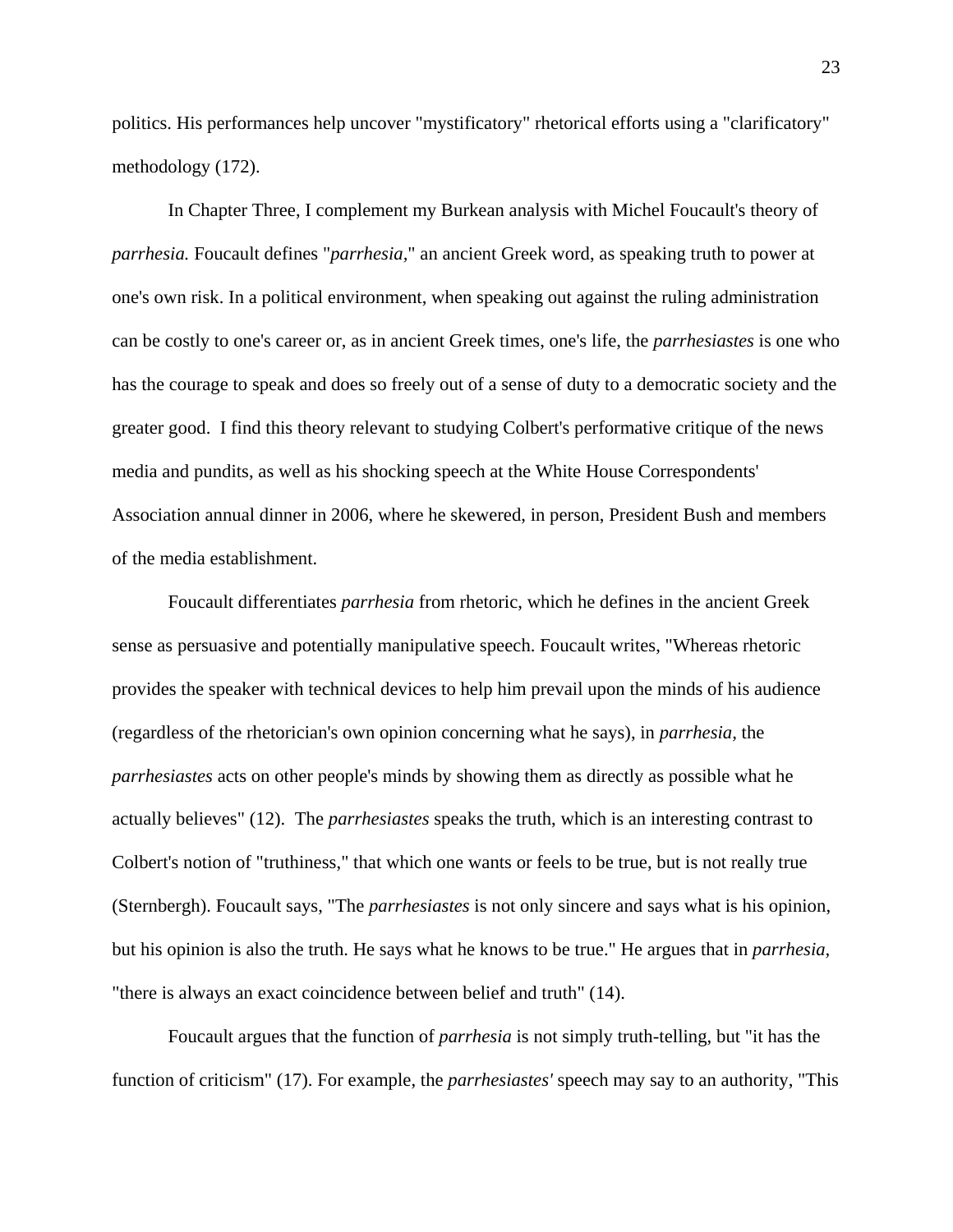is the way you behave, but that is the way you ought to behave" (ibid.). The *parrhesiastes* is always in a subordinate position to the authority he or she addresses and takes a major risk to speak the truth. The *parrhesiastes,* Foucault notes, is marked by his or her courage, free will, and sense of duty to proclaim the truth where the truth is being suppressed. I am interested in how Colbert's critical speech may be risky, and, if so, what he risks and what others may (or may not) risk who would also speak out against the president and media industry.

Also in Chapter Three, I examine the White House Correspondents' Association dinner tradition through the lens of Mikhail Bakhtin's theory of the carnivalesque, as well as Peter Stallybrass and Allon White's complication of this theory. Like Burke, Bakhtin favors a dialectical relationship between seriousness and humor. He considers Rabelais, the satirist of the Middle Ages, to have been a master of "clowning wisely" (60) in that his humor was whole and universal, celebrating both death and rebirth, criticizing power and yet demonstrating hope for the future. Rabelais' carnivalesque, grotesque humor was truly a people's art, dealing entirely with the real, rather than in abstractions. Bakhtin calls for new recognition of the essential connection of laughter to politics and public culture. He writes,

True ambivalent and universal laughter does not deny seriousness but purifies and completes it. Laughter purifies from dogmatism, from the intolerant and the petrified; it liberates from fanaticism and pedantry, from fear and intimidation, from didacticism, naïveté and illusion, from the single meaning, the single level, from sentimentality. Laughter does not permit seriousness to atrophy and to be torn away from the one being, forever incomplete. It restores this ambivalent wholeness (Bakhtin 122-123).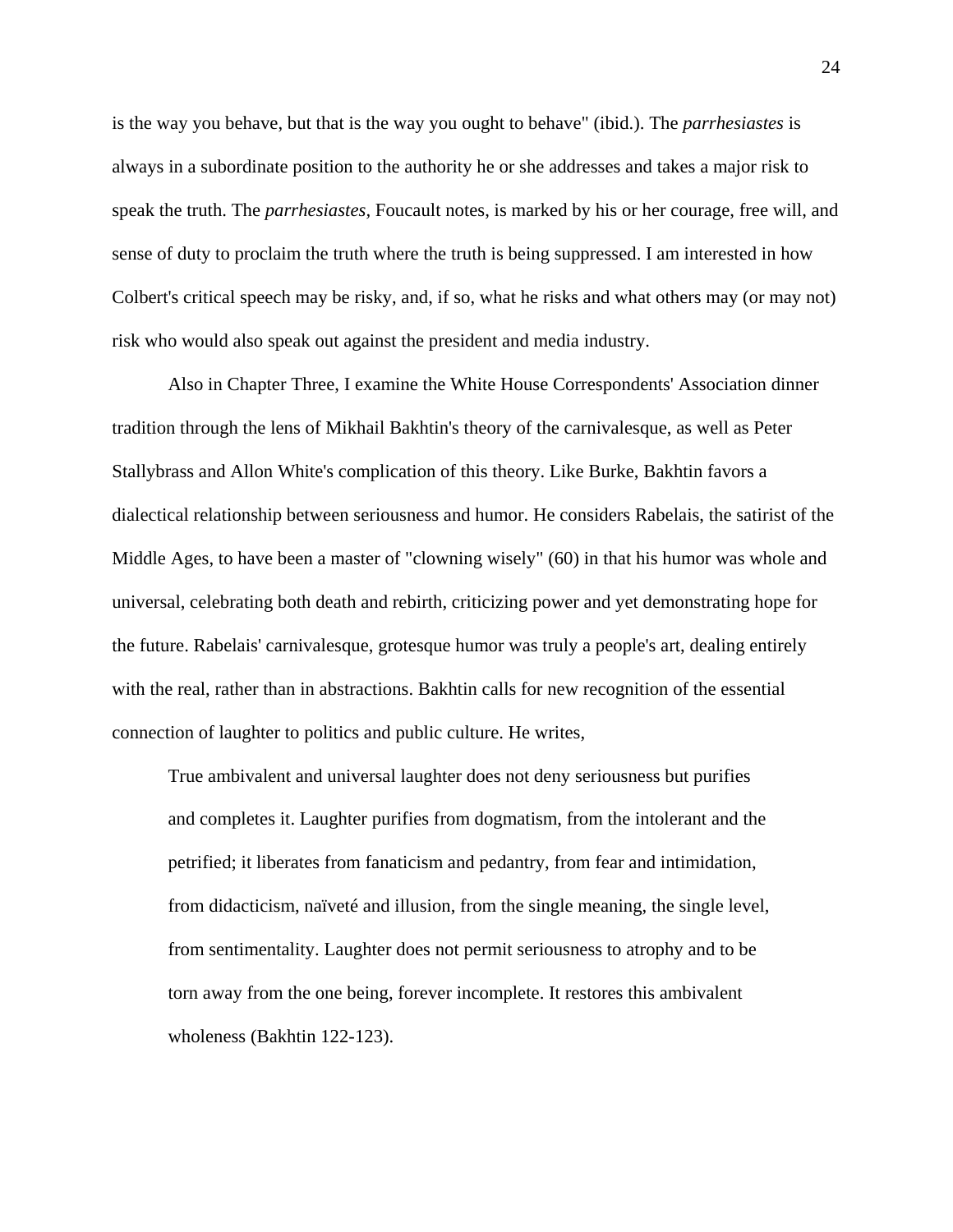As time went on, however, this healthy dialectic gave way to stricter social distinctions between "low" and "high" culture, until carnivalesque performances became restricted to limited sanctioned events (such as Halloween or Mardi Gras today). Stallybrass and White warn of the suturing tendencies of such events – that is, when authorities allow the public to engage in carnivalesque revelry on limited occasions in order to relieve tensions but ultimately reinforce social hierarchies (Stallybrass and White).

In Chapter Four, I introduce Michael Kaplan's concept of "iconomics," derived from Jean Baudrillard's notions of the real, simulation, and simulacra, to enhance my analysis of Colbert's critique of speculation among political pundits and campaign strategists. According to Kaplan, "iconomics" is a system of economics driven almost entirely by speculation, rather than "fundamentals" indexically tied to reality (485). He describes the way financial markets react to Alan Greenspan's utterances about the economy, suggesting that his words mean more than actual, documented market trends. Kaplan relates this to simulation, which Baudrillard calls "the generation by models of a real without origin or reality: a hyperreal" (Baudrillard, "Simulacra and Simulations" 166). Kaplan argues, "In iconomics…there is nothing to deliberate about, save the process of deliberation about deliberation. In fact, if it were possible to deliberate about something, iconomics could not function" (489). I show where Colbert, through perspective by incongruity, exposes this problem among pundits who speculate on the election to promote themselves and fill airtime without providing actual, useful context about the electoral process.

My study is also generally influenced by Robert Hariman's recent work on political parody, which draws on the writings of Burke and Bakhtin. Hariman argues that political parody in public culture is not dismissively cynical or unpatriotic, nor is it merely comic relief to be enjoyed on the sidelines of "serious" discussion. Rather, parody is an *essential component* of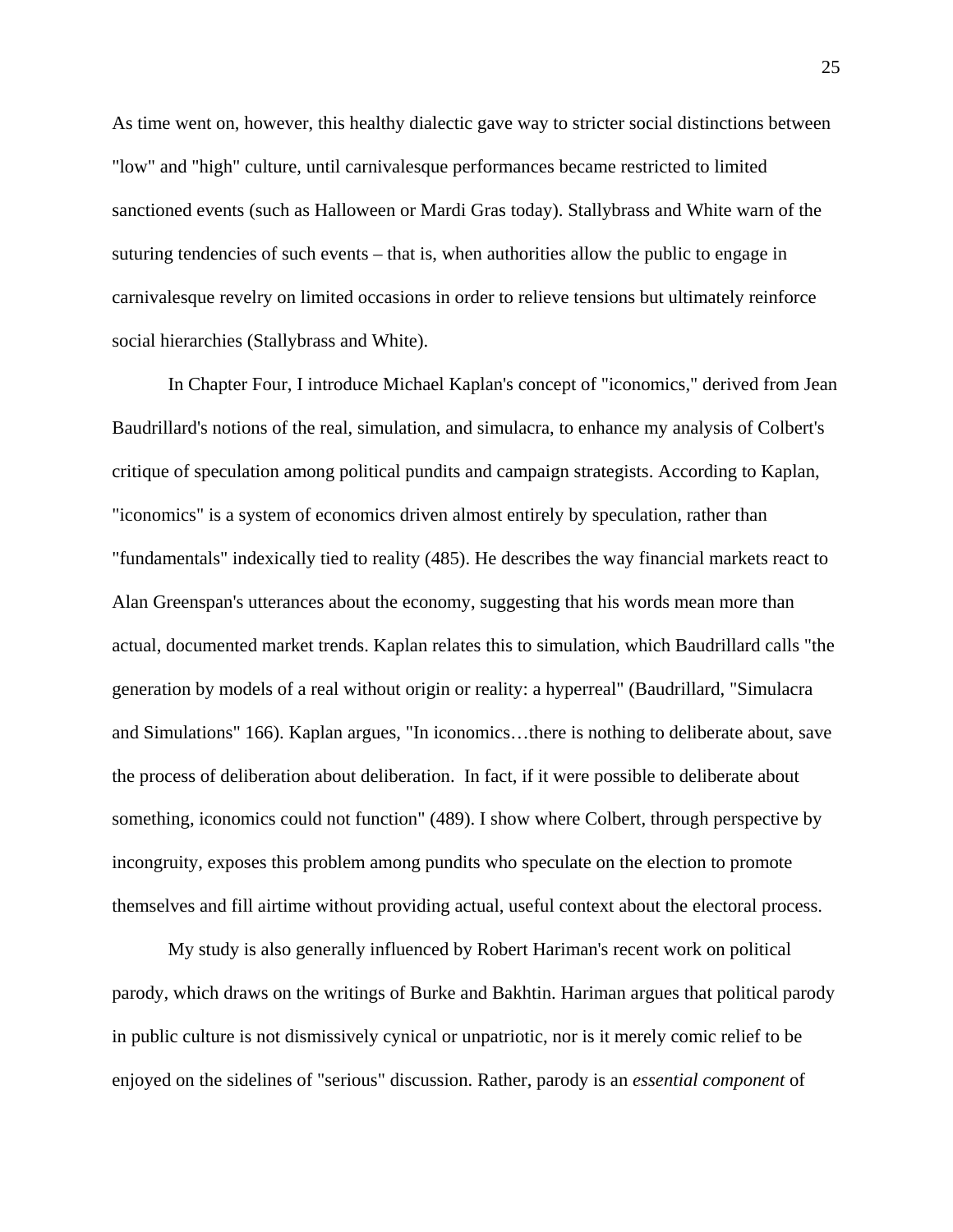healthy, democratic, public discourse. "Parody not only reigns in other public arts but also spins important threads in the fabric of democratic polity," says Hariman ("Political Parody and Public Culture" 253). Political parody exaggerates the faults of political rhetoric and contributes alternative viewpoints and narratives to public dialogue. Perhaps even more importantly, it gives the public (and indeed, the administration and media industry) an opportunity to examine the whole of a discourse by stepping outside of its constructed boundaries, or, as Hariman says, "placing language beside itself" (249).

In this way, political parody offers both "rhetorical education" (264) and potential for resistance. Hariman argues that parody reveals the processes by which political rhetoric is constructed – insights that might otherwise be available or of interest only to rhetorical scholars – in a manner that is accessible and attractive to the general public. In addition, parody makes public criticism and reflection *easier and safer* by turning "direct discourse" into an image of itself, thus once-removed from the often authoritative object of critique. "When the weight of authority is converted into an image, resistance and other kinds of response become more available to the people." (254). That is, few would feel safe or tactful ridiculing President Bush to his face were they to meet him in person, but many can laugh at (and think about) Stewart or Colbert's take on Bush's latest address.

Hariman stresses that good political parody balances cynicism in the system with overall faith in democracy. He considers Plato's parodies of the eulogy in ancient Greece (the *Menexenus* is one example), arguing that these performances reminded Athenian citizens "how their achievements lie very close to their own worst tendencies" (253). Such political parody "keeps serious and comic speech in tension with one another so that citizens can criticize themselves *and yet still have* their city" (252).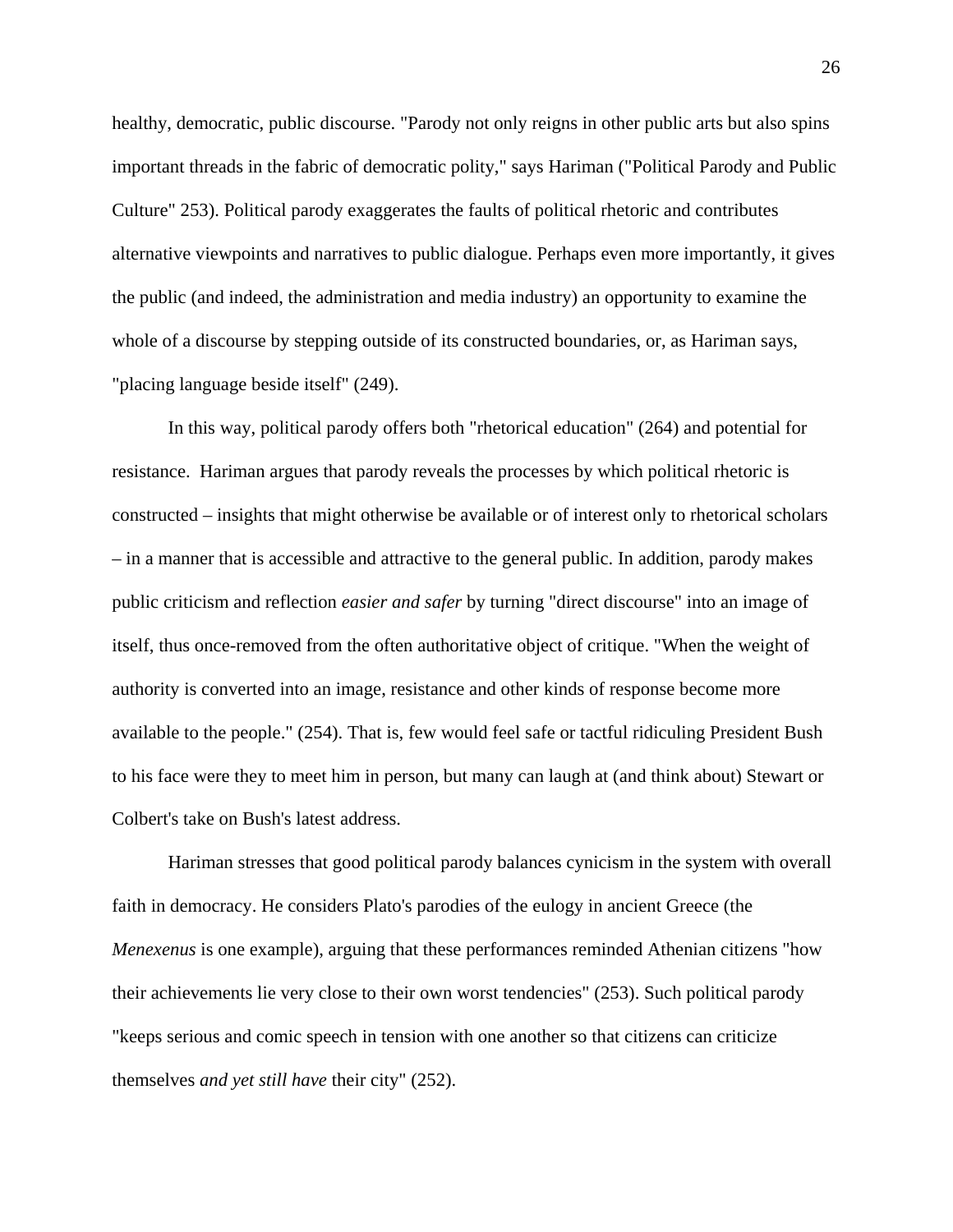Hariman's argument (echoed by Achter; see also Bennett) offers an important defense of parody as a vehicle for rhetorical education and civic critical resistance against those who decry the cynical slants of *The Daily Show* and *The Colbert Report* as anti-democratic and marketed purely for profit (see Hart and Hartelius). In his essay "In Defense of Jon Stewart," Hariman refutes accusations that cynicism is a "sin against the Church of Democracy" (Hart and Hartelius 263). Hariman argues, "For the record, I do believe that we are awash in cynicism, although it is not found primarily (if much at all) in the *Daily Show* audience. No, there is a terrible cynicism today, and it is found in the political class, in mainstream journalism, and even perhaps among scholars in political communication" ("In Defense of Jon Stewart" 273). Hariman invokes Burke's notion of the comic frame, embodied by Stewart's performances, as a much-needed transcendence from tragic moralism and partisanism. "Stewart's comic framing of great and small alike emphasizes a common fallibility. And...this is the most authentically democratic attitude" (275).

Hariman, who draws frequently on Bakhtin's concept of the carnivalesque, describes political parody as a process of "leveling or bringing the public and their ruling elites onto an even plane." He notes "that leveling is carefully circumscribed in non-democratic societies: e.g., by keeping the fool within reach of the king's wrath, or jokes within the relatively safe interactions of private life, or the festival within the ritual confines of a specific place and time" (256-257). Hariman's statement is especially pertinent when considering Colbert's satiric performances that cross such rhetorical boundaries – particularly his speech at the White House Correspondents' Association dinner, where Colbert skewered President Bush and media elites in the room for their failures to serve the public.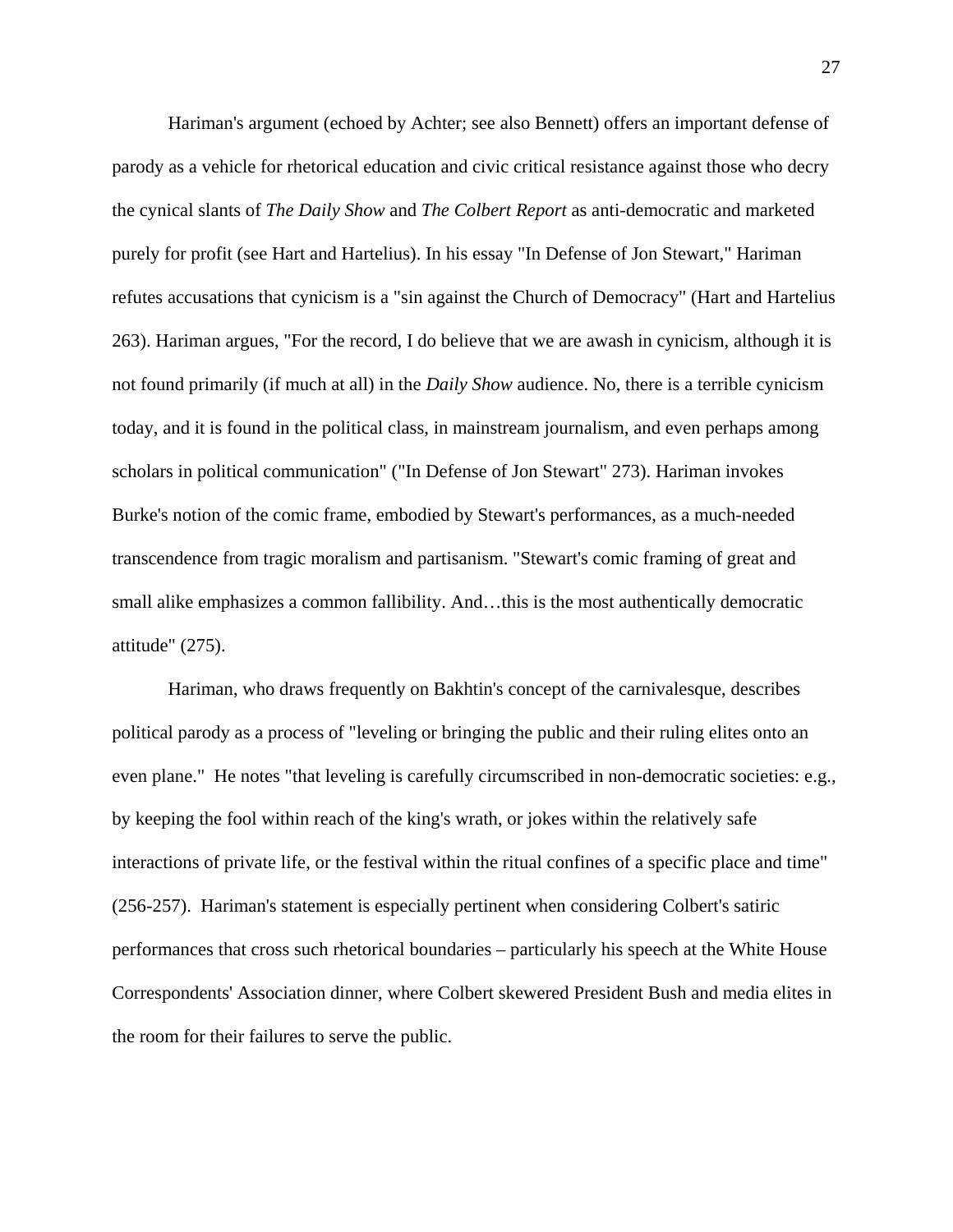## *Application and Analysis*

 Colbert's performances are parodies of many conventions of contemporary media and political communication. I identified three key sets of performances to serve as the basis for this study. The first set includes the "conventional" texts of *The O'Reilly Factor* and *The Colbert Report*. In the second chapter of my thesis, I analyze O'Reilly's conventions and Colbert's parody of these conventions using Burke's method of perspective by incongruity in a close analysis of selected episodes of each show. I identify the stylistic conventions of O'Reilly's combative, high-volume, personality-driven style, some of which reflect the rhetorical techniques identified by Conway, Grabe, and Grieves in their study. I am interested in the ways O'Reilly uses language to frame ideological and partisan discourses and to connect with a perceived audience type, which Conway, Grabe, and Grieves describe as "virtuous" Americans (202). Then, I analyze Colbert's parody of O'Reilly, locating ways in which his performance provides perspective by incongruity. I demonstrate instances in which Colbert "wrenches loose" (Burke 308) conventions from O'Reilly's carefully constructed setting. I argue that Colbert's performance calls attention to rhetorical conventions that may otherwise be taken for granted by viewers of O'Reilly's talk show. Just as *The Daily Show* calls on viewers to "look at," rather than "look through," the conventions of broadcast journalism, as McKain has argued, I show that Colbert's performances invite viewers to "look at" the conventions of cable-TV punditry. He offers, as Hariman describes, a "rhetorical education" to help viewers (and also other journalists, pundits, and candidates) see these conventions with greater critical awareness and reflection.

 I located my sample of *The O'Reilly Factor* video segments online using Google Video and YouTube. Only the most recent shows are available for viewing on Fox News's web site, and past shows are not available on DVD, so my population was largely limited to program segments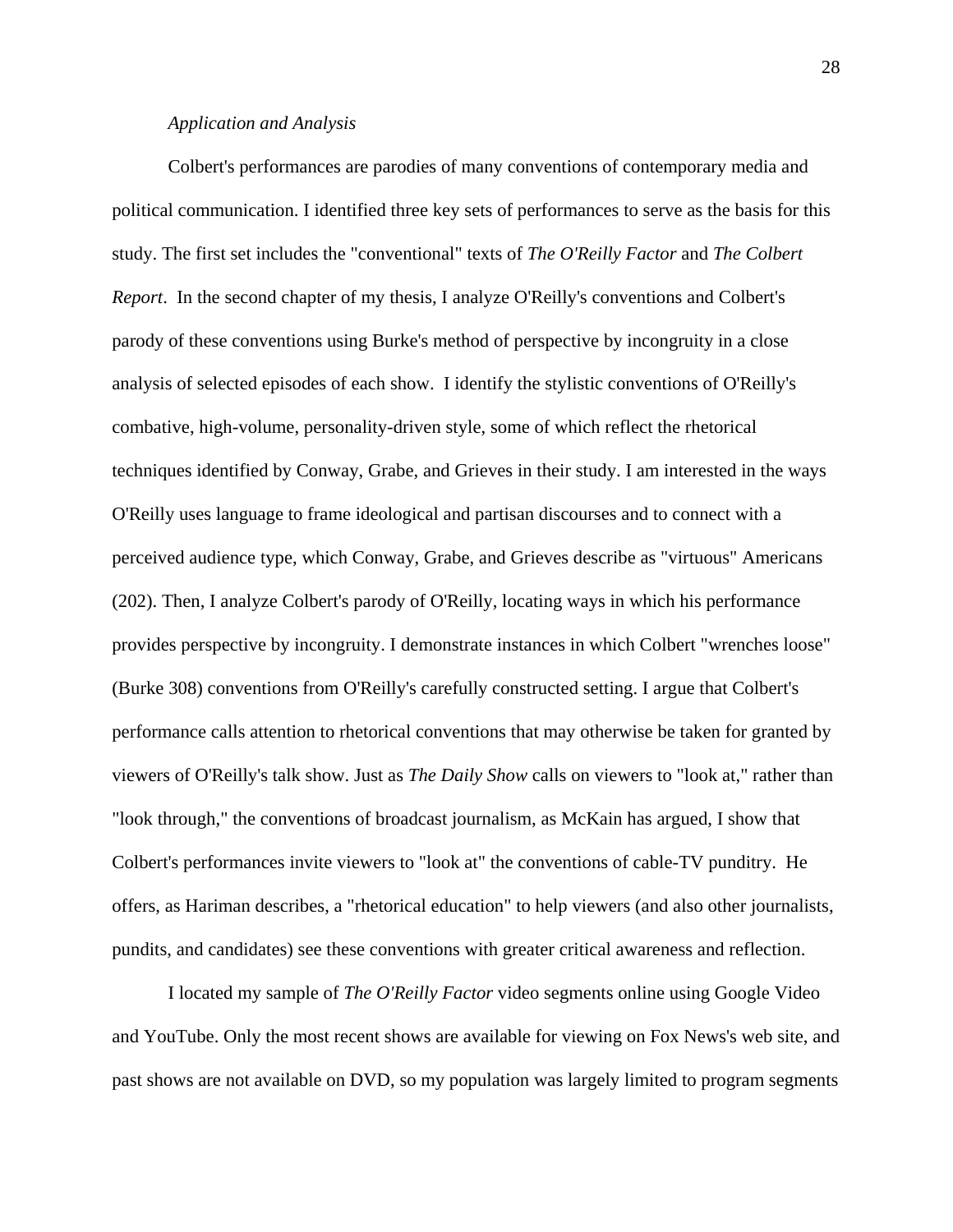that have been posted online by viewers. To supplement my research, I consulted the episode guide on Bill O'Reilly's web site ("O'Reilly Factor Archive"), which offers brief, textual summaries of the topics discussed on each show since 2004. These summaries mostly list O'Reilly's target groups, including illegal aliens; "far-left" groups and individuals in the media, politics, the judiciary system, and universities; atheists and "secular progressives"; sex offenders; homosexuals; pro-choice abortion activists; terrorists; and anyone who appears sympathetic to these "agendas." Less frequently, the summaries listed characters and events O'Reilly considers virtuous or heroic, such as U.S. soldiers, children, and Christmas, all of which O'Reilly depicts as victimized or under threat. Once I identified common topic phrases, I selected at random several program dates between 2005 and 2007 (the same time period used for my Colbert sample) that featured one or more of those topic phrases. I located and reviewed the textual transcripts of those programs on Lexis-Nexis.

I located my sample of *The Colbert Report* episodes on the show's web site, www.colbertnation.com, where all previously aired episodes are archived and searchable. I also consulted a list of episodes posted on *Wikipedia,* which, like Bill O'Reilly's online episode guide, provides brief, one- to two-sentence summaries of each show. This helped me initially to identify general themes and common topics on *The Colbert Report* ["List of *The Colbert Report* episodes (2005)"; "List of *The Colbert Report* episodes (2006)"; "List of *The Colbert Report* episodes (2007)"]. I first narrowed my population to episodes that aired since its debut on October 17, 2005, through November 1, 2007. The debut episode is important because Colbert introduces the concept of the show and one of his key phrases, "truthiness." Selected episodes from 2006 and 2007 are also relevant because this timeframe encompasses Colbert's performances outside of the show, which I discuss next. I selected a purposive sample from the 2006 and 2007 set of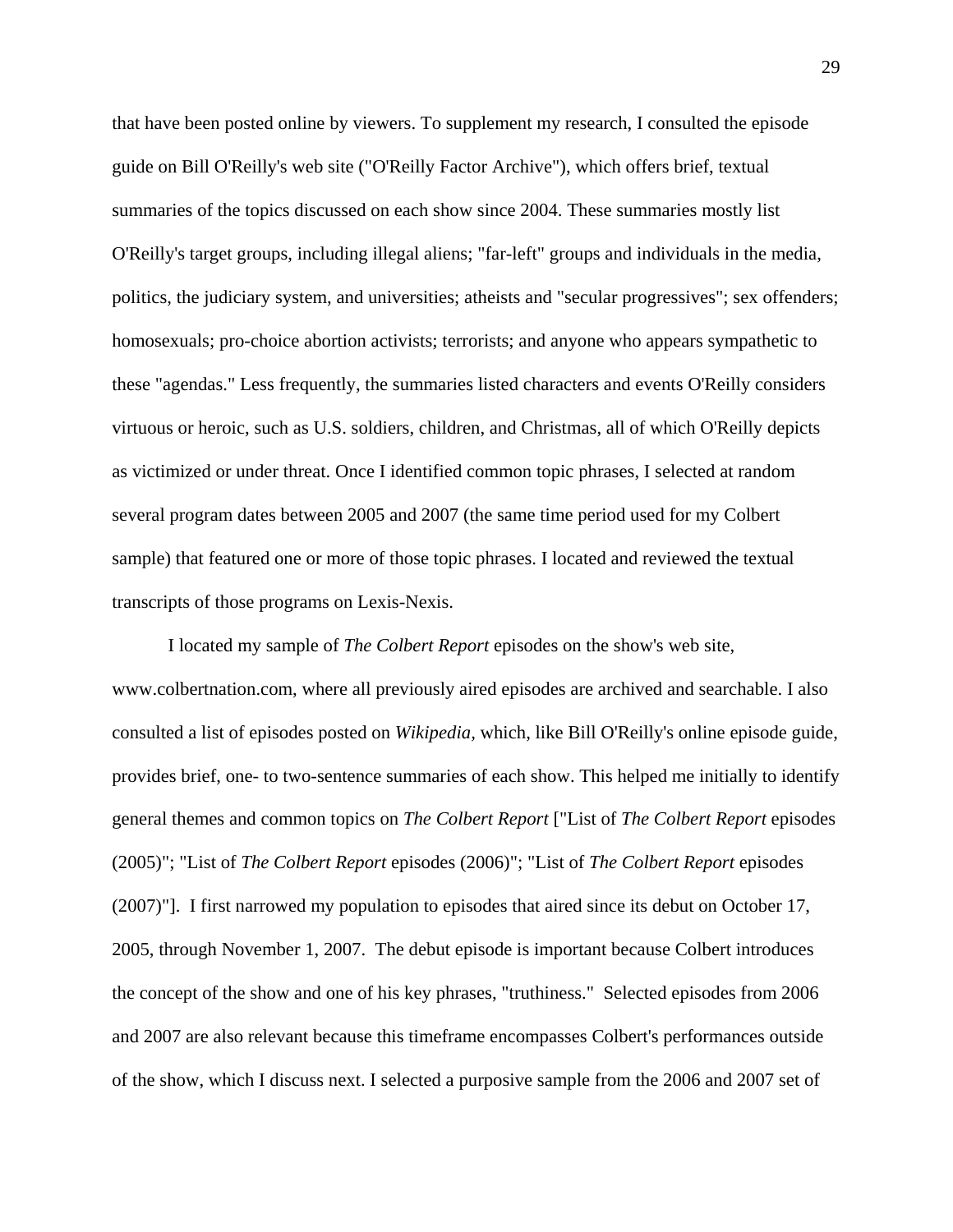episodes. In purposive sampling, "the characteristics of the population are identified and used to guide the selection of respondents," or texts in my case (Hocking, Stacks, and McDermott 219). I selected episodes in which Colbert's parody best illustrates "perspective by incongruity" in comparison to O'Reilly's performances.

The second set of performative texts in question are the White House Correspondents' Association annual dinner tradition, the "conventional" skit with President Bush and Bush impersonator Steve Bridges, and Colbert's satiric speech, which laid those conventions bare. This speech event is important to my study because it marks Colbert's first foray beyond the bounds of his "fake" show; here, he troubles the political and media elite in their own conventional, comfortable space. In the third chapter of my thesis, I identify the conventions of the dinner event and the "Bush twins" skit – for example, the audience's roaring approval of lame, lighthearted jokes about Bush's pronunciation habits. I then show how Colbert uses more direct, skewering humor to call attention to the inherent problems of a seemingly happily married political administration and media industry. For Colbert, Bush's policy failures and the media's preference for celebrity-watching are preferable targets of comedic critique. I employ Burke's method of perspective by incongruity in a close analysis and comparison of both performances. I support my claims with Foucault's concept of *parrhesia,* or speaking truth to power at one's own risk. I argue that Colbert's speech is ultimately a call to the media establishment to stand up to the administration and put the public's need for truth above personal fears of professional retaliation. I also consider the annual dinner tradition as an example of modern carnivalesque, using Bakhtin, Stallybrass, and White's work to argue that the event is like a seasonal festival of fantasy that sanctions the inversion of the administration-media hierarchy but ultimately reinforces the administration's ruling status over the media.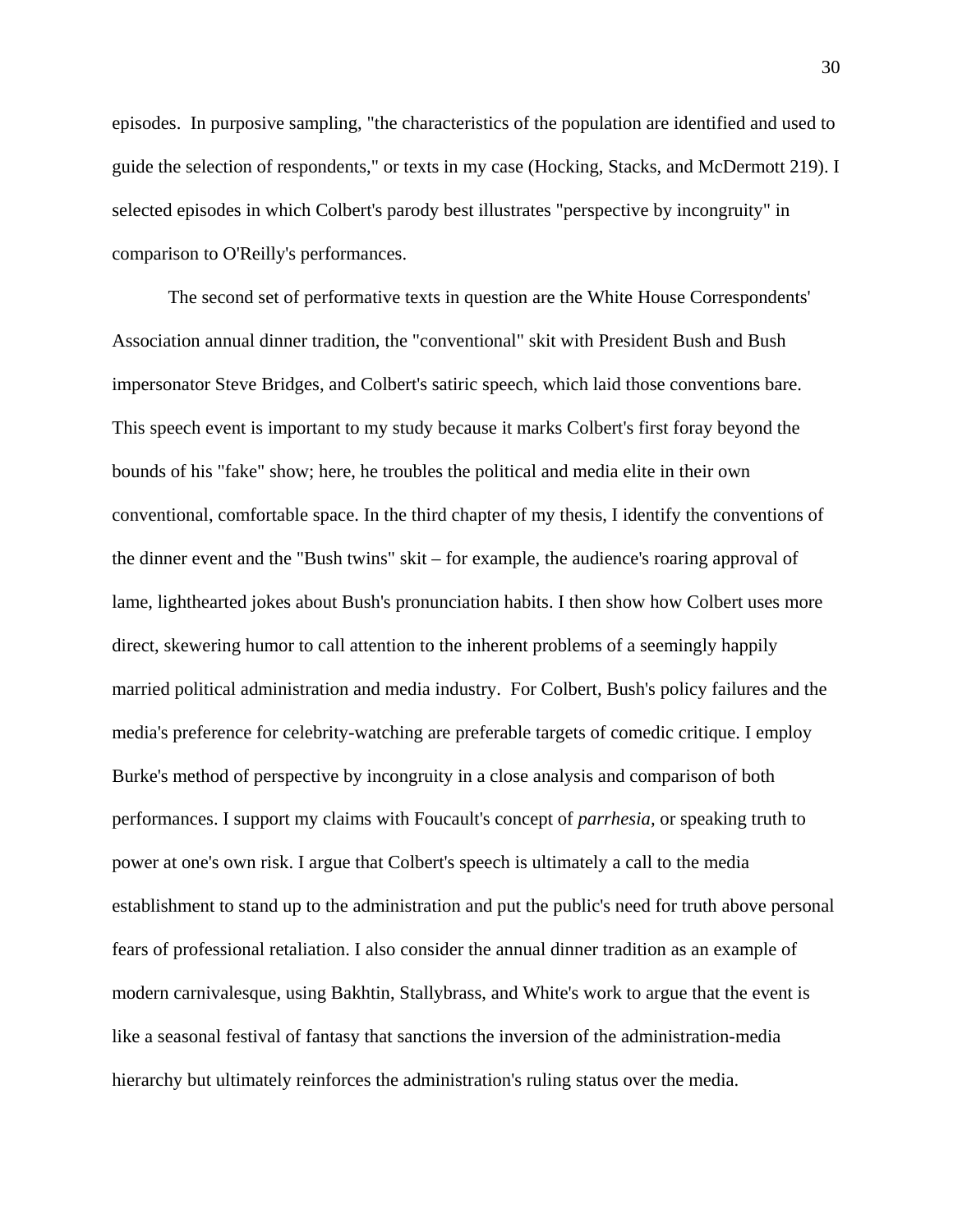I located the text of Colbert's speech in his book, *I Am America (And So Can You!)* (Colbert, Dahm, Dinello, and Silverman). I viewed video footage of the entire event, including the "Bush twins" skit and Colbert's delivery, online through Google Video. I also consulted numerous new reports and trade articles covering the dinner event and Colbert's speech.

The third performance in question is Colbert's in-character campaign for the presidency during the primary election season in 2007. This performance is Colbert's second and, to date, only other foray into "real" political media culture. It is especially interesting because he complicates the notion of who, or what, is "real" on the national political stage. For example, when Colbert outpolls candidates like Bill Richardson and Sam Brownback, does that make him, as he suggests, "realer" than they ("*Meet the Pres*s")? In the fourth chapter of my thesis, I analyze Colbert's performances as a simultaneous pundit-candidate and compare them to political campaign conventions, such as politicians appearing on late-night talk shows and other soft-news programs; the incessant "horserace" reporting and speculation by pundits; and instances in which pundits have become candidates and vice versa. I identify specific examples through scholarly literature and trade reports on recent political campaigns and coverage. I show how Colbert provides perspective by incongruity toward how conventional campaign scenes and performances are rhetorically constructed. For example, Colbert secured a corporate sponsor – Doritos – for his campaign, bragged to his audience that he was the best panderer of all the candidates, and proclaimed that he did not want to *be* president, but to *run* for president. I contend that these outlandish actions and statements point to legitimate issues like campaign finance corruption, gimmicky appeals to voter demographics, and self-important publicityseeking. In addition, I show how Colbert problematizes the media's process of analyzing political primaries using unreliable polling data and personal opinion. I compare this to Kaplan's critique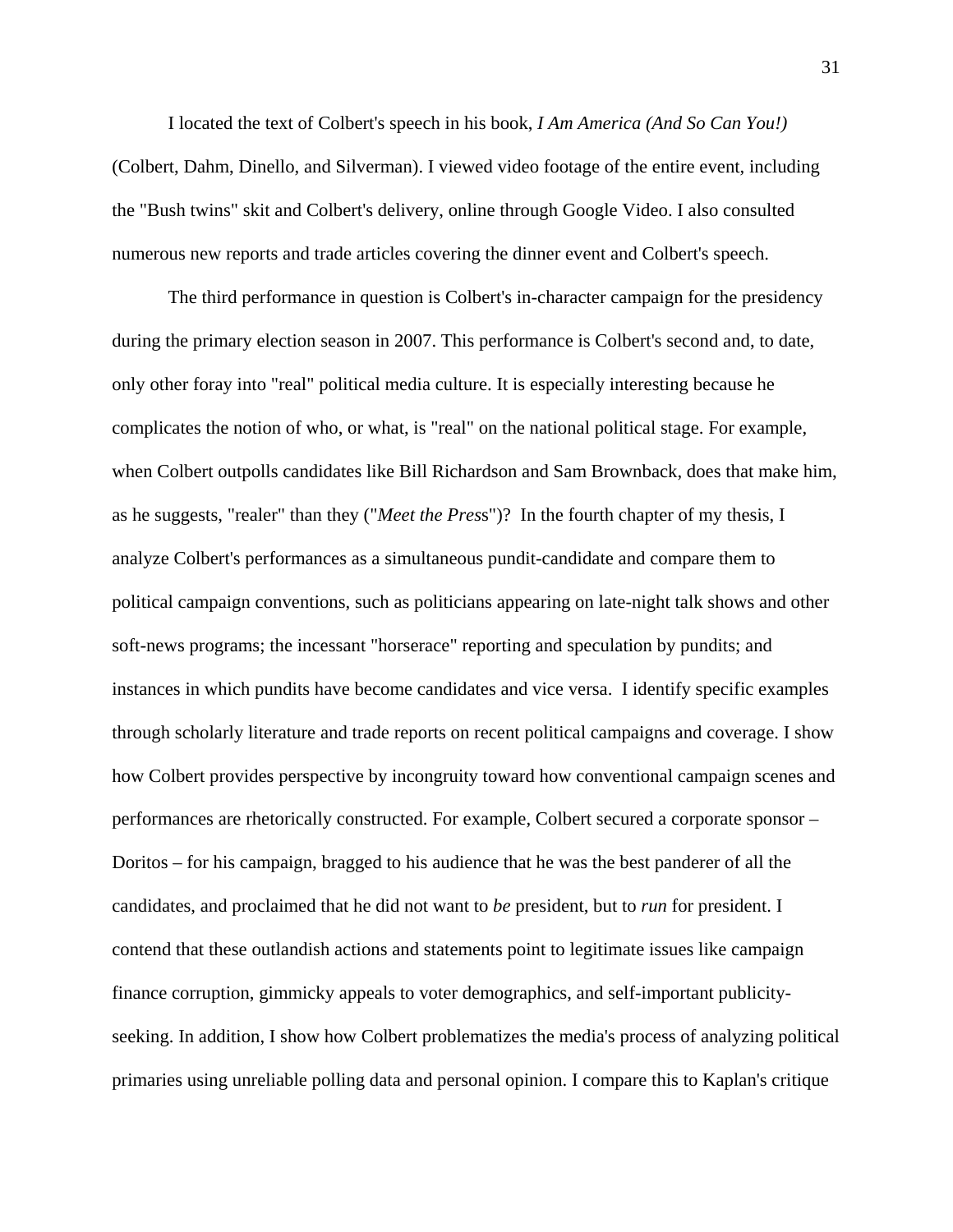of the self-important, self-referential speculation by financial profiteers, in which the performance of speculation matters more than reality. Using perspective by incongruity, Colbert extends the logic of such taken-for-granted conventions to ridiculous, and therefore revealing, ends.

Most of Colbert's presidential campaign-related performances took place on his show between April and November 2007, so I refer to relevant episodes available on the show's web site. During his campaign, Colbert also appeared on NBC's *Meet The Press* and CNN's *Larry King Live.* I viewed video and transcripts for both on those networks' respective web sites.

In each of these performances, I identify strategies of what Hariman calls "rhetorical education" in the face of intentional (and perhaps unintentional) obscurity ("Political Parody and Public Culture" 264). These strategies address several questions. First, *in what ways do Colbert's parodic performances reveal rhetorical processes, discursive practices, and mediation conventions that may otherwise go unnoticed or be accepted as natural or "real"?* Whereas recent studies of *The Daily Show with Jon Stewart* have identified such instances as they relate to broadcast journalism and political public relations, I broaden this conversation by analyzing Colbert's critical parodies of news punditry, political posturing, and how the lines between media, politics, entertainment, and the cult of celebrity are increasingly blurred. Second, *how does Colbert, through his many forms, disrupt the seeming seamlessness of performance in media and politics?* I am especially interested in how he questions notions of "real" versus "fake" personas, as well as how he reveals certain media events and political activities to be more "show" than substance. Third, *in what ways does Colbert make complex or nuanced shifts among personas or roles, and how does this reflect the media and political arenas he parodies?*  While *The Daily Show* tends to lay bare its critique, Colbert seems to require closer attention and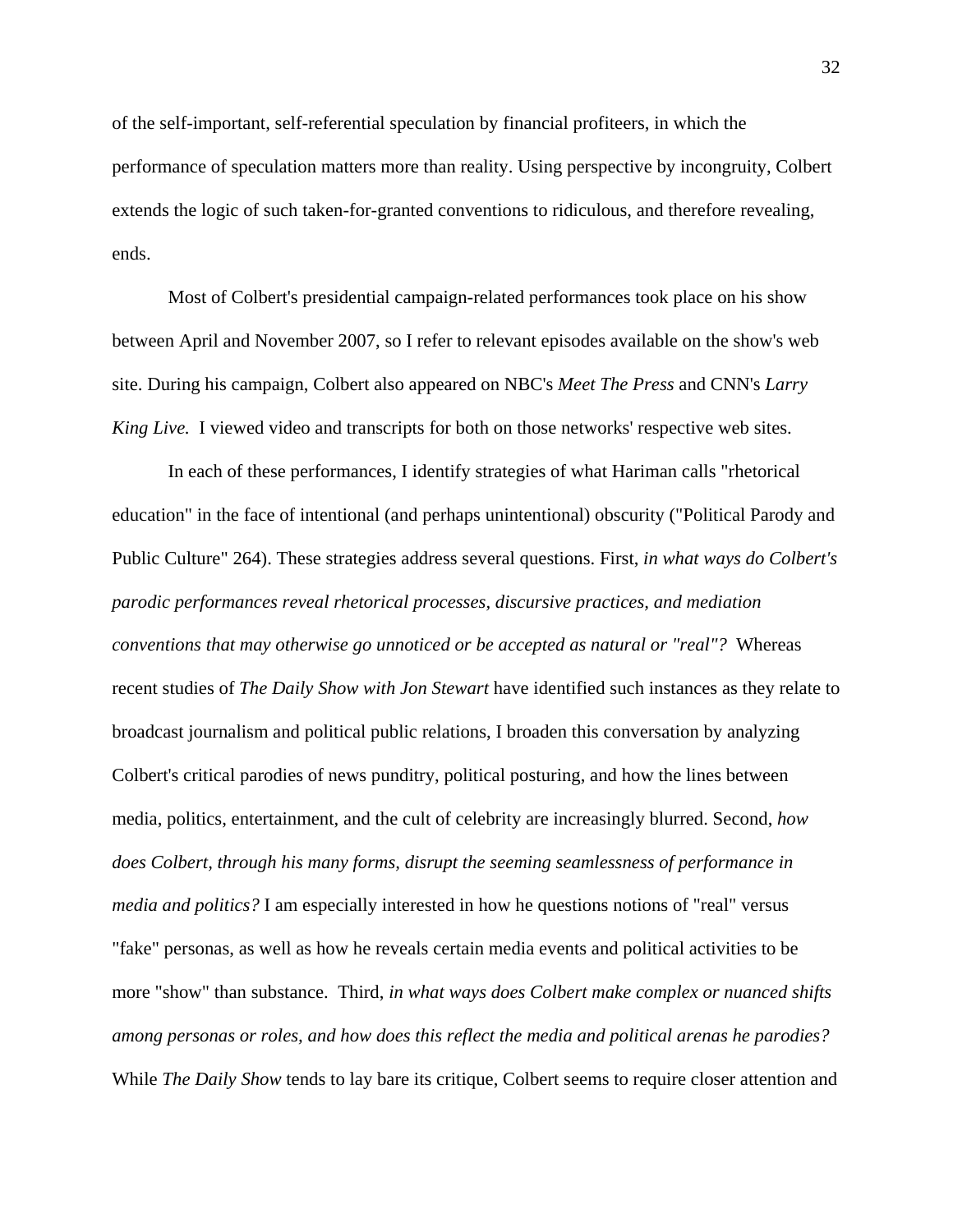careful interpretation of his parody. I believe his complex blending and blurring of personas and performances is a meaningful reflection on the trajectory of American media and politics. Colbert's performance suggests that all lines have now been crossed, redefined, or erased all together. What might be next in the rapid evolution of mediated politics?

## *Conclusion*

In summary, in this project I conduct close analyses of contemporary rhetorical conventions in political media culture, complemented by close analyses of Colbert's rhetoricalcritical response through comedy. I demonstrate how Colbert's unconventional comedic critique complicates conventional political media performances. I pair three sets of "conventional" and "unconventional" texts, including *The O'Reilly Factor* and *The Colbert Report*; the White House Correspondents' Association annual dinner conventions, including the conventional "Bush twins" skit, and Colbert's unconventional satiric speech; and conventions of political campaigns and media coverage, both parodied by Colbert in his performance as a pundit-candidate. These three sets of texts incorporate Colbert's most significant and noted performances to date as a comedic critic of the media and political industries. In my analyses of these texts, I identify, first, rhetorical conventions that allow viewers to (as McKain says) "look through" the processes of mediation and ideological construction, and, second, comedic critiques that call upon viewers to "look at" these conventions and constructions. I argue that Colbert's performances, by conveying perspective by incongruity, offer a "rhetorical education" to the viewing public that follows in the tradition of *The Onion* writers and Jon Stewart while pioneering criticism of newly evolving frontiers in political media.

Through this project, I expand a theory of "critical comedy" as it relates to critical analysis of political rhetoric and media discourses. I am interested in the "blending" of multiple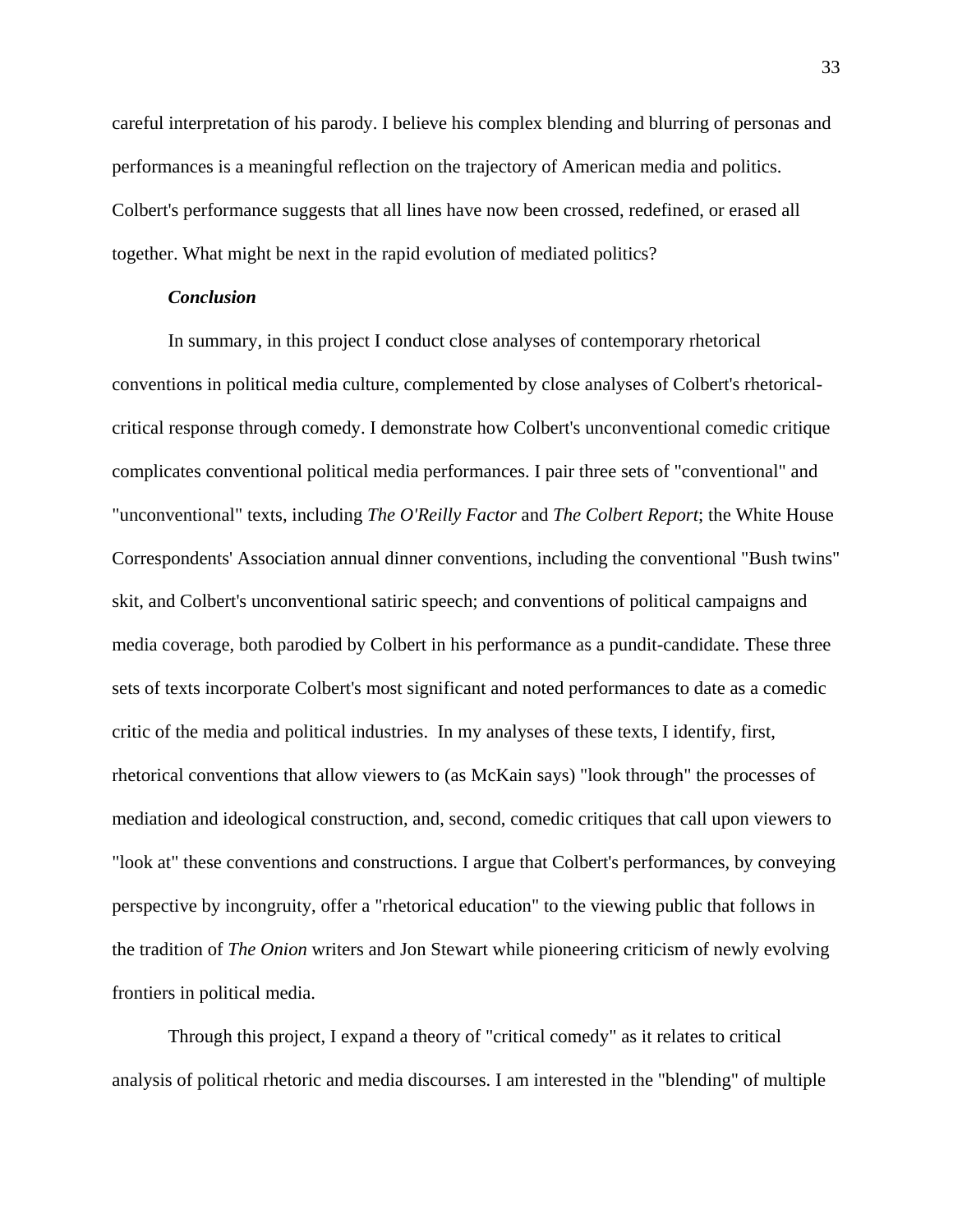performances by one character and what this reflects and critiques of mass media and society. I am interested in the implications for several groups, including, but not limited to the following: media practitioners in terms of what constitutes responsible, ethical news reporting and commentary; politicians in terms of open and honest communications with the citizens they represent; and the viewing public in terms of understanding the inner-workings, production processes, and narrative strategies of the dominant political and media industries. I believe this study contributes new tools and insights to help media consumers, scholars, and critics locate the unconventional truth about conventional "truthiness."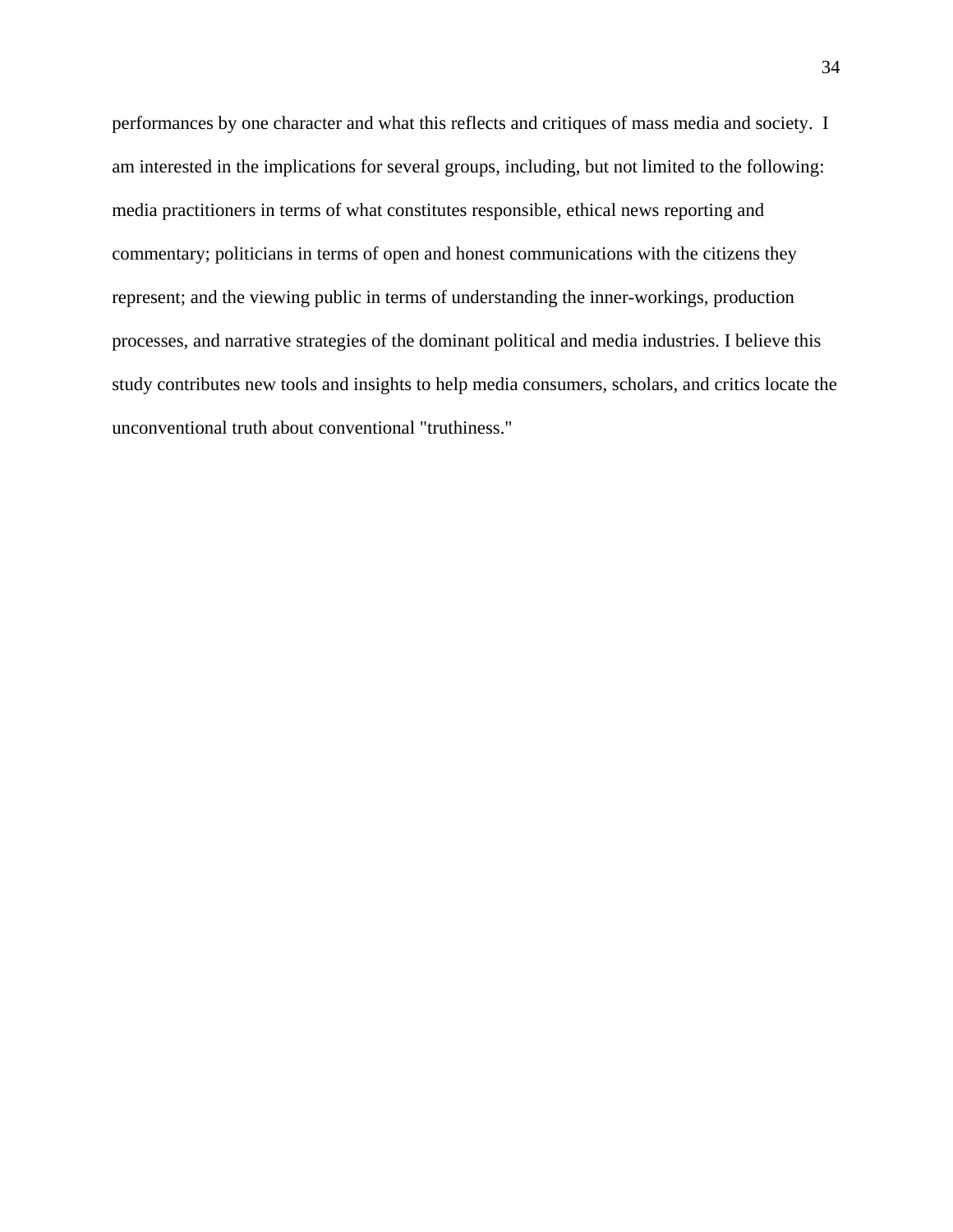# End Notes

 1 Colbert introduces the term "truthiness" in the premiere episode of *The Colbert Report.* "We're not talking about truth, we're talking about something that seems like the truth – the truth we want to exist," he explains to *New York Magazine* (Sternbergh).

 $2$  In Chapter Four, I draw on the substantial field of scholarly and trade literature on "horserace" political coverage, including recent articles by Paul Farhi for the *American Journalism Review*; the organization Fairness and Accuracy In Reporting (cited by John Eggerton); and Tom Rosenstiel for *Public Opinion Quarterly*.

<sup>3</sup> Conway, Grabe, and Grieves selected "Talking Points" because it most closely resembled the opening monologue format of Father Charles Coughlin.

<sup>4</sup> Bakhtin's book, *Rabelais and His World*, is the main source for Achter's analysis. The carnivalesque is discussed in Chapter Three.

 $<sup>5</sup>$  "We're just trying to ease the pain of people who feel the world is going insane and no one is</sup> noticing," says Colbert in an interview (Solomon ¶6).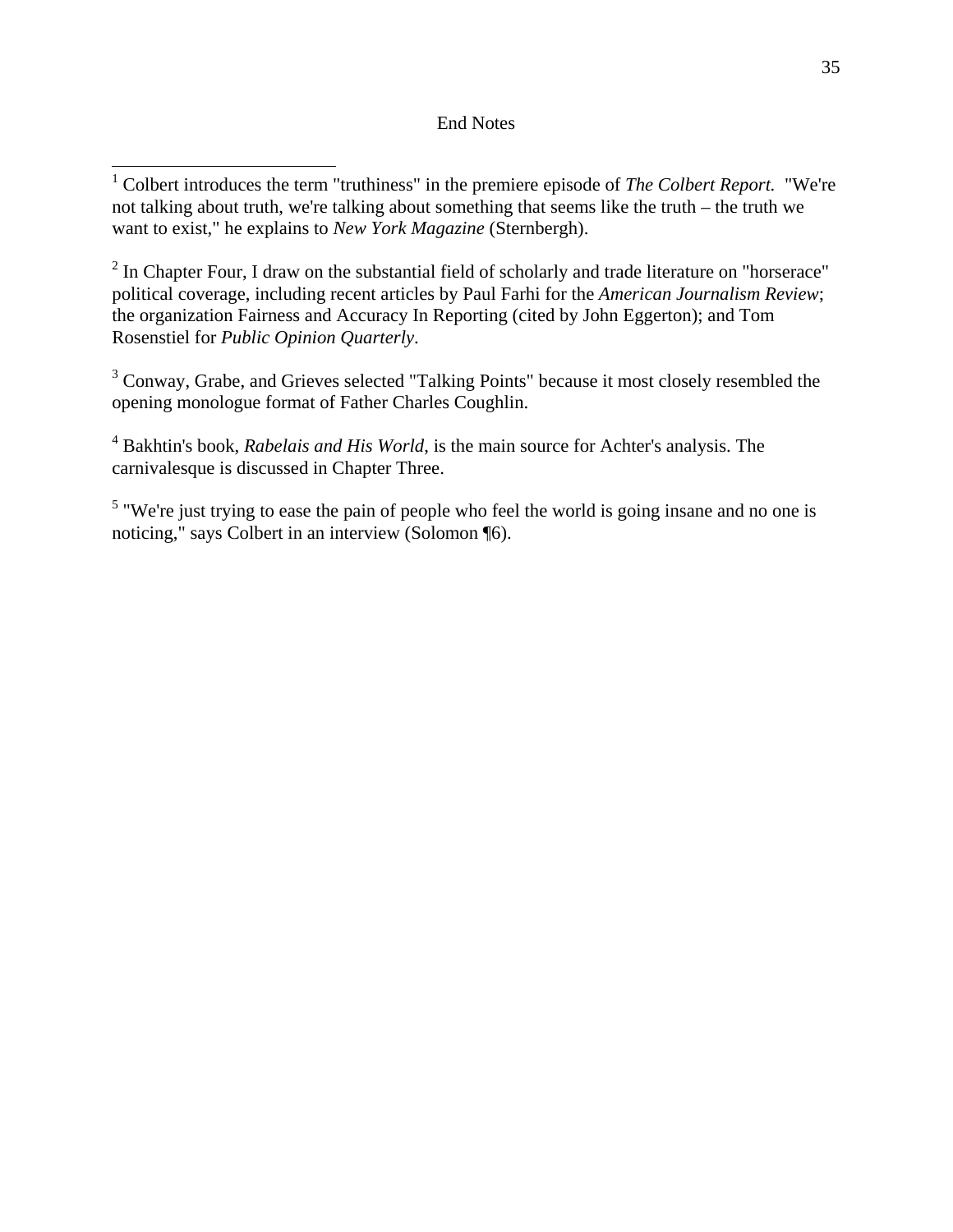## **CHAPTER 2.**

# **HEROES, ALIENS, AND BEARS: RHETORICAL CONVENTIONS OF** *THE O'REILLY FACTOR* **AT PLAY ON** *THE COLBERT REPORT*

 In this chapter, I identify the rhetorical conventions of conservative pundit Bill O'Reilly on his television talk show, *The O'Reilly Factor,* and then show how comedian Stephen Colbert complicates those conventions on his parody program, *The Colbert Report.* Using Kenneth Burke's theories of frames of acceptance, I argue that O'Reilly employs a tragic frame, casting the world as entrenched in a battle between good and evil, heroes and villains, in a self-centered manner. Conversely, Colbert adopts a comic frame, using humor to question O'Reilly's polarizing views and engage his own viewers in a critical act. Although Colbert the comedian is left-leaning politically, his performance does not simply offer "left" to counter O'Reilly's "right." Instead, it lays bare the processes of rhetorical construction and mediation by either side, calling on viewers to choose their own frame critically, rather than simply accepting the frame presented to them by an appealing personality – be it O'Reilly, Colbert, or any other media figure. I demonstrate how Colbert provides Burke's notion of "perspective by incongruity" by employing parody, satire, and irony to confront the conventions of O'Reilly's rhetoric in an alternative, critical light.

### *Burke's Tragic and Comic Frames*

Burke describes differing "frames of acceptance," by which "we mean the more or less organized system of meaning by which a thinking man gauges the historical situation and adopts a role with relation to it" (5). Those who adopt a tragic frame, for example, view the world as good versus evil and people as villains or heroes. Conversely, those who adopt a comic frame are ambivalent about such definitions, which tragic rhetoric may employ for propagandistic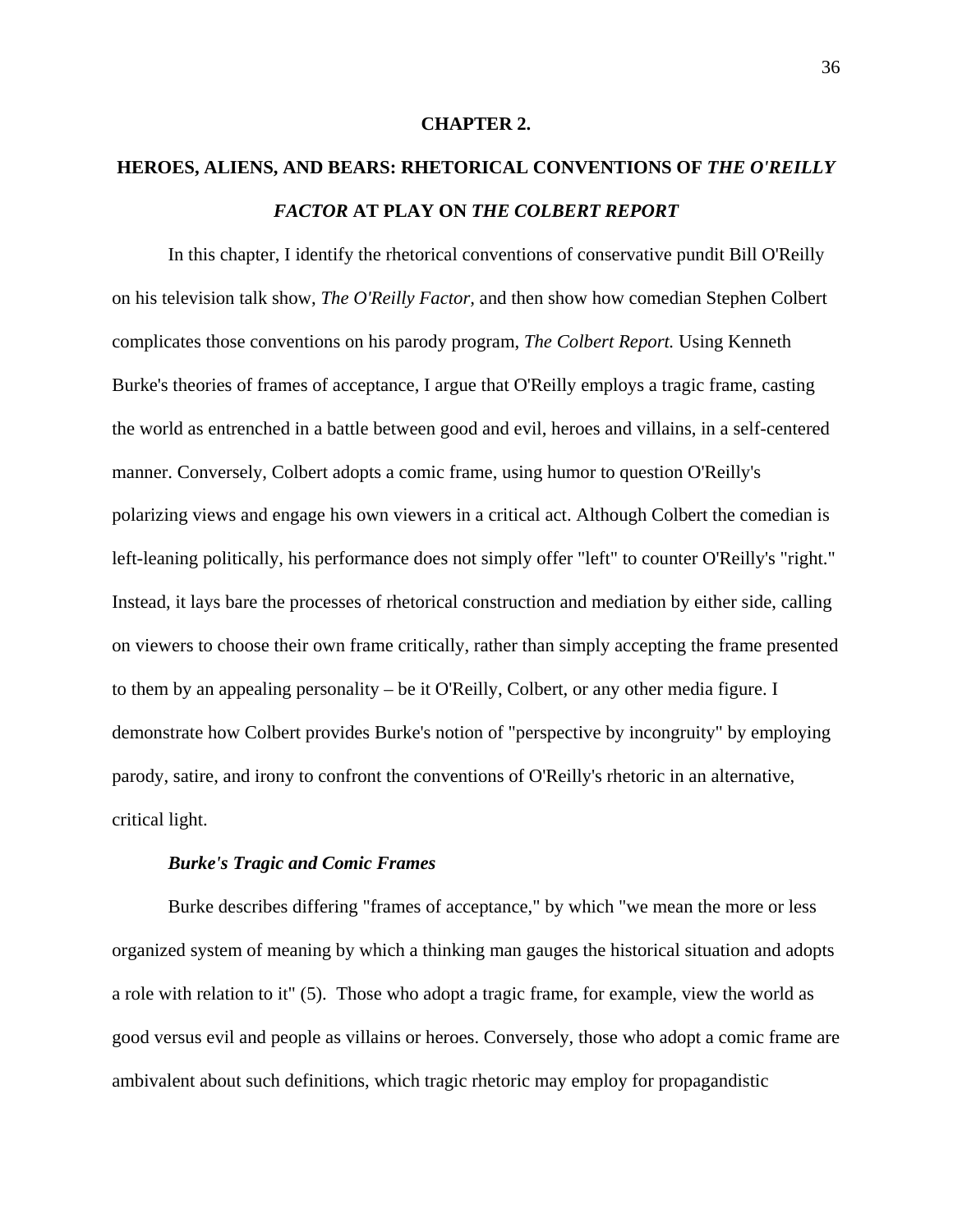purposes. In the comic frame, the "villain" is perhaps simply "mistaken" or "tricked"; the "hero" is offered instead, self-deprecatingly, as "intelligent" at best (4-5). Burke advocates the comic frame as the more critical and potentially emancipatory perspective. While the tragic frame is often tempting and seemingly appropriate for the difficult issues we face (remember those who called for "the end of irony" after the  $9/11$  terror attacks<sup>1</sup>), it veers too easily into uncritical, propagandistic and "mystificatory" logic (172). Burke cites the rise of anti-Semitism during economic downturns, pushed by authoritative leaders with a tragic frame:

The steps are these: Economic depression means psychologically a sense of frustration. The sense of frustration means psychologically a sense of persecution. The sense of persecution incites, compensatorily, a sense of personal worth, or goodness, and one feels that this goodness is being misused. One then 'magnifies' this sense of wronged goodness by identification with a hero. And who, with those having received any Christian training in childhood, is the ultimate symbol of persecuted goodness? 'Christ.' And who persecuted Christ? The Jews. Hence, compensatorily admiring oneself as much as possible, in the magnified version of a hero (the hero of one's first and deepest childhood impressions) the naïve Christian arrives almost 'syllogistically' at anti-Semitism as the 'symbolic solution' of his economically caused frustrations (168-169).

Through such a problematic reasoning process, authoritative leaders and other self-centered figures imagine social issues as strictly us-versus-them binaries, thus constituting a tragic frame.

Those who employ a comic frame, however, identify and call attention to the problems with such syllogistic rationales, which they deem sentimental and cynical. "The comic frame is best suited for making disclosures of this sort [that is, where syllogistic rationalizations have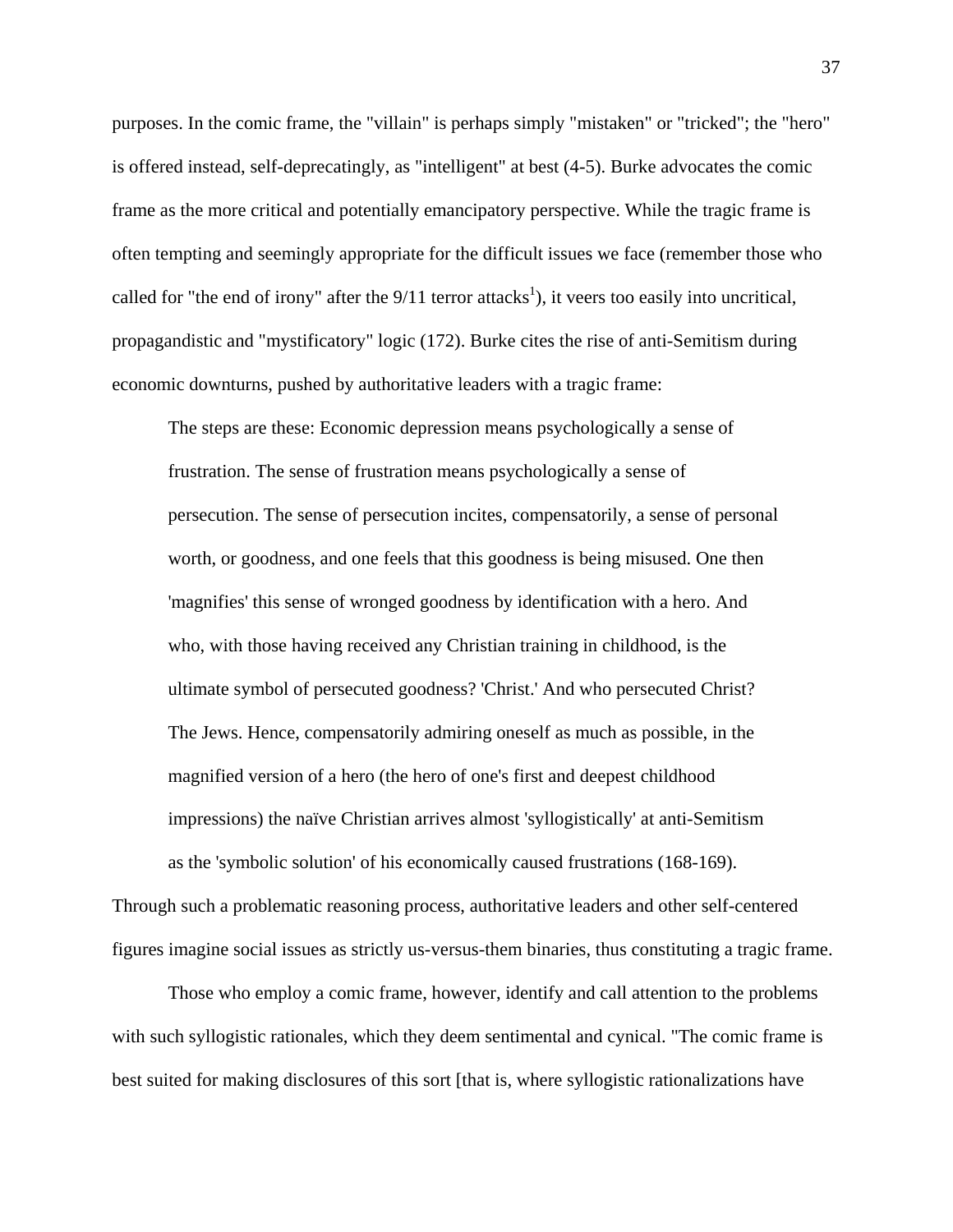occurred], which are necessary to counteract the dangers of 'mystification,' so momentous in their tendency to shunt criticism into the wrong channels" argues Burke (169). Rather than insisting there can be no more irony after 9/11, or that *others* (be they Jews, Muslims, immigrants, or any other generalized group) are responsible for the problems afflicting oneself and those deemed virtuous like oneself, the comic frame insists on self-examination and humble reflection. "The comic frame, in making man the student of himself, makes it possible for him to 'transcend' occasions when he has been tricked or cheated, since he can readily put such discouragements in his 'assets' column, under the head of 'experience'" (171). The comic frame is not about blaming oneself or excusing real wrongdoings by others, but rather about stepping outside of an egocentric, polarized view in search of a dialectical, holistic understanding of problems and opportunities.

## *O'Reilly's Tragic Persona*

 I conducted an in-depth study of *The O'Reilly Factor* episodes from 2005 through 2007, reviewing online program summaries, transcripts, and a limited set of archived video segments to identify common themes and trends. I found that one needs only minimal exposure to Bill O'Reilly's rhetoric to picture the world as he vividly – and tragically – portrays it. His program segments on *The O'Reilly Factor* like "Children at Risk," "Unresolved Problem," and "Policing the Media" suggest an innocent society under threat by devious forces, including illegal aliens, sex offenders, the liberal media, left-wing politicians, and atheists. His book titles like *Culture Warrior* and *Who's Looking Out For You?* frame him as a hero. O'Reilly is a crusader for his audience, for all that is virtuous and threatened in America. He is a fighter, and, the way he sees it, there is a battle underway.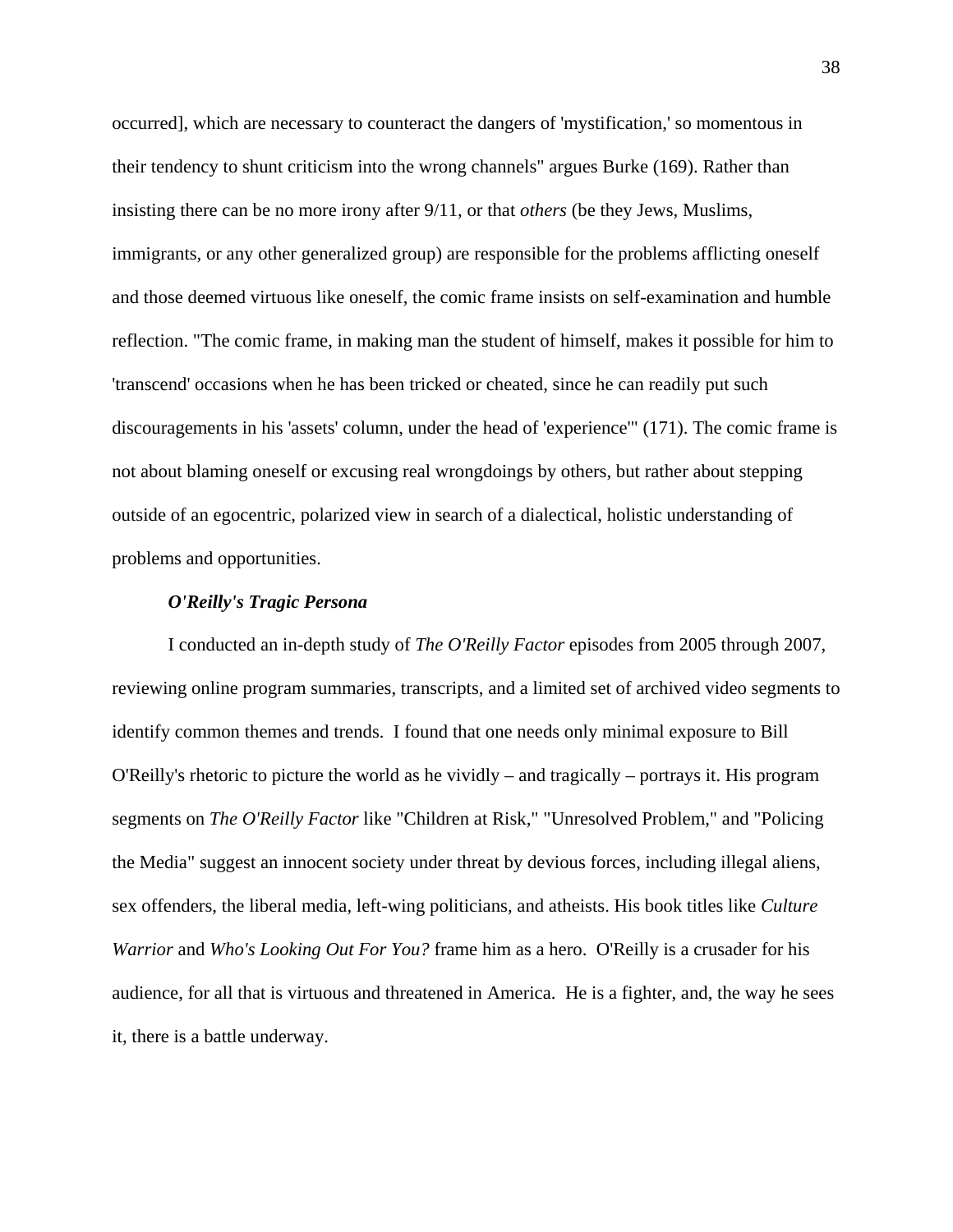This sense of an epic battle being waged on behalf of his presumptively virtuous viewers – mostly conservative, middle-aged and older (Hollander; Pew) – is exactly how Fox News markets *The O'Reilly Factor,* one of the network's top profit and ratings centers. O'Reilly is clearly the figurehead of Fox News's brand of conservative news analysis programming. Fox News's Web site proclaims, "For more than seven consecutive years, *The O'Reilly Factor* on the Fox News Channel has been the highest rated of any cable news show. No program even comes close" ("Bill O'Reilly," Fox News). A promotional statement for *The O'Reilly Factor* emphasizes his stance against "rhetoric" and "spin."

# THE #1 CABLE NEWS TALK SHOW FEATURING BILL O'REILLY

-Monday Through Friday 8-9 PM/ET-

"Other interview news shows are guest-driven," says the pugnacious, broadcast journalist Bill O'Reilly. "*The O'Reilly Factor* is driven by me. I will not stand for spin. I look for guests who will stand up and verbally battle for what they believe in."

*The O'Reilly Factor* (8-9 PM/ET) uncovers news items from the established wisdom and goes against the grain of the more traditional interview style programs. Having surpassed CNN's *Larry King Live* in 2001 as the number one cable news talk show, O'Reilly's signature "no spin zone" cuts through the rhetoric as he interviews the players who make the story newsworthy.

Pushing beyond just the headlines, *The O'Reilly Factor* also features issues from local markets that do not find the national spotlight on other newscasts. According to O'Reilly, "Just because a story originates from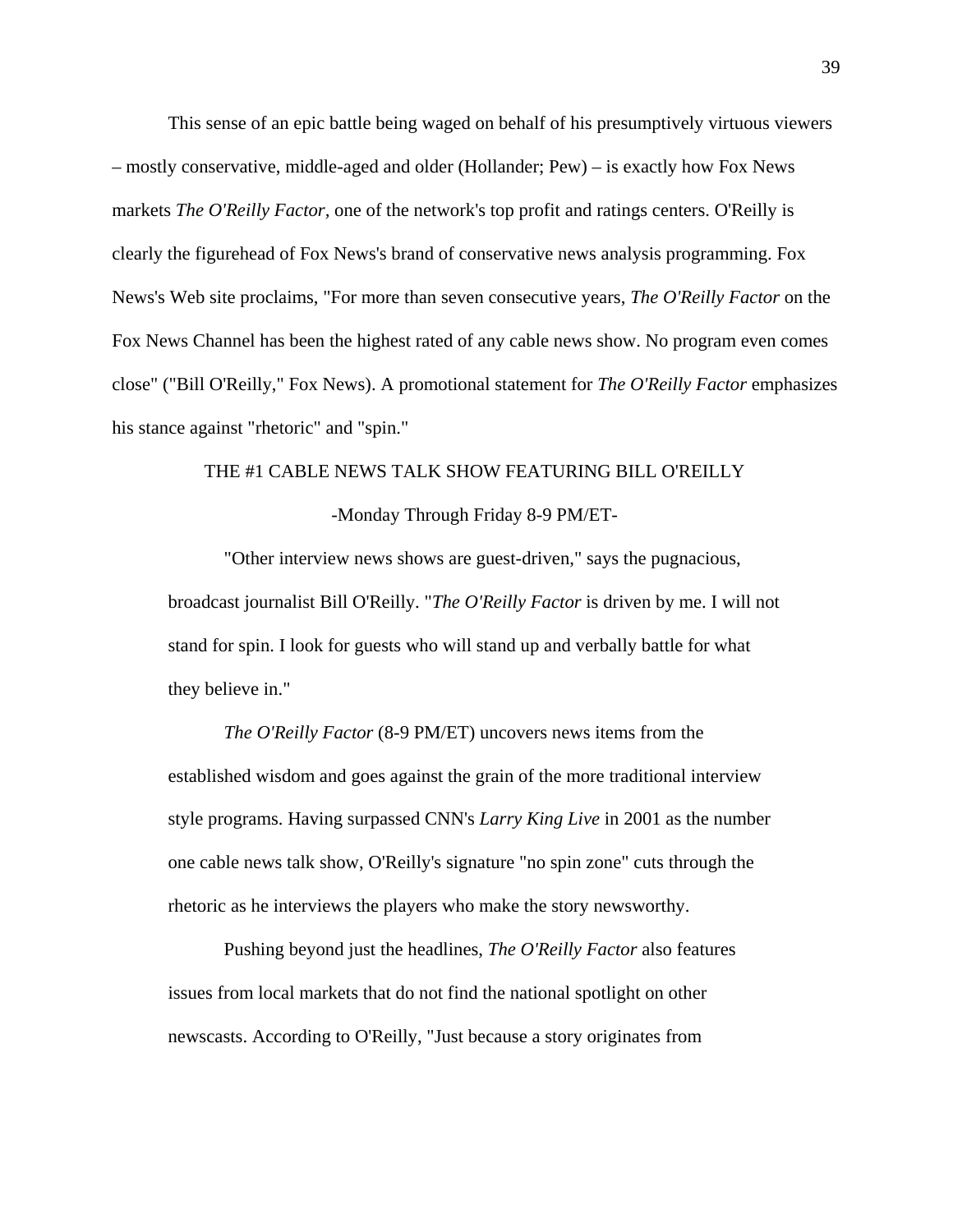somewhere the networks typically avoid, doesn't mean it contains less challenging issues or compelling ideas."

 O'Reilly rose to national fame as anchor of the highly successful syndicated program *Inside Edition* and as a correspondent for ABC's *World News Tonight.* Never afraid to assert his opinions on the news, O'Reilly's commitment to "cut through the clutter" has distinguished him from his peers. *Television Week* donned him one of the 10 most powerful in TV news in 2003 and 2004. O'Reilly is the author of four *New York Times* bestseller books, including *The O'Reilly Factor* and *The No Spin Zone* which were both number one on the list, as well as the recent *Culture Warrior* and *The O'Reilly Factor for Kids* ("*The O'Reilly Factor* – About The Show").

This manifesto of sorts contains several rhetorical conventions characteristic of a tragic frame. O'Reilly asserts control over his show – and by extension over his guests – whom he casts as combatants in a battle. The description alludes to another opponent – the presumably liberal media outlets (and thus competitors) like CNN's Larry King – suggesting that King and his ilk are full of "spin," whereas O'Reilly promises "no spin." It frames O'Reilly's attention to "local market" stories as unique and relevant to a national audience. Finally, it positions O'Reilly as a powerful authority, citing his dominance on the *New York Times* list of bestselling books as evidence (which is ironic considering his frequent critiques of the *New York Times'* authority and credibility). I will address each of these conventions further in my analysis of selected segments from *The O'Reilly Factor*.

 But first, because this is a study of personality-driven media, it seems appropriate to investigate the person behind the persona of Bill O'Reilly. It is worth noting, for example, that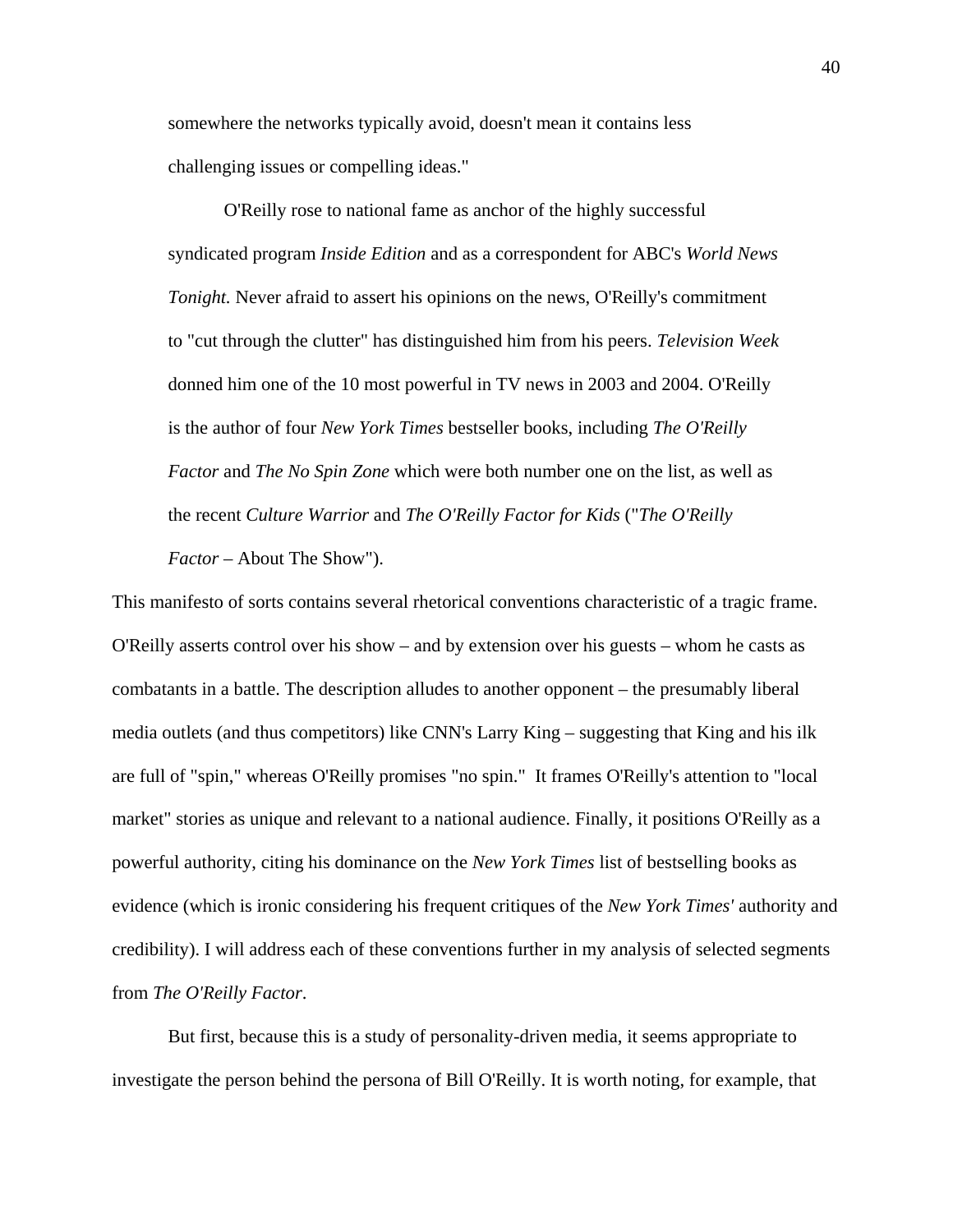O'Reilly's "no spin" brand and on-screen performances belie at least two curious back-stories. The most recent is his involvement in a 2004 sexual harassment lawsuit, in which Fox News producer Andrea Mackris accused him of making lewd comments toward her over the telephone, and he accused her of attempting to extort millions of dollars from him. The case was settled out of court, and O'Reilly proclaimed his innocence, framing it as an unjustified attack on him made worse by competing media networks that saw him as "a huge target" (Kurtz, "Bill O'Reilly, Producer Settle Suit" ¶6). Meanwhile, critics of O'Reilly used the case to question O'Reilly's credibility as a staunch crusader against sex offenders.

 The other back-story is, in essence, the *legend* of O'Reilly, as he recounts in his books and interviews (see Kitman). O'Reilly describes himself as coming from working-class roots, and he carries strong, personal grudges against members of the media "elite" who excluded him in his early days as a broadcast journalist, especially at CBS. As the story goes, in 1982, O'Reilly, then employed by CBS News, went to Buenos Aires, Argentina, to cover the Falkland Islands War, where he and his crew filmed a riot in the streets. CBS included the footage in a news report by fellow correspondent Bob Schieffer but did not show or credit O'Reilly on air. Later, CBS refused to air a story pitched by O'Reilly about the expanding homosexual population in the village of Provincetown, Massachusetts, and its harmful implications for nearby children. O'Reilly left CBS soon thereafter (Lemann).

 Not only does O'Reilly characterize himself autobiographically as a good, regular guy shunned by elites, but also he develops this character further in his 1998 fictional suspense novel, *Those Who Trespass*. *New Yorker* writer Nicholas Lemann describes the book as "a revenge fantasy, and it displays incredibly violent impulses" (3). The story's two main characters appear to be O'Reilly's alter-egos. Shannon Michaels, an investigative journalist with Global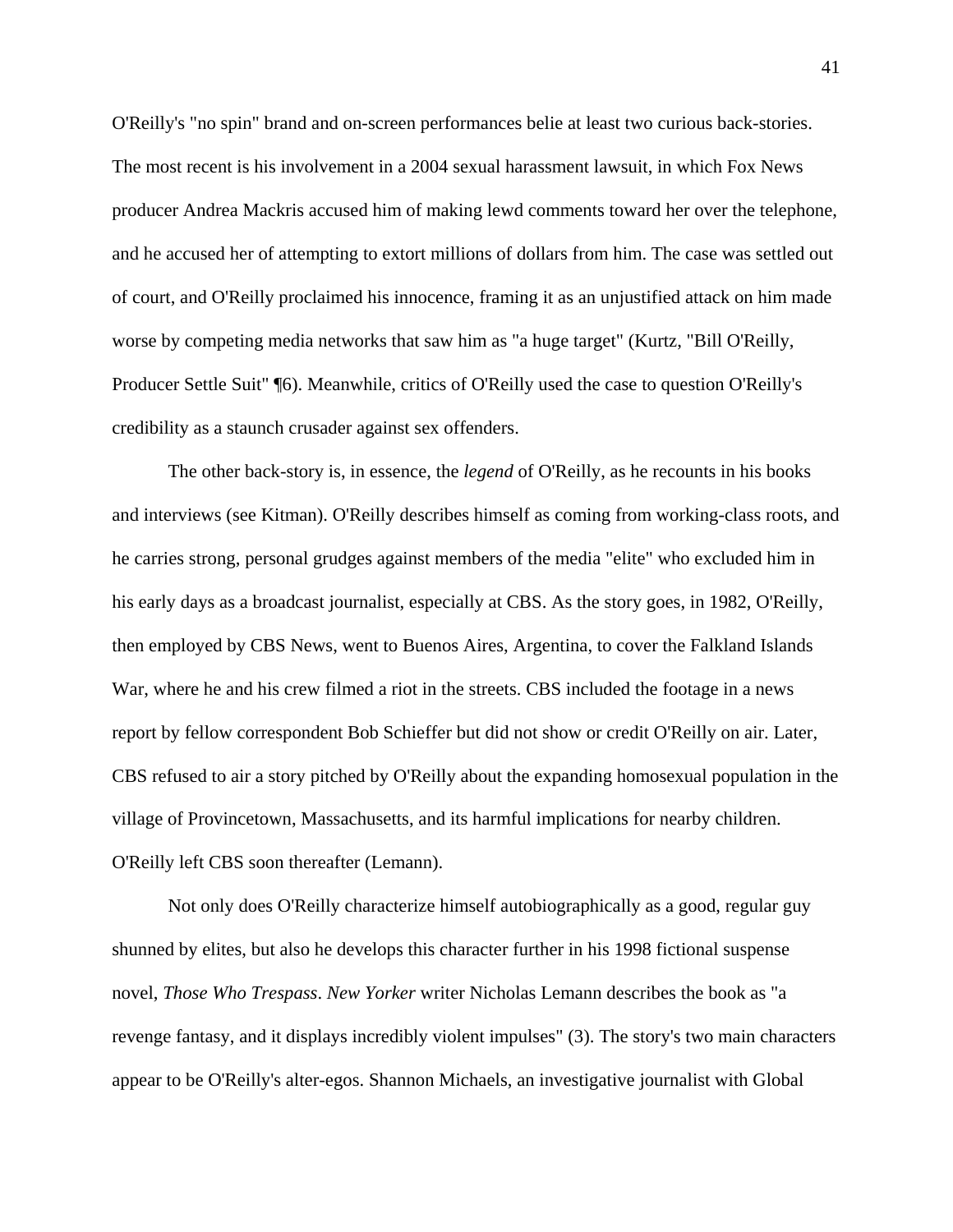News Network, is forced out by the network after his reporting on the Falkland Islands War. Seeking revenge, Michaels brutally murders the people whom he believes ruined his career, which O'Reilly describes in vivid detail. Opposing Michaels is Tommy O'Malley, a New York City homicide detective on Michaels' case. "O'Malley, too, has a lot of ambition and rage, but he channels it into bringing bad guys to justice," writes Lemann (3).

 Together, these narratives form a complex and conflicting mix of tragic characters, presumably within the same person: O'Reilly as the working-class, regular guy; O'Reilly as the virtuous, victimized journalist; O'Reilly as the accused harasser; Michaels as the villainous, revenge-seeking murderer (imagined by O'Reilly, and whose career troubles recall O'Reilly's own reported experience); O'Malley as the heroic, justice-seeking avenger (also imagined by O'Reilly, and whose actions reflect O'Reilly's heroic framing of his own pundit work); and O'Reilly as the heroic pundit. The villainous personas – O'Reilly the accused harasser and Michaels the murderer – seem incongruent with the virtuous and heroic personas. And yet, perhaps they are essential in the constitution of a somewhat ironic, double (perhaps more than double) *self-centeredness* of O'Reilly's tragic frame, which is evident in the structuring of his relationships with both his audience and adversaries. That is, on one level, O'Reilly projects himself on *The O'Reilly Factor* as a crusader – a "culture warrior" – for his viewing audience. In doing so, he also perceives and positions his audience as virtuous, everyday heroes who deserve a fair shake. Here, in essence, O'Reilly imagines his audience *in his own image,* which is a virtuous and heroic projection. On another level, however, when O'Reilly positions his adversaries as villains, perhaps he imagines *his adversaries, too,* in his own image – specifically, the *negative* of his heroic image, an anti-heroic or villainous projection. As I will discuss in detail throughout this chapter, O'Reilly's self-centered, self-important view drives the show's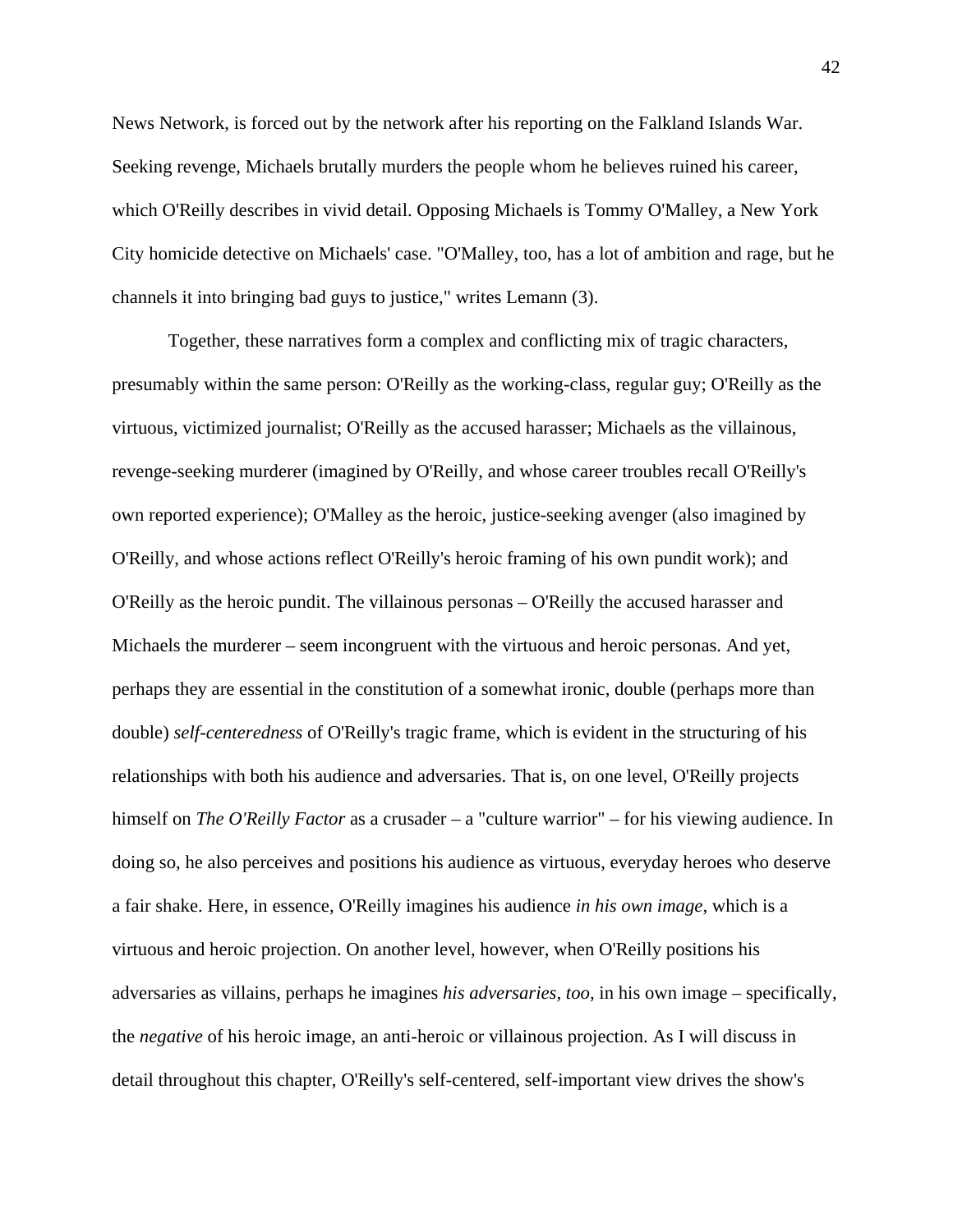discourses, which start with O'Reilly, end with O'Reilly, and revolve around O'Reilly. Arguably, this includes not only O'Reilly's self-centered projection of himself as a hero, but a similarly, negatively, self-centered projection of himself onto his adversaries. As I will also show, this multilayered persona, shifting between good and evil, real and fiction, is a key aesthetic foundation in Colbert's own, multilayered performative critique.

 However, if "Bill O'Reilly" is a person and a character embodying multiple layers of persona and performance, this conflicting complexity is never intentionally made obvious. On *The O'Reilly Factor,* O'Reilly the heroic pundit takes the stage, and all discourses are structured to project, promote, and reinforce that persona. In my analysis of O'Reilly's program, I located a wealth of rhetorical conventions and strategies on *The O'Reilly Factor* that, while marketed as "fair and balanced," are in fact O'Reilly-centered, pre-scripted and ideologically loaded with tragic features. Evidence of these conventions and strategies is embedded in virtually every aspect of the show. First, the show's visual construction reinforces O'Reilly's hero persona, from the patriot-themed, yet austere set to the split-screen presentation of his binary debates with guest adversaries. Second, O'Reilly's didactic speech employs a number of strategies that frame him and his opinions as absolutely, invariably right and his adversaries' opinions as invariably wrong.<sup>2</sup> Such strategies include repetition, rhetorical cues, fear appeals, binary choices, syllogistic rationalizations, dramatic narratives, and the demonizing of individuals and groups. Third, O'Reilly's guest interviews and debates, which he describes as rational, critical debate, are in fact scripted, staged, and rigged in advance in O'Reilly's favor. I will now analyze these conventions and strategies in detail. Later, I will show how Colbert lays all of these conventions bare so that they are not taken for granted by media consumers.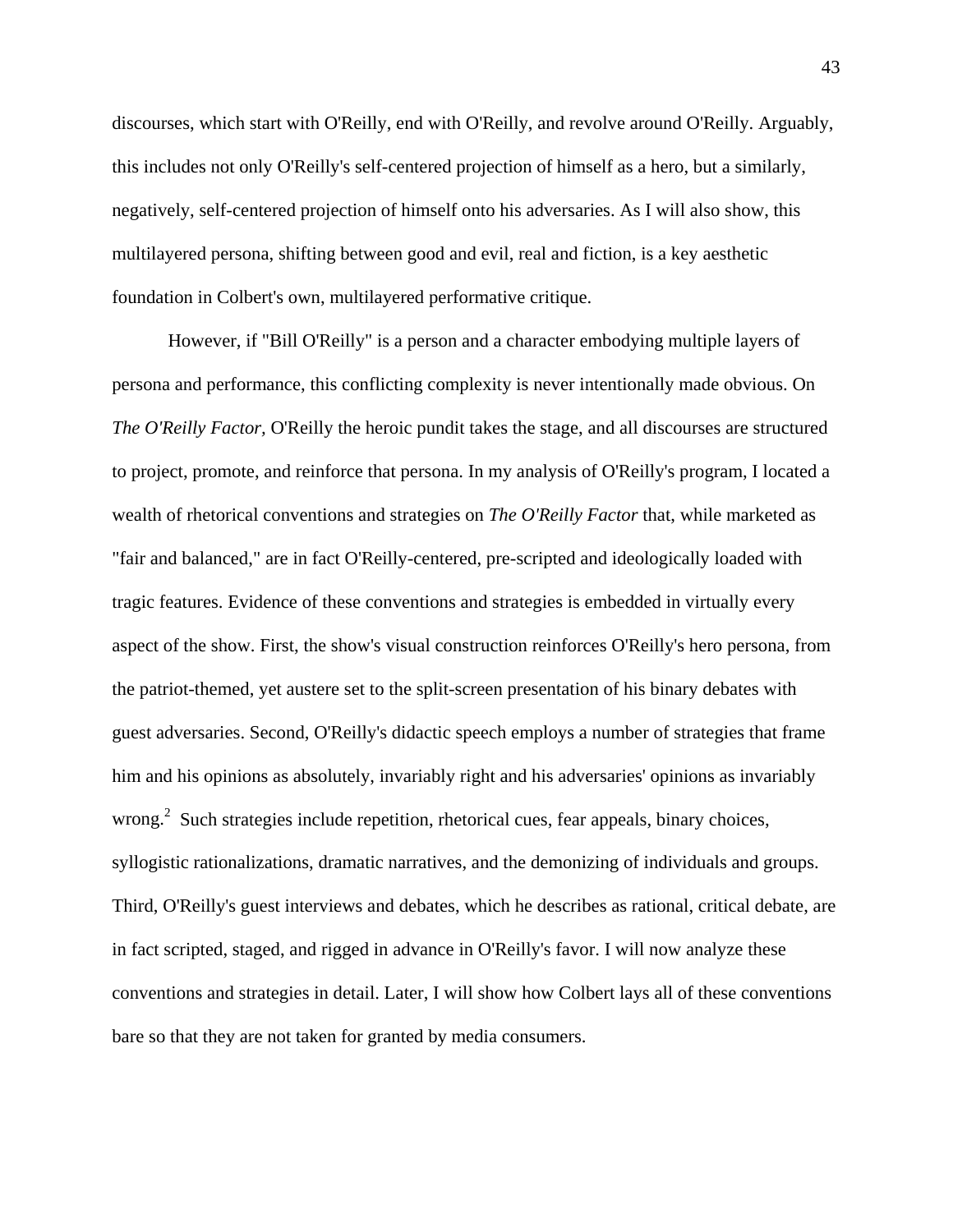#### *Visual Strategies on* **The O'Reilly Factor**

*The O'Reilly Factor's* construction includes a number of visual formulae. O'Reilly's set and on-screen graphics are red, white, and blue, characteristic of Fox News's American-flaginspired, "patriotic" design theme. He sits at a desk in front of a chroma key screen (or "green screen") displaying a deep red or blue background with subtle, moving graphics that lend a dynamic feeling to the set. A digital, three-dimensional rendering of the red, white, and blue Fox News logo rotates in the lower left corner of the screen, balanced by *The O'Reilly Factor* logo in the lower right corner of the screen. *The O'Reilly Factor* logo is circular in shape, with the show's name superimposed over a blue sphere encased by a red circle – a red atmosphere, possibly, suggesting an endangered world on alert. The logo also resembles a target, as thought O'Reilly is "taking aim" at the issues of the day.

O'Reilly wears a traditional suit and tie and is filmed at a "far personal distance" (Tuchman 117) from the chest up, not usually showing his hands at the desk. Typically, he appears to be alone in the studio, speaking either "directly" to the viewing audience or to guests who are filmed from another location. During his monologues, O'Reilly looks into the camera as though making eye contact with the viewer. Images and text may appear next to him on-screen to reinforce his topic and points. When interviewing guests in another location, O'Reilly and guest appear side-by-side in a split-screen format so that both figures face the audience during their discussion. When O'Reilly interviews a guest in the studio (including talk-show rivals Colbert, Geraldo Rivera, and Phil Donahue), the cameras tend to alternate to show one figure at a time as each person speaks. Occasionally during the interview, when the guest speaks, brief text stating his or her name and affiliation may appear at the bottom of the screen. Both the split-screen and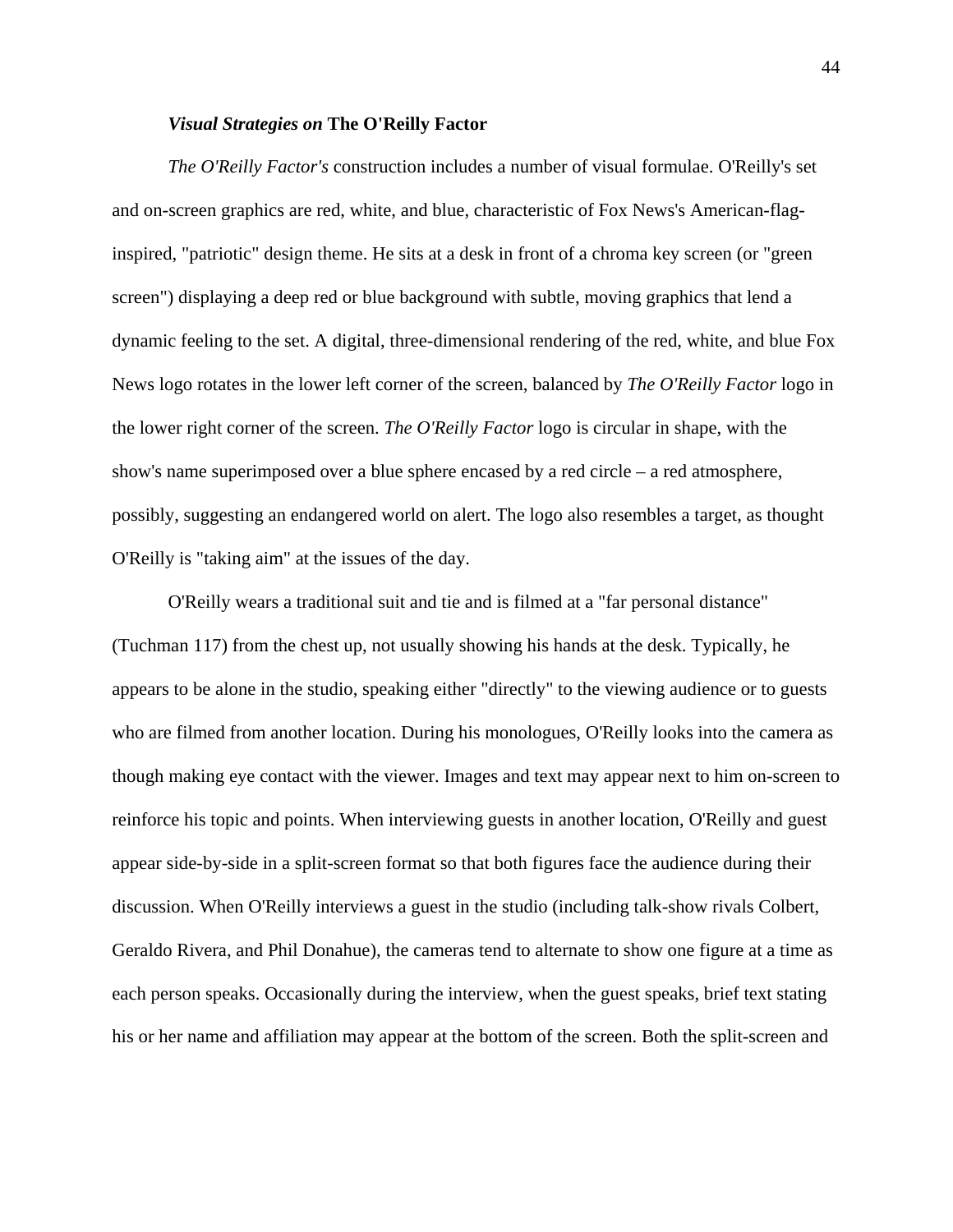alternating-camera formats lend a sense of contrast between O'Reilly and guest: one against the other, back and forth.

The digital graphics and camera angles used on *The O'Reilly Factor* create a visual stage that, not coincidentally, reflects the rhetorical style and strategies of the show's host (not to mention its network). Against the background of red, white, and blue, O'Reilly presents himself as an American patriot. He faces the camera, and thereby faces his viewers, as though establishing a peer-like relationship of mutual understanding between the heroic host and the virtuous, heroic audience. Aided by split screens, O'Reilly the crusader faces down the world's evildoers, taking them on one by one, show by show. In this O'Reilly-centered setting, his didactic monologues and binary, me-versus-you debates are made to seem natural and commonsensical.

## *"Talking Points": The Truth According to O'Reilly?*

Complementing his tragic frame, O'Reilly's speech reflects a didactic strategy, which Burke describes as "propagandistic" and containing "polemical, one-way approaches to social necessity" (166). In literature, writes Burke, "the didactic poet, as his detractors are eager to point out, attempts to avoid the confusions of synthesis by a schematic decision to label certain people 'friends' or 'enemies.' Hence, the didactic poet is headed towards allegory… His procedure also leads naturally to oversimplifications of character and history that can, by the opposition, be discounted as 'sentimentality'" (79). O'Reilly's didactic speech is most evident in a segment called "Talking Points Memo" (also referred to as "Talking Points"). In this opening monologue, O'Reilly states his position on a given issue that usually will be discussed further during the program. Commonly discussed issues include illegal immigration, sexual predators, the Iraq war, liberal media networks, abortion, and other contentious subjects. While he speaks, a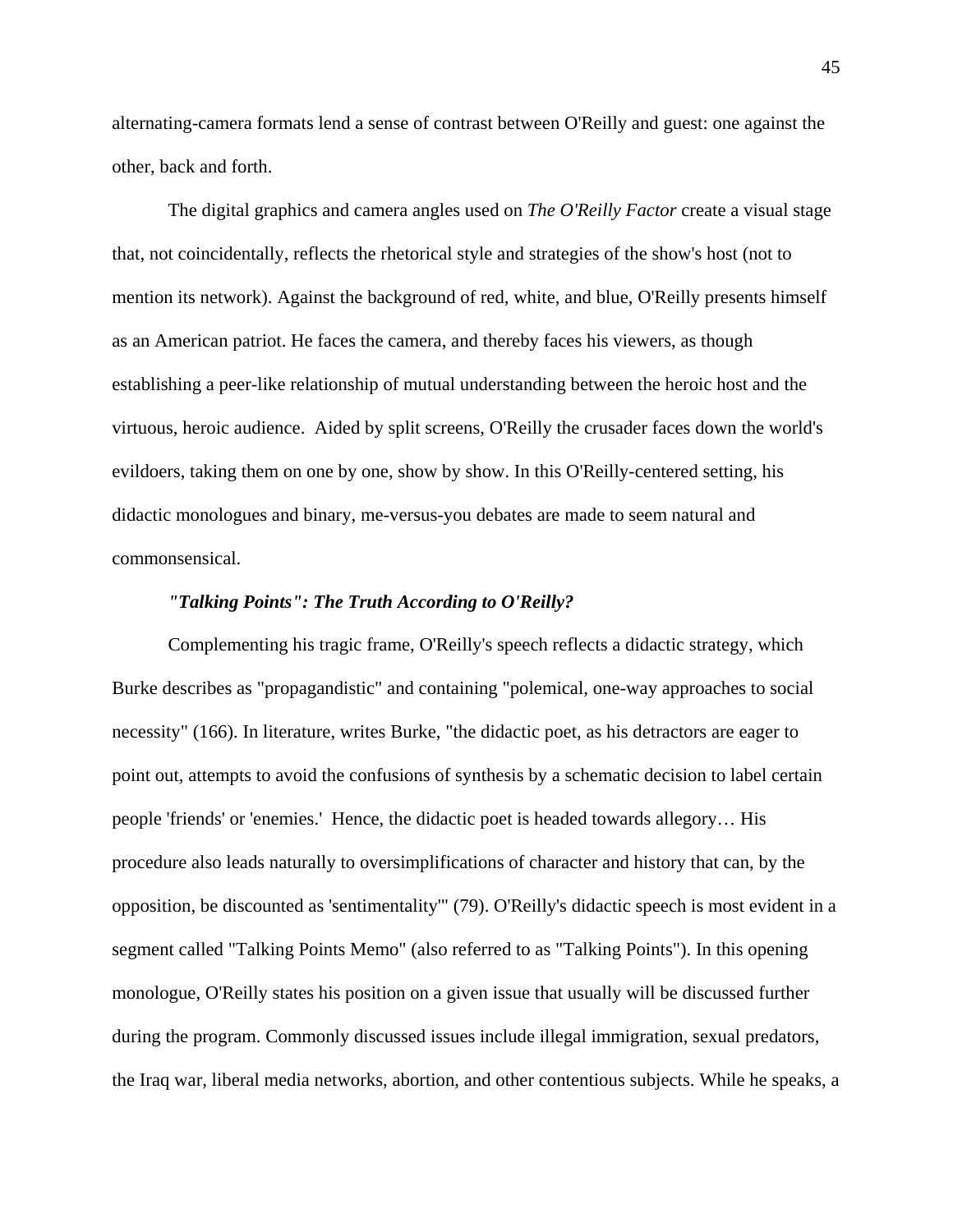digital screen appears beside him with text from his statement. The sentences on screen are taken directly from his script, reaffirming visually what he states orally. Through spoken word and visual text, O'Reilly clearly delineates the binaries and boundaries of the world's problems as he sees them, as I will show in the following examples.

The notion of a "War on Christmas" is an annual issue for O'Reilly, surfacing every November and December during my period of study (2005-2007). For example, O'Reilly makes his case that traditional American Christian values are under attack in his Memo "Progressives Strike Back on Christmas," aired December 5, 2005. He argues:

There is a very small minority of Americans who want Christmas out of the public square, and they've made big inroads into America's most revered tradition. However, Christmas is making a comeback, and some companies that used to avoid saying "Merry Christmas" have reversed themselves. That's not playing well in the secular progressive movement, which wants to diminish Christmas and all vestiges of Christian power. They realize that to get gay marriage, legalized drugs, euthanasia, and other parts of their agenda passed they need to marginalize religious forces. Over the weekend, some liberal newspapers stepped up to the plate. The absolute best comes from the most enthusiastic secular newspaper in the country, the *New York Times.* Adam Cohen wrote this: "The Christmas that Mr. O'Reilly and his allies are promoting fits their campaign to make America more like a theocracy." Of course, Mr. Cohen has no idea what he's talking about. I don't want a theocracy and I don't want Christian prayers in the public schools. What Talking Points is really promoting is respect for a holiday that is celebrated by 95% of Americans. It's insane to diminish Christmas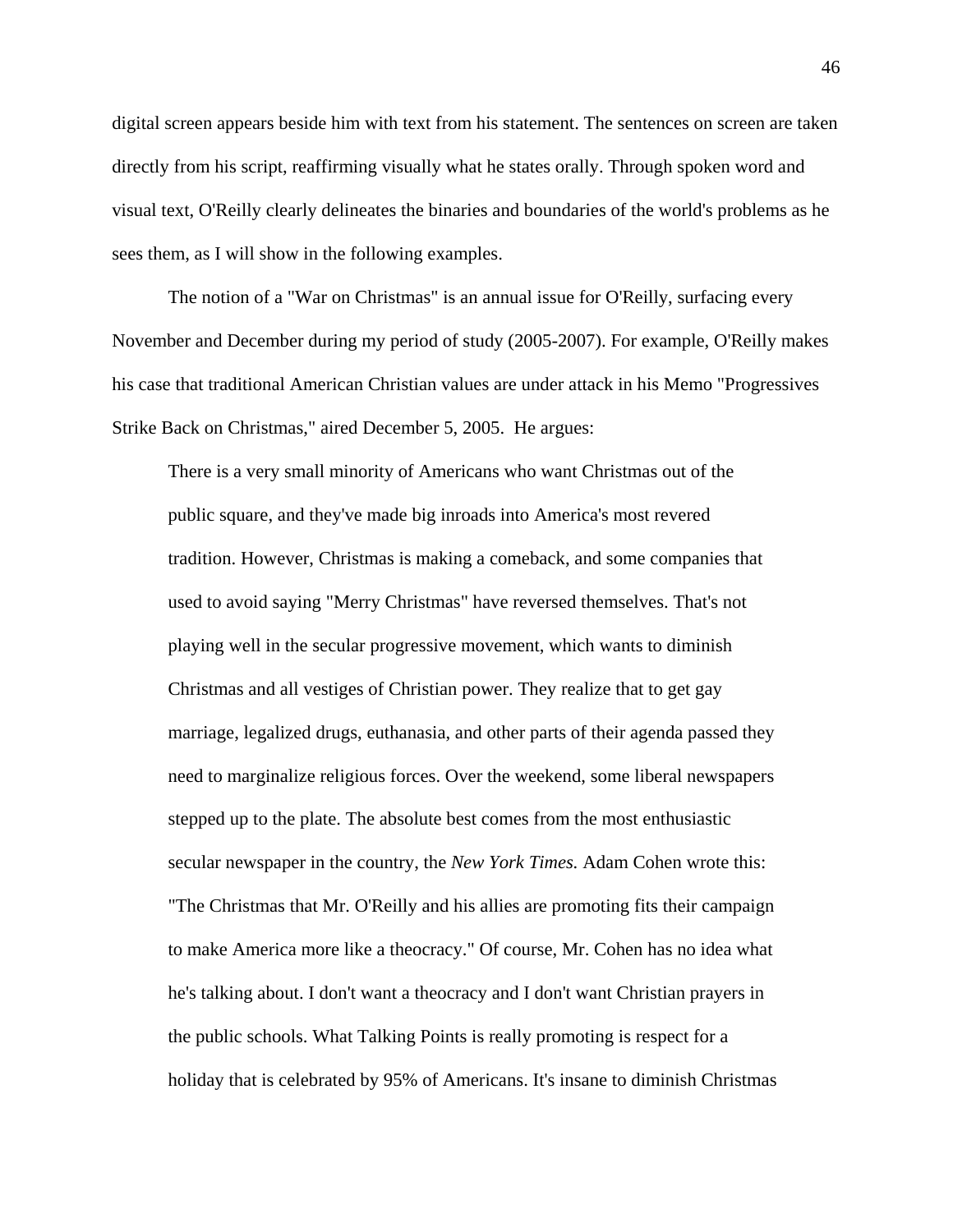and it's also wrong. The secular progressives are going to lose the fight, and

they'll do what they always do – attack (O'Reilly, "Progressives Strike Back"). In this short statement, O'Reilly paints a vivid picture of American traditions and innocence under threat. He alludes to villainous categories: secular progressives, the liberal media, gays, drug pushers, and euthanasia supporters. He then names *The New York Times* and reporter Adam Cohen as specific "evidence" of these villains in action. Because they challenged his viewpoint in a manner with which O'Reilly disagrees, O'Reilly frames this as an unprovoked, personal attack on him and argues to his viewers that these villains are poised to attack them, too. O'Reilly reiterates similar arguments and repeats similar names and phrases in his recurring discussions of the "War on Christmas." Through this repetition, O'Reilly solidifies a long, yet memorable list of rhetorical cues for his viewers. After watching even a few episodes of *The O'Reilly Factor,* one only has to hear, for example, the phrase "*New York Times*" uttered to "know" that something sinister is afoot, according to O'Reilly.

Burke notes the dangers of such taken-for-granted cues in rhetoric. He writes, "If you call a man a hero or a bastard, and mean it, it is unnecessary for us to seek, by tricks of exegesis, the 'moral weighting' of your term. Your attitude is made obvious, since your private use of the word corresponds to its public connotations. On the other hand, you may use words which seem neutral, but in actuality possess hidden weighting" (Burke 236-237). This latter concern is especially evident in O'Reilly's speech. When O'Reilly deems certain people heroes and others villains, he is speaking as a matter of opinion. However, O'Reilly couches these opinionated labels in lengthy presentations of seemingly neutral facts. That is, for example, when O'Reilly states that the *New York Times* has reported a story, his implied meaning is that *a corrupt, farleft organization is actively conspiring against American values*.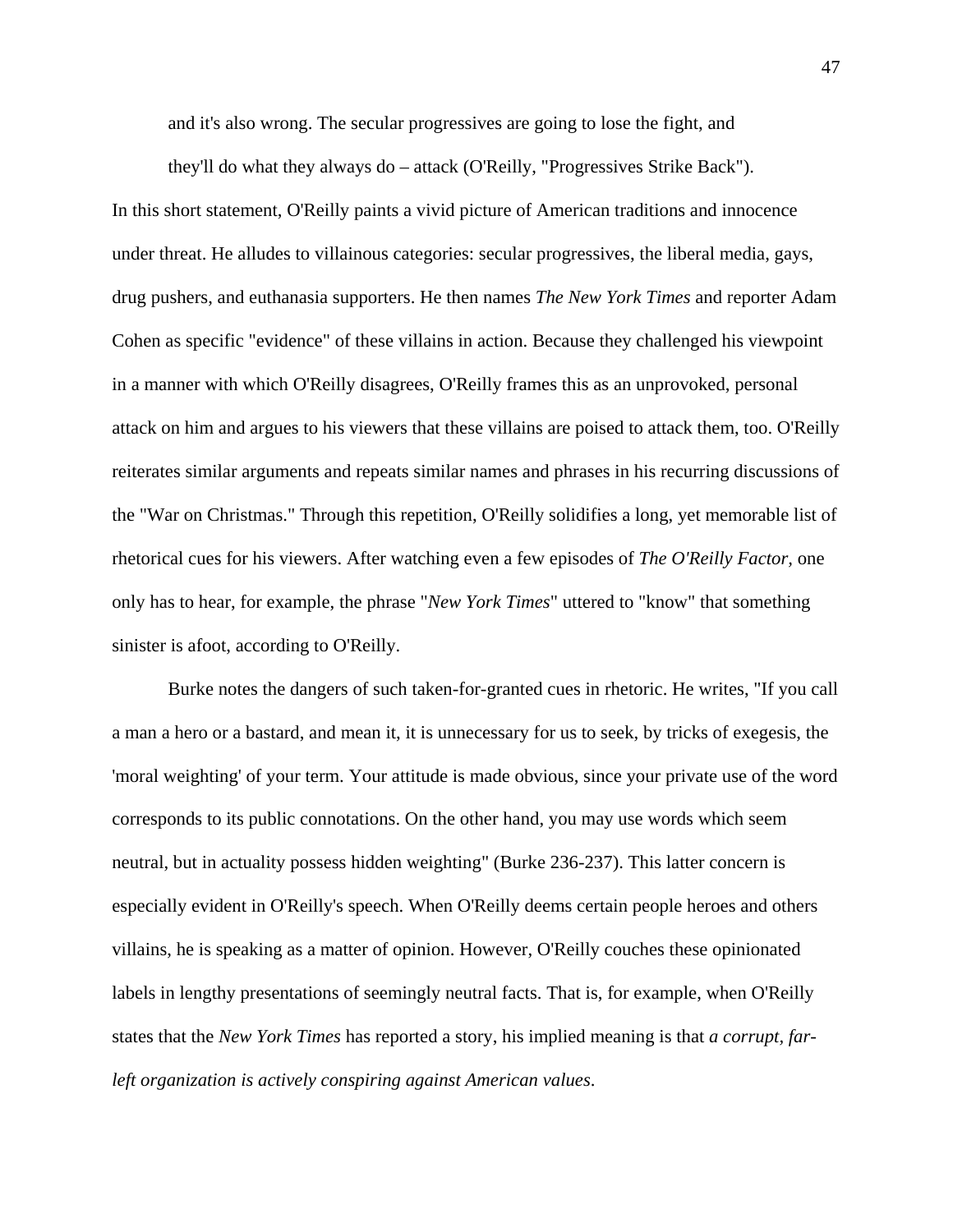Rhetorical cues are also evident in O'Reilly's impassioned rhetoric against illegal immigration. He repeats additional watchwords and phrases as though establishing his own language on the issue, and he insists that the debate can only be framed in that language. For example, in his Memo "The Trouble With Mexico" on October 9, 2007, he provides numerous statistics on the high Mexican high-school dropout rate, the increasing number of Mexican criminals in U.S. prisons, and the alarming amount of cocaine and other drugs being trafficked across the border. He argues, "Talking Points believes that tight border security, including a fence and the National Guard, is the first step, followed by alien registration and working permits for those who have legitimate jobs and a clean record. Also, American businesses that continue to hire illegals have to be heavily fined. There is no other way to solve this problem." After delivering this Memo, O'Reilly introduces his guest, former Mexican president Vicente Fox, and immediately takes Fox to task for having done virtually nothing to fix these problems. Here, the Memo cues viewers to what O'Reilly considers the "right" view of this issue before the debate with Fox even begins. Viewers (at least those who agree with O'Reilly) should then "know" that if Fox disagrees with O'Reilly's framing of these positions, then he must favor the binary alternatives of open borders, undocumented criminals, and American jobs being taken away from Americans. As expected, Fox disagrees with O'Reilly's rhetoric, and O'Reilly uses this to paint Fox as incompetent and possibly corrupt. The debate is scripted and decided in advance by O'Reilly, for O'Reilly, as well as for those watching at home who identify with O'Reilly's projected persona as a tragic hero.

 O'Reilly links illegal immigration to violent crime, arguing that undocumented aliens may have criminal records we do not know about. He also blames left-wing interests in the United States for allowing undocumented criminals to go unpunished. In his memo "Crime &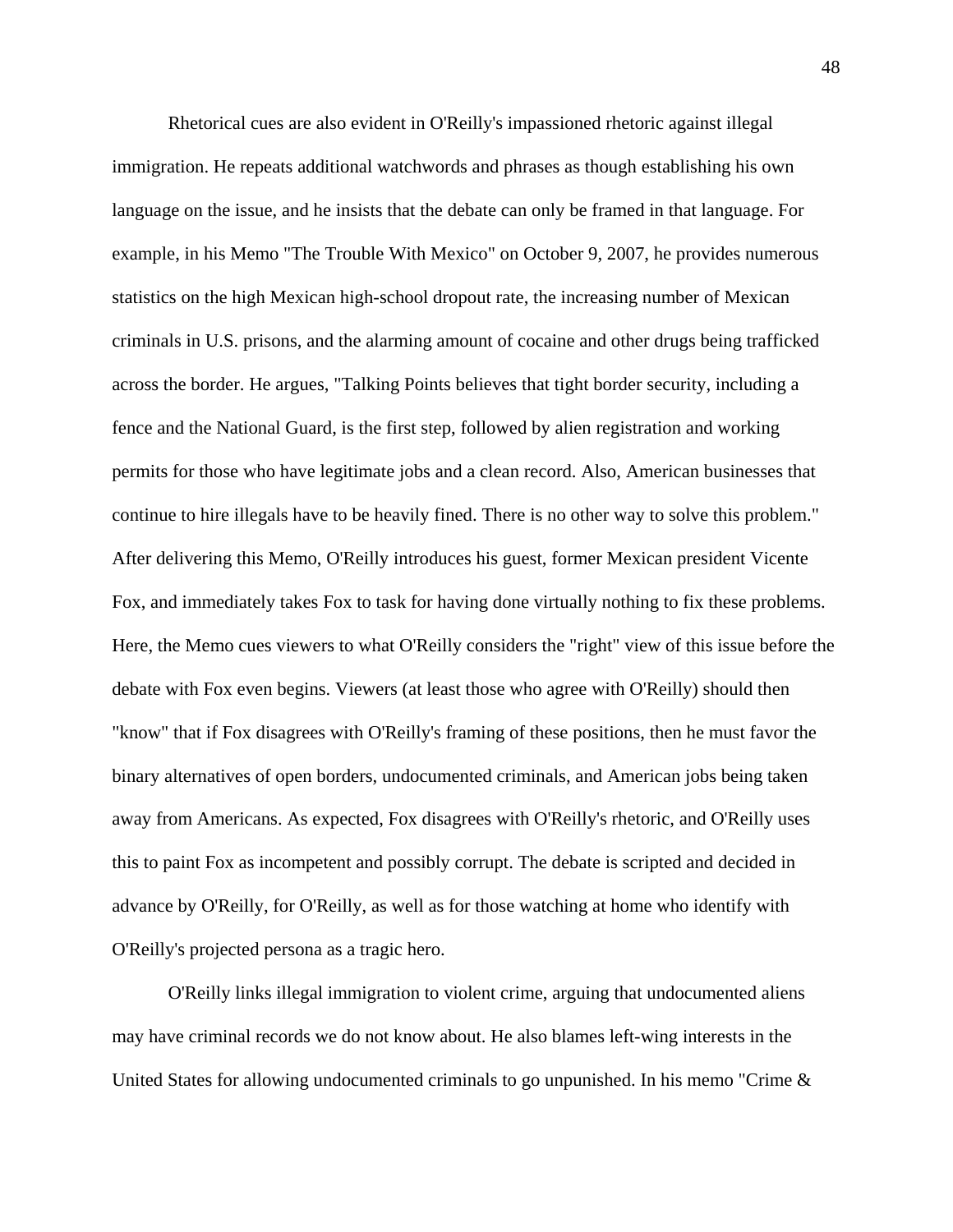Illegal Aliens" from May 4, 2005, he recounts a gruesome, brutal murder of an American mother of two by Ronald Castellanos, a Guatemalan national "who overstayed his tourist visa four years ago and has been running around ever since" (O'Reilly, "How Bad Is Illegal Alien Crime"). Worst of all, police caught Castellanos but a judge "let him go," says O'Reilly. The story is undoubtedly a tragedy regardless of one's political affiliations, but O'Reilly politicizes it to support his views. He states dramatically:

So Mary Nagle becomes yet another victim of illegal alien killers. She is no less a victim of our government's failure to protect us than all of those who died on 9/11. There are thousands of other Mary Nagles you will never hear about because the government doesn't keep statistics on murders by illegals and the liberal press doesn't want to report these kinds of stories. That's because the media generally supports lenient border policy, driver's licenses for illegals, sanctuary cities, and a humane policy for those who come to America illegally. Now every sane American knows that most illegals are good people, just trying to fight their way out of poverty. Talking Points has said that many times. But sane Americans also know the federal government refuses to enforce the

immigration laws. And that puts all of us in danger (O'Reilly, "How Bad").

Again, O'Reilly provides a specific policy platform that he implores his viewers to support. A skillful debater, he employs the rhetorical technique of acknowledging and then refuting the opposing point of view. He invokes the tragic drama of Mary Nagle to insist that there should be no question about the need and means for strengthening illegal immigration policies.

 As a matter of convention, O'Reilly names the names of individuals and organizations he believes are responsible for America's ills. In his memo "Buying Political Power" on April 23,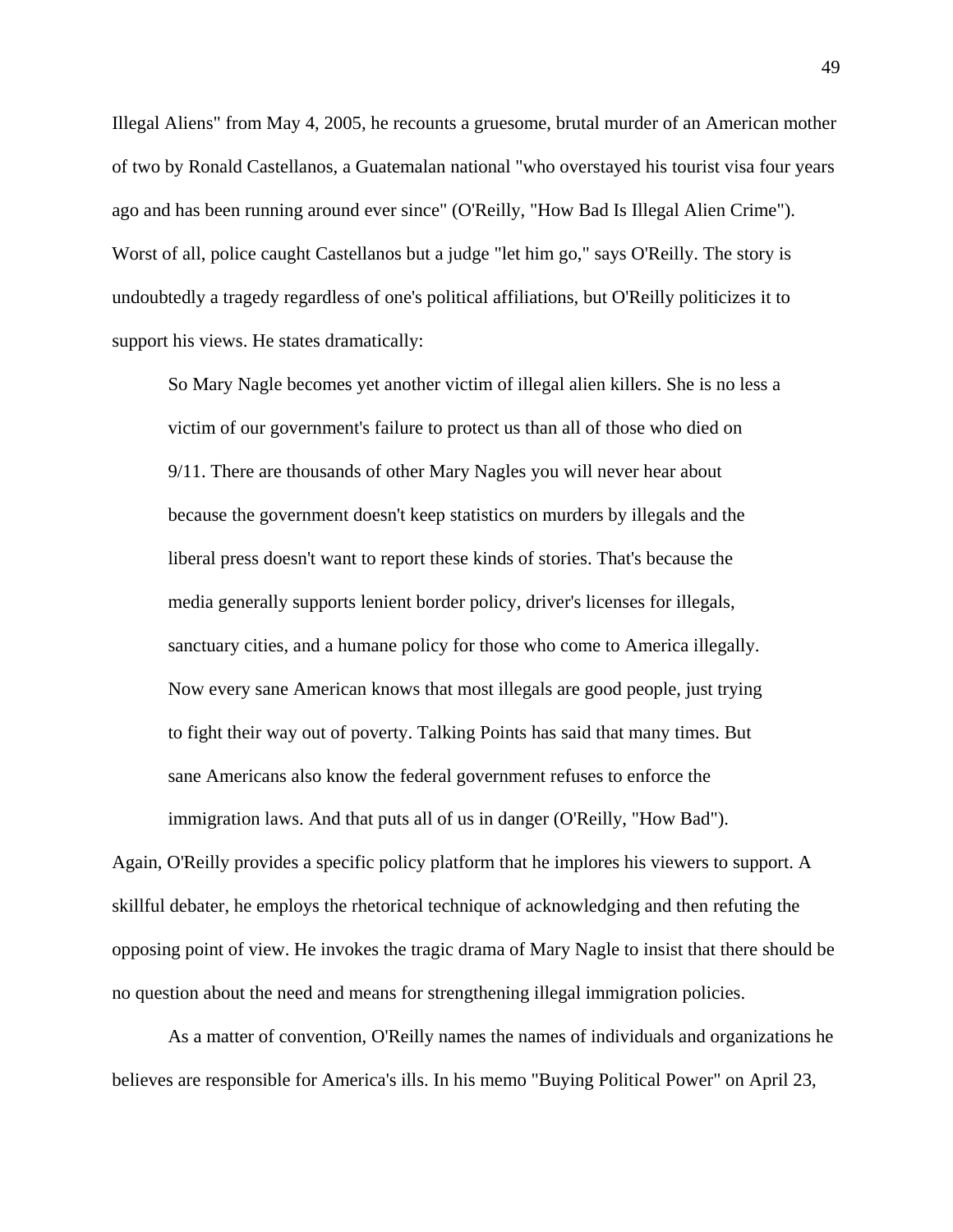2007, O'Reilly, the master detective, delivers a detailed indictment of billionaire investor George Soros, arguing that Soros is a hidden hand who spends his billions to pump left-wing propaganda into the mainstream media. O'Reilly displays a visual chart connecting Soros to various left-wing groups, citing "the vile propaganda outfit Media Matters, which specializes in distorting comments made by politicians, pundits, and media people." He adds, "Media Matters is an Internet site, but directly feeds its propaganda to some mainstream media people, including elements at NBC News, columnist Frank Rich and Paul Krugman at *The New York Times,*  columnist Jonathan Alter at *Newsweek,* and Bill Moyers at PBS." O'Reilly employs his conventional trick of blacklisting journalists he perceives to be conspiring with Soros and Media Matters (all of whom, perhaps not coincidentally, have written articles critical of O'Reilly). Regardless of the truth, O'Reilly's effort to keep viewers from tuning into these competing networks is an excellent marketing tactic for his program and for Fox News. At the end of his statement, O'Reilly promotes his book, *Culture Warrior,* letting viewers know that it offers much more information about Soros's secret schemes.

 From a Burkean perspective, a critical problem with O'Reilly's didactic rhetoric in "Talking Points Memo" is its authoritarian force under the guise of democracy, free speech, and "no spin." We can relate this to Burke's concept of "casuistry," or "metaphorical extension" of logic from one setting to another (230). Burke characterizes *tragic* casuistry as "mystification" and "the concealing of a strategy (*ars celare artem*)," or art to conceal art (232). [By contrast, as I will show, comic casuistry – employed by Colbert – aims to provide "clarification" and "the description of a strategy" (ibid.).] Tragic casuistry, then, mystifies and conceals rhetorical intentions through techniques like metaphor and syllogism. In this case, because O'Reilly's problematic logic is presented through such intriguing narrative, it may convince viewers to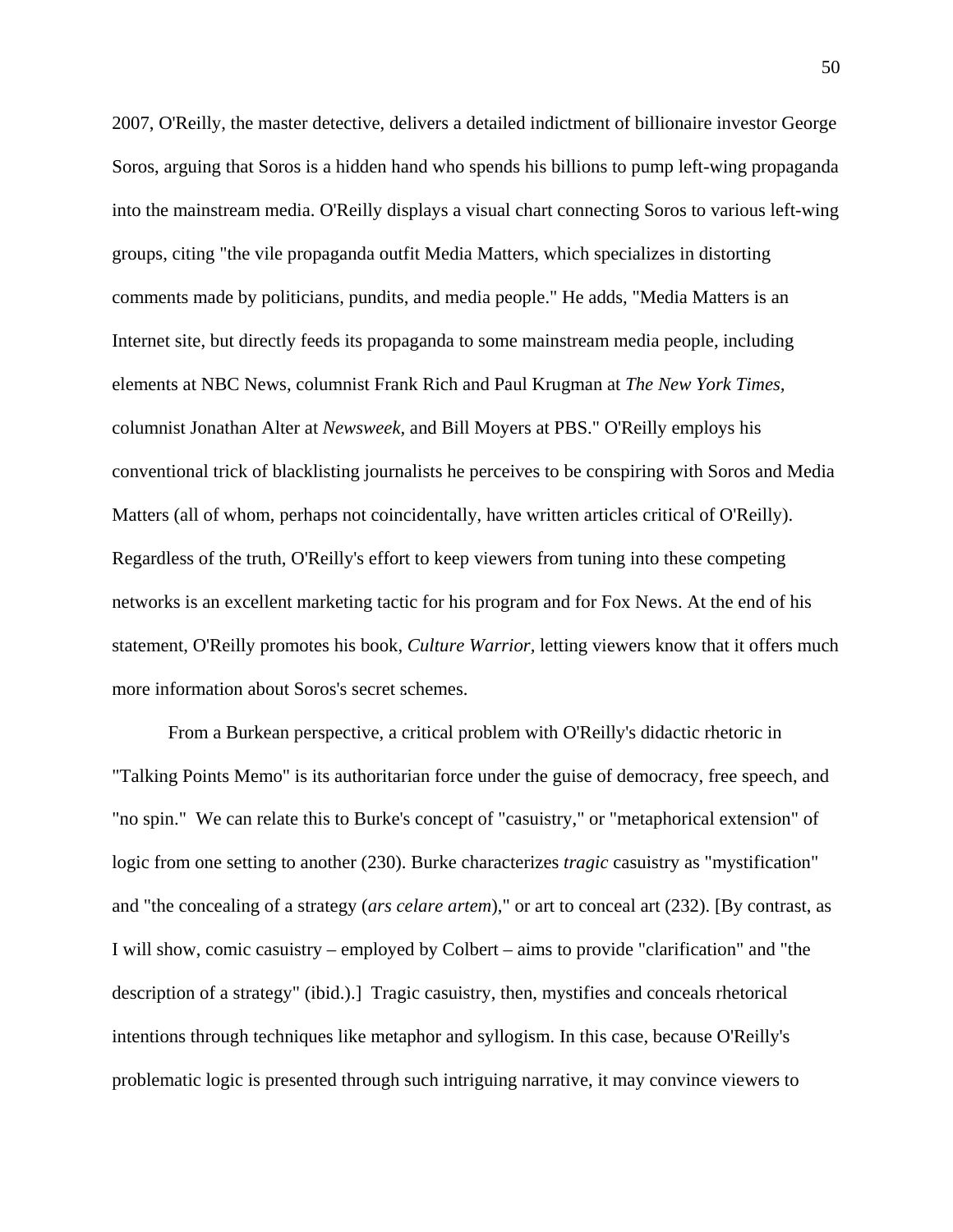perceive, accept, and follow his direction as the only workable solution; i.e., tough times call for tough measures. Operating in a tragic frame, O'Reilly categorizes popular moral and political issues – and their potential solutions – into strict binary choices. His logic, however flawed, is compelling and comforting to those who share a tragic frame. Using his personal rapport with his perceived audience (i.e., honest, hard-working Americans like himself), O'Reilly speaks with assurance that he and his "sane" viewers are in full agreement.

 Perhaps it is because of this sense of rapport between O'Reilly and his audience that the name "Talking Points Memo" seems fundamentally problematic. This phrase is typically used – often in a derogatory way – to describe pre-scripted, carefully "spun" language approved by a certain party or organization for its representatives' use. If O'Reilly's show is a "no spin zone," as he calls it, why does he issue carefully crafted, highly opinionated "talking points" at the outset? And, whose talking points are they? On the surface, it appears that O'Reilly provides these talking points to his viewers so that they can imitate his language in their own speech – reproducing the party line, so to speak. But this begs another question: are these talking points O'Reilly's own, or has someone else issued them to him? The phrase "talking points" typically suggests that the person's speech is not his own; it has been provided to him. Does O'Reilly speak for himself, as he claims to do, or does he speak for someone else's "agenda," as he accuses others of doing? Notice how he refers to "Talking Points" as though it were a character with a voice (e.g., "Talking Points believes"; "Talking Points has said that many times"). If these positions are O'Reilly's, why does he not say "I believe" or "I have said that many times"? Here, we find yet another persona being projected through O'Reilly, but we are never told who this persona is. Perhaps, if "Talking Points" is projected as another "heroic," credible voice, then O'Reilly's reference to it in third-person serves to corroborate his opinion, thus rationalizing his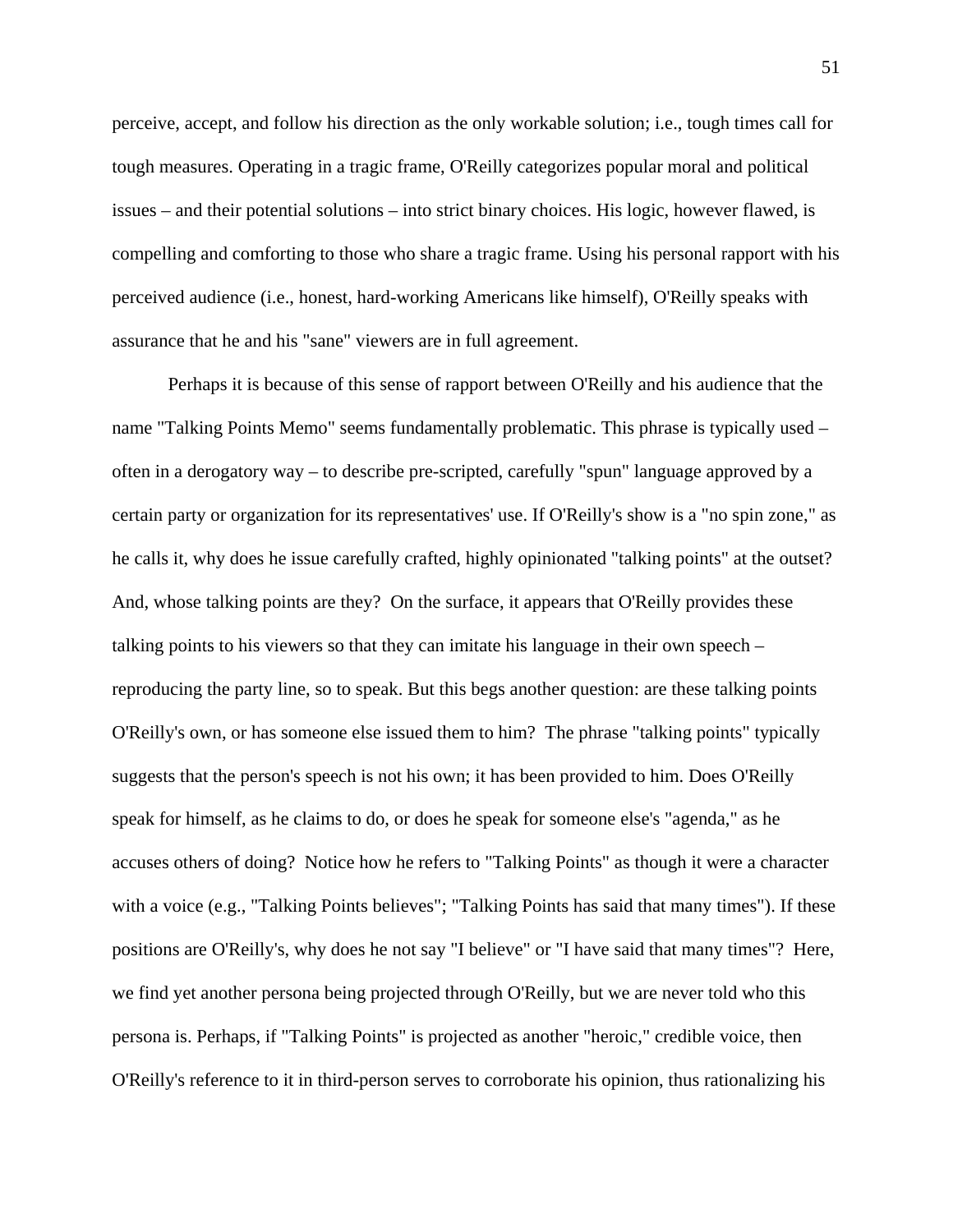opinion as "common sense." That is, O'Reilly's opinion is not his alone – "Talking Points" agrees, and so do countless, unseen others like "you" at home, and *since we all agree, then it is true*. On a deeper, even more troublesome level, O'Reilly's deference toward "Talking Points" as an all-knowing source is not unlike the conventional quoting of scripture – the absolute word of God, and thus, the ultimate guarantor of credibility. With "Talking Points" – and by metaphorical extension, the word of God – on O'Reilly's side, his views are rendered – through this internal, syllogistic logic – unquestionable and unassailable.

# *Guest Interviews: O'Reilly's "Us" versus "Them"*

This sense of rhetorical invincibility also constitutes O'Reilly's combative interview style. Like his monologues, perhaps O'Reilly's most pervasive rhetorical convention during interviews is his portrayal of distinct, binary oppositions for any given issue. In O'Reilly's world, red states oppose blue states, and you are either with us or against us. What his fans find so compelling – and his critics so aggravating – is that on O'Reilly's stage O'Reilly is always right. Based on my analysis of his program, I contend that what makes this work for O'Reilly is a strict, scripted set of rhetorical techniques that give him a seemingly natural sense of control.

One such convention is the promise of a battle between O'Reilly and a perceived villain. O'Reilly's debates are predictable because his choice of guests prescribe the exchanges to come. Many guests represent the extreme opposition, such as Kevin Barrett, a college professor who believes the U.S. government orchestrated the 9/11 terror attacks ("Kevin Barrett on O'Reilly Factor 12/19/2006 "), and Sunsara Taylor, an anti-war activist who leads confrontational demonstrations ("BattleCry: Ron Luce on the O'Reilly Factor"). Knowing their positions in advance, O'Reilly asks leading questions that force his guests into a rhetorical trap. When Taylor, who is pro-choice, argues that the U.S. is killing untold numbers of Iraqis, O'Reilly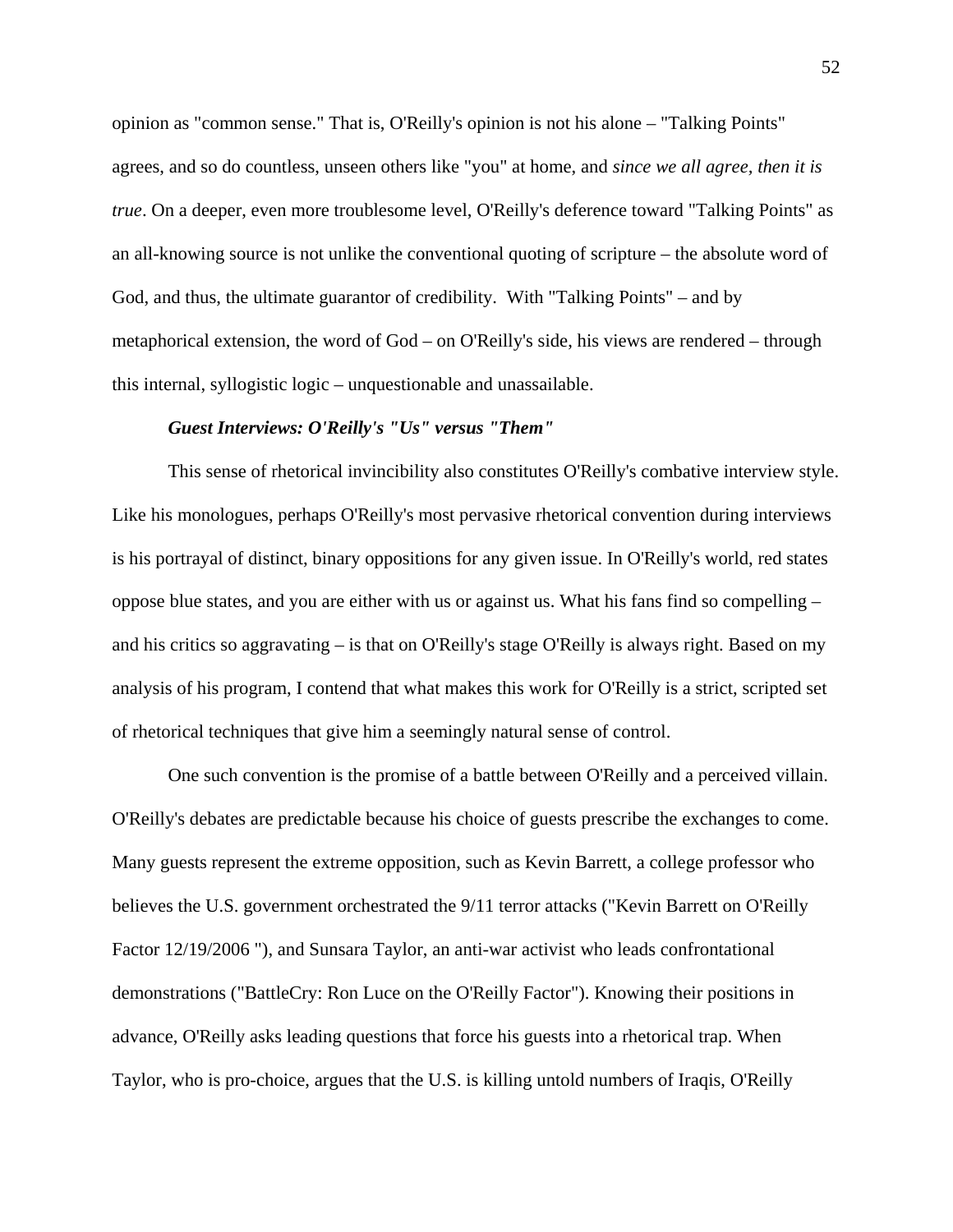quips, "Well, why do you want to kill eighty-five million babies?" To an advocate for Palestinian relations, O'Reilly asks, "So do you want to destroy Israel, Ms. Erakat?" ("Noura Erakat Rocks O'Reilly"). When his guests argue back, O'Reilly interrupts them, lectures them, and sometimes shouts over them. Should the debate become particularly fiery, O'Reilly seizes control by cutting off his guest's microphone. In this manner, he silenced Jeremy Glick, the son of a 9/11 victim who criticizes the U.S. government, after telling Glick to "shut up" ("Jeremy Glick vs. Bill O'Reilly").

O'Reilly maintains rapport with his perceivably supportive audience by casting guests with opposing views as enemies who threaten "our" way of life. He concedes, albeit snidely, that his guests have "a right" to their own beliefs, actions, and speech, but his tone gives away his opinion that certain guests ought not to believe, act, or speak in ways he finds disagreeable or reprehensible. He belittles his guests' views, referring to atheist author Richard Dawkins' perspective as "your little belief system" (O'Reilly, "Science Versus Religion?") and Taylor's organization, World Can't Wait, as "your paltry little group"("BattleCry"). O'Reilly frequently rephrases his guests' statements into his own, ideologically loaded words. He often promises to give his guests "the last word"; however, after their exchange ends, O'Reilly concludes the segment by reasserting his own opinion or judgment in a direct address to his audience. Ironically, acting in a so-called "no spin zone," he allows virtually no consideration of relativism, gray areas, or consensus between opposing sides. Anyone on the left is cast to the "far-left." He extends his guests' logic to extreme ends. For example, he lectures Taylor, who criticizes both Republican and Democrat politicians: "According to you, ALL of our congresspeople are corrupt and the American people are too stupid to know what you do" ("BattleCry").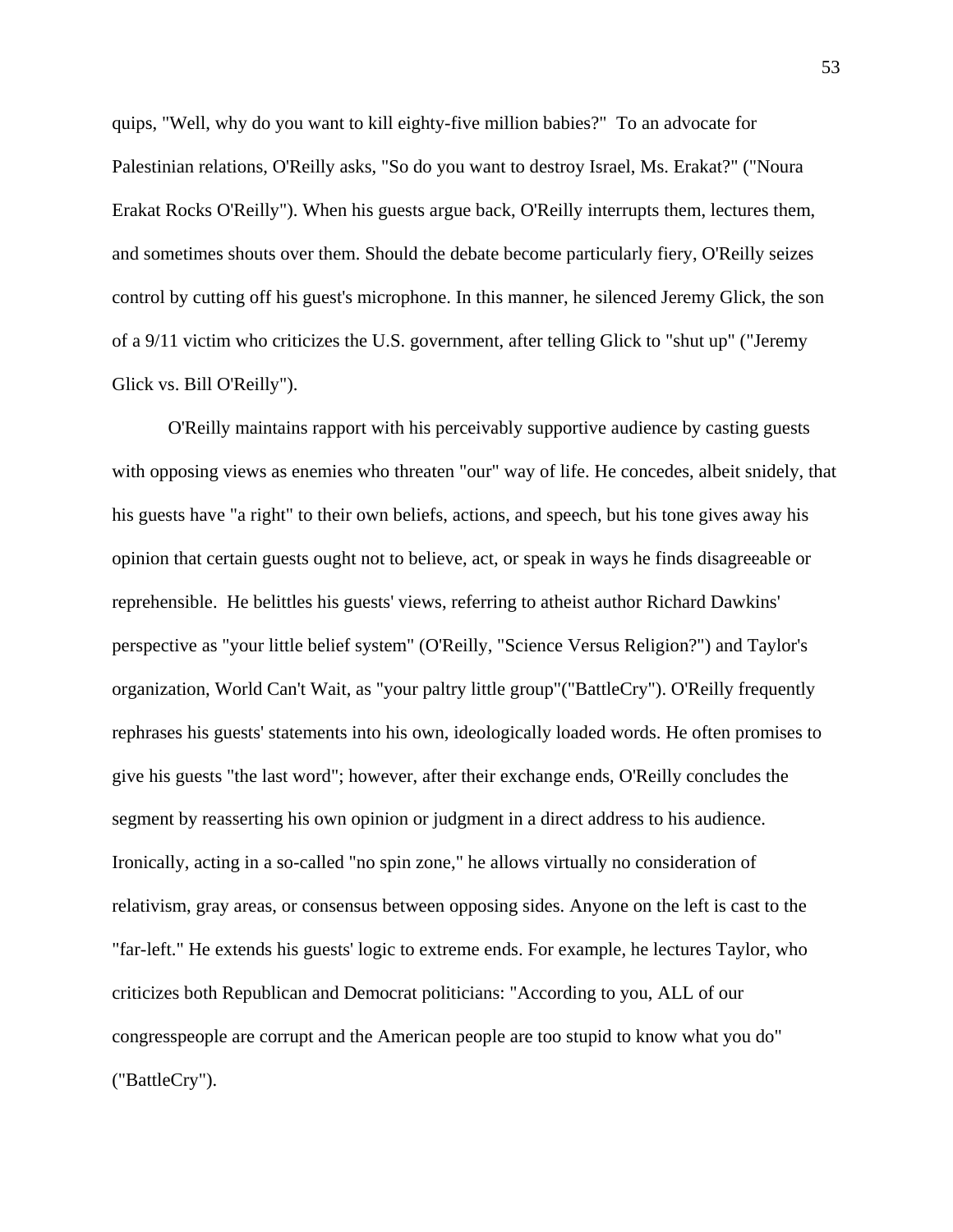O'Reilly's interview with atheist author Richard Dawkins on April 23, 2007 further highlights O'Reilly's assertions of his own views as "truth" (O'Reilly, "Science Versus Religion?"). The interview is predictable, since O'Reilly is a practicing Catholic and vocal critic of atheism. He positions himself against Dawkins from the outset, saying, "I think it takes more faith to be like you, an atheist, than like me, a believer." When Dawkins concedes "there's a lot that we still don't know," O'Reilly pounces.

O'REILLY: All right. When you guys figure it out, then you come back here and tell me, because until that time I'm sticking with Judeo-Christian philosophy and my religion of Roman Catholicism because it helps me as a person.

DAWKINS: That's different. If it helps you, that's great, but that doesn't mean it's true.

O'REILLY: Well, it's true for me. I believe.

DAWKINS: You mean true for you is different from true for anybody else? Something has got to be true or not.

O'REILLY: I can't prove to you that Jesus is God, so that truth is mine and mine alone. But you can't prove to me that Jesus is not. So you have to stay in your little belief system (O'Reilly, "Science Versus Religion?").

True to form, O'Reilly belittles Dawkins's beliefs and then adds fuel to his fiery point: "Hitler, Stalin, Mao and Pol Pot. All confirmed atheists." What is most compelling here, however, is his definition of "true" as "true for me – I believe." Of course, we all have opinions and beliefs that are "true for us," especially when it comes to religion, but O'Reilly thrives on asserting to viewers that, in religion, politics, and culture, what is true for him is (or at least ought to be) not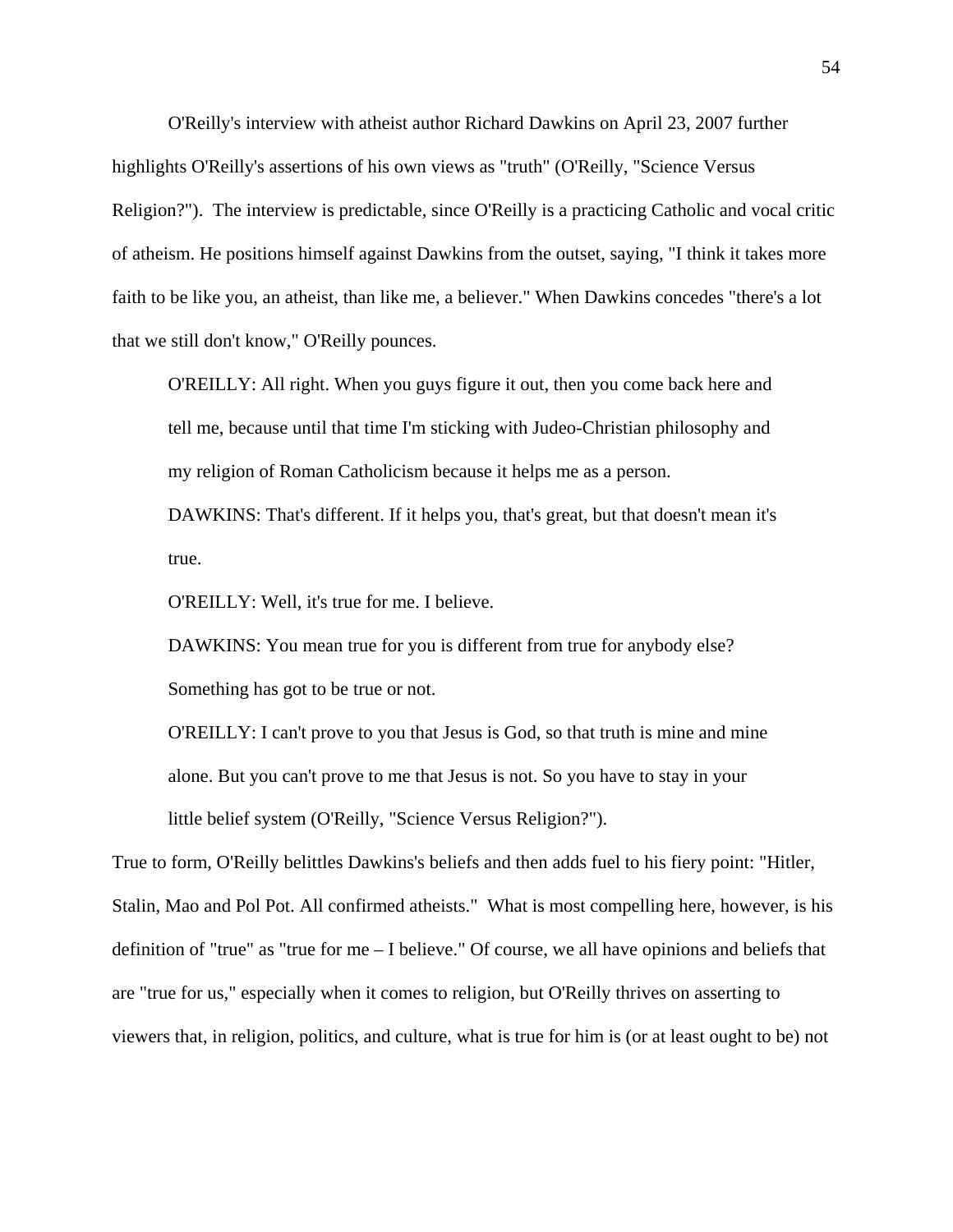only universally true, but also factual, as he consistently demonstrates by citing case studies, statistics, polls, names, and other figures as "evidence."

 O'Reilly also cites ample "evidence" in support of his views on illegal immigration, which is perhaps the most dramatic example of his use of the tragic frame. O'Reilly argues that people from other countries who want to live and work in the United States must do so legally. This statement in itself is not particularly polarizing. However, O'Reilly relentlessly makes his case against "illegal aliens" (his preferred terminology<sup>3</sup>) by raising the specter of undocumented criminals and terrorists hiding out in American neighborhoods and living off taxpayer dollars. O'Reilly seizes upon any local news reports involving crimes committed by illegal aliens, often Hispanics, and uses these stories to "prove" the presence of a pervasive, imminent danger to all Americans. He further extends this fearful argument by "reminding" viewers that the 9/11 terrorists entered the country illegally. He supports building a fence along the U.S.-Mexico border (but not the U.S.-Canada border) and decries the notion of "open borders" that would allow foreign evildoers to stream into our country at an alarming rate.

 O'Reilly's heated exchange with fellow Fox News talk show host Geraldo Rivera in 2007 highlights his staunch connection of illegal immigration to crime (O'Reilly and Rivera). It also reveals, perhaps unwittingly, the highly performative nature of the debate. In the interview, O'Reilly points to a recent case in which two teenage girls from Virginia were killed by a drunk driver who, it turns out, was also an illegal alien with a criminal record. O'Reilly blames a lax immigration policy and soft-on-crime local leaders for the girls' deaths, calling Virginia Beach "a sanctuary city. This means the authorities do not report criminal illegal aliens to the feds, unless it's a drastic situation." Rivera protests, "It's not an illegal alien story, Bill. It's a drunk-driving story." Rivera points out, "There were 347 drunk-driving fatalities in the Commonwealth of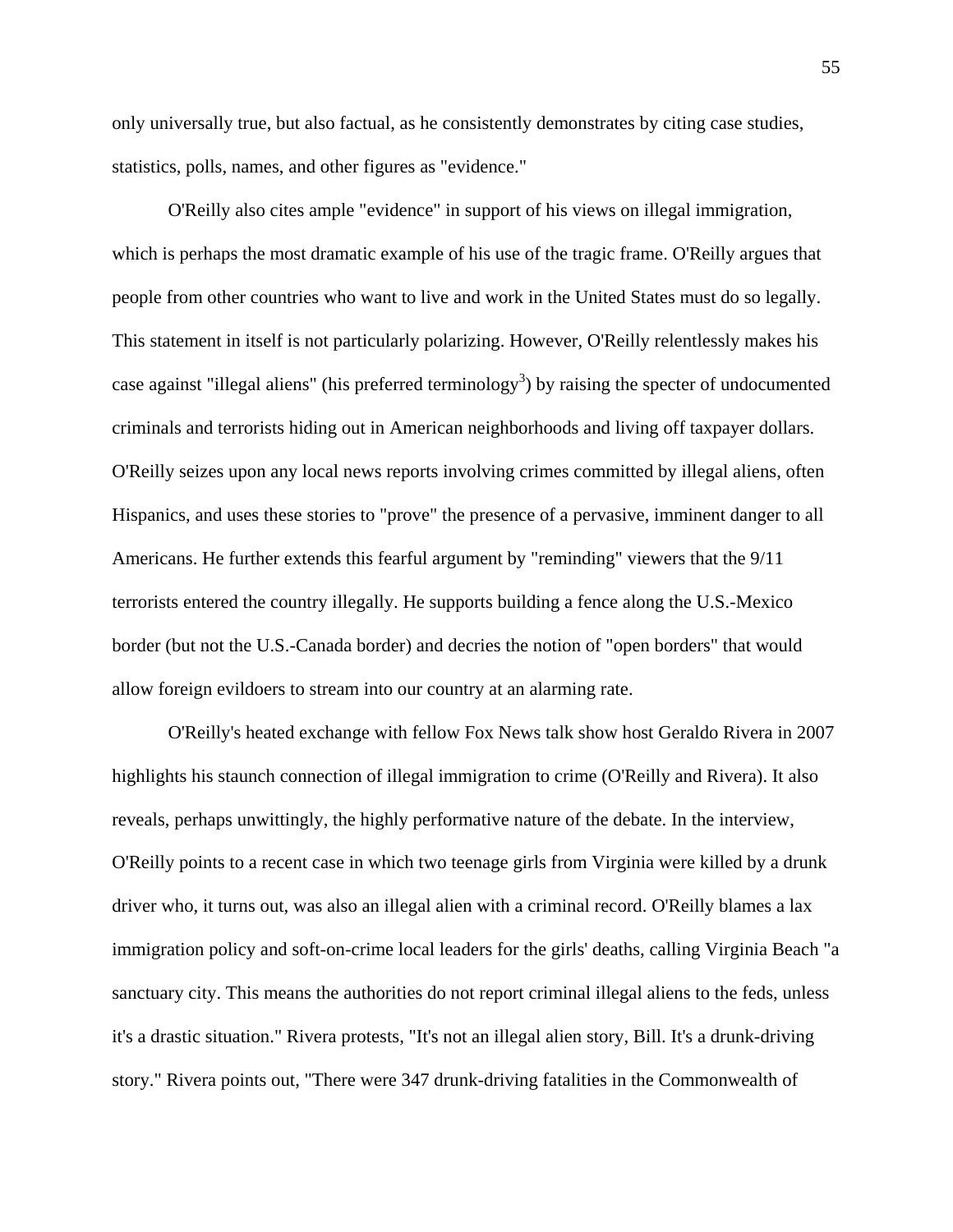Virginia in the year 2005. I think this may be the first drunk driving story we have done from Virginia. And the only reason it's news on *The Factor* is because the driver was an illegal alien." To which O'Reilly replies, "Right." They shout back and forth about whether the issue at stake is drunk driving or illegal immigration. Rivera yells, "Don't obscure a tragedy to make a cheap political point!" O'Reilly cries, "This is justice. And you want anarchy. You want open-border anarchy!" And then, suddenly, both hosts stop shouting, possibly having lost track of time.

O'REILLY: How much time do we have? We have one minute. What are you doing on your show this weekend?

RIVERA: Oh. [LAUGHTER] Well, thank you very much for asking, Bill. You know, seriously, I think that one of the wonderful things about our network is that we are fair and balanced, that impassioned common peers...

O'REILLY: Yes. People can decide whether you're right or I'm right.

RIVERA: Right. And they can.

O'REILLY: And they will decide that I'm right. [LAUGHTER]

RIVERA: Well, maybe your viewers will, and my viewers will judge it the other way. So, will  $-I$  think that there is  $-$  there is that  $-$  what that does is, you often talk about political correctness and left-wing media. And I think that they do portray our network unfairly, because they fail to represent that we are on different sides of the fence, on this issue most passionately, but many others as well.

O'REILLY: That's why we have you on every week.

RIVERA: So, I – and I appreciate the chance.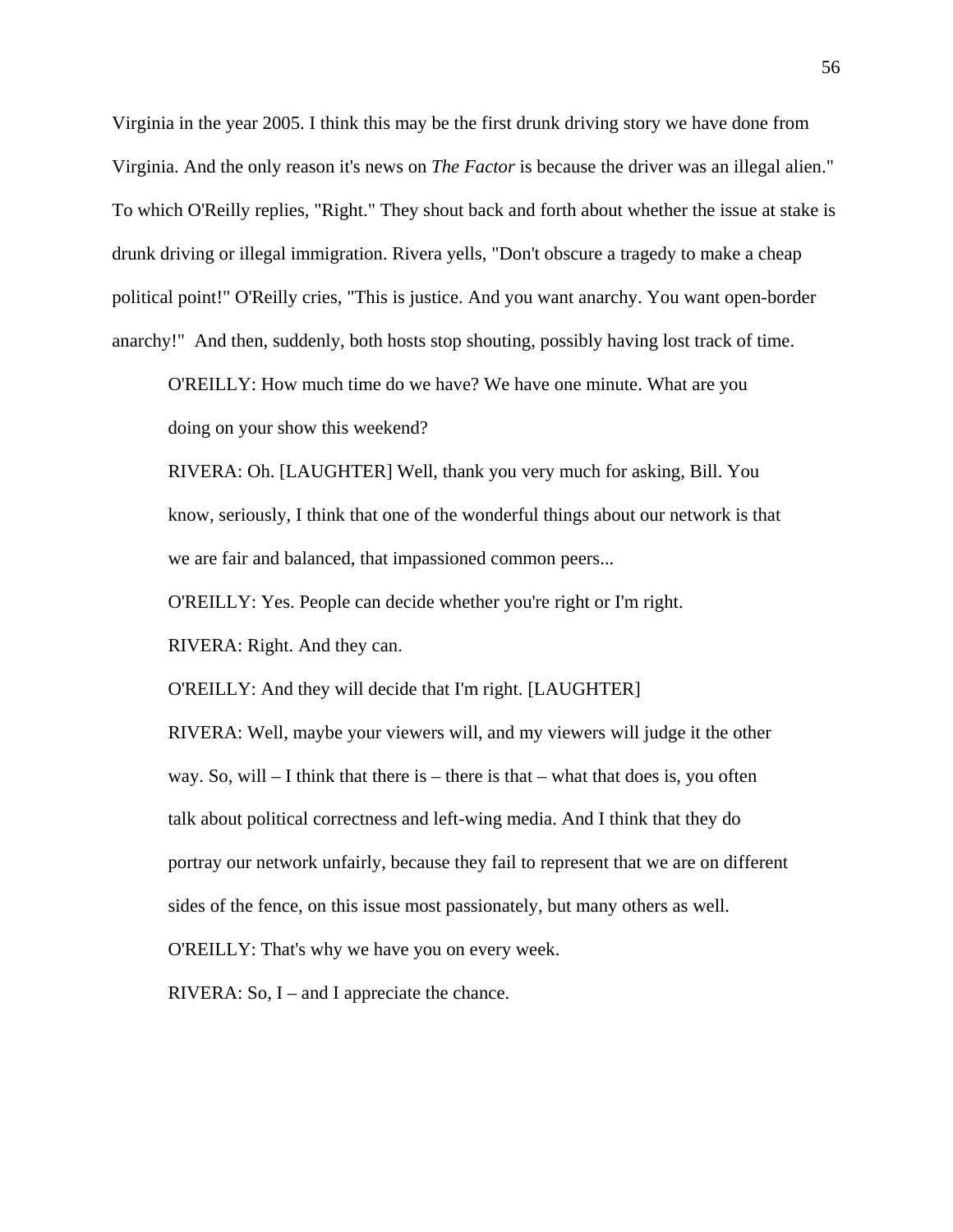O'REILLY: Right. OK. [To audience] Geraldo Rivera, check him out, 8:00 Saturday and Sunday, in *The Factor* slot. [To Rivera] Good weekend. Happy Easter.

RIVERA: You, too (O'Reilly and Rivera).

After such an impassioned debate, this ending is anticlimactic and seemingly unplanned, yet O'Reilly and Rivera adapt quickly with another formula. Perhaps not expecting the extra time, Rivera fills the air with a lame pitch for Fox News and its "fair and balanced" slogan. O'Reilly takes the opportunity to promote Rivera's show as well as future appearances of Rivera on *The O'Reilly Factor.* While professional courtesy among peers is not surprising, in this moment, the act of courtesy seems out-of-place, as though both hosts have "broken character." For the critical viewer, this reveals the possibility that these hosts are, indeed, actors portraying characters, performing both to entertain their viewers and to increase ratings for their network.

I have identified a complex, multilayered range of rhetorical conventions through these examples from O'Reilly's performances. To recap, these conventions, which frame O'Reilly's rhetoric as logical, rational, natural, and truthful, are initially grounded in his self-centered casting of himself and his audience as heroes and his adversaries as anti-heroes or villains. Such projections are supported through visual staging of O'Reilly as a simultaneous peer (e.g., making eye contact with his audience), authority figure (e.g., instructing his audience with his words, reinforced by the on-screen script of a presumably higher authority), and warrior (e.g., facing off his adversaries in split-screen debates). This setting – O'Reilly's world – is further reinforced by his persuasive techniques: repeating "good" and "evil" phrases, naming "good" and "evil" names, establishing rhetorical cues, arguing from syllogistic narratives, framing issues on binary poles, asking leading questions, and maintaining absolutist stances. In addition, his language often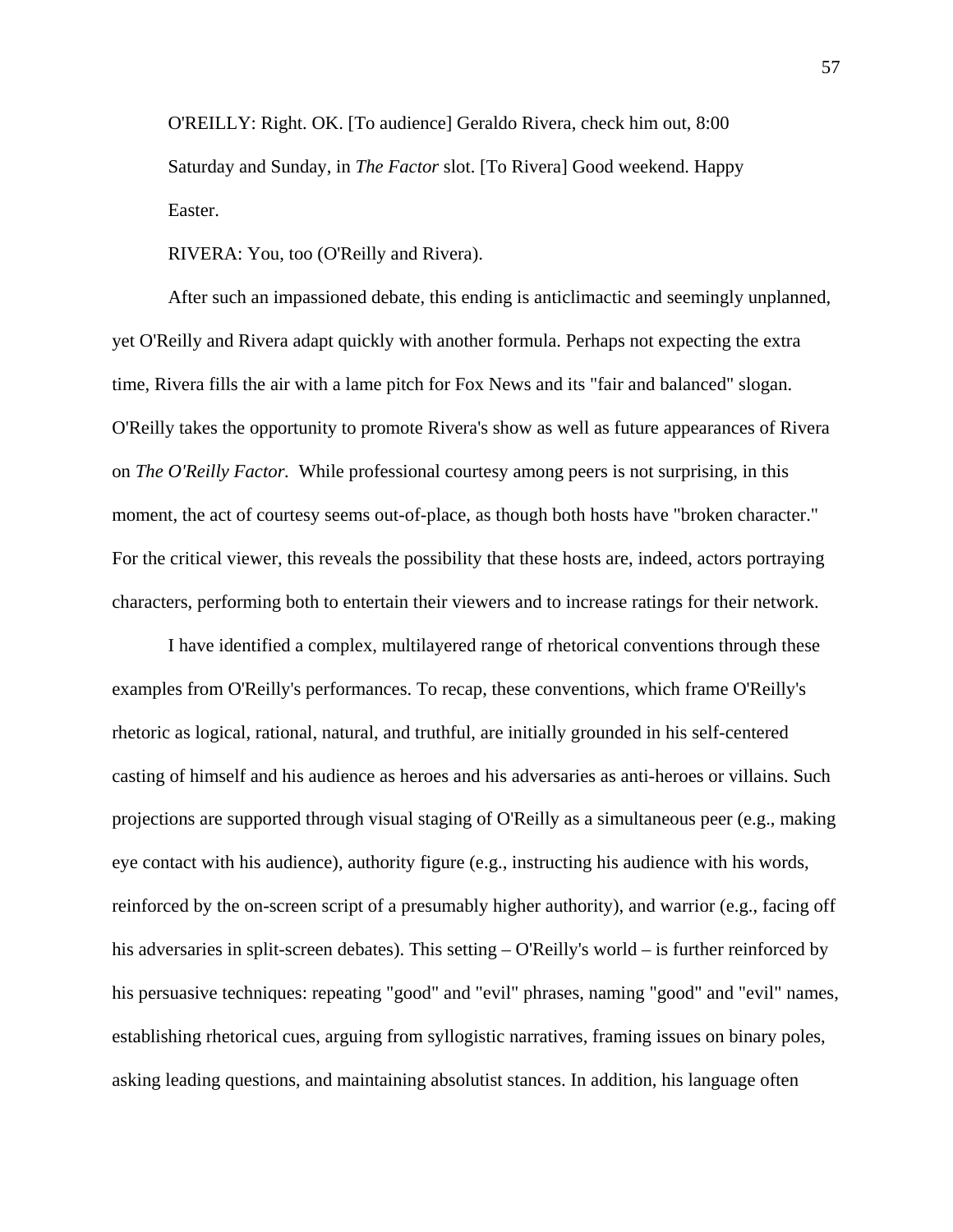dehumanizes adversarial personas (e.g., "aliens") while invoking God-like authority favoring his own views (as seen in "Talking Points"). To protect himself from criticism, O'Reilly makes skilful concessions when necessary, like affirming that "most illegals are good people" and acknowledging his guests' "right" to their beliefs, and he assures viewers that his choice of guests with opposing beliefs constitutes "fair and balanced" discussion.

I have attempted to set the scene, so to speak, of O'Reilly's on-screen character, his characterizations of others, and his performances as a pundit within a tragic frame of acceptance. His career biography, promotion of his personal mythology, and rhetorical behaviors on his show formulate a compelling persona associated on the one hand with fearlessness, heroism, patriotism, and up-by-his-bootstraps entrepreneurialism, while on the other hand nagged by characteristics of fear, revenge, domination, and ideological elitism. To O'Reilly, the American Dream is always threatened by the American Nightmare of terrorism, crime, social ills, and those who supposedly sanction them. The world is a strange and dangerous place, with strange and dangerous people wanting to hide this tragic truth. O'Reilly promises to tell his viewers what no one else will tell them, so they had better stay tuned. And yet, O'Reilly's visual and rhetorical narratives never attune his audience to the problematic, contradictory aspects of his performance. For example, why does he condemn "the media," when he is part of the media? Why is "*The New York Times*" his buzzword for all that he sees wrong with the media, when he also boasts about topping *The New York Times* bestseller list? What makes his views "sane" and others' views insane? Is his audience truly sympathetic to his arguments? Do his guests, who offer alternative arguments, really want to destroy the values O'Reilly fights to protect? Is O'Reilly fighting the right battle – that is, "our" battle – or are we simply witness to his own battle in his removed, self-centered sphere? Together, all of O'Reilly's strategies and conventions, along with the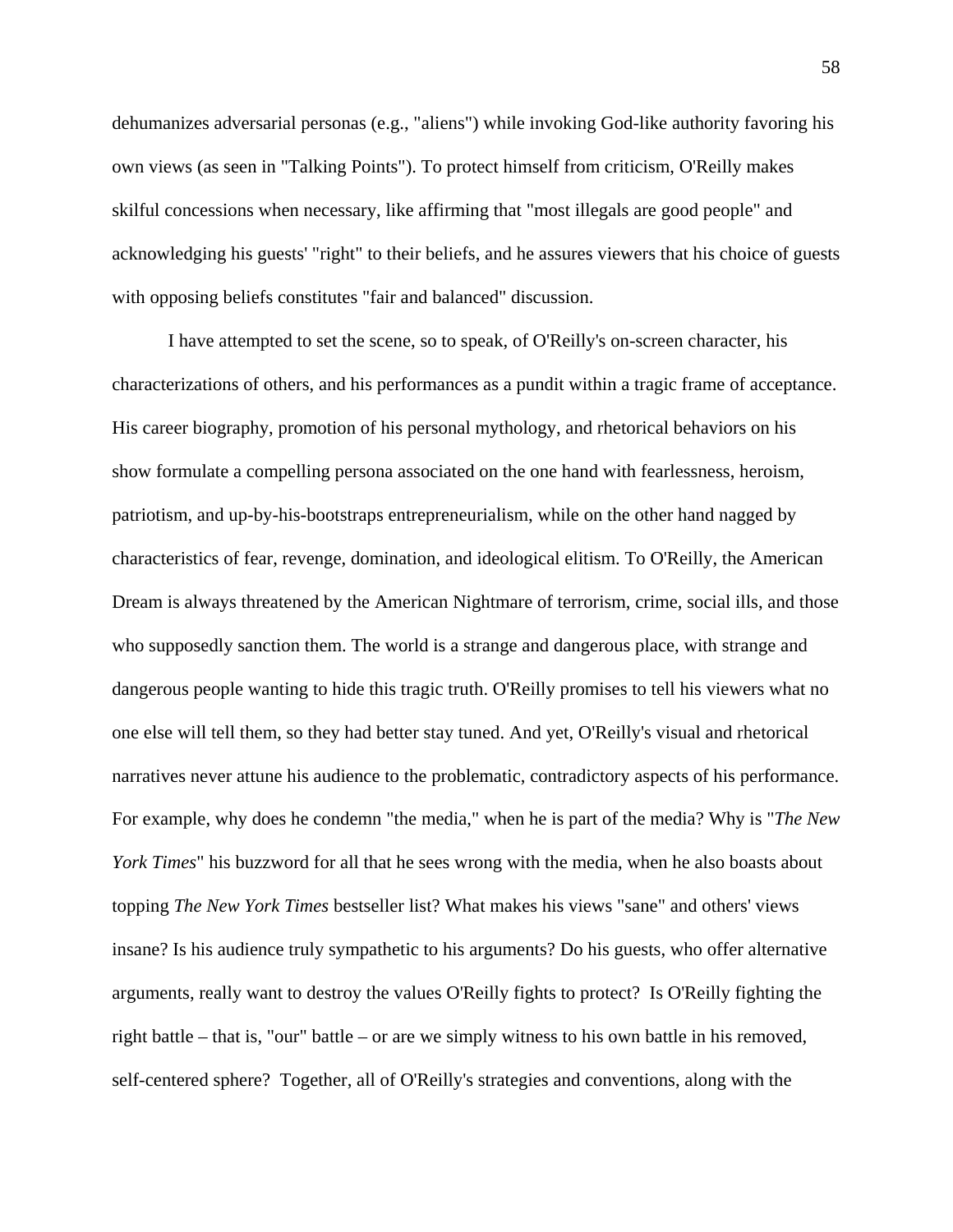questions they seek neither to raise nor answer, create a vast, complex terrain of "mystification." To a satirist like Colbert, however, this terrain provides significant opportunities for "clarification."

### **The Colbert Report:** *A Parody of Performance*

*The Colbert Report,* which debuted on Comedy Central on October 17, 2005, exhibits a number of elements that easily identify it as a parody of *The O'Reilly Factor.* For example, it spoofs O'Reilly's segment names like "Talking Points Memo," "Children At Risk," and "The Most Ridiculous Item of the Day" with "The Word," "Balls For Kidz," and "The Craziest F#?king Thing I've Ever Heard." Just as O'Reilly promotes his books like *Culture Warrior* and *Kids Are Americans Too* on his television show, Colbert eagerly shills for his own book, *I Am America (And So Can You!)*. Colbert mimics O'Reilly's loud voice and finger-pointing. However, I contend that *The Colbert Report* is more than a simple exaggeration of recognizable language and gestures for the sake of laughs. Rather, Colbert's humor is a form of critical comedy providing viewers with what Robert Hariman calls a "rhetorical education" ("Political Parody and Public Culture" 264). Hariman argues that political parody is an essential component of healthy, democratic discourse and contends that it makes complex rhetorical criticisms accessible to the general public. That is, for example, while only a few scholars are likely to review my master's thesis identifying rhetorical conventions on *The O'Reilly Factor,* Colbert uses comedy to make these conventions readily visible to a non-scholarly public audience and invites them to participate in a critical discourse.

When developing his parody of O'Reilly's personality-driven punditry, it is worth noting that Colbert could have based his humor on any number of characteristics. For example, he could have portrayed O'Reilly through a counteracting tragic frame as a cruel, sneering, manipulative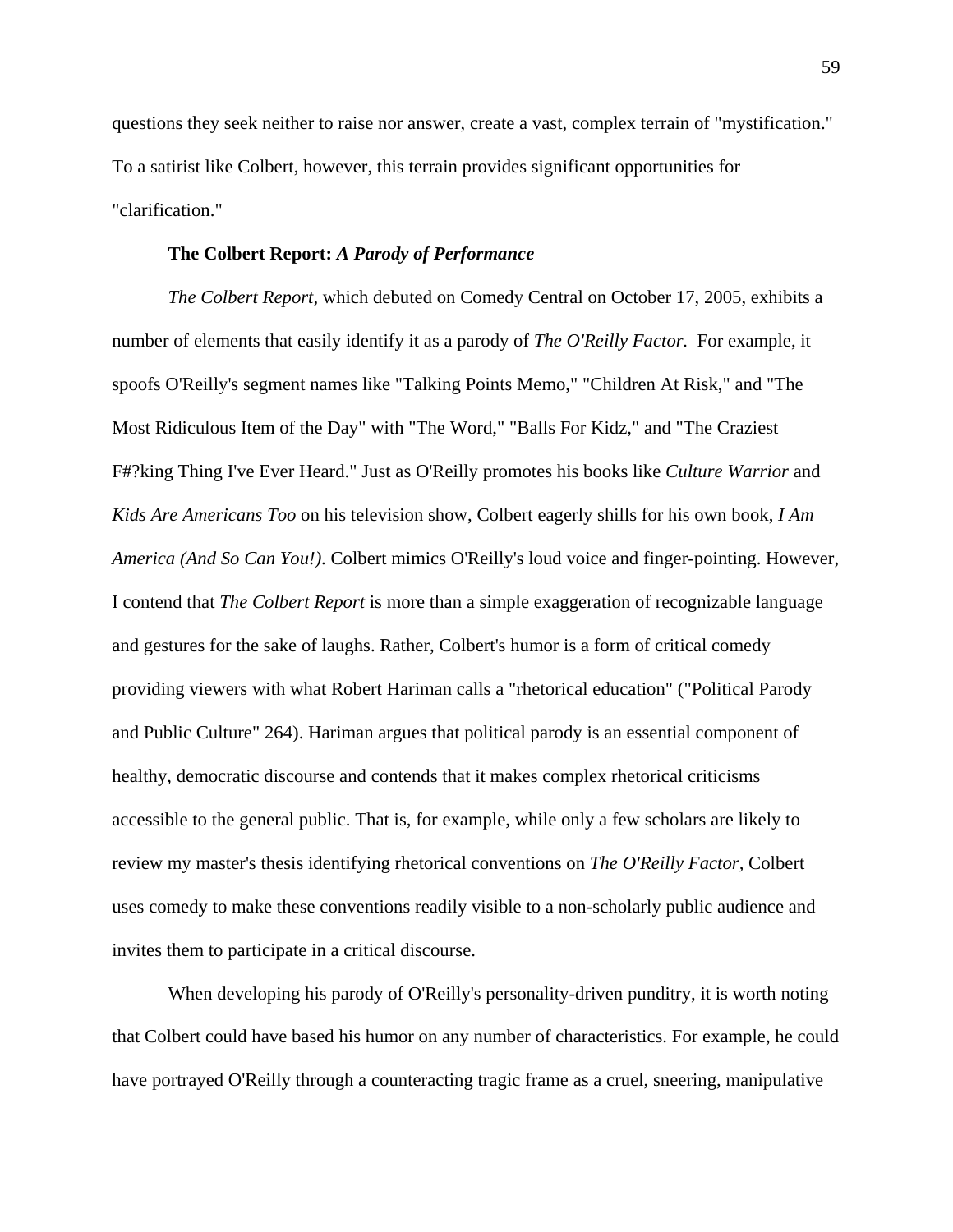villain hell-bent on destroying civil liberties and oppressing minorities. In fact, Colbert first piloted the concept of *The Colbert Report* using a tragic frame in four sketches appearing on *The Daily Show with Jon Stewart* in 2003 and 2004. The sketches are presented as commercials for the show, which Stewart advises viewers has already been cancelled. Colbert's character here exaggerates O'Reilly's angry temper: yelling at his guests to shut up, calling them names, offering them "the last word" before interrupting them, and then promoting his books. In one sketch, he promotes his hardnosed style by saying, "Tonight, I sit down with the nation's top newsmakers and shut them the hell up." This is followed by a video clip featuring Democrats Al Sharpton, Joe Lieberman, and Howard Dean in split screens next to Colbert at his desk, calling them names like "idiot" and "jackass." He tells potential viewers, "On *The Colbert Report,* the usual labels don't apply. What matters is: you're wrong" ("The Colbert Report"). In a later sketch, an announcer says, "Join Stephen Colbert for a lively half hour, as he delves right past the issues of the day and straight into what he thinks." The announcer continues, "Tired of statements backed up by research?" To which Colbert replies, "Then take a spin in the no fact zone," a clear spoof of O'Reilly's "no spin zone." Behind Colbert is a digital graphic of "2+2=4" crossed out by a red circle and line. He sneers, "Quote all the statistics you want, but in my book prenatal care is just more pork-barrel politics." ("The Colbert Report – No Fact Zone"). Certainly, there are many liberals who adopt such a tragic view of conservatives in power, just as tragic conservatives paint liberals as enemies. The brilliance of *The Colbert Report* (the television show, not the fake commercial), I argue, is that it does not counter conservative with liberal (even though, yes, Colbert leans to the political left). Rather, it counters a tragic frame with a comic frame, which means that, rather than entertaining liberal viewers with selfimportant jabs back at conservatives, this critical comedy asks all viewers to step outside of their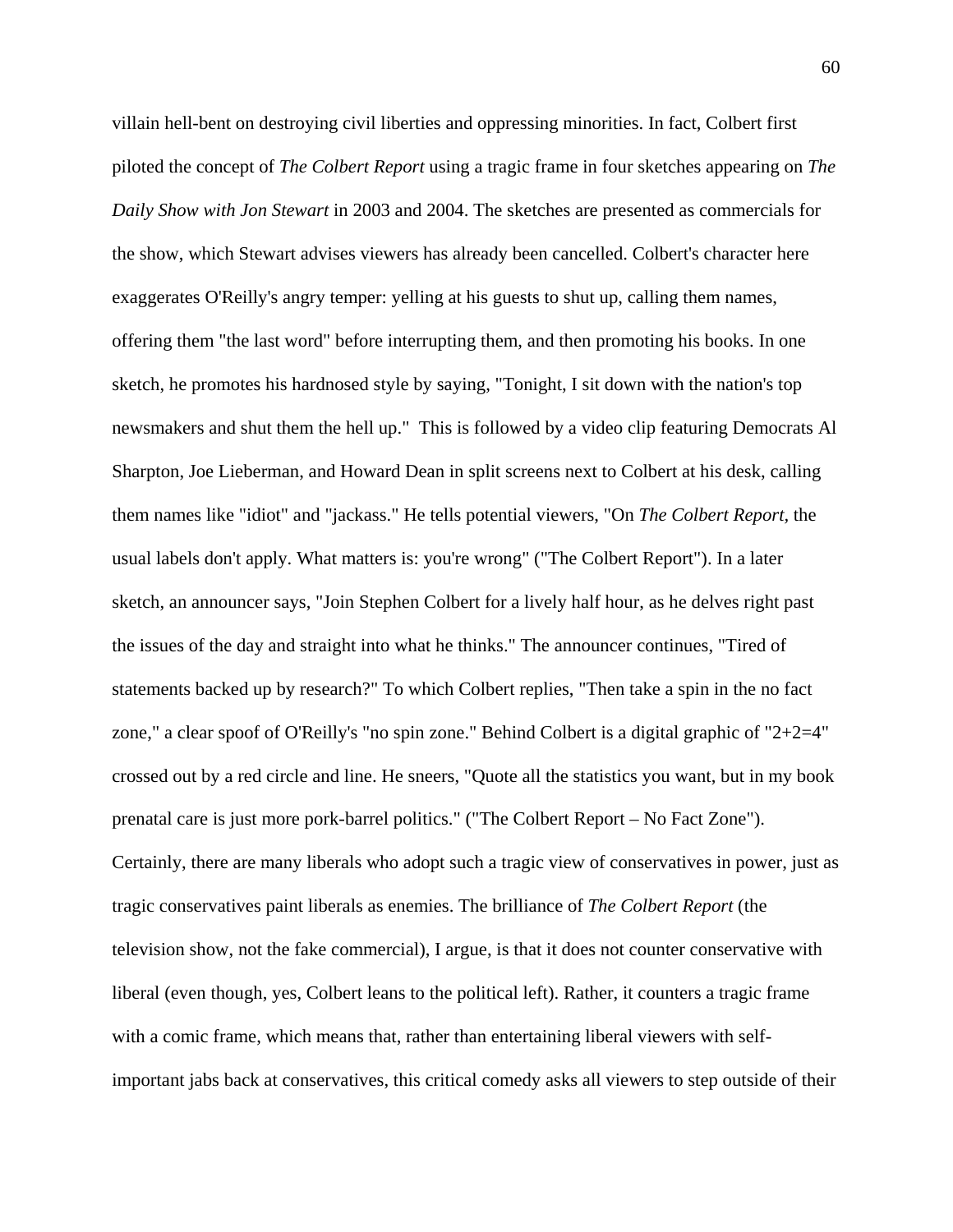discourse and reflect on its construction. As I will show, Colbert frames O'Reilly not as a "villain" (as Conway, Grabe, and Grieves describe him), but as possibly mistaken, and not as evil, but rather tragic. Rather than retaliating in a rhetorical war, Colbert critiques the perceived need for war. His parody provides perspective by incongruity about the processes of production, mediation, and persuasion in the business of news punditry – and the literal and rhetorical staging of politics performed as entertainment.

# *Colbert's Comic Persona(s)*

Colbert has stated that his audience must "work hard" to follow his humor and message (Borden and Tew 307). Arguably, this is because his character and performances are rife with contradictions. To begin with, Colbert's identity seems ironic and even incongruous. The leftleaning actor Stephen Colbert plays rightwing blowhard pundit "Stephen Colbert," a parody of O'Reilly. The idea, ostensibly, is to reveal that Bill O'Reilly also plays a character, "Bill O'Reilly," calling into question the motives of his performance. However, as noted earlier, Colbert's O'Reilly-inspired persona is not cast as a tragic villain, but rather a comic, "wellintentioned, poorly informed, high status idiot" (Safer ¶13). Colbert's character is self-centered, yet affectionate towards those he admires (including O'Reilly, whom Colbert calls "Papa Bear"); bloviating, yet inquisitive; argumentative, yet optimistic; obnoxious, but likeable and endearing to his fans. Thus, his portrayal critiques O'Reilly's performances without tearing him down as a person. Consider Burke's argument: "Like tragedy, comedy warns against the dangers of pride, but its emphasis shifts from *crime* to *stupidity*" (41). Where tragedy requires villains, comedy employs fools to teach critical lessons. "The progress of humane enlightenment," Burke argues, "can go no further than in picturing people not as *vicious,* but as *mistaken*. When you add that people are *necessarily* mistaken, that all people are exposed to situations in which they must act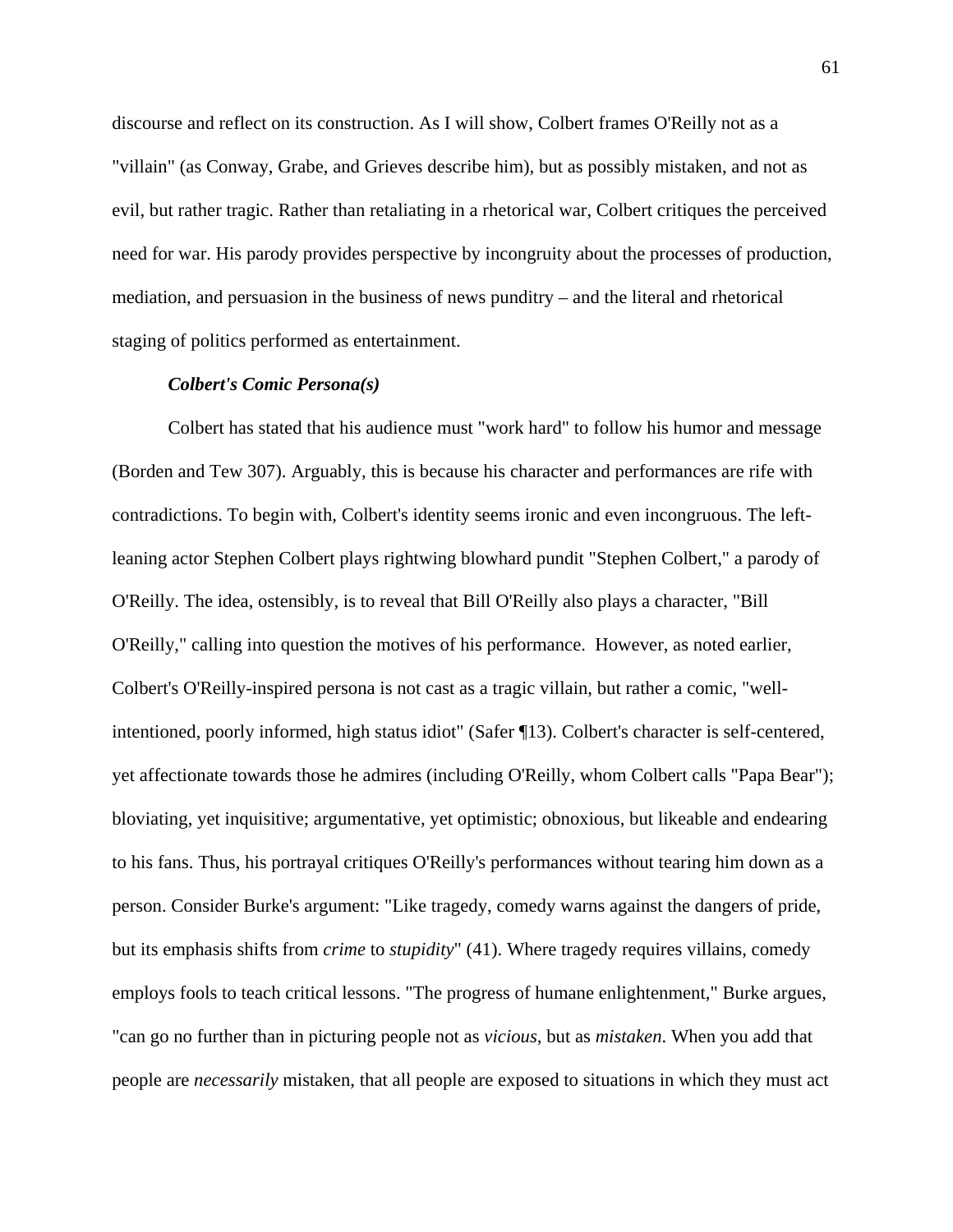as fools, that *every* insight contains its own special kind of blindness, you complete the comic circle, returning again to the lesson of humility that underlies great tragedy" (41). By acting as a fool, Colbert points to O'Reilly's mistakenness and vulnerability – not to injure O'Reilly but to show viewers that O'Reilly, like any other human being, is not the all-powerful persona promoted on television.

Colbert also interpellates his audience on at least two contradictory levels. In his satiric manifesto during the pilot episode, he proclaims:

This show is not about me. No, this program is dedicated to you, the heroes. And who are the heroes? The people who watch this show. Average, hard-working Americans. You're not the elites, you're not the country club crowd  $-I$  know for a fact that my country club would never let you in. But you get it, and you come from a long line of it-getters. You're the folks who say, something's got to be done. Well, you're doing something right now. You're watching TV. And on this show, your voice will be heard – in the form of my voice ("First Show").

Whereas O'Reilly defers to his presumed audience as patriotic, hard-working, God-fearing, honest Americans, Colbert satirizes the marketing intentions of such an appeal by turning it into obvious patronizing and pandering. This is also ironic because Colbert's character hails his audience as like-minded, self-important conservatives who take him seriously, while in reality his viewers know that his show is a comedy and the joke is on him. And yet, Colbert's sarcastic pandering to his viewers hints that they do not deserve to be pandered to if, as he observes, they behave only as media consumers, not active citizens. Through a Burkean lens, we can describe this parody as *humor downplaying the heroic.* Burke writes,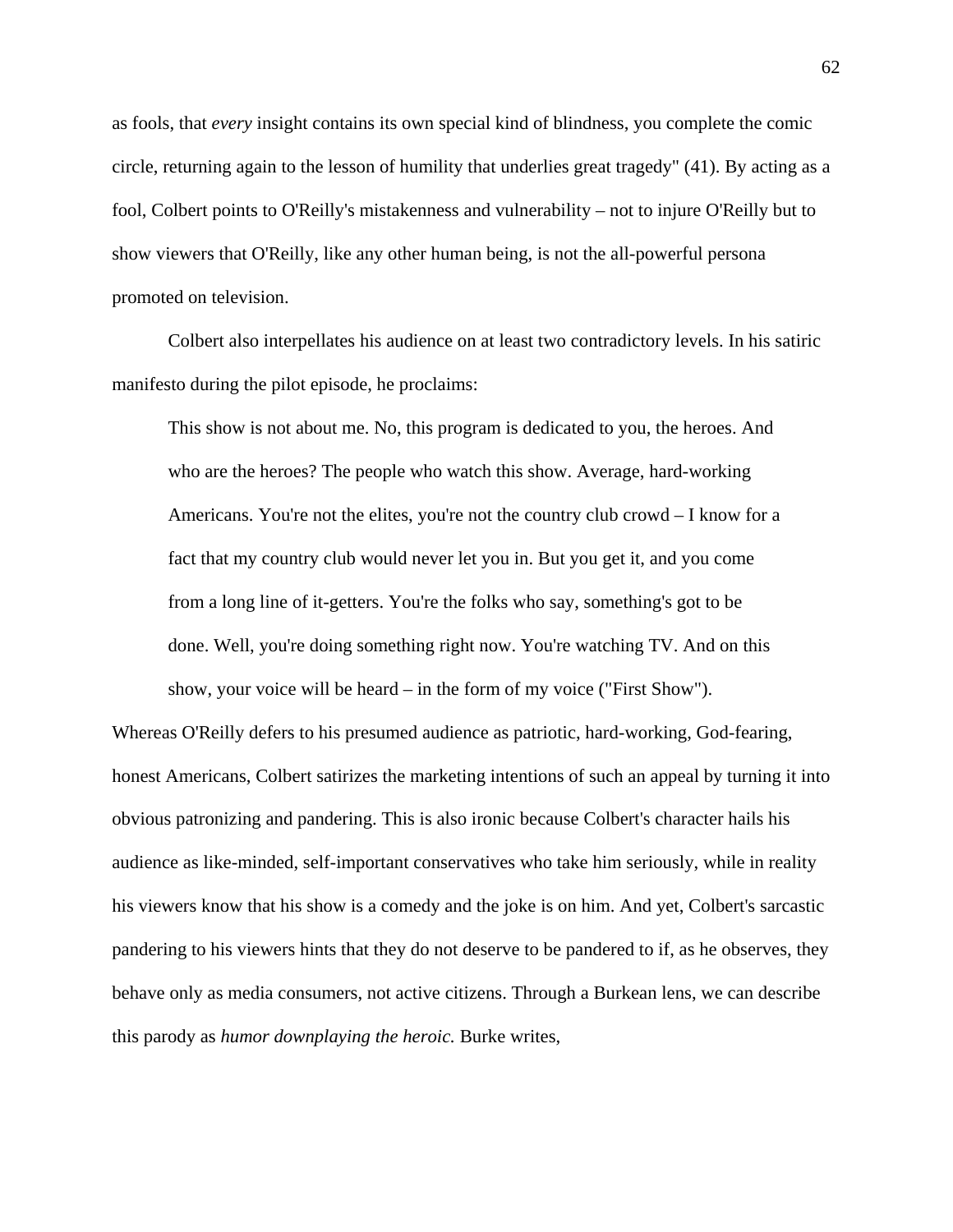Humor is the opposite of the heroic. The heroic promotes acceptance by *magnification,* making the hero's character as great as the situation he confronts, and fortifying the non-heroic individual vicariously, by identification with the hero; but humor reverses the process: it takes up the slack between the momentousness of the situation and the feebleness of those in the situation by *dwarfing the situation* (43).

Under the guise of praise, Colbert's manifesto issues a critique of his audience's own level of civic participation, letting them know that simply laughing and agreeing with him is not enough to effect change in the problematic discourses he critiques.

 Next in the debut episode, Colbert introduces a word that sums up not only what he offers viewers on this show, but also describes, satirically, what viewers ought to expect from any pundits who peddle personality and ideology over facts and critical discussion. That word is "truthiness," and Colbert's definition lays bare the rhetorical conventions of much contemporary conservative rhetoric, including anti-intellectual appeals to rural and working-class voter demographics:

Now I'm sure some of the word police, the "wordinistas" over at Webster's are gonna say, hey, that's not a word! Well, anybody who knows me knows that I'm no fan of dictionaries or reference books. They're elitist.

# He continues,

I don't trust books. They're all fact, no heart. And that's exactly what's pulling our country apart today. Because, face it, folks, we are a divided nation. Not between Democrats and Republicans, or conservatives and liberals, or tops and bottoms,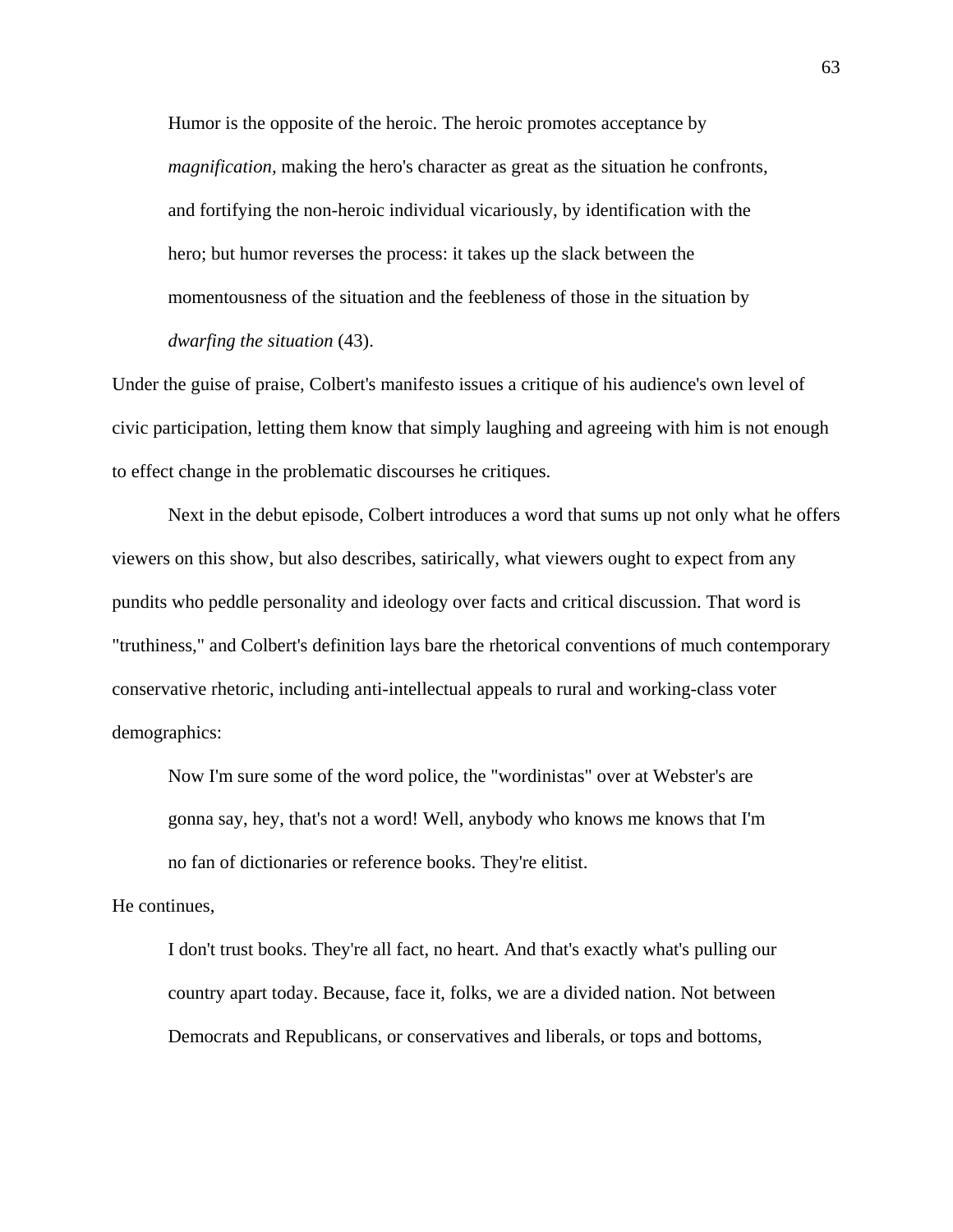no. We are divided between those who think with their head and those who know with their heart.

He concludes: "The truthiness is: anyone can *read* the news *to* you. I promise to *feel* the news *at* you" ("The Word: Truthiness"). Thus, not only does this monologue satirize pundits like O'Reilly, it also forewarns viewers that Colbert's character should not be trusted either.

# **The Colbert Report's** *Satiric Stage*

Colbert, like O'Reilly, is the single host of his show and acts as if he alone offers viewers the "truth" about social and political issues. However, while O'Reilly's show is staged to reinforce this sense of righteousness, Colbert's show is staged to reinforce the ridiculousness of such claims. For example, just as Fox News markets O'Reilly as a powerful force to be reckoned with, the over-the-top visuals introducing *The Colbert Report* position Colbert as a "hero" crusading for the truth. The sound of a bald eagle's cry launches each episode. The camera shows Colbert at his desk, where he offers a serious preview of the humorous topics to be discussed and asserts his commitment to bringing viewers "the truth." An introductory sequence follows with up-tempo, instrumental music; a digitally created eagle flying; and Colbert, wearing an expensive-looking suit, standing on a digital red, white, and blue map of the United States, surrounded by a digital background of red, white, and blue stars and stripes juxtaposed with words like "BOLD," "FEARLESS," "RELENTLESS," and "PATRIOTIC." Colbert waves the American flag and then points authoritatively toward viewers. The show's title appears on screen, followed by the digital eagle screaming and flying toward viewers, talons out. The camera then returns to Colbert's studio, which is designed tongue-in-cheek to glorify its host. Colbert's name appears in large letters above his desk, on plasma screens and in chaser lights.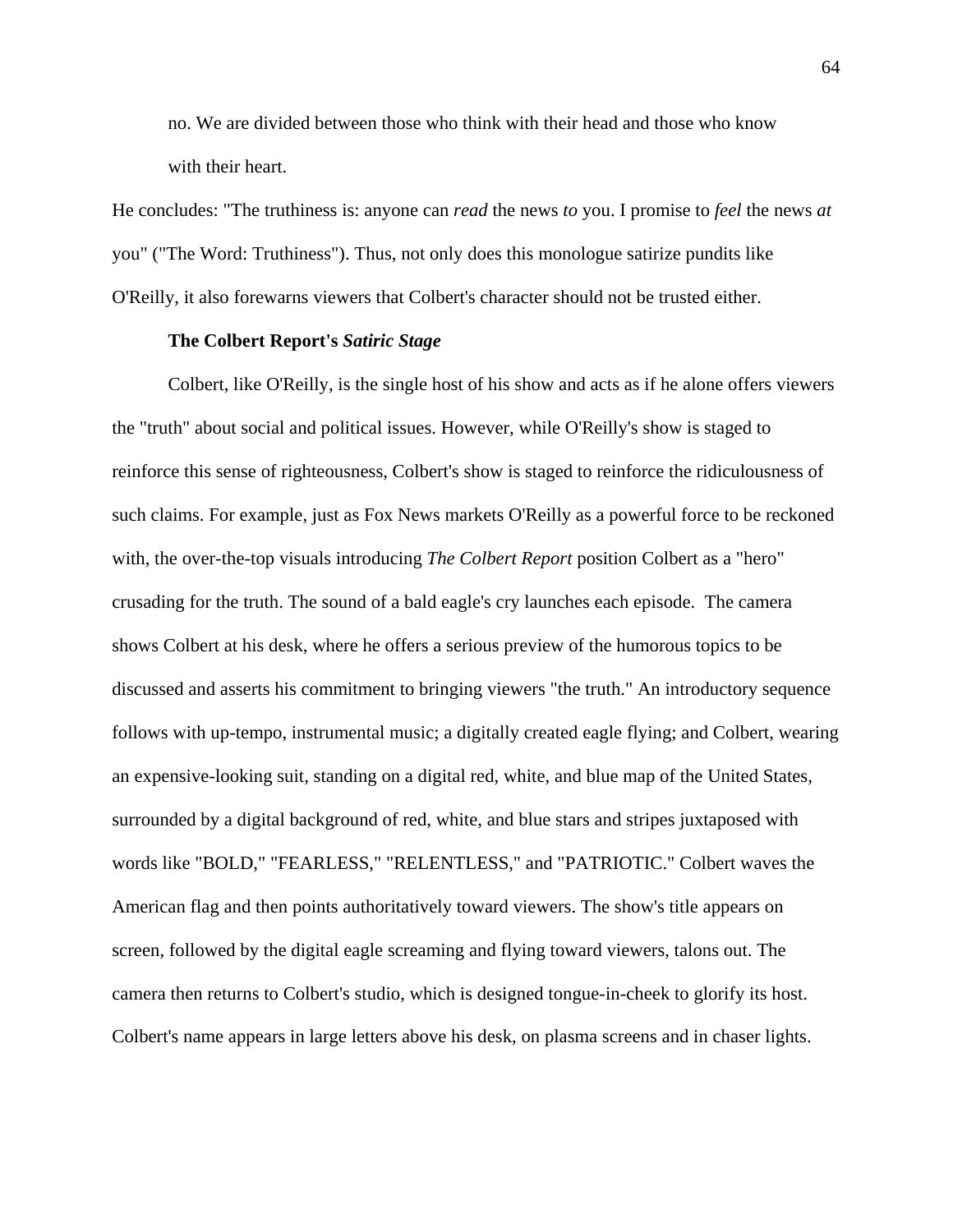Even his desk is "C" shaped. These self-important visuals immediately contradict Colbert's O'Reilly-like insistence that his *viewers* are the true heroes.

*The Colbert Report,* as though the actual set were personified, frequently employs dramatic irony to satirize the self-centered worldview of Colbert's character. While Colbert parrots O'Reilly's rhetoric, digital visuals and text provide an alternate narration – which Colbert either does not realize or deliberately ignores – that counters or complicates his statements. This is most prominent in "The Word," a spoof of O'Reilly's "Talking Points Memo," in which the onscreen text accompanying Colbert's speech undercuts rather than reinforces his arguments. For example, in "The Word: Xmas" aired December 5, 2005, Colbert imitates O'Reilly's perception of a "War on Christmas" while "The Word" suggests that Christmas is alive and well. Inspired by Fox News correspondent John Gibson's book, *The War on Christmas: How the Liberal Plot to Ban the Sacred Christmas Holiday is Worse than You Thought,* Colbert argues to viewers:

COLBERT: This War on Christmas is just a part of the larger war on

Christianity. Christians in the United States are a persecuted minority.

THE WORD: All 80% of them.

COLBERT: A minority under siege by the powers that be.

THE WORD: Except for the President, Congress and State Legislatures.

[The studio audience erupts into laughter and applause at what "The Word" is saying. Colbert claps and nods along with them, believing they are applauding his argument.]

COLBERT: I agree! Give it up for Christmas. If not this season, where else will we defend Christianity?

THE WORD: Darfur? ("The Word: Xmas")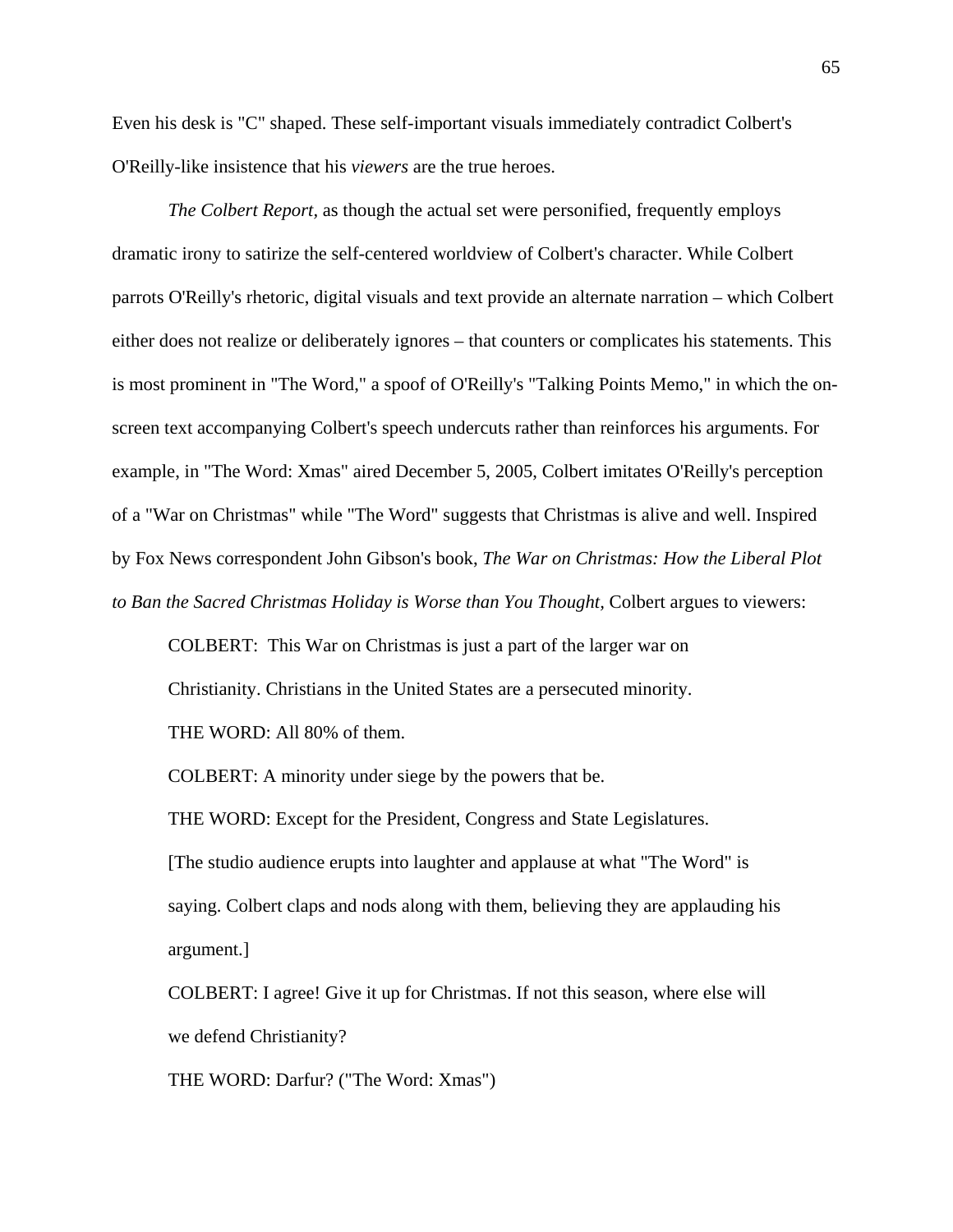"The Word" is not merely part of the set; it acts as a character in itself – a comic foil to Colbert's bloviating on popular rightwing topics. For another example, "The Word" takes on Colbert's mock conservative argument against illegal immigration in a segment aired January 16, 2006.

COLBERT: For more than 200 years America has opened its doors to the world.

And that brings us to tonight's Word: Closed!

THE WORD: ¡Cerrado!

"The Word" then calls attention to the racist and xenophobic undertones of anti-immigration rhetoric, here couched in Colbert's sentimental argument, which mimics O'Reilly's rosy, up-bytheir-bootstraps characterization of his own family's Irish-immigrant ancestry.

COLBERT: In the old days, immigrants were charming, sepia-toned Europeans who overcame racial bigotry.

THE WORD: The Dutch Are A Filthy, Thieving People.

COLBERT: But today's immigrants don't look like us, and they're just plain lazy.

THE WORD: Lazy Dodging Border Patrol Fire.

COLBERT: Now there is only one solution.

THE WORD: Help Build Central American Economies?

COLBERT: We must build a wall. A wall across our entire southern border.

At this point, Colbert considers the need for additional security measures, and "The Word" playfully goes along with him. On screen, an image appears of a geographical map of North and Central America, first depicting a wall across the U.S.-Mexico border, then another wall cutting off Canada, then walls on each coast, and finally a dome covering U.S. airspace, punched with "breathing holes" for Americans now safely inside.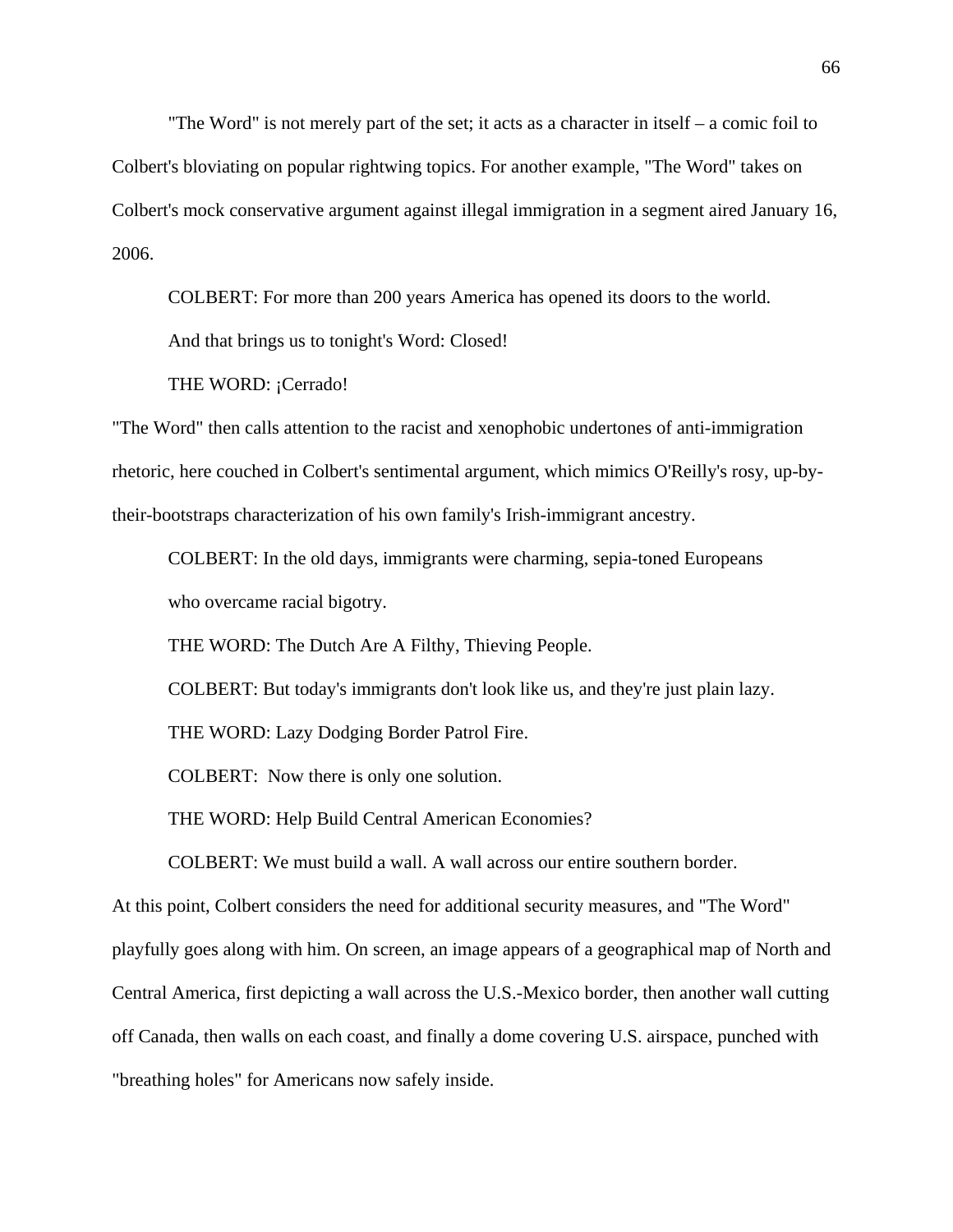COLBERT: So immigrants, sorry, party's over.

THE WORD: Lettuce Picking Party.

COLBERT: It's time for you to go. Right after you finish building those walls. Because without a lot of cheap labor, we'll never get our borders closed (The Word: Cerrado!).

Colbert complicates conservatives' calls for a border fence by making the rather silly, yet realistic observation that illegal immigrants can find ways around the fence, while "The Word" wonders if better foreign relations and economic policies with neighboring countries are a more appropriate solution. "The Word" also downplays perceptions of illegal immigrants as criminals or taking "good" jobs, framing them as cheap laborers upon whom Americans rely greatly.

In these performances, Colbert's speech opens obvious holes in the logic of the rhetoric he parodies. "The Word" then complicates his speech with alternative language, which helps to balance the argument and critique popular, yet problematic discourses. "The Word" shows the audience that Colbert is incapable of controlling the world through rhetorical framing, nor is anyone else. Thus, "The Word" exemplifies what Burke describes as "a truly liquid attitude toward speech," in which one "would be ready, at all times, to employ 'casuistry' at points where these lacunae are felt" (231). That is, rather than take rhetoric for granted as truth, one actively recognizes problematic language and takes steps to extract it from its ideological comfort zone, a method of perspective by incongruity. "We believe that the result, in the end, would be a firmer kind of certainty," argues Burke (231). Moreover, the very phrase "The Word" directly confronts the positioning of O'Reilly's "Talking Points" as a self-centered projection of the voice of God. It is perhaps no coincidence that "The Word" is the same phrase used to describe Biblical scripture.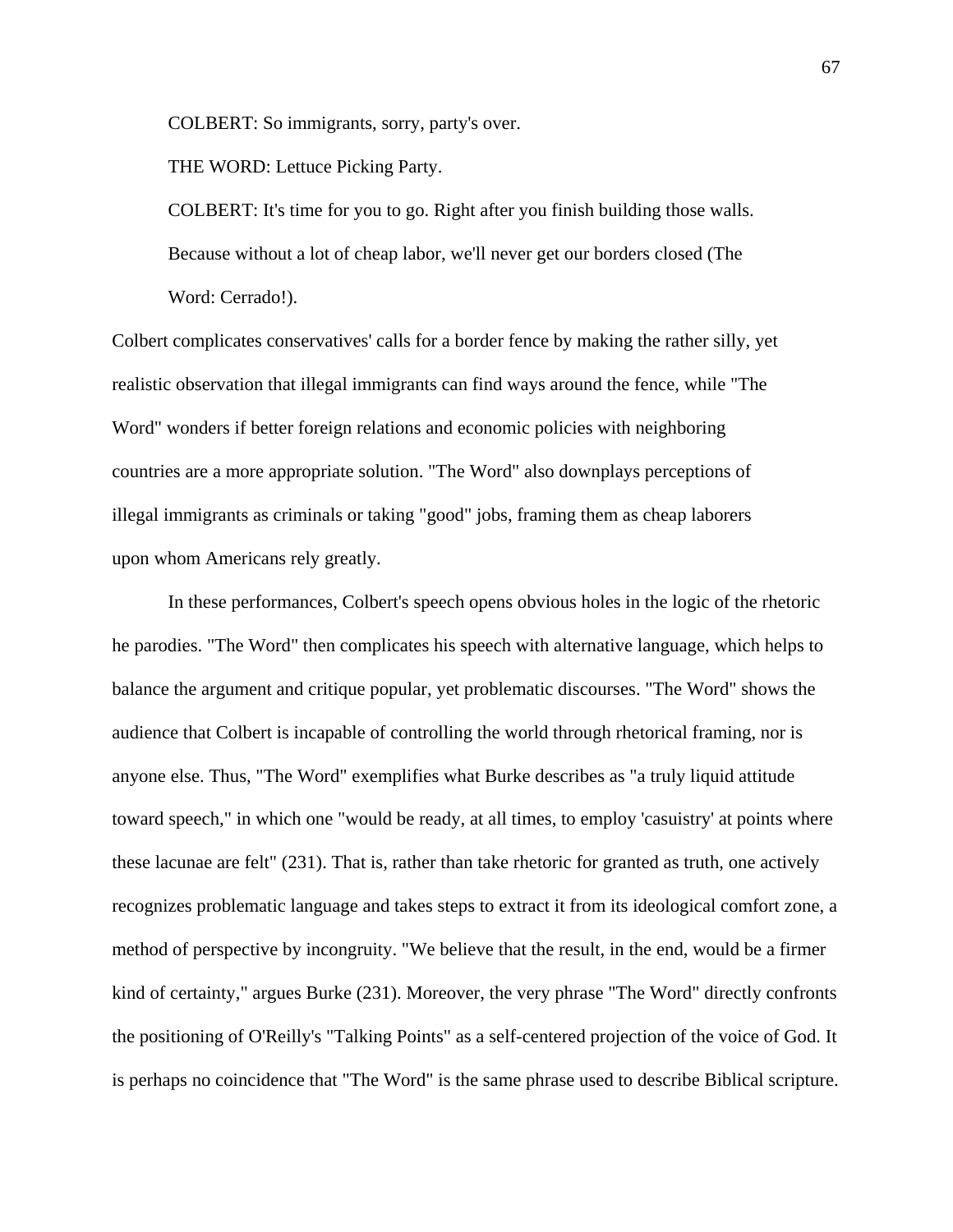However, unlike "Talking Points," "The Word" puts Colbert in his place as a fallible human being. If "The Word" indeed plays the voice of God, then the difference from "Talking Points" is that, here, while the voice of God may speak *with* Colbert, Colbert does not speak *for* him.

#### *From Aliens to Bears, and From Fear to Love*

As discussed earlier, O'Reilly's insistence on using words like "aliens" for "immigrants" keeps his objects impersonal and even dehumanized. Colbert responds to this convention by playing up an intense, irrational, and ridiculous fear of bears. This fear of bears is silly on the surface. For example, regular viewers know that bears will almost always top Colbert's list of the five biggest threats to Americans in his recurring segment "ThreatDown." (The other threats typically include terrorists, the liberal media, homosexuals, scientists who support the theory of evolution, and other groups typically targeted by O'Reilly.) But the silly incongruity of bears, whom Colbert describes as "godless killing machines" (O'Reilly and Colbert) with "radical bear agendas" ("ThreatDown – Hamas"), as the number-one threat to his viewers, invokes a serious critique of O'Reilly's rhetorical construction of threatening figures, such as "illegal aliens" as "undocumented criminals…running around" (O'Reilly, "How Bad Is Illegal Alien Crime") and other fearful specters like terrorists, child predators, and liberal conspirators lurking, potentially, in his viewers' own neighborhoods. Colbert suggests that O'Reilly's fear is not imaginary (conceding that bears and illegal alien criminals do exist), but exaggerated, melodramatic, and possibly based on unresolved childhood fears.

In an interview on National Public Radio, Colbert seemingly slips in and out of character as he describes his fear of bears to host Terry Gross. He argues facetiously, "They're after our honey, our picnic baskets, and our women" (Gross 12). He then explains: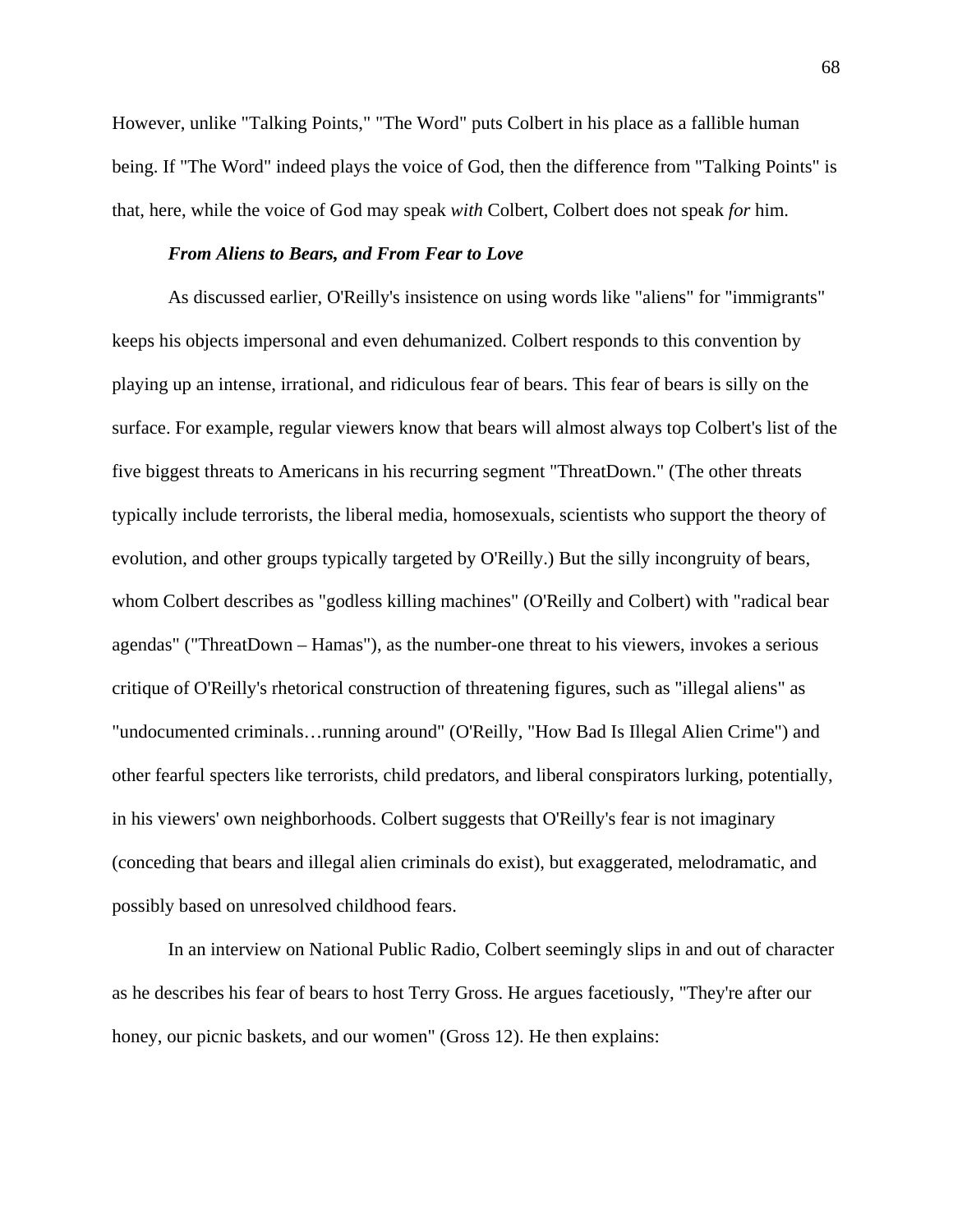COLBERT: In my head, I've always since I was a child have had this specter of being mauled by a bear as, like, the worst thing that could happen to you. And I grew up…

GROSS: Did you live near a bear?

COLBERT: No, I grew up on coastal South Carolina. There's not a bear for 250 miles. But…

GROSS: With the exception of the zoo.

COLBERT: When I was a kid, I thought the woods were full of bears, raccoons and bears. And so, you know, it's like I had dreams about bears. They're after me. They're after me.

GROSS: That's very funny.

COLBERT: They're between me and something I want. I see bears. They're dancing bears, but I know that if I get close enough to them, they'll turn into Kodiaks (Gross 10).

Is this a true, personal story of a fear of bears stemming from childhood? Is he simply parodying O'Reilly's fear-mongering of illegal alien criminals lurking in our midst? Perhaps it is the former; it is almost certainly the latter. Even in a supposedly straight-man interview, Colbert keeps us guessing about whether or not he is "performing."

Considering his fear of bears, Colbert's affectionate dubbing of O'Reilly as "Papa Bear" is especially ironic. At face value, "Papa Bear" alludes to portrayals of O'Reilly as the elder pundit – brash, strong, and intense – whereas Colbert's character is the junior pundit – gangly, less established, and following O'Reilly's lead. Colbert's term "Papa Bear" also subverts the conventional positioning of a pundit in opposition to his adversaries and competitors, as seen in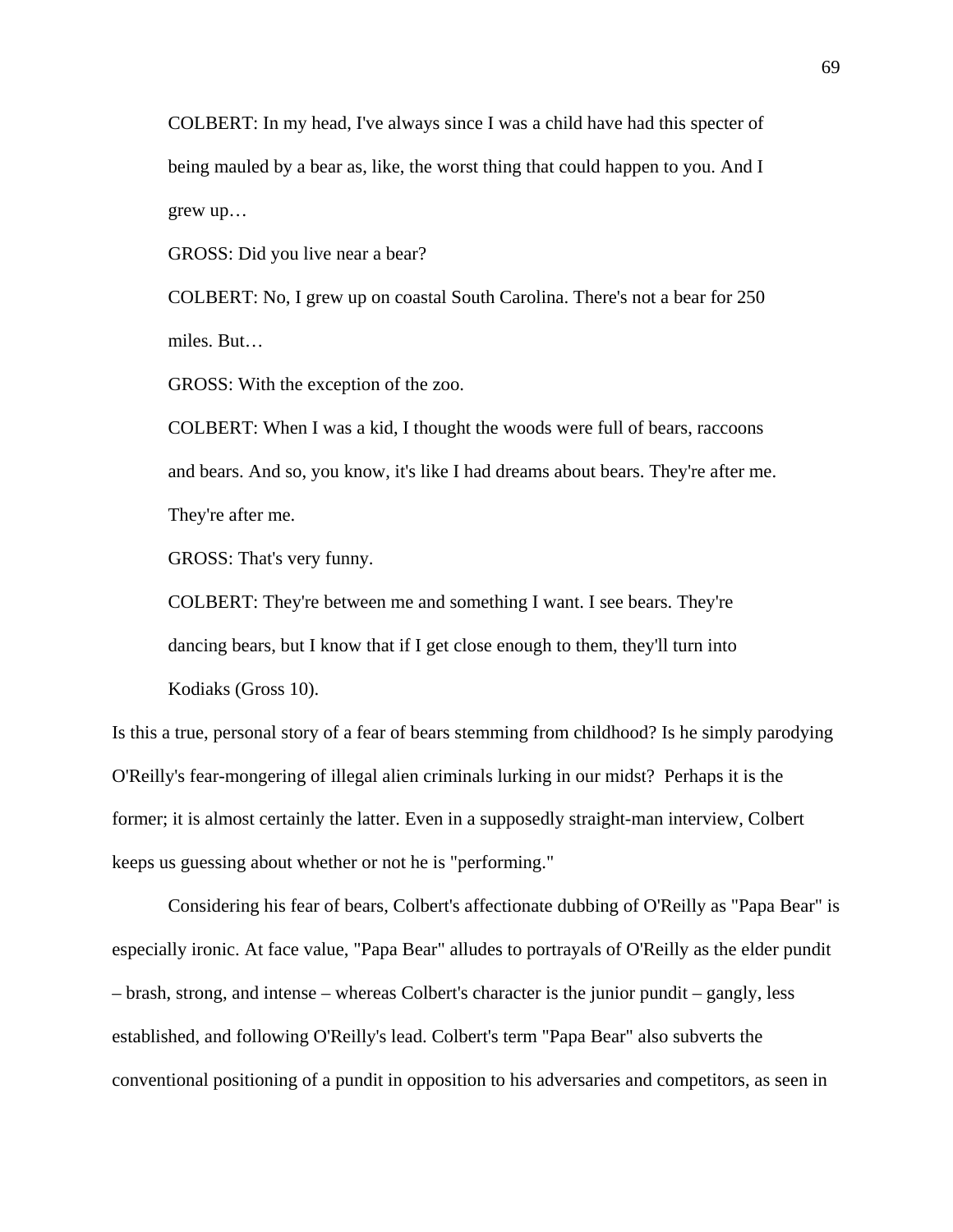O'Reilly's frame. Instead, Colbert acknowledges that O'Reilly is the reason his character exists. Thus, O'Reilly is not really his enemy; rather, Colbert depends on him for the "life" of his character and career. In addition, this perspective calls attention to the fact that O'Reilly depends on his own "bears" – illegal aliens, liberal media, and so on, in order to have content for his own program. If all of these threatening figures were to disappear, O'Reilly would be out of a job. Therefore, O'Reilly must continually beget new threatening figures to keep his show interesting and attractive to his viewers. Colbert lays this bare by literally embracing his adversaries, from bowing to O'Reilly to holding Jane Fonda in his lap, as I discuss next.

#### *Interviews: Turning Adversity on Its Head*

Like O'Reilly, Colbert complements his monologues with guest interviews. Colbert often interviews guests who are unlikely to appear on *The O'Reilly Factor,* like Jane Fonda, whom O'Reilly criticizes for using her Hollywood celebrity as a podium for liberal activism. Colbert, however, showers affection and admiration on Fonda, like a little boy infatuated with a teacher. He conducts the interview with Fonda sitting on his lap, nuzzling his neck and whispering in his ear while he tries to control his excitement. Fonda refers to a previous episode in which Colbert put his fantasies of Fonda "on notice," and tells him to embrace his fantasies instead. He tries to ask her softball questions about her new movie, but she wants to talk politics. "We cannot elect men to office that are afraid of premature evacuation," says Fonda. "And Felicity Huffman was also in the movie, I see…" replies Colbert, trying to avoid the more contentious subject ("Jane Fonda"). Here, Colbert's incongruous interview provides a fresh perspective on the relationship of pundits to their targets – in this case, conservative O'Reilly's condemnation of liberal Fonda. Colbert suggests that conservatives like O'Reilly and him harbor secret sexual desires for liberal women like Fonda. The critical perspective extends further: Colbert's satire points out how much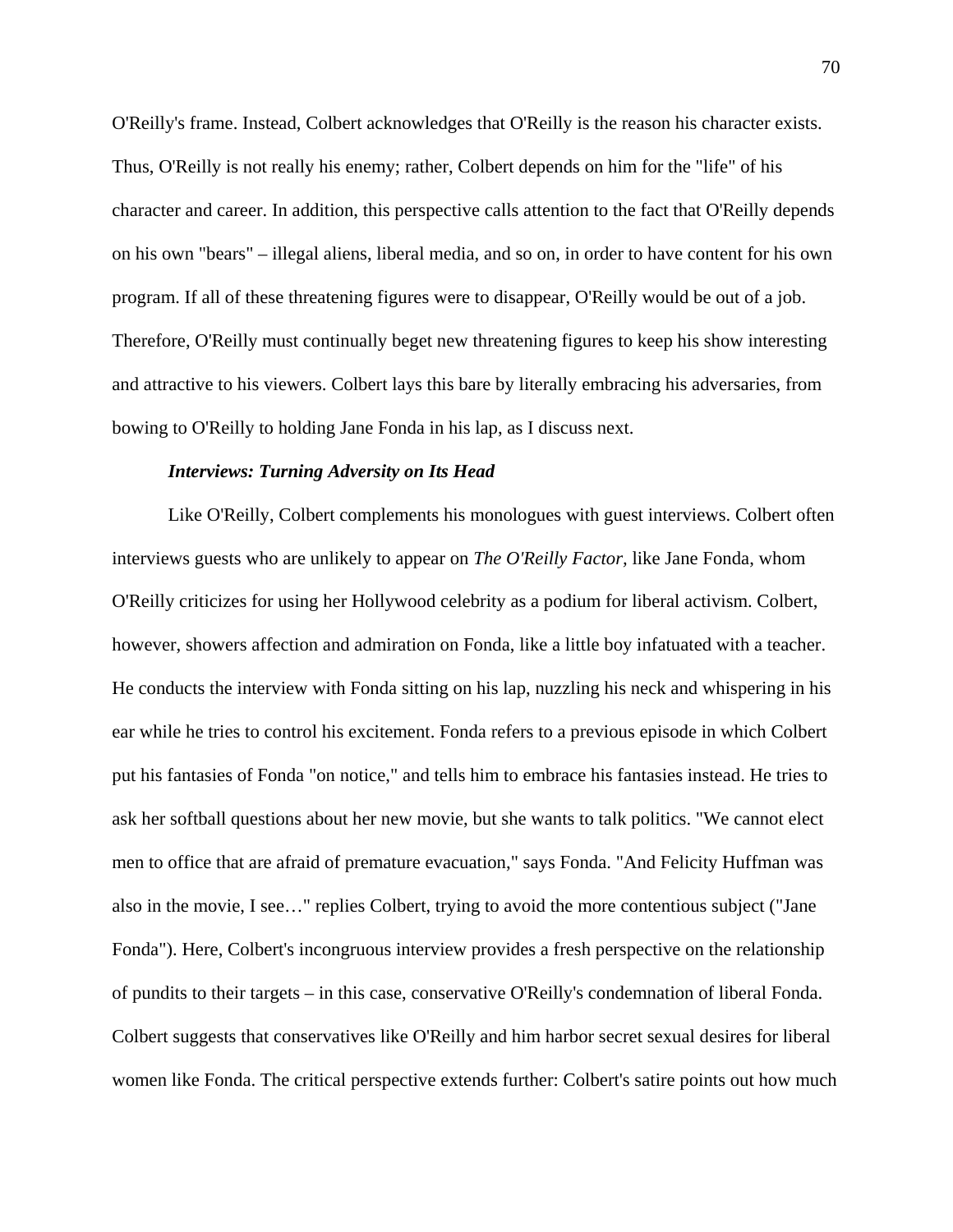pundits need their targets in order to have a show. In that sense, he suggests that O'Reilly ought to worship Fonda for giving him something to talk about. Rather than adversarial, perhaps their relationship is co-dependent.

Colbert also interviews people who have appeared previously on *The O'Reilly Factor.* Colbert parodies O'Reilly's attacks on them, only his ironic undertone is usually more gracious to left-leaning guests. He interviews Richard Dawkins on October 17, 2006, who reiterates much of his argument presented on O'Reilly. Mimicking O'Reilly's exchange with Dawkins, Colbert says,

I've already played my hand here. I believe in God, and you don't believe in God, so I've got that on you. So, this is kind of unfair because God's on my side in this argument. But ninety-five percent of Americans believe that there is a God, so doesn't that disprove your argument, or else, do you not believe in democracy? I mean, the people have spoken ("Richard Dawkins").

Here, Colbert's parody raises the issue of O'Reilly's "truthiness" – that God is true because enough people believe God is true, and belief trumps fact. However, Colbert's irony does not defend Dawkins' own "truthy" view of the non-existence of God. In fact, Colbert (who in real life is a practicing Catholic, like O'Reilly) complicates Dawkins' argument that while man-made things are intelligently designed, the universe evolved naturally with no creator. Colbert asks confusedly, "[You] say your book is intelligent design, but the universe is not intelligently designed. Then you're saying that the universe just naturally came into existence, continues its existence through natural laws of nature – through physics, thermodynamics, the laws of gravity and energy – produced *you* eventually, and then through you produced this book that proves that it has no natural intelligent design?" Colbert's satire suggests that neither O'Reilly nor Dawkins are fundamentally right; rather, he defends the possibility of multiple, coexisting beliefs about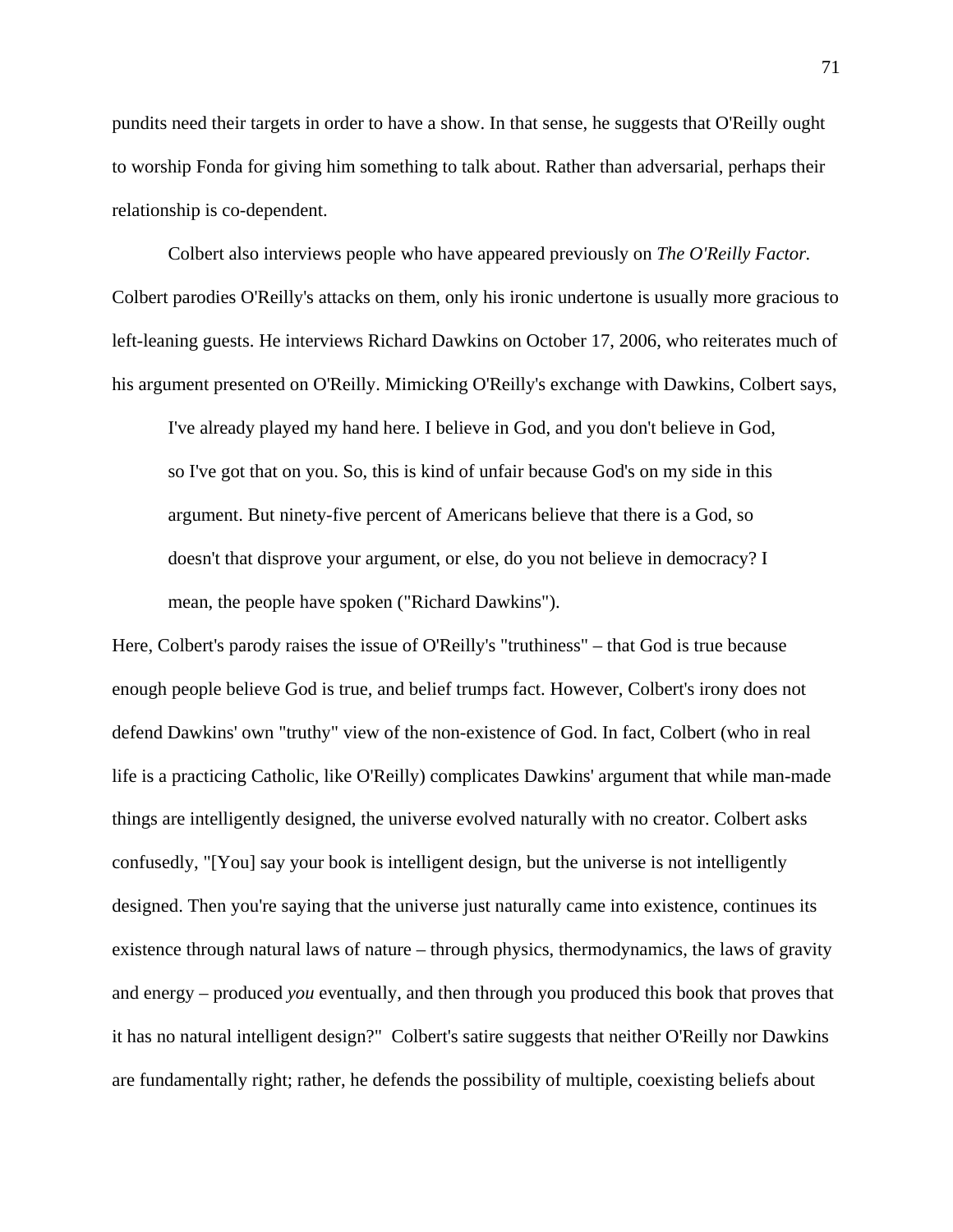the world and its creation or evolution. For those who expect Colbert's satire to defend Dawkins, his incongruous critique serves to remind viewers that not all issues are divided on conservativeversus-liberal lines.

In January 2007, Comedy Central and Fox News producers coordinated a comedic coup: Colbert appeared on *The O'Reilly Factor,* and O'Reilly appeared on *The Colbert Report.* Both interviews were meant to be humorous, and both shows enjoyed ratings boosts from the exchange (Toff). However, even while O'Reilly plays along, his tragic frame remains intact and seems out of place in an openly entertainment-oriented setting.

In a deskside interview, O'Reilly welcomes Colbert to *The O'Reilly Factor* and immediately criticizes him for pronouncing his surname with a silent "t" when as a child he pronounced the "t." O'Reilly argues that Colbert is an elitist trying to pass as French while hiding his real Irish-American roots. However, rather than rebut that he is not an elitist, Colbert – in character – acknowledges openly that he changed his pronunciation to compete in the same elite sphere as O'Reilly. "Bill, you know you've got to play the game that the media elites want you to do. OK? Some places you can draw the line. Some places you can't. You and I have taken a lot of positions against the powers that be, and we've paid a heavy price. We have TV shows, product lines, and books. Okay?" Eventually, O'Reilly becomes irritated and bellows, "Who are you? Are you Coal-bert or Colbert?" Colbert replies, "Bill, I'm whoever you want me to be." O'Reilly eventually gives up and concludes the interview, reminding the audience that Colbert "owes his whole life to me, and I'm happy to give it up for him" (O'Reilly and Colbert).

While O'Reilly downplays Colbert's appearance on his show, Colbert is giddy and enthusiastic in anticipation of "Papa Bear's" appearance on *The Colbert Report.* He plays up the greatness of the occasion and, when O'Reilly arrives, acts humbled and deferential to his guest.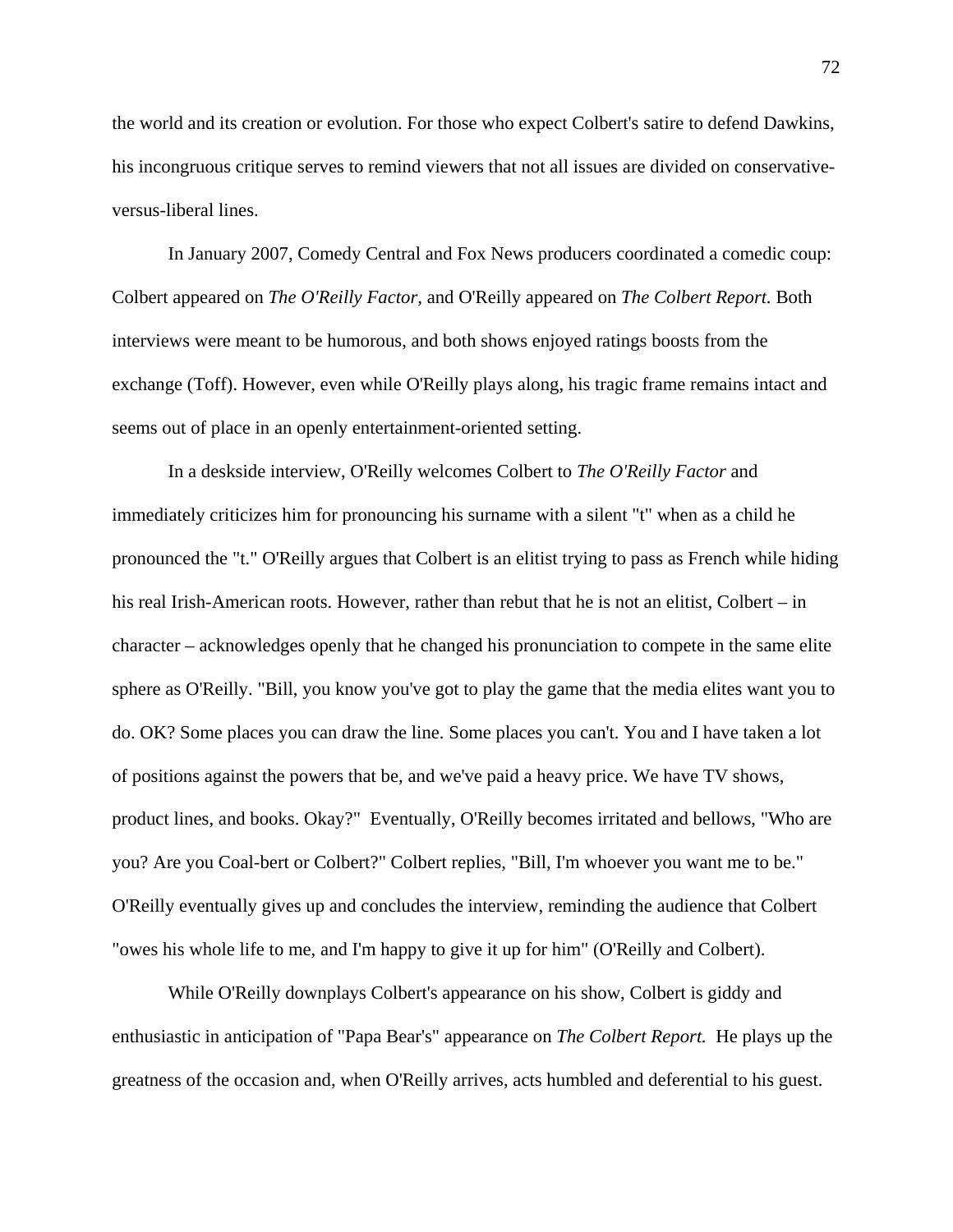(Meanwhile, his set lends dramatic irony with a "Mission Accomplished" banner hanging on the wall behind the interview table. On the surface, this message refers to the fact that Colbert's inspiration, O'Reilly, has finally come on the show after more than two years. However, the banner is also an ironic icon of George Bush's premature Iraq War victory speech in May 2003 ["Commander in Chief lands on USS Lincoln"], reminding viewers that O'Reilly and other conservatives once championed Bush's problematic war policies.) After discussing O'Reilly's book *Culture Warrior,* Colbert asks O'Reilly if he could defeat rival pundit Sean Hannity in a fight. O'Reilly jokes, "I'm not a tough guy. This is all an act. I'm sensitive." Colbert, feigning shock, replies, "If you're an act, then what am I?" ("Bill O'Reilly," *The Colbert Report*).

 The two interviews wrench both men's performances from their conventional settings and place them in their adversarial environments. Colbert's comic frame arguably "works" in both settings because he makes it obvious that he is acting in character. However, O'Reilly's tragic frame appears incongruous in this humorous, obviously staged exchange. His attempt to reveal Colbert as an imposter falls flat because Colbert is openly fake. His attempt to retain his "real," tough persona is undercut by his own admission that he is "an act." Once again, Colbert's engagement with O'Reilly raises the critical question: is O'Reilly really "looking out for you," as he claims, or is he simply an entertainer looking out for his own career?

### *Conclusion: Setting the Media World as a Stage*

In this chapter, I have positioned Bill O'Reilly's performances on *The O'Reilly Factor* as a tragic frame fraught with rhetorical conventions, many of which are critically problematic, using the scholarly lens of Burkean theory. I followed this critique with an analysis of Colbert's own critical work on *The Colbert Report,* which through parody makes O'Reilly's questionable conventions visible to a broader, potentially non-scholarly public. By placing the conventions of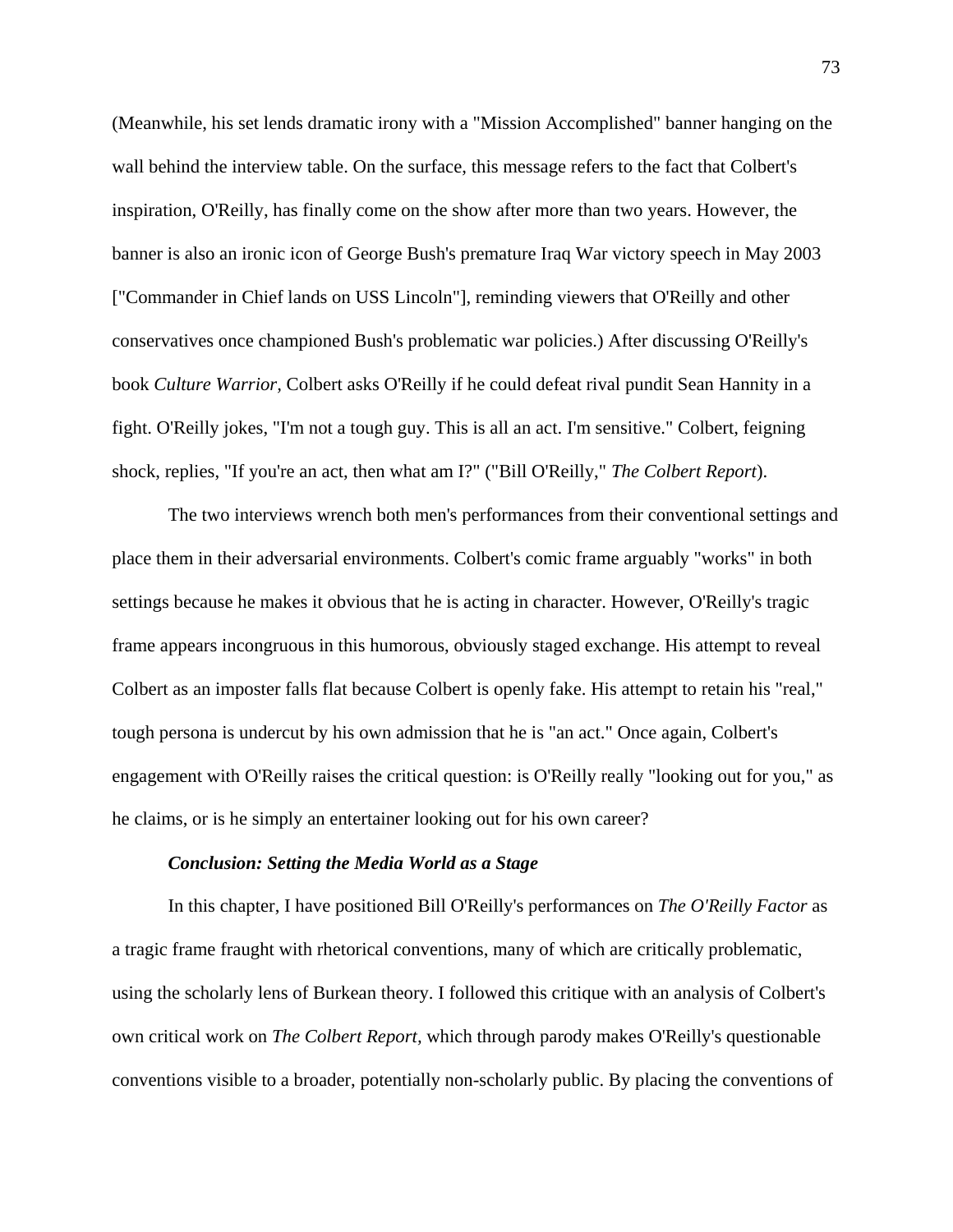O'Reilly's pundit performances – such as constructing opinions as "truth," casting his fans as heroes and his critics as villains, using dehumanizing language, and invoking the voice of God – in alternative, incongruous contexts, Colbert reframes them as truthiness, pandering, phobia, and self-centeredness. He is aided by his own set, especially "The Word," which acts as a personified character to lend a sense of dramatic irony that engages viewers at a critical distance from the pundit's platform. By acknowledging his own character as fallible, misinformed, and more entertaining than enlightening, Colbert positions O'Reilly in the same frame, revealing to viewers that both pundits are performers acting in character; therefore, viewers should accept neither Colbert's nor O'Reilly's rhetoric at face value.

To that end, I also found that both O'Reilly and Colbert's performances are multilayered, complex, and often contradictory. O'Reilly is constituted by multiple tragic personas, including images of him as a victim, a villain, a hero, and even god-like. However, only one of these personas – O'Reilly as hero – is directly projected onto O'Reilly on his show. His performances project a self-centered image of victims onto others who have been wronged, possibly concealing his own frustrations over being wronged. He projects a self-centered image of villains onto those who disagree with his worldview, concealing external evidence of his own wrongful acts. He projects a self-centered image of God onto his "Talking Points" script, concealing his opinion as a matter of credible, broadly accepted, and even God-given truth. By contrast, Colbert parodies these personas through a comic frame in order to reveal, explain, and clarify them in a broader context. Colbert's character, too, is self-centered and imagines himself as a hero, but Colbert the actor employs parody, irony, and satire to make this apparent to viewers and render it problematic.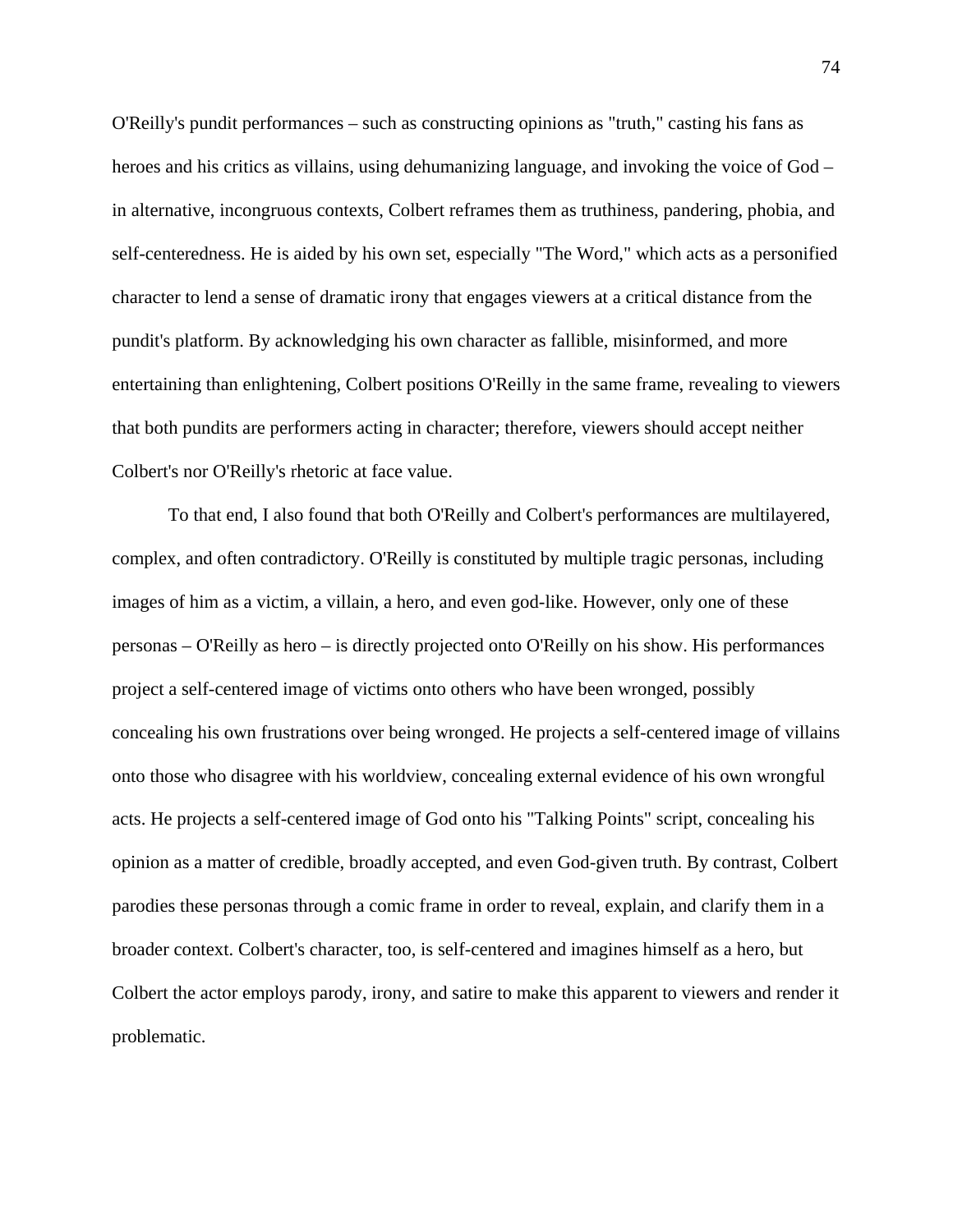In the next two chapters, I will examine two performative events (Colbert's speech at the White House Correspondents' Association annual dinner in 2006 and his campaign for president in 2007) in which Colbert departs from *The Colbert Report* and moves beyond his specific parody of O'Reilly to critique the media and political industries at large. I believe there are important differences – and some similarities – between Colbert's critical performances and those of O'Reilly, who also criticizes the mainstream media and politicians. One distinction is tragic versus comic framing, as I have discussed throughout this chapter. Both O'Reilly and Colbert critique other media and political figures for spin, partisanship, and dishonesty. O'Reilly frames the most threatening offenders in the media as "the far-left," while Colbert argues that perceivably left-leaning groups have actually kowtowed to conservatives in power. He questions why the media sides with either right or left, and worse, puts profits over public service. Colbert becomes further distinguished from O'Reilly by venturing beyond the comforts of his own television studio, which O'Reilly rarely does. Arguably, Colbert's speech to the White House Correspondents' Association, scheduled serendipitously by an ill-informed event planner, is a performative rite of passage that establishes Colbert's character as a more complex persona in his own right and perhaps no longer simply a parody of O'Reilly. From there, Colbert takes an additional leap into a more complex critical performance: running for president while operating as his own pundit. Thus, as I will show next, Colbert's performances follow the trajectory of political news evolving into personality-driven media, in which personality and opinion are not only more pronounced than genuine expertise and critical content, but perhaps they are also more welcomed and defended within conventional discursive frames.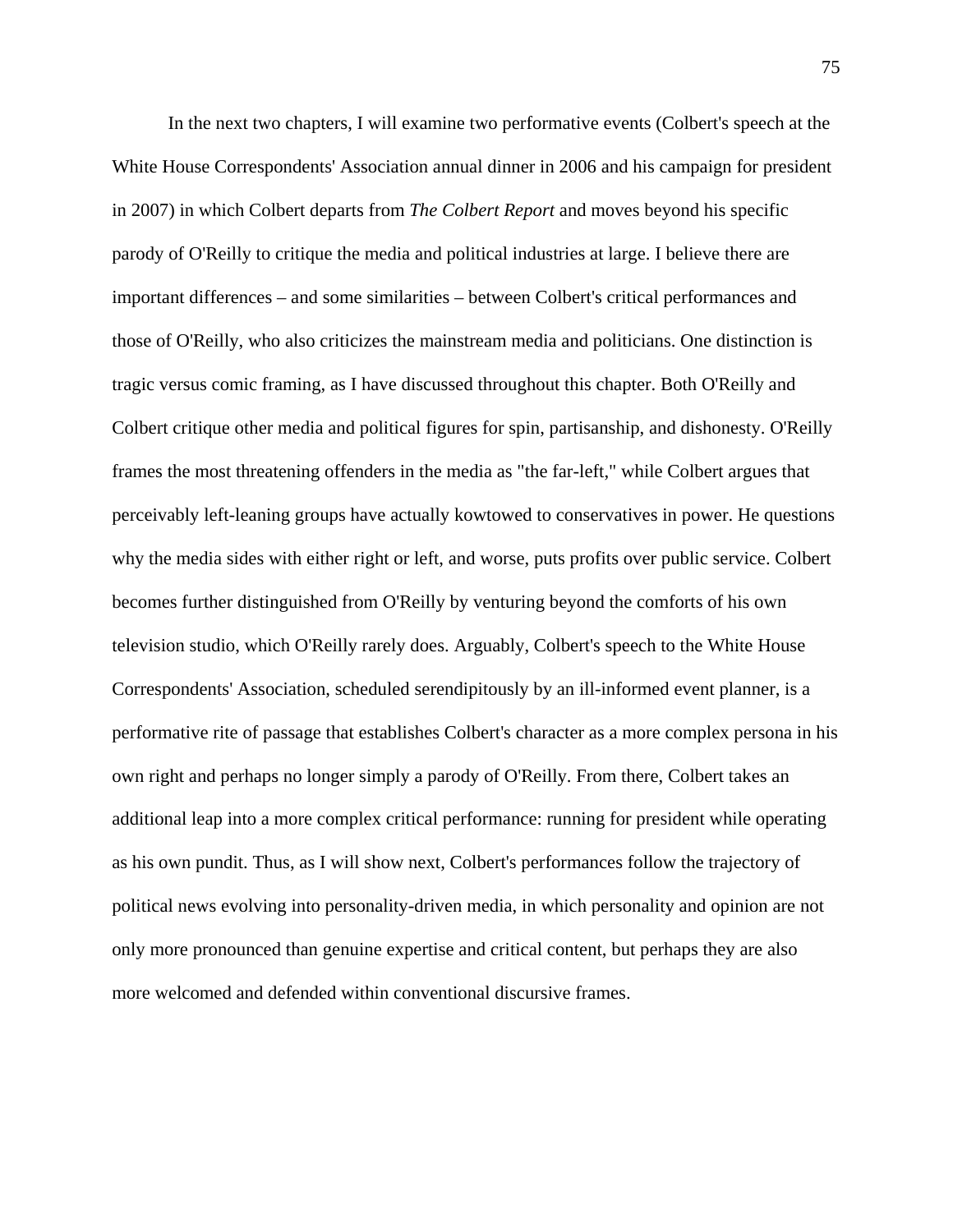## End Notes

 $2^2$  My findings support those of Mike Conway, Maria Elizabeth Grabe, and Kevin Grieves, who, as I discussed in my introduction, contend that O'Reilly employs a number of propagandistic rhetorical techniques that make his problematic logic appear commonsensical, compelling, and convincing (Conway, Grabe, and Grieves).

<sup>3</sup> In an exchange on 14 February 2007, O'Reilly lectures fellow Fox correspondent Jonathan Hoenig for using the word "immigrant" instead of "alien" to describe people entering the United States illegally. He tells Hoenig, "You used the word 'immigrant.' I'm telling you that's subterfuge. And it erodes your credibility. And I'm looking out for you. Don't do that" ("Illegal Alien Apologist Jonathan Hoenig On Fox News O'Reilly Factor").

<sup>&</sup>lt;sup>1</sup> For example, *Time* columnist Roger Rosenblatt argued shortly after September 11, 2001: "One good thing could come from this horror: it could spell the end of the age of irony. For some 30 years—roughly as long as the Twin Towers were upright—the good folks in charge of America's intellectual life have insisted that nothing was to be believed in or taken seriously. Nothing was real. With a giggle and a smirk, our chattering classes—our columnists and pop culture makers—declared that detachment and personal whimsy were the necessary tools for an oh-socool life. Who but a slobbering bumpkin would think, 'I feel your pain'? The ironists, seeing through everything, made it difficult for anyone to see anything. The consequence of thinking that nothing is real—apart from prancing around in an air of vain stupidity—is that one will not know the difference between a joke and a menace" (Rosenblatt paragraph 1).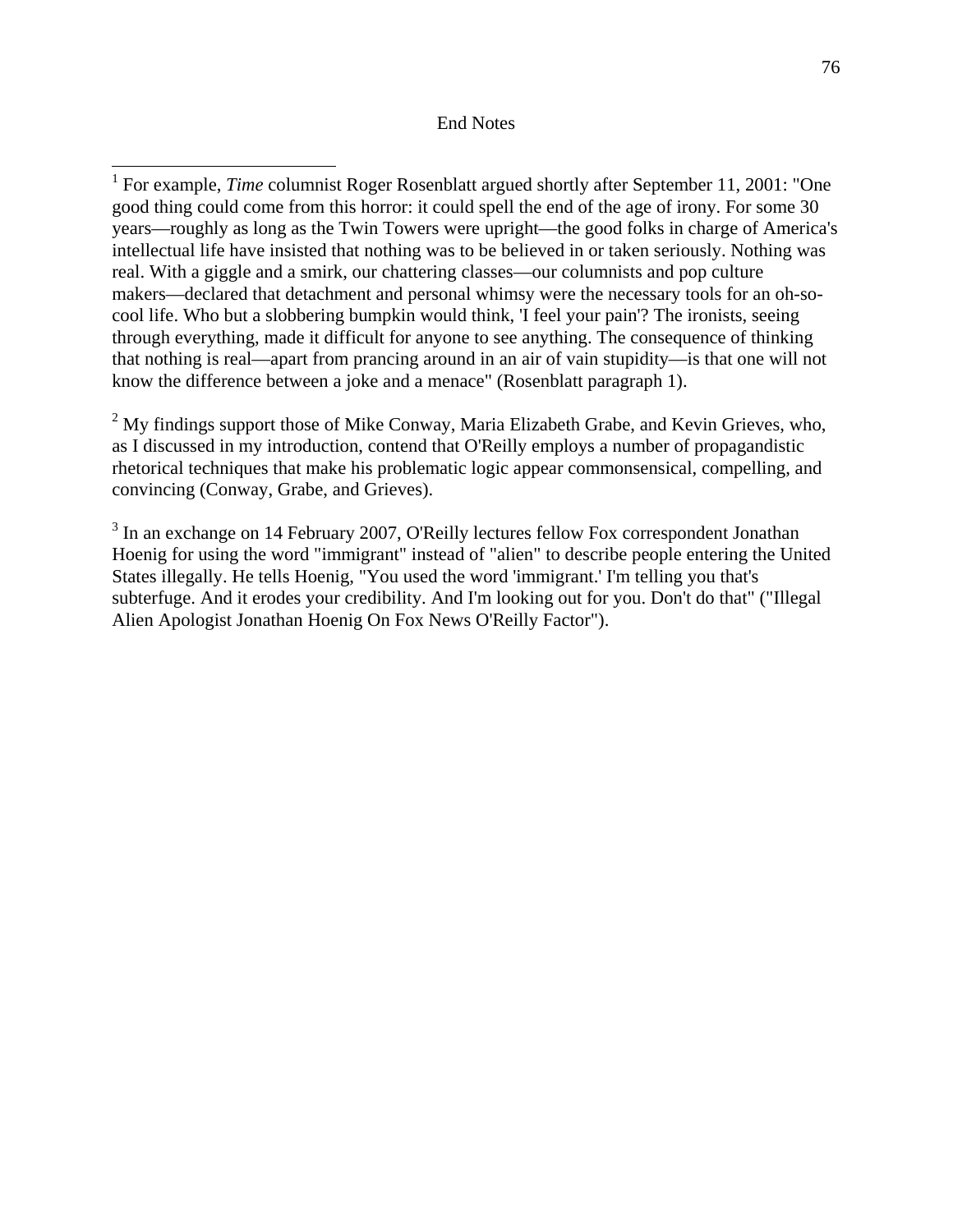#### **CHAPTER 3.**

# **OVER THE LINE? WHOSE LINE? COLBERT SPEAKS UP AT THE WHITE HOUSE CORRESPONDENTS' DINNER**

On April 29, 2006, Stephen Colbert took his critical humor to a new stage with an unconventional and controversial performance at the White House Correspondents' Association annual dinner. In his after-dinner speech – delivered ironically in character as an over-the-top, Bush-loving, media-loathing, rightwing pundit – Colbert went far beyond the traditional "roast" of the president. Instead, his comic routine was merely a thin veil for a skewering critique of both President George W. Bush for his failed policies and the press corps for not effectively challenging the administration's problematic messages. Colbert's critical humor called attention to a number of problematic conventions, from the sanctioned, status-quo-reinforcing revelry of the dinner event to the media's unwillingness to accept criticism. His satiric, acerbic remarks received a chilly response in the ballroom and were widely panned or ignored in many mainstream news reports on the event. However, while many in the mainstream media reacted as though Colbert crossed a line of appropriateness, others, including regular citizens discussing the event in online forums, cheered Colbert for speaking truth to the "truthiness" in power. His speech became a runaway hit on the Internet, where millions of viewers posted comments on YouTube, blogs, and other interactive sites praising, condemning, and further debating the relevance and appropriateness of Colbert's jokes.

This apparent disconnect between the mainstream media's reaction to Colbert's speech and the tremendous public response to it through alternative media raises important questions for rhetorical criticism. What rhetorical boundaries or lines did Colbert cross, and whose lines were they? What rhetorical conventions and ideological constructions did he unmask, and whose faces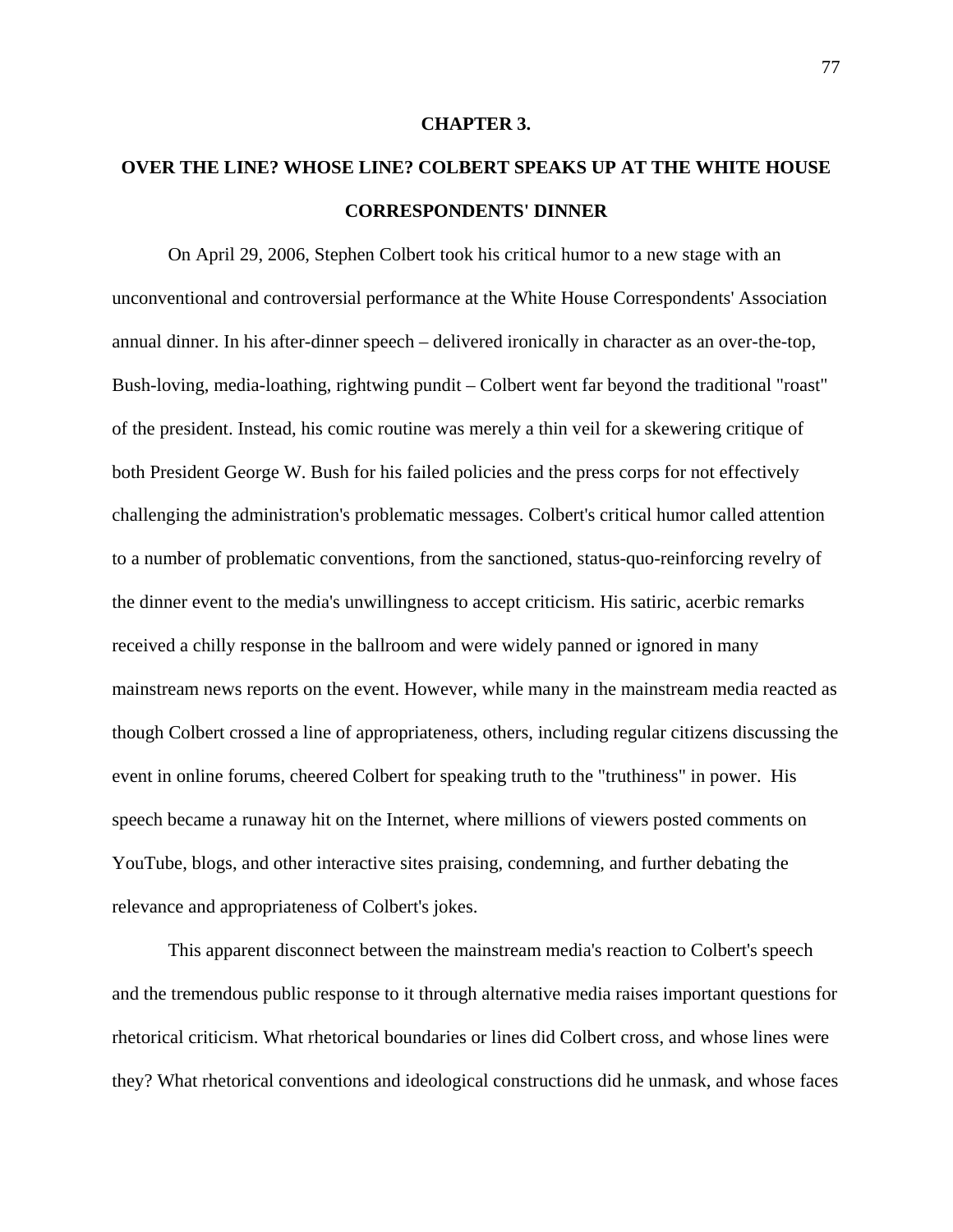were revealed? In what ways did varying responses to his speech – from the media establishment's rejection to the blogosphere's "viral" embrace – further complicate the status quo of political and media communication?

Here, I address these questions by analyzing the speech event and its aftermath through several rhetorical-critical lenses. I begin with a detailed overview of the speech situation, introducing the White House Correspondents' Association, the customs of its annual dinner tradition, and criticisms of the event from professional critics and, increasingly, independent bloggers. I follow this with a narrative description of the evening's performances, including a skit starring President Bush and a Bush impersonator and Colbert's keynote speech, and the divergent reactions to them in mainstream and alternative media spheres. In my theoretical analysis, I argue first that Colbert's speech once again employs Kenneth Burke's notion of the comic frame. I contrast this with the Bush-impersonation act – arguing that this light, sanctioned humor operates within a tragic frame emphasizing a perceived polar positioning of the media versus the administration. Rather than placing the media in binary opposition to the administration, which the annual dinner event observes and reinforces, Colbert reframes this relationship from a third, perhaps more holistic perspective – that of the viewing public which senses that neither the administration nor the media are fully truthful and acting in its best interest. Next, I argue that Colbert's speech provides perspective by incongruity, not only as an "incongruous" performance in itself (i.e., criticism in the guise of entertainment) but also toward the performances it critiques (i.e., the media's masking of its own self-interest). I interweave two additional theories in this analysis. First, I link Colbert's speech to Michel Foucault's concept of "*parrhesia,*" or speaking truth to power at one's own risk, and question the incongruity of the media establishment's selfproclaimed truth-seeking role in light of its self-protective reaction to Colbert's speech in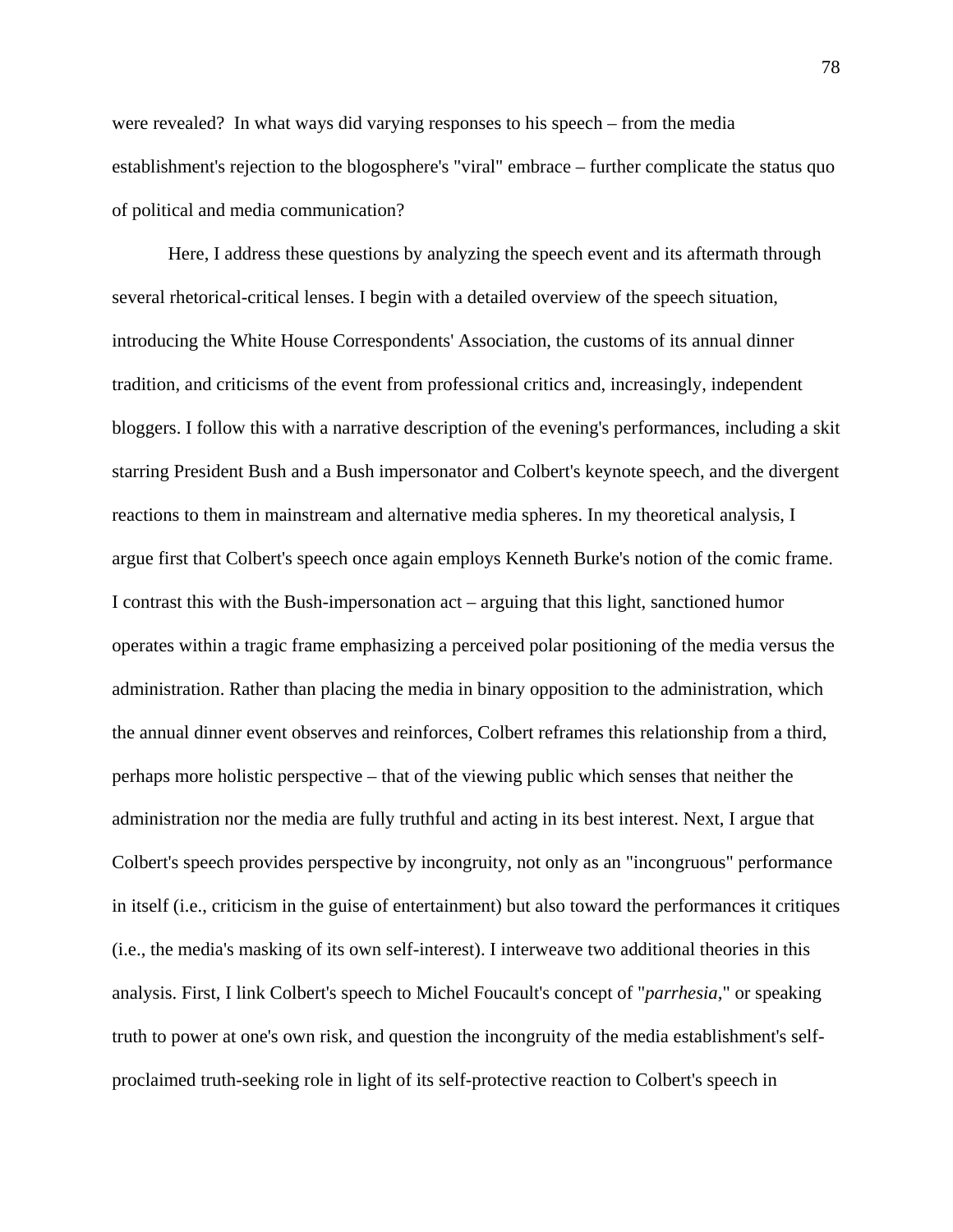subsequent news cycles. Second, I use the concepts of "carnivalesque" and "inversion" – as advocated by Mikhail Bakhtin and complicated by scholars like Peter Stallybrass and Allon White – to discuss incongruities of the annual dinner performances in particular and the performative relations between the media and political establishments in general. Finally, I consider another aftermath of this speech event, as "Stephen Colbert" was propelled to new heights of popularity and controversy as a media personality in his own right, which prepares him for his next parody of the performative trajectory of media figures on the political stage (specifically, his presidential campaign, discussed in Chapter Four).

#### *A Time-honored Tradition Celebrated and Excoriated*

The White House Correspondents' Association (WHCA) is a long-established organization for Washington reporters that has come under some scrutiny in recent years for arguably putting journalists' perks above journalism (Rich, "All the President's Press"; Rieder). Founded in 1914, the WHCA "represents the White House press corps in its dealings with the administration on coverage-related issues" (WHCA, "Home" ¶1). The WHCA offers journalism scholarships and awards, funded by proceeds from its annual dinner (WHCA, "History"). Former WHCA President George Condon notes that the dinner "was at the heart of what the Association did" until the 1990s, when "new restrictions on access, new increases in travel costs, new scrutiny of reporters, and new forms of media" required greater advocacy by the WHCA on behalf of White House reporters (WHCA, "History" ¶6). Today, the Association's priority concerns are "access to the president" and "efforts to reduce the costs that news organizations incur covering the president on the road" (¶6). Some journalists have criticized the WHCA for protecting the interests of the White House administration and its credentialed reporters at the expense of the public's right to know. For example, *New York Times* columnist Frank Rich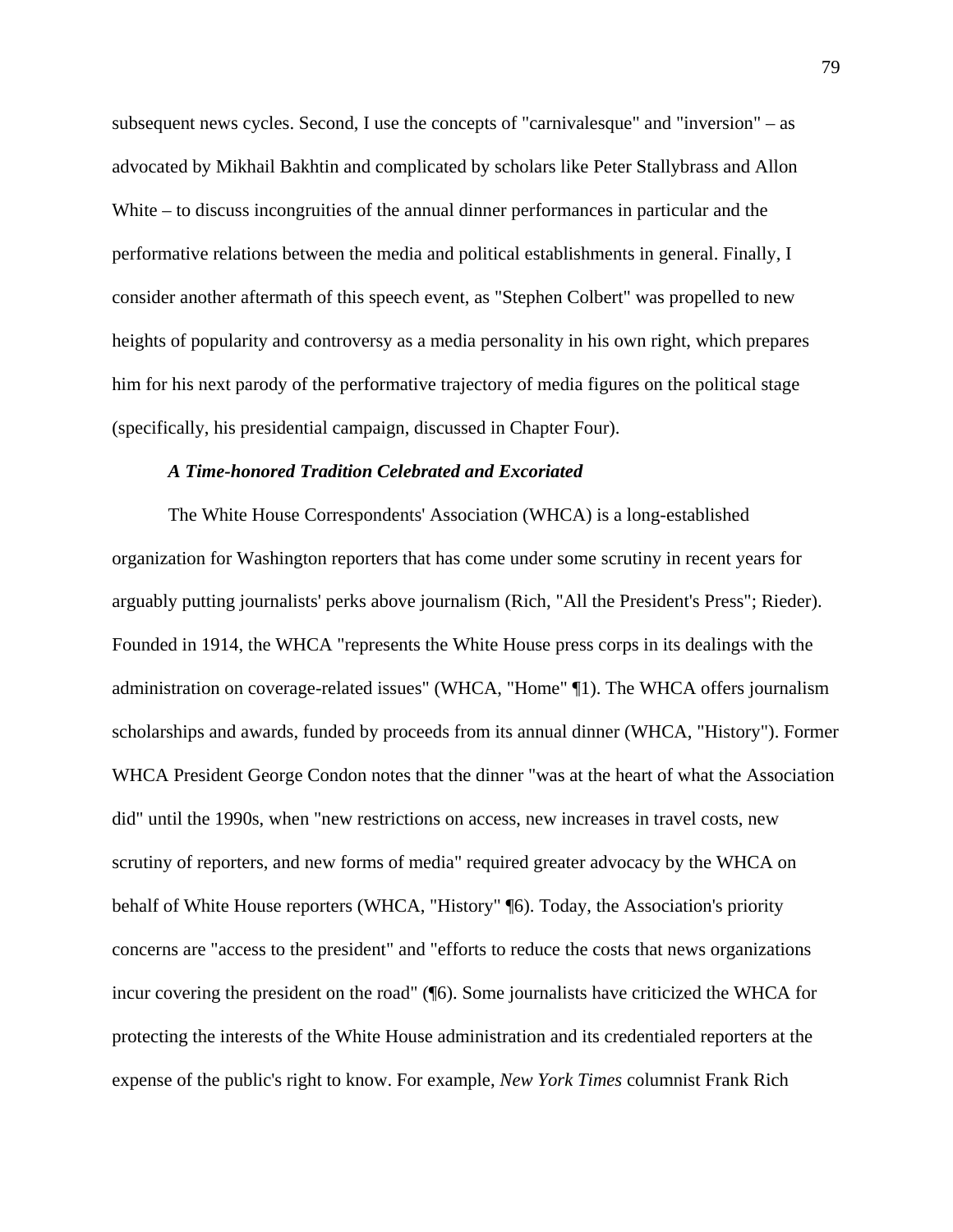characterized this "Beltway establishment" as having "parroted Bush administration fictions leading America into the quagmire of Iraq" ("Throw the Truthiness Bums Out" ¶14). In 2007, Rich announced that the *Times* would no longer partake in the WHCA's annual dinner festivities ("All the President's Press").

The WHCA dinner is a decades-old tradition ostensibly intended to reinforce good relationships between the presidential administration and the journalists assigned to cover it on a daily basis. The first annual dinner took place in 1920; a sitting president – Calvin Coolidge – first attended in 1924 (WHCA, "History"). For a long time, the event was considered rather lowkey; however, over the last two decades, it has become known by insiders as a competition among news organizations to "line up celebrity dates" with Hollywood actors and famous newsmakers (Rieder ¶7). For example, the week before the 2006 dinner, two *Washington Post*  reporters gushed with excitement on their blog: "ABC is bringing [Condoleeza] Rice, Valerie Plame and Joe Wilson, General Peter Pace, and *Dancing With the Stars* winner [Nick] Lachey; *People* magazine nabbed Mary Cheney, *Grey's Anatomy's* Isaiah Washington, John Legend, and Chris 'Ludacris' Bridges; Bloomberg gets Michael Chertoff, Governor Mitt Romney, New York Giant Tiki Barber, tennis babe Anna Kournikova, and Melina Kanakaredes" (Argetsinger and Roberts ¶4). Another *Washington Post* reporter blogged, "The thing is, the White House Correspondents' Dinner…is basically a good excuse for allegedly dignified journalists to act the fool. (Yes, us included.) Where else can you shed all sense of decorum and go chasing after Terrence Howard in mad pursuit of a 'quote'? Or shove your mug in front of *Desperate Housewives* star James Denton and maneuver an impromptu photo op?" (Wiltz ¶10).

Such musings have prompted criticism from journalism scholars and critics, who believe the dinner's fanfare depicts a culture of Washington that is "smug and arrogant and self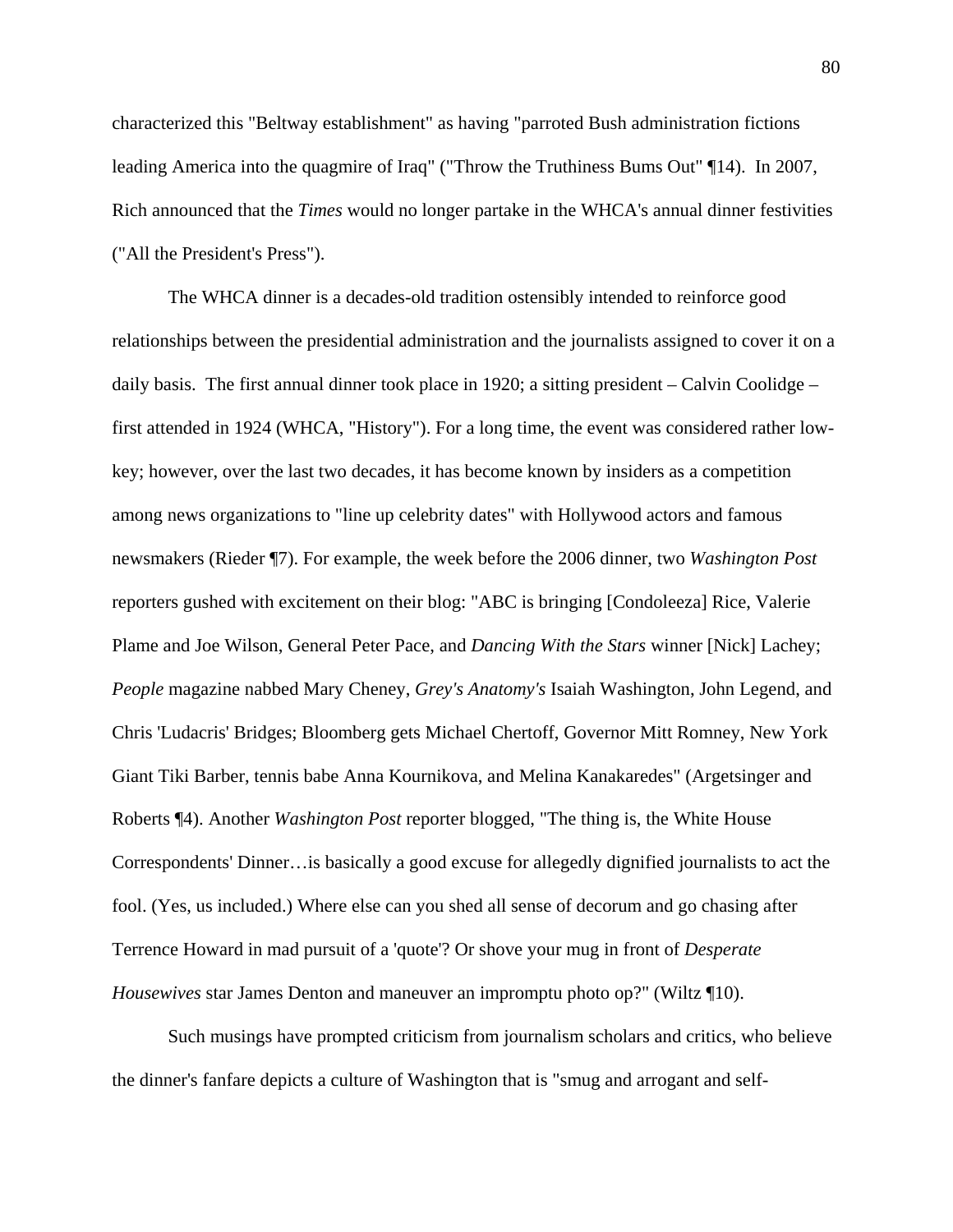important" (Rieder ¶18). Rem Rieder, editor and publisher of the *American Journalism Review,*  argues, "The problem is that this black tie underscores the notion that journalists are part of a wealthy elite, completely out of touch with ordinary Americans – their audience. (That's ridiculous, of course, given the fact that far too many journalists at smaller papers work for hideously low salaries.) And panting furiously after these name and semi-name guests is simply demeaning" (¶10). Rieder quotes former *New York Times* Washington bureau chief Michael Oreskes, who refused to let *Times* reporters attend under his watch in the late 1990s: "The purpose of honoring good journalism with awards and raising money for scholarships has become lost in the circus. The association each year is seen around the country as host to a Bacchanalia that confirms everyone's worst sense of Washington. We should not be a part of this" (¶13).

Despite such admonitions, the WHCA dinner has continued to draw crowds seeking a good time – including more than 2,600 guests in 2006 (Argetsinger and Roberts). However, by the mid-2000s, the new, rapidly expanding "blogosphere" of concerned citizens, alternative journalists, and self-anointed pundits writing on personal or public Internet sites had begun to amplify criticisms of the mainstream media. Alternative media web sites like *Daily Kos, Huffington Post, Instapundit,* and *Wonkette* gained popularity for offering alternative, critical, and sometimes partisan-appealing perspectives on stories reported in the news and the news business itself. For example, just two days before the WHCA dinner in 2006, *Huffington Post*  blogger Peter Daou wrote, "One of the hallmarks of the painfully-too-long Bush presidency has been the abject failure of the traditional media to adopt an interrogative or disputatious stance toward the administration. We've been treated to a half decade plus of stenography with a few smatterings of lucidity (Katrina being the lone example that comes to mind)" (Daou 11).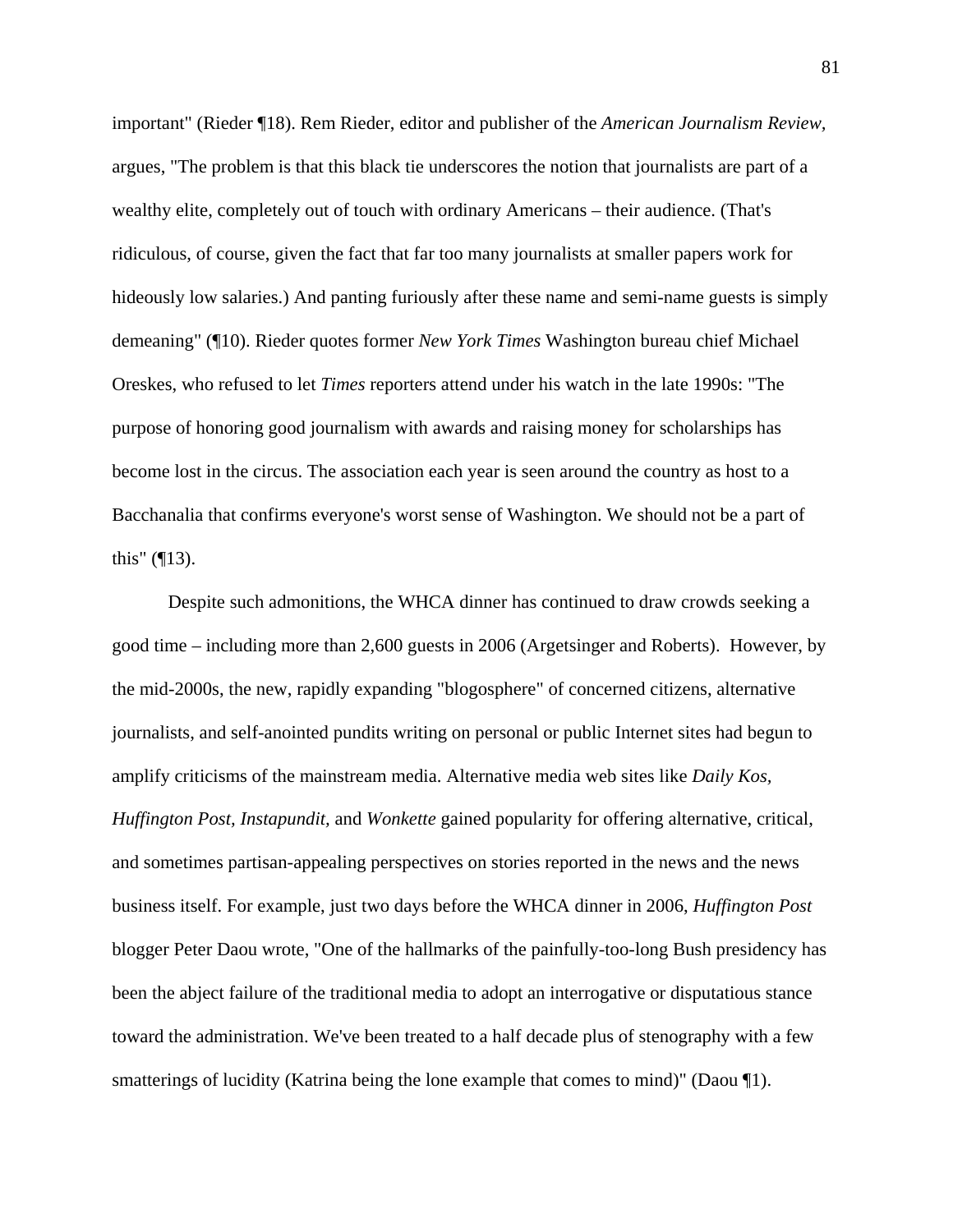Meanwhile, independent media consumers embraced the increasing ease and access to online content production, self-expression, and interactive discussions enabled by low-cost computer tools, YouTube video, and personal blog software (Gillmor). As public concerns grew over the administration's handling of the Iraq war, hurricane Katrina in New Orleans, and civil liberties restrictions under the guise of national security – to name just a few hot issues – events like the WHCA dinner stood to become fodder for the growing population of mainstream-media and administration critics with alternative media access.

By tradition, the annual dinner's official highlights include two comedic performances: one delivered by the sitting president and the other by a professional comedian. President Bush obliged the audience with a brief routine each year during his tenure. In 2002, for example, he opened with a photo slideshow mocking life in the White House (Kurtzman); in 2005, First Lady Laura Bush stopped him within the first minute and cracked jokes about being a "desperate housewife," in reference to the popular television series ("Laura Bush: First Lady of Comedy?"). Over the years, many popular comedians have joined presidents on the dais, including Jay Leno, Drew Carey, Ray Romano, Cedric the Entertainer, and even Jon Stewart (years before his *Daily Show* fame). Customarily, the comedian delivers a light "roast" of the president and top officials, to the delight of the press corps. Apparently, Mark Smith, who was head of the WHCA in 2006, was not fully aware of the satirical, critical nature of Colbert's comedy when he invited Colbert to perform at the Association's dinner. Smith admitted later that he had not seen much of Colbert's work (Steinberg ¶1). Any assumptions that Colbert's rightwing persona would cater kindly to a Republican administration would prove grievously incorrect.

As anticipated, the ballroom of the Washington Hilton hotel boasted a star-studded guest list on the evening of April 29, 2006. The event was filmed and broadcast live on cable news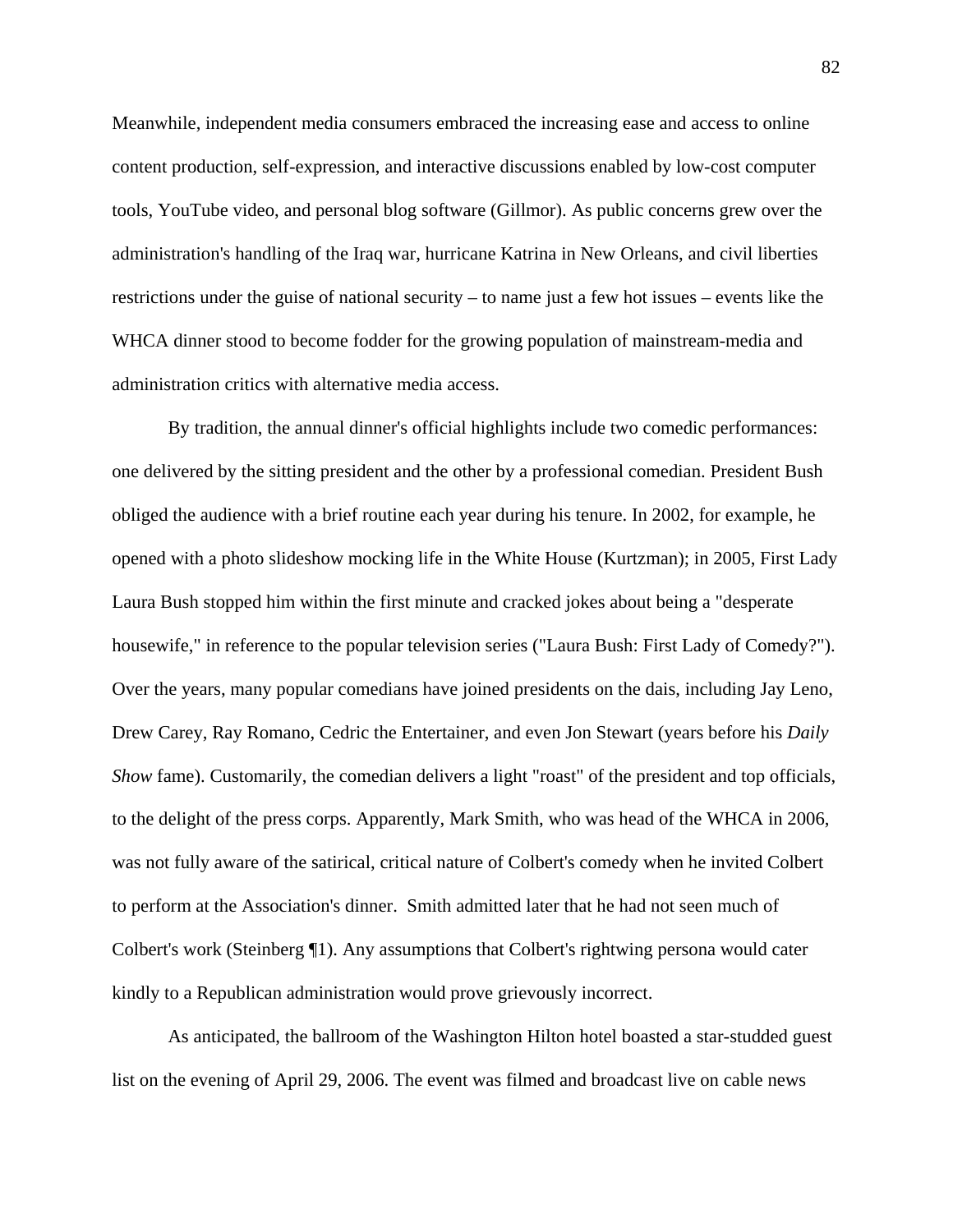channel C-SPAN. President Bush, the First Lady, high-ranking administration officials, members of the White House press corps, Hollywood celebrities, and other newsmakers enjoyed dinner and networking. Somewhat oddly, several vocal critics of the Bush administration were present and partaking in the festivities, including Valerie Plame, the CIA undercover operative whose identity was leaked allegedly by a White House official; New Orleans Mayor Ray Nagin, who was harshly critical of the Bush administration's poor response to Hurricane Katrina not one year earlier; and civil rights activist Jesse Jackson, a known Bush critic. And yet, in spite of the many controversies connected to the people in this room – from devastating disasters to deadly wars – the atmosphere here was one of lightheartedness and laughter (C-SPAN, "Colbert Roasts President Bush").

Before Colbert took the stage, President Bush and Bush impersonator Steve Bridges performed a ten-minute comical skit that generated great applause and laughter from the audience (C-SPAN, "President Bush Impersonation"). Following the time-honored customs of the annual dinner, Bush played along in light self-deprecation for the amusement of the press corps and other audience members. While Bush played himself in a straight role, Bridges represented Bush's inner thoughts, playing up the president's reputation for malapropism. Together, they poked fun at Bush's inability to pronounce words like "nuclear" and made light of current headlines like the recent administrative reorganization that sent several White House officials packing. "I'm feeling chipper," Bush joked. "I survived the White House shake-up!" Bridges commented on the high-profile members of the audience, calling them "all the usual suspects" before asking, "Speaking of suspects, where's the great white hunter?" Bush followed, "I am sorry Vice President Cheney couldn't be here tonight." The audience rolled with laughter at this reference to Cheney's recent hunting accident in which he shot his friend, Texas attorney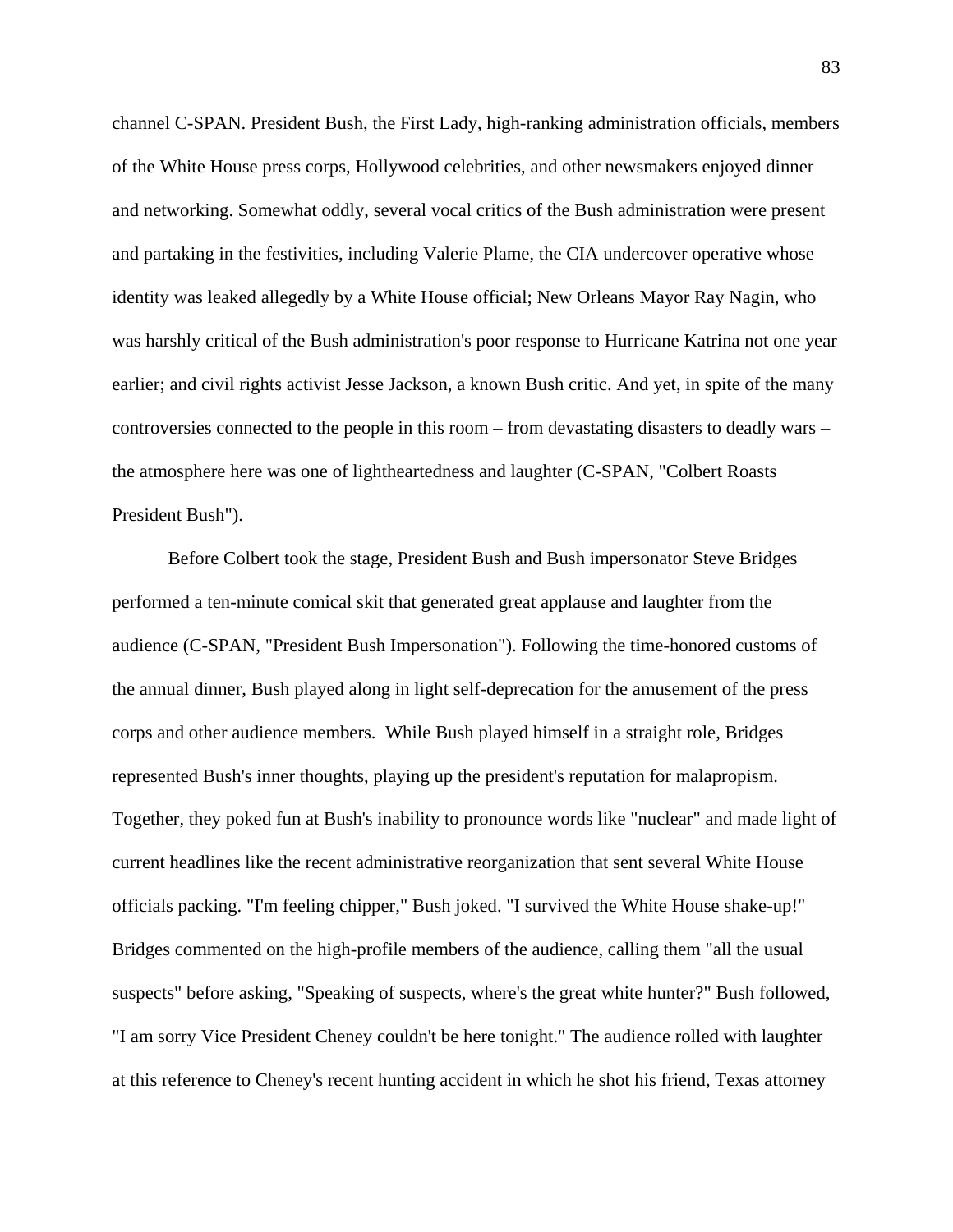Harry Whittington (Bash). Bush and Bridges also served up several partisan punch lines, pitting the media and liberals as adversaries. Bridges joked that the room was full of "media types" and Hollywood liberals" – "the only thing missing is Hillary Clinton sitting on the front row rolling her eyes." Later in the skit, Bush contended (as all politicians do) that he supports bipartisanship. To illustrate his vision, Bridges envisioned a "church" (shown by clasping his fingers together and turning his hands upward in the style of the children's rhyme, "here is the church, here is the steeple; open the door, and there are the people") in which Bush and the iconically liberal Senator Ted Kennedy sit side-by-side in the front row, and all would be well. In closing, Bush thanked Bridges as "my invited guest" and noted, "It's really important to be able to laugh at your job." He thanked the audience for attending, and concluded with "God bless the troops, God bless freedom, and God bless America." Mark Smith then introduced Colbert (C-SPAN, "President Bush Impersonation").

As Jon Stewart would later remark tongue-in-cheek, "Apparently [Colbert] was under the impression that they'd hired him to do what he does every night on television" ("Intro – Correspondents' Dinner"). True to his bitingly satiric act, Colbert stepped up to the bully pulpit, first ridiculing Bush, and then – more shockingly – the press corps sitting in the audience. Colbert went beyond Bush's pronunciation problems, aiming instead at Bush's overall leadership style and sense of judgment in serious situations, particularly what he saw as Bush's rigid stance on issues and his tendency to surround himself only with those who agree with him. "We're not so different, he and I," said Colbert-in-character. "We get it. We're not brainiacs on the nerd patrol. We're not members of the Factinista" (Colbert, Dahm, Dinello, and Silverman 221).<sup>1</sup> He continued, "The great thing about this man is he's steady. You know where he stands. He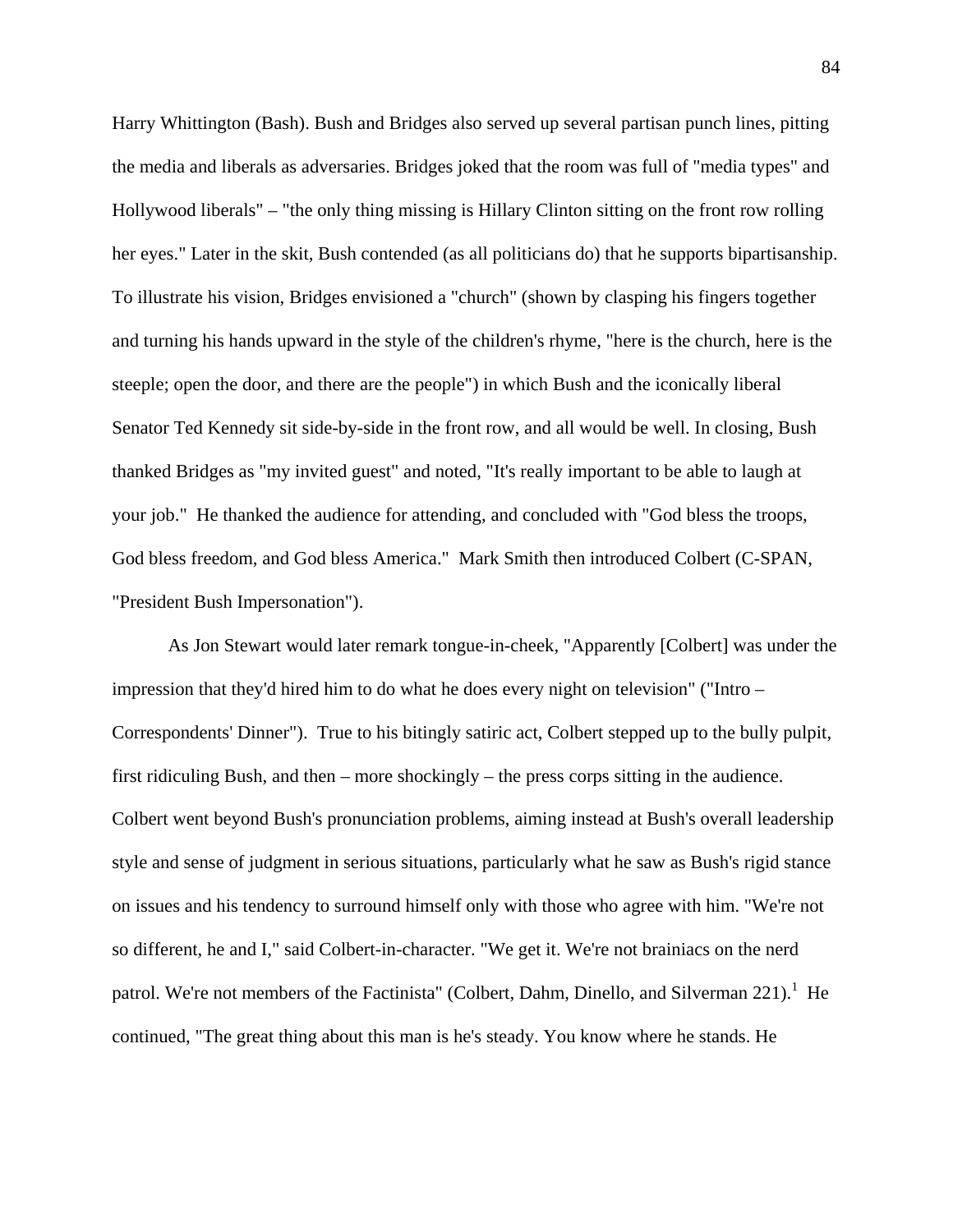believes the same thing Wednesday that he believed on Monday, no matter what happened Tuesday" (224).

For Colbert, Bush is the epitome of "truthiness" – deriving truth from what feels true and what ought to be true, in one's opinion, rather than facing conflicting facts. Said Colbert, "Now I know there are some polls out there saying this man has a 32% approval rating. But guys like us, we don't pay attention to polls. We know that polls are just a collection of statistics that reflect what people are thinking in 'reality.' And reality has a well-known liberal bias" (Colbert, et al. 222). Colbert also criticized the administration's deft use of visual images to reinforce positive public perceptions of Bush as a strong, caring leader. "I stand by this man because he stands for things," said Colbert. "Not only for things, he stands on things. Things like aircraft carriers and rubble and recently flooded city squares. And that sends a strong message: that no matter what happens to America, she will always rebound – with the most powerfully staged photo ops in the world" (223). Here, Colbert alluded to well-known images of Bush standing on the U.S.S. Abraham Lincoln under a "Mission Accomplished" banner in 2003 (although the war continues in 2009); atop the fallen World Trade Center towers shortly after 9/11, promising to catch the perpetrator (although Osama Bin Laden remains at large); and in New Orleans, where thousands suffered in the wake of Hurricane Katrina with little assistance or apparent concern from the federal government.

 Colbert also lampooned Bush for his apparent contradictions of conservative Republican ideology. Alluding to Bush's notion of "compassionate conservatism," Colbert exclaimed, "I believe in pulling yourself up by your own bootstraps. I believe it is possible – I saw this guy do it once in Cirque du Soleil. It was magical. And though I am a committed Christian, I believe that everyone has the right to their own religion, be you Hindu, Jewish, or Muslim. I believe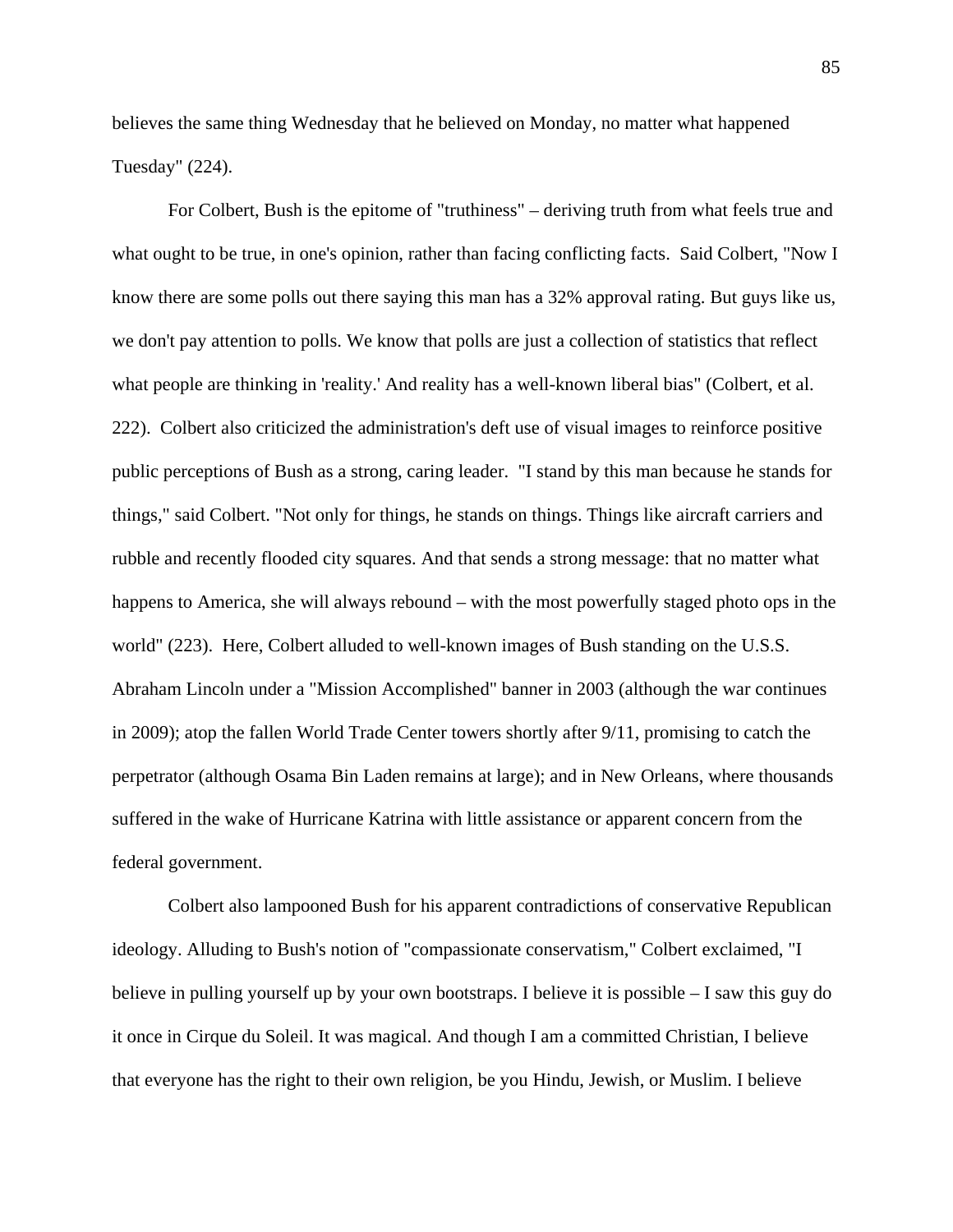there are infinite paths to accepting Jesus Christ as your savior" (Colbert, et al. 222). Addressing Bush's controversial expansions of federal oversight, from No Child Left Behind to the Patriot Act, Colbert added, "I believe the government that governs best is the government that governs least. And by these standards, we have set up a fabulous government in Iraq" (222). His jokes drew some chuckles from the audience, but much of the laughter appears stifled and uncomfortable – certainly not the roaring response heard during Steve Bridges' impersonation. A camera focused on President Bush showed him grow increasingly uncomfortable and possibly angry as Colbert's routine went on ("Bush Realtime Reaction to Colbert Speech"); one White House aide said later, "He's got that look that he's ready to blow" (Bedard ¶3).

 It is an understatement to say that Colbert upped the temperature on the traditional presidential roast. And certainly his words were to the liking of many journalists in the room, even if they showed discomfort. But then Colbert turned his sharp wit on the White House press corps, the very group that invited him to speak. He accused them of sleeping on the job while the Bush administration enacted highly questionable policies affecting the lives of millions of Americans and people around the world. "Over the last five years you people were so good – over tax cuts, WMD intelligence, the effect of global warming," chided Colbert. "We Americans didn't want to know, and you had the courtesy not to try to find out. Those were good times, as far as we knew" (Colbert, et al. 224). He then fired at the correspondents' inability to get anything but "spin" from the White House and their seeming acquiescence. "Here's how it works: the President makes the rules. He's the Decider. The press secretary announces those decisions, and you people of the press type those decisions down. Make, announce, type. Just put 'em through a spell check and go home. Get to know your family again. Make love to your wife. Write that novel you got kicking around in your head. You know – the one about the intrepid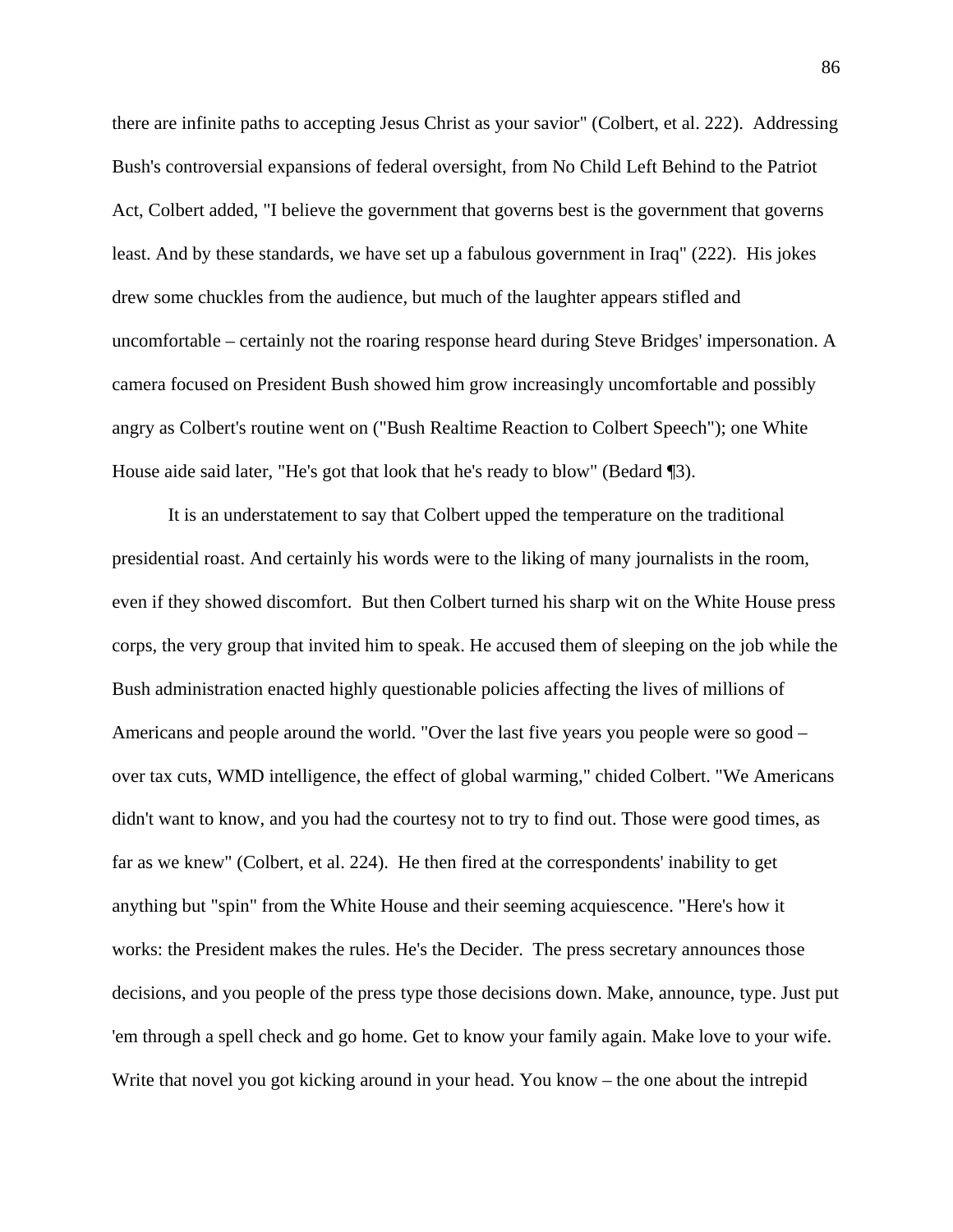Washington reporter with the courage to stand up to the administration. You know – fiction!" (224). The audience response remained chilly.

Colbert then announced that he would like to have been considered for the White House press secretary position recently vacated by Scott McClellan and filled by former Fox News anchor Tony Snow. "Got some big shoes to fill, Tony," he remarked. "Big shoes to fill. Scott McClellan could say nothing like nobody else" (Colbert, et al. 226). Colbert segued to a tenminute "audition" video featuring him, still in character, now in the role of White House press secretary. The video featured clips of actual White House correspondents asking rather tough questions at a press conference, spliced with staged footage of Colbert as press secretary at a fictitious pressroom podium, desperately dodging the reporters' questions. When NBC correspondent David Gregory continued a line of pressing questions about Iraq, Colbert examined several buttons on his podium: "EJECT," "GANNON" [a reference to one reporter who appeared to be asking pre-approved, "friendly" questions (Savage and Wirzbicki; Rich, "The White House Stages Its 'Daily Show'")], and "VOLUME." Colbert elected to turn down the volume; the camera cut back to Gregory, still talking, but now inaudible. Later, veteran reporter Helen Thomas, known as a vocal critic of the White House, was shown asking questions about the Iraq invasion. Frustrated, Colbert fled the room, only to be stalked by Thomas into a parking lot in a scene resembling a suspense movie. (Thomas actually participated in the filming of this scene expressly for Colbert's video.) To be fair, the footage suggested that the White House correspondents were asking tough questions and doing their best against the powerful controls of the White House. The video primarily attacked the White House press office for its unwillingness to answer tough questions about faulty policies with disastrous consequences.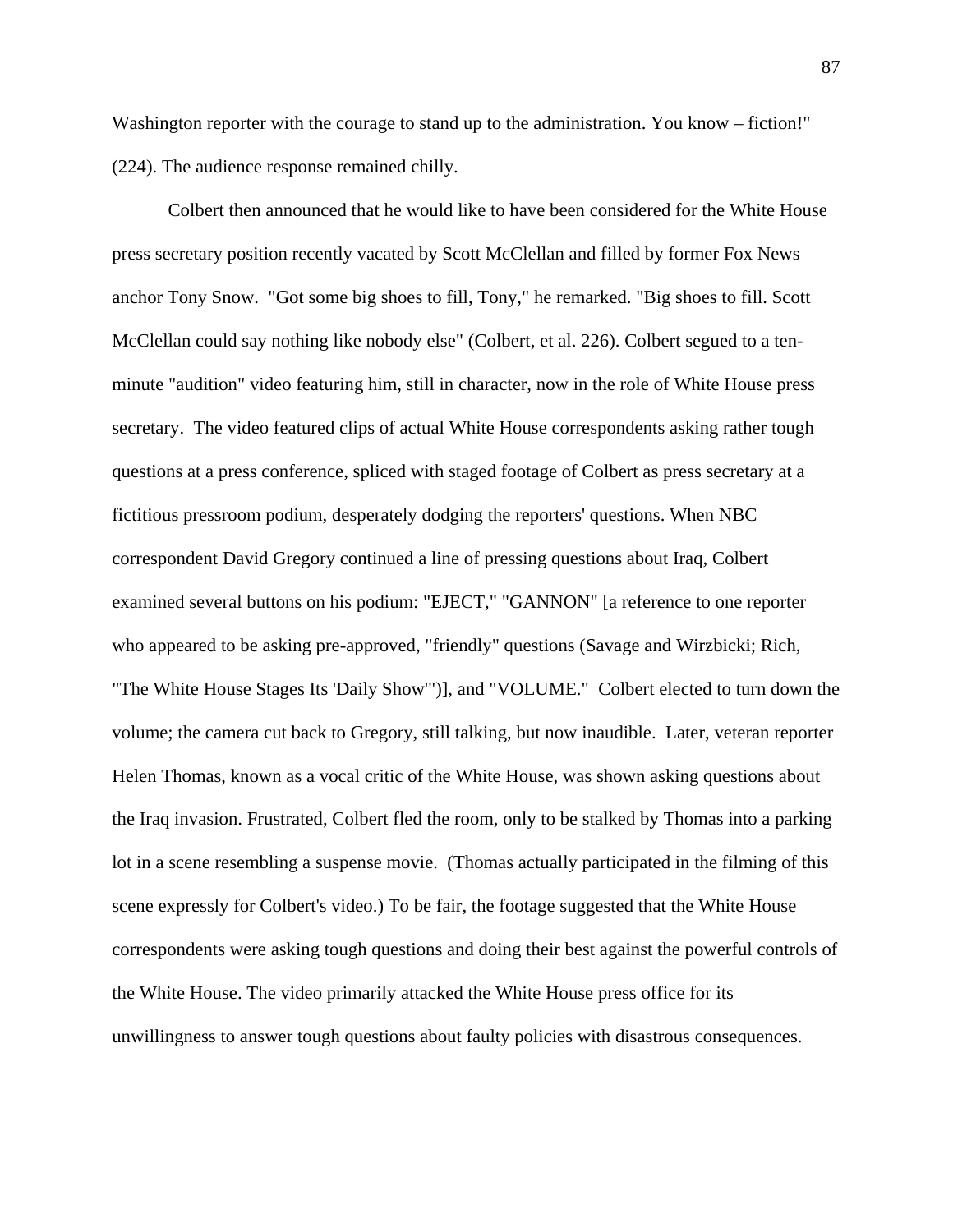Nevertheless, Colbert still characterized the press corps as ineffective and irrelevant (with the possible exception of Helen Thomas).

After the video, Colbert thanked the crowd and left the podium. Video footage of his exit shows President Bush shaking his hand and saying "Good job," while the First Lady appears to give him an icy reception with no handshake. The Bushes promptly departed, and Mark Smith, seeming embarrassed, quickly concluded the program ["Speech at the White House Correspondent's Dinner (2006) p3"] (*sic*).

#### *The Aftermath: Did Colbert Cross a Line? Whose Line?*

Perhaps most telling about the impact of Colbert's speech were the divergent responses from the mainstream media versus alternative media and the viewing public. Not surprisingly, the White House downplayed the story; press secretary Scott McClellan said only, "We'll let the others be entertainment critics. I know better than to insert myself into that one" (Steinberg ¶17). Meanwhile, the discomfort among the Washington reporters in the Hilton ballroom carried over into the subsequent news cycle, where much of the mainstream media responded by ignoring, dismissing, or condemning Colbert's speech in their coverage of the event. The major television news networks – whose anchors are members of the WHCA – ignored it entirely in their Monday-morning recaps, focusing instead on the Bush-Bridges skit – obviously a much safer story (Kalvin; Kaufman; Mallick). C-SPAN, which broadcast the live event, repeated the full recording several times within the next twenty-four hours but thereafter aired only edited segments that featured the Bush-Bridges skit and excluded Colbert's speech (Kalvin). The *New York Times'* initial coverage focused entirely on the Bush-Bridges skit, offering a rather interesting criticism of Bush's increased need to ingratiate himself with the press because of dire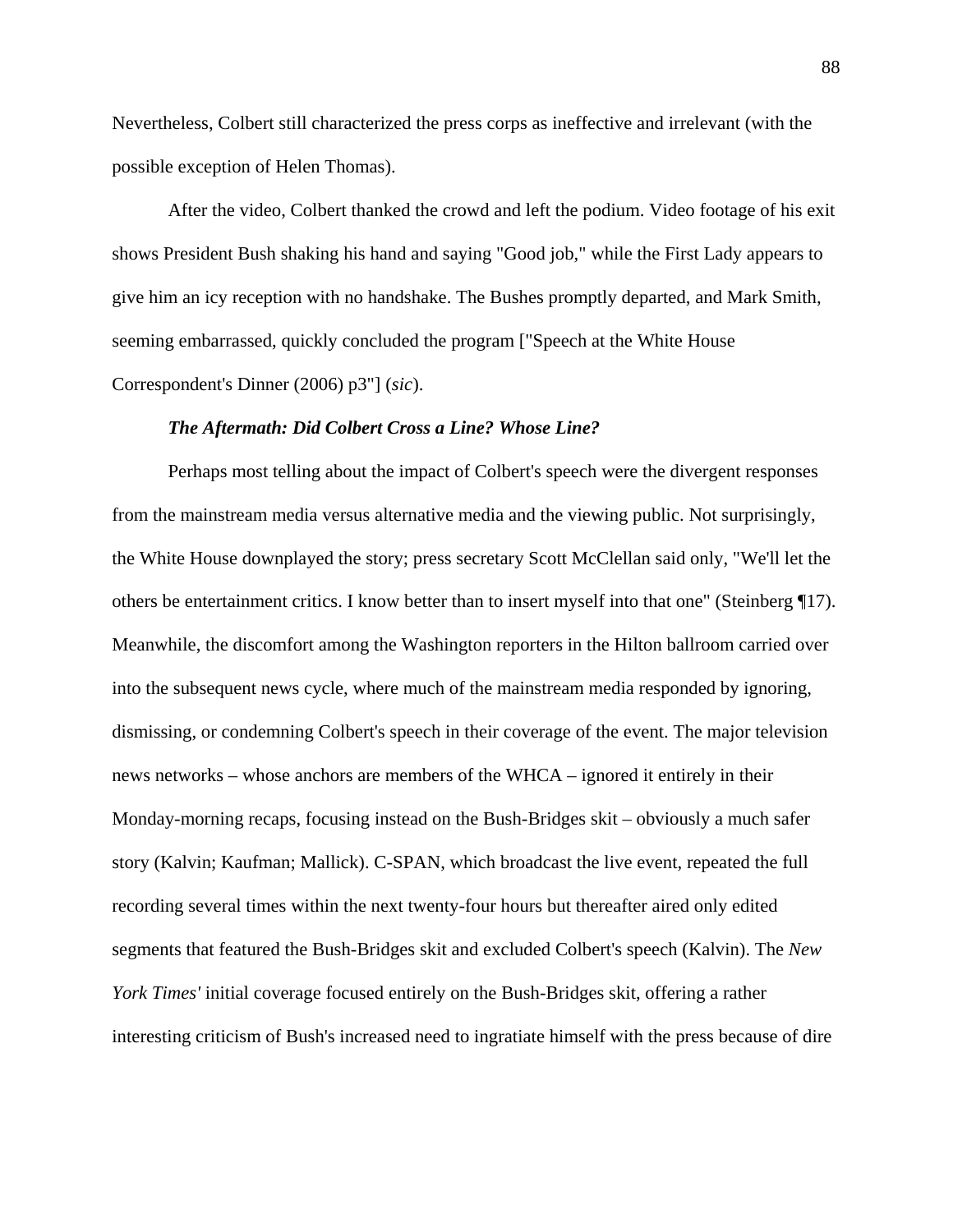current affairs – and yet not a single mention of Colbert (Bumiller). *Washington Post* media critic Howard Kurtz also ignored it at first (Kurtz, "Media Backtalk").

Colbert's story might have faded quickly from these news organizations' lineups had readers and viewers not complained about its omission. Still, some news organizations responded dismissively to their audiences' concerns. In a published letter to the editor of the *New York Times,* Gloria D. Howard wrote, "I was stunned to read your recounting of the White House Correspondents' Dinner, which did not mention the bravura performance of Stephen Colbert" (Howard and Phillian). The *Times* posted a response from Richard Stevenson, a deputy bureau chief in Washington: "We didn't write about Mr. Colbert's routine at first because whether you thought it was funny or not, it relied on what seemed to me to be familiar themes: there was no WMD, Bush is detached from reality, the White House press corps was cowardly asleep at the switch" – suggesting that Colbert's jokes derived from standard partisan cues (Hoyt ¶7). Similarly, during an online chat program, when participants chastised *Washington Post* columnist Howard Kurtz for not mentioning Colbert's performance in his column, Kurtz initially quipped that he did not respond "maybe because I wasn't there, and another *Post* reporter covered the dinner." When pressed, he offered, "The problem in part is one of deadline. The presses were already rolling by the time Colbert came on at 10:30." He noted, with some irritation, that he had run two clips from Colbert's speech on his own CNN program. Finally, when participants criticized his excuses, Kurtz ended the discussion with, "I'm very interested in the president's reaction…But whether David Gregory and the gang were offended, I suspect they have more of a sense of humor than some of you seem to believe" (Kurtz, "Media Backtalk").

Meanwhile, by contrast, video clips of Colbert's speech, recorded from C-SPAN, surfaced on the Internet and quickly went "viral" on video web sites like YouTube and Google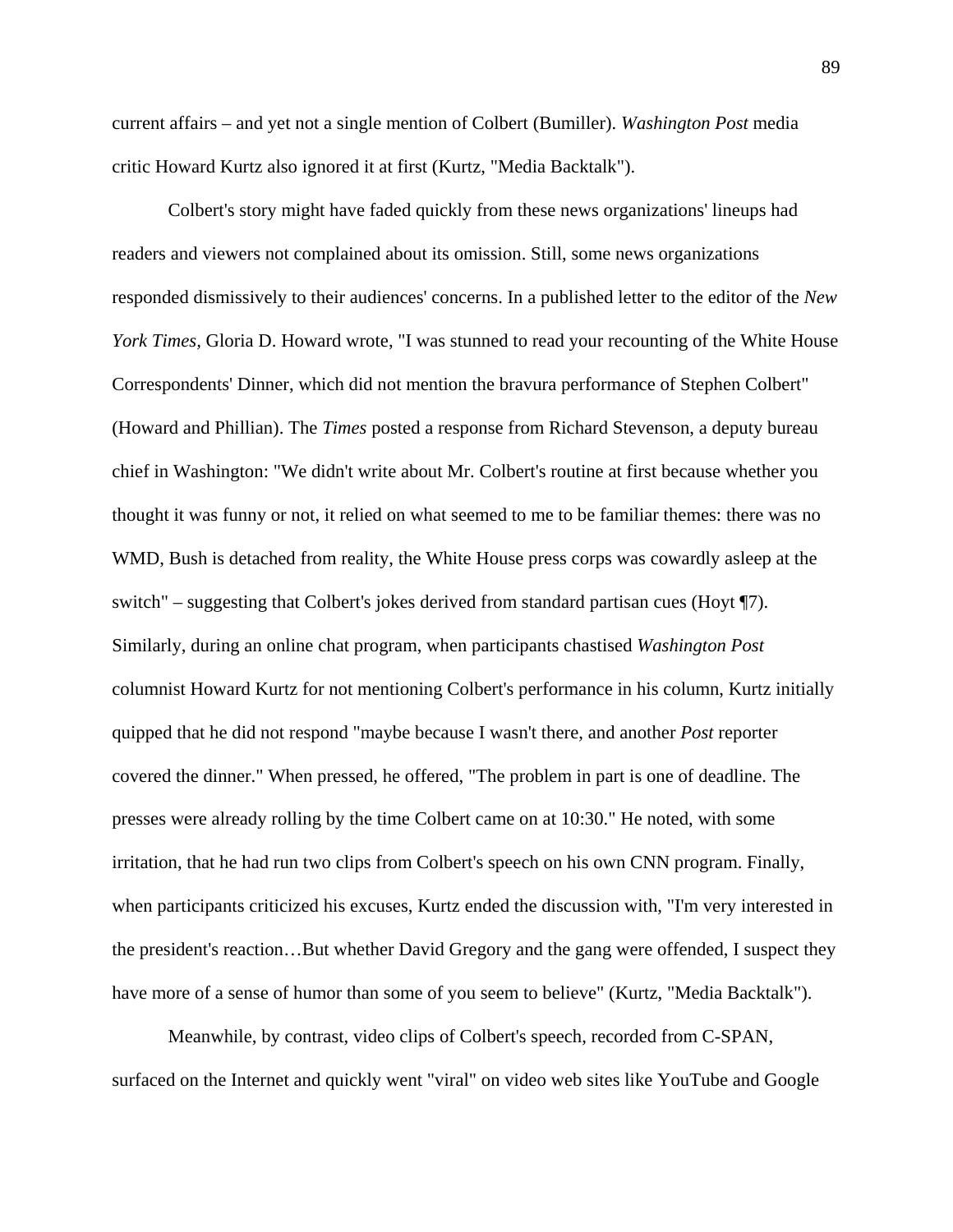and blogs like *Crooks and Liars* (Noam Cohen, "A Comedian's Riff"), which Nielson BuzzMetrics would later rank as the second most popular blog post of 2006 (Nielson BuzzMetrics). According to early reports of the online interest in Colbert's speech, forty-one video clips were posted on YouTube and viewed 2.7 million times in less than forty-eight hours (Noam Cohen, "A Comedian's Riff"). Moreover, on that Monday's episode of *The Daily Show,*  viewers cheered when Jon Stewart expressed congratulations to Colbert for delivering an address "that I can only describe as balls-a-licious" ("Intro – Correspondents' Dinner"). On *The Colbert Report,* Colbert mocked himself for telling jokes that were met with "a very respectful silence." He showed a short clip from his speech, in which he responded to suggestions that the White House staff reorganizations equate to "rearranging the deck chairs on the Titanic," deadpanning, "No, this administration is not sinking – this administration is soaring! If anything, they're rearranging the deck chairs on the Hindenburg!" When the camera panned over the stunned audience, Colbert's producers superimposed the sound of crickets chirping. "The crowd practically carried me out on their shoulders," Colbert bragged facetiously, "although I wasn't actually ready to leave" ("White House Correspondents' Dinner").

With public attention exploding in alternative outlets, the mainstream media eventually had to acknowledge Colbert. But among those who did address his speech, including many conservative pundits and mainstream news columnists, they framed the discussion not so much on the implications of the public's response as on the question of "was he funny or not?" Gossip columnists Amy Argetsinger and Roxanne Roberts, who earlier chronicled their own excitement about the WHCA dinner, proclaimed: "The reviews from the White House Correspondents' Association Dinner are in, and the consensus is that President Bush and Bush impersonator Steve Bridges stole Saturday's show – and Comedy Central host Stephen Colbert's cutting satire fell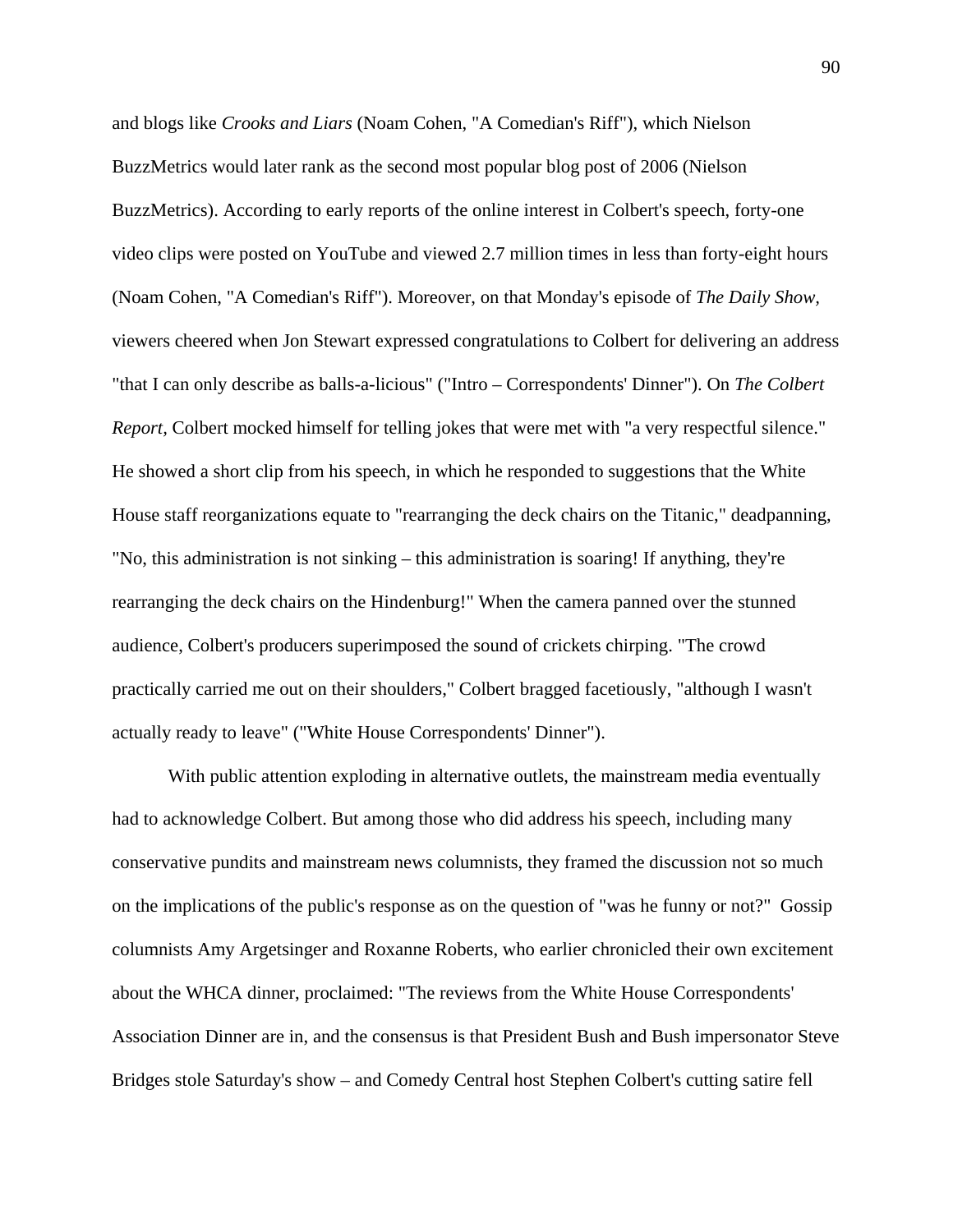flat because he ignored the cardinal rule of Washington humor: Make fun of yourself, not the other guy" (Froomkin ¶7). Several known conservative pundits panned Colbert's speech as bad partisan humor: Fox News's Steve Doocy called it "over the line" (Nico ¶2); Republican strategist Mary Matalin dismissed it as "predictable, Bush-bashing kind of humor" (Steinberg ¶15); and the *Washington Post's* Richard Cohen judged Colbert as "not just a failure as a comedian but rude," arguing that Colbert violated proper standards of decorum and disrespected the president (Richard Cohen ¶2). Howard Kurtz mocked the idea of a "media cover-up" circulating among "the liberal bloggers," reminding his readers (again) that he played two clips of Colbert on his CNN show (Kurtz, "Punchline Politics"). The *National Review's* Stephen Spruiell, also responding to "all those lefty bloggers," offered condescendingly that Colbert's speech was so poorly crafted and delivered, the media was protecting him – not the president – by not covering it. "It doesn't ring true with most people, thus it did not succeed as comedy. Why would reporters – who *like* Stephen Colbert – give a lot of coverage to such a failed performance?" (Spruiell ¶5). Even some left-leaning pundits like *Time's* Ana Marie Cox sided with the mainstream media's case, referring to "the blogospheric debate" as "whining, really"  $(Cox \P2)$ .

These opinions are certainly acceptable and plausible from conventional, left-versusright, my-opinion-versus-your-opinion perspectives. However, by focusing on the binary debate over "funny" versus "unfunny," pundits on either side limited themselves within a tragic frame, which appears incongruent with Colbert's comically framed critique. Rather than realize Colbert's criticism as a catalyst to transcend the problematic "truthiness" of their punditry, many commentators simply positioned Colbert as a conventional comedian and thus focused on his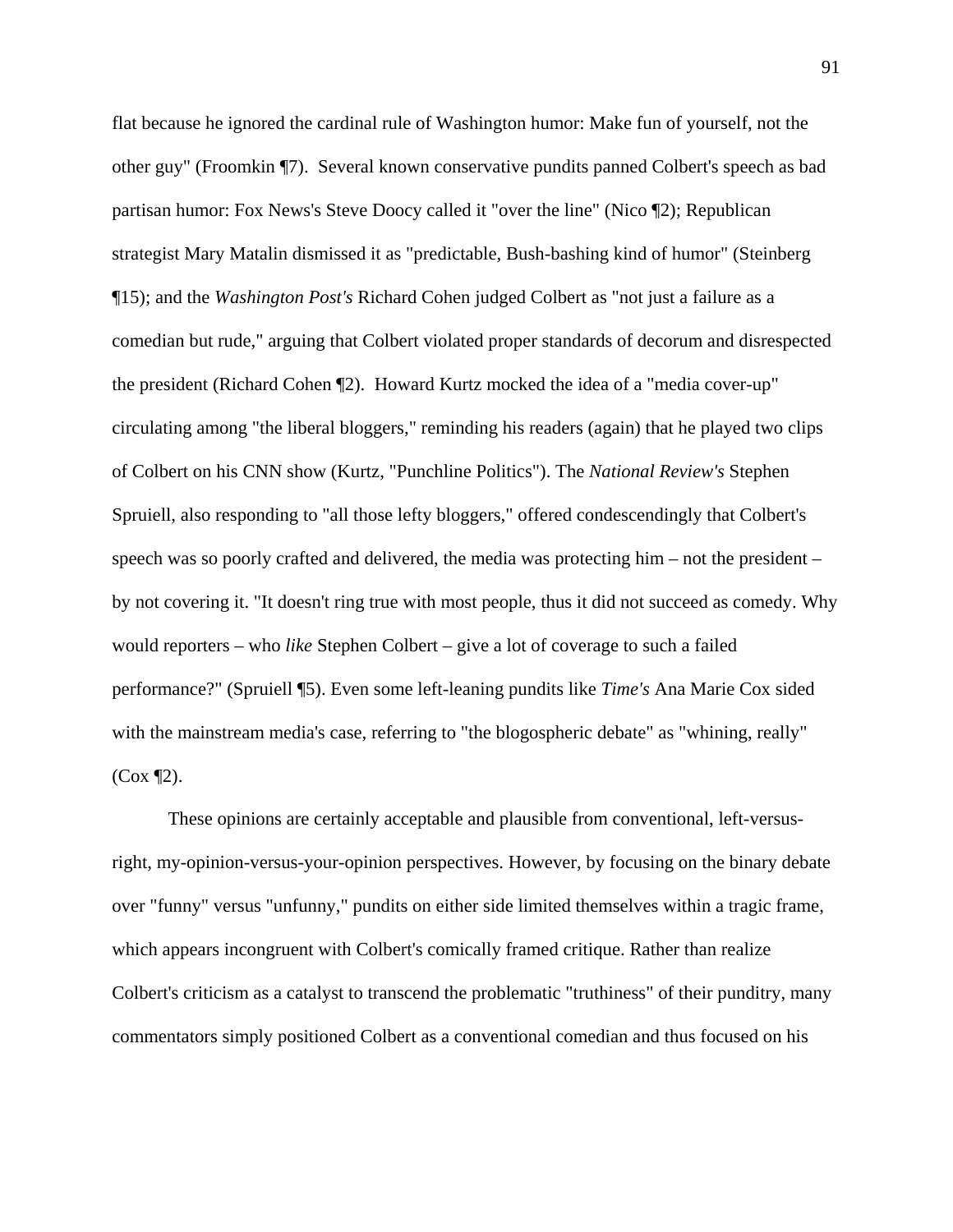$(in)$ ability to get laughs. Thus, it appears to many viewers that the mainstream media – even some of those who proclaimed it funny – did not get the joke.

The bizarre incongruity of the mainstream media's reaction to Colbert was noticed by many in alternative spheres. Joan Walsh, editor-in-chief of *Salon,* wrote about the fallout days later: "Personally, I'm enjoying watching apologists for the status quo wear themselves out explaining why Colbert wasn't funny. It's extending the reach of his performance by days without either side breaking character — the mighty Colbert or the clueless, self-important media elite he was satirizing. For those who think the media shamed itself by rolling over for this administration, especially in the run-up to the Iraq war, Colbert's skit is the gift that keeps on giving" (Walsh ¶9). Indeed, several weeks after the event, an audio recording of Colbert's speech became the number-one album purchased from iTunes Music Store (Noam Cohen, "That After-Dinner Speech"). In addition, a web site called *ThankYouStephenColbert.org* allowed visitors to post their comments (presumably notes of praise) about Colbert's WHCA speech. The site shows more than 56,000 "thank you" messages to date (although a closer examination of the comments indicates that some messages are duplicated, some are spam, and some are, in fact, criticisms of Colbert). Many of the comments suggested that not only did many viewers "get" Colbert's intentions, but also they wanted to continue the conversation, whether on sites like this, with friends and family members, or through other forms of communicative interaction. For example, "Katie B." wrote, "Thank You, Stephen Colbert for a marvelous speech. I saw it live and then send [*sic*] links of streaming media clips to all my friends and family the next day. You Sir have Titanium Balls" (*ThankYouStephenColbert.org,* comment 1632). And "Len W." wrote, "Thank you for pointing the way to our cowardly media. The more people who insist on pointing out the

92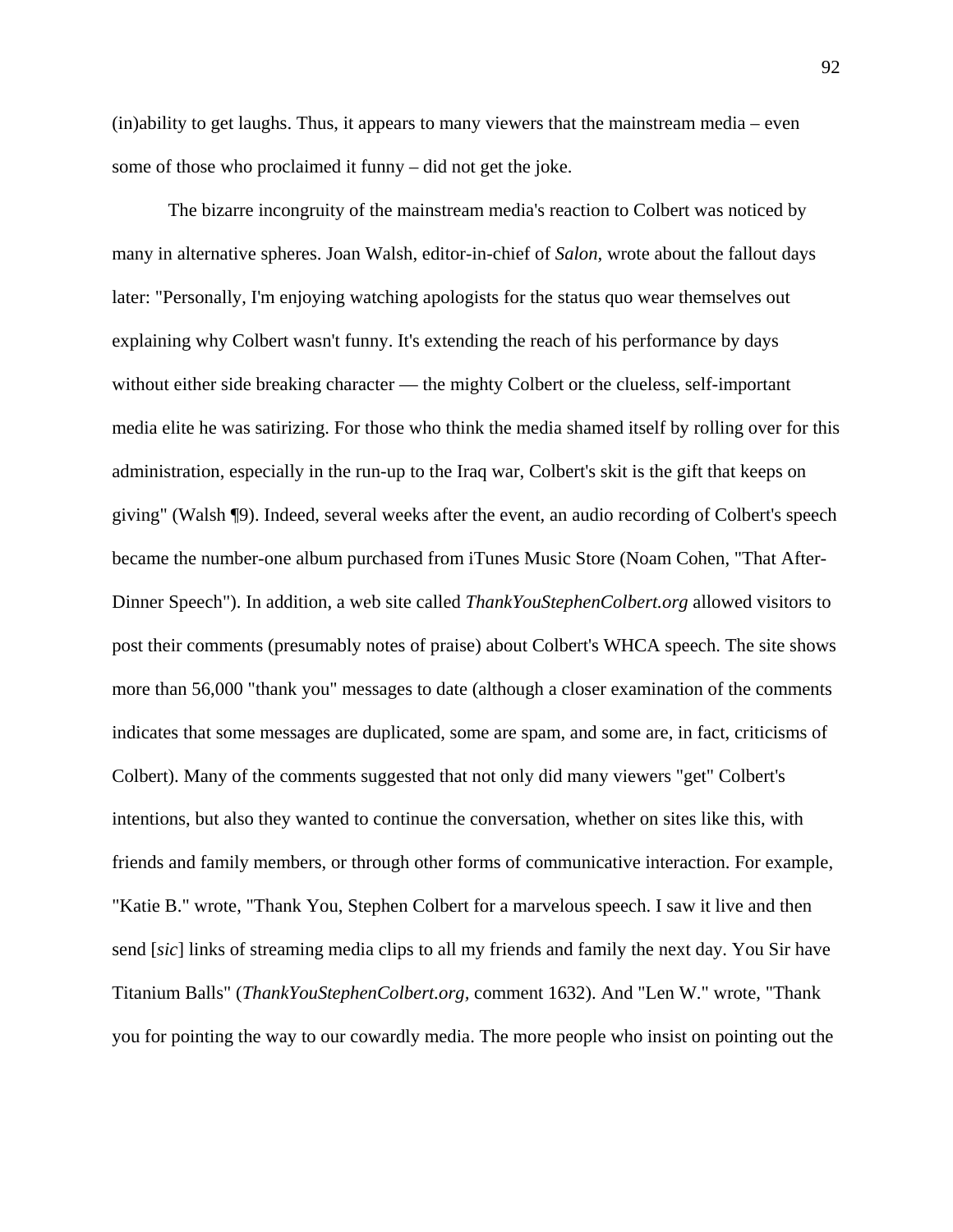uncomfortable truth (as you have) the easier it will be and the louder the collective dissenting voice" (comment 5).

What does this series of dueling performances and reactions – both tragic and comic – reveal about media communication and culture today? I will analyze the WHCA event through several theoretical lenses in the next several sections of this chapter. I begin with Burke's frames of acceptance, positioning the Bush-Bridges skit as humor shaped by rhetorical conventions and a tragic frame, in contrast to Colbert's unconventional comic critique. Then, I identify several ways in which Colbert's speech offers perspective by incongruity. This includes Colbert's performative transgression of conventional speech customs, which reflects and models an act of *parrhesia.* This also includes his complication of the conventional media-versus-administration hierarchy and its temporary inversion at the WHCA dinner, which I position as carnivalesquelite using the theories of Bakhtin, Stallybrass and White.

#### *From Tragic Humor to Comic Critique*

I contend that the Bush-Bridges skit is an example of tragic humor in contrast to Colbert's comic criticism. Tragic humor is similar to regular tragic speech in that both employ familiar rhetorical cues to enforce their points. For example, as I discussed in the previous chapter, Bill O'Reilly employs words and phrases like "*The New York Times*" to cue his audience to the presence of a villainous liberal agenda. Through repetition, both on his show and in other parts of the public sphere, phrases like "cut and run" and "Nancy Pelosi" come to represent metonymically, to conservative partisans, all that is wrong with liberal politics. Conversely, "Fox News" and "Karl Rove" become rhetorical cues to liberal partisans for conservative political ills. The Bush-Bridges skit is full of rhetorical cues as punch lines, from the partisan vision of "Hillary Clinton rolling her eyes" to recent reports of Cheney's duck-hunting trip, all of which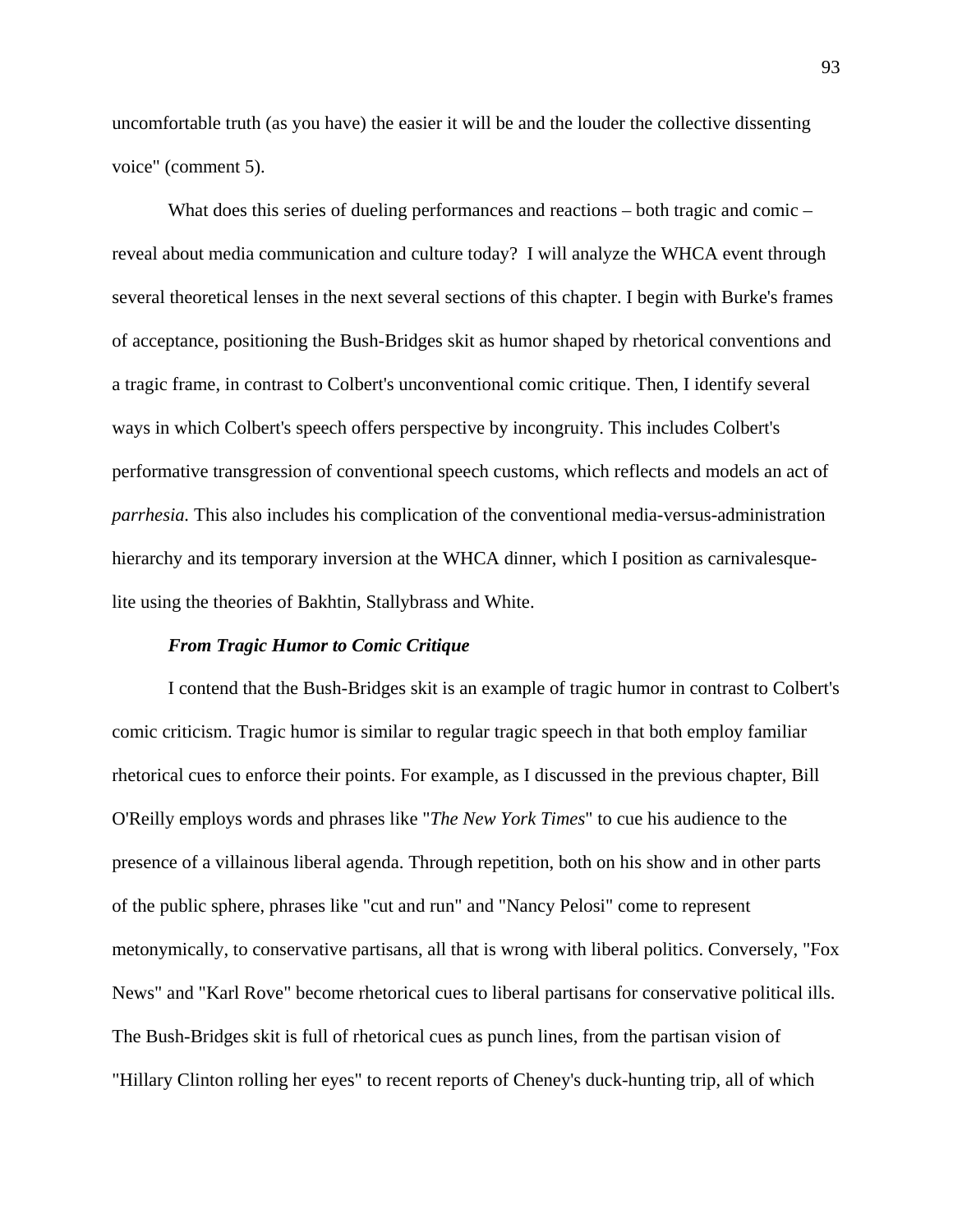elicit hearty laughter and applause from the audience in the room. Thus, in tragic speech, these phrases not only reinforce the argument, they eventually *become* the argument. By simply uttering these words, a certain meaning is identified and understood. In tragic humor, these phrases are the punch lines. The set-up hardly matters.

Tragic humor, therefore, relies on rhetorical *recognition*. As with tragic speech, the simple utterance of a popular metonym or buzzword is enough to elicit a "natural" identification and desired response, be it agreement with the speaker or laughter at the comedian.<sup>2</sup> One agrees or laughs out of *familiarity*. Conversely, comic humor (perhaps *comic criticism* is a clearer description) does something else. Its laughter is born of the *realization* that what was said is closer to the truth than what is typically stated in discourse. One agrees or laughs out of *discovery*. When Colbert, through his satire, told the media elites in the room that they were asleep at the wheel, the punch line was neither recognized nor familiar to that audience. Initially, they neither anticipated nor welcomed his vicious joke; perhaps later they would succumb to the forced self-reflection (although, in this case, many of them did not). However, Colbert's audience was not only the media and political elite in the Hilton ballroom. Those who "got" the joke were members of the larger, unseen, possibly forgotten audience watching on C-SPAN and later on Google Video and YouTube, who also did not expect to hear such words but cheered that *someone finally said it right*. Thus, as Burke argues, "'perspectives by incongruity' do not belong to a cult of virtuosity, but bring us nearest to the simple truth" (309).

Through Burke's theory, Colbert's comic criticism is a tool for identifying and exposing the processes by which a speaker's rhetorical shortcuts – whether in sober speech or jokes – bypass critical reflection for the easy gain of audience approval. Whereas Colbert's speech used comedy to break out of a limited frame of discourse, Bush's comic routine fit neatly within that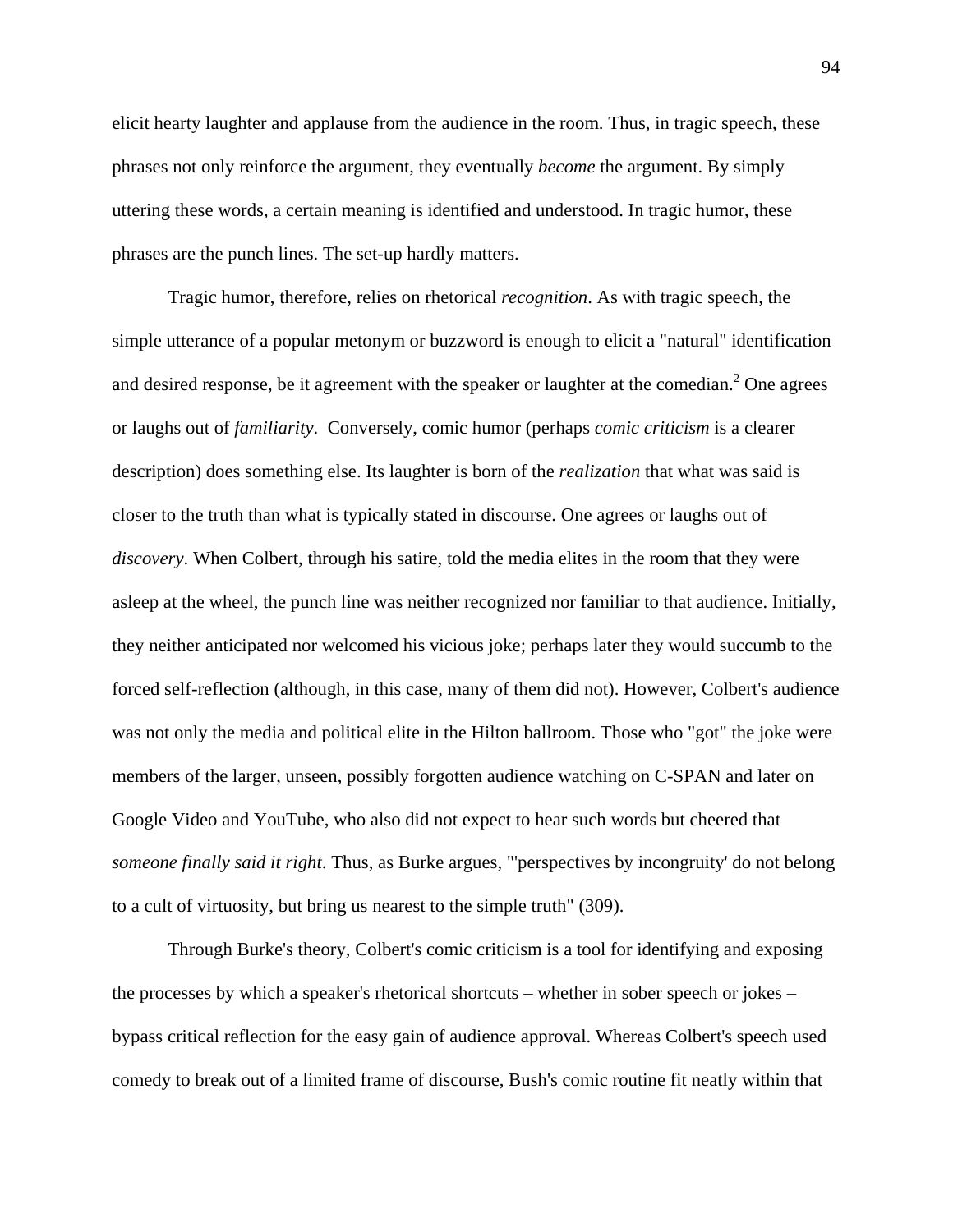frame and a taken-for-granted identification of "appropriateness." Burke describes this identification not as "irrational" but "non-rational": "and so it is with many human processes, even mental ones, like the 'identification' that the non-heroic reader makes with the hero of the book he is reading" (171). To many viewers, readers, and other media consumers, identifying with the recognizable and familiar seems natural and commonsensical. To the speaker seeking to persuade, this is a desired effect. And yet, for Burke, this is not to say that all persuasion is bad. The comic critic, too, seeks to persuade.

To call such processes "irrational" is to desire their complete elimination. But we question whether social integration can be accomplished without them. If we consider them simply as "non-rational," we are not induced to seek elaborate techniques for their excision – instead we merely, as rational men, "watch" them, to guard ourselves against cases where they work badly. Where they work well, we can salute them, even coach them (Burke 171).

The difference between tragic and comic persuasion, here, lies in the question of what is perceived as recognizable and familiar. Whereas Bush and Bridges wanted the audience to recognize Bush's mispronunciation of "nuclear" and Cheney's shooting incident, Colbert wanted the audience – especially the media establishment – to realize Bush and Cheney's mismanagement of the Iraq war (to name just one controversy), and in turn make *this*  recognizable and familiar to both the administration and the public.

 In his speech, as he does on his show, Colbert made unrecognized rhetorical conventions visible using the comic methodology of perspective by incongruity. This is evident at first on the surface of his speech performance: he was a comedian who was hired to entertain but instead delivered a serious critique of his audience. In years past, after-dinner entertainers at the WHCA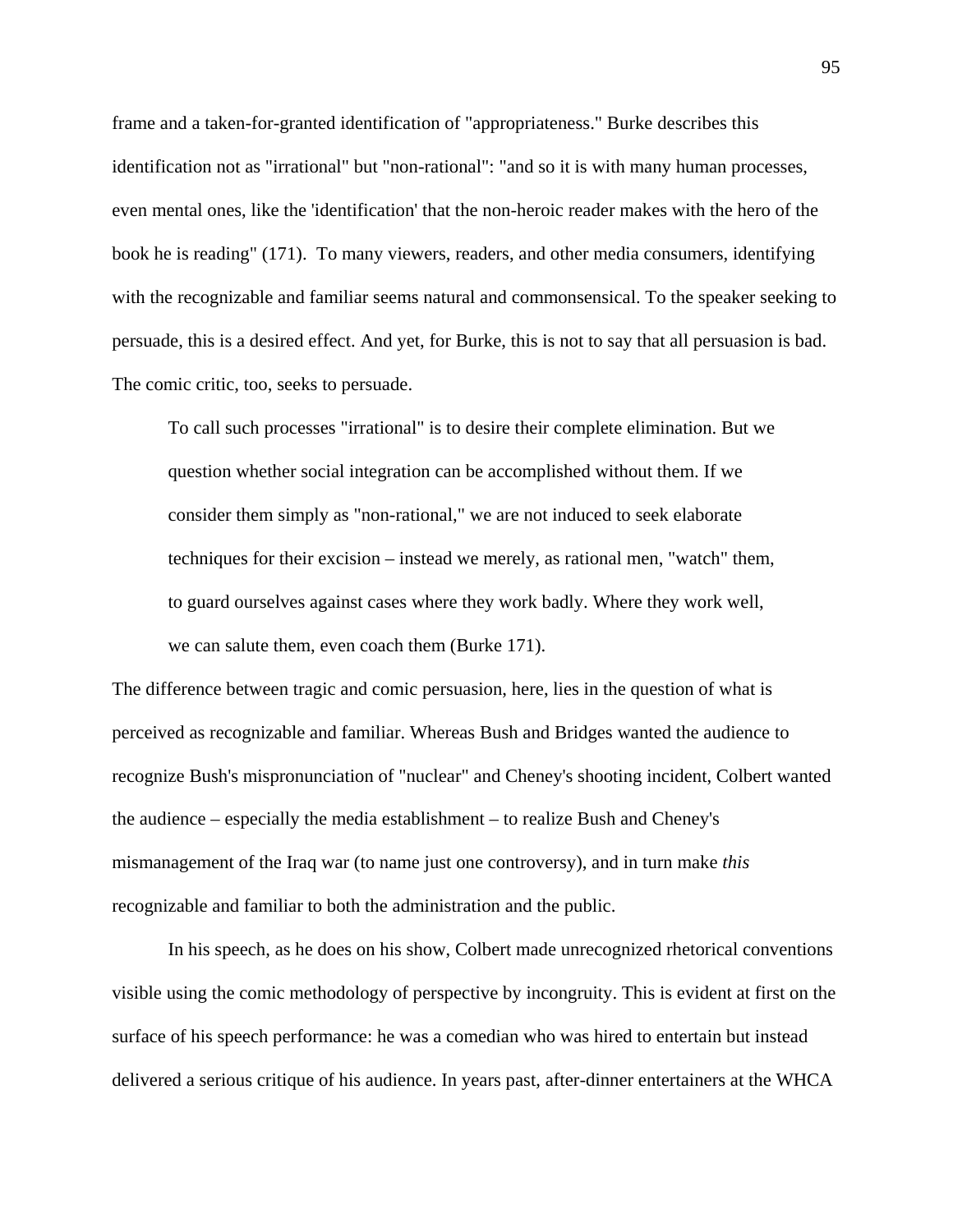dinner have drawn little or no attention; this time, however, Colbert's out-of-place critique shocked the media world and turned the heads of media watchdogs. The immediate irony was apparent: comedians like Colbert and Stewart were providing serious news, while the news industry had become a joke. This alone was an important realization and impetus for media criticism and public discussion. But I believe Colbert's critique went further. Colbert not only made problematic conventions visible – to stop here could be construed as cynical or "demoralizing," as Burke describes tragic critique. Colbert also offered a way forward by performing what he presumably believed the media can, and ought, to do – that is, speaking freely, boldly, and for the public interest. This emphasis on "transcendence" is critical in a Burkean critique; Burke describes perspective by incongruity as "not negative smuggling, but positive cards-face-up-on-the-table. It is designed to 'remoralize' by accurately naming a situation already demoralized by inaccuracy" (309). Colbert offered transcendence in at least two ways. First, his bold speech was simultaneously a critique of the media and a reflection of journalistic ideals, through which he invited the media to follow his example and showed them how the benefits may actually outweigh the risks. Second, he problematized conventional hierarchies (especially the media versus the administration) and invited the public to subvert both on a more permanent basis.

## *A Persona of* **Parrhesia**

Colbert's comic critique shocked the Washington media establishment into stunned silence and indignant disapproval. By ignoring, dismissing, or condemning Colbert, the press corps judged his incongruent act as inappropriate at least and threatening at most. At the same time, Colbert surprised millions of viewers with what they considered a bold, truthful, and transcendent re-framing of real problems perpetuated by both the administration and mainstream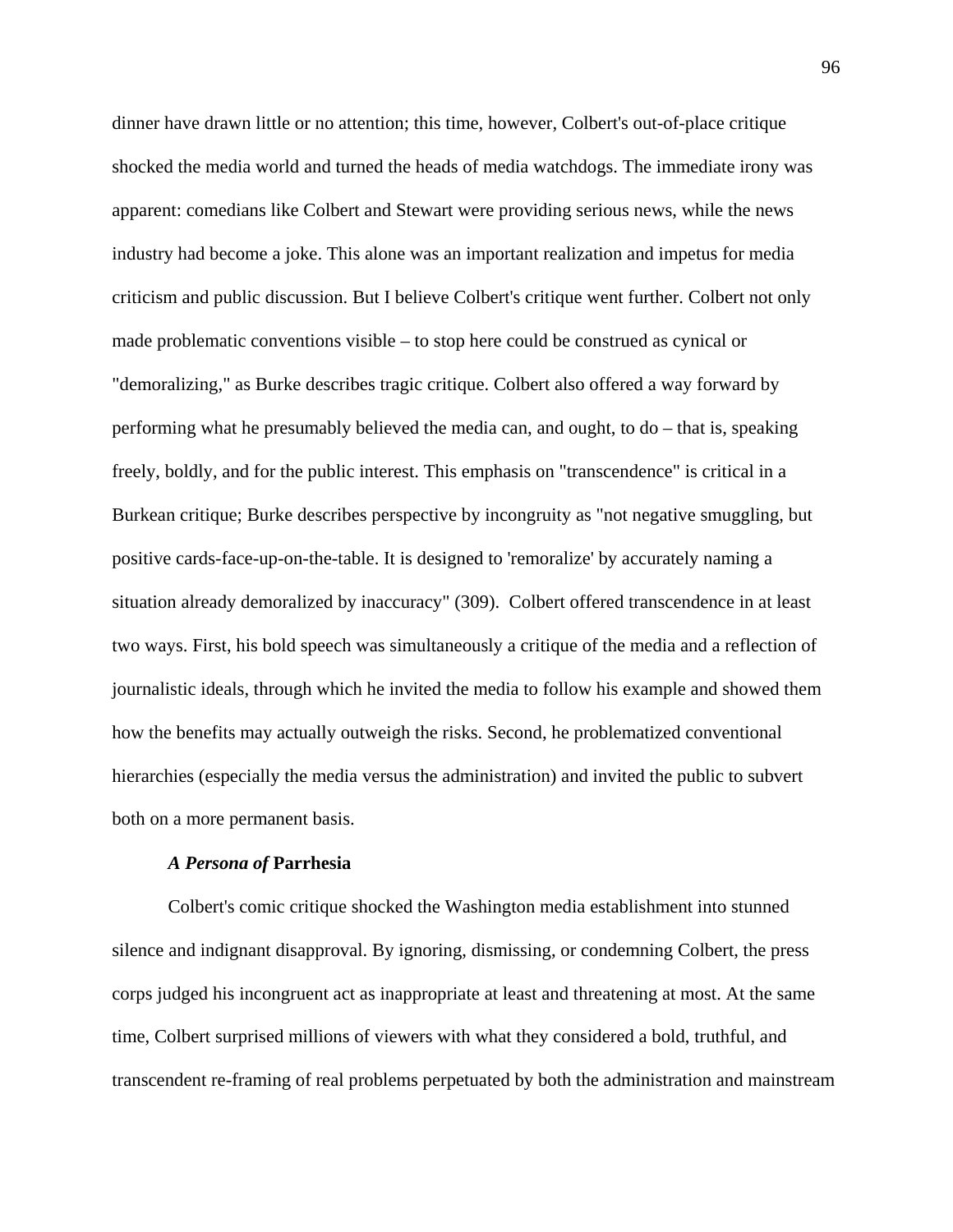media. Viewed through this frame of comic realization, Colbert's ironic incongruity offered a welcome perspective – and potentially a way forward – even as his targets sought to discredit him. In doing so, I contend that Colbert (or at least his character) performed the role of the *parrhesiastes,* which Foucault describes as one who speaks truth to power freely, courageously, at his own risk, and out of a sense of duty to his society and democratic ideals. "In *parrhesia,* the speaker uses his freedom and chooses frankness instead of persuasion, truth instead of falsehood or silence, the risk of death instead of life and security, criticism instead of flattery, and moral duty instead of self-interest and moral apathy" (Foucault 20). The *parrhesiastes* speaks the truth, which is an interesting contrast to Colbert's notion of "truthiness," or that which one wants or feels to be true, but is not really true. The contrast between the rhetoric of the White House and the press corps and the "frankness" of Colbert's speech, however thinly veiled by comedy, are made apparent. While the White House spun its justification for going to war and its credentialed reporters "just put 'em through a spell check" (Colbert, et al. 224), Colbert acknowledged the stark realities resulting from these problematic actions and inactions. This truth-telling, according to Foucault, serves "the function of criticism" (Foucault 17). The *parrhesiastes* tells those in power, "This is the way you behave, but that is the way you ought to behave" (ibid.). Whereas the evening's sanctioned entertainment – the Bush-Bridges skit – flattered the audience and stayed silent on the problems affecting millions of people beyond the ballroom, Colbert spoke on behalf of those millions to remind the administration and media of their moral obligations to the public interest, not self-interest – or worse, a blindness to their own ideologies of "appropriate" entertainment and "appropriate" journalism.

In criticizing the administration and media establishment for passing "truthiness" as truth, did Colbert really take a risk? After all, his role as an entertainer and his performance in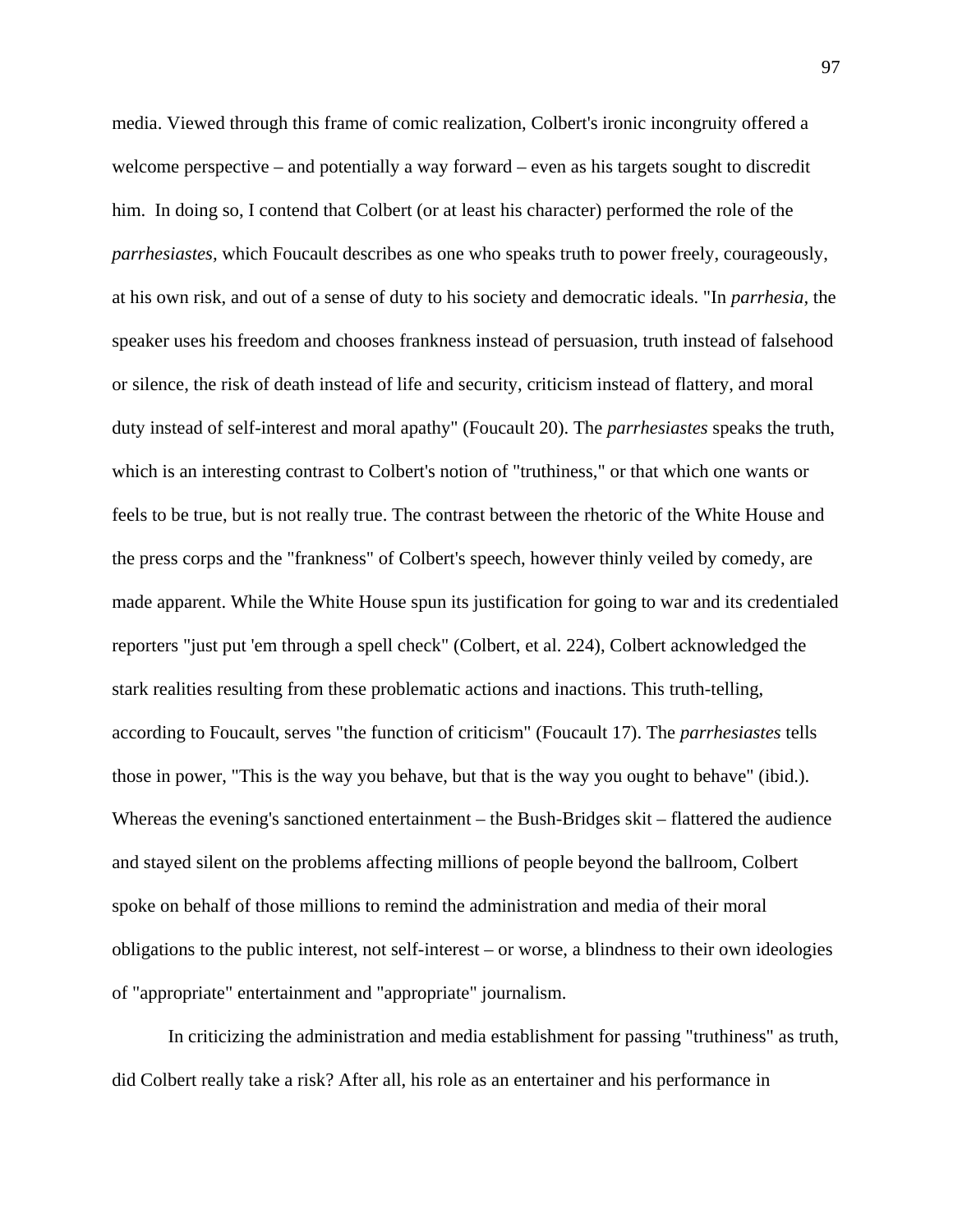character afforded him a certain "professional immunity" (Burke 230). One could argue that Colbert did not risk anything by delivering his speech. He did not risk access to the White House, as he never had it. He probably did not risk the cancellation of his show, as his own fans would reward him with a ratings increase. The Bush administration would not punish him, as it would not want to generate negative perceptions as "poor sports" or unfair censors. Conversely, one could argue that Colbert risked his reputation among those outside of his fan circle. But let us take this a step further. Perhaps the risk was not that of Colbert the comedian; consider instead the risk to Colbert-in-character – that is, *to the pundits he parodies.* In essence, Colbert the comedian channeled Colbert-in-character to portray a great "what-if": *what if the mainstream media – which prides itself on having "access" to power – actually spoke truth to power instead of ingratiating the administration?* 

For the *parrhesiastes,* "telling the truth is regarded as a duty. The orator who speaks the truth to those who cannot accept the truth, for instance, and who may be exiled, or punished in some way, is free to keep silent. No one forces him to speak; but he feels that it is his duty to do so" (Foucault 19). Colbert's speech, performed through his pundit persona, implied that members of the media establishment were capable of speaking truth to power (that is, to the Bush administration) but chose not to speak in order to protect their own interests, at the expense of the public interest. As he joked earlier in the speech, this notion of media *parrhesia* was, "you know – fiction!" (Colbert, et al. 224). But while his character was fictitious, his speech is better characterized as hypothetical. Colbert demonstrated to the media establishment what would happen if they spoke truth to power. The result? He was not physically hurt, financially penalized, or banned from broadcasting. Therefore, it was possible that the perceived risk was not so great and may be worth the rewards – for example, public praise and impetus for reforms.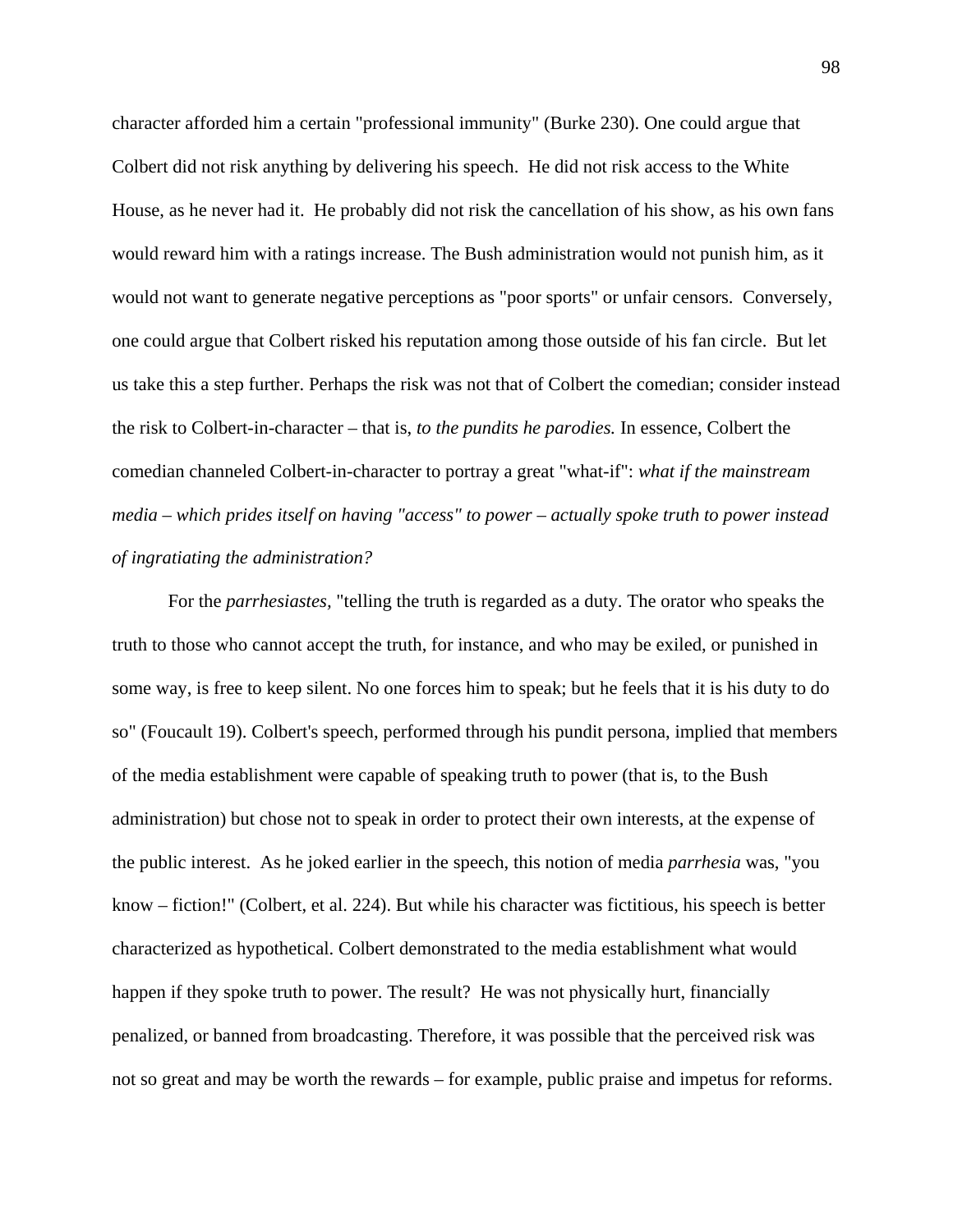*This is America,* Colbert's character reminded his "peers": he can speak freely under the protection of the Constitution, "and so can you!" (Colbert et al.).

#### *Subverting the Pseudo-subversive*

Before April 29, 2006, the WHCA annual dinner was a party few outside the beltway paid attention to or even knew about. Colbert's speech that night, however, brought national public attention to this tradition, which he characterized as a microcosm of many major problems with political communication and media today. What some knew, and many may have learned, is that the WHCA dinner is a once-a-year, officially sanctioned opportunity for media and administration officials to let down their guards against each other and celebrate their working relationships – "rubbing shoulders but never, ever to the point of chafing" (Garfield ¶3). All other days require seriousness, but on this festive night political realities are suspended and authority is supposedly inverted. Correspondents and politicians may celebrate their fame as media personalities alongside Hollywood stars, as though the dinner were the equivalent of Oscar night. Even controversial "outsiders" like Plame, Nagin, and Jackson are welcomed into the inner circle, and they seem happy to be there. According to custom, the media may enjoy a "roast" of the president, who grants them this treat with self-deprecating grace. The president's humor, however, is pre-vetted: in 2006, Bush personally selected Bridges to perform with him, and one of Bush's speechwriters helped write the material (Bumiller), recycling pre-9/11 punch lines that lightly mock Bush's inconsequential quirks, but little more. On this night, the president may also make light fun of the media's inquisitions. The professional comedians may deliver an edgier performance, although they typically do not go over the edge of conventional appropriateness.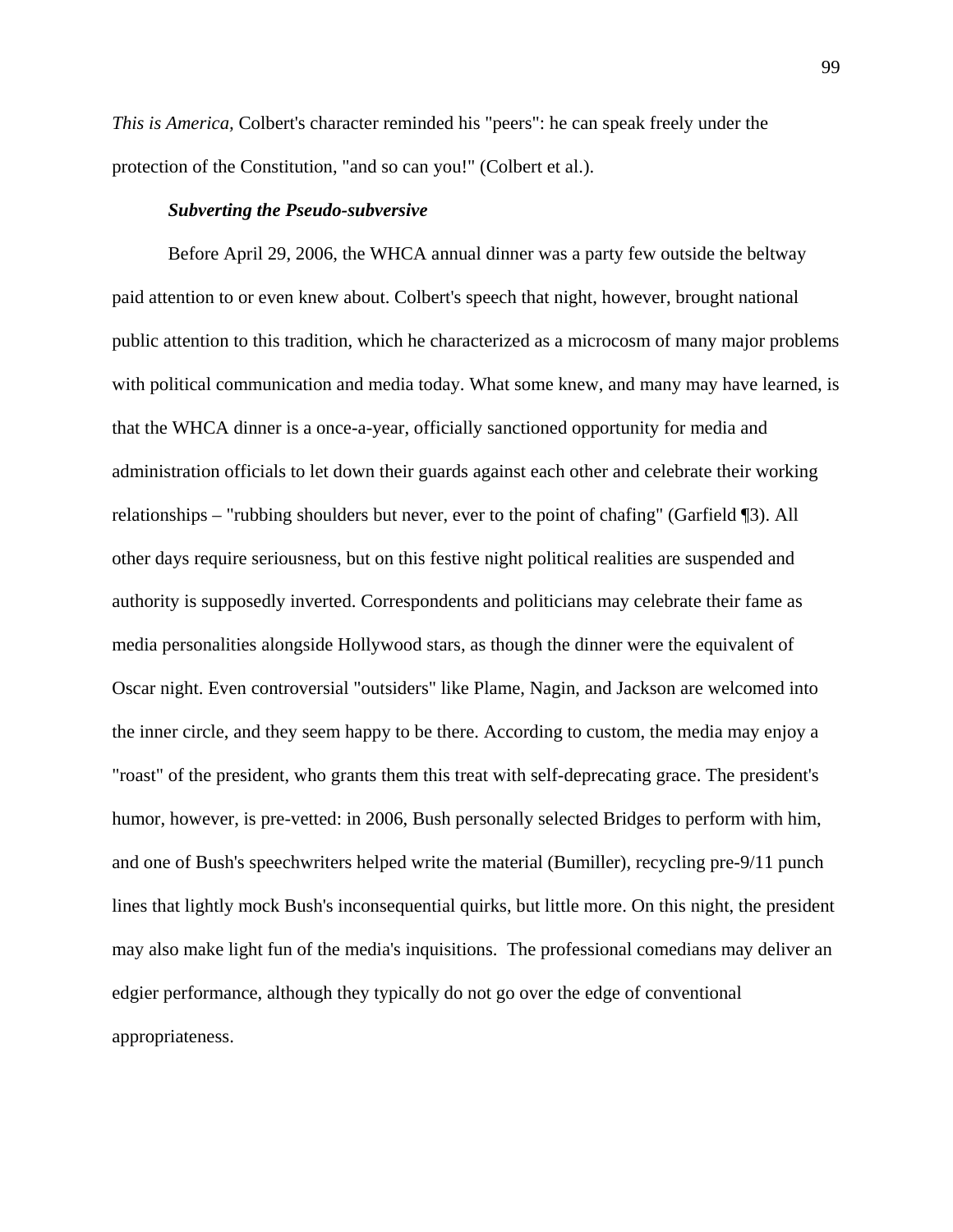From an ideological-critical perspective, it is important to understand that this annual tradition is not unique to the WHCA. Sanctioned laughter at authority has a long tradition in Western ideological history. Bakhtin illuminates this issue as he traces the decline of folkish carnivalesque culture from the Middle Ages, when it was generally a people's movement, to the seventeenth century and later times when officials set about to control all aspects of folk life. In the old carnivalesque tradition, the people celebrated both degeneration and rebirth as part of a positive and universal cycle. Bakhtin posits that sixteenth-century novelist Francois Rabelais was a master of carnivalesque satire and "clowning wisely" (60): protectively skewering the fallacies of the ruling elite not for the sake of mockery alone, but rather to bring attention to human error and surreptitiously create a platform for public action. Rabelais' humor, argues Bakhtin, was whole and universal, celebrating both death and rebirth, criticizing power and yet demonstrating hope for political reconciliation. Over the centuries, however, as ruling officials and scholars struggled to distinguish the realms of knowledge and rhetoric, laughter and the carnivalesque were reclassified in opposition to more "serious" matters. "High" culture remained welcome in public, while "low" culture was deemed base and banished to the private realm, such as women "cackling" and gossiping together in the home (105). Eventually, much of European culture viewed "low" laughter as a means for light diversion at best, and at worst a negative behavior inappropriate for serious matters. And yet, those in power were aware of the public's need for some form of release or outlet from their ideologically motivated seriousness. Thus, they sanctioned annual or seasonal events for the public to enjoy carnivalesque-lite, pseudorebellion against cultural hierarchies and norms. This tradition continues to this day – consider Halloween and Mardi Gras, for example.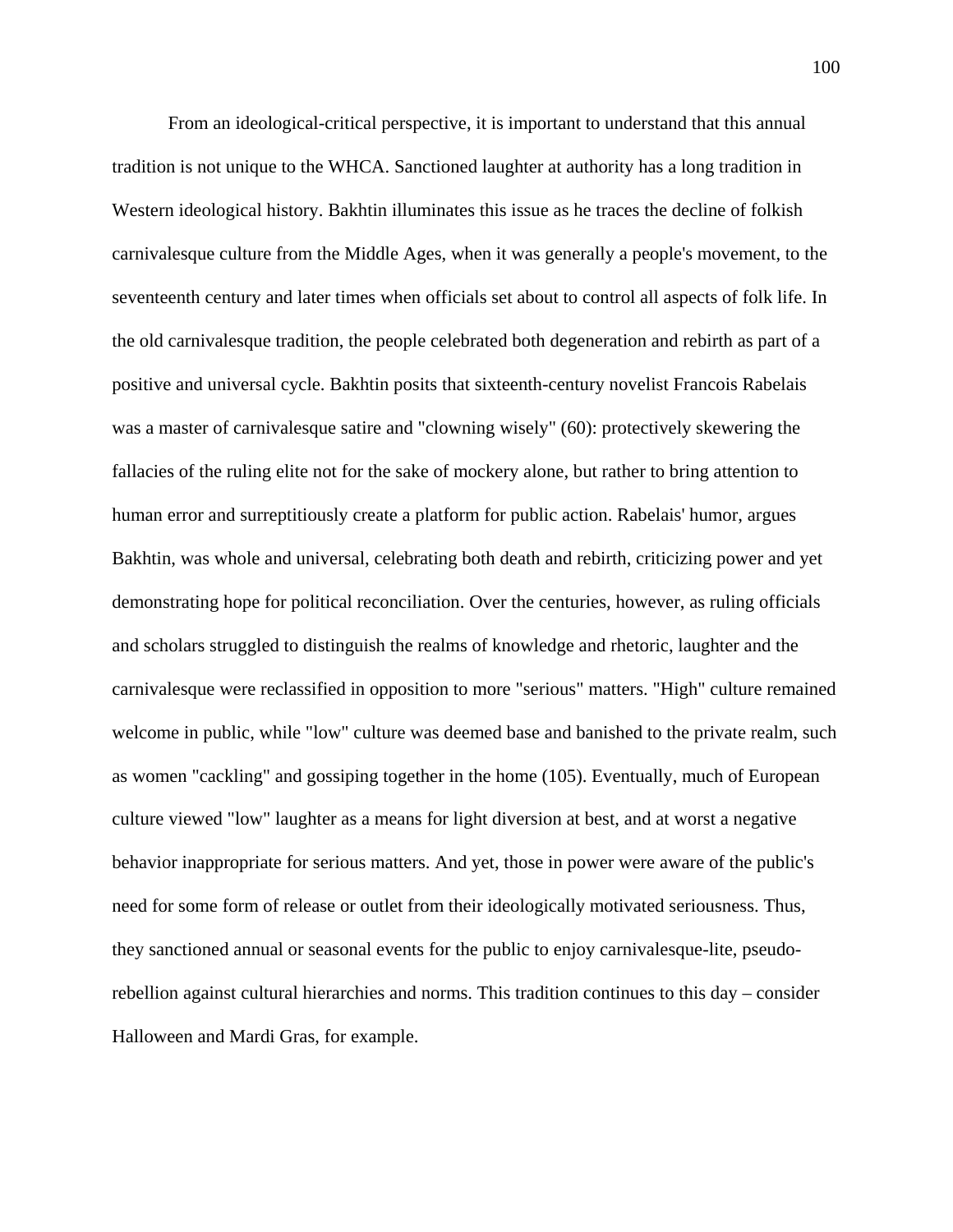In their review of carnivalesque traditions, Stallybrass and White are similarly concerned with the modern role of carnivalesque as official reinforcement. They express interest in the "processes through which the low troubles the high" (3). Whereas the high seeks to debase the low, the low attempts to provide a "counter-view through an inverted hierarchy" (4). However, Stallybrass and White are cautious toward Bakhtin's advocacy for the carnival of Rabelaisian times, which they consider "nostalgic and over-optimistic" (18). Still, they contend that carnival may be powerful as an "analytic" or critical tactic supporting "the broader concept of symbolic inversion and transgression" (18). In the case of the WHCA dinner, therefore, the critical key is to identify who was really "low" or "high," and which inversions provided a "counter-view" or simply a sanctioned joke.

I contend that the WHCA dinner event was an instance of carnivalesque-lite functioning within a limited discursive space. That is, it appeared subversive within the world of the media establishment, whose world is structured around, and against, the political establishment. The media group was positioned as the "low" versus the political group as the "high." The "high" (especially Bush, through his lightly self-deprecating performance) willingly submitted to the "low" in order to relieve tensions, build rapport, and maintain cooperative relations going forward. If anyone in the media was troubled by the administration's message-control practices, then on that night these feelings could be assuaged by a sense of camaraderie, as in, *we are all in this together, right?* From this perspective, when Bush said, "It's important to be able to laugh at your job" (C-SPAN, "President Bush Impersonation"), an underlying message might have been, *yes, we are all in this together, so relax, take a moment to laugh at your job…and trust us.* 

Colbert's speech not only recognized this limited discursive space, it also transgressed it. His performance operated outside of that space entirely, insisting on a broader view of the dinner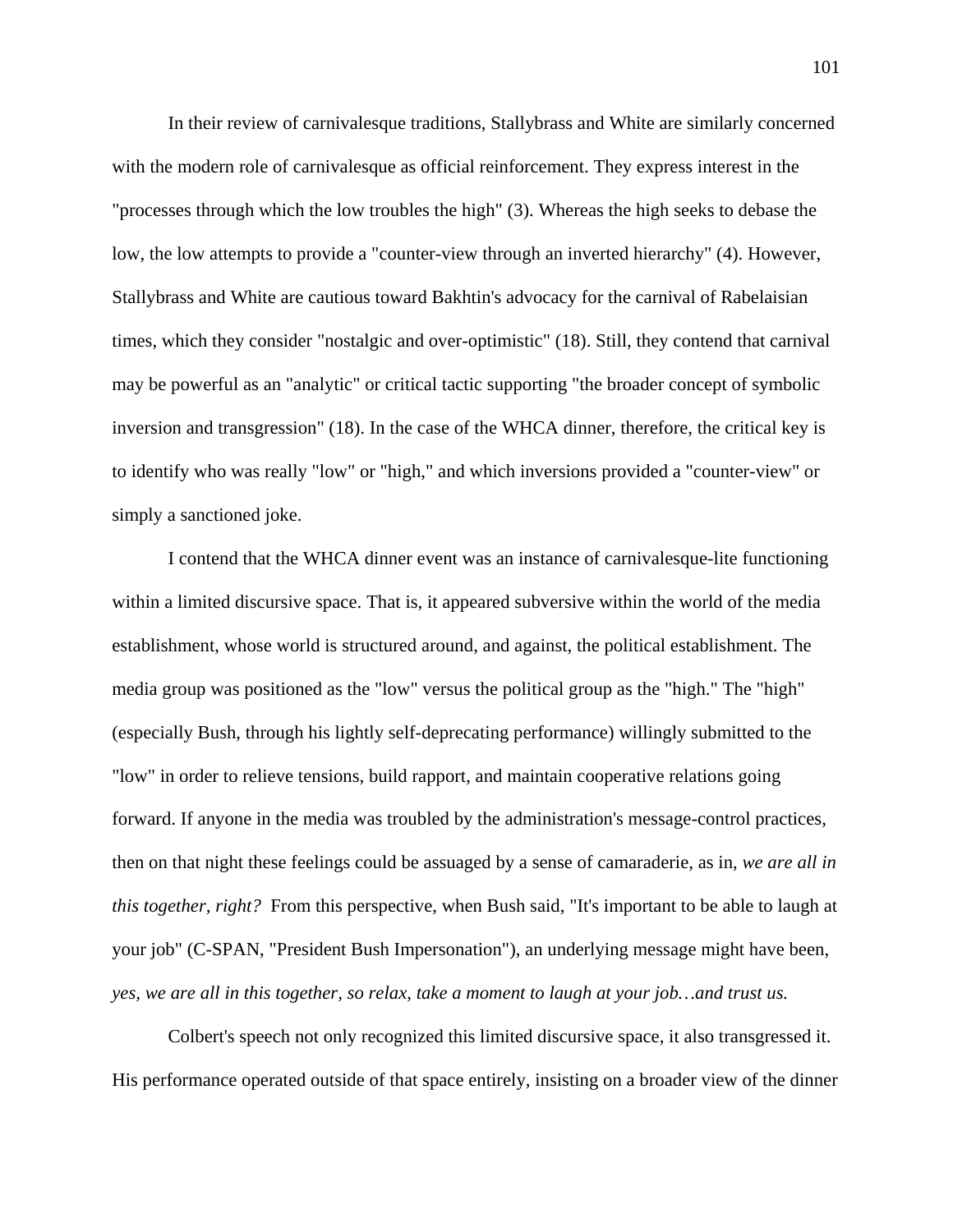event and its implications for journalism. If his own performance was carnivalesque, he did not place the media as "low" and the administration as "high"; rather, Colbert represented a third group: an interested public that felt disenfranchised just as much by the media establishment as by the Bush administration. He also recognized a group within that group: the new, alternative media sphere known as the "blogosphere," which some in the mainstream media viewed skeptically or competitively. On behalf of these citizens, Colbert suggested that the mainstream media embarked on a joint "high" partnership with the administration at the expense of the people, who were ironically and problematically cast as "low," even as the administration proclaimed the virtues of democracy for and by the people. Whereas the conventional media/administration inversion was returned to order by the next day, Colbert's inversion was just beginning – as video footage of the speech took off online and spawned an open-ended public dialogue that the mainstream media was largely unable to control. However, as Colbert suggested, this uncontrollable inversion was not necessarily tragic.

In fact, this inversion of conventions offers a comic illumination of an even broader reshaping of the media landscape, characterized by the increasing number and complexity of personas and performances in contemporary media culture. Consider the WHCA performances as part of just one snapshot of the multilayered media universe. First among these, of course, we have the ambivalent tension between the personas of Stephen Colbert – the "real" satirist – and "Stephen Colbert" the "fake" pundit. On *The Colbert Report,* the line distinguishing the two Colberts is somewhat blurred on purpose to call attention to the performative nature of television punditry, including that of Colbert. At the WHCA dinner, this line is blurred further when Colbert's comedic character serves as only the thinnest veil for a serious, scathing critique. Within this speech are even more performative layers, including Colbert as Bush sycophant,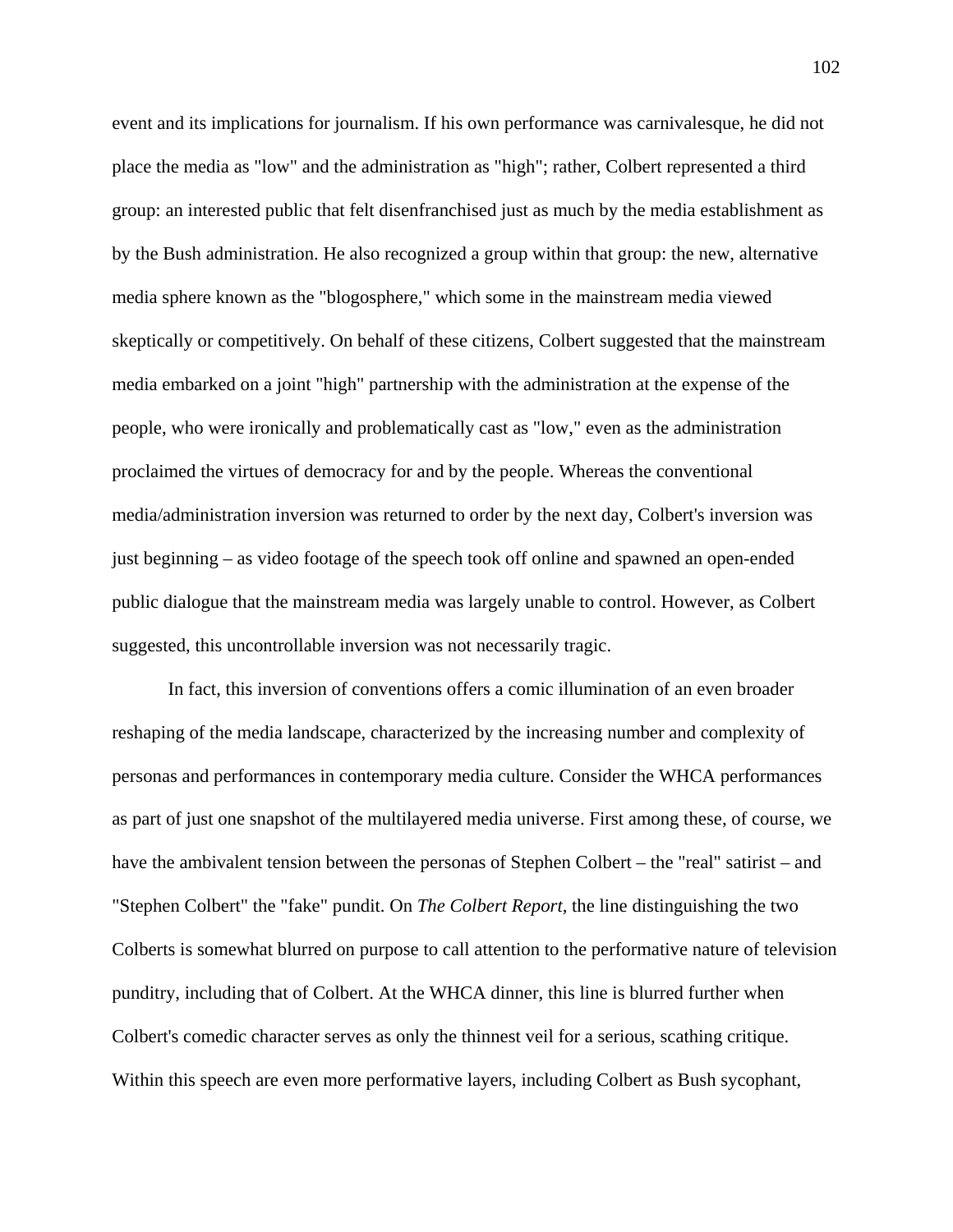Colbert as media opponent, Colbert as imaginary press secretary, Colbert as press secretary turned endangered protagonist in a suspense movie, and, simultaneously, Colbert as *parrhesiastes*. Next, representing the administration, we have President Bush, who plays "himself," but is not really himself, and Steve Bridges, who plays Bush's id, but is not really Bush's id. We also have mock imitations of presidential press secretaries Scott McClellan and Tony Snow, who must perform the administration's narrative each day in the press room. Colbert sees their role as so theatrical that he "auditions" for the role as if it were for a movie or play. (To that end, the presence of so many Hollywood actors attending the WHCA dinner suggests that Colbert's view is not so far-fetched.) Then, representing the mainstream media, we have the columnists and pundits, who perform in print and on camera as the venerable fourth estate, conducting critical investigations for the greater good. During this event, however, they perform as cozy friends of the administration. Which role is real? This line is also blurred, as evidenced when they respond to Colbert's criticism by both asserting their role as media critics (although criticizing the wrong issue – that of Colbert's funniness) and defending conventional customs that reinforce their place below the administration. In addition, we have the diverse mix of independent citizens and alternative-media bloggers entering a stage they were once only able to watch. Their performances are numerous and layered as well. Finally, all of these personas and performances are mediated in a potentially infinite number of ways, from the Hilton dais and C-SPAN to *The Colbert Report* and YouTube, followed by layers of commentary upon commentary upon commentary. If just one mediated event produces and encompasses all of these performances, then the number and complexity of personas and performances mingling, competing, and blending in our broader media culture is exponential and potentially infinite. Colbert's comic frame, at least, compels us to recognize and consider the possibilities. With this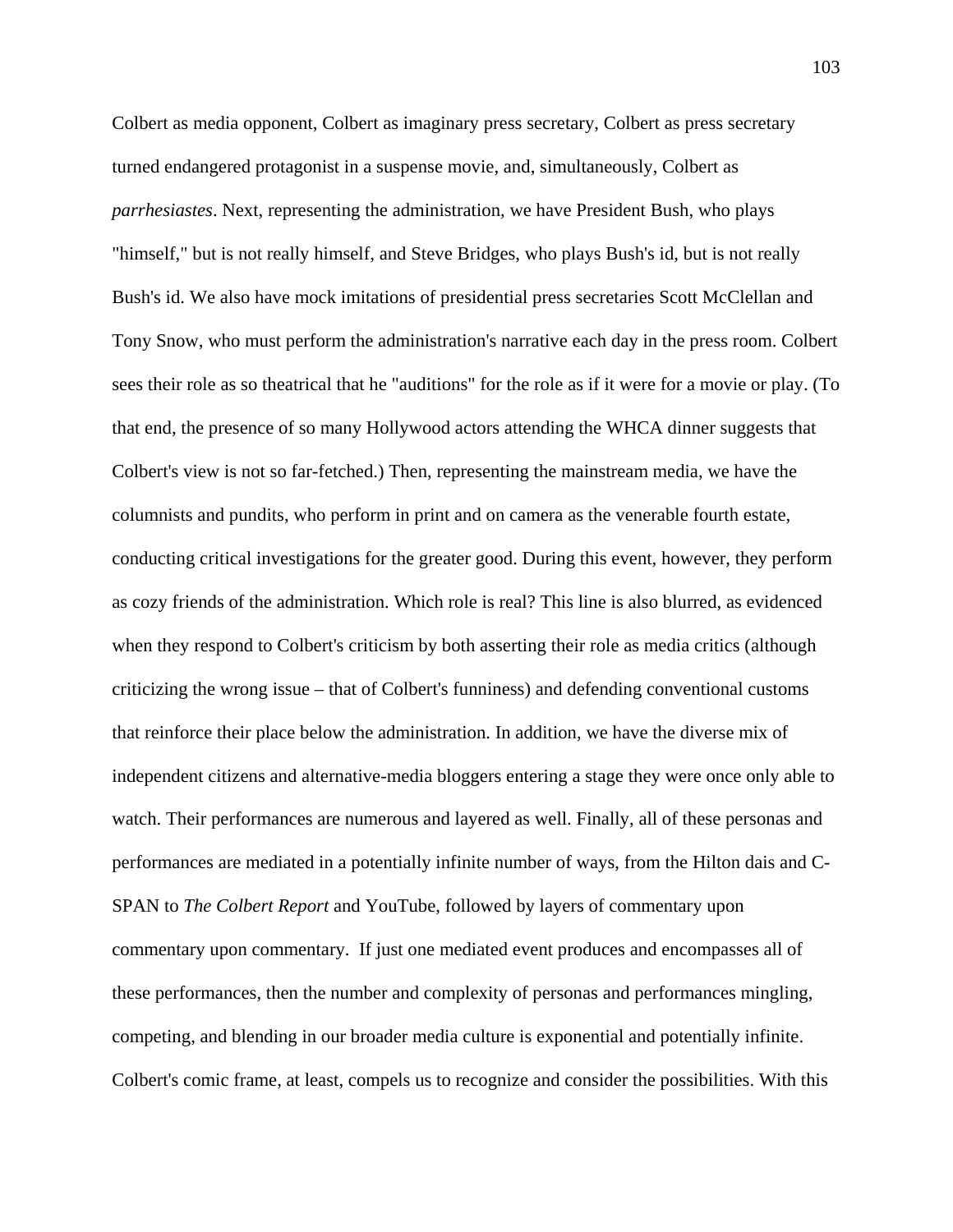perspective, we are perhaps better equipped to observe performances (including our own) with maximum consciousness of their rhetorical implications.

On a somewhat disappointing, yet interesting note, in 2007 the WHCA clearly opted for safety and familiarity by selecting as its after-dinner speaker semi-retired comedian Rich Little, who displeased many with recycled jokes from the days of Richard Nixon and Johnny Carson (Zoglin). When questioned about this choice, new WHCA president Steve Scully dismissed the idea that the dinner event promotes "coziness" between the media and administration. "An evening of civility does not mean we are selling out. If people want to criticize the dinner, then don't come," said Scully (Strupp, "WHCA Prez Defends Dinner" ¶8-9). Ann Compton, preparing to succeed Scully as the next year's WHCA president, also described the complaints as "way overdone," adding, "As if any of us at the [press] gaggle this morning didn't hit [deputy presidential press secretary] Dana [Perino] with everything we've got" (Strupp, "Incoming WHCA Prez" ¶10). After viewing the relationship between the press corps and the White House through Colbert's comic lens and witnessing the self-protective reaction by much of the press, one is left to wonder exactly what constitutes "everything we've got." If Colbert's critique was accurate but the press corps dismissed it, then has anything changed? Perhaps it is now up to viewers to decide as critical media consumers.

## *Conclusion: A Study in/of Performance*

Colbert's satiric speech at the WHCA dinner was a form of critical comedy that troubled the mainstream media and political establishment, made publicly visible their problematic relationship and self-imposed discursive limits, and offered a performative model for transcending those limits through boldly truthful speech and critical reflection. Colbert called attention to conventional rhetoric on several levels: from recognizable and familiar forms of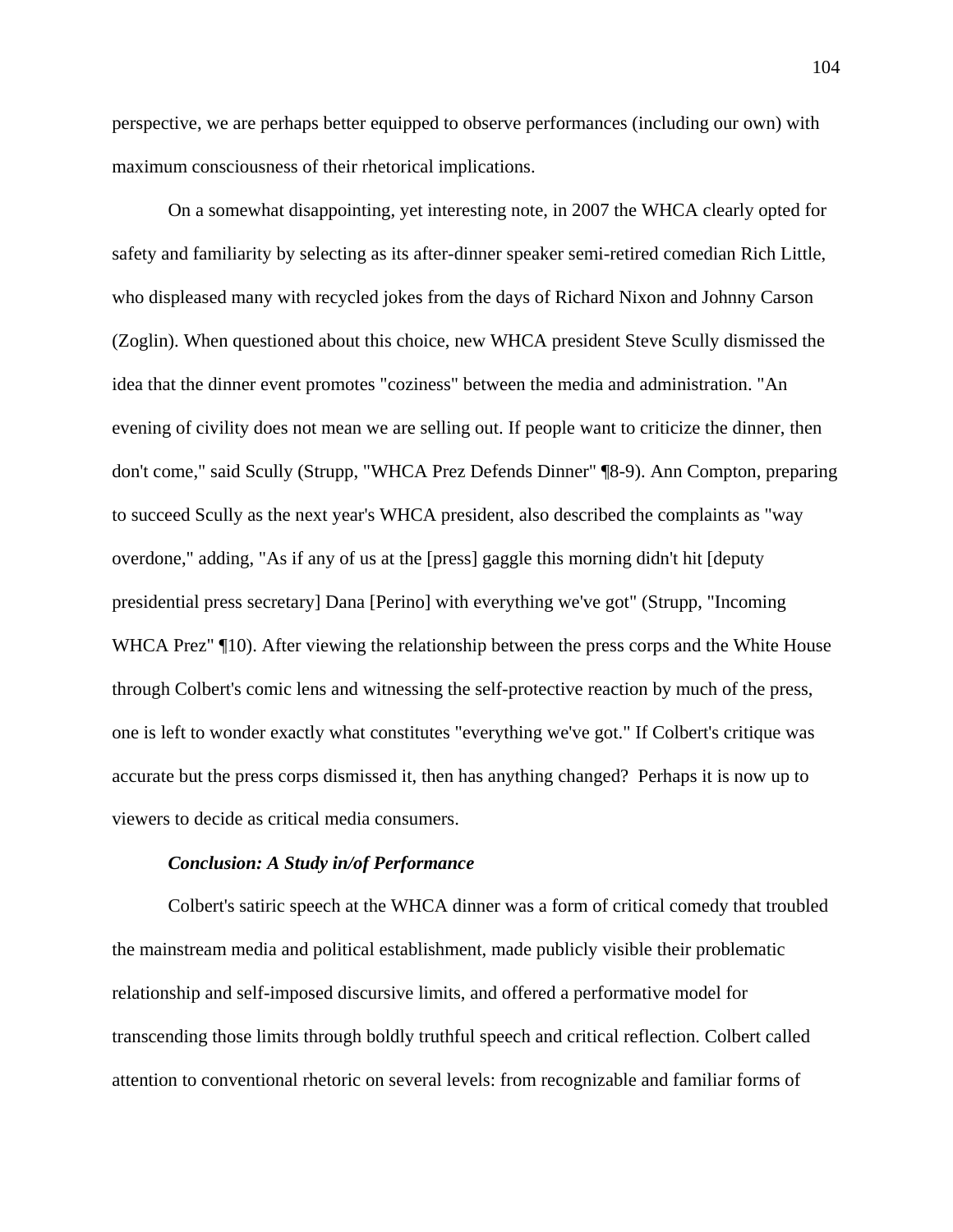"appropriate" humor (as seen in the Bush-Bridges skit), to the sanctioned inversion of authority used to protect the status quo (embodied by the WHCA annual dinner tradition), to the inability or unwillingness of media figures to frame their own analyses from a critical distance (as evidenced by their condemnation or censoring of Colbert's message). His performance provided perspective by incongruity on the increasingly blurry distinctions between the administration and the fourth estate, while the media's humorless, defensive reaction only further reinforced his argument. By speaking boldly and representing a broader view of political media evidently shared by many media consumers, Colbert created a new space for public dialogue, fostering what Burke describes as "folk criticism" characterized by "a collective philosophy of motivation" among the people (173). His speech may not have moved the audience in the Hilton ballroom, but, with the help of new media forms not yet under official control, it invited an interested public to consider a number of relevant questions, such as: *What should good journalism look like today? Who should decide what news is relevant, and what is veiled rhetoric? What constitutes truth versus truthiness? How should we participate in producing and critiquing collective knowledge?*

Colbert's boldly comic speech arguably became the "political-cultural touchstone issue of 2006" (Poniewozik  $\P$ 1) in spite of – or perhaps partly because of – the media establishment's attempt to contain it in a sphere it could no longer fully control. To Colbert's supporters, the WHCA dinner "vaulted him from a cult-TV comedian to a lantern-wielding folk hero in the dark" (Sternbergh 2). In this sense, his character moved from being primarily a parody of Bill O'Reilly and conservative television punditry to a more biting satire of a self-centered, selfabsorbed media industry that has, not admittedly, submitted itself to the administration and distanced itself from the public.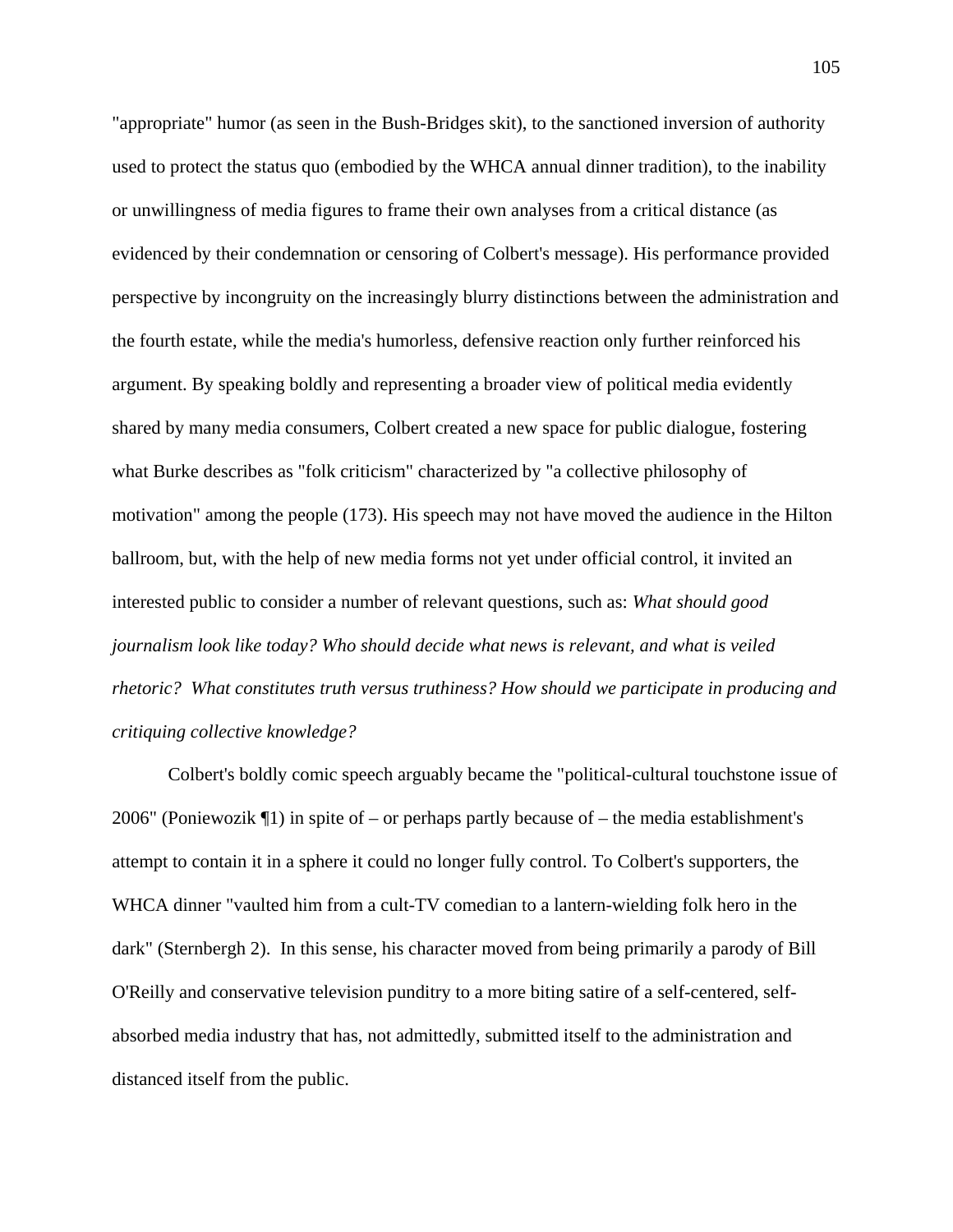Colbert continues along this trajectory in his character's next venture into official political affairs. As we have seen, his critique begins by revealing where rightwing punditry is an ideological performance, characterized by O'Reilly's projection of his personal experience and worldview onto the structuring of his stage, his casting of "good" and "evil" characters, and his framing of opinion as absolute truth. Colbert then extends his critical view to the ideological performances of the mass media industry, characterized by the industry's collective denial of its alignment with authoritarian power. Next, Colbert challenges the ideological performances of presidential campaigns and campaign coverage. He once again complicates conventional notions of "real" versus "fake" in media and politics by performing as both a pundit and candidate during the presidential primary season in 2007. Blending yet another persona into his performance, Colbert reveals even more performative layers functioning within political media. Ultimately, however, the questions of whether and how Colbert's comic performance transcends political discourse become much more complicated to answer. As I will show, he points to this site of transcendence but does not model the transcendent act, leaving that work, arguably, to viewers as voters.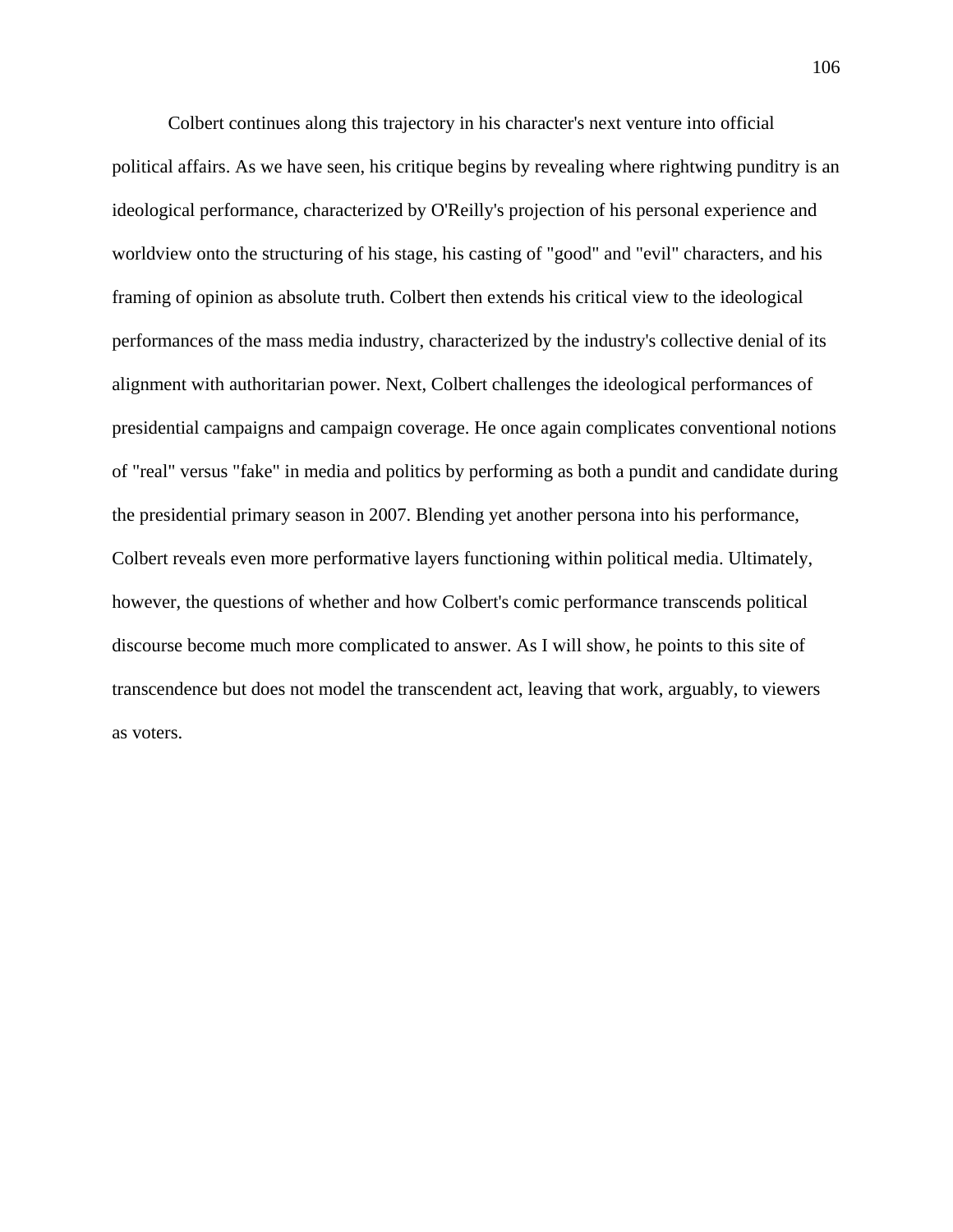$2^{2}$  My husband, an amateur stand-up comedian, relates this to comedians who use curse words in jokes. Those who swear often get laughs, but the joke is considered "cheap" if the impact of the curse word is simply the shock of its utterance. More "artful" swearing lends support to, rather than constitutes, a more complex joke and punch line. In my husband's beginners' comedy class, therefore, the instructor would not allow students to use curse words in their routines, arguing that their joke-telling skills were not yet sophisticated enough to swear "artfully."

 1 Colbert's speech text is reprinted in *I Am America (And So Can You!),* pp. 218-227.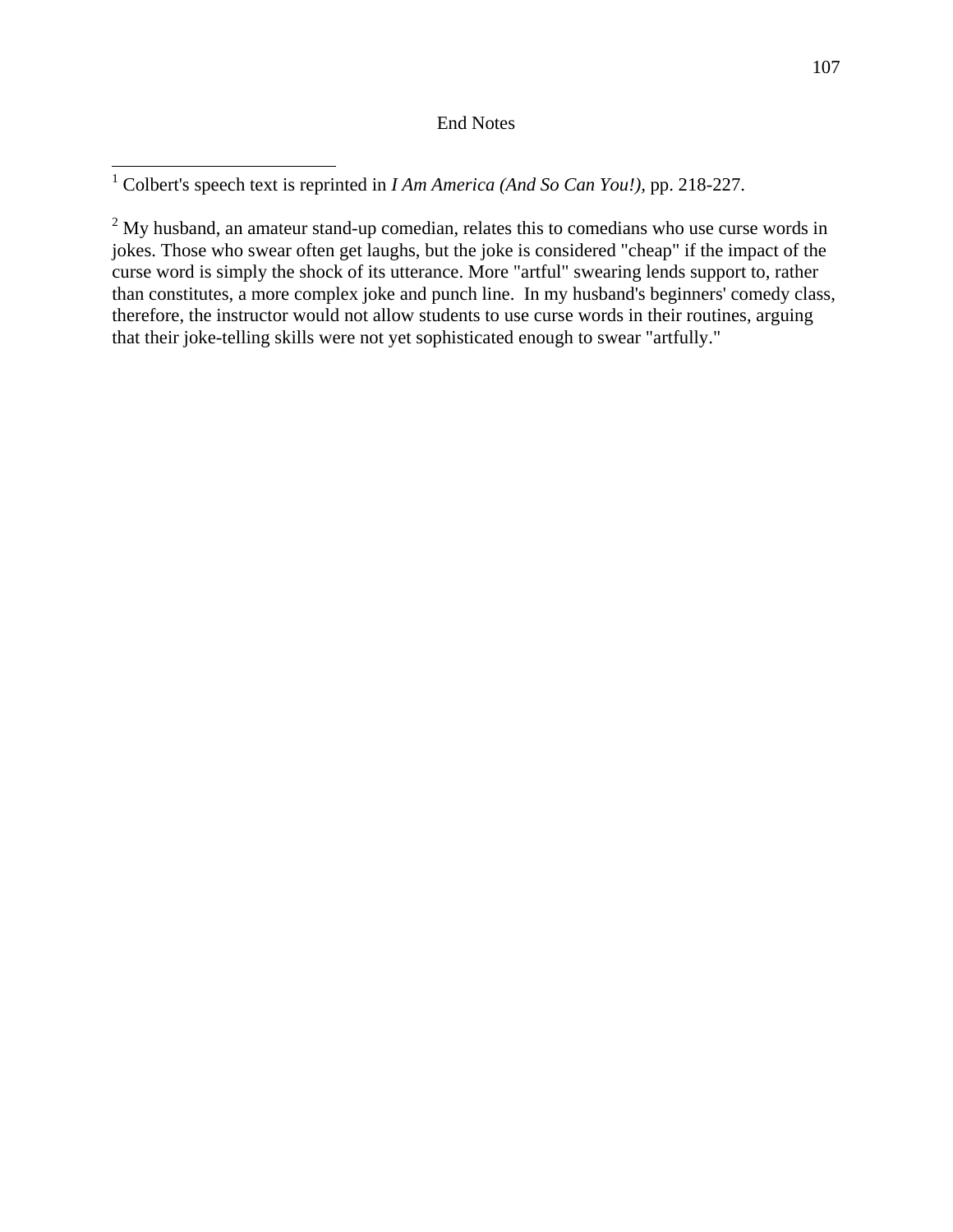#### **CHAPTER 4.**

# **"COLBERT '08 (AND SO CAN YOU!)" PERSPECTIVE BY INCONGRUITY AND PRESIDENTIAL CAMPAIGN CONVENTIONS**

In the fall of 2007, with an unusually early and lively buzz well underway for the 2008 presidential primaries, Stephen Colbert tossed his hat – or his character's hat – into a ring already crowded with at least twenty other presidential hopefuls. Using his television show both to promote himself as a candidate and to comment on his place among the many contenders, Colbert chronicled his ultimately unsuccessful efforts to get on the Republican and Democratic ballots in his home state of South Carolina. Along the way, he satirized the frequently analyzed notions of "authenticity" and "viability" of candidates, as well as the shallowness of poll-driven, soundbite-heavy campaigning and punditry. In this performance, the question of who is "Stephen Colbert" becomes even more complex. He embodied a number of personas and roles (actor, entertainer, character, pundit, and now, politician) that, at face value, seem contradictory or necessarily different, and yet he blends and shifts them with seemingly natural ease in his performances. After all, in American political culture we are somewhat used to seeing entertainers run for office (e.g., Ronald Reagan and Arnold Schwarzenegger), politicians host their own talk shows (e.g. Joe Scarborough and Mike Huckabee), and pundits offer political analysis as entertainment (e.g., Bill O'Reilly and Bill Maher). Through his multilayered parody, however, Colbert dissected these layered performances to create a critical awareness of, and discomfort with, such performances. And yet, as Colbert's character became subsumed by so many parodic, performative layers, the questions of whether and where his critique transcended these limited discursive frames are more difficult to answer.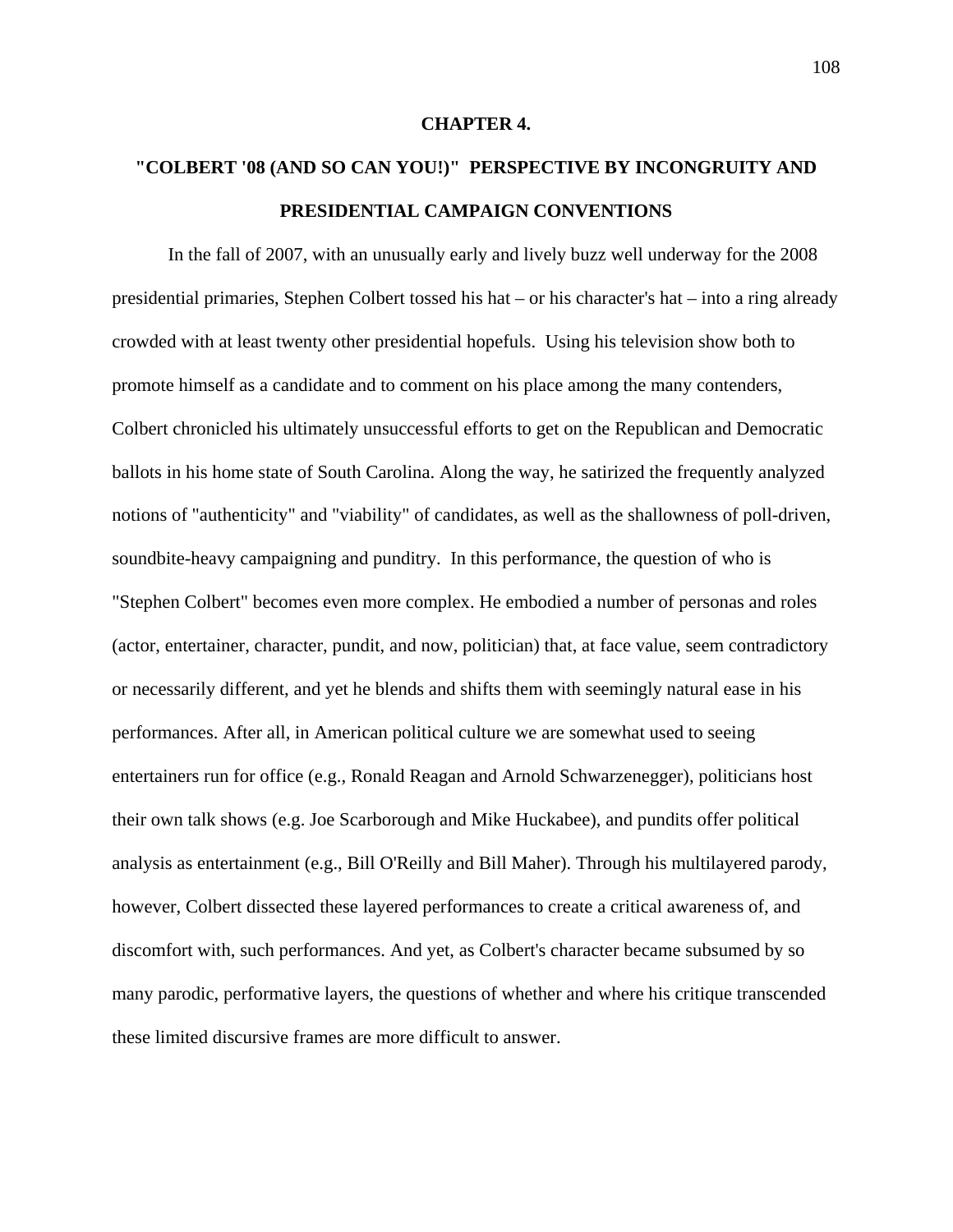What can we learn from this case about performances and personalities in political and media culture today? Here, I look at the ways in which Colbert parodied campaigning and speculative punditry to reveal the theatrics of both. Through Kenneth Burke's rhetorical-critical lens, I show how Colbert exposed many rhetorical and performative conventions of campaigns and campaign coverage using perspective by incongruity. I contend that Colbert's comic critique positioned these discourses within candidate- and pundit-centered tragic frames, revealing a deepening disconnect between these figures and the publics they portend to serve. To support my contention, I complement Burke's theory with Michael Kaplan's critique of self-referential speculation within the media, which draws on Jean Baudrillard's concepts of the real, simulation, and simulacra.<sup>1</sup> This is relevant to conventional pundit conjectures on "how Americans will vote," which, Colbert showed, focus less on providing useful, in-depth context than on selfpromotion and filling airtime during the long campaign season. He showed that candidates, too, play the speculation game by shaping their own personas to appeal to images of voters constructed by loosely interpreted polls, demographics, and personal biases. Thus, Colbert pointed to a hidden cynicism among both candidates and pundits toward the political process and voters themselves. However, as Burke contends, the revelation of this perspective is not "demoralizing," but "designed to 'remoralize' by accurately naming a situation already demoralized by inaccuracy" (Burke 309). It allows us to "transcend" the limited, inaccurate, and cynical discourses in favor of a broader, more critical view towards democratic progress.

My analysis begins with an overview of Colbert's participation in, and general parody of, the presidential primaries. I then discuss in detail Colbert's exposure of at least three myths perpetuated in the political discourses of this period. First, he questioned the honesty of the candidates' rhetoric of "change," suggesting that their actions often contradict their words.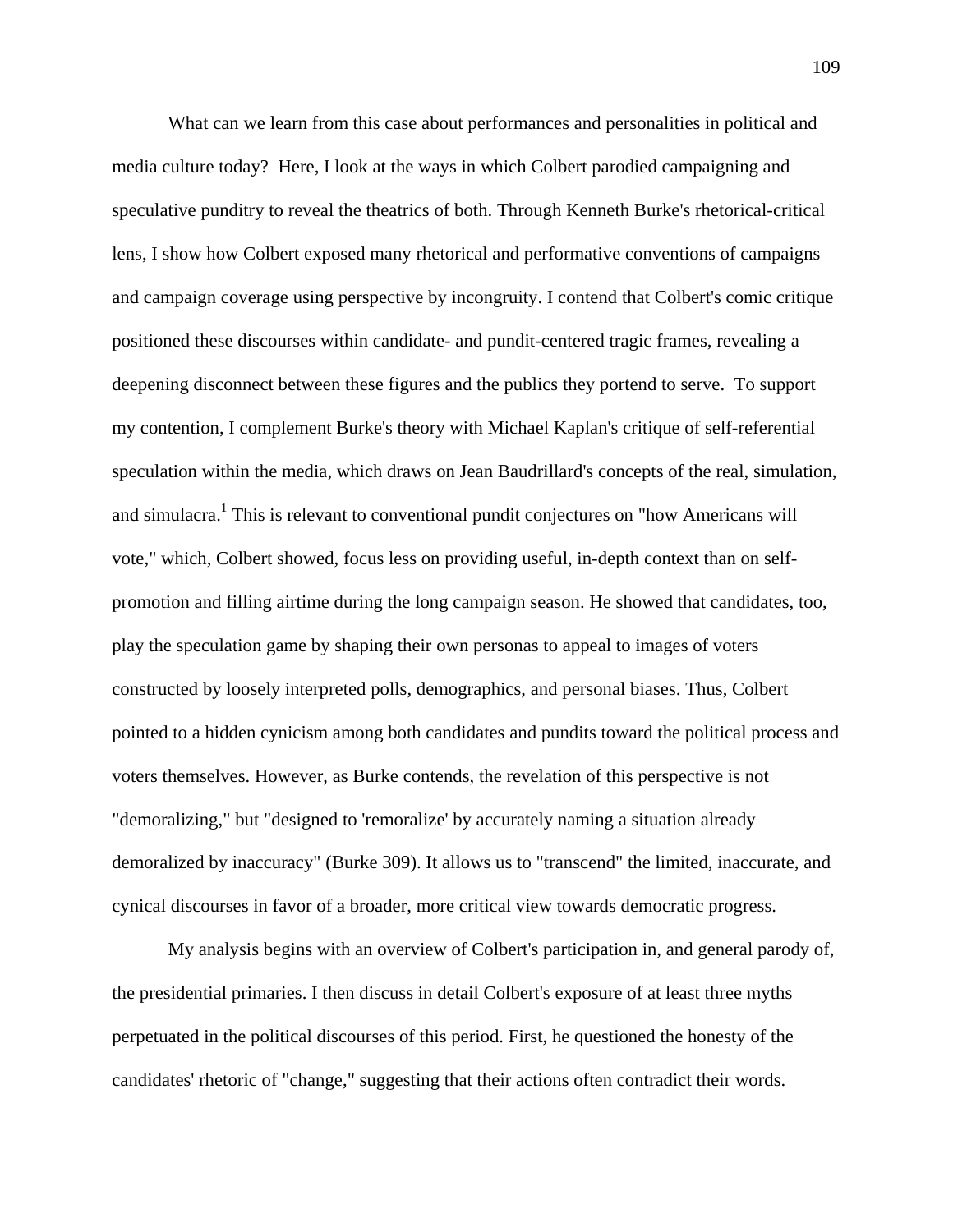Second, Colbert connected the candidates' assertions of being "real" – that is, just like voters – to mere pandering for votes. Third, he complicated the pundits' speculative logic of candidate "electability" and "viability" based almost solely on media recognition and poll status, showing that if even his "fake" character could meet these criteria, then something was fundamentally wrong with this discourse. Colbert's comic treatment of each of these issues amounted to what Burke describes as "'taking over' a mystificatory methodology for clarificatory ends" (Burke 172). Among the problems he sought to clarify were, first, the rhetorical myths of the independent, authentic candidate and, second, the self-interested, self-referential, speculative play of the punditocracy. However, in his performances as a pundit, candidate, and entertainer himself, Colbert was able to critique *but never fully escape* participation in the problematic and even cynical performances of mediated personas. That is, while his parody pointed to a number of problems perpetuated by politicians and pundits, this time Colbert's performance did not model a way forward. I close with a look at possible sites for transcending the increasingly insular sphere of political discourses, proposing that voters completed the final performative act, with Colbert and his parodied kind a worthy sacrifice.

#### *Indecision 2008: Colbert for President*

The political atmosphere in 2007 created numerous openings for Colbert's comedic critique. Eleven Republicans and nine Democrats, plus a number of minor-party contenders, all vied to succeed George W. Bush. Republican candidates included Sam Brownback, James Gilmore, Rudy Giuliani, Mike Huckabee, Duncan Hunter, John McCain, Ron Paul, Mitt Romney, Tom Tancredo, Fred Thompson, and Tommy Thompson ["Republican Party (United States) Presidential Candidates, 2008"]. Democrats included Joe Biden, Hillary Clinton, Chris Dodd, John Edwards, Mike Gravel, Dennis Kucinich, Barack Obama, Bill Richardson, and Tom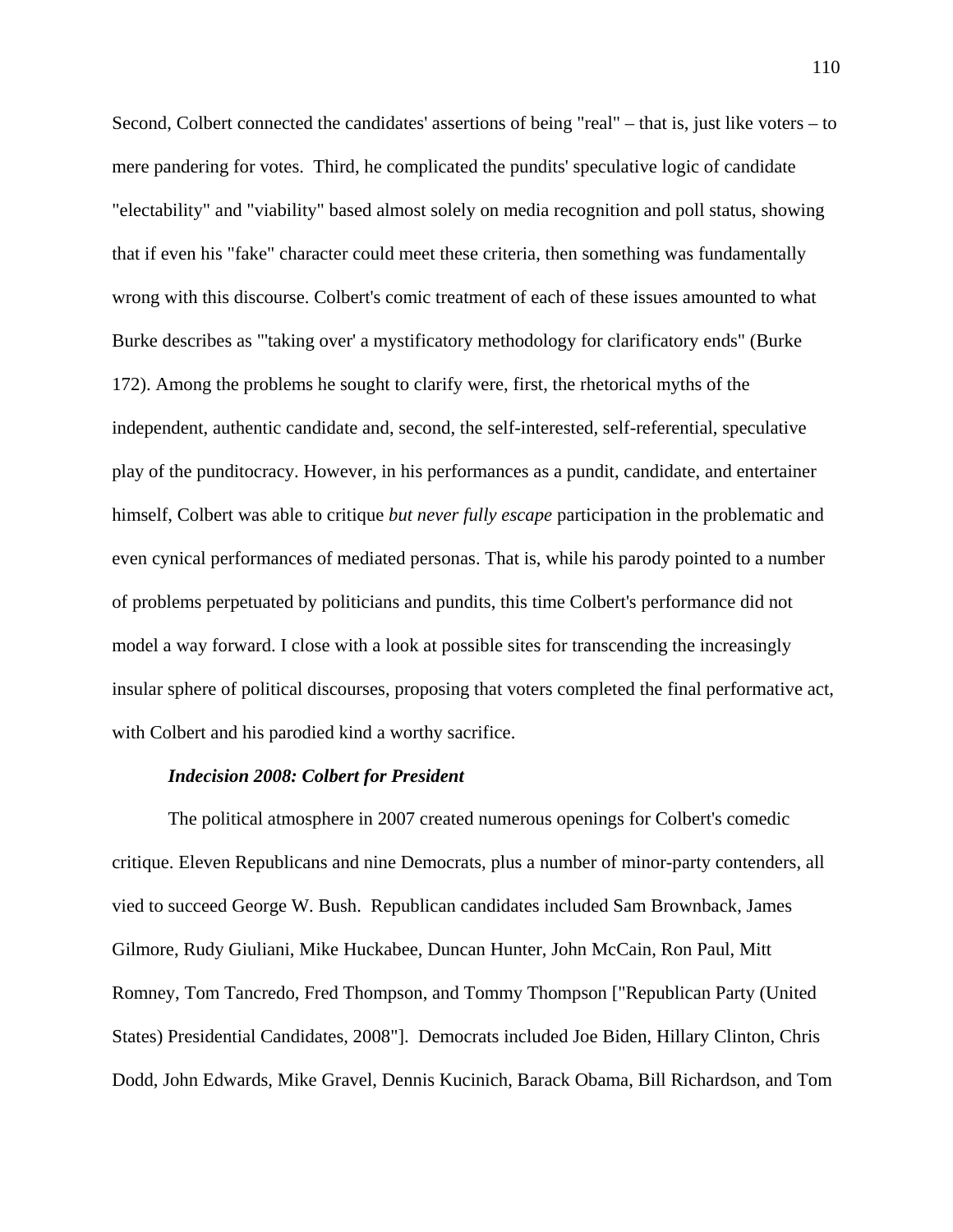Vilsack ["Democratic Party (United States) Presidential Candidates, 2008"]. Pundits on political talk shows dissected and speculated on every possible factor contributing to, or detracting from, the candidates' "electability" (Zengerle), in somewhat vain efforts to successfully predict the winner of an election still more than a year away. Jon Stewart and the cast of *The Daily Show* covered these discourses in "Indecision 2008," following a theme first launched in 2000 during the contested election between George W. Bush and Al Gore, suggesting that, once again, no clear "frontrunner" had emerged.

Colbert parodied a number of traditional political campaign performances. His parody, however, was not entirely fictional – he actually participated in the campaign process. He began where candidates customarily do, making numerous hints of his intent to run for office for more than a year before his formal announcement. As Richard L. Berke explains this convention, "First, [the candidates] coyly suggest that they might run. Then they announce 'exploratory committees.' Then they hint even more strongly that they will run. Then, when everyone knows what they have decided, they finally make it official" (Berke [2). The goal of these "elaborately choreographed non-announcements" is "maximum fanfare and publicity," notes Berke (¶1). Colbert followed this formula to the letter, playing up the pseudo-ambiguity of such performances by candidates who already intend to run. His first hint occurred at the end of his July 19, 2006 show: before going off the air, he exclaimed, "I will not for any foreseeable reasons be running for president in 2008." He then winked and repeated emphatically, "foreseeable" ("The Convenientest Truth"). On February 8, 2007, he told viewers, "I have formed an exploratory committee on whether to form an exploratory committee" ("Stephen for President – A Sign"), alluding to the formal steps politicians take to "test the waters" and generate and gauge interest before officially entering the race (Elving). On September 13, 2007,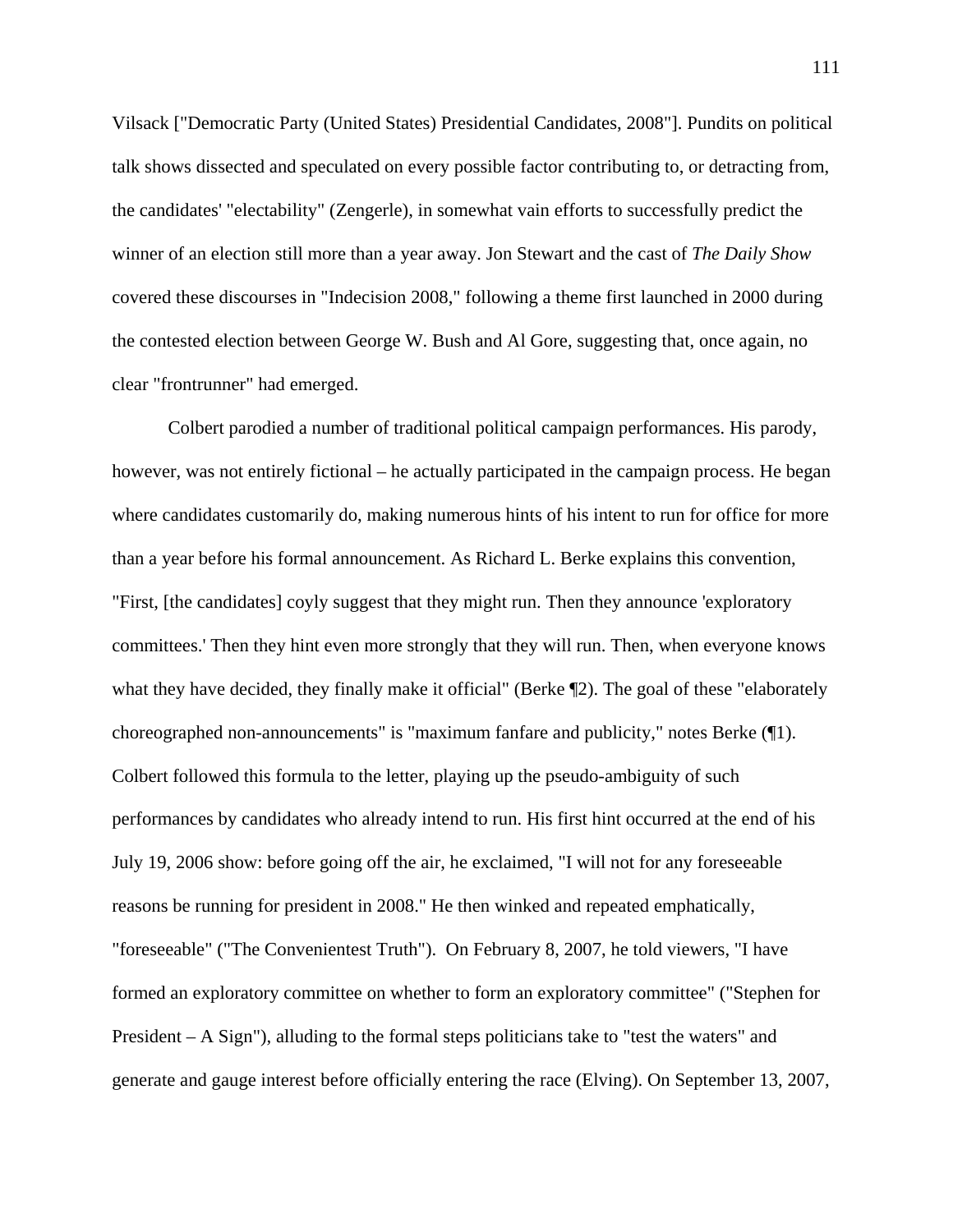he told viewers he would only run for president if he received a "sign" that he should do so. At that moment, actor Viggo Mortenson appeared on stage, dressed and performing as his character from the movie *Lord of the Rings*. He offered to guide and protect Colbert, and bestowed him his sword. Colbert pretended to have missed this "sign," thus further prolonging his fans' anticipation of a formal announcement ("Stephen for President - Answering the Call").

During this period, Colbert also published a book, *I Am America (And So Can You!),* a parody of other politicians' memoirs and manifestos introducing their political philosophies to the public (for example, Barack Obama's *The Audacity of Hope,* John McCain's *Faith of My Fathers,* John Edwards' *Ending Poverty in America,* and Joe Biden's *Promises to Keep*). Not only did Colbert frequently, deliberately, and shamelessly promote his book on *The Colbert Report,* but he also used it to secure mock appearances on *Larry King Live* and *Meet the Press*. Larry King noted that Colbert was not unlike many other candidates who publish books as a foray into politics ("Interview with Stephen Colbert"), and *Meet the Press* host Tim Russert referred to Colbert's tome as "the mandatory presidential campaign book" ("*Meet the Press*"). In these interviews, plus a guest column in *The New York Times*, Colbert spoke with the exaggerated confidence of someone who believes he is destined to lead and promises, however vaguely, a break from the status quo. "I know why you want me to run, and I hear your clamor," he proclaimed in the *Times* (Dowd and Colbert ¶17).

On October 16, 2007, Colbert "formally" declared his candidacy on a popular late-night talk show – his own ("Indecision 2008: Don't F%#k This Up America"). He appeared on *The Daily Show,* which runs immediately prior to *The Colbert Report,* to let viewers know that he would soon make a major announcement "on a more prestigious show" ("Colbert's Big Announcement"). This statement was not only comically self-promoting, but it also jokingly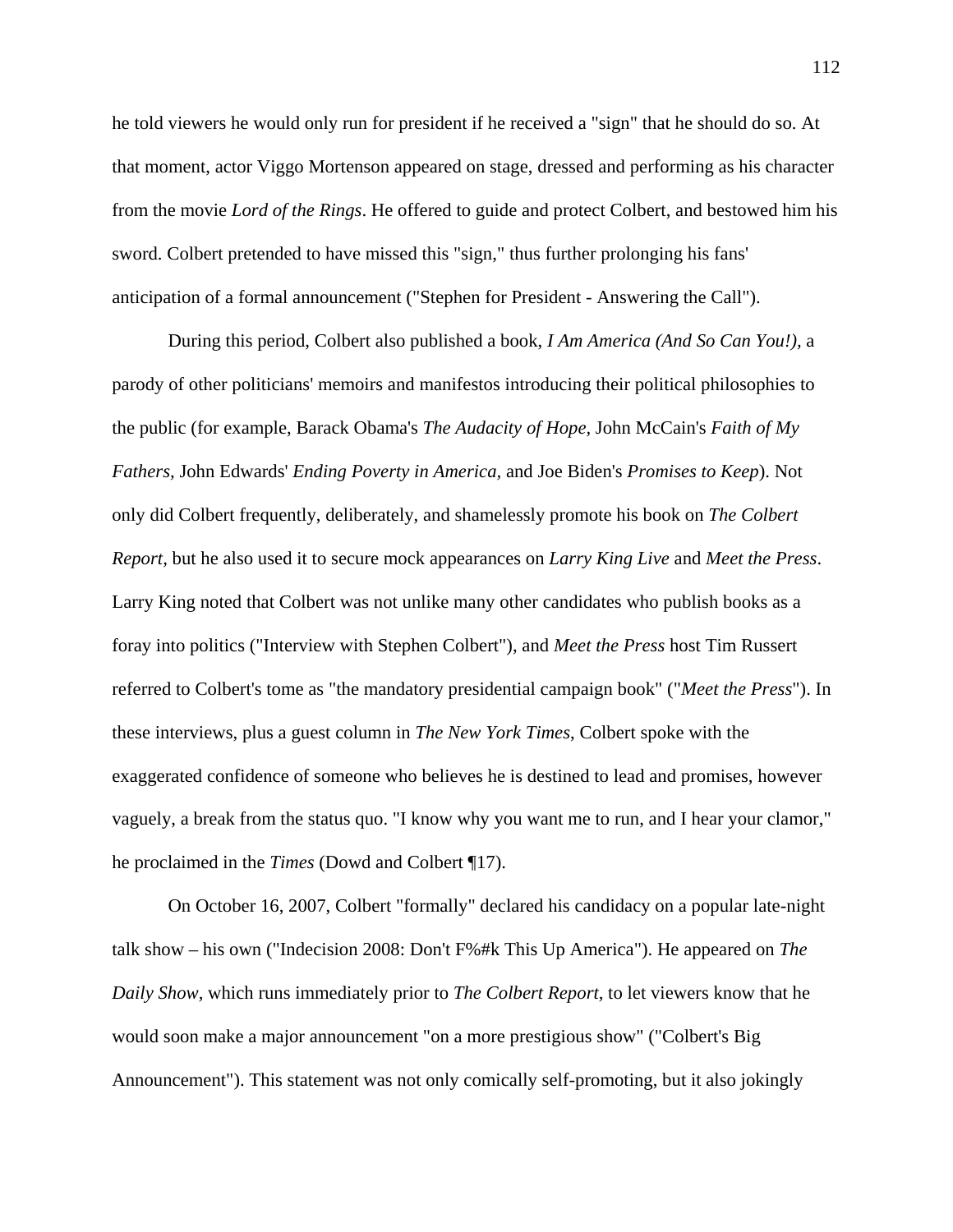one-upped a rival, Democratic candidate John Edwards, who announced his candidacy for the 2004 presidential election on *The Daily Show* ("Intro - John Edwards").<sup>2</sup> Colbert and Edwards were not alone in using the late-night television circuit as a platform for such announcements. For example, Arnold Schwarzenegger appeared on *The Tonight Show with Jay Leno* in 2006 to announce his run for governor, and Republican Senator Fred Thompson sat down with Leno in 2007 to confirm his bid for the White House (Saulny).

Colbert's entry to the fray reminded some of comedian Pat Paulsen's candidacy during the 1968 election (Starr) and the circus-like California recall of 2003, when 135 candidates appeared on the ballot for governor – including former child star Gary Coleman, an adult film star, and a sumo wrestler – most seeking publicity for various reasons ("October 7, 2003 Statewide Special Election"). Colbert announced he would attempt to run on both the Republican and Democratic tickets – but only in his home state of South Carolina, "running as a favorite son" ("Indecision 2008"). On October 21, 2007, Colbert told Russert on *Meet the Press,* "I don't want to be president; I want to run for president. There's a difference" ("*Meet the Press*"), suggesting that the presidential primary was perhaps, for many, a mere publicity opportunity. Meanwhile, some wondered whether to take Colbert seriously (Green; Cillizza) – after all, former *Saturday Night Live* comedian Al Franken was running a serious campaign to represent Minnesota in the U.S. Senate.

Colbert's campaign finally was thwarted after he attempted to file the necessary paperwork for the ballots in South Carolina. On his program on October 17, 2007, he revealed to viewers the stringent, pay-to-play requirements, including a \$2,500 fee for the Democratic ballot and a \$35,000 fee for the Republican ballot ("Hail to the Cheese – Filing Papers"). Colbert attempted to secure a corporate sponsor, Doritos brand tortilla chips, to cover his costs.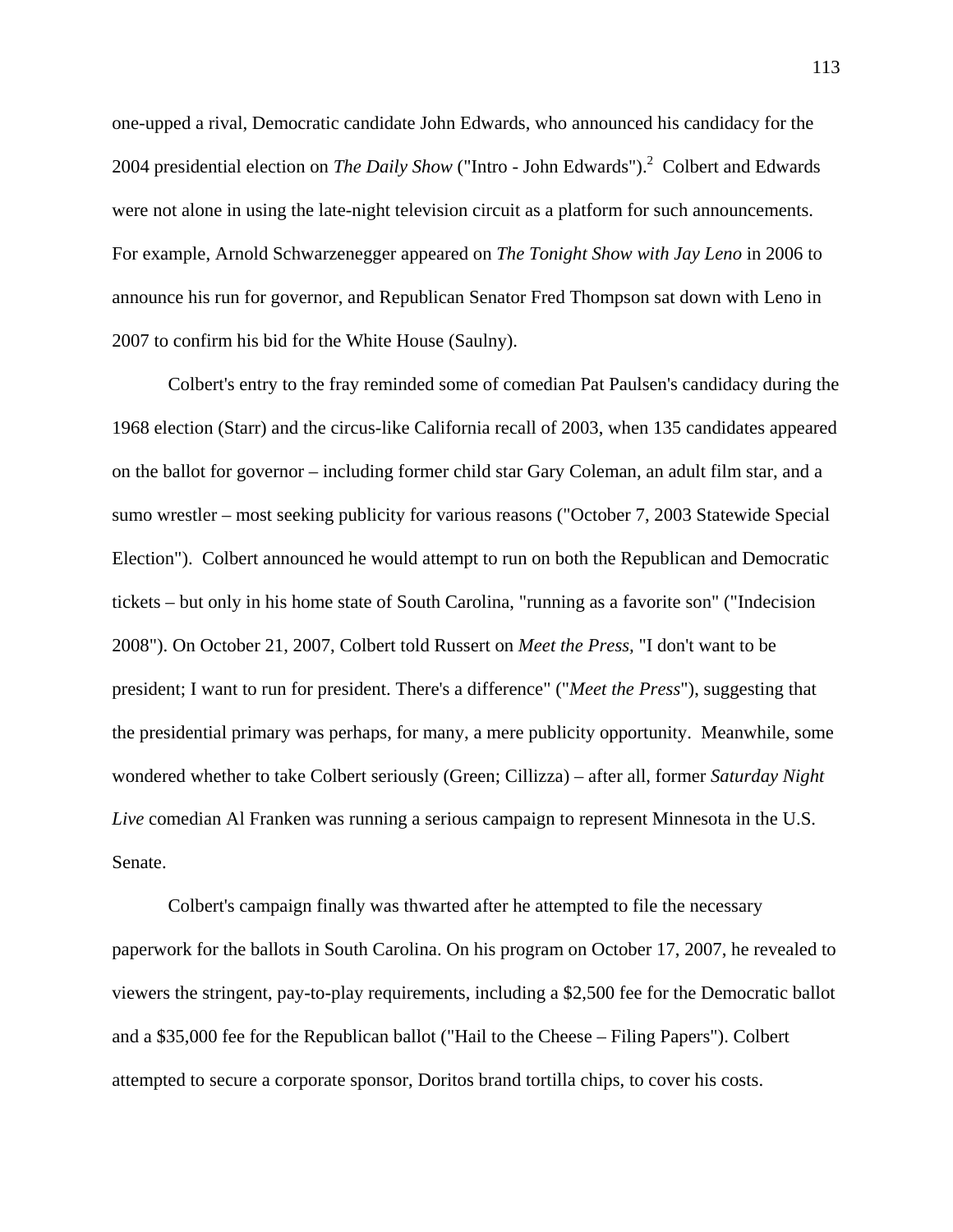However, his campaign soon encountered the legal problems of corporate influence. As he explained in faux-shock to his audience on October 30, 2007, Colbert could not spend more than \$5,000 on his campaign without facing restrictions under federal election law ("Massie Ritsch"). Colbert subsequently dropped his bid for the Republican ticket and prepared to pay the \$2,500 fee for the Democratic ballot, but on November 1, 2007, South Carolina Democratic Party officials refused his placement, arguing that Colbert was not a "viable" candidate ("Hail to the Cheese – Democratic Executive Council"). Colbert ended his campaign after that.<sup>3</sup>

 While Colbert's campaign was short-lived, his satirical performances from that time are rich with opportunities for critical interpretation. For example, his interrogation of words like "viable," "real," and "authentic," as employed by the candidates, is interesting because it reveals the problematic definitions and assumptions surrounding these words in conventional campaign discourse. In addition, his performances as both candidate and pundit reveal interesting myths and problems of a campaign process driven by daily tracking polls and speculation constituting a media "horserace." These critiques are illustrated in a number of performative moments during Colbert's foray into the campaign season.

## *Questions of "Change"*

As an entertainer playing a pundit-candidate, Colbert was positioned to proclaim his stance on issues while commenting on others' positions and actions. In two interesting instances, his performances complicated campaign rhetoric – and its perpetuation in the media – by baring the truth, as he saw it, behind "truthy" claims and myths. His performances alluded to a popular, yet contentious theme of the election season. With President Bush's approval ratings stuck at dismally low levels and polls showing a majority of Americans unhappy with the country's direction, candidates from all parties sought to position themselves as agents of "change." Barack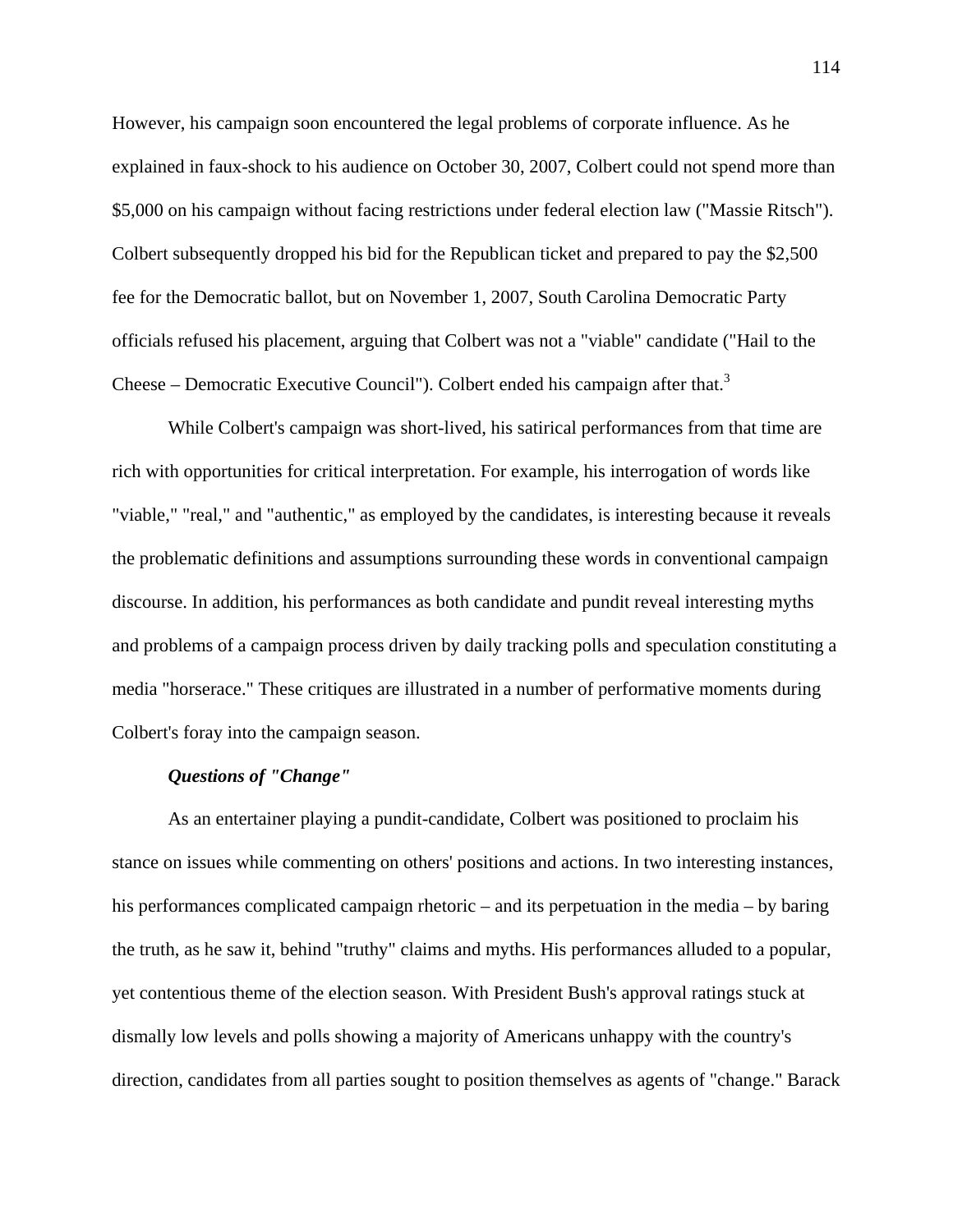Obama spoke about "change we can believe in." John Edwards promised "the change we need." Mitt Romney said he would "bring change to Washington." Hillary Clinton, emphasizing her experience, said, "I'm running on 35 years of change" ("'Change' Theme Is No Big Change At All"). Throughout the primary season in 2007, the candidates performed at length to define "change" through their own records and policy platforms. However, as political scholar James E. Campbell observes, the "change" theme is by no means unique in political campaign history. "There are two basic campaign themes in presidential electoral politics that address the referendum question: change and continuity," argues Campbell (122). Throughout modern campaign history, candidates have run on a platform of "change" when times are bad and on "continuity" when times are good. "Both themes are simple appeals, easily communicated by candidates, and readily grasped by voters" (ibid.). Even President Bush acknowledged, "That's just American politics. If I were running for office at this point I'd be saying, 'Vote for me, I'm gonna be an agent of change'" ("'Change' Theme Is No Big Change At All").

Colbert challenged one manifestation of the "change" debate in an episode of "The Word" on October 31, 2007. He addressed the phrase "Job Description," commenting on recent televised debates in which candidates debated the role of the president, particularly executive authority in wartime. Colbert's take on the seemingly simple concept of a job description cut to a more important question he believed the media ought to be asking outright: *will the next president abuse the powers outlined in his or her job description, as many believe George W. Bush has?* 

COLBERT: There are, I believe, 63 other candidates running for president, and we've heard a lot about their positions…But there's one thing we haven't learned: exactly what job are they all applying for?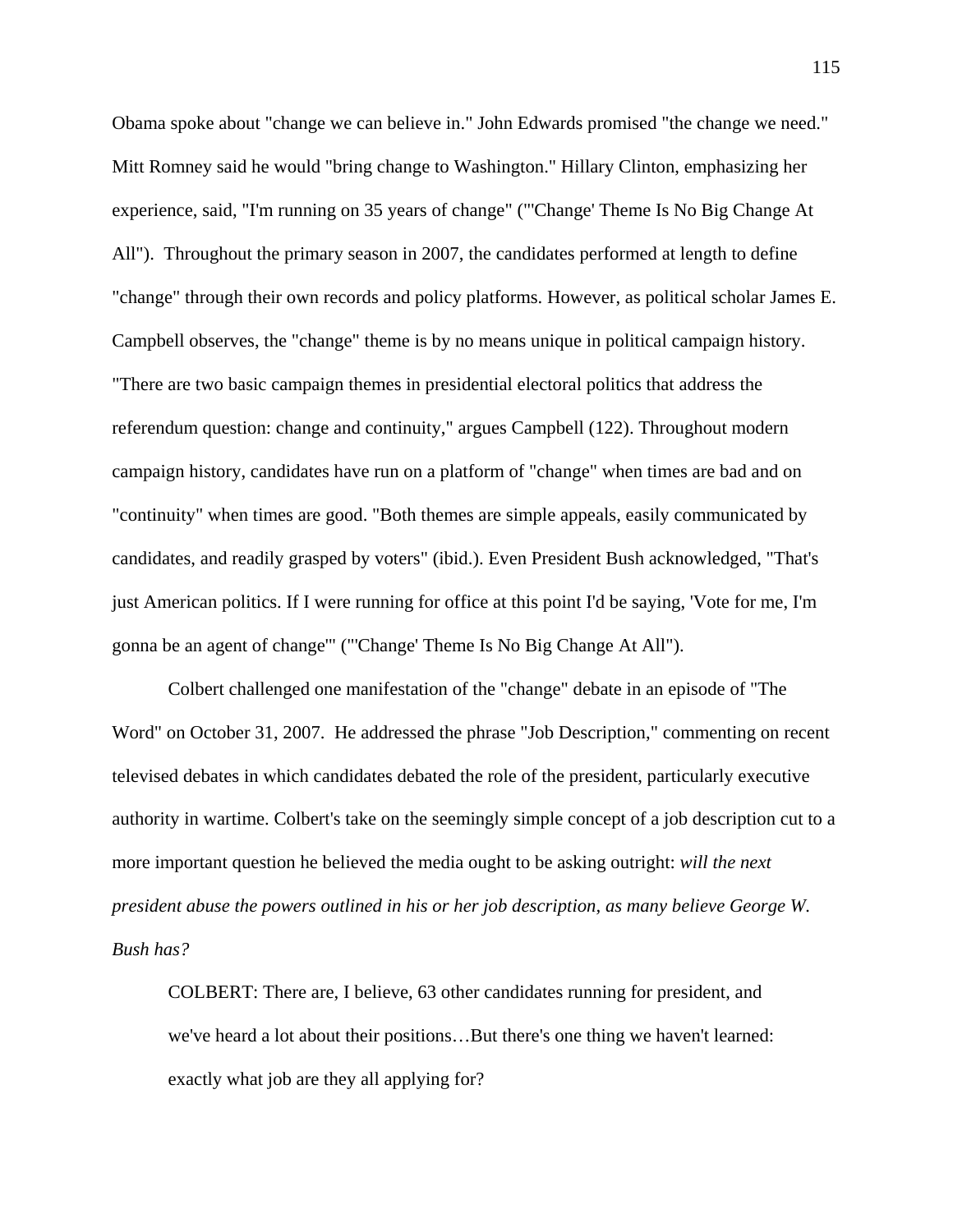THE WORD: Hillary's V.P.

COLBERT: Because let's face it, just saying "I want to be president" is a pretty cagey answer these days.

THE WORD: Fred Thompson Still Hasn't Said It

COLBERT: By that, do they mean the chief executive as defined by the

Constitution, or are we talking about George Bush's job?

THE WORD: International Burnt Effigy Model

Colbert ran two clips from the recent debates – one in which Democratic candidate John Edwards denounced Bush's interpretations of torture, and another in which Republican candidate Mitt Romney decreed, "I hear from time to time people say, wait a second, we have civil liberties we have to worry about! But don't forget, the most important civil liberty I expect from my government is my right to be kept alive." Colbert praised Romney's statement and continued to assert that "Bush's job" rightly did not concern itself with the notion of "checks and balances" among the branches of government. He argued:

COLBERT: In a time of extraordinary danger, executive power must be extraordinary.

THE WORD: Cheney Can Start Fires With His Mind

COLBERT: So tonight, I would like to be the first candidate to make my position clear: I am not running for president, I am running for President Bush.

THE WORD: Job Description

COLBERT: Why? Because I believe in freedom, and I would be crazy to let anybody else have that kind of power over *me*! ("The Word – Job Description")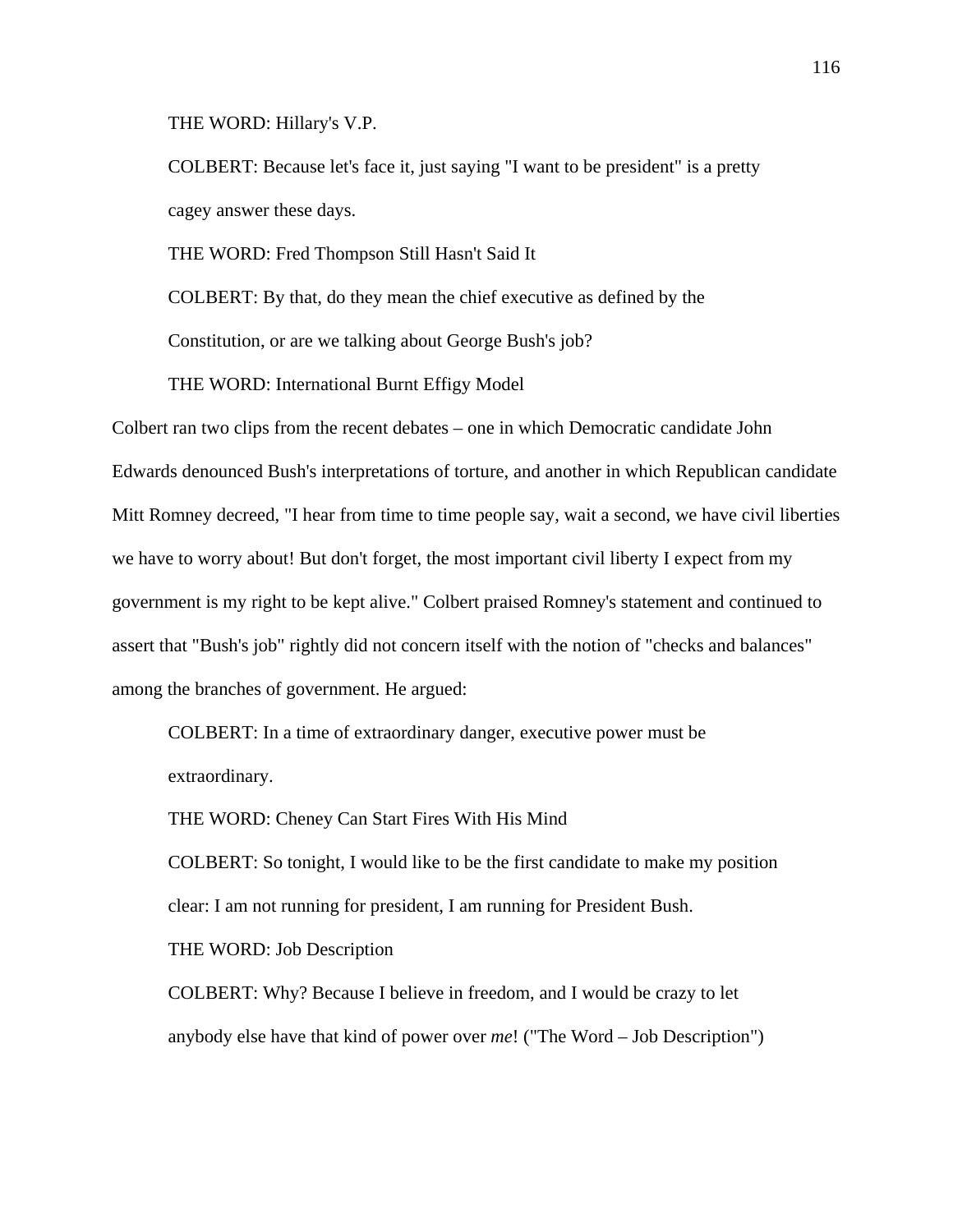While Colbert drew boos from his studio audience for stating he will run "for President Bush," upon further reflection, his incongruous statement was an important observation. Even the Republican candidates distanced themselves from Bush in their rhetoric, but in truth, many of them supported the same policies Bush promoted, not to mention the power Bush's policies afforded the executive branch – as Romney suggested in the debate – *so why not just admit it?* 

In the second example of questioning the "change" narrative, Colbert challenged candidates, particularly Democrats like Edwards, who proclaimed to be unfettered by "specialinterest" influences (Smith). When Colbert discovered the costly fees required to run for presidential office, he announced on his show that he secured a corporate sponsor, Doritos brand tortilla chips ("Hail to the Cheese - Filing Papers"). By the next night, Colbert had learned about campaign finance laws preventing corporations from directly sponsoring campaigns – and immediately sought a legal loophole. He produced a letter from his lawyers stating that corporate sponsorships could only be used to support his television program, not his campaign. Colbert deduced slyly, "So, it's illegal for my 'crunch money' to pay for the campaign, but it is legal for it to pay for my show, and the show can report on my campaign." He then changes the graphic label for his campaign from "Hail to the Cheese: Stephen Colbert Nacho Cheese Doritos 2008 Presidential Campaign" to "Hail to the Cheese: Stephen Colbert Nacho Cheese Doritos 2008 Presidential Campaign *Coverage,*" assuming this semantic twist rendered his efforts legal ("Hail to the Cheese - Campaign Coverage Finance"). He continued, while displaying the Doritos bag and eating chips, "So as the host of the show, I can take Doritos' money and enjoy the zesty blasts of flavor you can only get from Nacho Cheese Doritos. But, as a candidate, I'm simply enjoying the nacho-cheese-tastic taste-splosion because I happen to love them, that's all! There's a clear line, you see. And I promise, I will not cross that line!" Colbert signaled to his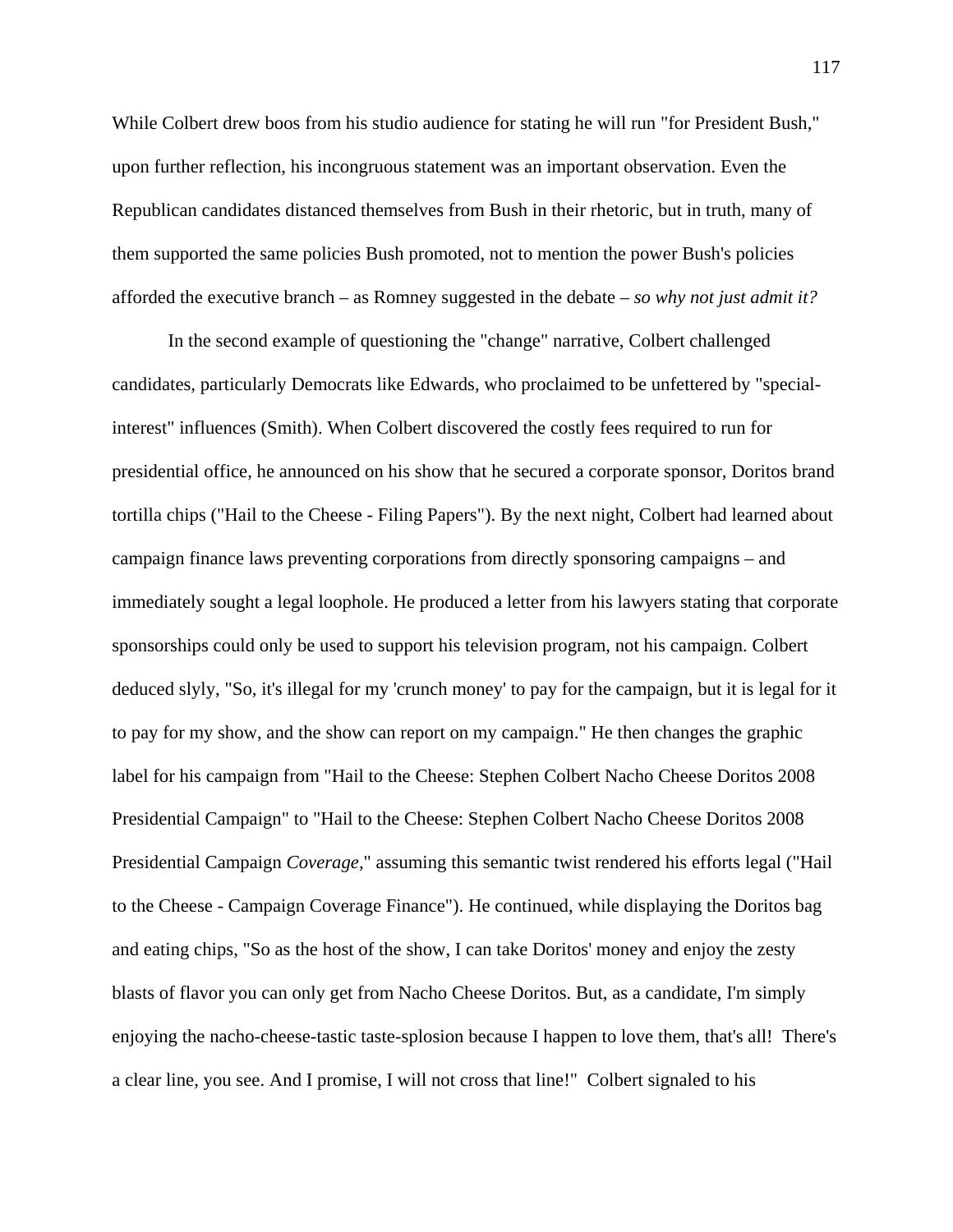production assistant to show the "line" in question. On screen, a digital, vertical red line appeared dividing Colbert in half. One side of Colbert was labeled "host" and the other "candidate."

This seemingly absurd and incongruent act speaks directly to Burke's theory. Burke writes, "The comic analysis of exploitation prompts us to be on the lookout also for those subtler ways in which the private appropriation of the public domain continues" (169). Here, Colbert satirized the ambivalent relationship of politicians to so-called "special interests." Many candidates promised to stand up to special-interest groups, like corporations and industry lobbyists, while quietly continuing to accept campaign contributions from such associations. When Hillary Clinton acknowledged that many lobbyists represent important public interests like nurses and schoolteachers, her opponents chastised her, ostensibly wanting to keep their myth intact (Smith). In his performance as a candidate, however, Colbert openly welcomed and accepted Doritos as a corporate sponsor, as though to say to other candidates, *why hide it? You are all indebted to special-interest groups in one way or another*. 4

#### *Questions of "Authenticity"*

Colbert also complicated the discourse of debates over who is a "real" candidate. The question of "authenticity" preoccupied many of the Republican candidates, who, desperate to distance themselves from the unpopular incumbent, argued among themselves over whose policies were more like those of Ronald Reagan, elevating Reagan to mythical heroic status for their party (Green).<sup>5</sup> Meanwhile, candidates from both parties sought interviews on soft-news and entertainment talk shows in efforts to present themselves as "likeable" and "just like you."<sup>6</sup> Colbert, too, took part in this exercise as a candidate. On October 28, 2007, he attended a rally at the University of South Carolina, telling the audience of approximately one thousand students,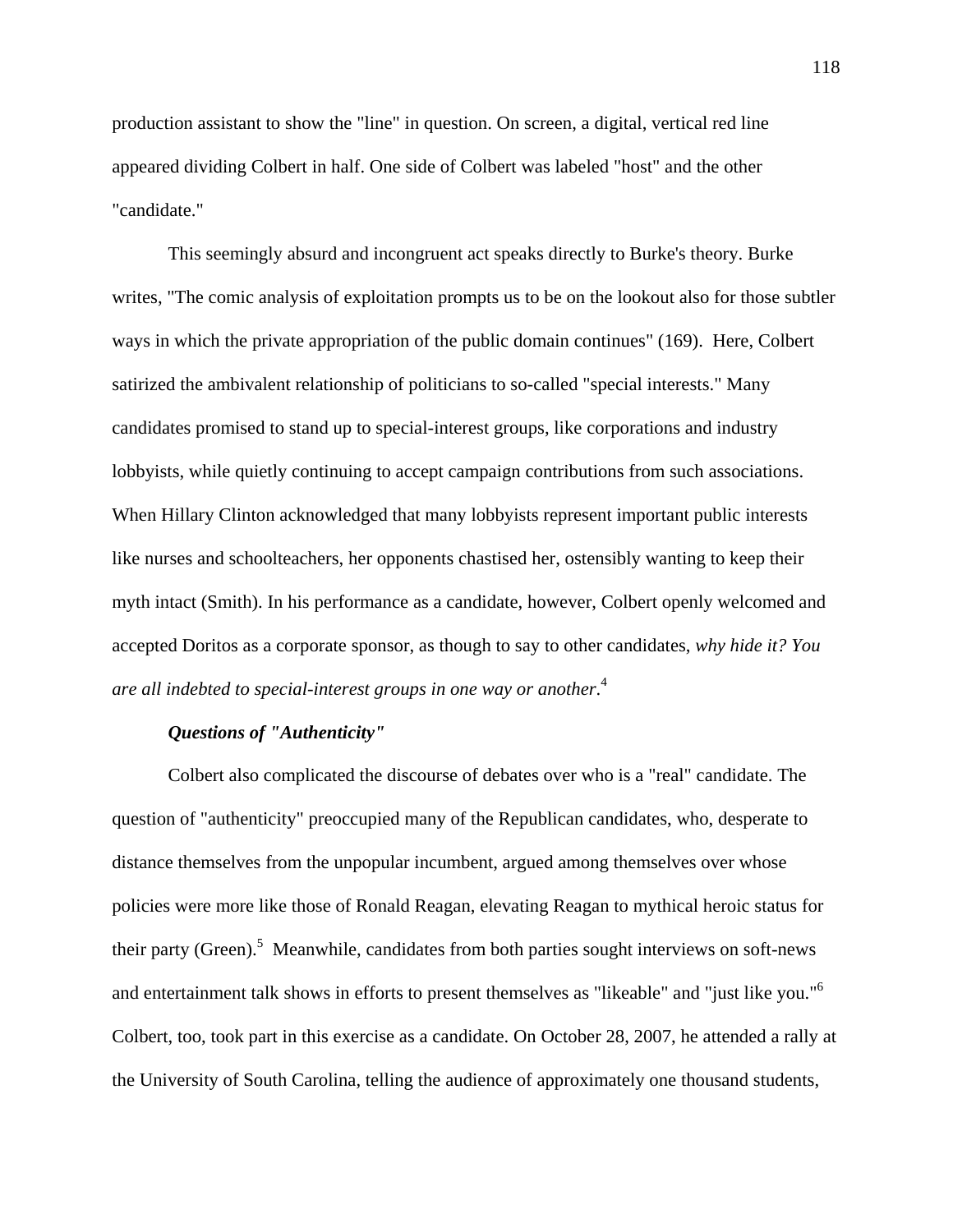"I'm here to prove to everyone that this campaign is real" ("Colbert Campaigns in S.C."). On his November 1 show, Colbert showed video footage from visits to two local businesses in South Carolina: first, a beauty salon with female African-American employees and customers, and second, a firearms store with white male employees and customers. Colbert explained to his television audience that black women and gun owners were identified as key "swing voters" in his state. The video showed him pandering heavily and obviously to both groups – getting his hair styled in the salon and then aiming a rifle in the gun shop while touting his appreciation for the Second Amendment ("Hail to the Cheese – Ballot Issues"). Of course, Colbert's rally and campaign stops were staged – but so are all rallies and campaign stops. Colbert's performances here touched on a key convention of mediated politics: images that portray candidates "among the people" are deliberately offered (and perhaps unwittingly accepted) at face value as proof of a candidate's "authenticity" as a man or woman of the people.

Barack Obama invited candidate Colbert to wade further into the authenticity debate when Obama jokingly questioned Colbert's position as a true native of South Carolina. In a televised, town-hall-style debate, Obama said he could not imagine Colbert eating grits and suggested challenging him to a "grit-off." To assert his authenticity, Colbert ate several large bites from a bowl of grits on his October 31, 2007 show ("Obama's Grit-Off Challenge"). Once again, Colbert (and, arguably, Obama) parodies the candidates' emphasis on iconic representations of authenticity – from visiting gun shops to eating grits – in place of more substantial evidence such as legislative records, which are harder to portray through visual media.

Meanwhile, Colbert's pundit character critiqued this process of self-authentication. On his April 23, 2007 show, Colbert's guest was Republican presidential candidate Mike Huckabee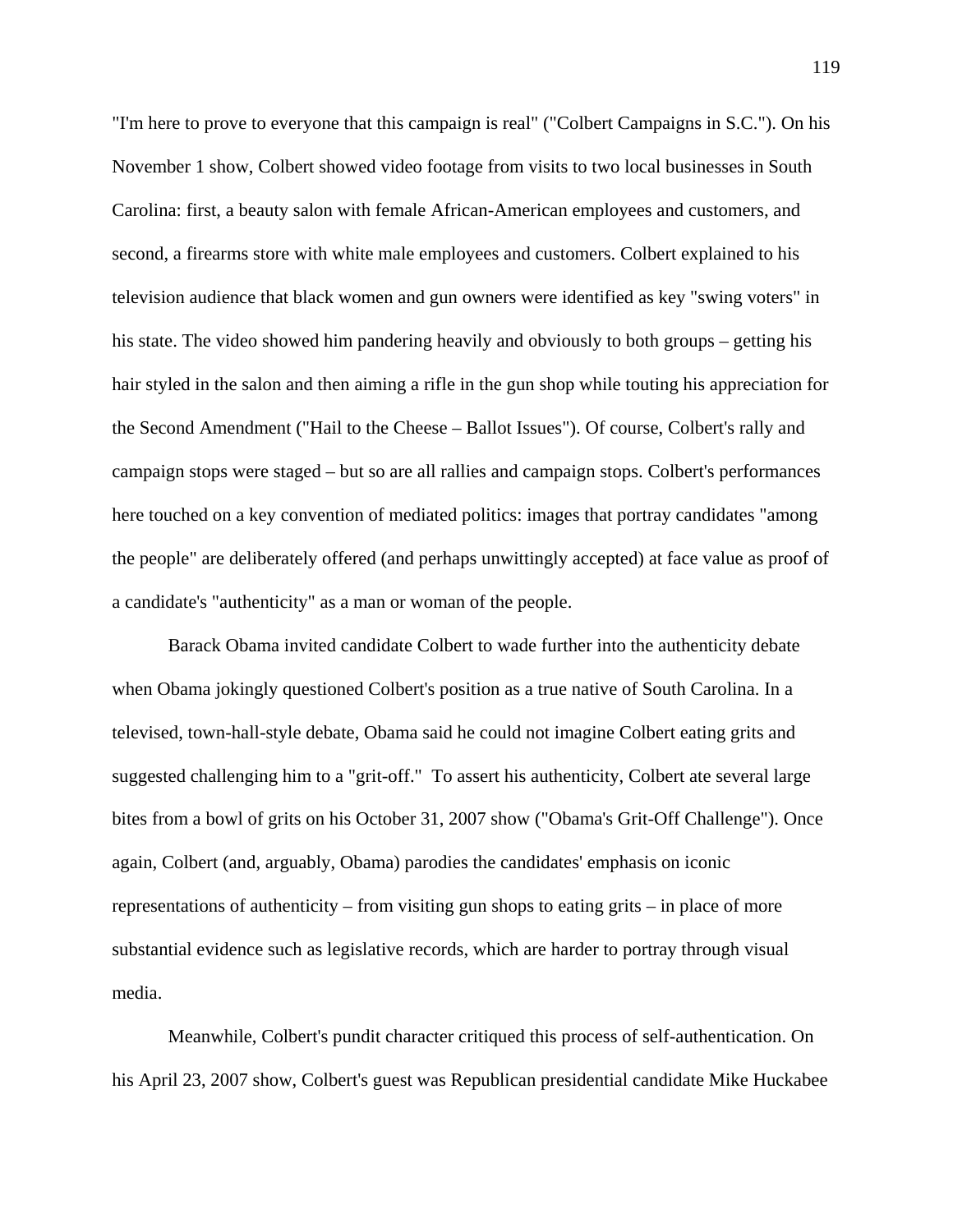("Mike Huckabee – Running Mate Bid"). Colbert ran a series of news clips in which Huckabee states repeatedly that conservative voters were looking for a candidate who was "real" and "authentic." Colbert quipped, "So far, authenticity has garnered Huckabee a staggering *one percent* in the polls! Behind Sam Brownback, Duncan Hunter, and I think six guys named Thompson." Huckabee then joined Colbert at the studio desk and proceeded to tell Colbert that Colbert is authentic, "just like me," and suggested that Colbert could be his running mate. Huckabee was joking, but, ironically and possibly unintentionally, his statement pointed to the complicated question of *who is real?* 

Colbert took the opportunity to question what the Republican candidates were really trying to accomplish by asserting "authenticity" as a character trait. He flippantly asked Huckabee, "Does authenticity really matter that much? I mean, if appearance is so important in politics, if a person *appears* authentic, isn't that enough? I don't really think the president is a cowboy, but he *seems* like a cowboy to me. You know?" Huckabee smiled and nodded as though acknowledging that Colbert was right – at least about the other Republican candidates. Huckabee posited, "It's like an apple. If you cut into the apple, and it's an apple all the way to the core, then it's authentic. If you cut into it and it turns out that it's plastic fruit, there's no nourishment there." (Colbert replied, "It's also a choking hazard.") Colbert then connected these claims of Republican authenticity to simple pandering for votes. He deadpanned, "What's wrong with pandering? Because, I mean, if a politician is willing to pander to me, that just says to me, *me liking him* is more important than the truth, and I find that very flattering." Huckabee conceded, "You totally lost me on that one." Colbert replied, "That was my intention" ("Mike Huckabee – Running Mate Bid"). By juxtaposing the incongruent terms "authentic" and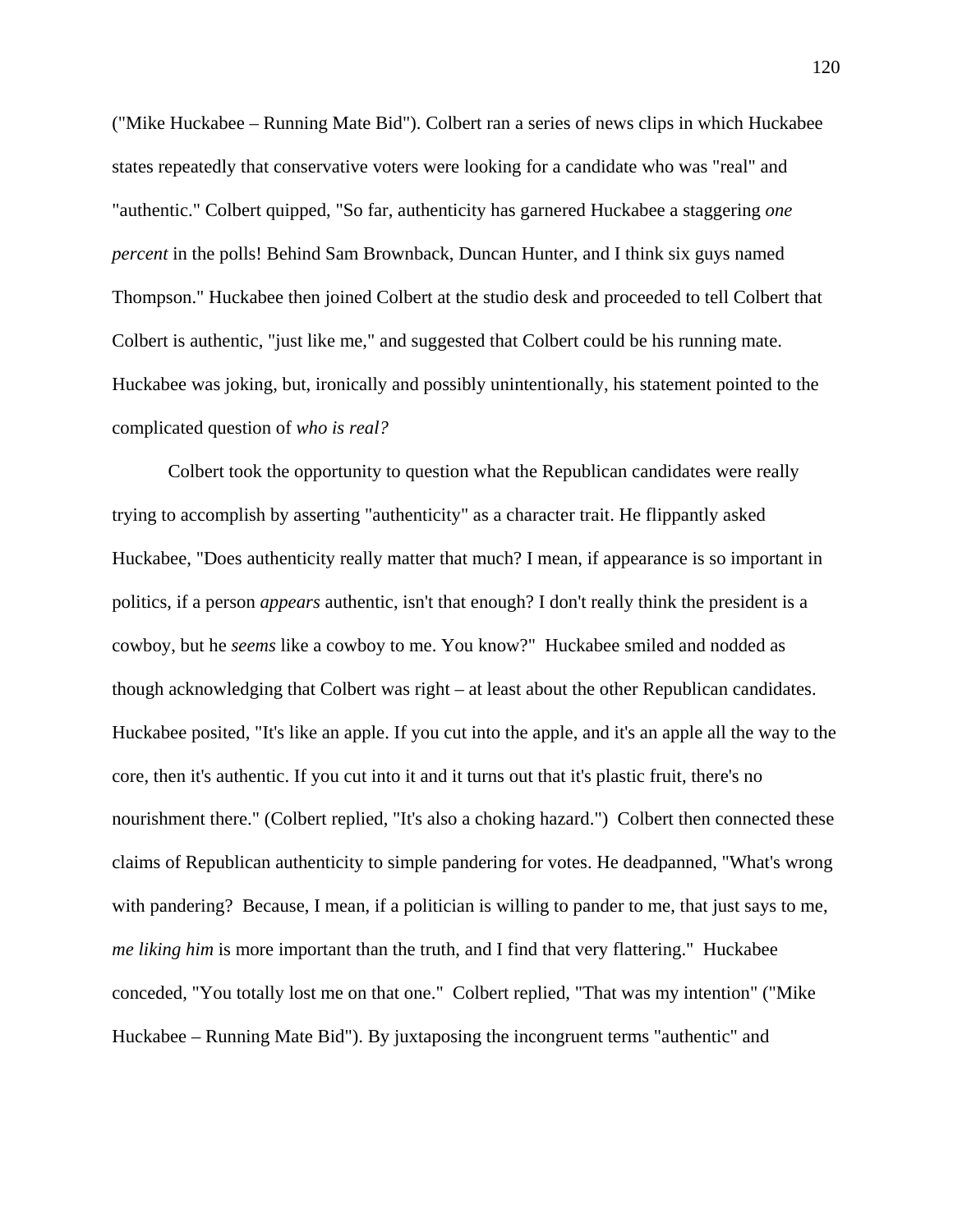"pandering" Colbert suggested that the Republicans' debate over authenticity was, in fact, an inauthentic debate.

In this instance, both Colbert and Huckabee's word choices contributed to an interesting visual picture of candidates as simulacra, echoing Burke's example of perspective by incongruity in artist George Grosz's drawing of a "bloated, profiteering type" man sitting at a table with a female manikin. "The picture, by its planned incongruity, would say, in effect, that Grosz's profiteer is typically himself when entertaining the simulacrum of a woman" (Burke 311). Huckabee argued that he was the authentic Republican in a field of simulacrum or "plastic fruit." His self-promoting rhetoric was typical of all candidates appealing to voters. However, Colbert's response was especially jarring. Here, Colbert did not refute Huckabee's assertions that he was the most "real." Instead, he subverted Huckabee's assumption that anyone actually wants "real." If the candidates were going to such lengths to construct mythical images of themselves as *real like Reagan,* then they must have believed that voters want that myth, and not the real. If voters chose a candidate based on his or her perceived likeness to them, then their choice was based on a self-interested myth. By embracing this stance openly in his performance, Colbert revealed not only the "truthiness" of the "authenticity" argument, but he also touched on the hidden cynicism shaping and perpetuating such discourses.

#### *Questions of "Electability" and "Viability"*

 Colbert also located a troublesome cynicism in his treatment of horserace-based political commentary, which many journalism scholars and critics argue has become the standard business model in punditry, to the detriment of the political process (e.g., Farhi; Eggerton; Rosenstiel; Zengerle). Paul Farhi argues that today's cable news cycle emphasizes quantity at the expense of quality analysis. There are more hours to fill, fewer experienced journalists in the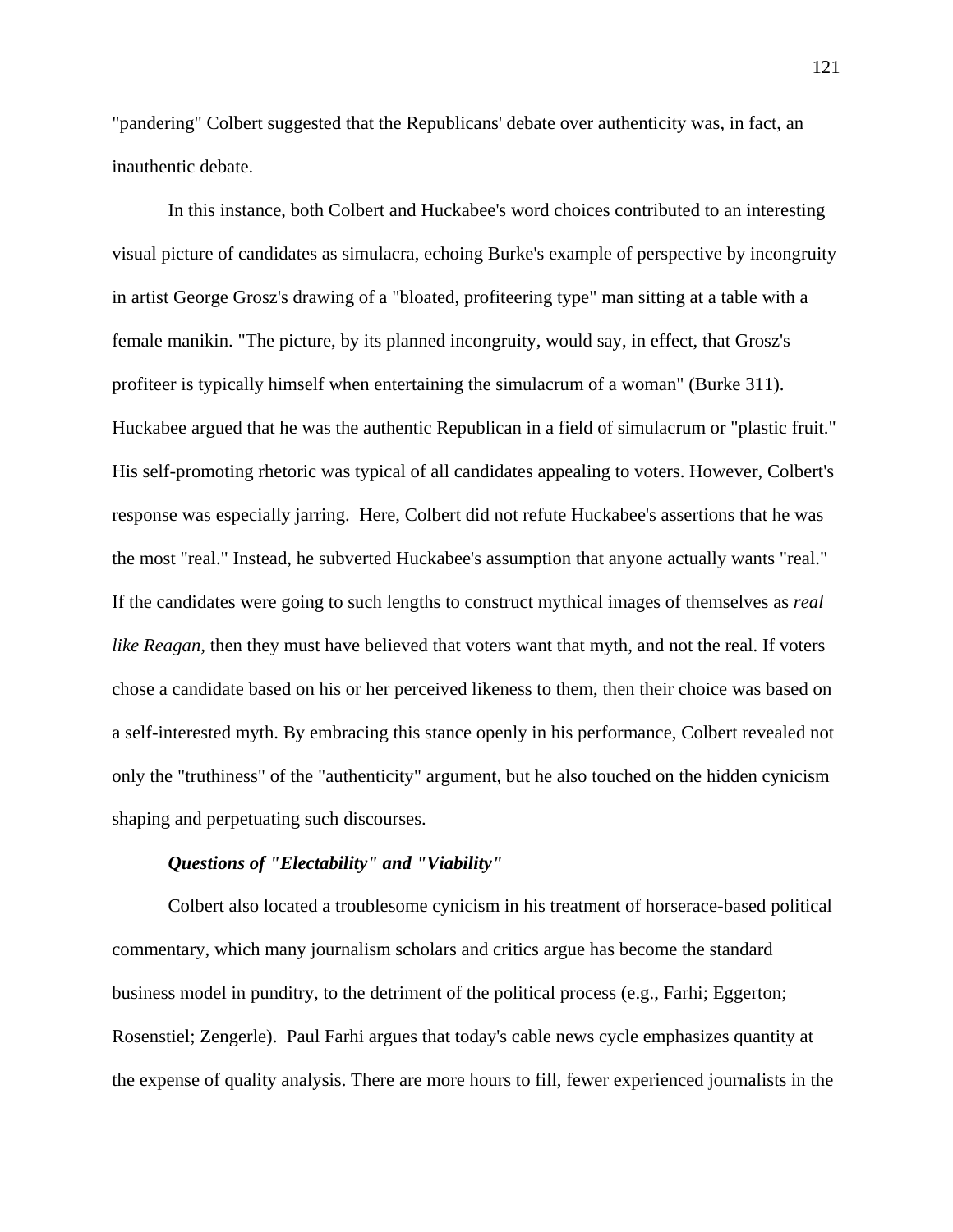newsroom, and more on-air anchors marketed for their personalities rather than their insights. Political reporters and pundits, reports Farhi, "now work harder to answer the wrong questions – who's winning the daily image and message battle, who's ahead in the horserace – rather than who'd make the best president" (31). A study by the media watchdog group Fairness and Accuracy in Reporting (FAIR) confirms this observation. In a content analysis, FAIR found that 255 out of 385 stories about the presidential primaries aired on broadcast news programs between December 26, 2007 and February 5, 2008 focused primarily on "analysis and strategy," while only 19 stories were "primarily about issues" (Eggerton 23). Making matters worse, in most cases where "issues" such as the Iraq War were mentioned, FAIR concluded that "it was only in passing and usually related to how the candidates were polling on the issue" (ibid.).

But if public opinion polls, when conducted according to strict empirical standards, are known to be accurate reflections of voter sentiment at a moment in time, what is wrong with reporting about them? Tom Rosenstiel argues that, while some polls are precise, insightful, and ultimately useful for in-depth political commentary, many polls are not, and often their news value is merely a means to a more capitalistic end: marketing value. That is, organizations capitalize by placing their name as the name of the poll, such as "the *Los Angeles Times* poll" (Rosenstiel 699). And, in today's twenty-four-hour media world, the proliferation of daily tracking polls quickly and easily feed the demands for content. Meanwhile, cost-efficiency measures have left news organizations staffed with fewer, less experienced reporters who lack the training necessary to give in-depth analyses of polls and interpret which polls are actually reliable. "The combined effect of these trends in polling is providing citizens with more facts about the daily ups and downs in the horserace and tactics of American politics but a weaker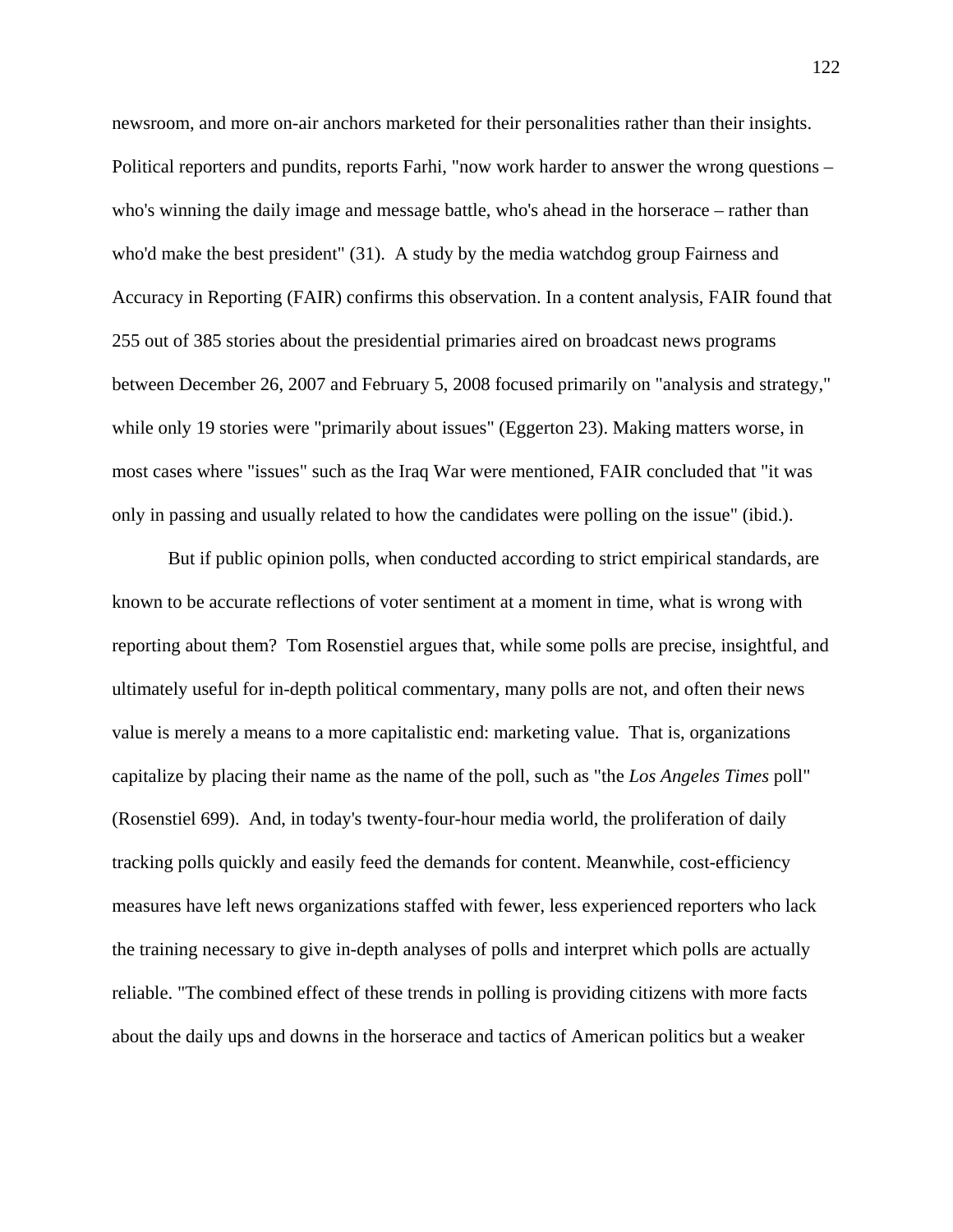understanding of the deeper structural meaning of elections or the mandate that they give the victors to govern" (700).

Jason Zengerle notes that many widely reported polls during the early primary season in 2007 focused more on unusual demographic factors among the candidates than on their policies. Popular polls measured, for example, whether Americans were "ready" to elect a "qualified" African-American (namely Barack Obama), a woman (namely Hillary Clinton), a Mormon (namely Mitt Romney), or a divorcee (namely Rudy Giuliani) (Zengerle 4). In addition, campaign strategists were prone to massaging the numbers to demonstrate how their candidates' "electability" was mathematically probable, based on loose amalgamations of different poll data and, of course, campaign bias. For example, Giuliani's campaign strategist released a hypothetical study mapping out how Giuliani would beat Hillary Clinton if certain states leaned this way and specific demographic groups voted that way (3). Pundits, looking for the latest poll report, picked up these pseudo-scientific speculations and ran with them – not necessarily critiquing their intentions, but simply adding them to the speculative mix of possible outcomes.

Colbert complicated this question of "electability" on several levels, first by the sheer incongruity of being a "fake" pundit, a fictional character, who actually campaigns. Colbert-theactor was physically present, but "he" was not running. Can a fictional persona run for office? Apparently, Colbert showed, he could, and at least a small percentage of the public supported him. This pointed to a second level of complication, in which pollsters speculate on Colbert's chances just like any other candidate. For example, in October 2007, one poll indicated that Colbert was the current favorite of 2.3 percent of Democrats surveyed, ahead of three other candidates (Cillizza). On *Meet The Press,* Colbert assured host Tim Russert, "I'm more real than Sam Brownback," a Republican candidate with less than one percent support in national polls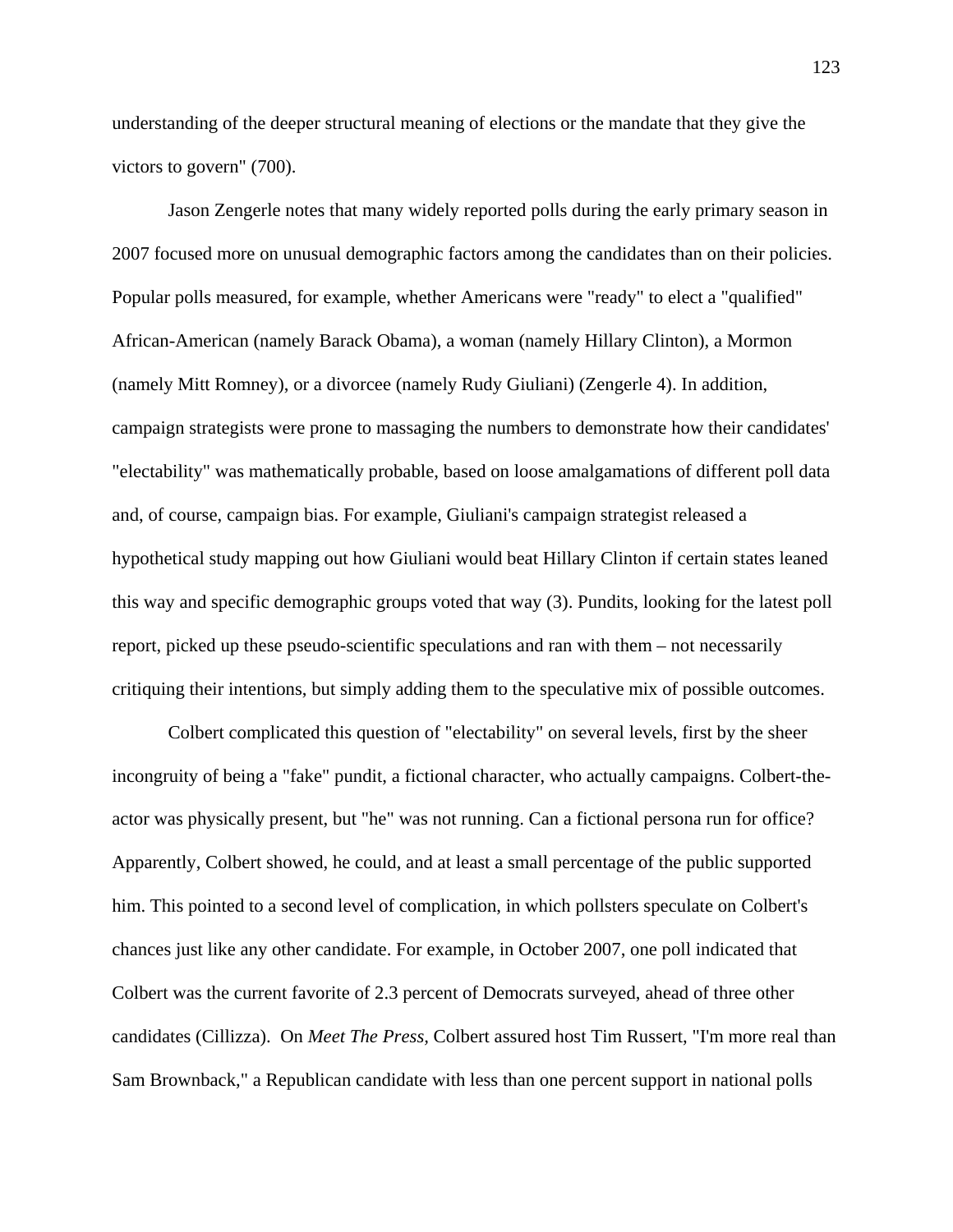(Carr). Meanwhile, an *Atlantic Monthly* reporter ran the numbers, so to speak, to show how Colbert might at least secure a delegate or two with the help of "the 'drunken college student' demographic" (Green ¶10).

Colbert further complicated the conventional measures of electability when the South Carolina Democratic Executive Council declared him ineligible for the ballot. On his November 1, 2007 show, chairwoman Carol Fowler explained that Colbert did not meet the party's standard of "national viability" (Hamby), which Colbert immediately called into question. "South Carolina Democrats require that candidates be 'generally acknowledged or recognized in news media throughout the United State as viable candidates,'" said Colbert, quoting party guidelines. "How's this for generally viable?" He then showed and read a headline from *Editor & Publisher:* "'Stephen Colbert Moves Ahead of Richardson, Closes in on Biden, in National Poll!'" He continued, "Plus, ABC News says my campaign is, quote, 'No Joke.' I ask you, is anyone saying that about Richardson and Biden? Not after that poll!" Colbert also addressed the issue of media coverage, considering he had his own show and appeared on other national news networks like CNN and NBC. "And as for 'recognized,' hey audience, who am I?" His studio audience members replied in unison, "You're Stephen Colbert!" He concluded, tongue-in-cheek, "Thank you, random cross-section of America!" ("Hail to the Cheese – Democratic Executive Council").

Here, Colbert extended the logic of "viability" to its troublesome ends. If viability is based on media exposure and polls, then Brownback, Richardson, and Biden should be no more viable than Colbert. Moreover, why should we allow the media to decide which candidates get more airtime or to invite only certain candidates to televised debates? He joked on his April 23, 2007 show, "Come on, media! It's your job to preemptively anoint someone so we all know who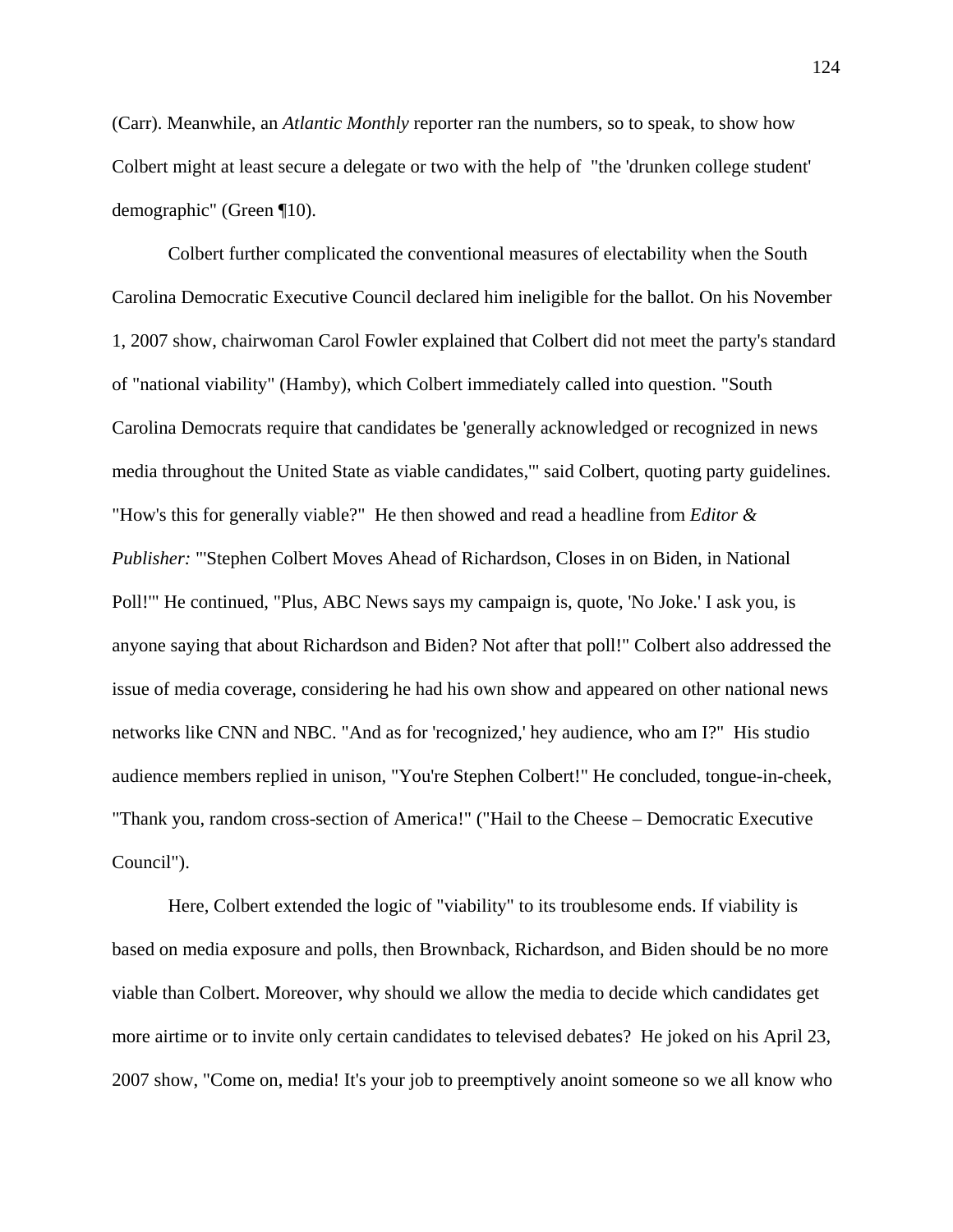to give our money to!" ("Mike Huckabee – Running Mate Bid"). Upon reflection, Colbert's satire of "viability" suggested that the pseudo-science of daily polling and "horserace" punditry has little merit. (And, we now know that Hillary Clinton and Rudy Giuliani, predicted as "frontrunners" by the media in 2007, did not win their respective party nominations.)

Colbert's satirical revelations about conventional discourses of authenticity, viability, and electability align interestingly with Michael Kaplan's analysis of the speculation-driven, selfreferential world of finance capital. In his study of former Federal Reserve chief Alan Greenspan's speculative comments and subsequent reactions within the stock market, Kaplan posits that a system driven by such speculation is entirely socially based and ultimately selfreferential.

Seen in this light, "fundamentals" [e.g., corporate earnings] are themselves governed by speculation, which they represent indexically. Thus when investors sell their stock, they do so not because they realize shares are "overvalued" (as if that were possible) or because they believe *others* will think so, but because they assume that others will act on what they believe everyone else will believe about what everyone else will believe, and so on. Each investor is speculating about what all the others are speculating about. The dynamic of speculation is a continuous cycle, with the "fundamentals" lying at the forever deferred end, rather than some determinate origin, of speculations (Kaplan 485).

Kaplan refers to this system of economics driven by speculation as "iconomics," and relates it to Jean Baudrillard's notion of simulation: "the generation by models of a real without origin or reality: a hyperreal" (Baudrillard, "Simulacra and Simulations" 166). According to Baudrillard, in such a system "referential value is nullified, giving the advantage to the structural play of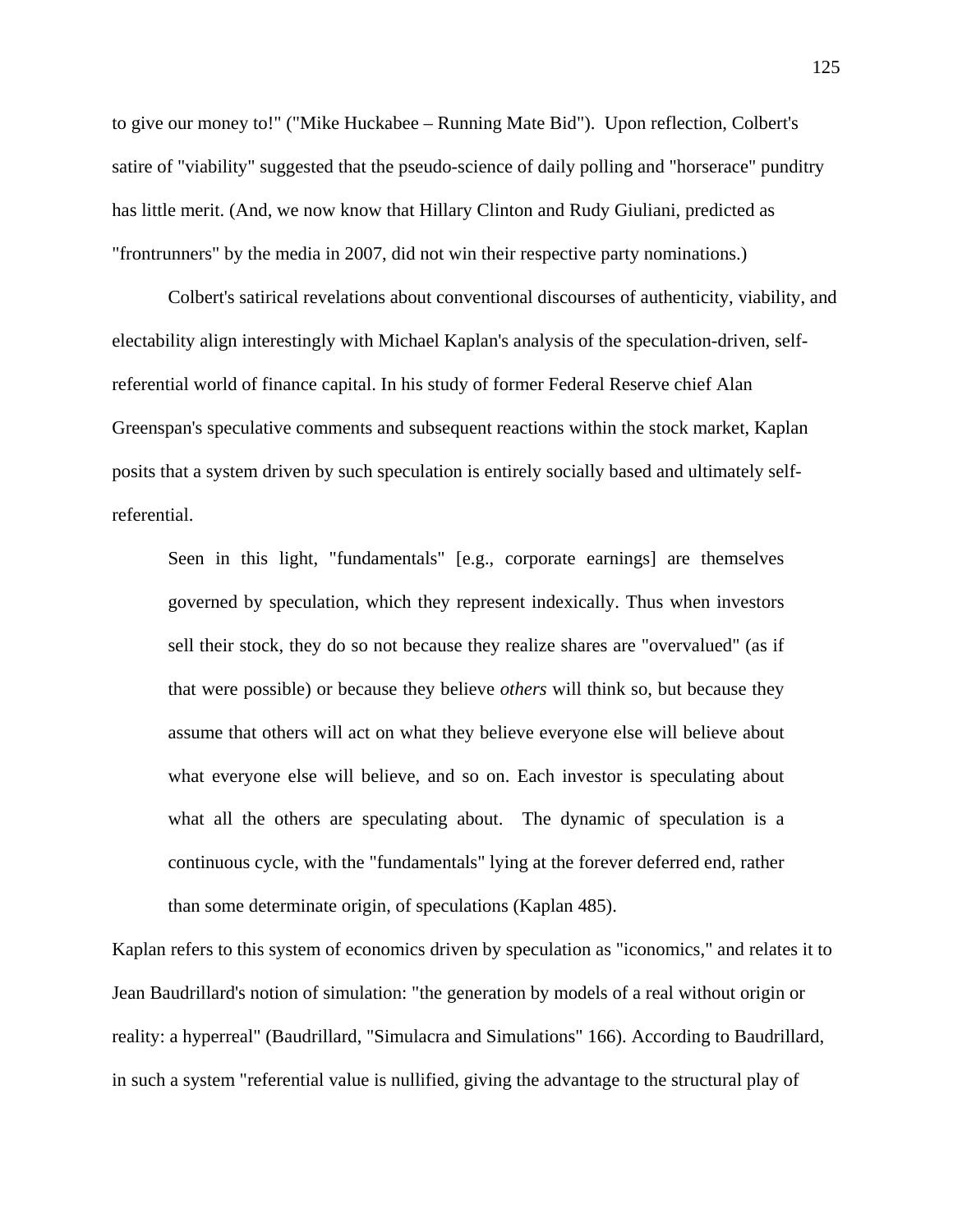value…in the sense that from now on signs will exchange among themselves exclusively, without interacting with the real (and this becomes the condition for their smooth operation)" ("Symbolic Exchange and Death" 123). That is, in economics – and, I would add, in political media – speculators are more interested in, and involved with, that which is simulated and hypothetical than anything real and proven.

 Colbert lampooned such absurd speculation in his commentary on MSNBC pundit Joe Scarborough's commentary on Republican Fred Thompson's odds of winning the election ("Thompson Fuss"). Colbert ran a video clip from *Scarborough Country* in which Scarborough showed a clipping from a *Los Angeles Times* article titled "Will Fred Thompson's Racist Role Have Political Repercussions?" The article suggested that some naïve voters might judge Thompson – a former U.S. Senator and current star on the television drama *Law & Order –* by his fictional role as a white supremacist in a 1980s television miniseries. Rather than critique the *Times* article or give voters the benefit of the doubt, Scarborough simply re-circulated the question on his program. He asked dramatically, "Will Thompson's racist role come back to haunt him in his run for the White House?" He then turned to a number of other pundits in splitscreen, who advised in turn, "Oh, I think he should ignore it"; "I don't think it will hurt him at all"; and "Yeah, I don't think so." When the camera returned to Colbert in his studio, he exclaimed sarcastically, "Good story! Joe knows that a TV journalist's most solemn responsibility is to fill airtime by pointing out when newspapers are filling column inches." He continued, alternating from seriousness to mockery, "It's ridiculous to judge an actor based on a role he's played. Although, at the end of Scarborough's report there was a comment from MSNBC political analyst Lawrence O'Donnell that gave me pause." Colbert ran a clip of O'Donnell's advice on the Thompson question: "One of my dear friends, Martin Sheen, who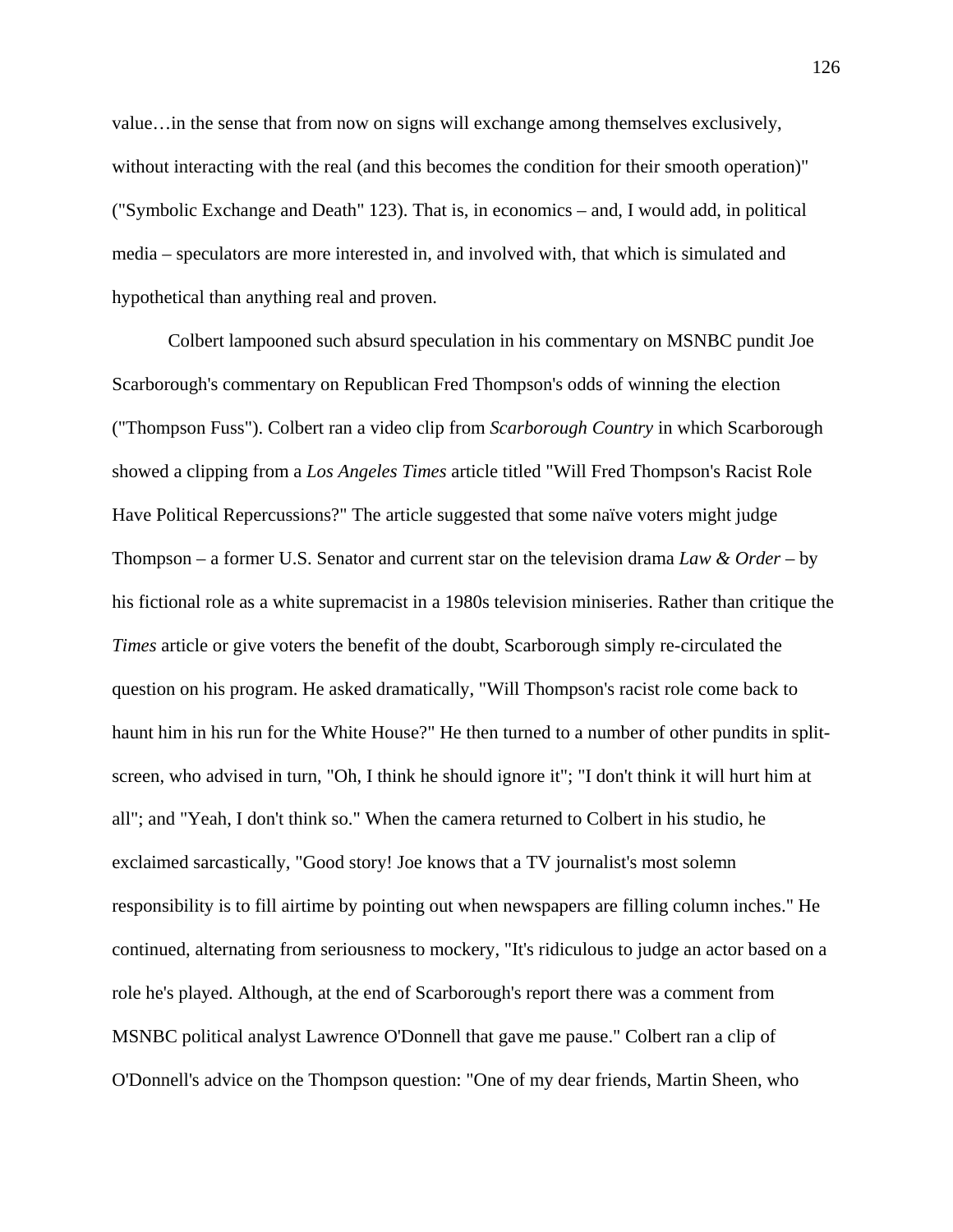played a great president, also played in one of the finest film performances in history – a serial killer in the movie Badlands." Colbert responded in mock shock: "Oh my God! President Bartlett is a serial killer! That's why they cancelled the show!" Thus, Colbert not only acknowledged the increasing ease in which real and fictional performances blend and overlap in the media, but also he showed how this blending becomes so insidious, even those who portend to acknowledge it still cannot distance themselves from it.

The "structural *play* of value" cited by Baudrillard is evident in the pundits' daily speculations on how voters will vote based on shallow, biased interpretations of tracking polls and candidate soundbites – even from blatantly fictional performances. Pundit speculation, in this light, is nothing but a game based on fantasy – fantasy in terms of what the pundits imagine and in terms of their wish to be perceived by others as credible experts. The pundits do not need the real (e.g., grounded research and well-founded theories) in order to play the game; in fact, the real is often a threat to the fantasy. Kaplan notes, "In iconomics…there is nothing to deliberate about, save the process of deliberation about deliberation. In fact, if it were possible to deliberate about something, iconomics could not function" (489). The pundits' livelihoods are based on their performance of speculation, not on their knowledge or expertise; they need viewers to take their speculations at face value, or else they are out of a job.<sup>7</sup>

Colbert also extended this critique of speculative play to address pundits' self-important perceptions of their own influence on political outcomes. Specifically, he claimed the ability to advance the careers and popularity of minor celebrities and politicians with what he dubbed the "Colbert Bump." In June 2007, he proclaimed that Republican candidate Ron Paul's favorability in electoral tracking polls jumped from nearly zero to two percent after his appearance on *The Colbert Report* ("Ron Paul's Colbert Bump"). In August 2007, Colbert proclaimed *himself* the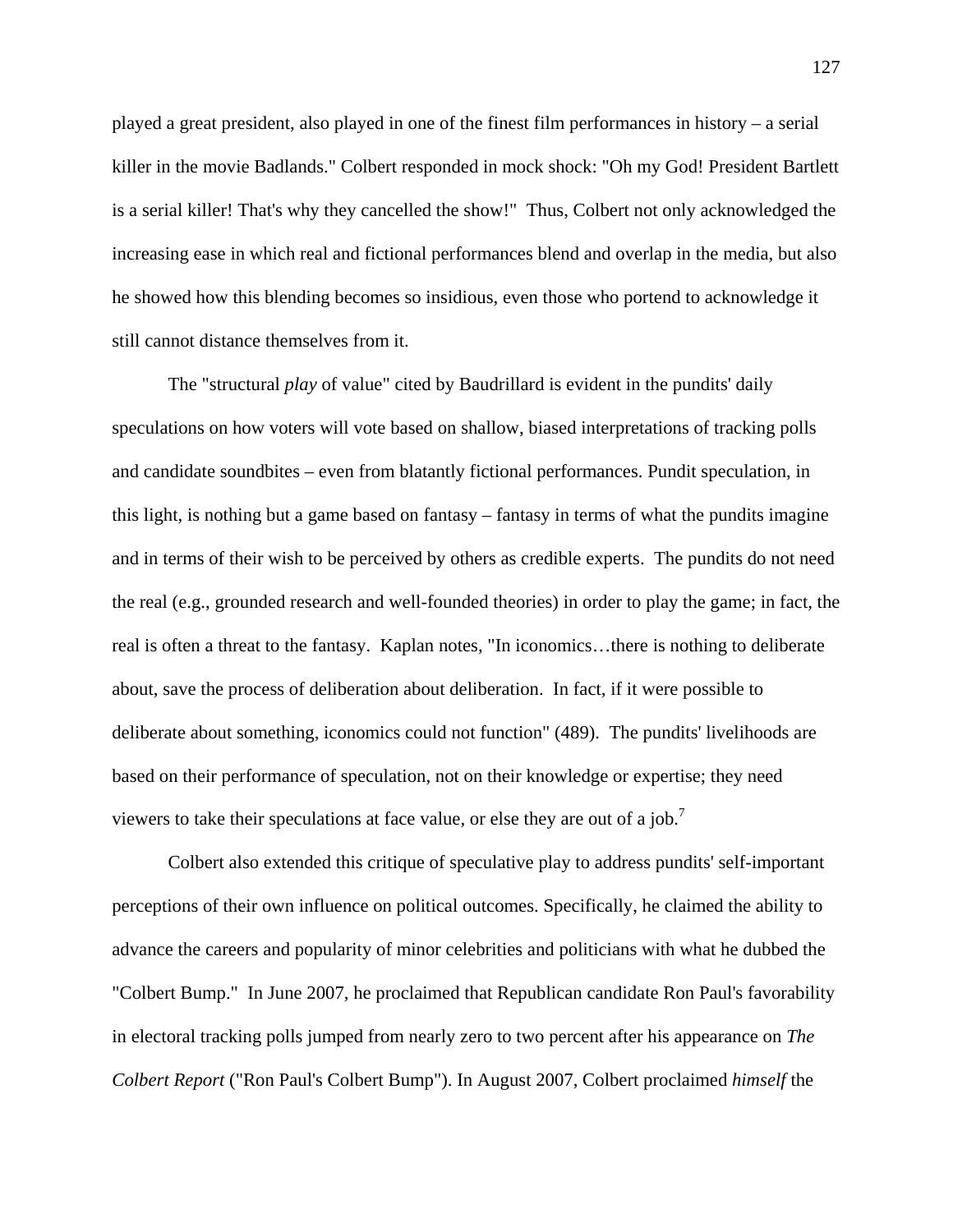winner of the Iowa Straw Poll – a non-binding poll of likely Republican voters touted as a bellwether for the election – not because he actually won the poll (Mitt Romney won) but because he was solely responsible for Huckabee's second-place win – a significant surprise to those following the tracking polls, which indicated that Huckabee had only about one percent of the electorate's support. "How did he make that kind of impact? Simple. Governor Huckabee has twice appeared on the *Report*," stated Colbert matter-of-factly. "And thanks to what statisticians call the Colbert Bump, the press is finally taking him seriously" ("Mike Huckabee"). In both examples, Colbert feigned ignorance of, or at least appears unconcerned with, other plausible causes of the candidates' rise in the polls, such as Huckabee's statements on other television appearances and Paul's growing support base in online communities. Moreover, Colbert did not comment on how the candidates' voting records or policy platforms might resonate with voters. Rather, just as "real" pundits and campaign strategists assumed voters would simply choose the candidate who looks most like them and reject candidates with weak "electability" prospects, Colbert "assumed" his viewers would do anything he told them to do. The Colbert Bump, then, by mock-celebrating the insider games of punditry, suggested something deeply troubling – an increasingly fundamental cynicism among both candidates and pundits towards the democratic process and the public they promise to serve.

## *Negotiating Idealism, Realism, and Cynicism*

To review this analysis through Burke's lens, the cynicism Colbert located in conventional political discourses constitutes a tragic frame of acceptance on the part of both pundits and candidates. That is, cynical pundits position themselves in opposition to their audience, "the American public." They proclaim their expertise on American voters based entirely on their breadth of polling data, to the point where they claim to know American voters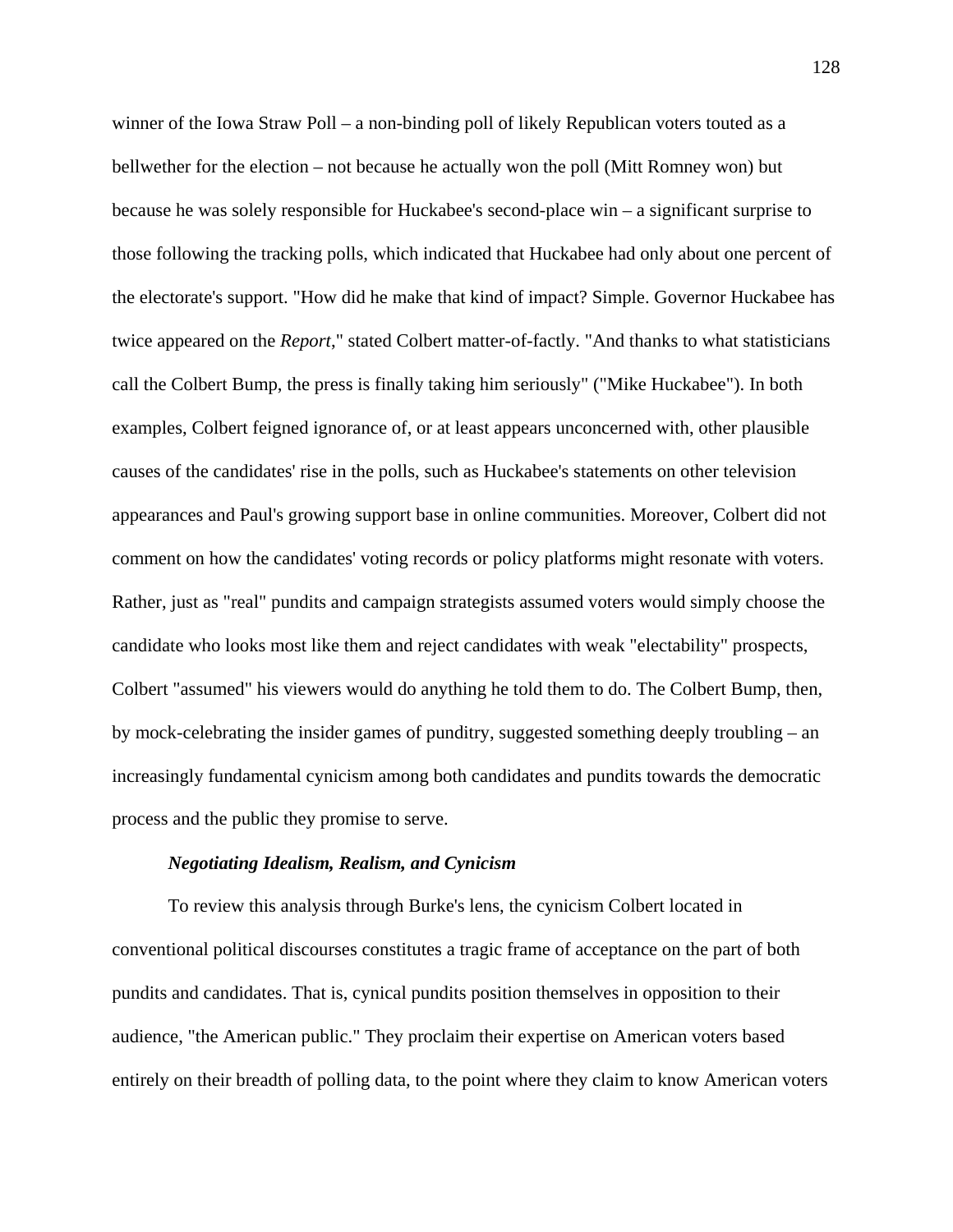better than they know themselves. We can see this when they ask, for example, "Is America ready for an African-American president?" and proceed to predict Obama's chances of winning based on responses to such a hypothetical question from a limited sampling of potential voters. Meanwhile, candidates who succumb to the pseudo-wisdom of horserace punditry also find themselves positioned against the public they wish to represent. We can see this when they speak in talking points, appeal to partisan myths, and take advantage of iconic photo opportunities, as fearful that their real "authenticity" is not as convincing as their performed "authenticity." Thus, we witness an excess of shallow criticism and speculation on one end, and an excess of idealistic, yet vague promises on the other end. Ironically, while both pundits and candidates wish to appeal to the public (to gain viewership and votes, respectively), such cynical judgments on the electoral process ultimately endanger civic engagement. For example, poorly informed voters may cast poorly informed votes, or worse, disenchanted voters may skip the voting booth all together.

By contrast, Burke identifies a way out – or "transcendence" from – the cynical trappings of the tragic frame. Burke advocates for applying the "comic frame" as a *dialectical* approach to rhetoric and criticism. Comic rhetorical strategy, he argues, "contain[s] two-way attributes lacking in polemical, one-way approaches to social necessity" (166). It is a holistic view, in which the rhetor or critic (here, we might say, candidate or pundit) maintains a balance or "ambivalence" between poles, such as ideology and criticism and, in Colbert's case, seriousness and humor. Burke writes, "It is neither wholly euphemistic, nor wholly debunking – hence it provides a *charitable* attitude towards people that is required for purposes of persuasion and cooperation, but at the same time maintains our shrewdness concerning the simplicities of 'cashing in'" (ibid.). Burke argues that while the "euphemistic" and the "debunking" (or any other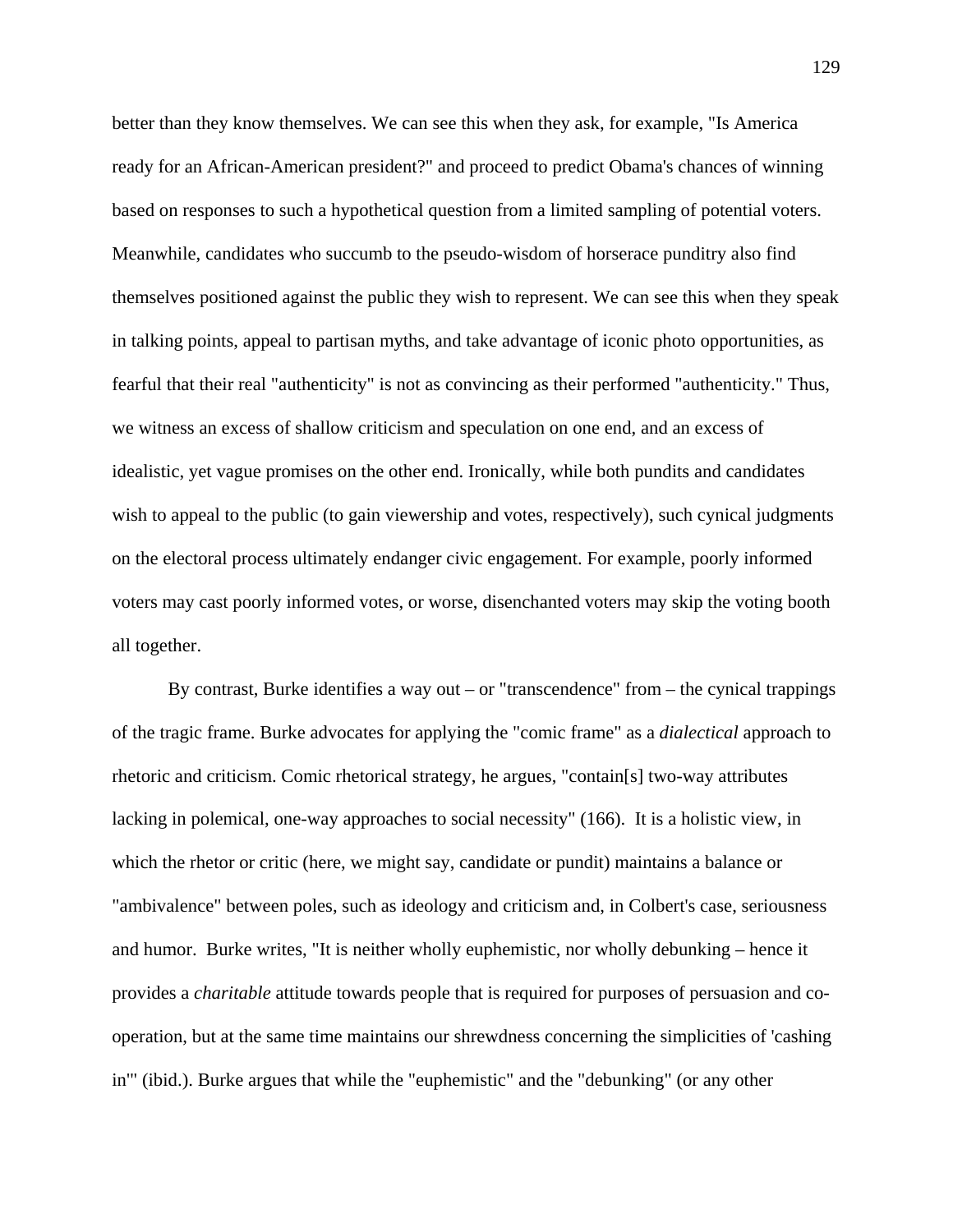rhetorical polarities) have useful attributes, when a rhetor or critic gravitates to only one of the two, both break down. This is evident in politics, where candidates and administrations speak from strict party ideologies and carefully constructed myths (the "euphemistic" to its extreme) while pundits do no better than simply "cashing in," reducing criticism to mere "muck-raking" (the "debunking" to its extreme) (ibid.). "A well-balanced ecology requires the symbiosis of the two," writes Burke (167).

Colbert, as I have argued, performs with a comic frame to reflect and critique the problems of tragic discourses, while offering performative models for "transcending" these discourses and moving forward. But where are the potential sites for transcendence in Colbert's campaign performance? Because of the rapid expansion of personas, performances, and stages in the sphere of political media, I contend that the sites for such transcendence here are not immediately obvious.

### *Sites of Comic Transcendence*

Burke contends that "the comic frame should enable people *to be observers of themselves, while acting.* Its ultimate would not be *passiveness,* but *maximum consciousness.* One would 'transcend' himself by noting his own foibles" (171). As we have seen, arguably, Colbert's performances incorporate a distinct consciousness, as he observes and evaluates his own performance alongside those in politics and media, whom he both models and critiques. Colbert's parody of Bill O'Reilly and satiric speech at the White House Correspondents' Association dinner provide a clear comic critique that transcends tragic frames in political media. In the first instance, Colbert the comedian performs as a ridiculous pundit in order to show the ridiculousness of punditry, while also providing his own critical analysis of public affairs. In the second instance, he performs as a comic *parrhesiastes,* thus providing a model for pundits to be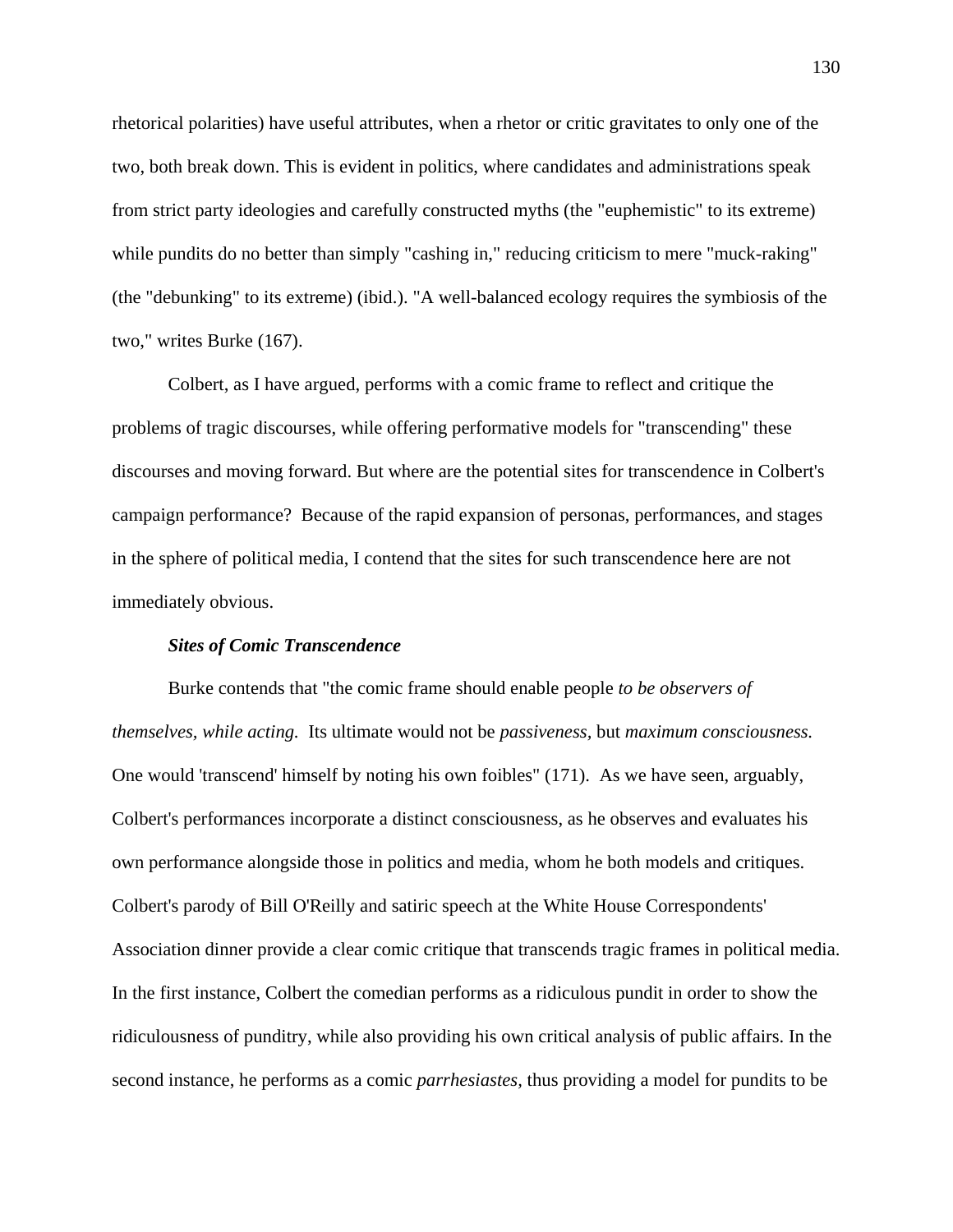bold, cut through the administration's rhetoric, and serve the public rather than their own self interests. In both instances, he effectively balances the "shrewdness" of criticism with the "charitable" optimism that *we can do better*.

However, when Colbert adds a new layer to his performance as a comedian, pundit, *and*  candidate, he requires us to work harder to locate those points of balance which are the sites of transcendence from the tragic frame. This, I argue, is because his parodic performances and serious critiques are now multiplied and overlapping. Through his continued performance as a pundit caricature, Colbert the comedian comments upon the ridiculousness of shallow, horserace-driven punditry. Through his role as a candidate caricature, Colbert the comedian comments upon the ridiculousness of conventional campaign rhetoric. By covering his own campaign, Colbert the comedian comments upon Colbert the fake pundit commenting upon Colbert the candidate – who also, in turn, comments upon both Colbert the candidate and Colbert the fake pundit. Meanwhile, we have the question of "which" Colbert actually seeks placement on the ballot. Is it Colbert the critical comedian, in which case he might be considered an "authentic" candidate, like Al Franken? Is it Colbert the character, in which case he is an "inauthentic" candidate, like Pat Paulsen? Colbert remains ambivalent on this. Clearly, Colbert has generated a number of incongruities, but where, exactly, is the desired perspective?

I contend that Colbert offers perspective through similarly numerous layers. There is not just one point of "euphemism" and one point of "debunking," but many of both, and they intersect on different planes. On one level, Colbert offers perspective by incongruity to the pundits covering the candidates. By parodying the pundits' ridiculous discourse, he tells them in essence, "look at what you are doing." However, unlike his *parrhesiastic* performance at the WHCA dinner, where he shows them, "that is what you are doing" *as well as* "this is what you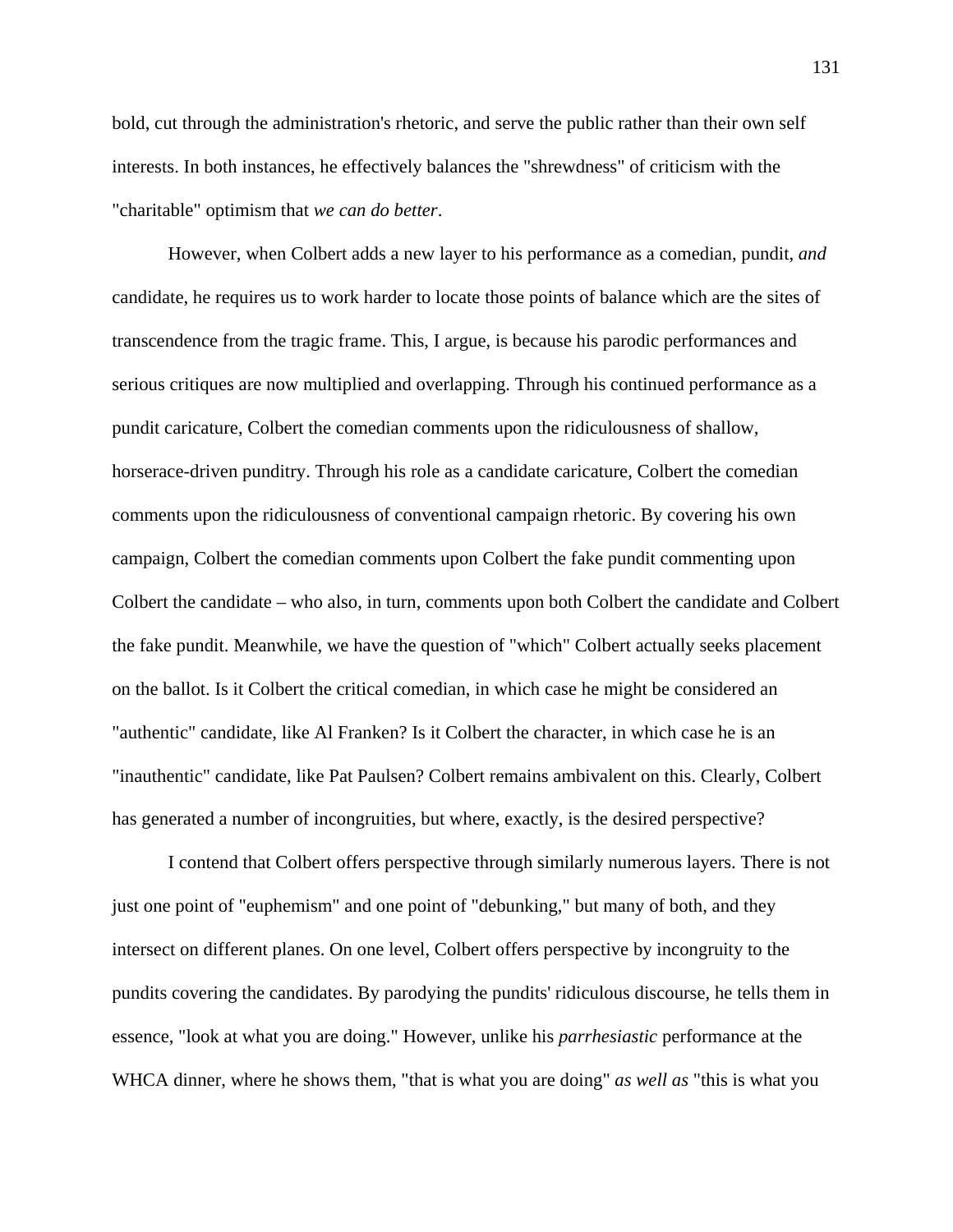ought to be doing," in this case, the latter perspective is displaced onto another performative level. That is, by parodying the *candidates'* ridiculous rhetoric, he tells the pundits, "here is what you ought to investigate, but you are not investigating." In this way, Colbert the comedian continues his performance as a media critic, using his critique of candidates as an extension of his critique of pundits. However, he does not appear to show the candidates, "this is what you ought to be doing"; rather, upon laying bare the problematic realities behind their rhetoric, Colbert embraces and even celebrates those realities (the Doritos sponsorship is a prime example).

To that end, it is potentially discomforting that Colbert appears to perform only the negative, cynical qualities of both pundits and candidates. As a candidate, he states openly that he will pander for votes and take corporate money. As a pundit, he promotes himself shamelessly and claims the ability to influence electoral outcomes. Thus, he clearly reflects the problematic attitudes being perpetuated in political media (so that, from this reflection, we can deduce what candidates and pundits should *not* be doing), but if he provides a performative model for transcending these attitudes, it is not immediately evident. Might we have seen this model performed later – say, if Colbert had made it onto the ballot and participated in debates? One can only speculate on this; however, I can locate one clue in the existing text toward a possible a site for transcendence, which is displaced onto yet another performative level. Here is the clue: In his interview with Tim Russert on *Meet the Press,* Colbert noted that in seeking placement on both the Republican and Democratic ballots he would "like to lose twice" ("*Meet the Press*"). On the surface, Colbert acknowledges that he cannot actually win the election. On another level, perhaps Colbert offers the performative model in question – only it is not directed at pundits or candidates, but at his audience. That is, it is up to his audience to carefully observe and critique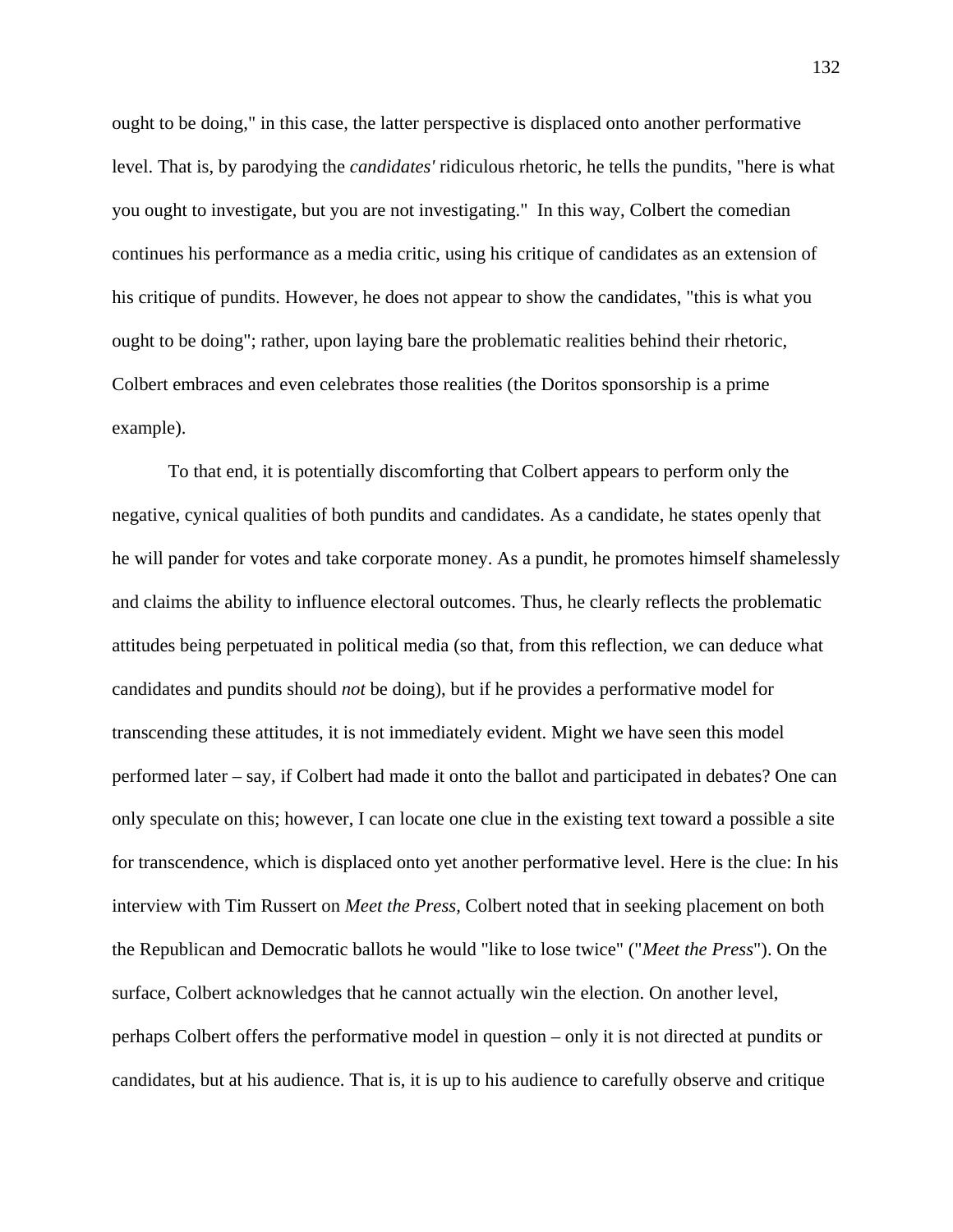the rhetorical performances of the candidates and then perform their own act in the voting booth. If they vote for Colbert, then their act signals a tragic acceptance of a negative, cynical state of politics, as if to say, "All candidates are fake, so why not vote for the one who admits he is fake?" However, if they vote for the candidate they actually believe is most qualified, having made this decision with "maximum consciousness," then their act signals a comic transcendence from the negative, cynical image of politics perpetuated in the media.

Looking back on the 2008 primaries, we have compelling evidence that many voters did transcend the frames presented to them – or at least adopted different frames – since the actual election results diverged widely from pundit predictions (Farhi). Huckabee, shown to be trailing in the polls, won the Iowa Republican caucus, surprising many pundits who deemed Giuliani the candidate to beat. Then, nearly everyone predicted Clinton would lose New Hampshire, only to backpedal when she took that state. In the end, McCain won his party's nomination handily after being "left for dead" by political analysts and pollsters. Obama, another lesser-bet candidate, won the national election with a clear majority of popular and electoral votes, despite cynical assumptions that voters were not "ready" for an African-American president. Of course, I do not wish to speculate here on why voters voted the way they did. That said, had the election reflected the cynicism of pundit predictions – including Colbert's own – his performance might have signaled a truly negative, "demoralizing" situation, as imagined by the punditocracy. However, it was ultimately the public, not Colbert, who upset the conventional wisdom of the self-centered realm of political media, thereby "remoralizing" the democratic process. Colbert's performance did not usher in this action, but, arguably, his campaign contributed to public discussions and reflections toward a broader movement for change – and, perhaps appropriately, went no further.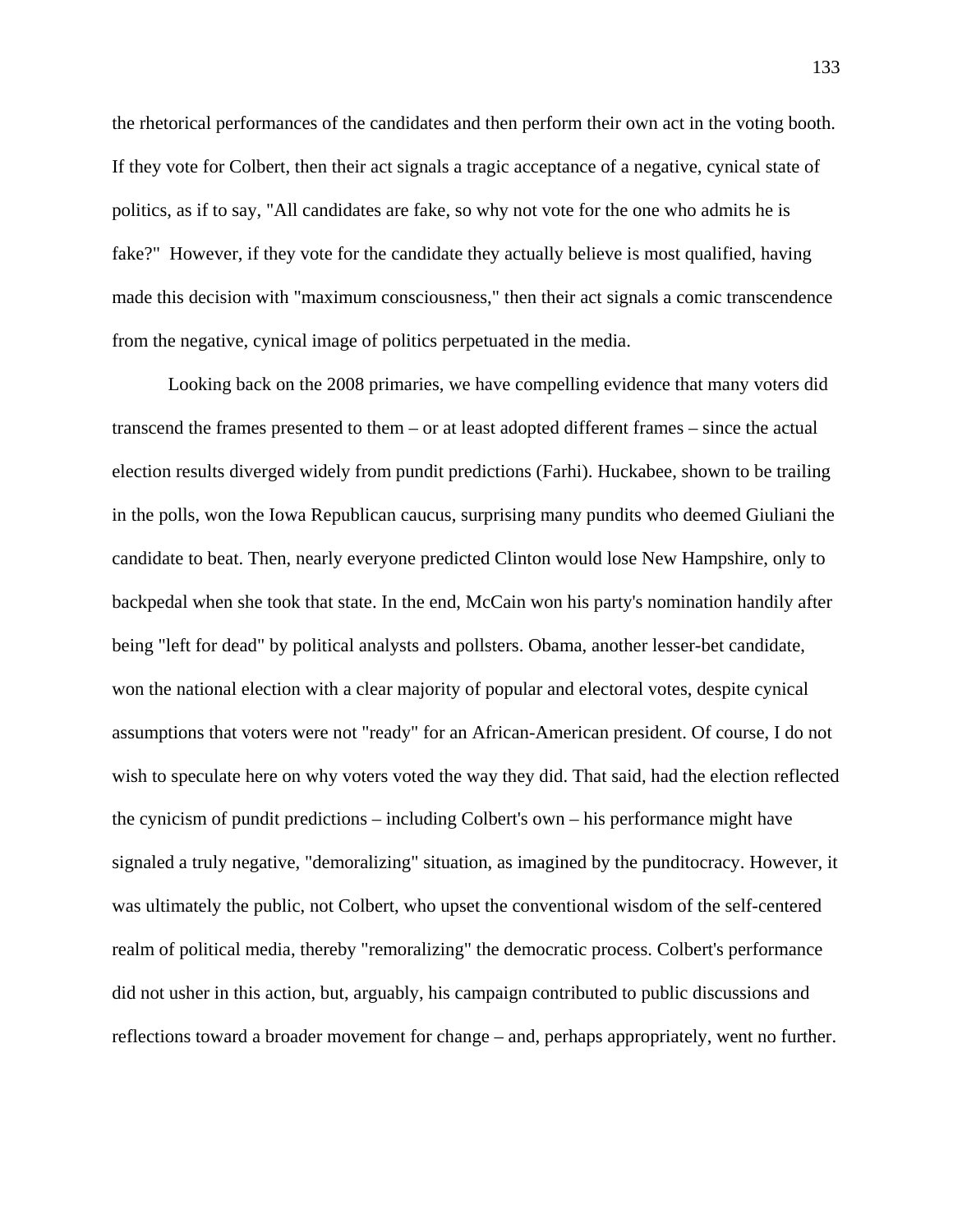## *Conclusion: And So Can You!*

Colbert's multilayered performance reflected the complexity and confusion of the 2007 primary season, with dozens of candidates making hundreds of public appearances, and hundreds of pundits making thousands of comments on the candidates, their public appearances, and other pundits' comments as such, and so on. At best, such a busy, buzzing stage fostered excitement and hope for the next election. At worst, the players on television risked disconnecting from actual voters by engaging in discourses only with one another, which was the impetus for Colbert's critique. Where candidates took "euphemistic" rhetoric to extremes, speaking of change and authenticity, Colbert reapplied their logic onto his own fake character to ask, "How are you really different from the rest? And what makes you more 'real' than me?" Where pundits took "debunking" to extremes, issuing self-important, ill-formed judgments on viability and electability, Colbert begged the question, "What makes you know how I will vote better than I know myself?" In telling candidates and pundits "you need to do better," Colbert created a critical discomfort with such insulated, increasingly cynical discursive frames. At the same time, he offered some comfort to the viewing public, who risked being alienated from such discourses, telling them "we can do better." Colbert's performances are significant because, in making these uncritical discourses apparent, he invited the public (especially viewers, but also the candidates and pundits themselves) to identify and interrogate them critically. And yet, by blending and shifting his personas on numerous performative levels, he reminded us that political participation is necessarily hard work – and necessarily caught up in performances. By applying a comic frame and continually adjusting it to manage increasingly numerous points of concern, as Colbert showed, we can transform an otherwise tragic scene into a productive site for critical reflection and action.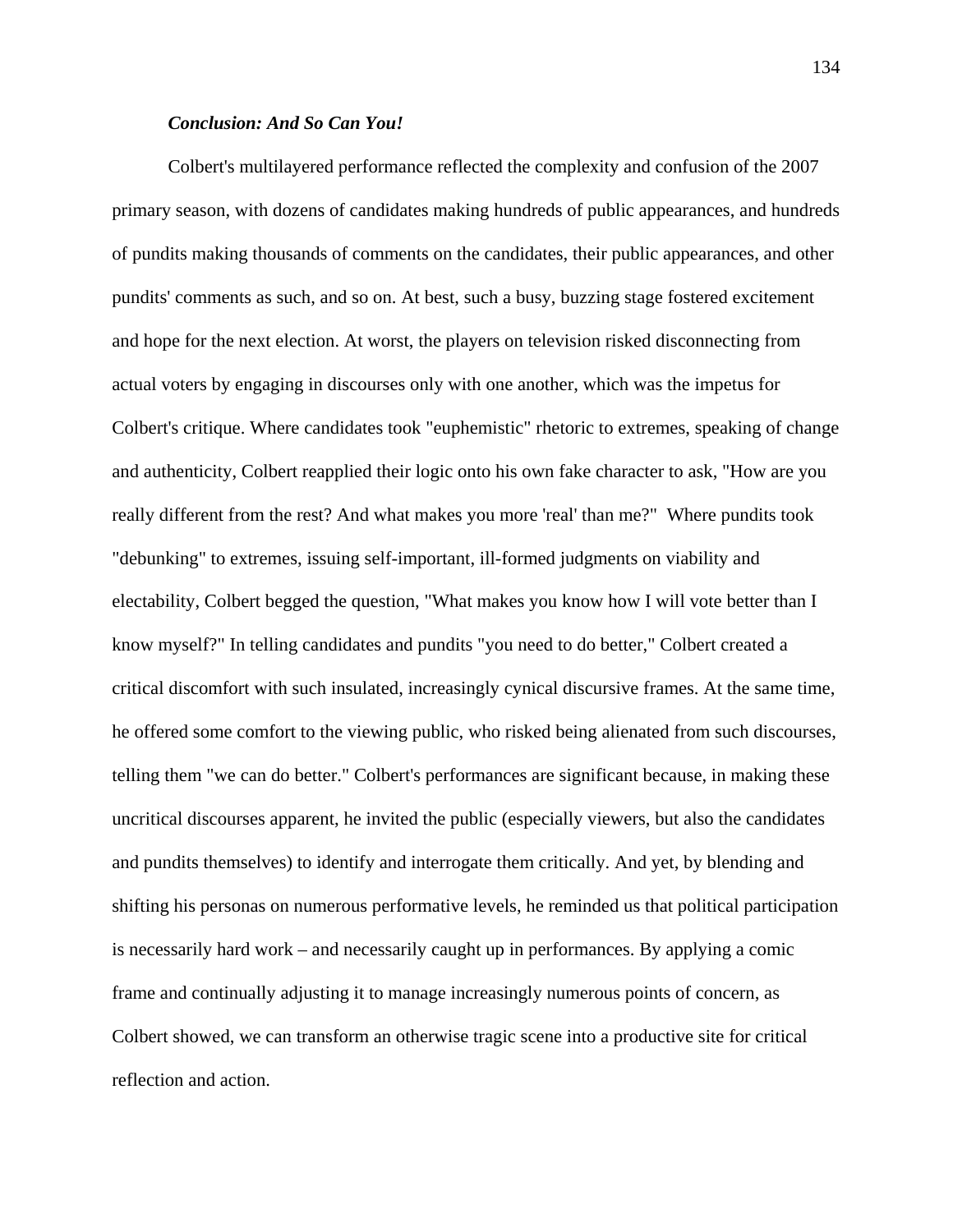## End Notes

 $\overline{a}$ 

 $1$  Now that mass media is firmly established in virtually every aspect of Western life – from television, film, and photography to advertising, computers, the Internet, and more – much of our lived experience is entirely through the media. Baudrillard describes this environment as "hyperreality," in which we are saturated by mediated images to the point that what is "real" and what is simulated are no longer discernable. In this condition, signs and images no longer have a referent or origin in what is "real"; they simply exchange among themselves in a mediated world, taking on meanings and values of their own. Baudrillard was especially concerned with how images in visual media can be manipulated to simulate what is real, and therefore taken to be true (see "Simulacra and Simulations" and "Symbolic Exchange and Death"). Kaplan argues that language, too, can simulate the real without having a veritable link to the real, which I find relevant to Colbert's critique of the speculative punditry characterizing campaign coverage.

 $2$  Edwards's announcement prompted Jon Stewart to quip, "I should tell you now, we're a fake show. I want you to know that this may not count" ("Intro - John Edwards").

3 Immediately following that episode, *The Colbert Report* ceased production for several months in cooperation with the Hollywood writers' strike. However, while Colbert's "real" campaign was over, fans kept hope alive on their own Web sites, and Marvel Comics incorporated Colbert's character and campaign story into its *Captain America* comic ("Joe Quesada"). I will not analyze these elements in this paper, but this is a compelling opportunity for future research in visual studies, cultural studies, or fan studies.

<sup>4</sup> The Edwards campaign responded humorously to Colbert's stunt, albeit strategically to reinforce its own message. "What is more troubling than [Colbert's] quest for a status his own mother won't grant him (favorite son) are his ties to the salty food industry," said Edwards's campaign spokesperson Elizabeth Wells in a tongue-in-cheek statement. "As the candidate of Doritos, his hands are stained by corporate corruption and nacho cheese. John Edwards has never taken a dime from taco chip lobbyists and America deserves a President who isn't in the pocket of the snack food special interests" ("Colbert Campaigns in S.C.")

 $<sup>5</sup>$  Reagan was the central theme of the Republican primary debate on May 3, 2007, which took</sup> place in Reagan's presidential library in California. The moderator's opening question was, "Just twenty-two percent believe this country is on the right track. How do we get back to Ronald Reagan's 'morning in America'?" Throughout the debate, each candidate praised the superlative leadership and legacy of Reagan, the last Republican president to serve before either of the ultimately unpopular Bushes. Mitt Romney mused, "Ronald Reagan was a president of strength. His philosophy was a philosophy of strength: a strong military, a strong economy and strong families." Mike Huckabee said, "I think it's important to remember that what Ronald Reagan did was to give us a vision for this country, a morning in America, a city on a hill." Opining about Iran's president Ahmadinejad and American-Iranian relations in the 1980s, Rudy Giuliani said, "He has to look at an American president and he has to see Ronald Reagan. Remember, they looked in Ronald Reagan's eyes, and in two minutes, they released the hostages." Tommy Thompson claimed, "The great thing about Ronald Reagan was, he was a uniter, and that's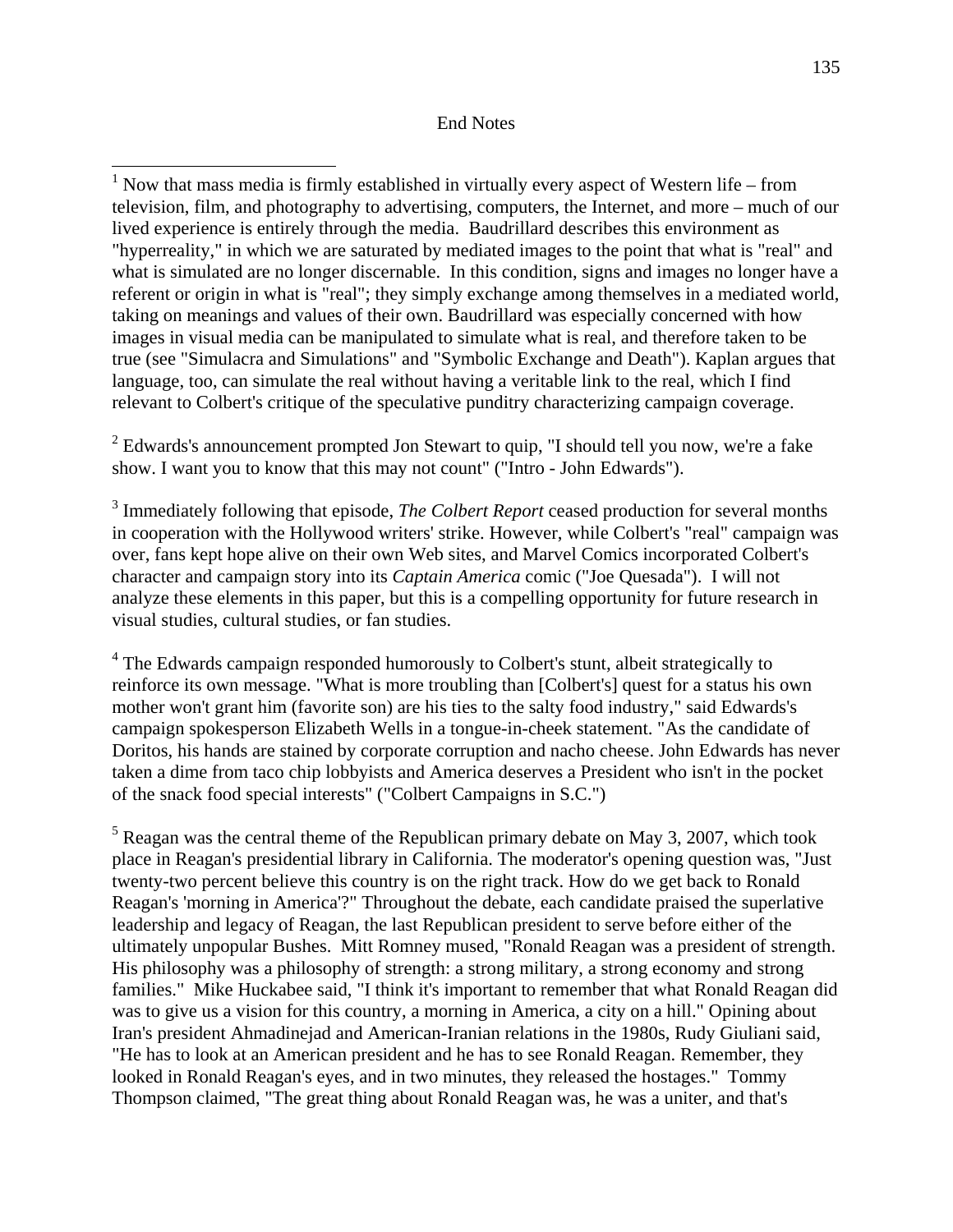exactly what I tried to do as governor of the state of Wisconsin." James Gilmore argued, "I was an alternate delegate for Ronald Reagan to the Kansas City convention back in 1976. So I have been consistent all throughout, and I'm someone that people can count on as a conservative" ("California Republican Debate Transcript").

 $\overline{a}$ 

 $6$  The top presidential contenders all competed for the favor of "low-information voters," those who do not follow daily campaign coverage, but do watch entertainment programming, and are considered more likely to choose a candidate they like personally. Suzanne Smalley and Sarah Kliff cite several examples of candidates working the soft-news circuit, including Hillary Clinton talking about hairstyles on *The Tyra Banks Show,* John McCain describing his fitness routine on *Live With Regis and Kelly,* and Barack Obama joking on *The View* about a recently published genealogical study that claims Obama and actor Brad Pitt are distant cousins. These fluff appearances are in fact highly strategic, considering these shows together draw tens of millions of viewers daily. "The candidates calculate that the exposure is worth any loss of dignity they might suffer among the high-minded for going tabloid," argue Smalley and Kliff (35).

7 For another excellent satire of pundit speculation, see *The Daily Show's* "Specularium" sketch from October 2007. Cast members parody the self-promoting, self-referential speculations of cable news pundits. They compete with one another to make the most outlandish, nonsensical predictions (based on banter from actual pundit shows). They also portray themselves in the "past" (by simply applying and removing fake mustaches to distinguish their past and present selves) to boast about predictions they claim to have made that have now come true ("Specularium").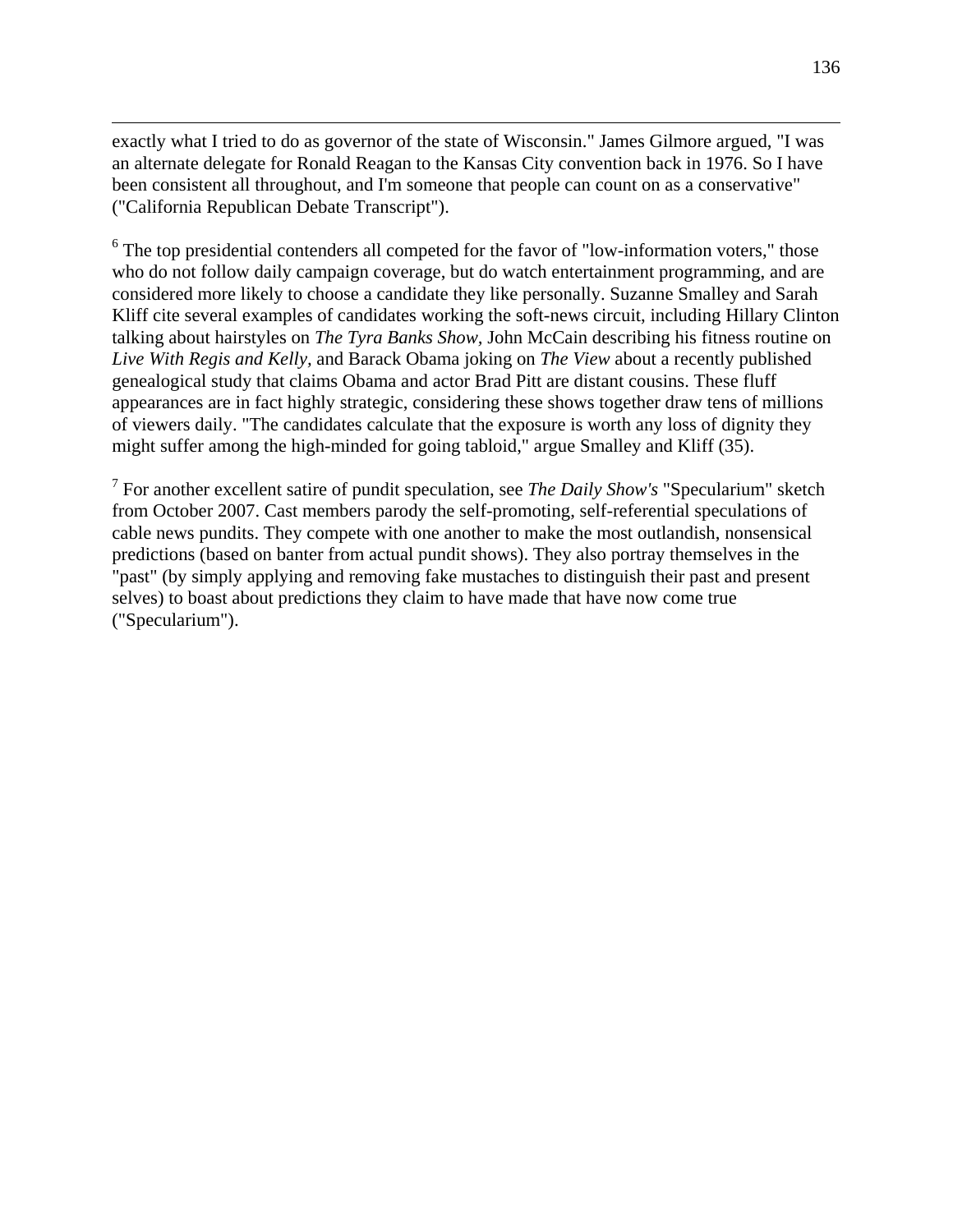### **CHAPTER 5.**

# **CONCLUSIONS**

#### *Of Truth and Truthiness: The Critical Value of Colbert's Comic Critique*

Along with Jon Stewart's work, Stephen Colbert's comic performances remain fresh and significant because they continually reflect and critique the rapidly expanding and changing media landscape. Colbert's work, especially, tracks the progression of personality-driven media and performance-driven society. This is important because, as our concept of society comes to exist more and more through mediated means, we must remain conscious of the processes that construct mediated vision and narratives, and we must stay vigilant against the blinding effects of socially constructed, studio-produced "common sense." Colbert contributes an essential, alternative perspective on political discourse by shining light on hidden rhetorical processes and intentions. Through his parody of conventions, he forces those processes and intentions to speak for what they are, so that viewers can recognize and respond to them consciously. Through his parody of media performances, he calls on those in power to account for their words and their actions. When the political and media establishments speak at the viewing public, he seeks openings for the public to speak back – and even change the conversation entirely.

Colbert's impetus for critique is the notion of "truthiness," which he identified and named in 2005 to describe the growing trend in political media culture to declare "truth" based on opinion, rather than facts. As he proclaimed to the nation on the debut episode of *The Colbert Report,* "We are divided between those who *think* with their head and those who *know* with their heart," to which his performative counterpart, "The Word," added, "Head Bad, Heart Good" ("The Word – Truthiness"). This single, ridiculous-sounding word reflects a growing ridiculousness in media discourses, from the Bush administration's problematic justifications for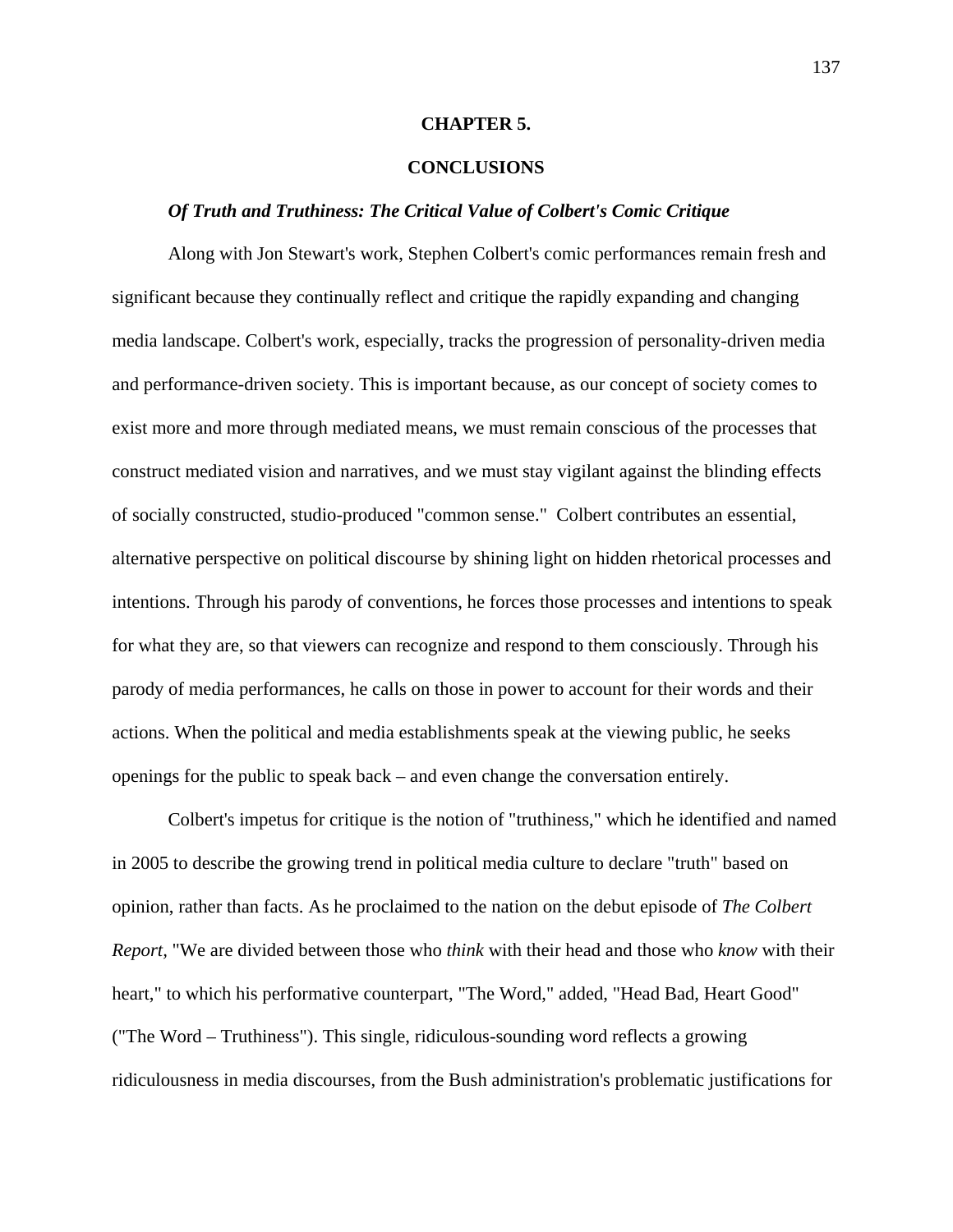the Iraq war to cable news pundits' urgent perpetuation of opinion-driven, partisan-appealing narratives. Through Colbert's satirical lens, we find that "truthiness" is perhaps even more ingrained in our media culture than we *realize*.

In this project, I have analyzed Colbert's recent body of work through several rhetoricalcritical lenses. Kenneth Burke's theories of tragic and comic frames of acceptance and perspective by incongruity comprise the backbone, and perhaps the heart, of my analysis. Burke contends that all rhetorical acts are performances; thus, not only does Colbert act "in character," but so do all other figures on the political and media stage. In each case study, I found that the objects of Colbert's critique, both pundits and politicians, act within a tragic frame. In the case of Bill O'Reilly, the tragic frame is manifest when he casts himself and his perceivably supportive audience as "heroes" against a myriad of "villains," including anyone who disagrees with him. At the White House Correspondents' Association dinner, we find Bush and an impersonator cracking predictable, lighthearted jokes based on the same partisan cues used in O'Reilly's angry speech. We also find the media establishment, stunned by Colbert's attack on their profession, unable to address it beyond the binary debate over "funny" versus "not funny." When Colbert lampooned the presidential primary season in 2007, we find candidates performing at one pole of what Burke describes as "euphemistic" self-proclamations while pundits play at the opposite pole of "debunking" self-speculation, with little common ground for critical debate and analysis.

Colbert's performances make each of these constructions visible by applying a comic frame. With a comic frame, one does not simply laugh at the world; rather, one looks carefully at the world from multiple perspectives, admitting "the world's rich store of error" and celebrating it as "a *genuine aspect of the truth,* with emphases valuable for the correcting of present emphases" (Burke 172). Using the methodology of perspective by incongruity, the comic critic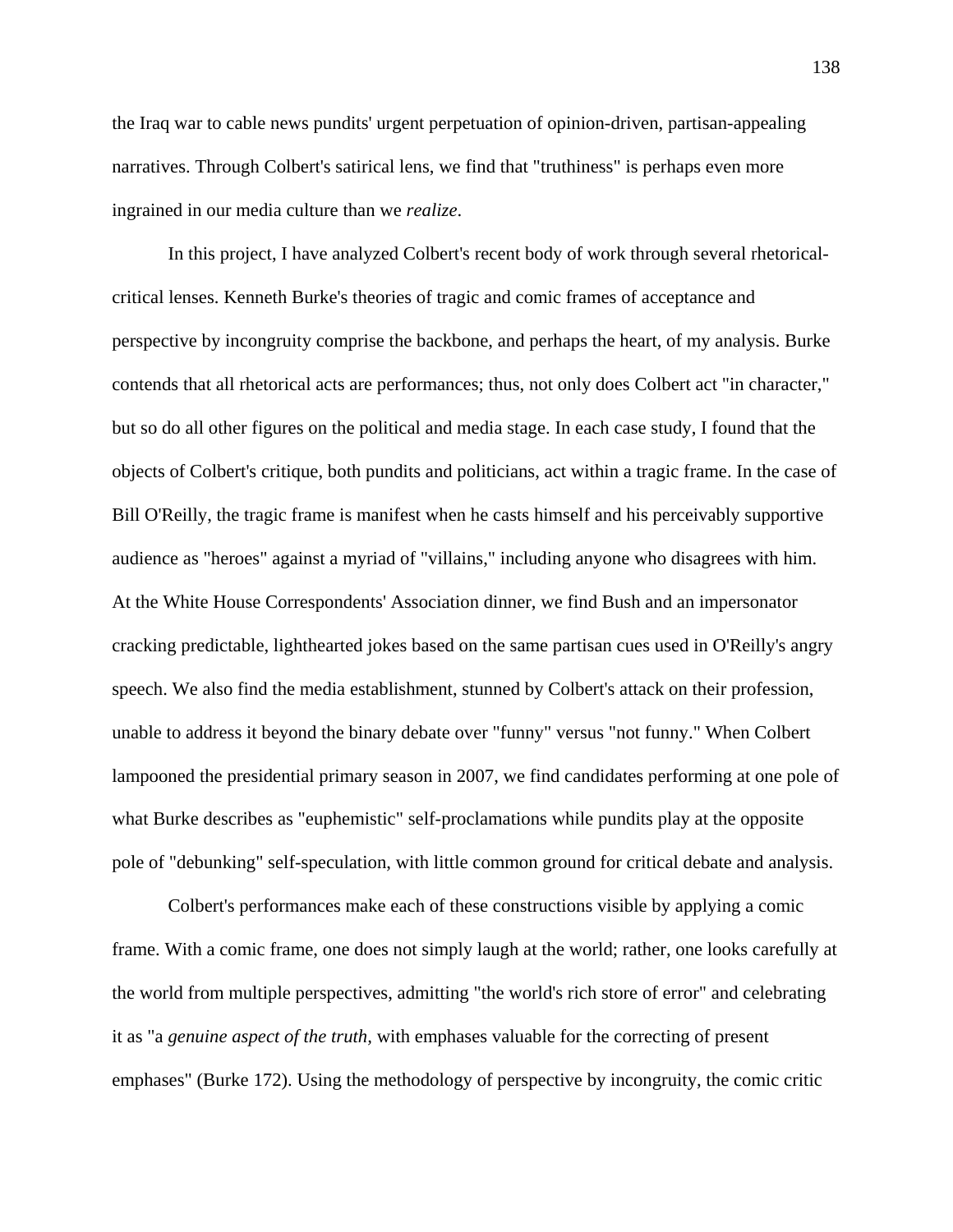reveals the logical limits of rhetorical arguments, where seemingly dire circumstances may actually be overblown and seemingly inconsequential acts may actually endanger us all. Through this distinctly conscious, critical, self-effacing frame, Burke argues, the comic critic is positioned to "transcend" the limited spheres of egocentric and binary discursive constructions. Perhaps most importantly, the comic frame is available as a tool for the people. As we have seen, Colbert offers his comic critique as a model for media consumers, providing "rhetorical education" for everyday use (Hariman, "Political Parody and Public Culture" 264). Each of Colbert's comic performances calls upon and encourages viewers to engage in critical acts themselves.

Colbert's critical portfolio begins with a focused parody of the pundit personality, inspired by the tragic persona of Bill O'Reilly. While his program is marketed as "fair and balanced," O'Reilly's language is in fact pre-scripted and ideologically loaded. O'Reilly argues from syllogistic logic that illegal aliens, leftists, activist celebrities, and other media organizations (not his employer Fox, though) are deliberately working to destroy the freedoms "you at home" earn and enjoy, from Christmas to national security. On his show, O'Reilly perpetuates an atmosphere of a nation on alert, from stern digital effects to his didactic opening warning in "Talking Points Memo" about the encroaching dangers of the day. By repeating words and phrases associated with "friendly" and "enemy" groups, O'Reilly establishes rhetorical cues that subtly instruct his viewers what to think and how to feel. He frequently names the names of those he believes represent the proliferation of social ills. He applies particular examples of crime or social offenses from local-market news outlets as proof for his broad accusations and political points. He asserts his opinions as unquestionable, black-and-white truths and proclaims that anyone who disagrees with him must want America to fail.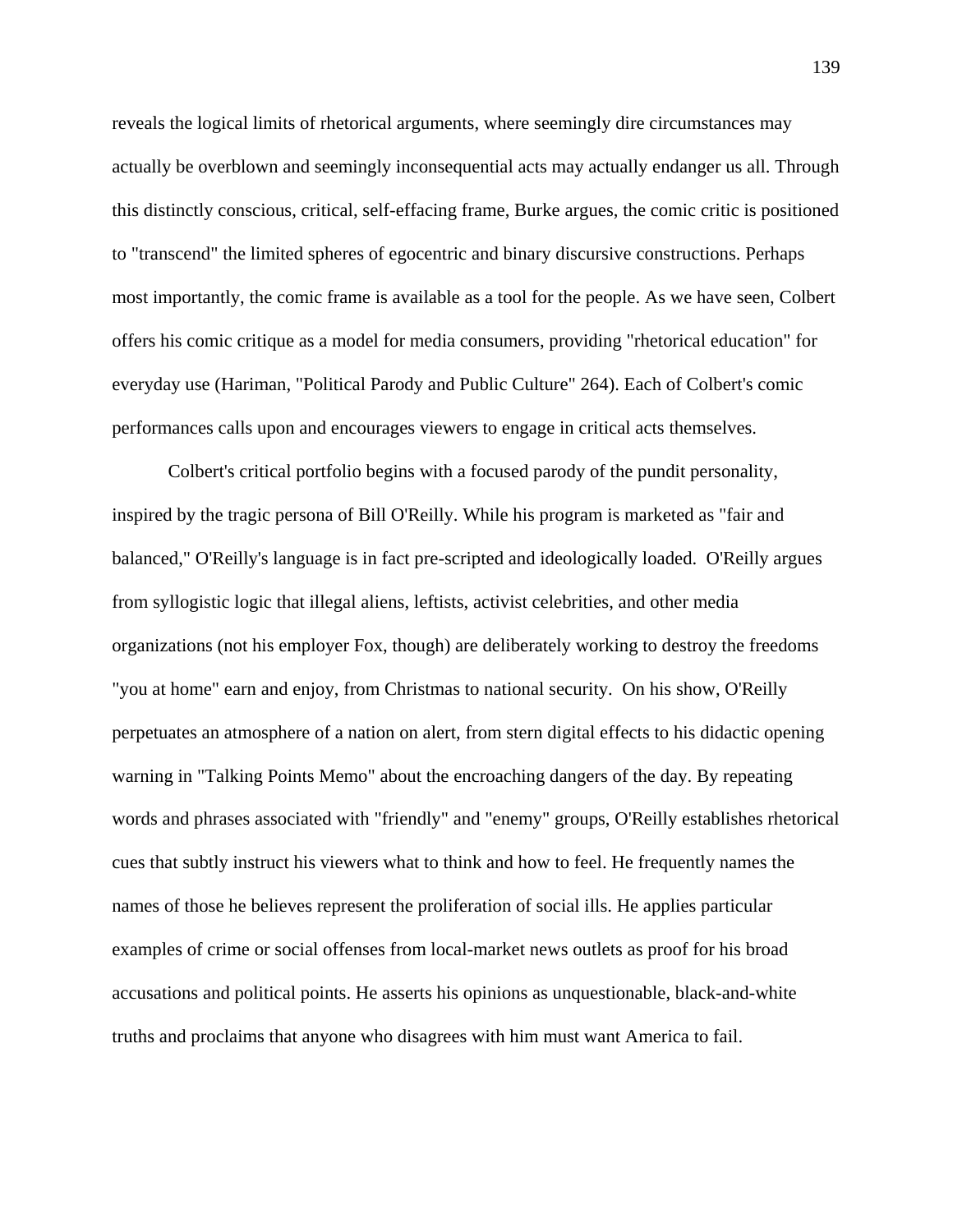The format of O'Reilly's show, especially his debates with guests, is highly theatrical, and, upon closer inspection, very carefully constructed to produce outcomes in O'Reilly's favor. His producers select guests whose views diverge specifically from O'Reilly's – and the more controversial, the better. O'Reilly, as the Catholic, supporter of the troops, warrior against Islamofascism, and advocate for the unborn, battles atheists, anti-war protestors, 9/11 conspiracy theorists, and pro-choice activists. The issues are always framed on binary poles, and O'Reilly has control of all microphones. In nearly every episode, O'Reilly verbally slays his adversaries and lives to fight another day. Only on occasion, when the format breaks down, do we get a glimpse of the production process, such as when O'Reilly and Geraldo Rivera struggled lamely to fill unexpected airtime after an intense shouting match over immigration issues.

While the show is obviously personality-driven – as O'Reilly states, "*The O'Reilly Factor* is driven by me" ("*The O'Reilly Factor* – About the Show") – its structures and conventions obscure the deep, multilayered self-centeredness of O'Reilly's tragic frame. Looking more closely at O'Reilly's own narrative histories, we can find multiple layers of tragic persona and performance. O'Reilly is framed as the hero of his show, but his other personas are projected onto his audience and guests. O'Reilly perceives and addresses an audience in his own heroic image, thus enveloping his audience within his tragic frame. Simultaneously, he casts his adversaries in his own anti-heroic or villainous image (e.g., O'Reilly the accused harasser crusading against sex offenders; O'Reilly the media pundit denouncing the media industry) so that, within this frame, such interpellations appear natural and logical. These conflicting positions, and the ideologically driven efforts to conceal them, provide a complex and troubling foundation for O'Reilly's performances. These strategies do not offer themselves for interrogation, which is why Colbert the satirist seizes the opportunity to do so.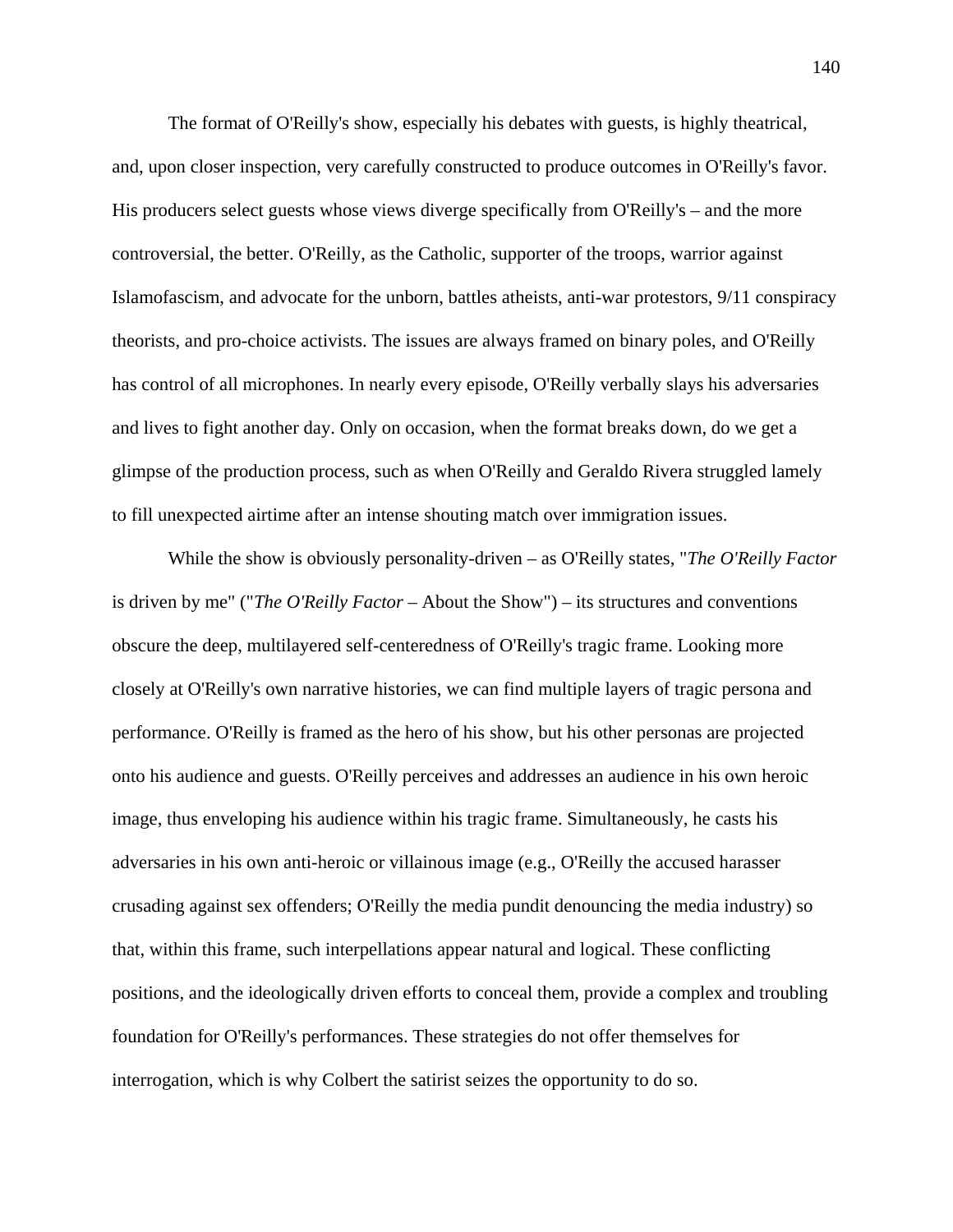On *The Colbert Report,* Colbert is relentless in his satire, complicating an exhaustive range of O'Reilly's rhetorical conventions, from the subtle sleights of hand to blatant bloviating. Colbert parodies O'Reilly's visual and rhetorical production processes to make them visible and accessible for public critique. Colbert's own studio set, especially the digital "Word," acts almost anthropomorphically as if shouting to be noticed. In direct contrast to the on-screen text supporting O'Reilly's "Talking Points," which gives O'Reilly a God-like authority, "The Word" undercuts and ironizes Colbert's claims, as though checking Colbert on a fallible, human level. Playing to O'Reilly's fearful appeals against illegal "aliens" lurking in our midst, Colbert rails ridiculously against his own bitter enemy: bears. Colbert also plays up O'Reilly's brash interview style, full of loud interruptions and opinionated interjections, often with the same guests who appear on O'Reilly's show – like atheist Richard Dawkins – and sometimes with guests O'Reilly will never engage – like celebrity activist Jane Fonda. Only, Colbert's does not shout down or condemn his guests into silence; rather, he gives them the opportunity to subvert his silly logic so that an actual dialogue takes place, albeit indirectly. While O'Reilly casts his guests as adversaries in the wrong so as to magnify his opinions as the only logical truth, Colbert's parodic rantings serve to dwarf or downplay his self-centered logic, thus casting his guests as legitimate participants in a dialogue that extends beyond him.

And yet, through Colbert's biting critique of O'Reilly comes an ironic sense of love for him as "Papa Bear." Colbert acknowledges O'Reilly as the reason he exists – literally, since without O'Reilly Colbert would not have him to parody. Likewise, this parody suggests, O'Reilly depends his own "villains" in order to have a talk show, which means he has an incentive to persuade viewers of their continuing threat. Colbert's humor offers a comic reframing of "villains" as "tricked" or "mistaken," and "heroes" as "intelligent" beings at best, but by no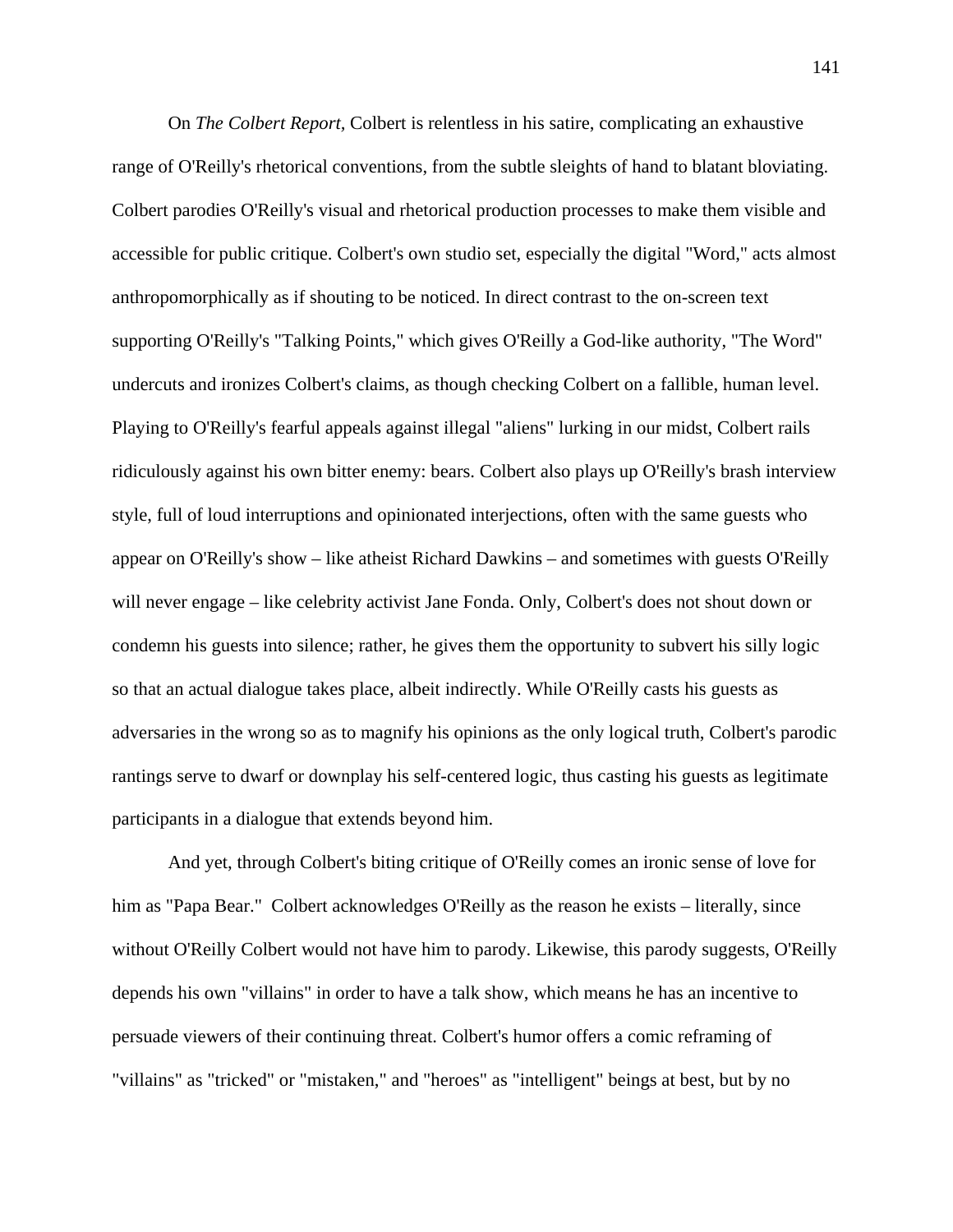means godly. From this perspective, we see that O'Reilly is neither a hero to his fans nor a villain to Colbert's fans; in truth, he is another television performer, doing his job in the media business. This comes to the forefront especially when Colbert and O'Reilly appear on each other's shows. Colbert, who openly admits he is a fake character, performs easily on both sets. O'Reilly, however, still attempts to assert the "realness" of his persona and tragic views – and essentially gets caught in the act. He jokes defeatedly, "This is all an act. I'm sensitive." To which Colbert replies, "If you're an act, what am I?" Ultimately, Colbert's parody of O'Reilly tells viewers: O'Reilly is not a villain, but you should watch him carefully, for he is no hero, either. Likewise, Colbert is an entertainer, not a hero – you should watch yourself carefully when watching him.

Colbert unveiled additional layers in the complex tapestry of media performance at his speech at the White House Correspondents' Association dinner in 2006. Whereas *The O'Reilly Factor's* ideological frame revolves around one person, Bill O'Reilly, the discursive structuring of the WHCA dinner tradition is broader and more socialized among the political and media industries. Colbert recognized and revealed the intricate, insular drama playing out between the media establishment and White House. He appeared on stage in character, but in this case his character and comedy only thinly veiled a genuine, damning critique of both parties in the room. Colbert declared of President Bush, "The great thing about this man is he's steady. You know where he stands. He believes the same thing Wednesday that he believed on Monday, no matter what happened Tuesday" (Colbert, et al. 224). Turning on the press corps, he said, "Over the last five years you people were so good – over tax cuts, WMD intelligence, the effect of global warming. We Americans didn't want to know, and you had the courtesy not to try to find out. Those were good times, as far as we knew" (ibid.). In contrast to Bush and Bridges' skit, which reinforced the familiar myth of a separate White House and fourth estate, Colbert reframed such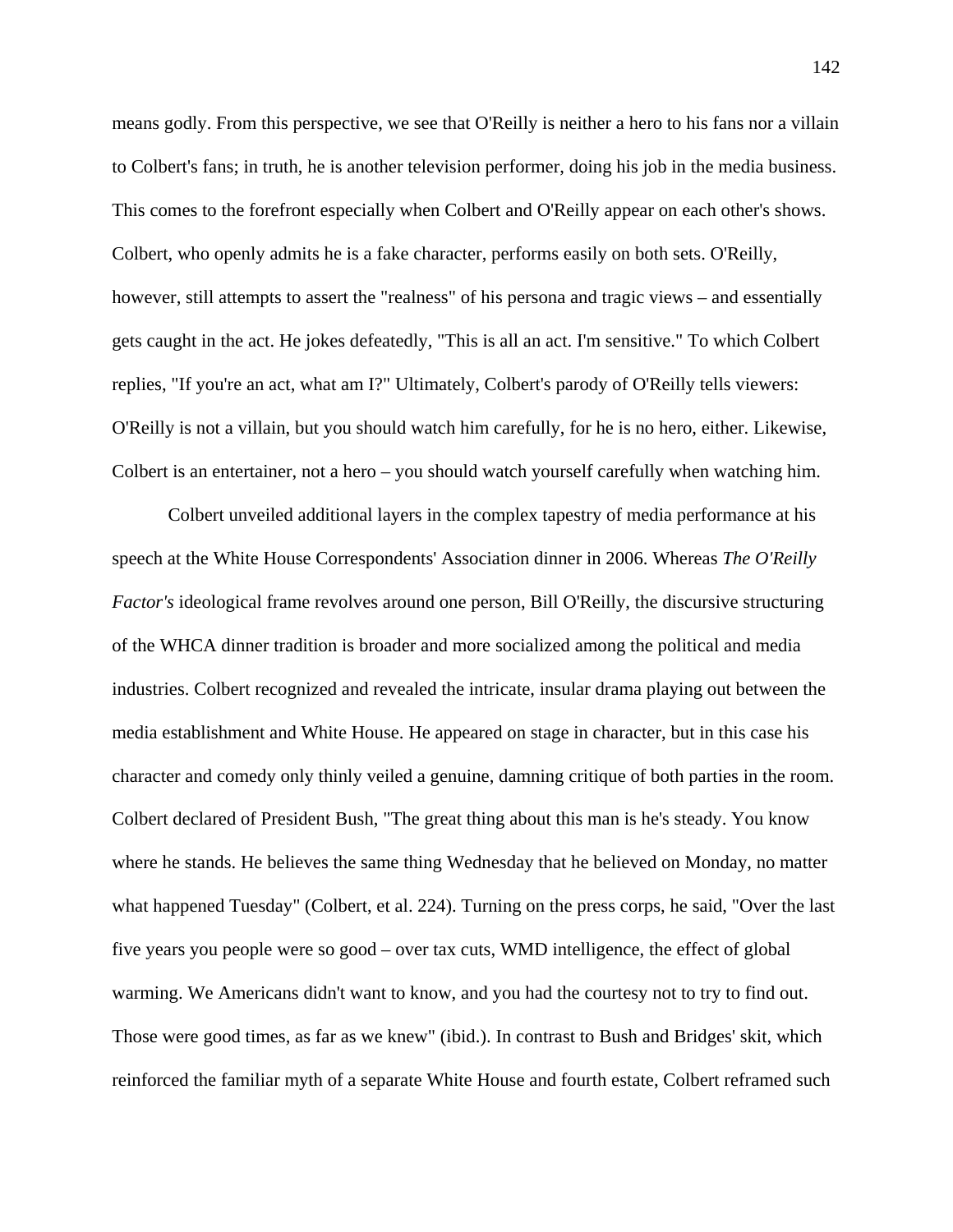binary positioning to suggest that they operate on the same pole at the expense of the people they proclaim to serve. He offered a third, more holistic perspective on behalf of citizens (including the emergent blogosphere) who sensed that neither the media nor the administration was transparent or acting in the public's best interest.

In Chapter Three, I applied Burke's concepts to elucidate a theory of tragic *humor*  contrasting with comic *critique.* I argued that tragic humor derives from the *recognizable* and *familiar.* Just as O'Reilly repeats otherwise neutral words and phrases to convert them to rhetorical cues, tragic humor employs the same rhetorical cues as a shortcut to the unquestioned. O'Reilly utters "*The New York Times*" to rile his audience, and Bush and Bridges utter "Hillary Clinton" and "Dick Cheney's shotgun" to amuse their audience. When the meaning are readily established, the jokes are always safe. Comic humor, conversely, generates laughter from a deeper source: the *realization* that what is said is closer to the truth than what is typically said. Comic humor *discovers* new meanings about existing discourses by reapplying them in unfamiliar, but logically valid, contexts. In the case of the WHCA dinner, the Bush-Bridges skit served to reinforce the recognizable and familiar, while Colbert's speech compelled realization and discovery of inherent problems with the status quo.

Burke characterizes such discovery as "the 'transcendence' of a new start" (Burke 309). "It is not 'demoralizing,'" Burke says, "It is designed to 'remoralize' by accurately naming a situation already demoralized by inaccuracy" (ibid.). I argued that Colbert "transcended" tragic discourses and offered opportunities for his audiences to transcend as well. To make my case, I interwove two additional theories to give additional depth and context to the meaning of Colbert's perspective by incongruity. First, I argued that Colbert's character served as a Foucauldian *parrhesiastes* – speaking truth to power at his own risk. Not only did Colbert the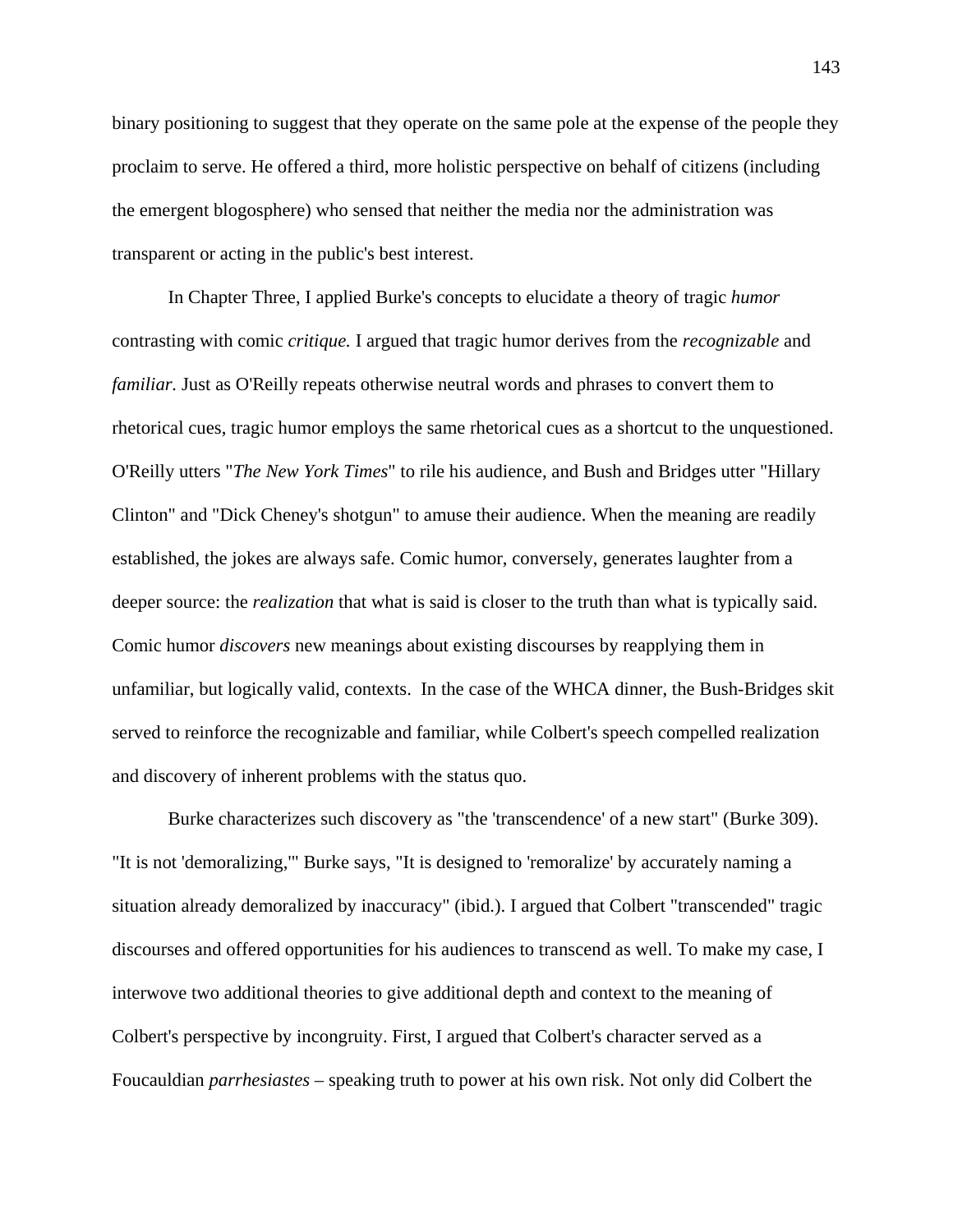comedian speak boldly, but he also demonstrated through his character a model for other pundits and journalists. This dual performance of *parrhesia* offered transcendence by inviting the media to follow his example and showing them how the benefits of speaking the truth outweigh the risks. Second, I applied Bakhtin's concept of carnivalesque festival, complicated by Stallybrass and White's problems with the sanctioned, temporary inversion of social hierarchies, to Colbert's critique of the WHCA dinner tradition. I argued that Colbert's speech unmasked the dinner tradition as an example of *carnivalesque-lite* that appears to liberate the media from the authority of the administration, but in fact sutures this problematic relationship. By subverting the familiar, one-night-only inverted hierarchy of the media and administration, Colbert invited the viewing public to subvert both on an enduring basis.

Finally in Chapter Three, I looked at how Colbert's foray as a "fake" character on a "real" stage, in which he provided authentic criticism about an inauthentic culture, illuminating an increasingly complex world of multiple, layered personas, performances, and stages. We saw at least two "Colberts" (one "real," one "fake") giving at least two performances (one "fake," one "real") in a real ballroom with real politicians and correspondents who, however, perpetuate false images of both their distance and their close relations. We also saw many layers of mediation, from the stage to C-SPAN to YouTube, and the subsequent entry of a new group of citizen performers and a new stage, the blogosphere. Colbert's performance in this instance compels us to consider the possibilities – both positive and negative – of such exponential proliferation of media in our culture. As Burke describes, "The comic frame should enable people *to be observers of themselves, while acting*" (Burke 171). With the comic perspective, we are better equipped to observe performances – including our own – with a fuller awareness of their rhetorical character.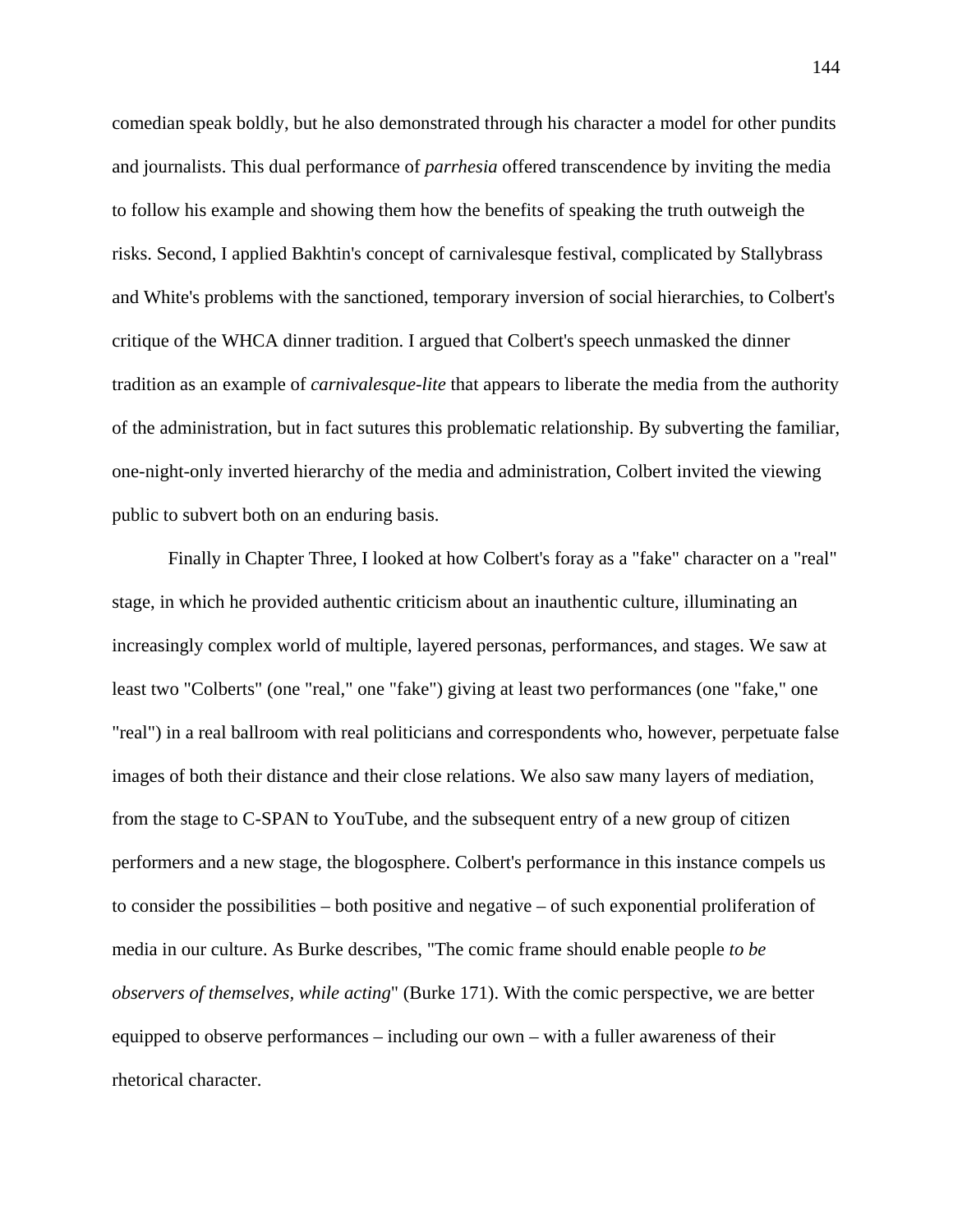Colbert's performance as a presidential candidate and campaign pundit also took his critique to a multidimensional level. On the surface, his performance was incredibly silly, reflecting the circus-like scene of the 2007 election season, in which, it seemed, anyone and everyone was running for president. However, in Chapter Four I argued that Colbert's performance also offered a much more intricate critique, in which he made visible the tragic positioning and cynical reasoning of the prevailing political discourse but did not – and could not – fully "transcend" this limited frame. Instead, Colbert offered an opening for viewers to transcend tragic discourse, for example, by voting independently and conscientiously, using the critical tools suggested by Colbert.

 To support my claim, I outlined the critical tools Colbert offered as follows. First, Colbert parodied the candidates' rhetoric of "change" to show where such speech contradicts actual practices and beliefs, warning that the notion of "change" is, in fact, a formulaic campaign discourse. He also complicated the candidates' efforts to position themselves "euphemistically" as the most "authentic." Colbert equated these statements to pandering and showed where they perpetuated mythical images of both candidates and voters. That is, when candidates introduce themselves as "just like you," they appeal to an image of voters and adjust their own images (their personas and performances) to appeal to that image. Colbert's parody suggested that both types of image are inauthentic. More so, he problematized the notion of authenticity itself by suggesting that it is ideologically constituted, in which one judges others based on how well they reinforce that ideology. Second, Colbert parodied political pundits who proliferate quantity of coverage without quality of context. Colbert caught pundits dealing in images, too, speculating on not only poll-based images of voters but also performance-based – even overtly fiction-based – images of candidates while perpetuating the question of "electability." I contextualized this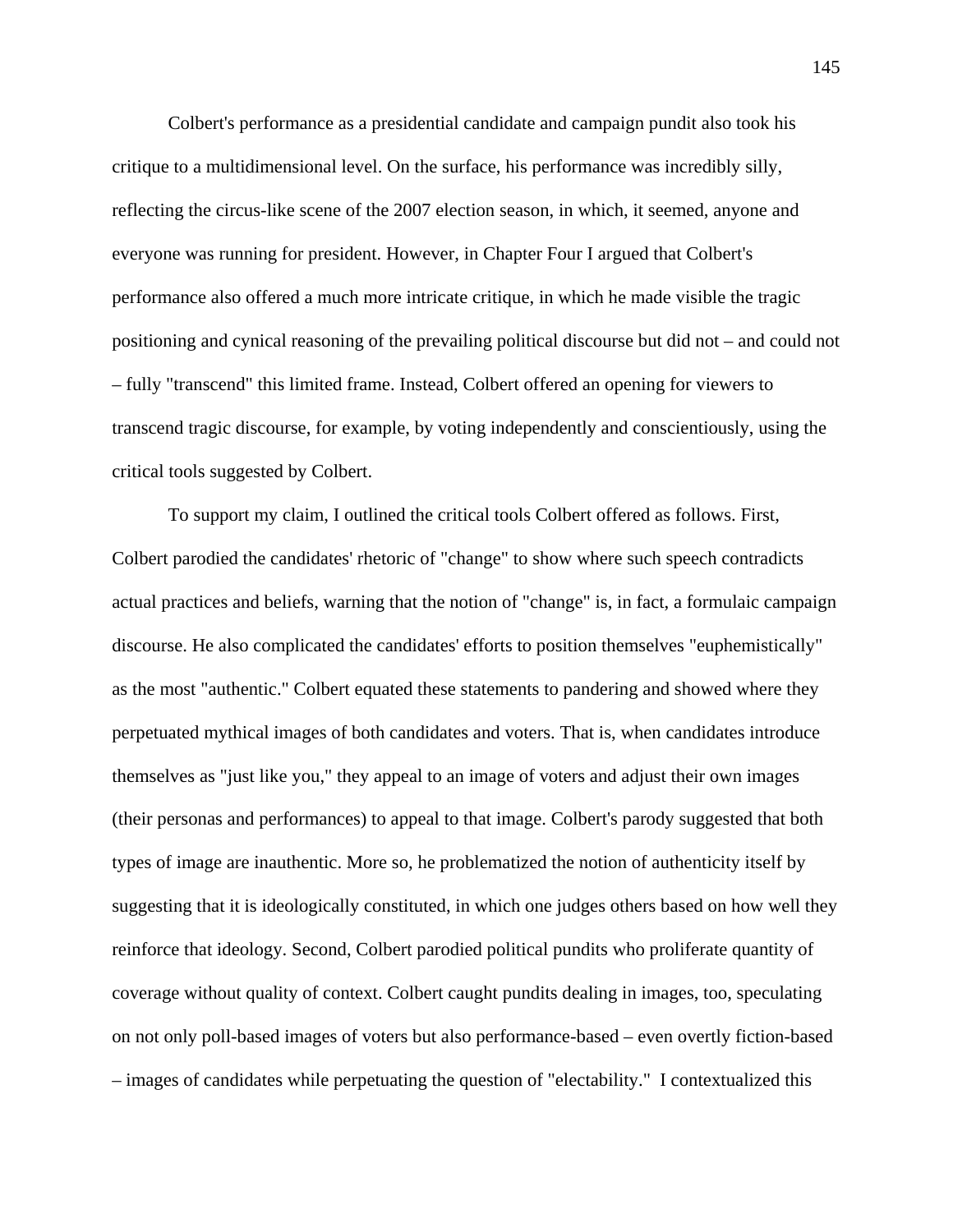trend with Michael Kaplan's theory of speculation-driven media in the financial markets. With so many hours and column inches to fill, and so much time before the actual elections, political pundits extended their questioning and deferred answering for as long as possible. In the game of speculation, the goal is to speculate. Third, Colbert lent perspective by incongruity to the arbitrariness of determining a candidates' "viability" based on polling status and media exposure. Colbert, the fake candidate, outpolled several other contenders and benefited from nightly exposure on his own program.

 Through these performative examples, Colbert positioned the conventional discourse of candidates as (to interweave Burke and Kaplan's terminology) "euphemistic" in asserting their authenticity to the point that they become simulacra. This plane of discourse intersects with that of conventional punditry, which is cast as "debunking" to the point that speculation perpetuates for speculation's sake. As a result, these discourses risk alienating the electorate. However, in this case, Colbert portrayed the negative qualities of these performances but did not perform a distinct model for transcending these frames, as he does by modeling useful criticism on *The Colbert Report* and speaking as a *parrhesiastes* at the WHCA dinner. I concluded that Colbert's performances here did what the candidates' and pundits' discourses did not: engage viewers in the process of investigation, deliberation, and conscientious action. In the end, the transcendent act was offered to viewers to perform as voters.

 I started this project with two research questions. First, how do the performances of Stephen Colbert contribute to or complicate contemporary forms of political communication, news reporting, and commentary? Second, what are the various ways in which Colbert performs his critique? I can conclude the following.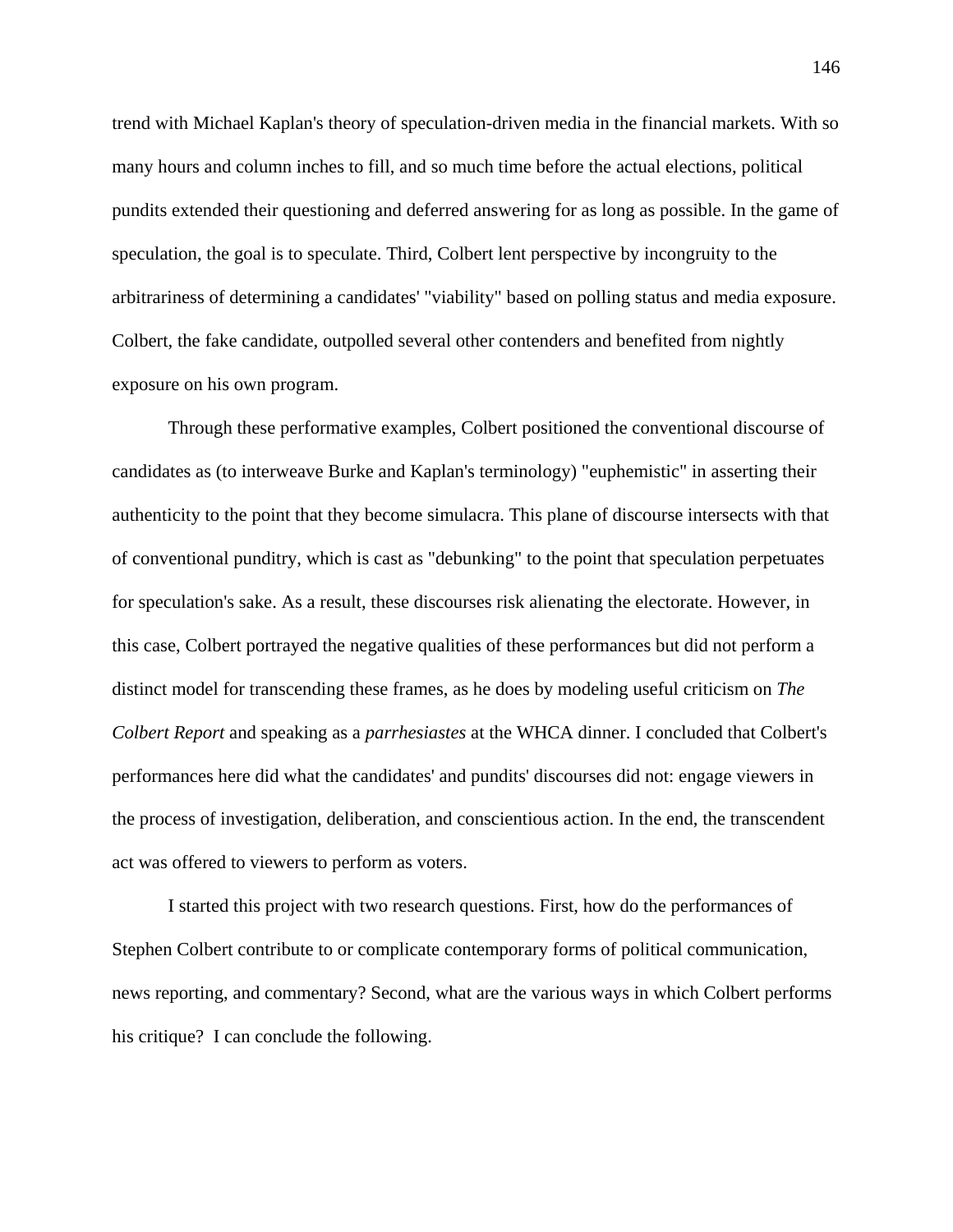First, Colbert complicates conventional political and media discourses by revealing their structures as tragic frames of discourse. His parodies provide perspective by incongruity toward the limits of self-centered and binary reasoning by extending that logic beyond conventional limits until its problems are revealed. In this way, he contributes to discourse by reframing established narratives through a more ambivalent or holistic, *comic* approach. Colbert's performances also reveal the performative nature of all political and media communication. His parody of media figures mirrors aspects of them that are otherwise invisible or obscured in conventional discourse. By acting as a character – Stephen Colbert as "Stephen Colbert" – he mirrors other characters at work: Bill O'Reilly as "Bill O'Reilly," media personalities as "serious journalists," and candidates making inauthentic claims to their "realness." By overtly blending and shifting a range of personas – entertainer, pundit, candidate, real, fake – Colbert reflects the complexities and contradictions of all media figures. The difference is that Colbert openly flaunts his personas and performative nature, while those he critiques tend to mask any characteristics that contradict their preferred, projected image. This masking as such constitutes the unbroken character; only by accident do these conventional personas "break character" on their own. Colbert, too, rarely breaks character in his performances; however, because his "character" is so obvious, his performative shifts are more visible and subject to questioning  $-a$ more critical "breaking," so to speak.

Second, Colbert not only performs the tragic conventions to hold them up for scrutiny, but he also performs a comic model for moving beyond, or transcending, tragic discourse. Most importantly, this model performance invites public engagement and interaction. Whereas O'Reilly tells viewers what to think and how to feel, Colbert's satire raises questions for viewers to consider. His comic criticism at the WHCA dinner raised key questions about the mainstream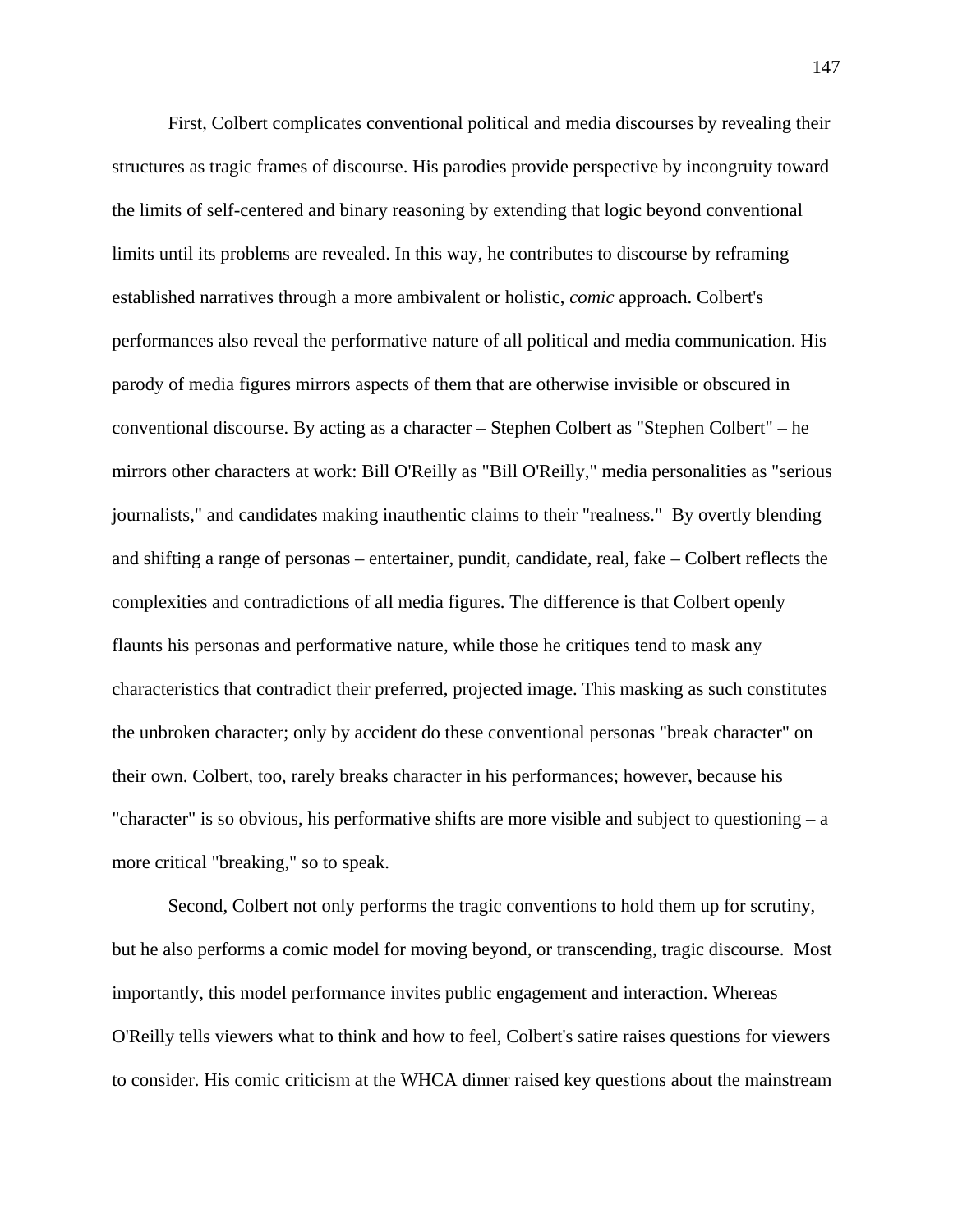media industry, and when the industry tried to stifle those questions, members of the public revived and circulated them. When presidential candidates and pundits addressed a preconceived, poll-derived image of the electorate, Colbert expressed hope that citizens would complicate that image. In each case, his critiques progressed in their complexity, requiring increasing engagement and consciousness among viewers to "get" the joke and subsequently model their own performances. And yet, there is always an underlying sense of faith in his audience to do the right thing, as suggested in his book title, *I Am America (And So Can You!)* By parodying the problems of American ideology projected through a tragic frame, Colbert offers new spaces to enact the progressive aspects of American ideology considered through a comic frame.

## *Opportunities for Future Research*

My analysis of Colbert's work does not exhaust the subject. To date, scholarly studies of Colbert's comic methods are just beginning, leaving many opportunities for future research. For example, other scholars might extend my initial study of performative layers in the media. I have identified some of these layers, as *realized* by Colbert's blending and shifting of roles. What other layers exist today and may exist tomorrow as the media universe continues to expand, and how might we map these for a more critical view of media culture? Moreover, while I focused on Colbert's performances as texts, there are rich opportunities to investigate Colbert's audience, from casual viewers to his active fan base, as well as members of the media and politicians who encounter Colbert's work. To date, only Catherine Burwell and Megan Boler have published work about Colbert's fans from a cultural studies perspective. How has his critical comedy affected public criticism, interaction, and civic participation? How has his work affected the performances of other performers in political media? Furthermore, visual culture scholars will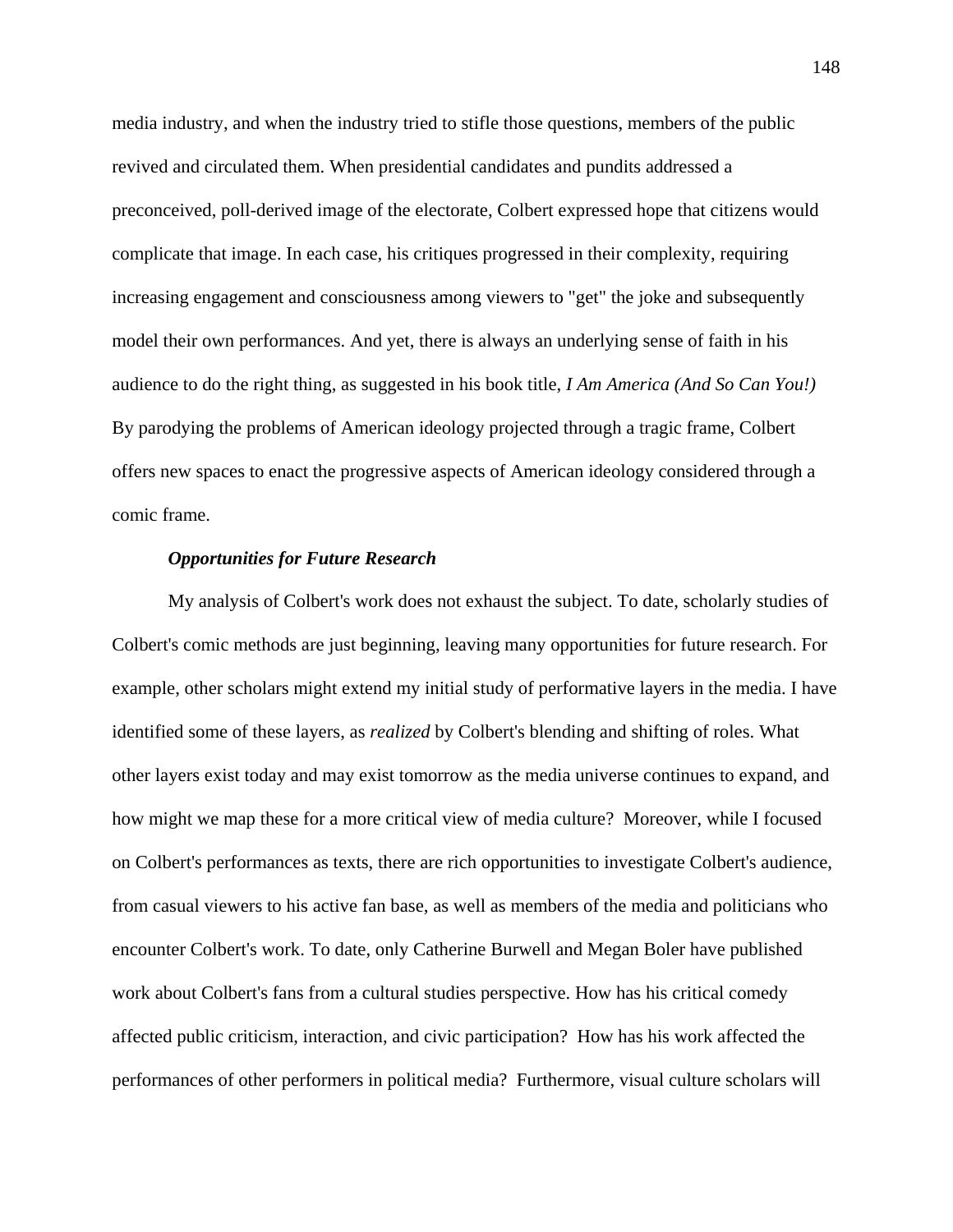find significant instances in which Colbert blends not only performances, but also media forms. In addition to the "real" and "fake" stages I discussed in this project, Colbert also plays with animation. He occasionally features his animated alter ego, Tek Jansen, on *The Colbert Report,* and Marvel Comics continued Colbert's presidential campaign as an animated fantasy. Additionally, the scholarly, political, and media communities would benefit from deeper investigations into the presence and influence of tragic and comic frames in "real" political situations and media coverage. Colbert's work illuminates much of the tragic influence on politics and media; scholars who can locate comic discourses in this landscape may be able to identify positive models for future study.

## *Closing: Toward a Comic Culture*

 How does Colbert's comic critique help us going forward? What is now at stake? Colbert's work reflects the recent evolution and trajectory of mediated culture, which continues to evolve, move forward, and expand. This presents both problems and opportunities for democratic discourse. One key problem is that as mass media becomes more massive, it is not necessarily more diverse. Most mainstream media outlets are now controlled by a few national and international corporations. While cable television viewership has gone up (Pew), local newspapers are dying out – to name just a few, the *Rocky Mountain News, Cincinnati Post, Seattle Post-Intelligencer* and *Detroit Free Press* have all recently shuttered their print operations (Gillin). Others, like the *Atlanta Journal-Constitution,* are making troublesome changes to survive, from scaling back circulation to printing less news in a more "efficient" fashion (Roughton). As the mainstream media industry is consolidated and news narratives are constructed by fewer voices, we risk also the *consolidation of our framework of the world* – more national, less local, and less diverse. Within an increasingly limited frame, tragic personas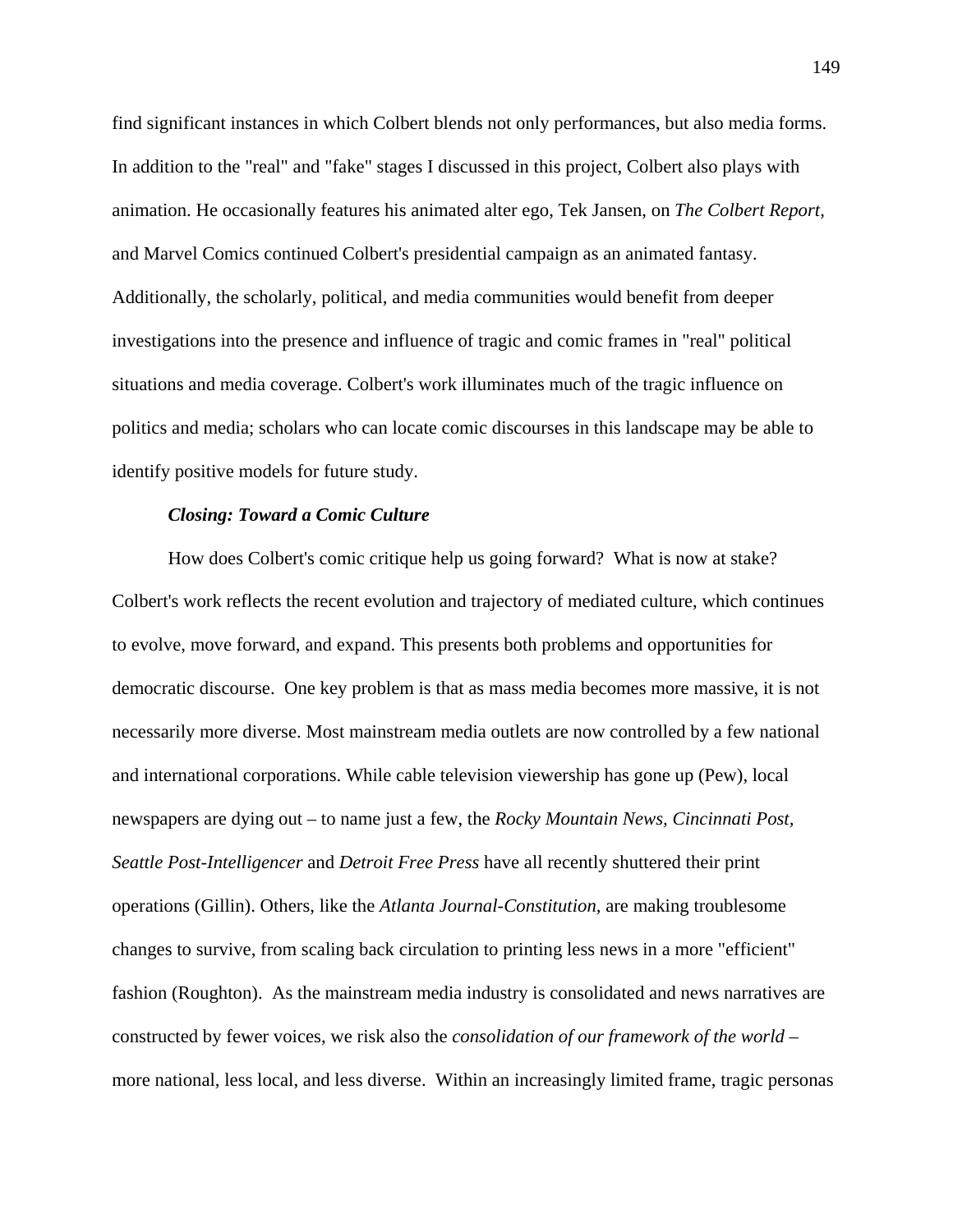and ideological performances are better enabled to flourish unchecked. As we look toward the next stages of media culture, we must conscientiously protect, and teach to others, the critical tools necessary to identify and challenge such discursive closures. The comic frame is one such tool for providing alternative, critical views and fostering new discursive opportunities. It can and should be performed on many stages: in political satire and comedy news; in independent publications and online media, by critical journalists working within the mainstream media industry; by media consumers acting as citizens, and on other unconventional stages not yet realized – although none of these stages should be taken for granted as necessarily comic or progressive. The key is to be ready and willing to identify the tragic and comic frames that shape our discourse. Where they are problematic and obscuring, we can reveal and challenge them. Where they help us think and act more critically, as Burke says, *we can coach them, even salute them.*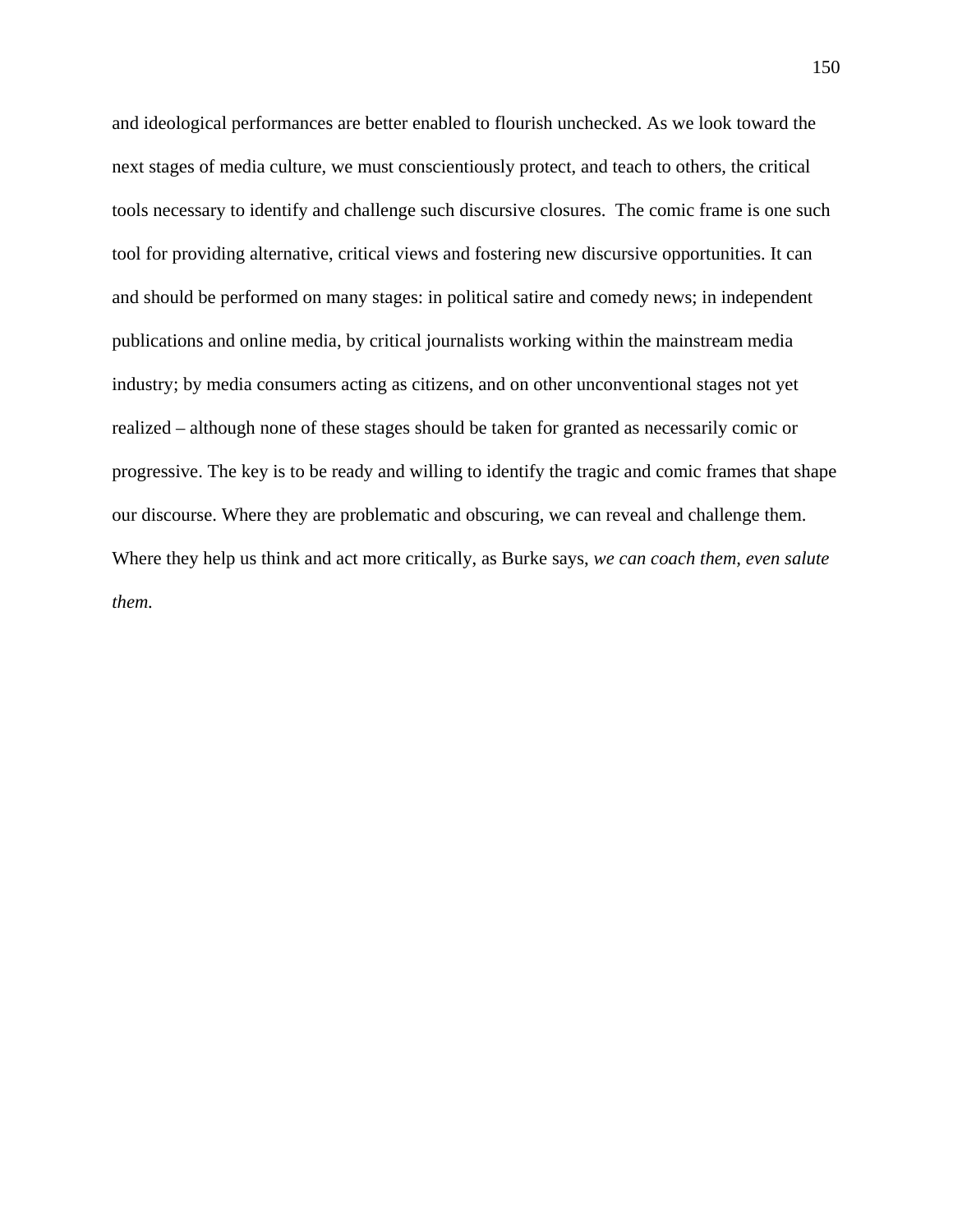#### **WORKS CITED**

- Achter, Paul. "Comedy in Unfunny Times: News Parody and Carnival After 9/11." *Critical Studies in Media Communication* 25.3 (2008): 274-303.
- Argetsinger, Amy, and Roxanne Roberts. "Our Favorite Dish: Correspondents' Dinner Invites."

25 April 2006. *Washingtonpost.com.* 26 April 2009

<http://www.washingtonpost.com/wp-

dyn/content/article/2006/04/24/AR2006042401951.html>.

- Auletta, Ken. "Vox Fox: How Roger Ailes and Fox News are changing cable news." 26 May 2003. *The New Yorker.* 10 Jan 2009 <http://www.kenauletta.com/voxfox.html>.
- Bakhtin, Mikhail. *Rabelais and His World.* Trans. Helene Iswolsky. Bloomington: Indiana University Press, 1984.
- Bash, Dana. "Cheney accidentally shoots fellow hunter." 13 February 2006. *CNN.com.* 19 April 2009 <http://www.cnn.com/2006/POLITICS/02/12/cheney/>.
- "BattleCry: Ron Luce on the O'Reilly Factor." 14 November 2006. *Google Video.* 10 February 2009 <http://video.google.com/videoplay?docid=-

7232903357658206457&ei=0iKvScWGEpGgqgKgrb3wDw&q=o%27reilly+battle+cry& hl=en>.

- Baudrillard, Jean. "Simulacra and Simulations." *Jean Baudrillard: Selected Writings,* ed. Mark Poster. Palo Alto: Stanford University Press, 1988.
- ---. "Symbolic Exchange and Death." *Jean Baudrillard: Selected Writings,* ed. Mark Poster. Palo Alto: Stanford University Press, 1988.
- Baym, Geoffrey. "Communication Representation and the Politics of Play: Stephen Colbert's *Better Know a District*." *Political Communication* 24 (2007): 359–376.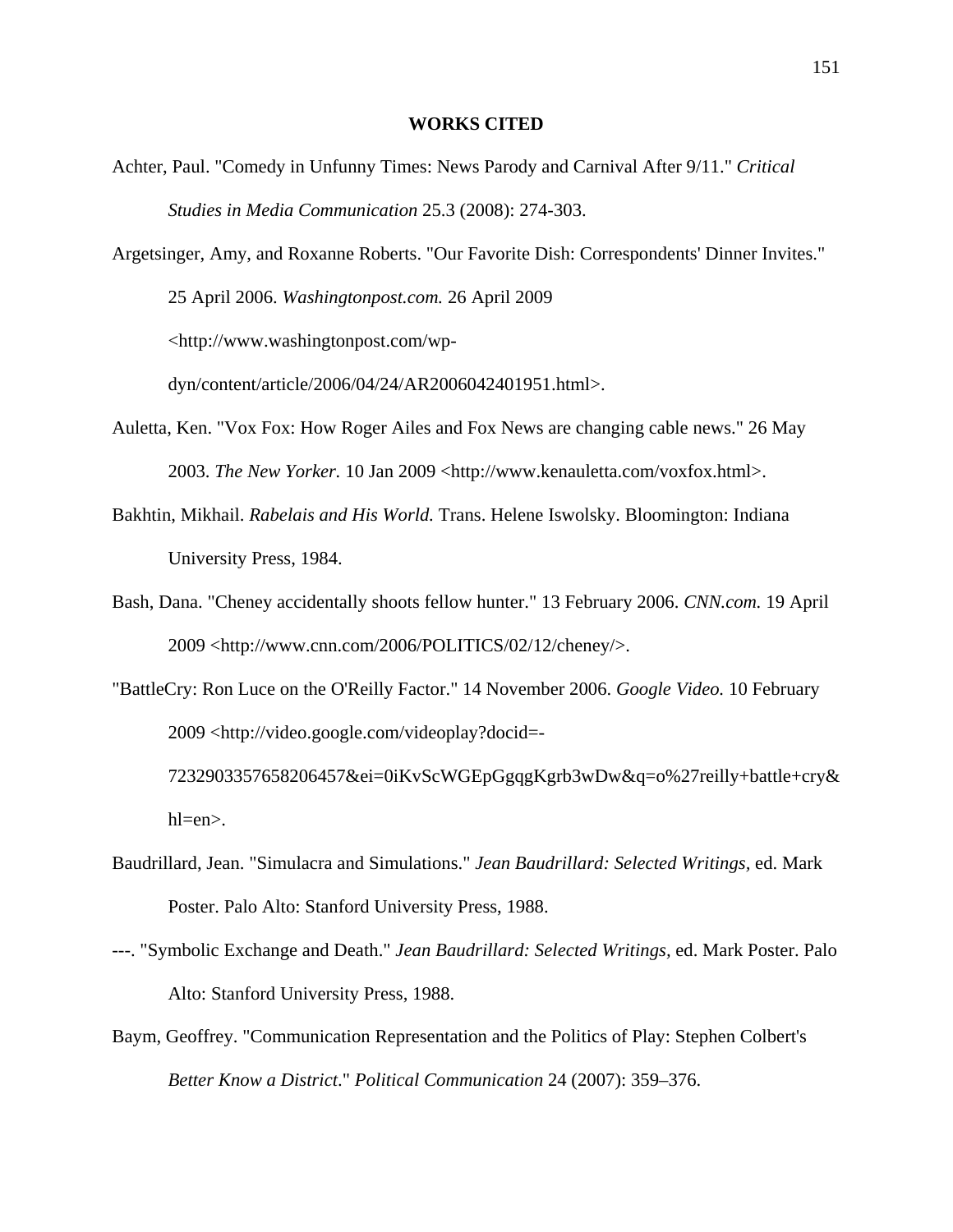- ---. "*The Daily Show:* Discursive Integration and the Reinvention of Political Journalism." *Political Communication* 22 (2005): 259-276.
- Bedard, Paul. "Skewering comedy skit angers Bush and aides." 1 May 2006. *U.S. News and World Report* online. 26 July 2008.

<http://www.usnews.com/usnews/news/articles/060501/1whwatch.htm>.

- Bennett, W. Lance. "Relief in Hard Times: A Defense of Jon Stewart's Comedy in an Age of Cynicism." *Critical Studies in Media Communication,* 24.3 (2007): 278-283.
- Berke, Richard L. "Announcing for President: Old News, but Still News." 24 February 1995. *The New York Times* online. 29 April 2009

<http://www.nytimes.com/1995/02/24/us/political-memo-announcing-for-president-oldnews-but-still-news.html?sec=&spon=&pagewanted=all>.

- "Bill O'Reilly." Fox News Web site. 1 March 2009 <http://www.foxnews.com/bios/talent/oreilly/>.
- "Bill O'Reilly." 18 January 2007. *The Colbert Report.* Comedy Central. 6 March 2009 <http://www.colbertnation.com/the-colbert-report-videos/81003/january-18-2007/bill-oreilly>.
- Borden, Sandra L., and Tew, Chad. "The Role of Journalist and the Performance of Journalism: Ethical Lessons From 'Fake' News (Seriously)." *Journal of Mass Media Ethics* 22.4 (2007): 300-314.
- Bumiller, Elisabeth. "A New Set of Bush Twins Appear at Annual Correspondents' Dinner." 1 May 2006. *The New York Times* online. 1 August 2008 <http://www.nytimes.com/2006/05/01/washington/01letter.html?ex=1304136000&en=92 108c40c2a671a8&ei=5088&partner=rssnyt&emc=rss>.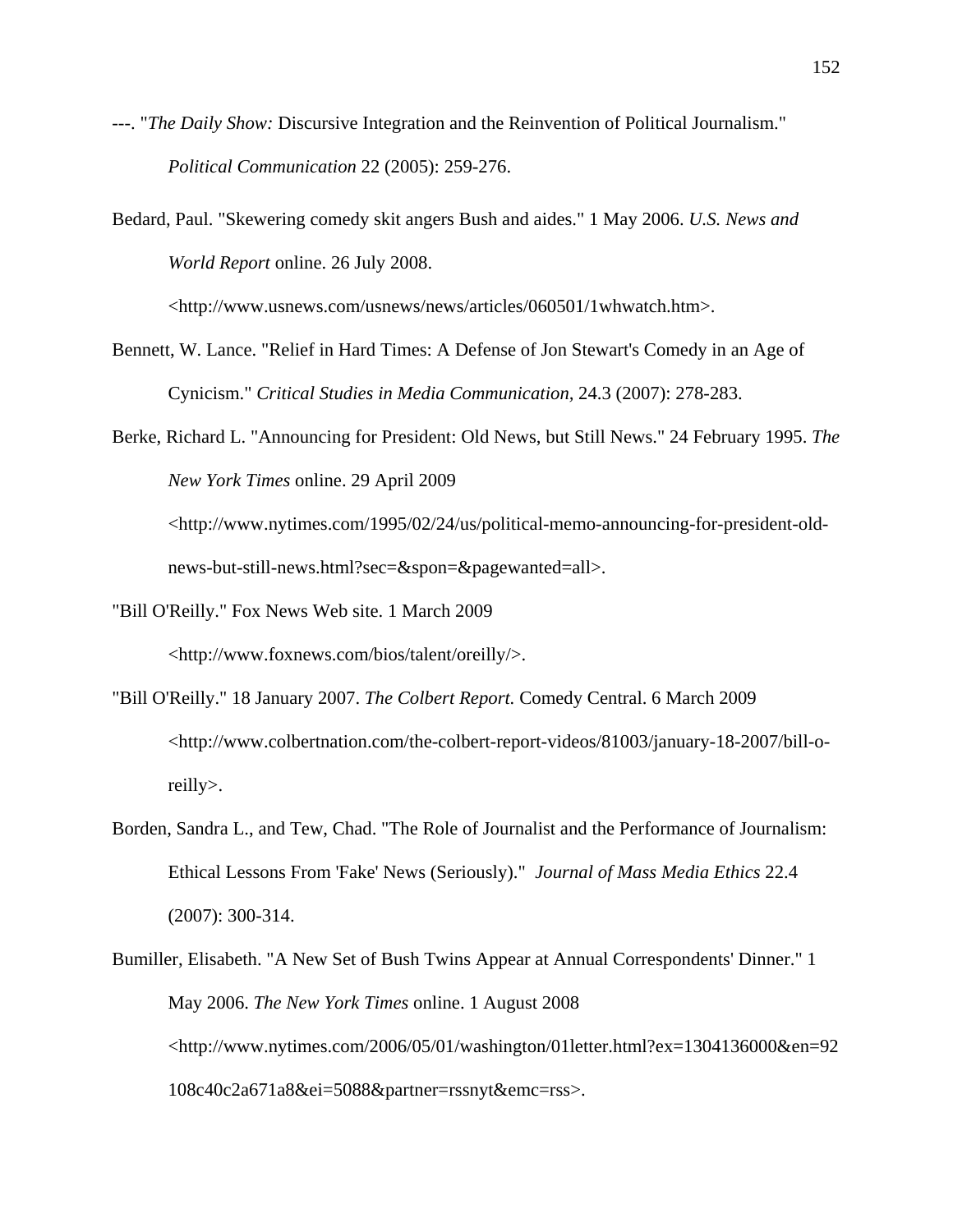Burke, Kenneth. *Attitudes Toward History.* Berkeley: University of California Press, 1984.

- Burwell, Catherine, and Boler, Megan. "Calling on the Colbert Nation: Fandom, Politics, and Parody in an Age of Media Convergence." Forthcoming: *Electronic Journal of Communication* (Summer 2008). 27 December 2008 <http://www.meganboler.net/wpcontent/uploads/2008/05/fan-cultureburwellboler.pdf>.
- "Bush Realtime Reaction to Colbert Speech." *YouTube.* 15 July 2008 <http://www.youtube.com/watch?v=X-oMlBSiX3g>.
- "California Republican debate transcript." 3 May 2007. *MSNBC.com.* 12 April 2009 <http://www.msnbc.msn.com/id/18478985/>.
- Campbell, James E. *The American Campaign.* College Station: Texas A&M University Press, 2008.
- Carr, David. "The Media Equation: The Gospel According to Mr. Colbert." 22 October 2007. *New York Times* online. 1 December 2008 <http://query.nytimes.com/gst/fullpage.html?res=9B0CE1D71E38F931A15753C1A9619 C8B63&sec=&spon=&pagewanted=all>.
- "'Change' Theme Is No Big Change At All." 11 January 2008. *CBS News* online. 29 April 2009 <http://www.cbsnews.com/stories/2008/01/11/politics/main3701947.shtml>.
- Christensen, Christian. "Islam in the Media: Cartoons and Context." *Screen Education* 43 (2006): 27-32.
- Cillizza, Chris. "Poll Tries to Measure Colbert Effect." 22 October 2007. *The Fix: washingtonpost.com's Politics Blog.* 15 November 2008 <http://blog.washingtonpost.com/thefix/2007/10/the\_colbert\_effect.html>.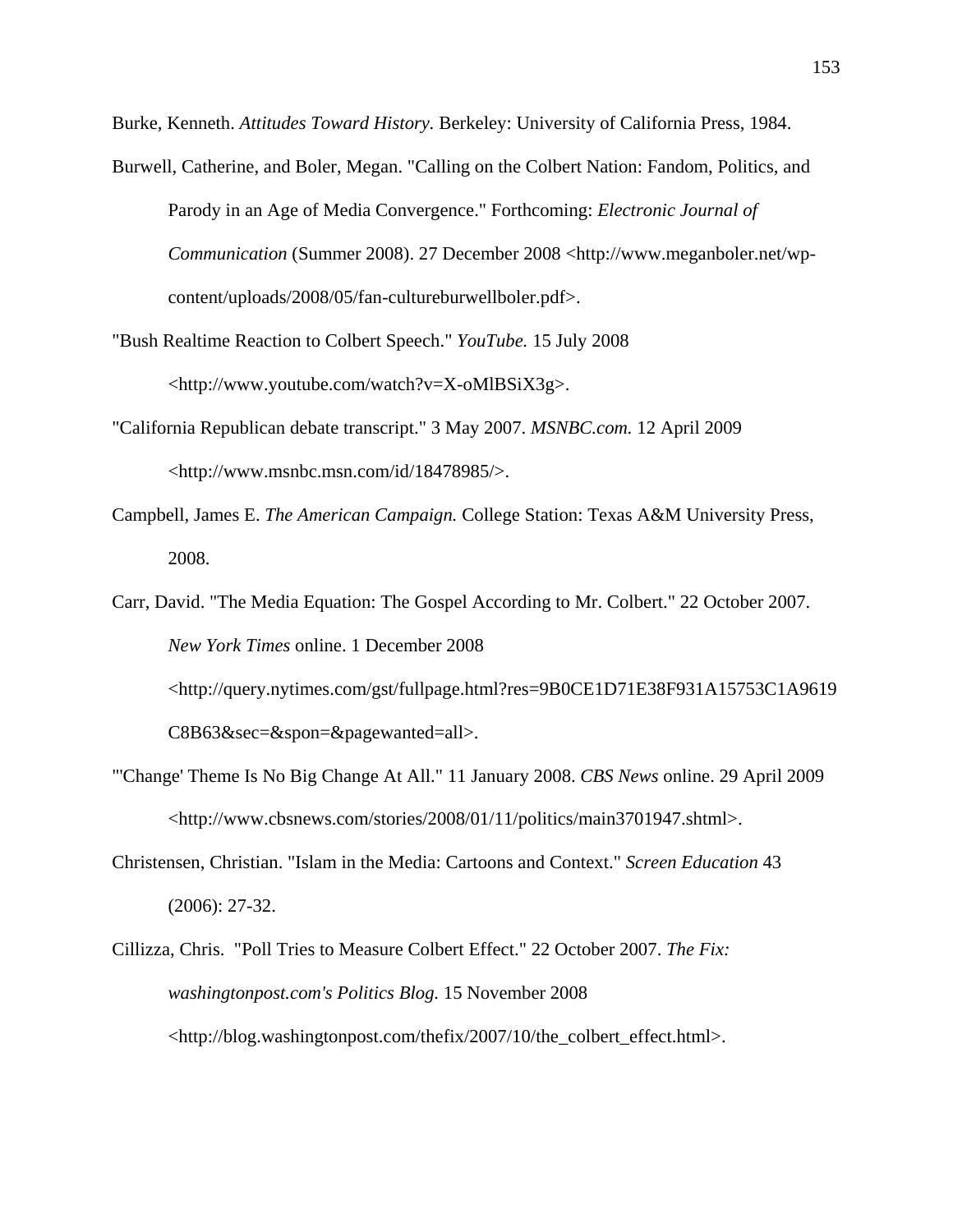Cohen, Noam. "A Comedian's Riff on Bush Prompts an E-Spat." 8 May 2006. *The New York Times* online. 1 August 2008

<http://www.nytimes.com/2006/05/08/technology/08colbert.html?\_r=1&oref=slogin>.

---. "That After-Dinner Speech Remains a Favorite Dish." 22 May 2006. *The New York Times*  online. 1 August 2008

<http://www.nytimes.com/2006/05/22/business/media/22colbert.html>.

Cohen, Richard. "So Not Funny." 4 May 2006. *The Washington Post* online. 1 August 2008 <http://www.washingtonpost.com/wp-

dyn/content/article/2006/05/03/AR2006050302202.html>.

"Colbert campaigns in S.C.; Edwards camp attacks Doritos link." 29 October 2007. *CNN Political Ticker.* 12 April 2009 <http://politicalticker.blogs.cnn.com/2007/10/29/colbertcampaigns-in-sc-edwards-camp-attacks-doritos-link/>.

Colbert Nation (Web site). 15 November 2008 <http://www.colbertnation.com>.

- Colbert, Stephen, Dahm, Richard, Dinello, Paul, & Silverman, Allison. *I Am America (And So Can You!)* New York: Grand Central Publishing, 2007.
- "Colbert's Big Announcement." 16 October 2007. *The Daily Show with Jon Stewart.* Comedy Central. 5 April 2009

<http://www.thedailyshow.com/video/index.jhtml?videoId=118625&title=Colbert's-Big-Announcement>.

"Commander in Chief lands on USS Lincoln." 2 May 2003. *CNN.com.* 26 April 2008<http://www.cnn.com/2003/ALLPOLITICS/05/01/bush.carrier.landing>.

Conway, Mike, Grabe, Maria Elizabeth, and Grieves, Kevin. "Villains, Victims and the Virtuous in Bill O'Reilly's 'No-Spin Zone.'" *Journalism Studies* 8.2 (2007): 197-223.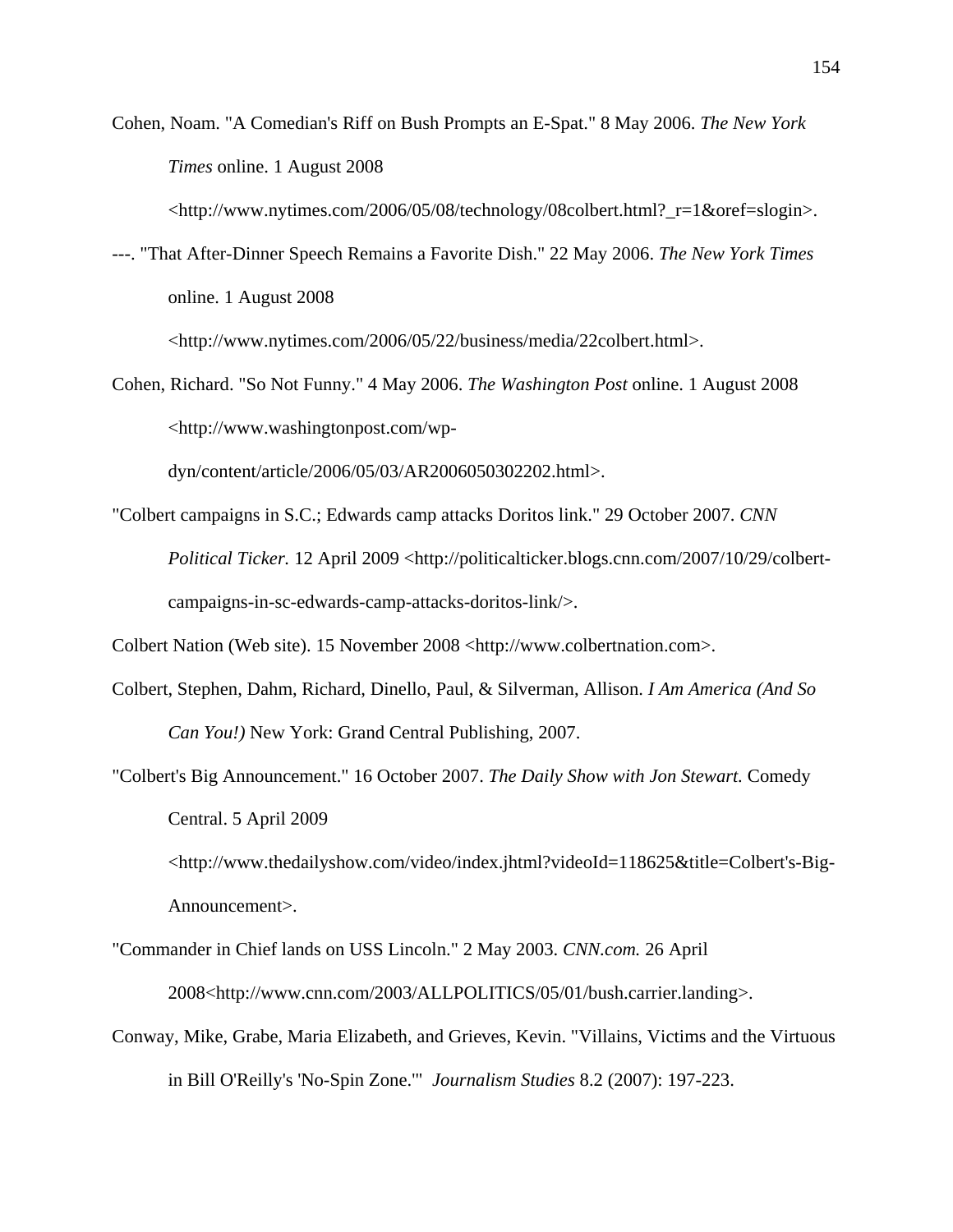- Cox, Ana Marie. "Was Stephen Colbert Funny?" 4 May 2006. *Time* online. 26 April 2009 <http://www.time.com/time/nation/article/0,8599,1191093,00.html>.
- C-SPAN. "Colbert Roasts President Bush 2006 White House Correspondents Dinner." April 29, 2006. *Google Video.* 17 July 2008 <http://video.google.com/videoplay?docid=- 869183917758574879&q=stephen+colbert+white+house+correspondents+speech&ei=oc mTSNbbJ4\_ArgL--ISyCg&hl=en>.
- ---. "President Bush Impersonation 2006 White House Correspondents Dinner." April 29, 2006. *Google Video.* 17 July 2008 <http://video.google.com/videoplay?docid=- 1921276117304287501&q=source:010484840121634255954&hl=en>.
- Daou, Peter. "Time to Revisit a Media Low Point (and to Heed the Implicit Warning)." 27 April 2006. *Huffington Post.* 28 April 2009 <http://www.huffingtonpost.com/peter-daou/timeto-revisit-a-media-l\_b\_19961.html>.
- "Democratic Party (United States)" Presidential Candidates, 2008." *Wikipedia.* 5 December 2008 <http://en.wikipedia.org/wiki/Democratic\_Party\_(United\_States)\_presidential\_candidate s,\_2008>.
- Dowd, Maureen and Colbert, Stephen. "A Mock Columnist, Amok." 14 October 2007. *The New York Times* online. 5 April 2009

<http://www.nytimes.com/2007/10/14/opinion/14dowd.html>.

- Elving, Ron. "Declaring for President is a Dance of Seven Veils." *National Public Radio* online. 12 April 2009 <http://www.npr.org/templates/story/story.php?storyId=6581302>.
- Fahmy, Sam. "Study finds increased fragmentation of TV news audiences along party lines." 16 April 2008. *University of Georgia: News & Information.* 28 December 2008 <http://www.uga.edu/news/artman/publish/080416\_Media.shtml>.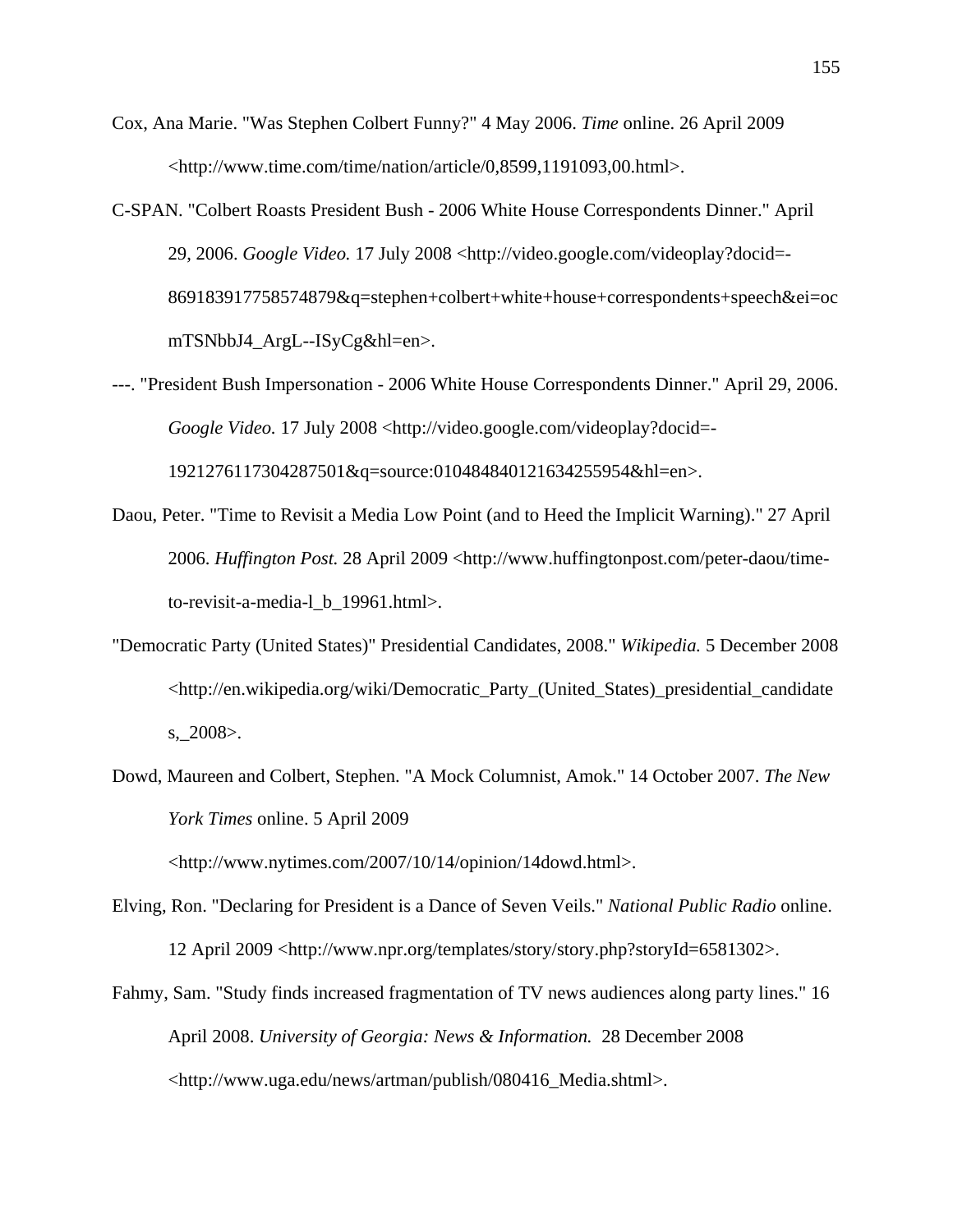Farhi, Paul. "Off Target." *American Journalism Review* (April/May 2008): 28-33.

- Feldman, Lauren. "The News about Comedy: Young Audiences, *The Daily Show*, and Evolving Notions of Journalism." *Journalism* 8.4 (2007): 406-427.
- Feldman, Lauren, and Young, Dannagal Goldthwaite. "Late-Night Comedy as a Gateway to Traditional News: An Analysis of Time Trends in News Attention among Late-Night Comedy Viewers during the 2004 Presidential Primaries." *Political Communication* 25.4 (2008): 401-422. 28 December 2008 <http://ezproxy.gsu.edu:3036/smpp/content?file.txt>.
	-
- "First Show." 17 October 2005. *The Colbert Report.* Comedy Central. 6 March 2009 <http://www.colbertnation.com/the-colbert-report-videos/180903/october-17-2005/firstshow>.
- Foucault, Michel. *Fearless Speech.* Los Angeles: Semiotext(e), 2001.
- Froomkin, Dan. "The Colbert Blackout." 2 May 2006. *Washingtonpost.com.* 26 April 2009 <http://www.washingtonpost.com/wp-

dyn/content/blog/2006/05/02/BL2006050200755.html>.

- Gaines, Elliot. "The Narrative Semiotics of *The Daily Show*." *Semiotica* 166 (2007): 81-96.
- Garfield, Bob. "Guess Who's Coming to Dinner?" 5 May 2006. *On the Media. National Public Radio.* 26 April 2009

<http://www.onthemedia.org/yore/transcripts/transcripts\_050506\_dinner.html>.

Gillin, Paul. *Newspaper Death Watch.* 12 May 2009 <http://www.newspaperdeathwatch.com>.

Gillmor, Dan. *We the Media: Grassroots Journalism By the People, For the People.* Sebastopol, CA: O'Reilly Media, 2004.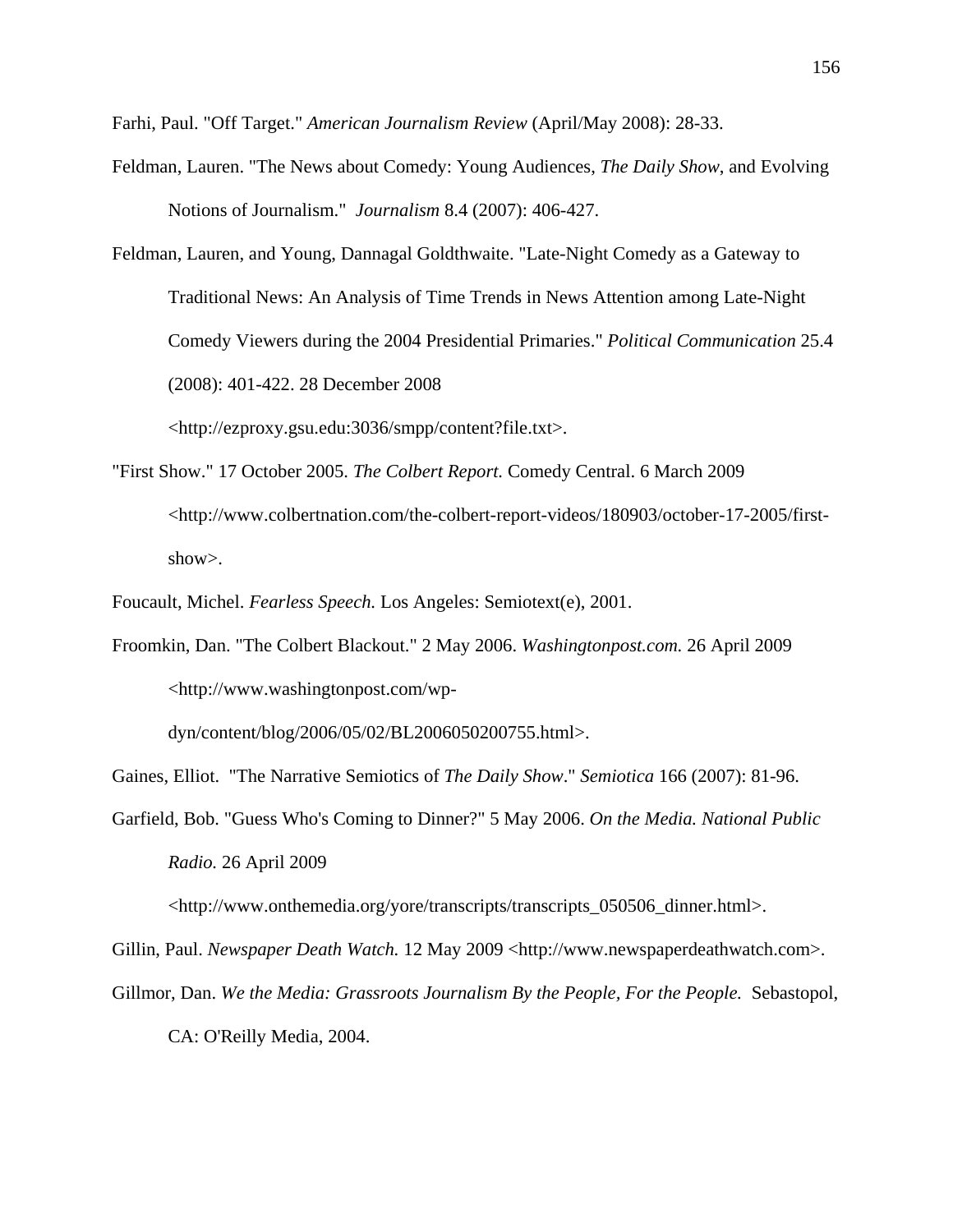- Green, Joshua. "The Colbert Notion." 19 October 2007. *The Atlantic Online.* 15 November 2008 <http://www.theatlantic.com/doc/200710u/colbert-campaign>.
- Greppi, Michele. "'Colbert,' 'Project Runway' Among Peabody Award Winners." 2 April 2008. *TV Week* online. 7 December 2008

<http://www.tvweek.com/news/2008/04/colbert\_project\_runway\_among\_p.php>.

- Gross, Terry. "Interview: Stephen Colbert talks about his new show 'The Colbert Report' on Comedy Central" (Transcript). 7 December 2005. *Fresh Air.* National Public Radio. 15 January 2009 <www.factiva.com>.
- "Hail to the Cheese Ballot Issues." 1 November 2008. *The Colbert Report.* Comedy Central. 15 November 2008 <http://www.colbertnation.com/the-colbert-reportvideos/127750/november-01-2007/hail-to-the-cheese---ballot-issues>.
- "Hail to the Cheese Campaign Coverage Finance." 18 October 2007. *The Colbert Report.* Comedy Central. 5 April 2009 <http://www.colbertnation.com/the-colbert-reportvideos/118650/october-18-2007/hail-to-the-cheese---campaign-coverage-finance>.
- "Hail to the Cheese Democratic Executive Council." 1 November 2007. *The Colbert Report.*  Comedy Central. 15 November 2008 <http://www.colbertnation.com/the-colbert-reportvideos/127751/november-01-2007/hail-to-the-cheese---democratic-executive-council>.
- "Hail to the Cheese Filing Papers." 17 October 2007. *The Colbert Report.* Comedy Central. 15 November 2008 <http://www.colbertnation.com/the-colbert-reportvideos/118638/october-17-2007/hail-to-the-cheese---filing-papers>.
- Hamby, Peter. "Colbert's run for White House stopped short." 2 November 2007. *CNN.com.* 1 December 2008 <http://www.cnn.com/2007/POLITICS/11/01/colbert.sc/>.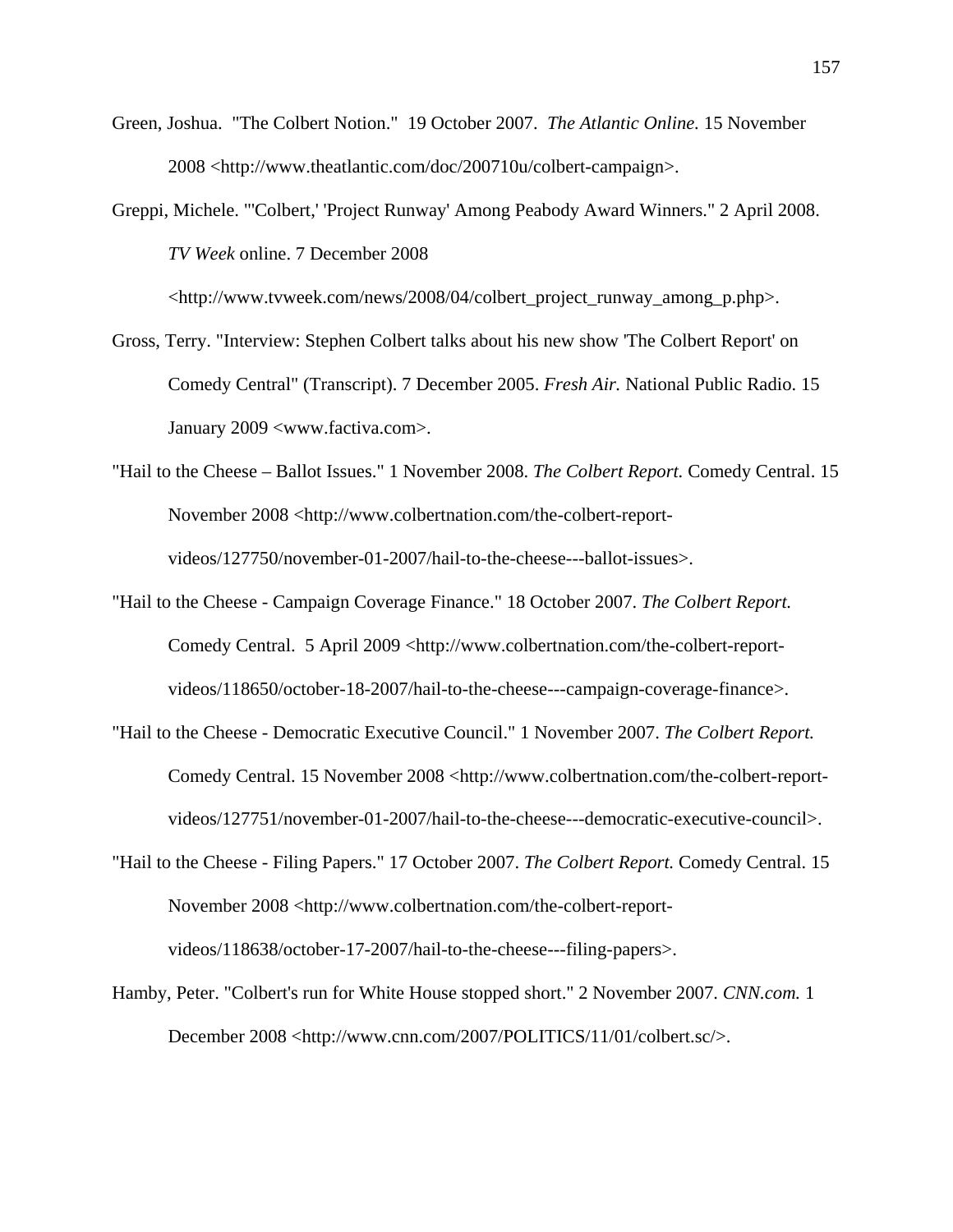- Hariman, Robert. "In Defense of Jon Stewart." *Critical Studies in Media Communication,* 24.3 (2007): 273-277.
- ---. "Political Parody and Public Culture." *Quarterly Journal of Speech* 94.3 (2008): 247-272.
- Hart, Roderick P. and Hartelius, Johanna. "The Political Sins of Jon Stewart." *Critical Studies in Media Communication,* 24.3 (2007): 263-272.
- Hocking, John E., Stacks, Don W., and McDermott, Steven T. *Communication Research, 3rd Ed.* Boston: Allyn and Bacon, 2003.
- Hollander, Barry A. "Tuning Out or Tuning Elsewhere? Partisanship, Polarization, and Media Migration from 1998 to 2006." *Journalism and Mass Communication Quarterly* 85.1 (Spring 2008): 23-40.
- Howard, Gloria D. and Phillian, William M. "Truthiness and Power (2 Letters)." 4 May 2006. *The New York Times* online. 26 April 2009

<http://www.nytimes.com/2006/05/03/opinion/l03colbert.html>.

- Hoyt, Clark. "Why No Stephen Colbert?" 15 May 2006. *The New York Times* online. 26 April 2009 <http://publiceditor.blogs.nytimes.com/2006/05/15/why-no-stephen-colbert/>.
- "Illegal Alien Apologist Jonathan Hoenig On Fox News O'Reilly Factor." 17 February 2007. *Google Video.* 10 February 2009 <http://video.google.com/videoplay?docid=- 6082221508317929333&ei=hySvScGLAoLorgLKwfkl&q=o%27reilly+hoenig&hl=en>.
- "Indecision 2008: Don't F%#k This Up America Presidential Bid." 16 October 2007. *The Colbert Report.* Comedy Central. 15 November 2008 <http://www.colbertnation.com/the-colbert-report-videos/118597/october-16- 2007/indecision-2008--don-t-f--k-this-up-america---presidential-bid>.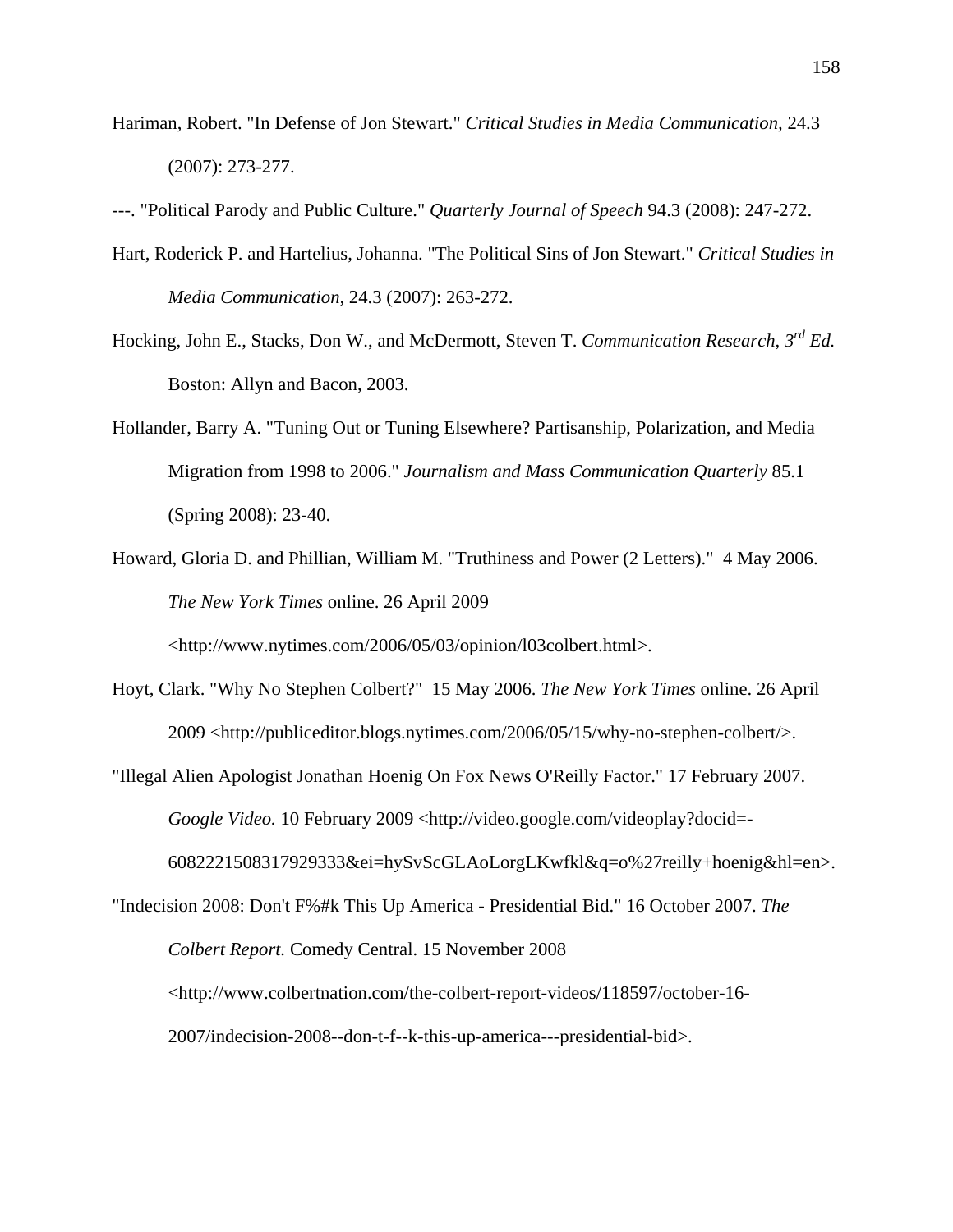- "Interview with Stephen Colbert." 14 October 2007. *CNN Larry King Live* transcript. 1 December 2008 <http://transcripts.cnn.com/TRANSCRIPTS/0710/14/lkl.01.html>.
- "Intro Correspondents' Dinner." 1 May 2006. *The Daily Show with Jon Stewart.* Comedy Central. 31 July 2008 <http://www.thedailyshow.com/video/index.jhtml?videoId=126978&title=intro-
- "Intro John Edwards." 15 September 2003. *The Daily Show with Jon Stewart.* Comedy Central. 5 April 2009 <http://www.thedailyshow.com/video/index.jhtml?videoId=109797&title=Intro---John-

Edwards>.

correspondents-dinner>.

- "Jane Fonda." 9 May 2007. *The Colbert Report.* Comedy Central. 1 February 2009 <http://www.colbertnation.com/the-colbert-report-videos/86577/may-09-2007/janefonda>.
- Jensen, Jeff, and Benjamin Svetkey. "After the disaster, Hollywood finds itself rethinking, reworking, and rescheduling." 28 September 2001. *Entertainment Weekly*: 17-20.
- "Jeremy Glick vs. Bill O'Reilly." 2 March 2006. *YouTube.* 10 February 2009 <http://www.youtube.com/watch?v=3BAFb97L3KU>.
- "Joe Quesada." 29 January 2008. *The Colbert Report.* Comedy Central. 15 November 2008 < http://www.colbertnation.com/the-colbert-report-videos/148614/january-29-2008/joequesada>.
- Kalvin, Josh. "Media touted Bush's routine at Correspondents' dinner, ignored Colbert's skewering." *Media Matters.* 1 May 2006. MediaMatters.org. 18 July 2008. <http://mediamatters.org/items/200605010005>.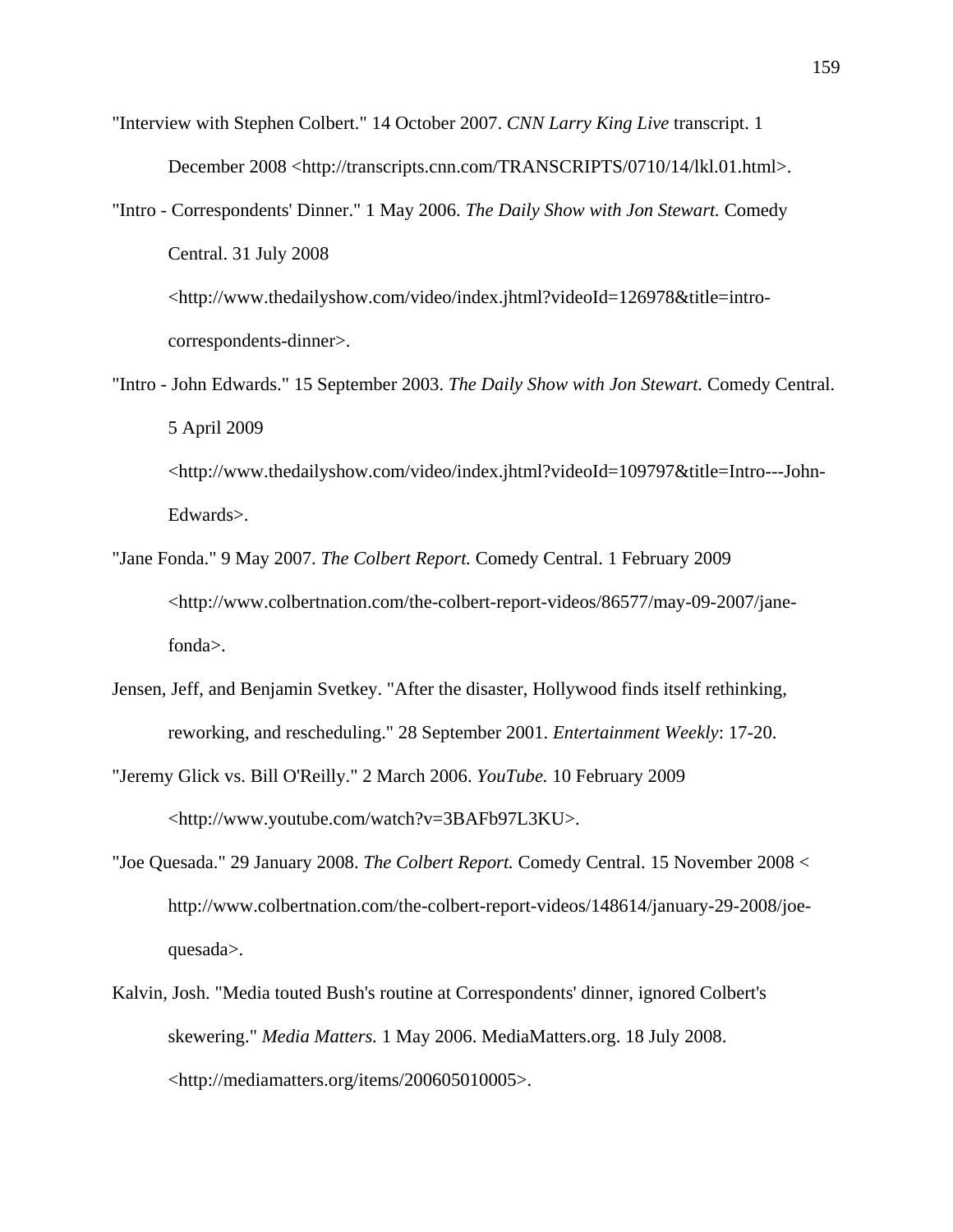- Kaplan, Michael. "Iconomics: The Rhetoric of Speculation." *Public Culture* 15.3 (2003): 477- 493.
- Kaufman, Gil. "Stephen Colbert's Attack On Bush Gets A Big 'No Comment' From U.S. Media." 2 May 2006. *MTV News.* 26 April 2009

<http://www.mtv.com/news/articles/1529981/20060502/index.jhtml?headlines=true>.

- "Kevin Barrett on O'Reilly Factor 12/19/2006." 28 December 2006. *YouTube.* 10 February 2009 <http://www.youtube.com/watch?v=AEVDCqIFT2A>.
- Kitman, Marvin. *The Man Who Would Not Shut Up: The Rise of Bill O'Reilly.* New York: St. Martin's Press, 2007.
- Kurtz, Howard. "Bill O'Reilly, Producer Settle Harassment Suit." 29 October 2004. *Washington*  Post. 1 March 2009 <http://www.washingtonpost.com/wp-dyn/articles/A7578-2004Oct28.html>.
- ---. "Media Backtalk." 1 May 2006. *Washingtonpost.com.* 26 April 2009 <http://www.washingtonpost.com/wp-

dyn/content/discussion/2006/04/28/DI2006042800882.html>.

---. "Punchline Politics." 2 May 2006. *Washingtonpost.com.* 26 April 2009 <http://www.washingtonpost.com/wp-

dyn/content/blog/2006/05/02/BL2006050200424.html>.

- Kurtzman, Daniel. ""Dubya Does Comedy." 6 May 2002. *About.com: Political Humor.* 29 April 2009 <http://politicalhumor.about.com/library/weekly/aa050602a.htm>.
- "Laura Bush: First lady of comedy?" 1 May 2005. *USATODAY.com.* 27 April 2009 <http://www.usatoday.com/life/people/2005-05-01-laura-bush-comments\_x.htm>.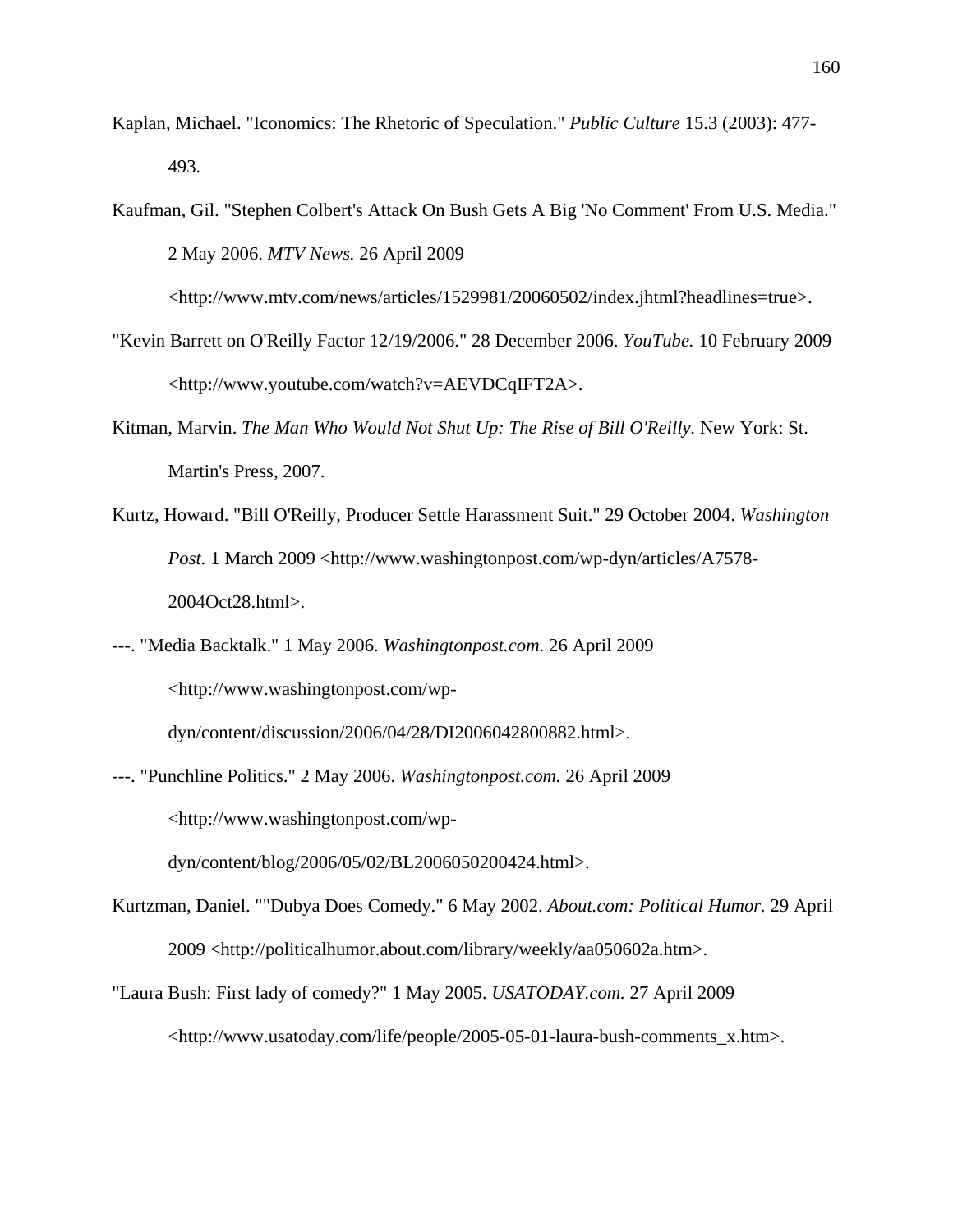Lemann, Nicholas. "Fear Factor: Bill O'Reilly's Baroque Period." 27 March 2006. *The New Yorker* online. 5 December 2008

<http://www.newyorker.com/archive/2006/03/27/060327fa\_fact?printable=true >.

- "List of *The Colbert Report* episodes (2005)." *Wikipedia.* 6 February 2009 <http://en.wikipedia.org/w/index.php?title=List\_of\_The\_Colbert\_Report\_episodes\_(2005  $\geq$ .
- "List of *The Colbert Report* episodes (2006)." *Wikipedia*. 6 February 2009 <http://en.wikipedia.org/w/index.php?title=List\_of\_The\_Colbert\_Report\_episodes\_(2006  $\geq$ .
- "List of *The Colbert Report* episodes (2007)." *Wikipedia*. 6 February 2009 <http://en.wikipedia.org/w/index.php?title=List\_of\_The\_Colbert\_Report\_episodes\_(2007  $\geq$ .

Love, Robert. "Before Jon Stewart." *Columbia Journalism Revie*w (March/April 2007): 33-37.

- Mallick, Heather. "Did you hear the one about the satirist and the president? Probably not." 5 May 2006. *CBC News.* 26 April 2009 <http://www.cbc.ca/news/viewpoint/vp\_mallick/20060505.html>.
- "Massie Ritsch." 30 October 2007. *The Colbert Report.* Comedy Central. 5 April 2009 <http://www.colbertnation.com/the-colbert-report-videos/127605/october-30- 2007/massie-ritsch>.
- McKain, Aaron. "Not Necessarily Not the News: Gatekeeping, Remediation, and *The Daily Show.*" *The Journal of American Culture* 28.4 (2005): 415-430.
- "*Meet the Press* Transcript for Oct. 21, 2007." 21 October 2007. *Meet the Press* online at MSNBC.com. 26 Jan 2009 <http://www.msnbc.msn.com/id/21407008/>.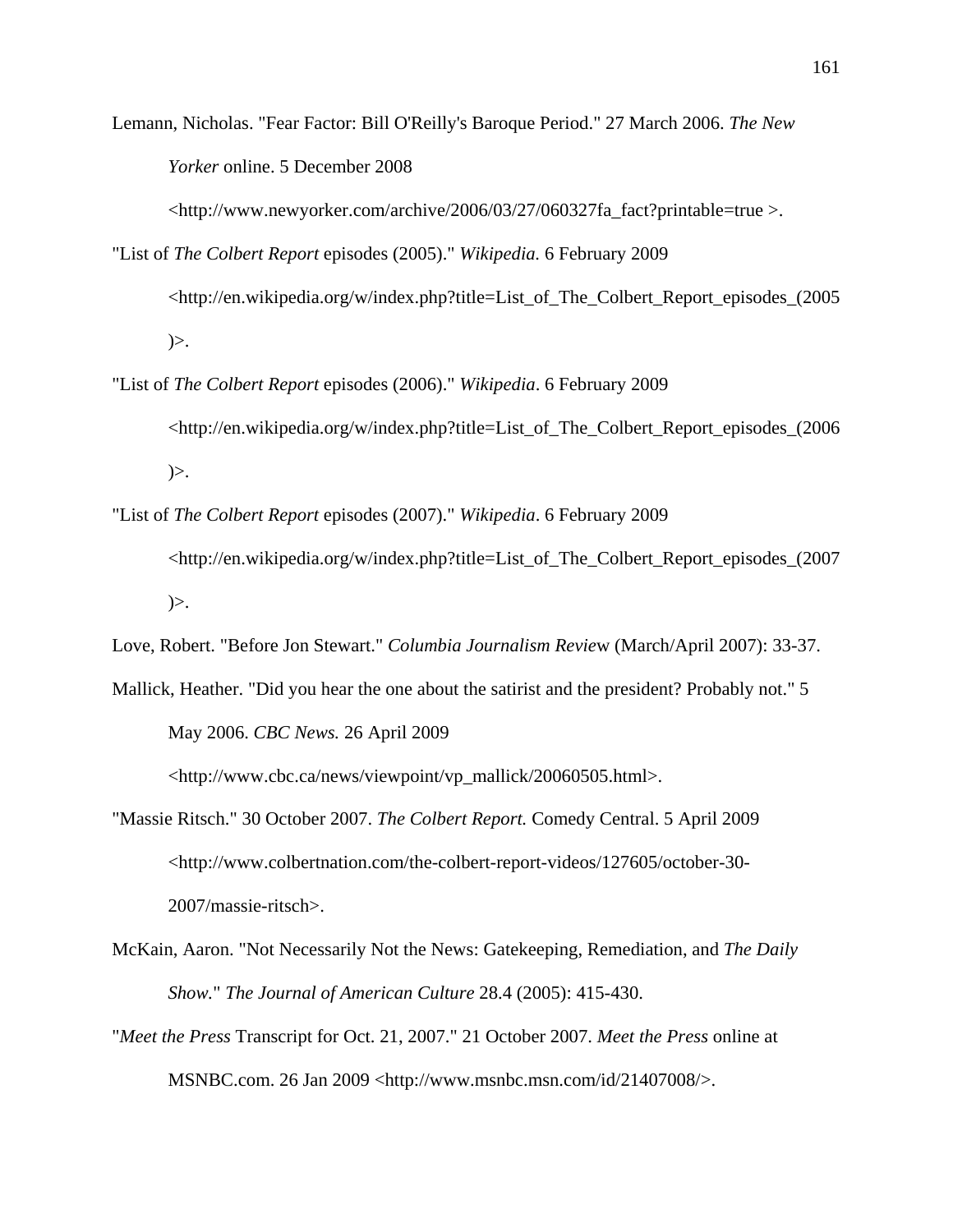- "Mike Huckabee." 16 August 2007. *The Colbert Report.* Comedy Central. 5 April 2009 <http://www.colbertnation.com/the-colbert-report-videos/91746/august-16-2007/mikehuckabee>.
- "Mike Huckabee Running Mate Bid." 23 April 2007. *The Colbert Report.* Comedy Central. 15 November 2008 <http://www.colbertnation.com/the-colbert-report-videos/85617/april-23-2007/mike-huckabee---running-mate-bid>.
- Nico. "Fox News Slams Colbert: 'Inappropriate,' 'Over the Line,' 'Not Very Funny.'" 1 May 2006. *Think Progress.* 1 August 2008 <http://thinkprogress.org/2006/05/01/colbert-fox/>.
- Nielsen BuzzMetrics. "18 Blogs Responsible for the 100 Most Popular Posts Of 2006." 28 December 2006. *Marketwire.* 31 July 2008 <http://www.marketwire.com/pressrelease/Nielsen-Buzzmetrics-718800.html>.
- "Noura Erakat Rocks O'Reilly." 7 August 2006. *YouTube.* 10 February 2009 <http://www.youtube.com/watch?v=mtsbZ8LZ0m8>.
- "Obama's Grit-Off Challenge." 31 October 2007. *The Colbert Report.* Comedy Central. 5 April 2009 <http://www.colbertnation.com/the-colbert-report-videos/127665/october-31- 2007/obama-s-grit-off-challenge>.
- "October 7, 2003 Statewide Special Election Certified List of Candidates." California Secretary of State - Elections Division. 26 Jan 2009

<http://www.sos.ca.gov/elections/2003\_cert\_cand.htm>.

- O'Reilly, Bill. "Buying Political Power." 23 April 2007. *The O'Reilly Factor.* Fox News Channel. 10 February 2009 <http://www.youtube.com/watch?v=TpZZGTGVePE>.
- ---. "How Bad Is Illegal Alien Crime" (Transcript). 4 May 2005. *The O'Reilly Factor.* Fox News Channel. 10 February 2009 <www.lexisnexis.com>.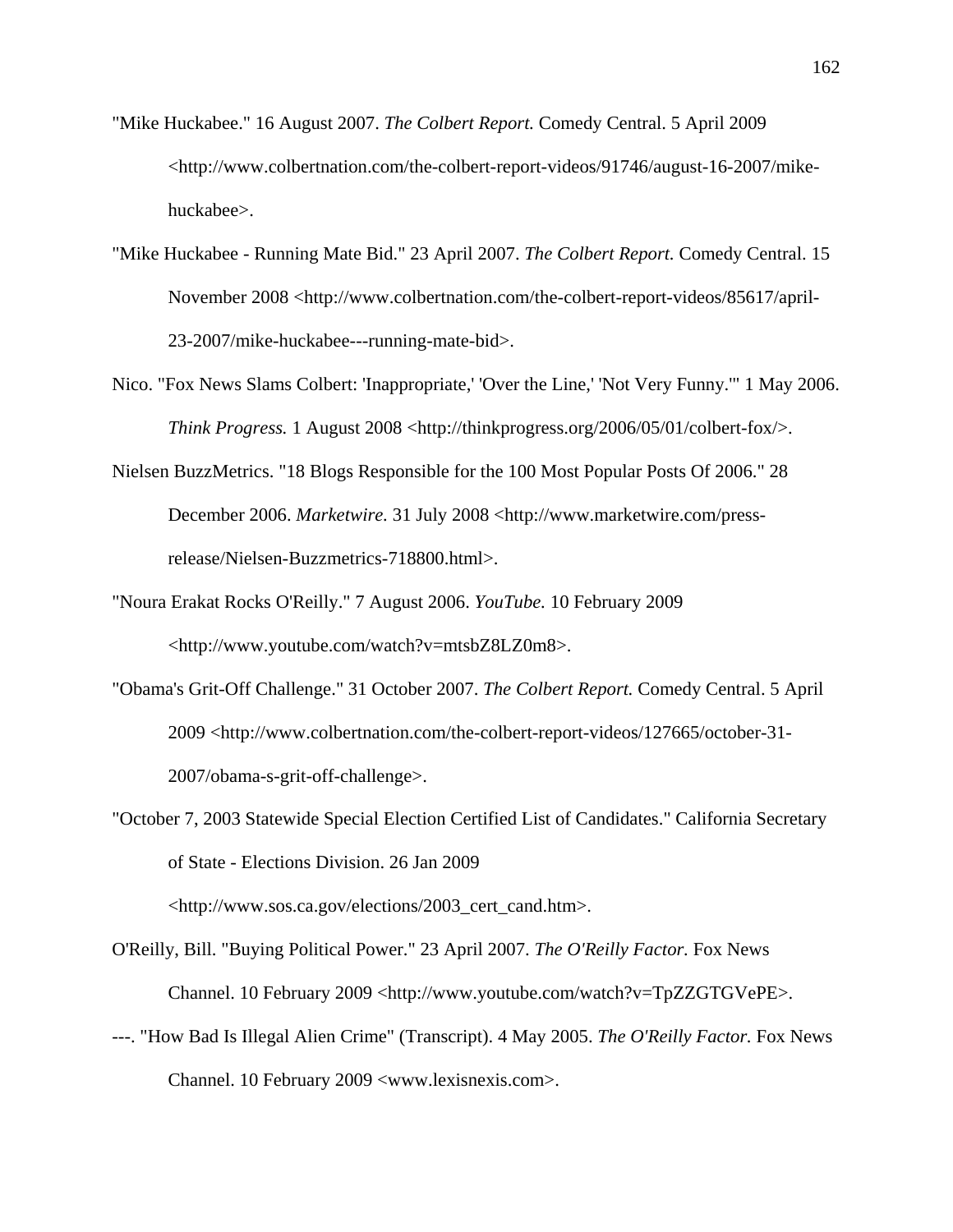- ---. "Progressives Strike Back on Christmas" (Transcript). 5 December 2005. *The O'Reilly Factor.* Fox News Channel. 20 February 2009 <http://www.billoreilly.com/show?action=viewTVShow&showID=572#1>.
- ---. "Science Versus Religion?" (Transcript). *The O'Reilly Factor.* Fox News Channel. 23 April 2007. 10 February 2009 <www.lexisnexis.com>.
- ---. "The Trouble With Mexico." 9 October 2007. *The O'Reilly Factor*. Fox News Channel. 10 February 2009 <http://www.youtube.com/watch?v=RhKbxnkHLBA>.
- O'Reilly, Bill and Colbert, Stephen. "Stephen Colbert Enters The No Spin Zone" (Transcript). 19 January 2007. *The O'Reilly Factor.* Fox News Web site. 6 March 2009 <http://www.foxnews.com/story/0,2933,244882,00.html>.
- O'Reilly, Bill and Rivera, Geraldo. "Talking Points Memo and Top Story" (Transcript). *The O'Reilly Factor.* 5 April 2007. 10 February 2009 <www.lexisnexis.com>.

"O'Reilly Factor Archive." *BillOReilly.com*. 6 February 2009

<http://www.billoreilly.com/show?action=tvShowArchive>.

- "O'Reilly vs. Colbert." 18 January 2007. *The O'Reilly Factor.* Fox News Channel. 6 March 2009 <http://www.foxnews.com/oreilly/index.html>.
- Pew Research Center for the People & the Press. "Section 3: Attitudes Toward the News." *Online Papers Modestly Boost Newspaper Readership.* 30 July 2006. 8 March 2009 <http://people-press.org/report/?pageid=1067>.
- Poniewozik, James. "Stephen Colbert and the Death of 'The Room.'" 3 May 2006. *Time* online. 21 July 2008 <http://time-

blog.com/tuned\_in/2006/05/stephen\_colbert\_and\_the\_death.html>.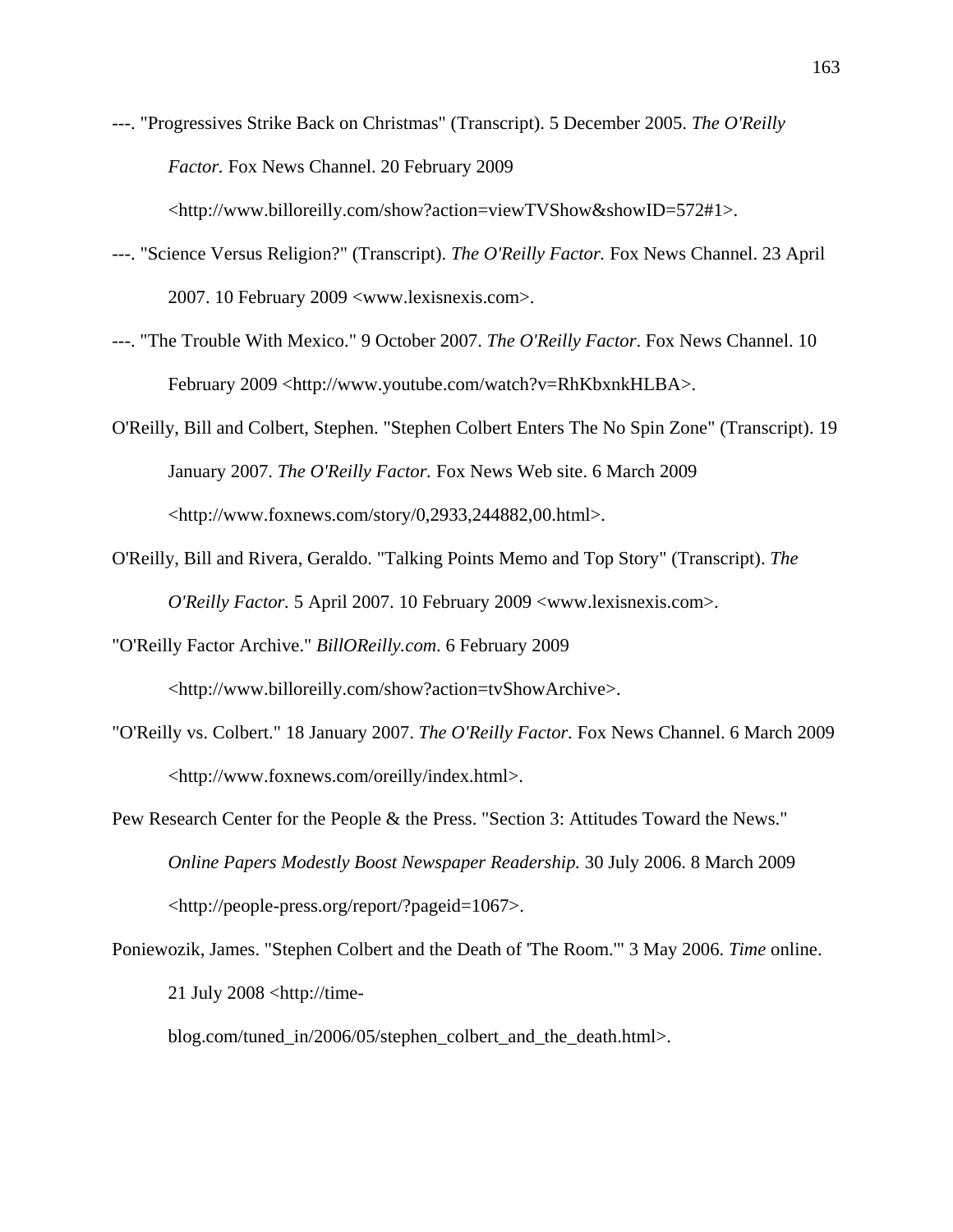- "Republican Party (United States)" Presidential Candidates, 2008." *Wikipedia.* 5 December 2008 <http://en.wikipedia.org/wiki/United\_States\_Republican\_presidential\_candidates,\_2008>
- Rich, Frank. "All the President's Press." 29 April 2007. *The New York Times* online. 1 August 2008

.

<http://select.nytimes.com/2007/04/29/opinion/29rich.html?scp=2&sq=frank%20rich%2 0white%20house%20correspondents%20dinner&st=cse>.

- ---. "The White House Stages Its 'Daily Show.'" 20 November 2005. *The New York Times* online. 27 December 2008 <http://www.nytimes.com/2005/02/20/arts/20rich.html>.
- ---. "Throw the Truthiness Bums Out." 5 November 2006. *The New York Times* online. 21 July 2008. <http://select.nytimes.com/2006/11/05/opinion/05rich.html?\_r=1&oref=slogin>.
- "Richard Dawkins." 17 October 2006. *The Colbert Report.* Comedy Central. 1 February 2009 <http://www.colbertnation.com/the-colbert-report-videos/76821/october-17- 2006/richard-dawkins>.
- "Richard Dawkins on The O'Reilly Factor." 23 April 2007. *YouTube.* 10 February 2009 <http://www.youtube.com/watch?v=wECRvNRquvI>.
- Rieder, Rem. "The Party's Over." 3 May 2006. *American Journalism Review* online. 12 April 2009 <http://ajr.org/Article.asp?id=4110>.

"Ron Paul's Colbert Bump." 21 June 2007. *The Colbert Report.* Comedy Central. 12 April 2009 <http://www.colbertnation.com/the-colbert-report-videos/88989/june-21-2007/ron-pauls-colbert-bump>.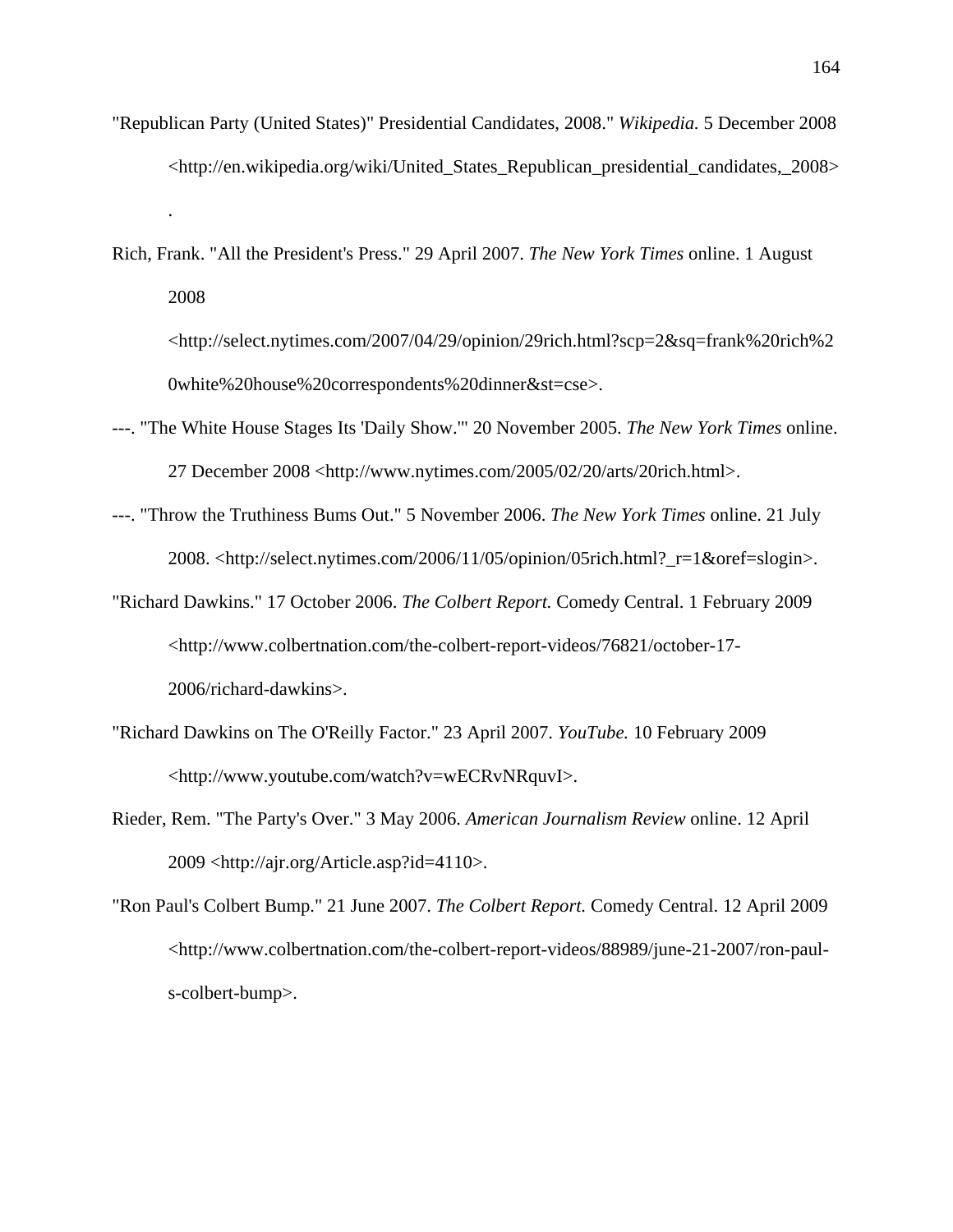- Roughton, Bert. "An Old Friend Changes For the Good!" 25 April 2009. *The Atlanta Journal-Constitution* online. 12 May 2009 <http://blogs.ajc.com/ajc/2009/04/25/an-old-friendchanges-for-the-good/>.
- Rosenblatt, Roger. "The Age Of Irony Comes To An End." 16 September 2001. *Time* online. 4 January 2009 <http://www.time.com/time/magazine/article/0,9171,175112,00.html>.
- Rosenstiel, Tom. "Political Polling and the New Media Culture: A Case of More Being Less." *Public Opinion Quarterly* 69.5 (2005): 698-715.
- Safer, Morley. "The Colbert Report." CBS News. 13 August 2006. *CBS News* online. 18 July 2008. <http://www.cbsnews.com/stories/2006/04/27/60minutes/main1553506.shtml>.
- Saulny, Susan. "Thompson Enters Race from 'Tonight Show' Couch." 6 September 2007. *The New York Times* online. 5 April 2009 <http://www.nytimes.com/2007/09/06/us/politics/06thompson.html>.

Savage, Charlie, and Wirzbicki, Alan. "White House-friendly reporter under scrutiny." 2 February 2005. *The Boston Globe* online. 1 August 2008 <http://www.boston.com/news/nation/washington/articles/2005/02/02/white\_house\_frien dly\_reporter\_under\_scrutiny?pg=full>.

- Smalley, Suzanne and Kliff, Sarah. "Just How Low Will They Go?" *Newsweek* (9 June 2008): 34-35.
- Smith, Ben. "Hillary defends lobbyists, opens doors for rivals." 4 August 2007. *Politico.* 15 November 2008 <http://www.politico.com/news/stories/0807/5251.html>.
- Smolkin, Rachel. "What the Mainstream Media Can Learn From Jon Stewart." *American Journalism Review* (June/July 2007): 19-25.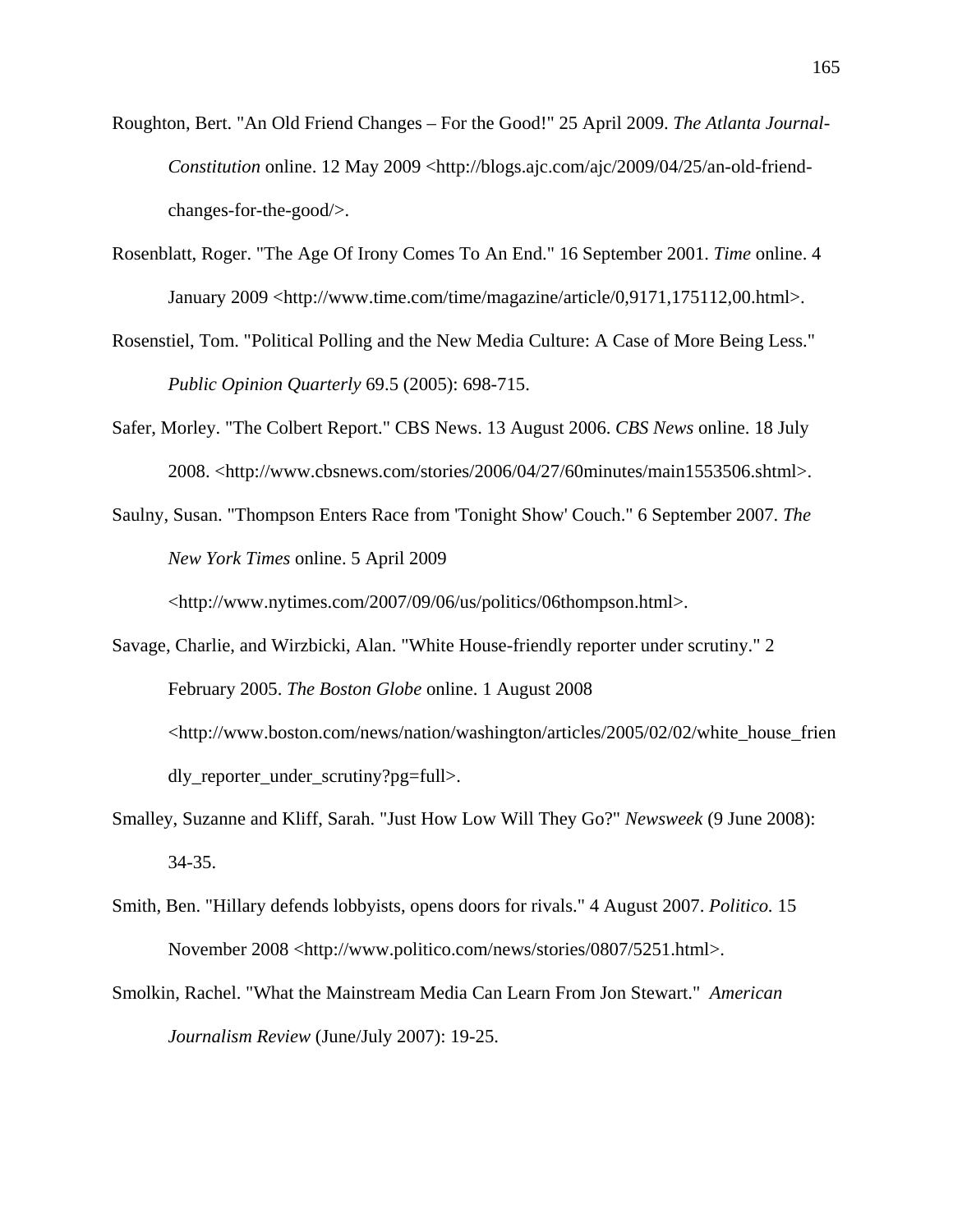Solomon. Deborah. "Funny About the News." 25 September 2005. *The New York Times* online. 20 January 2009

<http://www.nytimes.com/2005/09/25/magazine/25questions.html?\_r=1>.

"Specularium." 2 October 2007. *The Daily Show with Jon Stewart.* Comedy Central. 21 November 2007

<http://www.thedailyshow.com/video/index.jhtml?videoId=104552&title=specularium>.

- "Speech at the White House Correspondent's Dinner (2006) p1." *YouTube.* 15 July 2008 <http://www.youtube.com/watch?v=qa-4E8ZDj9s>.
- "Speech at the White House Correspondent's Dinner (2006) p2." *YouTube.* 15 July 2008 <http://www.youtube.com/watch?v=MOYZF3It848>.
- "Speech at the White House Correspondent's Dinner (2006) p3." *YouTube.* 15 July 2008 <http://www.youtube.com/watch?v=iAvFM4TYQKU>.
- Spruiell, Stephen. "Reporters are Shielding Colbert, Not Bush, From Bad Publicity." 1 May 2006. *The Media Blog. National Review Online.* 27 April 2009 <http://media.nationalreview.com/post/?q=NzFjOWQzNGUwYzgzMTZlYmU1M2NmO TA1MWQ2YWJkNTg=>.
- Stallybrass, Peter, & White, Allon. *The Politics and Poetics of Transgression.* Ithaca: Cornell University Press, 1986.
- Starr, Michael. "Electile Dysfunction." 18 October 2007. *New York Post* online. 15 November 2008 <http://www.nypost.com/seven/10182007/tv/electile\_dysfunction.htm>.
- Steinberg, Jacques. "After Press Dinner, the Blogosphere Is Alive With the Sound of Colbert Chatter." 3 May 2006. *The New York Times* online. 1 August 2008 <http://www.nytimes.com/2006/05/03/arts/03colb.html?\_r=1&oref=slogin>.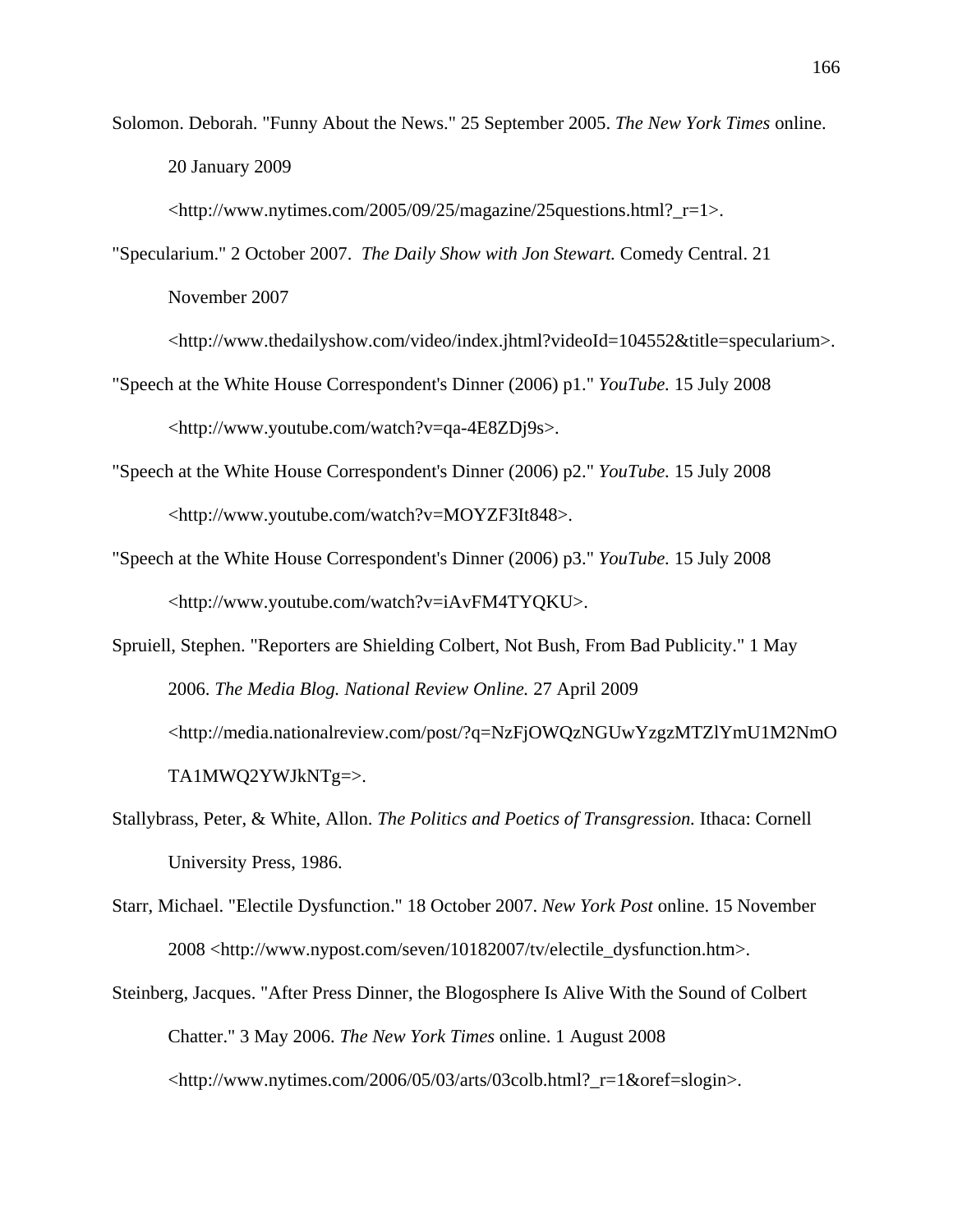- "Stephen for President Answering the Call." 13 September 2007. *The Colbert Report.* Comedy Central. 29 April 2009 <http://www.colbertnation.com/the-colbert-reportvideos/102805/september-13-2007/stephen-for-president---answering-the-call>.
- "Stephen for President A Sign." 8 February 2007. *The Colbert Report.* Comedy Central. 15 November 2008 <http://www.colbertnation.com/the-colbert-reportvideos/182634/february-08-2007/stephen-for-president---a-sign>.
- Sternbergh, Adam. "Stephen Colbert Has America by the Ballots." 8 October 2006. *New York Magazine.* 29 December 2008 <http://nymag.com/news/politics/22322/>.
- Strupp, Joe. "Incoming WHCA Prez: Next Year's Dinner Will Not Be 'Politically Correct.'" 25 April 2007. *Editor & Publisher* online. 2 May 2009 <www.factiva.com>.
- Strupp, Joe. "WHCA Prez Defends Dinner Amid Criticism Of 'Coziness' and Rich Little." 24 April 2007. *Editor & Publisher* online. 2 May 2009 <www.factiva.com>.

*ThankYouStephenColbert.org.* 31 July 2008 <http://thankyoustephencolbert.org>.

- "The Big News." 17 October 2007. *The Colbert Report.* Comedy Central. 5 April 2009 <http://www.colbertnation.com/the-colbert-report-videos/118637/october-17-2007/thebig-news>.
- "The Bill O'Reilly and Geraldo Rivera Bust Up." 5 April 2007. *YouTube.* 10 February 2009 <http://www.youtube.com/watch?v=FhwwbNA3hjg>.

"The Colbert Report." 30 September 2003. *The Daily Show with Jon Stewart.* Comedy Central. 6 March 2009

<http://www.thedailyshow.com/video/index.jhtml?videoId=112767&title=The-Colbert-Report>.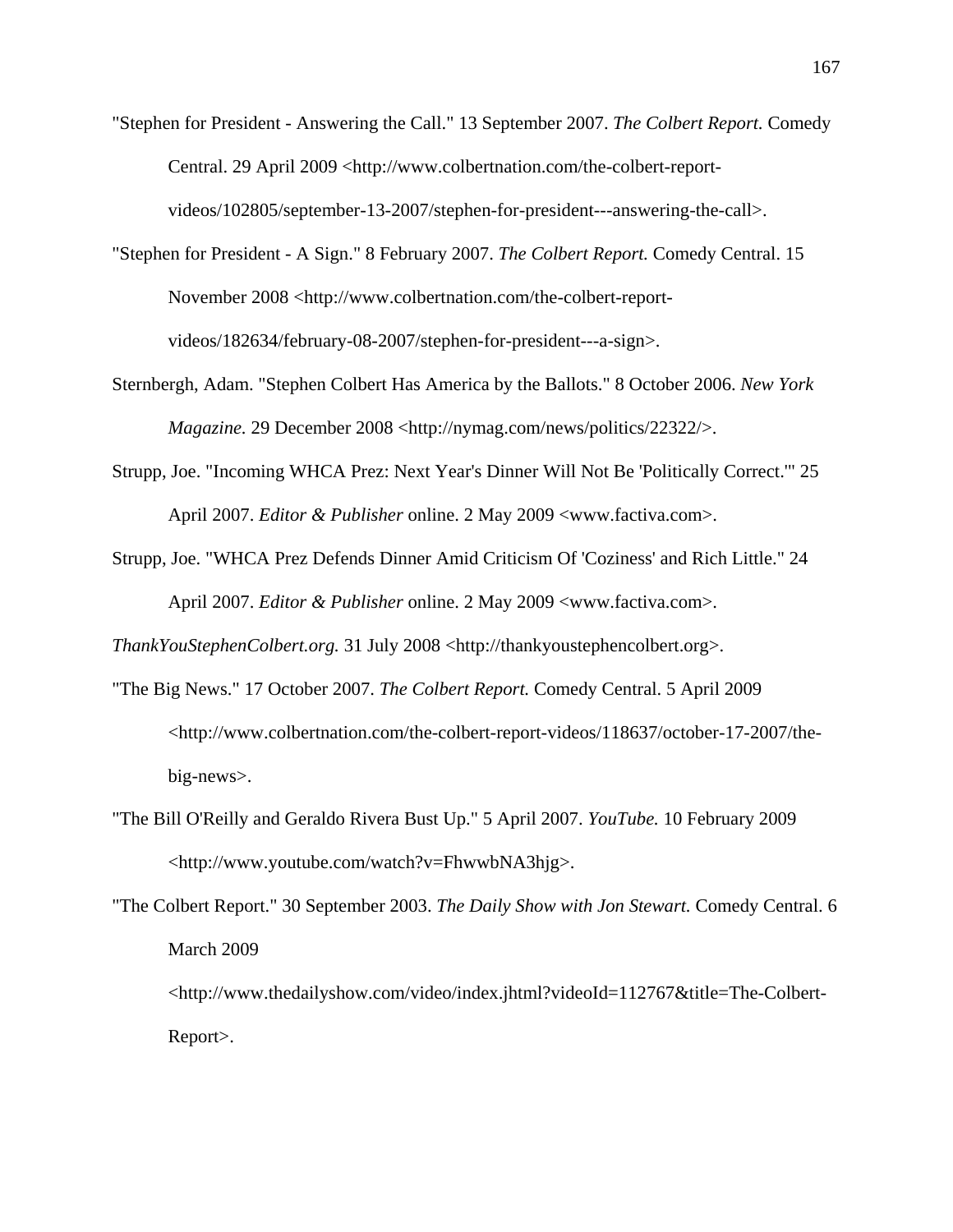- "The Colbert Report No Fact Zone." 13 November 2003. *The Daily Show with Jon Stewart.* Comedy Central. 6 March 2009 <http://www.thedailyshow.com/video/index.jhtml?videoId=108835&title=The-Colbert-Report---No-Fact-Zone>.
- "The Convenientest Truth." 19 July 2006. *The Colbert Report.* Comedy Central. 15 November 2008 <http://www.colbertnation.com/the-colbert-report-videos/71953/july-19-2006/theconvenientest-truth>.
- "*The O'Reilly Factor* About the Show." Fox News Web site. 1 March 2009 <http://www.foxnews.com/oreilly/about-the-show/index.html>.
- "The Word: Cerrado!" 16 January 2006. *The Colbert Report.* Comedy Central. 1 February 2009 <http://www.colbertnation.com/the-colbert-report-videos/49699/january-16-2006/theword---cerrado->.
- "The Word Job Description." 31 October 2007. *The Colbert Report.* Comedy Central. 15 November 2008 <http://www.colbertnation.com/the-colbert-reportvideos/127602/october-31-2007/the-word---job-description>.
- "The Word: Truthiness." 17 October 2005. *The Colbert Report.* Comedy Central. 1 February 2009 <http://www.colbertnation.com/the-colbert-report-videos/24039/october-17- 2005/the-word---truthiness>.
- "The Word: Xmas." 5 December 2005. *The Colbert Report.* Comedy Central. 1 February 2009 <http://www.colbertnation.com/the-colbert-report-videos/35894/december-05-2005/theword---xmas>.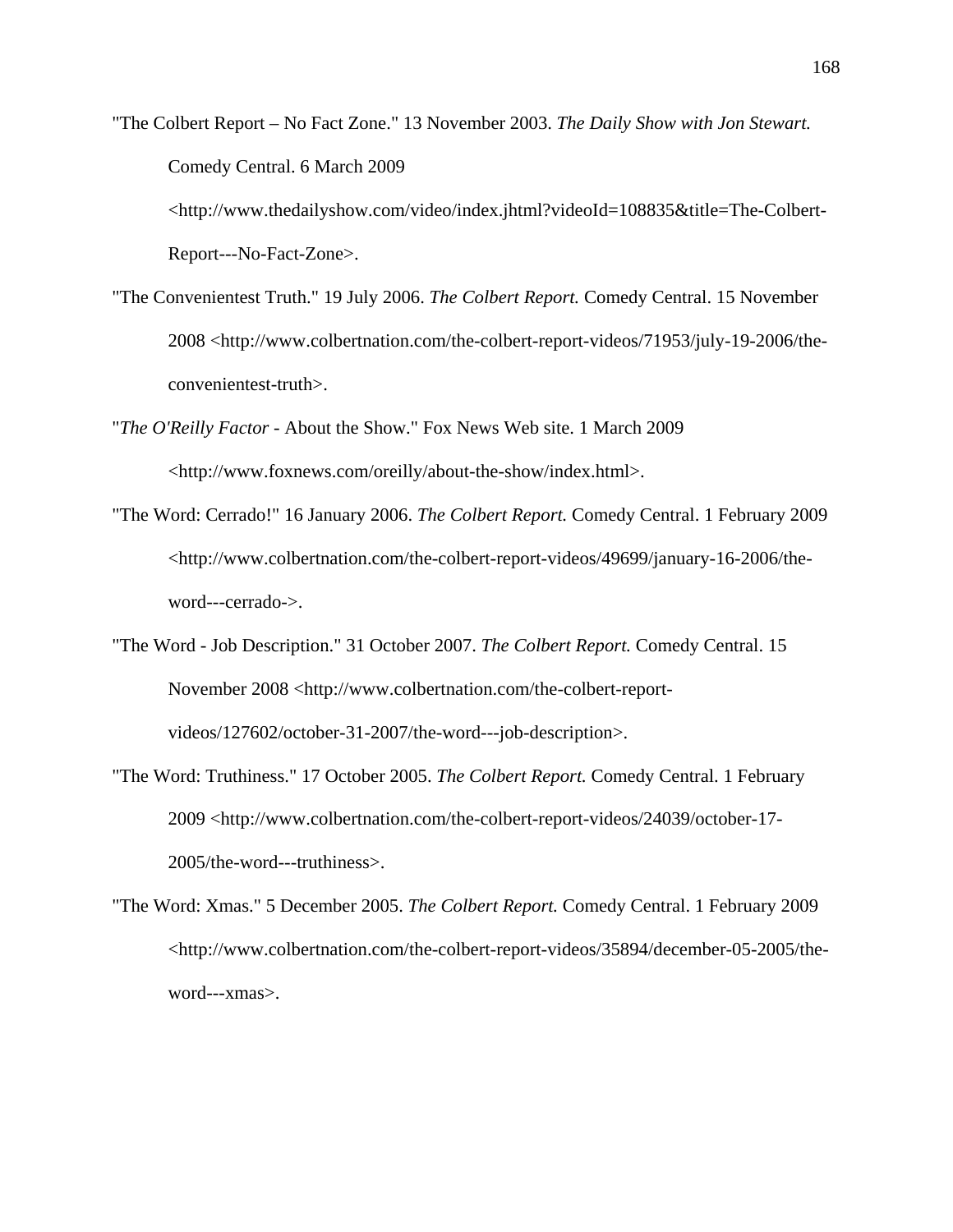- "Thompson Fuss." 9 May 2007. *The Colbert Report.* Comedy Central. 5 April 2009 <http://www.colbertnation.com/the-colbert-report-videos/182945/may-09- 2007/thompson-fuss>.
- "ThreatDown Hamas." 23 January 2006. *The Colbert Report.* Comedy Central. 6 March 2009 <http://www.colbertnation.com/the-colbert-report-videos/181458/january-23- 2006/threatdown---hamas>.
- Toff, Benjamin. "Colbert-O'Reilly Swap Offers Mutual Benefits." 22 January 2007. *The New York Times* online. 23 January 2009 <http://query.nytimes.com/gst/fullpage.html?res=9B03EFDC1F30F931A15752C0A9619 C8B63>.
- Tuchman, Gaye. *Making News: A Study in the Construction of Reality.* New York: The Free Press, 1978.
- "UGA study documents 'echo-chambering'." 16 April 2008. *OnlineAthens.com*. 28 December 2008 <http://onlineathens.com/stories/041708/opinion\_2008041700127.shtml>.
- Walsh, Joan. "Making Colbert Go Away." 3 May 2006. *Salon.* 3 April 2009 <http://www.salon.com/opinion/feature/2006/05/03/correspondents/>.
- White House Correspondents Association web site. 2008. 26 July 2008. <http://www.whca.net>.
- "White House Correspondents' Dinner." 1 May 2006. *The Colbert Report.* Comedy Central. 29 April 2009 <http://www.colbertnation.com/the-colbert-report-videos/63551/may-01- 2006/white-house-correspondents--dinner>.
- Wiltz, Teresa. "All Georges." 30 April 2006. *Washingtonpost.com.* 26 April 2009 <http://www.washingtonpost.com/wp-

dyn/content/article/2006/04/29/AR2006042901712.html>.